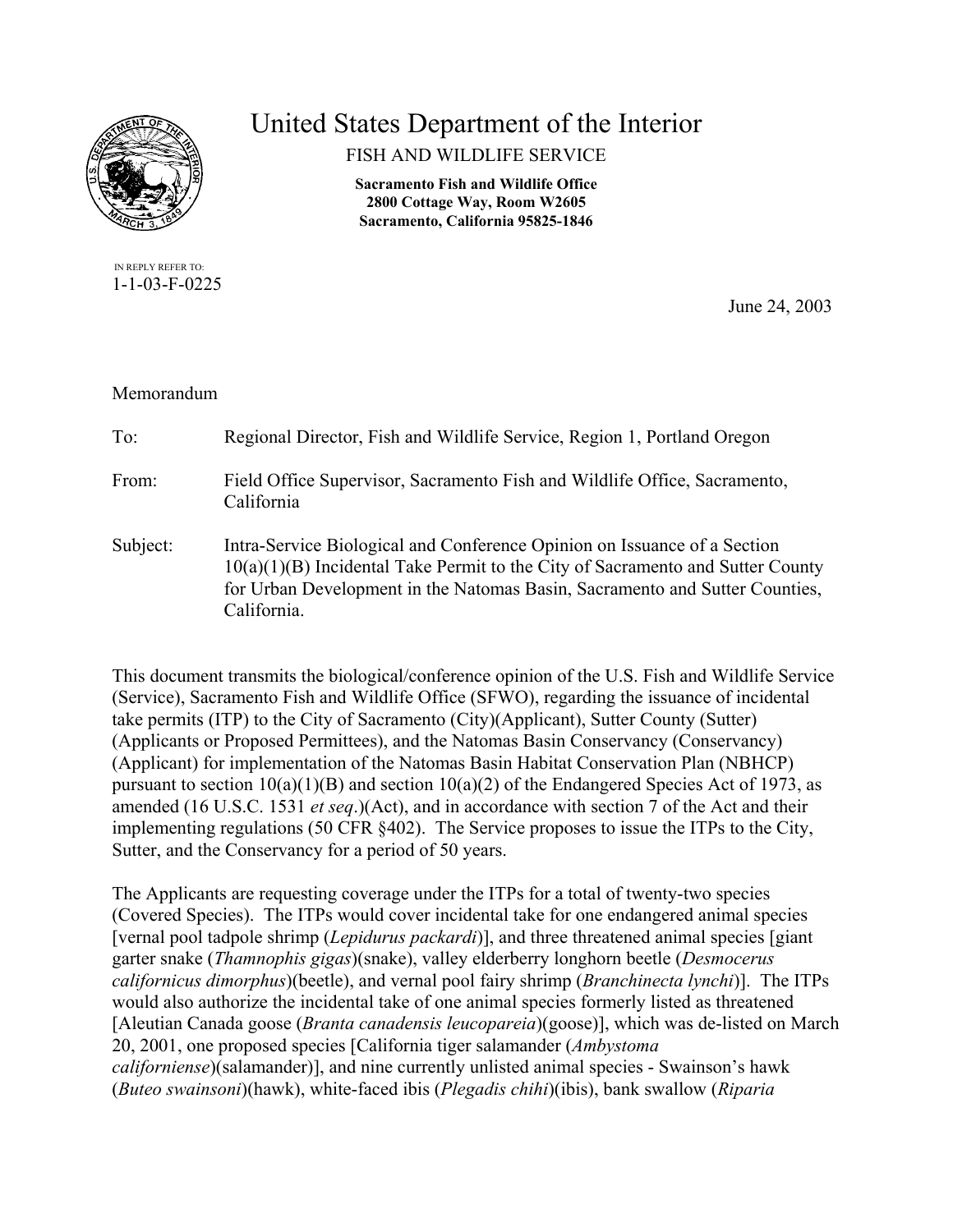*riparia*)(swallow), tricolored blackbird (*Agelaius tricolor*)(blackbird), northwestern pond turtle (*Clemmys marmorata marmorata*) (turtle), loggerhead shrike (*Lanius ludovicianus*)(shrike), burrowing owl (*Athene cunicularia*)(owl), western spadefoot toad (*Spea hammondii*)(toad), and midvalley fairy shrimp (*Branchinecta mesovallensis*)-, should they become listed in the future during the term of the permits. The permits would become effective to authorize take of the currently unlisted Covered animal Species concurrent with their listing under the Act. One endangered plant species [Sacramento Orcutt grass (*Orcuttia viscida*)], two threatened plant species [Colusa grass (*Neostapfia colusana*) and slender Orcutt grass (*Orcuttia tenuis*)] and four currently unlisted plants [Boggs Lake hedge-hyssop (*Gratiola heterosepala*), delta tule pea (*Lathyrus jepsonii* var. *jepsonii*), legenere (*Legenere limosa*), and Sanford's arrowhead (*Sagittaria sanfordii*)] would also be considered Covered Species and included on the Permits. Although take of plant species is not prohibited under the Act and therefore cannot be authorized under an incidental take permit, the plant species would be included on the permits in recognition of the conservation benefits provided to the species under the NBHCP. Assurances provided under the "No Surprises" rule at 50 C.F.R. 17.3, 17.22(b)(5) and 17.32(b)(5) would extend to all Covered Species.

The Migratory Bird Treaty Act (MBTA) prohibits the taking, killing, or possessing of migratory birds. The MBTA identifies a variety of prohibited actions including the taking of individual birds, young, feathers, eggs, nests, etc. Actions conducted under the NBHCP and NBHCP Implementation Agreement (NBHCP IA) will comply with the provisions of the MBTA with strict avoidance measures for actions affecting MBTA-Covered Species such as the goose, hawk, ibis, swallow, blackbird, shrike, and owl. There are currently no MBTA Covered Species that are listed under the Act and subject to a special purpose permit at this time. Should any of the MBTA Covered Species become listed under the Act during the life of the Permits, the incidental take permits would also constitute an MBTA special purpose permit for that species for a three year term as specified under 50 C.F.R. 13 and 50 C.F.R. 21 for MBTA special purpose permits subject to renewal by the City and Sutter County.

This biological opinion is based on information provided in the following documents: (1) the July 2002, draft NBHCP; (2) the August 2002, draft Environmental Impact Report/ Environmental Impact Statement (EIR/EIS) and supporting technical analyses and reports; (3) the July 2002, draft NBHCP IA; (4) the *Site Specific Management Plans for the Natomas Basin Conservancy's Mitigation Lands*; (5) the April 2003, Final NBHCP, NBHCP IA, and EIR/EIS; (6) the November 1997, NBHCP; (7) the Natomas Basin Conservancy's Implementation Annual Reports; (8) the February 2000, lawsuit *(National Wildlife Federation, et al. v. Babbitt,* S-99-274 (E.D.Cal.) [*NWF v. Babbitt*]) filed against the Service's issuance of an Incidental Take Permit to the City for the 1997 NBHCP; (9) the August 15, 2000, Memorandum of Opinion and Order for *NWF v. Babbitt*; (10) the January 26, 2001, judgement declaring the City's ITP for the 1997 NBHCP invalid; (11) the May 10, 2001, Settlement Agreement for *NWF v. Babbitt*; (12) the May 13, 2003, resolutions adopted by the City (Resolution Numbers 2003- 289 and 290) and Sutter (Resolution Number 03-30) approving the NBHCP; (13) the June 10, 2003, resolution (Resolution Number 03-039) approved by Sutter making three changes to the NBHCP; (14) the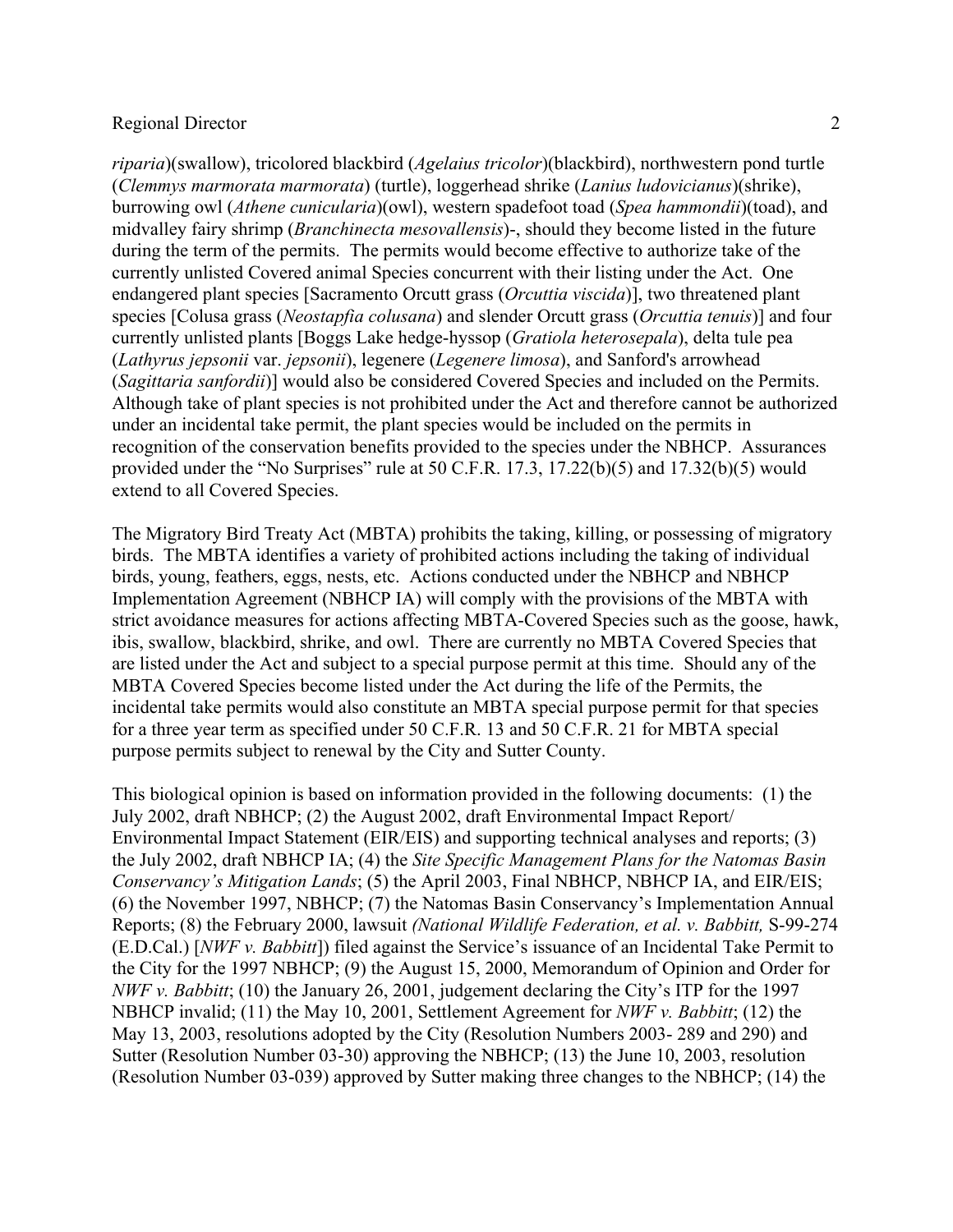June 2003, Errata to the NBHCP; and (15) various other published and unpublished agency and academic literature and information in the Service's files.

#### **CONSULTATION HISTORY**

In 1994, the Sacramento Area Flood Control Agency (SAFCA) proposed a flood control project for the Natomas Basin (Basin) that required a Section 404 Clean Water Act permit from the U.S. Army Corps of Engineers (Corps). In order to comply with its responsibilities under the Act, the Corps consulted with the Service. In its March 11, 1994, biological opinion (Service File # 1-1-94-F-0013) for the project, the Service determined that the project would remove an obstacle to urbanization in the Basin and that such development would result in the take of federallylisted species. The Corps issued a Section 404 Permit for SAFCA's flood control project, conditional on the preparation of a habitat conservation plan (HCP) for the Basin. Following the Corps' action, the local land use agencies (City, Sutter, and Sacramento County), with additional participation by the water agencies (Reclamation District Number 1000 [RD 1000] and Natomas Central Mutual Water Company [Natomas Mutual]), began preparing an HCP. In 1997, the City submitted its application to the Service for an incidental take permit to authorize take of 26 Covered Species within its portion of the Natomas Basin based on the 1997 basin-wide Natomas Basin HCP. The other land use agencies did not apply for incidental take permits based on the NBHCP at that time.

The Service issued an ITP to the City in December 1997 based on the final NBHCP. Environmental review of the City's 1997 HCP under the National Environmental Policy Act (NEPA) and the California Environmental Quality Act (CEQA) consisted of an Environmental Assessment/Finding of No Significant Impact prepared by the Service (Service, 1997a) and an Initial Study/Negative Declaration prepared by the City (City of Sacramento, 1996), respectively. In April 1998, the City began collecting habitat mitigation fees and issuing urban development permits under the 1997 NBHCP. These fees were transferred to the Conservancy, which was created by the City in October 1994 to serve as the Plan Operator.

The Conservancy is a private, not-for-profit public benefit corporation that acquires and manages the system of habitat reserves created under the 1997 NBHCP. In addition, it will acquire and manage the system of habitat reserves created under the proposed NBHCP, if approved. The Conservancy's efforts are guided by a Board of Directors, with members of the Board appointed by agencies receiving Permits under the NBHCP. The Conservancy's Board of Directors was appointed by the City's City Council in December 1998. The Board is assisted in its efforts by the Technical Advisory Committee (TAC), a group of experts representing the Service, California Department of Fish and Game (CDFG), and the Permittees. Habitat mitigation fees and mitigation lands have been/will be collected by the Permittee(s) and transferred to the Conservancy.

Sutter and Sacramento County informally submitted separate HCPs to the Service in October 1998. The Service suspended review of their HCPs because a lawsuit, discussed below, was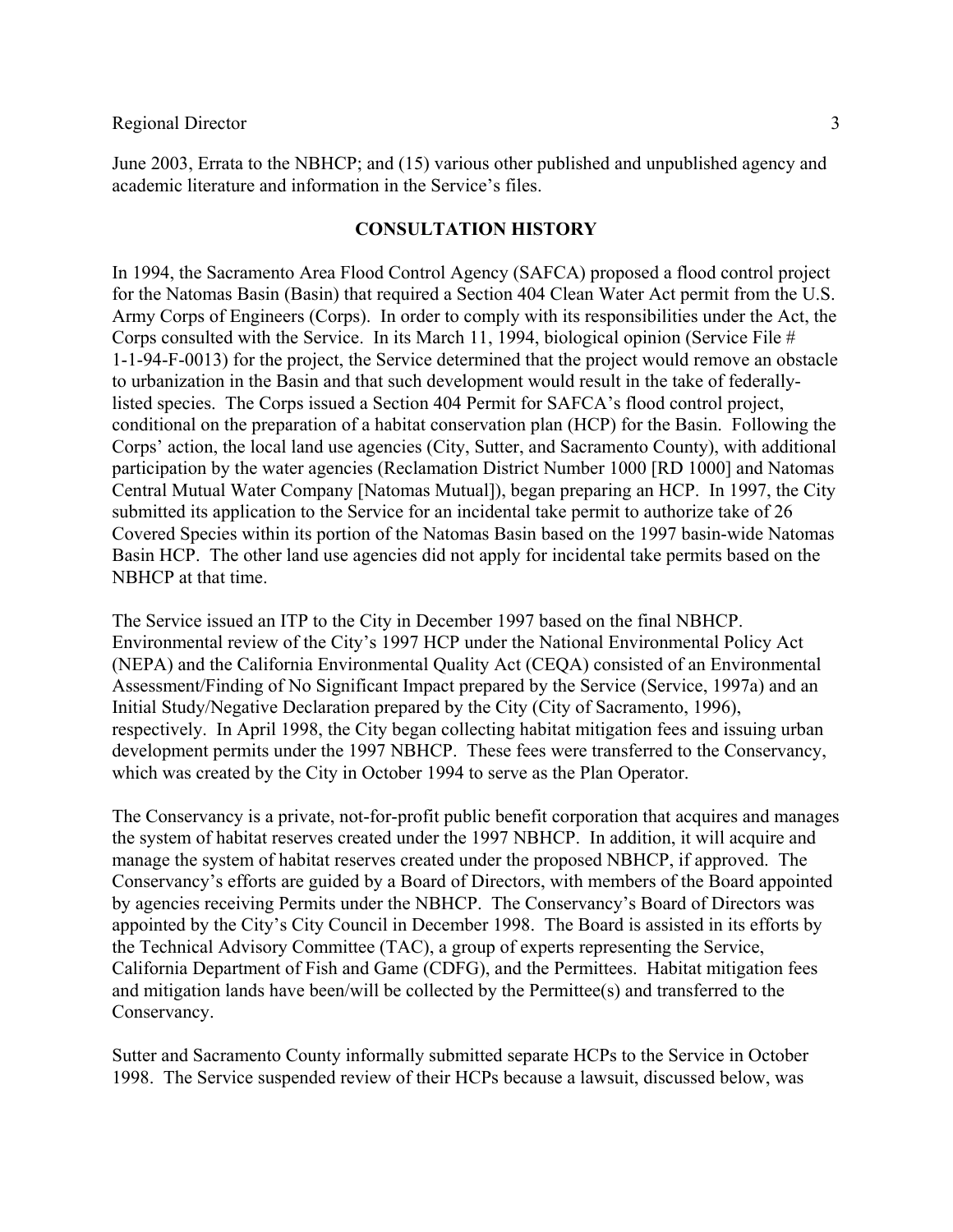filed challenging the City's HCP and ITP. As of June 2003, Sacramento County has not submitted an HCP for unincorporated lands in the Basin.

Although Sacramento County is not one of the NBHCP's applicants, the Metro Air Park Property Owners Association (MAPPOA), a group of landowners, submitted a separate HCP designed to be compatible with the 1997 NBHCP for the Metro Air Park (MAP) in July 1999. MAP is a special planning area adjacent to Sacramento International Airport (Airport) in Sacramento County which has been approved by the County for industrial and commercial development. Metro Air Park comprises 1,983 acres of the 17,500 acres of planned urban development described in the NBHCP. The Service issued an ITP to MAPPOA on February 21, 2002.

RD 1000 and Natomas Mutual (Water Agencies) also participated in basin-wide habitat conservation planning efforts. On September 8, 1998, the Water Agencies submitted an incidental take permit application and draft implementation agreement based on the 1997 City of Sacramento implementation agreement. They also proposed to use the November 1997 NBHCP with additional revisions suggested by the Water Agencies. In November 2000, the Water Agencies submitted a revised HCP and IA to the Service and CDFG. In early 2001, they rejoined the City, Sutter, and the Conservancy in developing the draft revised NBHCP. The Water Agencies identified general conservation measures for operations, maintenance, and minor construction activities. A revised NOP/NOI noticing the involvement of the Water Agencies in the HCP process was published in local newspapers and in the *Federal Register* on August 18, 2001. Discussions among the Water Agencies, the other permit applicants and the Wildlife Agencies continued throughout 2001 and early 2002 regarding Water Agencies proposed conservation measures.

The Water Agencies provided additional detail regarding their covered activities, including a request for coverage for use of pesticides (e.g., aquatic herbicides, rodenticides) in accordance with label instructions, to the Service and CDFG. In late January and February 2002, the Service determined that it would take a substantial length of time to prepare and process adequate scientific information necessary to analyze the biological effects of each chemical on the Covered Species. Thus, the Land Use Agencies recommended that the NBHCP exclude chemical coverage for the Water Agencies but that the Water Agencies continue to be included in the NBHCP for the other covered activities (e.g., mechanical activities such as mowing and nonchemical channel maintenance activities). In February 2002, the Boards of Directors of both Water Agencies directed their staff and counsel to remain involved in the NBHCP and to seek 100 percent pesticide coverage within the NBHCP. The Water Agencies continue to be represented in the NBHCP as potential permittees in the event they chose at a future date to apply for ITPs for the activities (excluding pesticides) covered by the 2003 NBHCP and evaluated in its associated EIR/EIS.

In late May 2002, the Land Use Agencies contacted the Water Agencies to determine if RD 1000 would continue to serve as a lead agency for the EIR. On May 31, 2002, the Water Agencies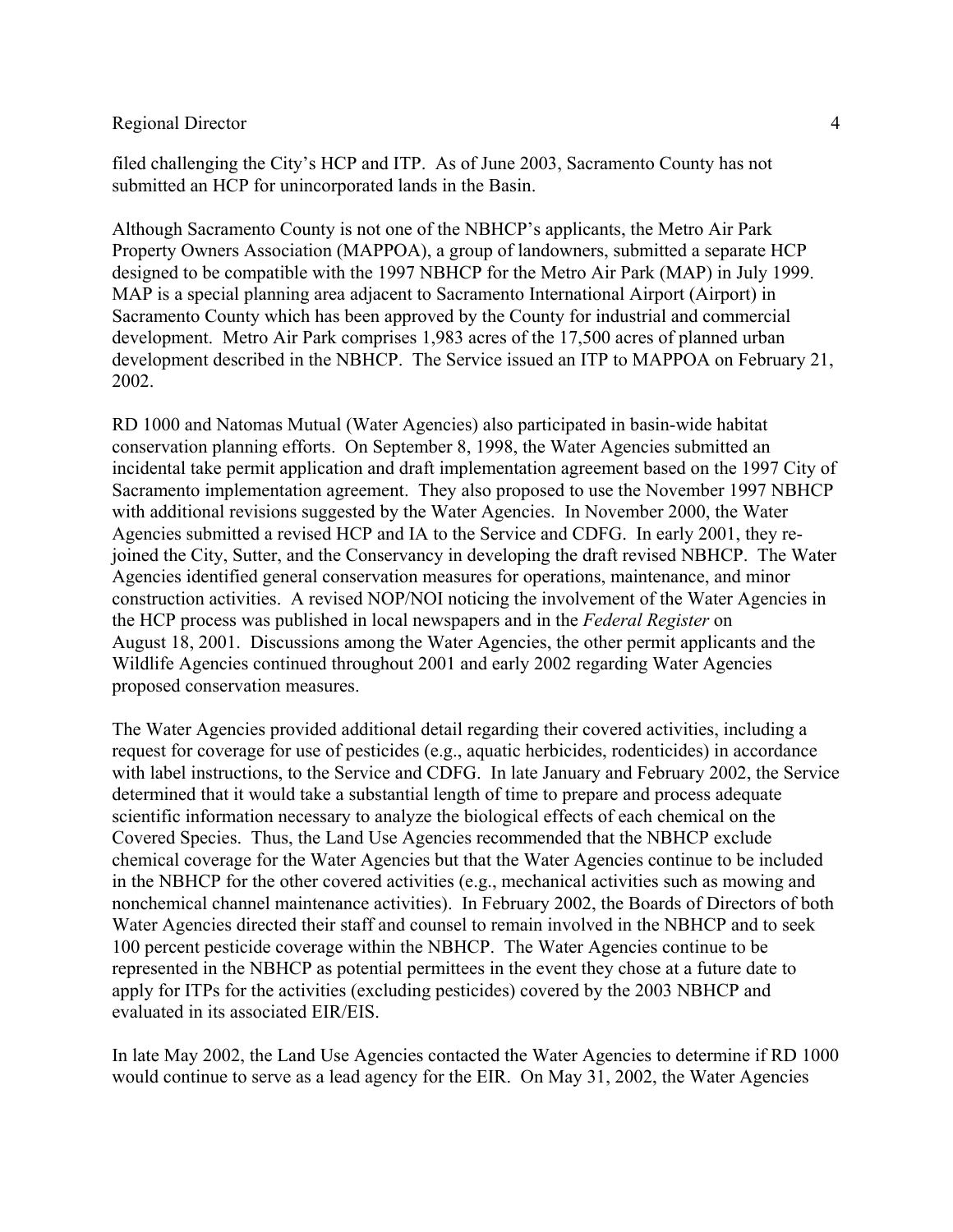stated that they would not serve as a co-lead agency on the EIR because pesticide coverage was not addressed in the NBHCP and its associated EIR/EIS.

On June 5, 2002, the Water Agencies presented information to the Service on nine pesticides for which they had requested coverage. Given the Water Agencies decision in March 2002 to pursue 100 percent pesticide coverage, and because of the substantial period of time that would be required to analyze the impacts of various pesticides and rodenticides on the Covered Species proposed by the Water Agencies in their June 5, 2002, letter, these activities are not analyzed in the EIR/EIS for the proposed project. The EIR/EIS does analyze other covered activities requested by the Water Agencies prior to December 2001 (i.e., the activities presented in the NBHCP). Applications for incidental take permits were filed by the City, Sutter, and the Conservancy on August 1, 2002.

On August 26, 2002, the Service published a notice in the **Federal Register** (67 FR 54819) announcing the agency's receipt of applications for ITPs from the City, Sutter, and the Conservancy based on the NBHCP and the availability of a draft EIR/EIS for the applications. Comments were received from the public through December 5, 2002. On April 28, 2003, the Service announced the availability of the Final EIR/EIS and NBHCP in the **Federal Register** (68 FR 22410).The U.S. Environmental Protection Agency followed suit on May 2, 2003 (68 FR 23457).

On May 13, 2003, the City approved the Final NBHCP (Resolution Number 2003-290) and Final EIR (Resolution Number 2003-289), with three changes to the NBHCP and associated documents that will improve protections for Covered Species. Changes include:

- 1. No mitigation lands will be acquired in Area B. All NBHCP mitigation lands must be acquired in the Natomas Basin;
- 2. The City may exercise its discretion to require developer/land owners to dedicate mitigation land in lieu of the land acquisition component of the mitigation fees prior to issuance of an Urban Development Permit; and
- 3. Land owners within the Sutter's Permit Area will be notified annually if they have a Swainson's nest tree on their property. The notice will identify the nest tree and alert the owner to the specific mitigation measures prohibiting the owner from removing the nest tree. This measure requires the City to inform land owners of the NBHCP's avoidance, minimization, and mitigation measures regarding the removal of Swainson's Hawk nest trees (see Section V.A.5.b of the NBHCP).

Sutter approved the Final NBHCP (Resolution Number 03-030) on May 13, 2003. On June 10, 2003, Sutter approved a second resolution (Resolution Number 03-039) to modify the NBHCP and associated documents in order to establish consistency between Sutter's obligations and those of the City. Changes included in the second ordinance include: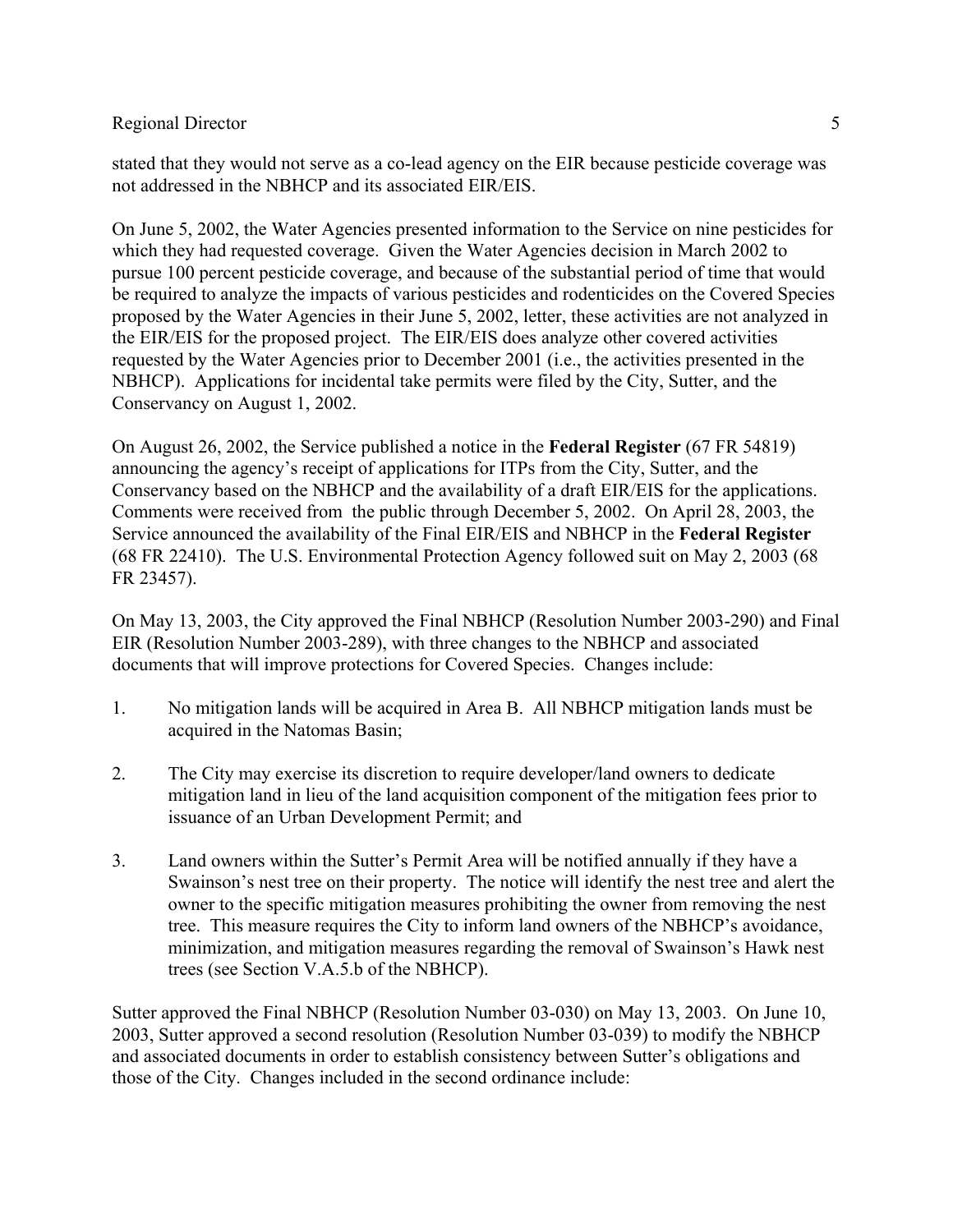- 1. No mitigation lands will be acquired in Area B. All NBHCP mitigation lands must be acquired in the Natomas Basin;
- 2. Sutter may exercise its discretion to require developer/land owners to dedicate mitigation land in lieu of the land acquisition component of the mitigation fees prior to issuance of an Urban Development Permit; and
- 3. Land owners within the Sutter's Permit Area will be notified annually if they have a Swainson's nest tree on their property. The notice will identify the nest tree and alert the owner to the specific mitigation measures prohibiting the owner from removing the nest tree. This measure requires Sutter to inform land owners of the NBHCP's avoidance, minimization, and mitigation measures regarding the removal of Swainson's Hawk nest trees (see Section V.A.5.b of the NBHCP).

# **Court Opinion**

As mentioned above, the City received incidental take authorization from the Service in December 1997 based on the 1997 NBHCP. In February 2000, the National Wildlife Federation and other plaintiffs filed suit against the Service's issuance of the ITP to the City (*National Wildlife Federation, et al. v. Babbitt,* S-99-274 (E.D.Cal.) (*NWF v. Babbitt*). The lawsuit alleged issuance of the ITP violated Sections 7 and 10 of the Act. In addition, the plaintiffs asserted that the Service violated NEPA by preparing an Environmental Assessment rather than an EIS and had violated the Administrative Procedures Act.

On August 15, 2000, Judge David F. Levi issued a Memorandum of Opinion and Order. The Court held that the 1997 NBHCP in most respects satisfied the substantive requirements of the Act as set forth in Section 10(a)(2)(a). The Court also held that, with one exception, relative to whether the Plan "minimizes and mitigates" expected impacts to the maximum extent, the Findings and the Biological Opinion were adequate with respect to the 1997 NBHCP as a whole. The Court also rejected the plaintiff's claims that biological uncertainties associated with, among other things, the NBHCP's adaptive management provisions undermined the legal adequacy of the Plan as a whole and found that the Service's decisions were based upon the best available scientific and commercial evidence.

The Judge's Order found four deficiencies with respect to issuance of the City's Section 10(a)(1)(B) Incidental Take Permit: (1) the record did not support the Service's findings in support of the NBHCP and the Section  $10(a)(1)(B)$  ITP that the NBHCP would minimize and mitigate impacts on Covered Species to the "maximum extent practicable"; (2) the record did not support the "No Jeopardy" findings contained in the Biological Opinion as it applied to issuance of the Section  $10(a)(1)(B)$  ITP to the City; (3) the record did not support the Service's finding that the City would ensure adequate funding for the NBHCP as it applied to issuance of the Section  $10(a)(1)(B)$  ITP; and (4) the Service's decision to not prepare an EIS for the NBHCP and Section  $10(a)(1)(B)$  ITP was arbitrary and capricious.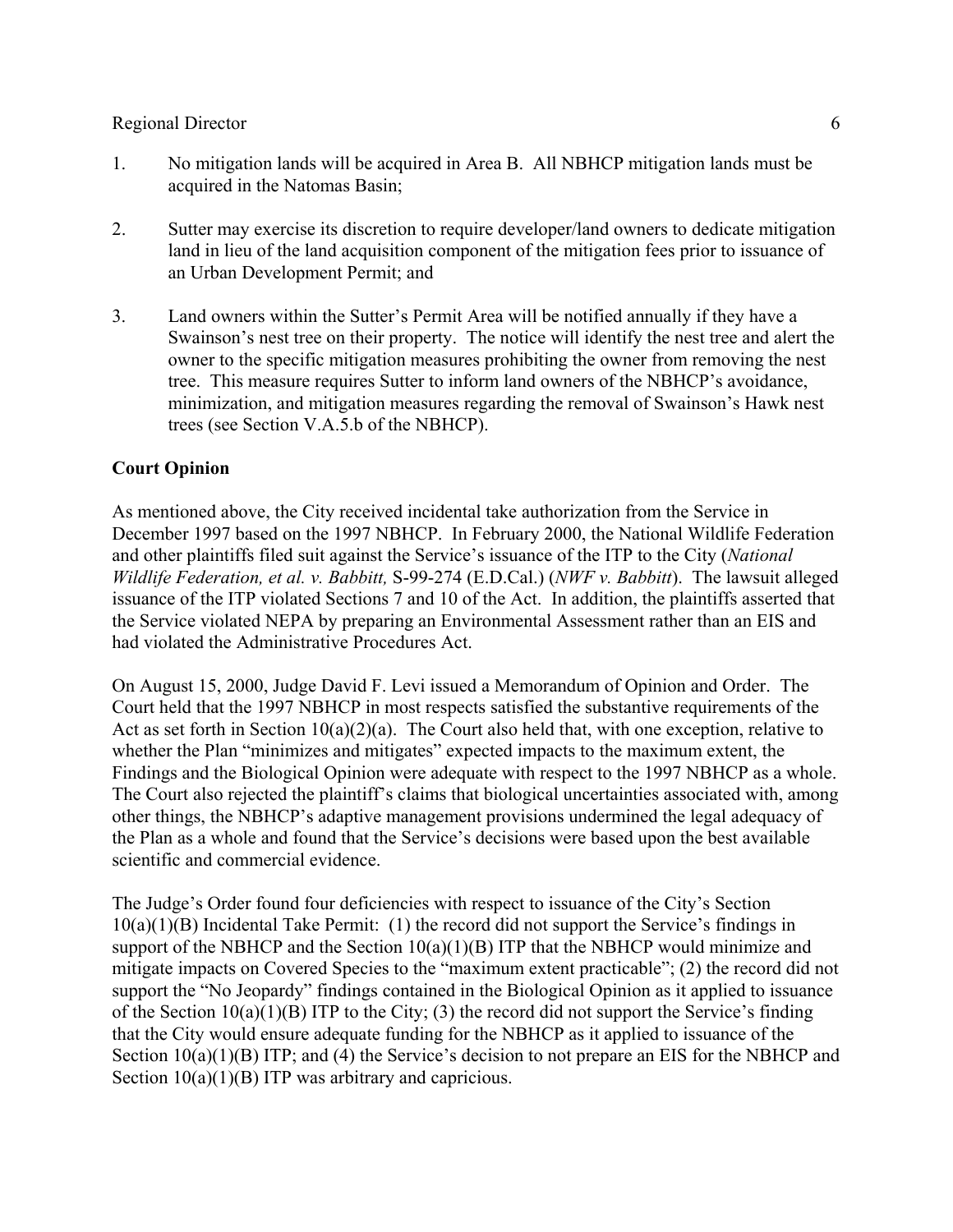Pursuant to a Settlement Agreement executed by the parties in the lawsuit (effective May 10, 2001), the Order was modified to allow incidental take protection for limited land development within the City, with the provision of specific mitigation requirements. Following the court's decision, the City, Sutter County and the Conservancy, initiated preparation of a revised NBHCP. That effort culminated in the 2003 NBHCP.

The issuance of ITPs to the City, Sutter, and the Conservancy, in conjunction with implementation of the revised NBHCP, is the subject of this biological opinion.

# **BIOLOGICAL OPINION**

## **Description of the Proposed Action**

#### Introduction

The NBHCP is a multi-jurisdictional, multi-species, 50-year plan intended to protect and conserve 22 "Covered Species" and other biological resources within the Natomas Basin in Sacramento and Sutter Counties. It is the conservation plan designed to support applications for federal ITPs under Section 10(a)(1)(B) of the Act, as well as applications for ITPs under State law pursuant to Section 2081(b) of the California Fish and Game Code. The NBHCP relies on total development in the Basin being limited to 17,500 acres (including the Metro Air Park development in Sacramento County ("MAP")). Its basic mitigation strategy is to protect and manage in perpetuity 0.5 acre of habitat for every one acre of development in the Natomas Basin allowed under adopted land use plans (Authorized Development). This is accomplished through payment of a mitigation fee by developers and land owners prior to issuance of urban development permits from the City, Sutter, or Sacramento County. Fees are required for development, regardless of the habitat quality of the land being developed. The NBHCP is described in greater detail below.

This NBHCP builds on the 1997 NBHCP, which was the basis for issuance of an ITP to the City of Sacramento. The 1997 NBHCP was updated and modified to address the deficiencies cited by the court in *NWF v. Babbitt*. The revised NBHCP also reflects participation by Sutter and the Conservancy, with possible participation by Natomas Mutual and RD 1000.

The purpose of the NBHCP is to promote biological conservation in conjunction with economic and urban development within the areas covered by the ITPs (Permit Areas). The NBHCP establishes a multi-species conservation program to minimize and mitigate the expected loss of habitat values and incidental take<sup>1</sup> of Covered Species that could result from urban development

<sup>&</sup>lt;sup>1</sup>"Incidental take" as used in this opinion in reference to the Covered Species refers solely to covered animal species. Plant species are "covered" by the permits in recognition of the conservation measures incorporated into the NBHCP for them and, like covered animal species, receive assurances under the Service's "No Surprises" rule.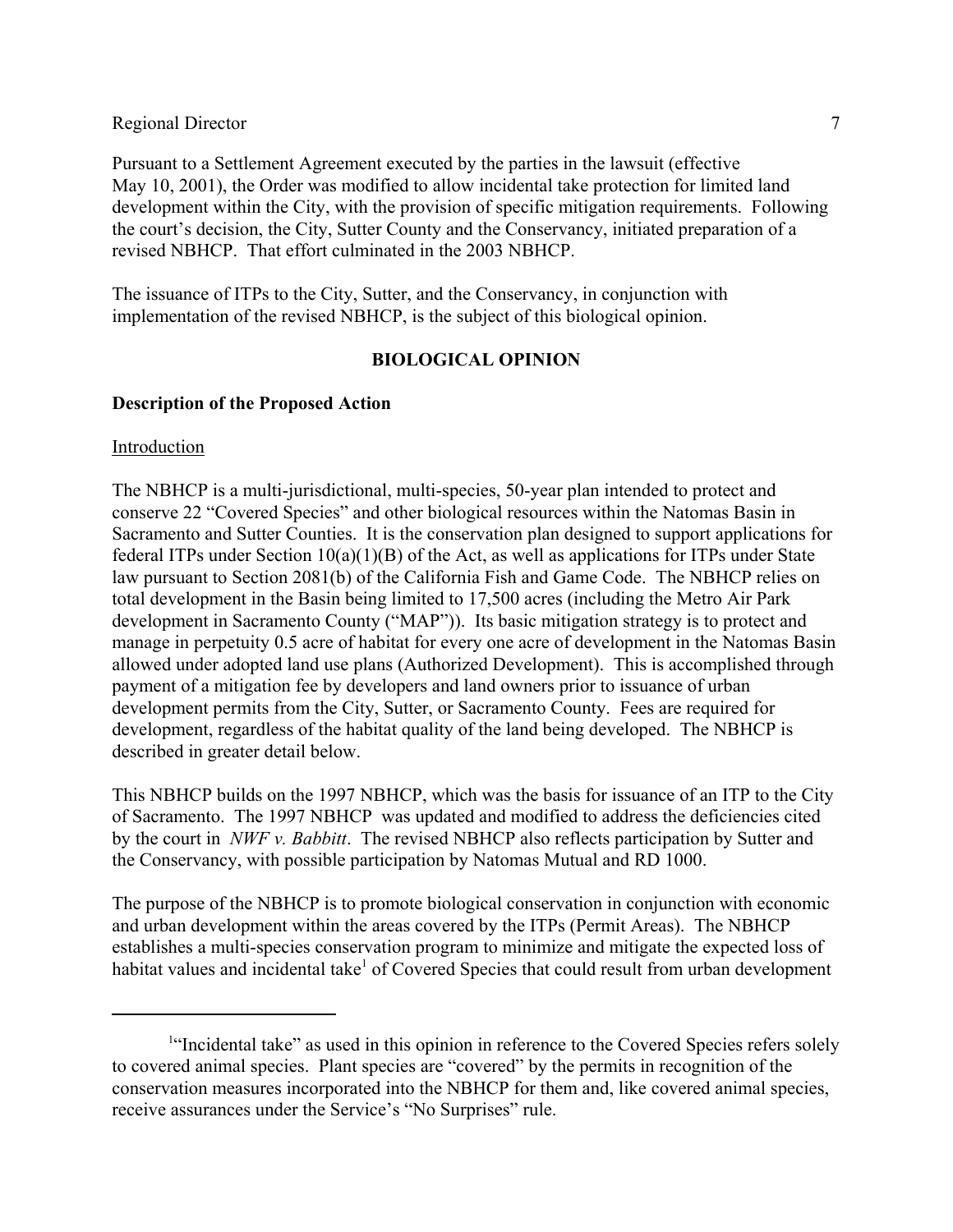and certain activities associated with the Conservancy's management of its system of reserves established under the NBHCP. The intent of the NBHCP is to minimize incidental take of the Covered Species in the Permit Areas and to provide avoidance, minimization, and mitigation measures for the impacts of Covered Activities on the Covered Species and their habitat.

The NBHCP applies to the 53,537-acre area interior to the toes of the levees surrounding the Natomas Basin, located in the northern portion of Sacramento County and the southern portion of Sutter County (Figure 1). The Basin is bounded on the west by the Sacramento River levee, on the north by the Natomas Cross canal, on the east by the Natomas East Main Drainage Canal, and on the south by the American River levee (Figure 2). The Basin contains incorporated and unincorporated areas within the jurisdictions of the City, Sacramento County, and Sutter. The Sacramento International Airport is located in the Basin. The southern portion of the Basin is urbanized, but most of the Basin is used for agriculture. Certain conservation measures proposed by the applicants would apply outside the Basin. For example, measures proposed to minimize Swainson's hawk nest disturbance include all hawk nests within ½ mile of development; not just those nests located interior to the toes of the levees of the Basin.

The NBHCP serves as the operating conservation plan (OCP) for three proposed ITPs from the Service, pursuant to Section  $10(a)(1)(B)$  of the Act. The three proposed permittees are: (1) the City; (2) Sutter; and (3) the Conservancy. The ITPs would cover 22 species. Such authorization is needed because the City and Sutter have approved land use plans which designate areas of the Basin which may provide for urban development. Urban development will impact Covered Species and the habitat which supports those species. Additionally, the Conservancy is seeking take authorization related to the acquisition, restoration, and management of a system of habitat reserves on behalf of the City and Sutter.

Overall biological goals and objectives of the NBHCP include:

- 1. Establish and manage in perpetuity a biologically sound and interconnected habitat reserve system that mitigates impacts on Covered Species resulting from Covered Activities and provides habitat for existing, and new viable populations of Covered Species.
- 2. Implement an adaptive management program that responds to changing circumstances affecting Covered Species and their habitats.
- 3. Maintain and operate flood control, irrigation and drainage facilities in a manner that minimizes take of Covered Species and promotes vegetative cover that enhances habitat values for Covered Species, consistent with the Water Agencies' legal obligations.
- 4. Preserve open space and habitat that may also benefit local, non-listed and transitory wildlife species not identified within the NBHCP.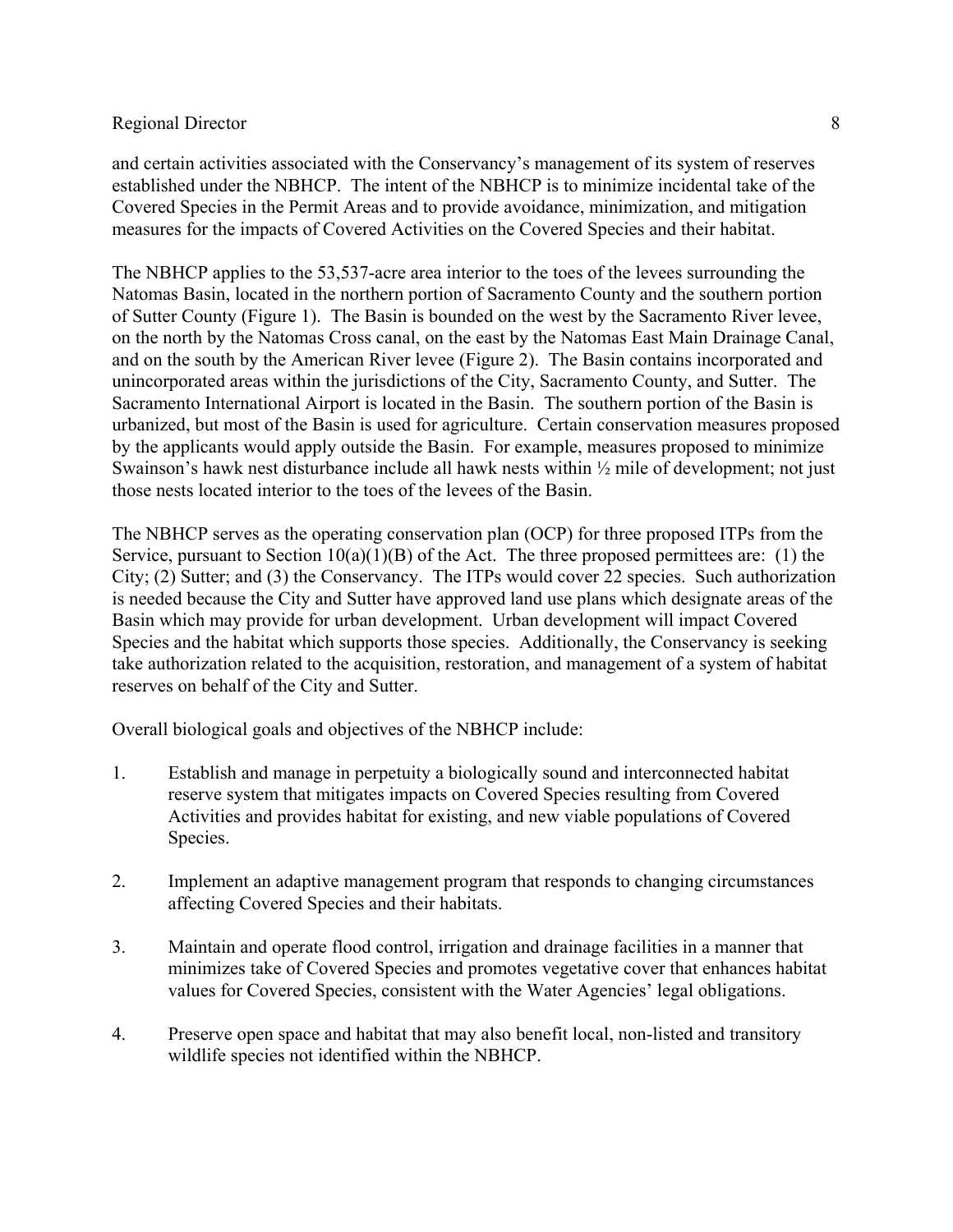- 5. Ensure that direct impacts of Authorized Development upon Covered Species are avoided or minimized to the maximum extent practicable.
- 6. Minimize conflicts between wildlife and human activities, including conflicts resulting from airplane traffic, roads and automobile traffic, predation by domestic animals, and harassment by people.
- 7. Ensure connectivity between Conservancy reserves to minimize habitat fragmentation and species isolation. Connections between reserves will generally take the form of common property boundaries between reserves, waterways (primarily irrigation and drainage channels) passing between reserves and/or an interlinking network of water supply channels or canals.
- 8. Within individual Conservancy reserves, provide a mosaic of habitats that support both wetland and upland species, and that are configured to support species that utilize both types of habitat. The Conservancy will develop each monitoring plan and will submit the plan for review by NBHCP TAC and approval by the Wildlife Agencies prior to implementation.
- 9. Implement monitoring programs with qualitative and/or quantitative monitoring methods to evaluate management objectives and strategies for the reserve system.
- 10. Increase the diversity and abundance of Covered Species on reserve lands.
- 11. Revise the reserve design and management based on the most current biological data.

In addition to the overall biological goals and objectives, the following wetland species habitat goals and objectives have been proposed:

- 1. Acquire, enhance and create a mosaic of wetland habitats with adjacent uplands and connecting corridors to provide breeding, wintering, foraging, and cover areas for wetland species in the Plan Area.
- 2. Provide habitat to maintain, attract and sustain viable populations of the Covered Species. The habitat areas should be configured to encompass natural species migration areas, minimize species isolation, and prevent future habitat fragmentation.
- 3. Document population trends of Covered Species through monitoring.

In addition to the overall biological goals and objectives, the following upland species habitat goals and objectives have been proposed:

1. Acquire, enhance and create a mosaic of upland habitat types for breeding, foraging, and cover for species dependent on upland habitats.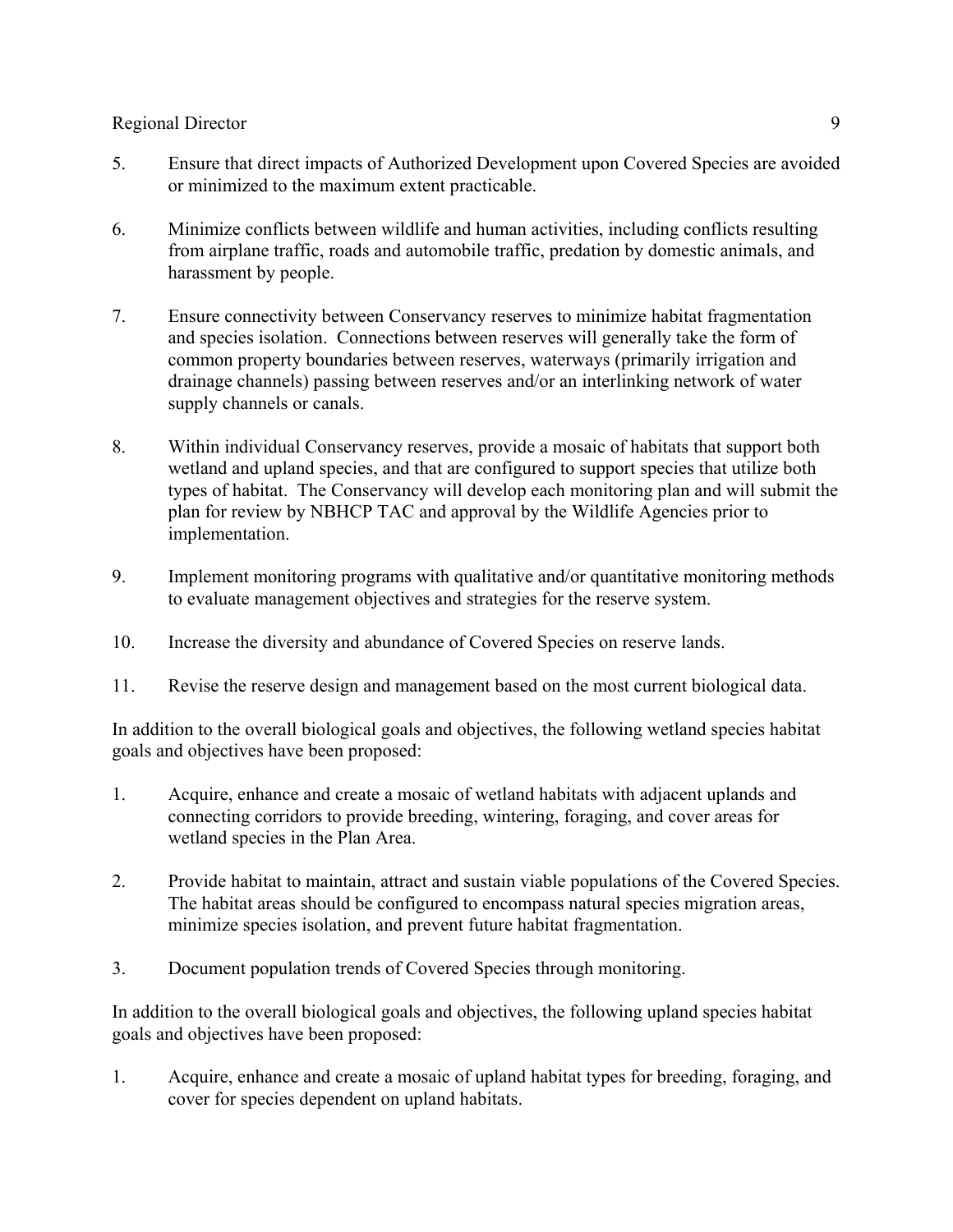2. Ensure reserve land connectivity with travel corridors for upland-dependent species. The habitat areas should encompass grasslands, agricultural croplands, riparian habitats, and shelter and nesting habitat areas (fence rows, clusters of shrubs and small trees), as well as wetland areas to provide a year-round source of water for upland species. The upland areas should be configured to enhance natural species migration, minimize species isolation, and prevent future habitat fragmentation.

The City is seeking take coverage for impacts to Covered Species associated with a total of 8,050 acres of authorized development located within the City's proposed Permit Area (Figure 2). Approximately ten acres of the total 8,050 acres covered by the City's ITP are for drainage improvements to widen the West Drain outside of the City limits, in Sacramento County. The ten-acre area has already been disturbed in compliance with the 1997 HCP. The proposed ITP would extend take coverage for Covered Species within the City's Permit Area and would cover urban development, public projects and associated infrastructure.

Sutter's proposed ITP would authorize incidental take of Covered Species associated with urban development, public projects and associated infrastructure on 7,467 acres of land within Sutter's Industrial/Commercial Reserve area, which is located in the southeast portion of Sutter County within the Basin (Figure 2). Sutter County's authorized development would be located within the proposed Sutter Permit Area, except for infrastructure improvements in northern Sacramento County. There is currently one proposed Sutter County public facility project: drainage channel improvements to support the South Sutter County Specific Plan area. The proposed drainage improvements are located on land in Sacramento County outside the Sutter County Industrial/Commercial Reserve and involve expanding two existing RD 1000 drainage channels (East Drainage Canal and the Montna Drain) to accommodate additional storm water flows. These channels are located within Sacramento County immediately south of the Sutter-Sacramento County boundary (Figures 2 and 3). To the extent that these channels and their associated levees and access roads are expanded beyond the footprint of the existing facilities, Sutter will consider the expansion of these facilities as urban development subject to the provisions of the NBHCP. Such increases in the footprint of the drainage channels are considered part of Sutter's 7,467 acres of authorized development.

The ITP that the Conservancy is seeking is to cover activities related to the acquisition, establishment and management of the system of habitat reserves that will be created throughout the Natomas Basin, including the land bounding the Natomas Basin and extending to the edge of the water (i.e., Natomas Cross Canal, Natomas East Main Drain, and American River) immediately outside the Natomas Basin levees, and Area B (Figure 4). However, because the City and Sutter will not acquire NBHCP mitigation lands in Area B, the Conservancy will not acquire NBHCP mitigation lands in Area B and any permit issued to the Conservancy would be restricted to lands within the Natomas Basin. Within its Permit Area, the Conservancy is seeking incidental take coverage for managing reserves; preservation, creation, restoration, and enhancement activities; and monitoring the HCP's success in meeting its biological goals.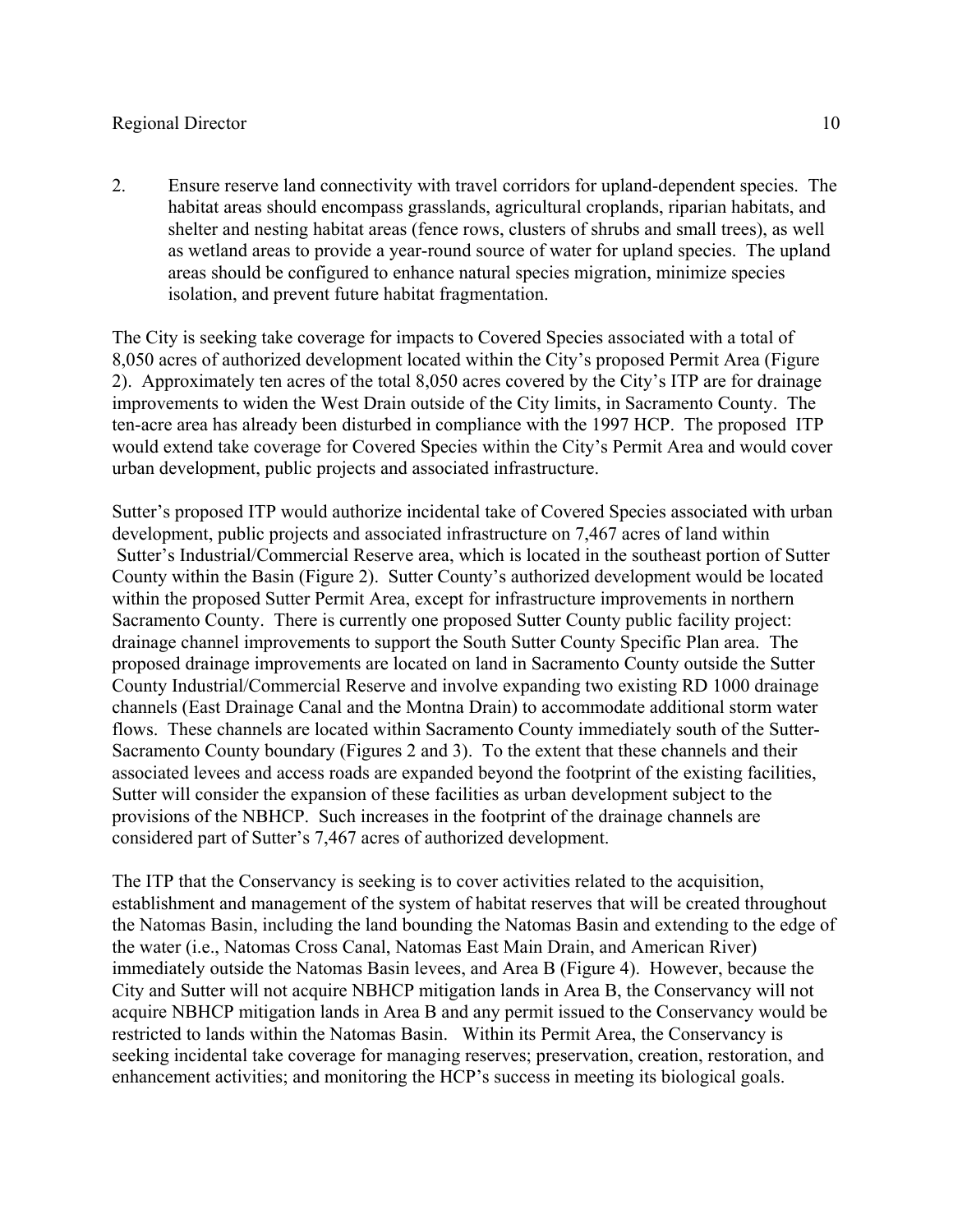The City and Sutter will each be required to mitigate the impacts of their own Covered Activities. Therefore, because they have separate permits and are mitigating their impacts separately, if either one of the permits is revoked, other than the Permit issued to the Conservancy, the other Permits would remain in effect. This is consistent with the design of the NBHCP as a mitigation tool which can be used by the various Permittees to obtain the necessary ITPs needed to conduct otherwise lawful activities within each entity's respective jurisdictional boundaries. Although the mitigation strategy provided for under the NBHCP would mitigate for effects resulting from the Land Use Agencies' Covered Activities, because the percentage of uplands to wetlands differs between their respective Permit Areas, the NBHCP allows for the mitigation strategy provided for under the NBHCP to be reevaluated in the event either the City's or Sutter's Permits are terminated or revoked. The mitigation strategy would be reevaluated to ensure that the configuration of Conservancy reserves provided for under the NBHCP continues to adequately mitigate for the impacts of authorized development in the remaining jurisdiction(s) participating in the NBHCP. In the event that the Service determines pursuant to Section 7.6.1 of the NBHCP IA that the Conservancy has violated the terms of the NBHCP, the Permits or the NBHCP IA, such violation would be considered a failure by City and Sutter to implement their obligations of the Operating Conservation Program under the NBHCP. In the event the Service or CDFG make the determination set forth in Section 3.1.11(a) of the NBHCP IA, the City and Sutter's Permits would not be revoked or suspended, provided the City and/or Sutter implement corrective measures, within the period specified by the Service and/or CDFG, to remedy Conservancy's violation. Among the corrective measures the Service may require are: (1) replacing the Conservancy with another conservation entity qualified to serve as a Plan Operator; (2) transferring the Mitigation Lands to CDFG in accordance with Section 3.2.12 of this NBHCP IA; (3) implementation by the Conservancy of measures specified by the Service and/or CDFG as necessary to remediate the violation unless the Service or CDFG determine that continuation of the Permits would appreciably reduce the likelihood of the survival and recovery of a Covered Species in the wild or the Service or CDFG determine that the violation renders the City or Sutter unable to implement successfully the NBHCP; or (4) implementation by the City and/or Sutter of measures necessary to remediate the violation. Should the Service or CDFG determine that the City or Sutter has violated their separate obligations under the NBHCP, the Permits or this Agreement, such violation would not be attributed to the Conservancy nor would the Conservancy's Permits be affected, so long as the Conservancy continues to properly implement its obligations under the NBHCP with respect to the Mitigation Lands, including its obligations as the Plan Operator.

The effectiveness of the NBHCP's OCP to adequately minimize and mitigate the effects of take of the Covered Species due to authorized development depends on the City and Sutter confining development to their respective permit areas and limiting their combined total development to 15,517 acres. The OCP and the NBHCP's effects analysis account for a combined total of 17,500 acres of Planned Development occurring in the Basin (i.e., 15,517 acres within the City and Sutter County's Permit Areas and 1,983 acres of Metro Air Park development in Sacramento County). Because the NBHCP's OCP is based upon the City limiting total development to 8,050 acres within the City's Permit Area, approval by the City of future urban development beyond the 8,050 acres or outside of its Permit Area would constitute a significant departure from the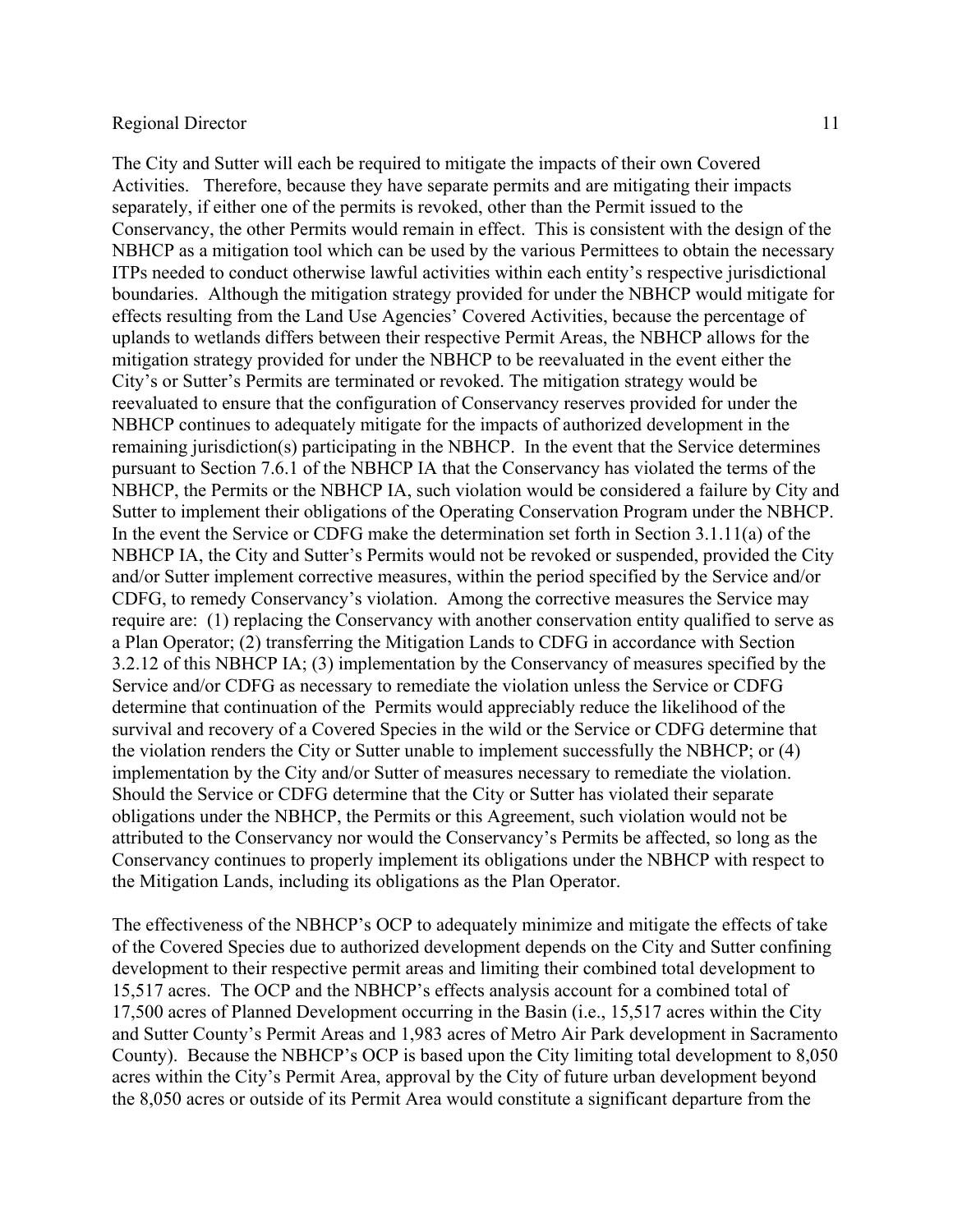NBHCP's OCP and would trigger a reevaluation of the NBHCP, a new effects analysis, potential amendments and/or revisions to the NBHCP and ITPs, a separate conservation strategy and the need to obtain a new ITP by the Permittee for that additional development, and/or possible suspension or revocation of the City's ITP in the event the City were to violate such limitations without having completed the required reevaluation, amendments or revisions, or obtained a new permit. Similarly, approval by Sutter of development within the Basin beyond the authorized 7,467 acres or outside of the Sutter Permit Area would constitute a significant departure from the NBHCP's OCP and would trigger a reevaluation of the NBHCP, a new effects analysis, potential amendments and/or revisions to the NBHCP and ITP, a separate conservation strategy and the need to obtain a new ITP by the permittee for that additional development, and/or possible suspension or revocation of the Sutter's ITP in the event Sutter were to violate such limitations without having completed the required reevaluation, amendments or revisions, or obtained a new permit. Any additional urban development within the Basin that occurs outside of the City's and Sutter's Permit Areas, with the exception of the MAP development, also would constitute a significant departure from the NBHCP's OCP and would trigger a new effects analysis, a new conservation strategy, and require the issuance of a new ITP to the party proposing that additional urban development. So long as the City and Sutter limit urban development to their respective Permit Areas and continue to meet their respective obligations under the NBHCP, the OCP and associated Permits would remain valid for each Permittee's Covered Activities.

In February 2002, the Service and CDFG issued ITPs to MAPPOA for the MAP project. The MAP Permit covers 1,983 acres<sup>2</sup> of development in Sacramento County within the NBHCP Area. The effects of that biological opinion are incorporated into the effects analysis of this biological opinion. The MAP HCP and its IA provide for automatic revision of the MAP HCP to incorporate applicable provisions of the revised NBHCP upon approval of the NBHCP by Wildlife Agencies. Extension of applicable NBHCP provisions to MAP will be treated as a revision of the Plan and will not require a permit amendment.

# Covered Species

Twenty-two species of plants and animals are addressed by the NBHCP (Table 1). Of those, seven are currently federally-listed as either threatened or endangered. They are: (1) vernal pool tadpole shrimp (endangered); (2) giant garter snake (threatened); (3) valley elderberry longhorn beetle (threatened); (4) vernal pool fairy shrimp (threatened); (5) Sacramento Orcutt grass (endangered); (6) Colusa grass (threatened); and (7) slender Orcutt grass (threatened). The Aleutian Canada goose was formerly listed as a federally-threatened species. Species addressed by the NBHCP that are not or have not been previously federally-listed include: (1) bank swallow; (2) burrowing owl; (3) loggerhead shrike; (4) Swainson's hawk; (5) tricolored blackbird; (6) white-faced ibis; (7) northwestern pond turtle; (8) California tiger salamander;

 $2$ The MAP Permit covers a total of 2,011 acres of development, including offsite improvements. Twenty-eight acres are located within the City's proposed Permit Area. Therefore, the net impacts attributed to MAP include 1,983 acres.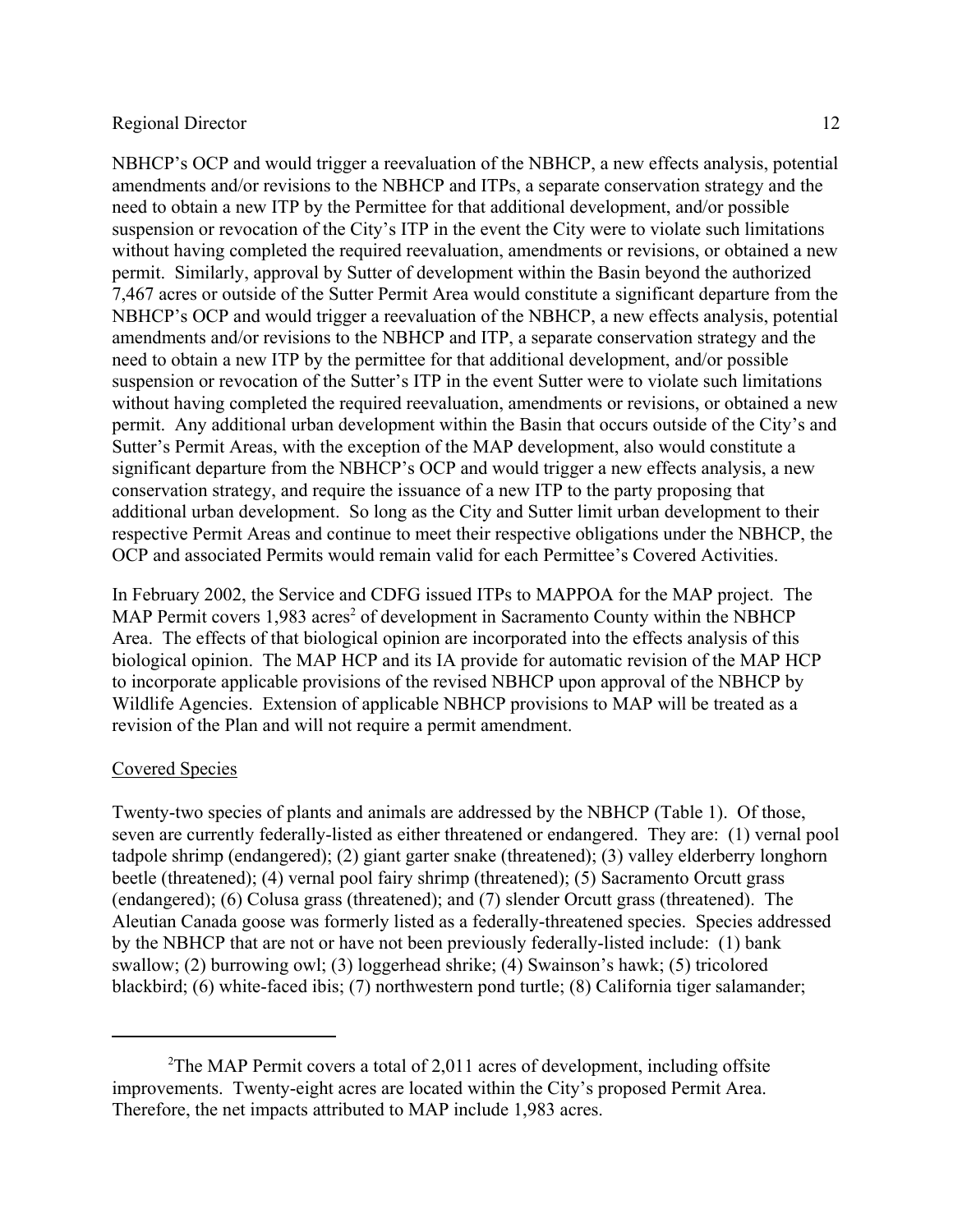(9) western spadefoot toad; (10) midvalley fairy shrimp; (11) Boggs Lake hedge-hyssop; (12) delta tule pea; (13) legenere; and (14) Sanford's arrowhead.

# Action Area Description

Action area is defined as all areas to be affected directly or indirectly by the Federal action and not merely the immediate areas involved in the action (50 CFR 402.02). The proposed action's action area is located in the southern portion of the American Basin and covers the 53,537-acre Natomas Basin (Sacramento County =  $36,656$  acres, Sutter County =  $16,881$  acres). It is bounded on the north by the Natomas Cross Canal, on the west by the Sacramento River, on the south by the American River, and on the east by the Natomas East Main Drainage Canal (Figure 2). The Natomas Basin comprises the action area because it encompasses the proposed Permit Areas where the proposed action's effects on Covered Species will occur.

The Natomas Basin is currently divided into three major areas relative to the movement of obligate wetland and aquatic species: a northwestern zone situated north of Interstate 5 and west of Highways 70 and 99, a southwestern zone situated south of Interstate 5 and west of Highways 70 and 99, and an eastern zone located east of the Highways 70 and 99 (Brode and Hansen 1992) (see Figure 5). These roadways are effective barriers to the movements of aquatic species such as the snake. Hydrologic connections are incomplete at best, often consisting of lengthy culverts with little freeboard. These culverts, although not ideal, likely provide the only hydrologic connectivity between the Basin's three geographic areas. The western edge of the northwestern and southwestern zones is bordered by the Sacramento River, likely itself a barrier to the snake and other wetland dependent terrestrial species. The eastern zone is bordered on the east by the Natomas East Main Drainage Canal (a.k.a. Steelhead Creek) and further east, by increasingly less-suitable (upland and higher-gradient stream) habitat for the snake.

Prior to modern reclamation efforts, drainage off the western slopes of the Sierra Nevada Range produced regular flooding and created the Basin as an area of highly fertile, alluvial soils. This early condition was in the form of the large American Lakes, a large expanse of riparian scrubshrub, and a large expanse of dry farmed open plain. Since, 1914 land reclamation and reclamation facilities, canals, levees, and pumping stations have caused over 80 percent of the Basin to be converted to agricultural production. A high proportion of the Natomas Basin's soils are underlain by impervious clay, which creates poor drainage conditions. These poor drainage conditions favor irrigated rice farming, which became prevalent in the 1900s.

The predominant crops presently produced in the Natomas Basin are rice, corn, sugar beets, grain, tomatoes, and pasture lands. The drainage pattern of the Basin has been altered so that runoff is pumped into the surrounding canals and the Sacramento River at several places. Even with pumping, portions of the Basin are subject to shallow flooding from rainfall that cannot be conveyed quickly enough to external drainage systems.

Natural and uncultivated vegetation types are interspersed throughout the agricultural areas of the Natomas Basin. Natural vegetation is found primarily along irrigation canals, drainage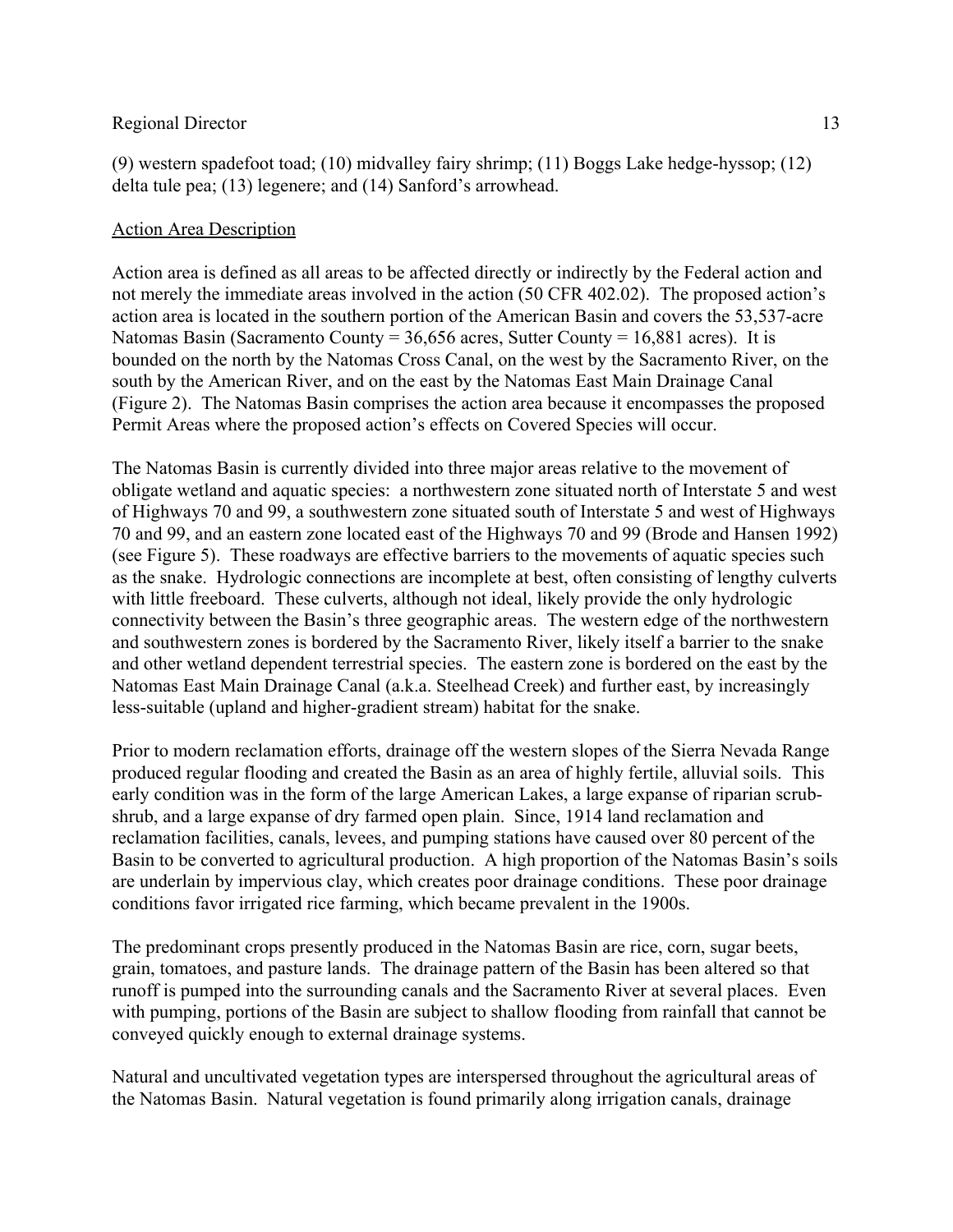ditches, pastures, and uncultivated fields. Borders of canals and ditches often have narrow strips of emergent vegetation or wooded riparian areas. Operated by Natomas Mutual and RD 1000, the presence of these water conveyance systems among the mosaic of agricultural fields and riparian areas provide nesting and feeding habitat and migration corridors for a variety of wildlife species inhabiting the Basin.

#### Implementation of the Proposed NBHCP

#### Funding

Funding for the acquisition, restoration and management of habitat reserves in perpetuity will be financed through the collection of mitigation fees for authorized development (in acres), as described in Chapter VI of the NBHCP. The number of acres of the authorized development site will be described in the Urban development permit (i.e., a grading permit, notice to proceed, or authorization to commence grading). The Urban development permit will delineate the boundary identifying the parcels or portions thereof to be disturbed by the authorized development project. A mitigation fee will be paid the developer of a particular development project to fund a half acre of mitigation land acquisition and associated habitat enhancement, management, endowment, administration, monitoring, etc. for each gross acre of authorized development. Lands developed prior to the 1997 NBHCP are not covered by the proposed permits or subject to the mitigation fee. The NBHCP Implementation Agreement (IA) for the City and Sutter include detailed maps (see section 4.3 and Exhibits B and C of the NBHCP IA) showing which land parcels are subject to the fee and which parcels are exempt from the fee due to prior development.

Open space remaining within the City's Permit Area such as schools, parks, etc. will count as areas requiring mitigation, unless the Service and CDFG approve the use of such areas as suitable for mitigation and such land is transferred in fee to the Conservancy or is encumbered by a conservation easement in favor of the Conservancy. Any open space land within the developed areas that is counted as mitigation land because the Service and CDFG approved it as mitigation land would be purchased for the Conservancy through the North Natomas Financing Plan - Land Acquisition Program (i.e., development impact fees will be increased to fund acquisition of the buffer area)(Land Acquisition Program). Fees in the Land Acquisition Program are separate from the NBHCP mitigation fee. The Land Acquisition Program funds public land (i.e., community centers, fire station sites, agricultural buffers, freeway buffer land, etc.) in the community plan area. The remaining components of the NBHCP mitigation fee (minus the land acquisition component) will be paid by the party (land owner, developer, etc.) proposing the land as mitigation. The Conservancy is not responsible for paying mitigation fees for enhancement and restoration activities on any of its reserve lands. Sutter has not designated any open space within its Permit Area and therefore, has not established a mechanism for acquiring open space as areas as mitigation.

Individual landowners may donate land to the Conservancy in lieu of payment of some or all of the acquisition component of the mitigation fee. Additionally, the City and Sutter may exercise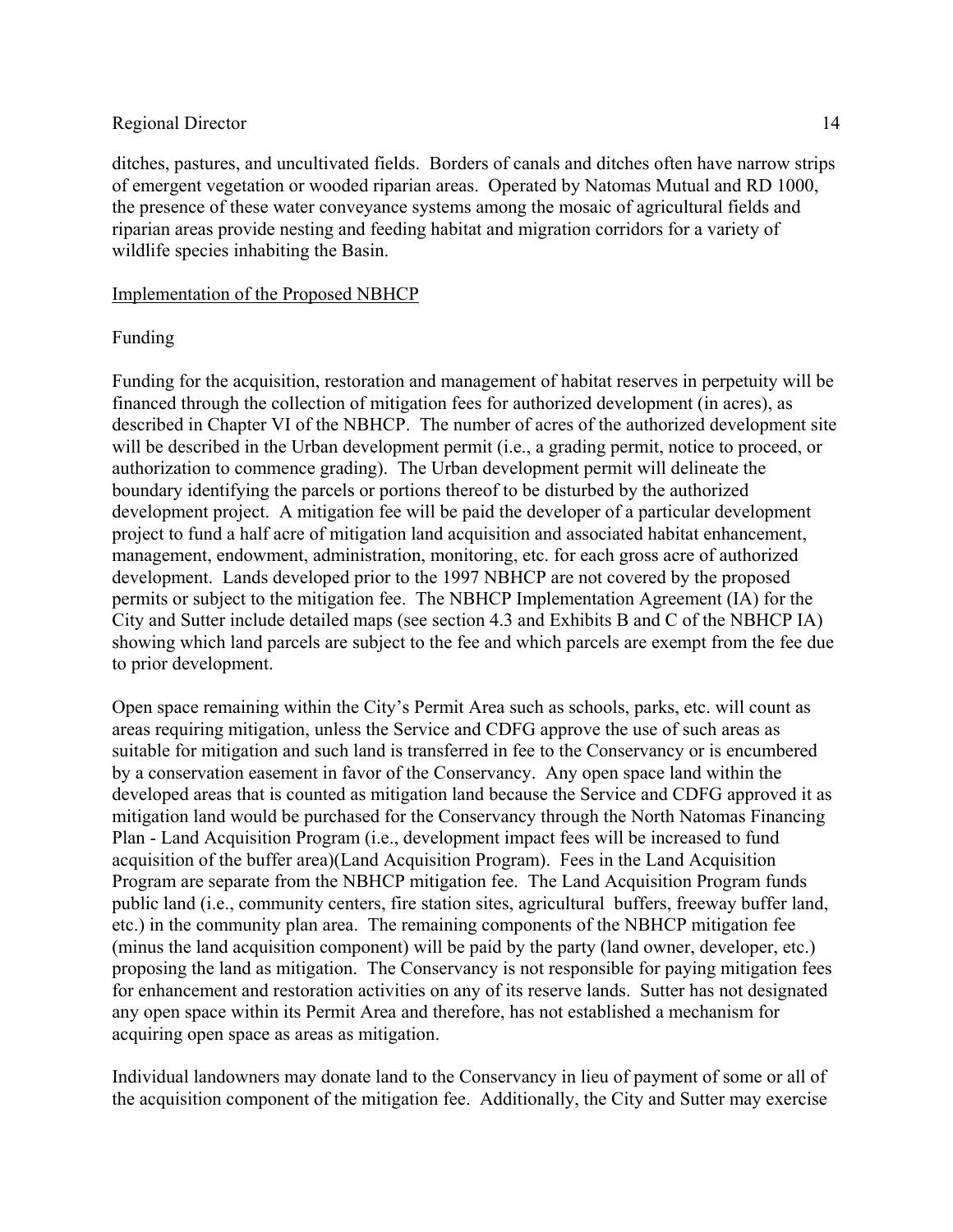their discretion through resolutions approved by City Council (May 13, 2003, resolution number 2003-290) and Sutter Board of Supervisors (June 10, 2003, resolution number 03-039) to require developer/landowners to dedicate Mitigation Land in lieu of payment of the Land Acquisition Component of the Mitigation Fee prior to issuance of an Urban Development Permit. In such cases, the Conservancy, Service and CDFG will determine which lands are acceptable, considering location, proximity to urban uses and roads, and current condition. All land proposed to be transferred in lieu of payment of the land acquisition component of the mitigation fee must be approved by the Wildlife Agencies prior to acceptance by the Conservancy. The project proponent would be responsible for payment of the other components of the mitigation fee.

The Mitigation Fee is composed of the Land Acquisition Fee, Restoration and Enhancement Fee, Administration and Operations & Maintenance, Operations and Maintenance Endowment Fund, and Supplemental Endowment fund. The Land Acquisition Fee Component provides funding for habitat Mitigation Lands acquired by the Conservancy. The costs associated with land acquisition are the costs to acquire the land and transaction costs including legal costs. The fund also provides for a contingency in case land costs spike in any given year prior to updating the fee. Once all land is acquired in order to meet mitigation requirements, this fund will no longer be necessary. The Restoration and Enhancement Fee Component provides funding for restoring and enhancing Mitigation Lands acquired by the Conservancy. For example, the creation of managed marsh would be provided for by the revenues generated in the Restoration and Enhancement Fund. Once all land is acquired and subsequent restoration and enhancement occurs, this fund will no longer be necessary. The Administration and Operations & Maintenance Fund provides for the on-going operation and maintenance of the Mitigation Lands, including the costs to administer the funds collected from the Mitigation Fees. Revenues for this fund are comprised of Mitigation Fees (until all grading permits are issued), farming income, and hunting revenues. This fund is projected to exist in perpetuity. After year 45, as the finance model is currently structured, the Administration and Operations & Maintenance revenues are supplemented by interest earnings from the Operations & Maintenance Endowment Fund. The Operations & Maintenance Endowment Fund is structured as an endowment, such that fee revenue is accumulated as principal that will earn interest income over time. Under the most recent finance model, interest income would be utilized to subsidize funding for the Administration and Operations and Maintenance account after year 45. The Supplemental Endowment Fund was established to accumulate revenue to allow the Conservancy to purchase up to 200 acres of land in advance of all fees being paid or to supplement annual purchases in the case that land prices spike dramatically in any given year. A catch-up fee ordinance enacted by the City on April 3, 2001, (Ord. No. 2001-013) and to be enacted by Sutter will include this fee component. Additional information regarding funding for the NBHCP's conservation strategy is located in Chapter VI of the NBHCP.

The mitigation fee will be reviewed at least annually on or before March 1 of each calendar year the NBHCP is in effect. The mitigation fee shall be adjusted as necessary by the Land Use Agency Permittees to account for inflation or deflation using the Consumer Price Index (CPI) or another suitable index. The mitigation fee also will be reviewed at least annually on or before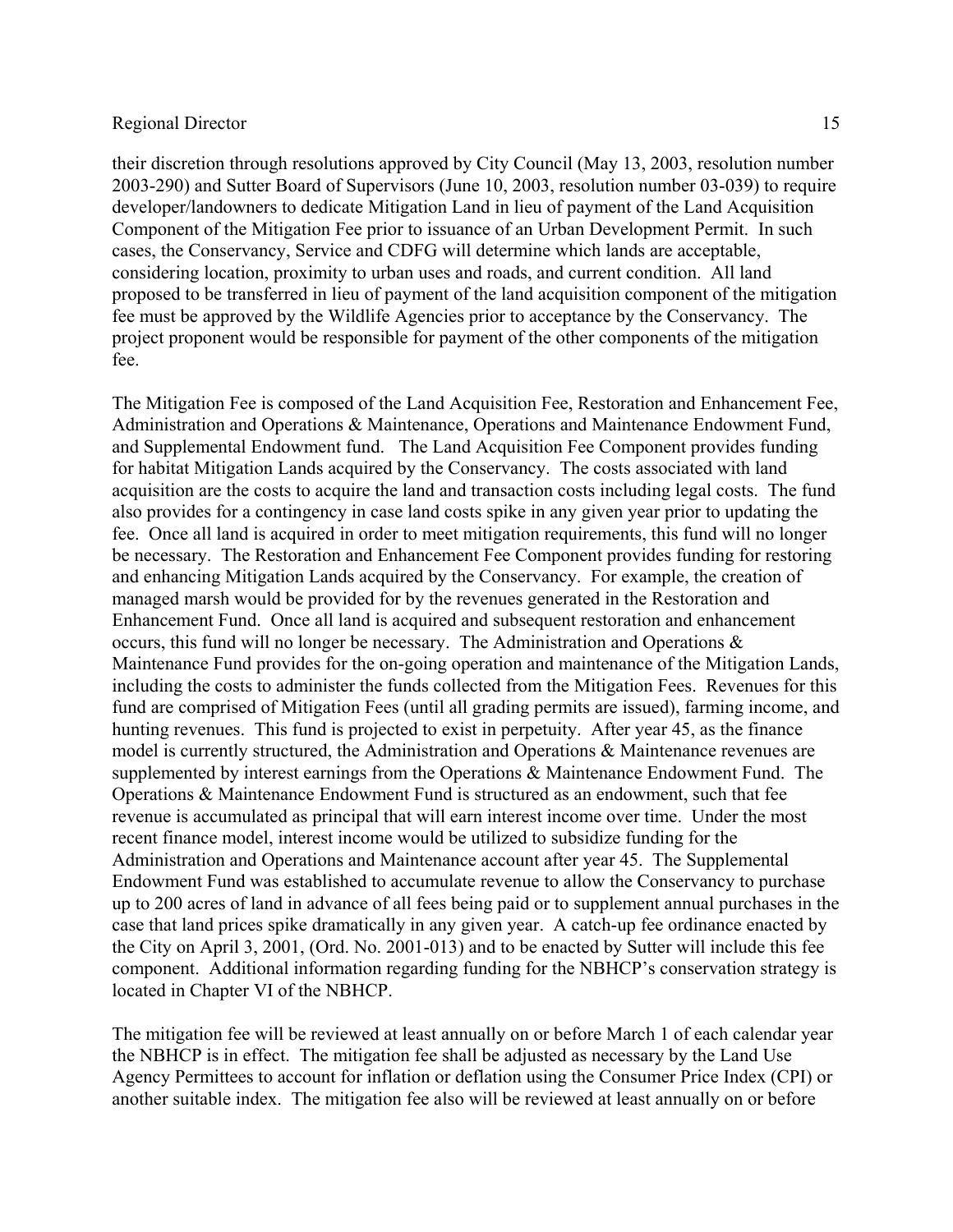March 1 of each calendar year the NBHCP is in effect and adjusted as necessary to reflect actual operation and land costs in the Basin. Fee adjustments will typically originate with a recommendation from the Conservancy to the Land Use Permittees, although any party may recommend such an adjustment. All adjustments to the mitigation fee within a particular local jurisdiction or jurisdictions must be approved by that affected jurisdiction or jurisdictions. Adjustments to the mitigation fee to account for inflation or deflation, or as necessary to maintain the 0.5-to-1 mitigation ratio and to meet ongoing management and monitoring costs, are provided for as part of the Plan's OCP and therefore, do not require amendment of the NBHCP or Permits.

The Conservancy will acquire and manage mitigation lands using the fees collected based on the number of acres approved for authorized development by both Land Use Agency Permittees. The failure of either jurisdiction to raise the mitigation fee in a timely manner and in an amount sufficient to fully implement the NBHCP could potentially compromise the ability of the Conservancy to carry out its responsibilities under the NBHCP. In that event, any shortfall in acquisition of mitigation lands or shortfall in funds available to cover the management and other plan implementation costs, shall be attributed solely to the Land Use Agency Permittee which has failed to adjust its mitigation fee as necessary to fully implement the NBHCP and may result in suspension or revocation of that jurisdiction's permits. However, because the NBHCP requires that a 200 acre cushion of mitigation lands be maintained prior to issuance of urban development permits by the City or Sutter for new authorized development, failure of either the City or Sutter to raise fees to a level adequate to fully fund the plan should never result in a deficit of mitigation lands (see "Phasing of Mitigation Land with Respect to Development" below). Should either the City's or Sutter's permits be terminated or revoked for failure to meet its funding or other obligations under the permits, each would remain obligated pursuant to 50 C.F.R. 17.22(b)(8) and 17.32(b)(8) to complete its mitigation obligations with respect to all authorized development approved by the jurisdiction prior to the revocation or other termination of its permits.

The mitigation fee is based, in part, on the funds necessary to assure the establishment of reserve blocks with 25 percent managed marsh habitat (described below). The Mitigation Fee may also be adjusted periodically at the request of the Service, CDFG or the Conservancy to account for NBHCP revisions, including revisions that: (1) increase up to a total of 75 percent, the percentage of Mitigation Lands converted to managed marsh, or (2) result from ongoing monitoring program results in the Plan Area, determined at the Mid-Point and Overall Program Reviews, or any future Service Giant Garter Snake Recovery Plan or CDFG Swainson's Hawk Recovery Plan (see Section VI.H of the NBHCP), or (3) based upon peer-reviewed scientific information provided such adjustments meet the requirements of Sections VI.E., Section VI.F. and Section VI.H of the NBHCP. The fee may also be increased as necessary to maintain land acquisitions at the 0.5-to-1 mitigation ratio and implement associated management (including restoration and enhancement), including changes identified through the Plan's adaptive management program, as appropriate to ensure the effectiveness of the OCP. Because the mitigation fee consists of individual components (e.g., land acquisition, restoration/ enhancement/monitoring, etc.), the fee may need to be raised with respect to specific fee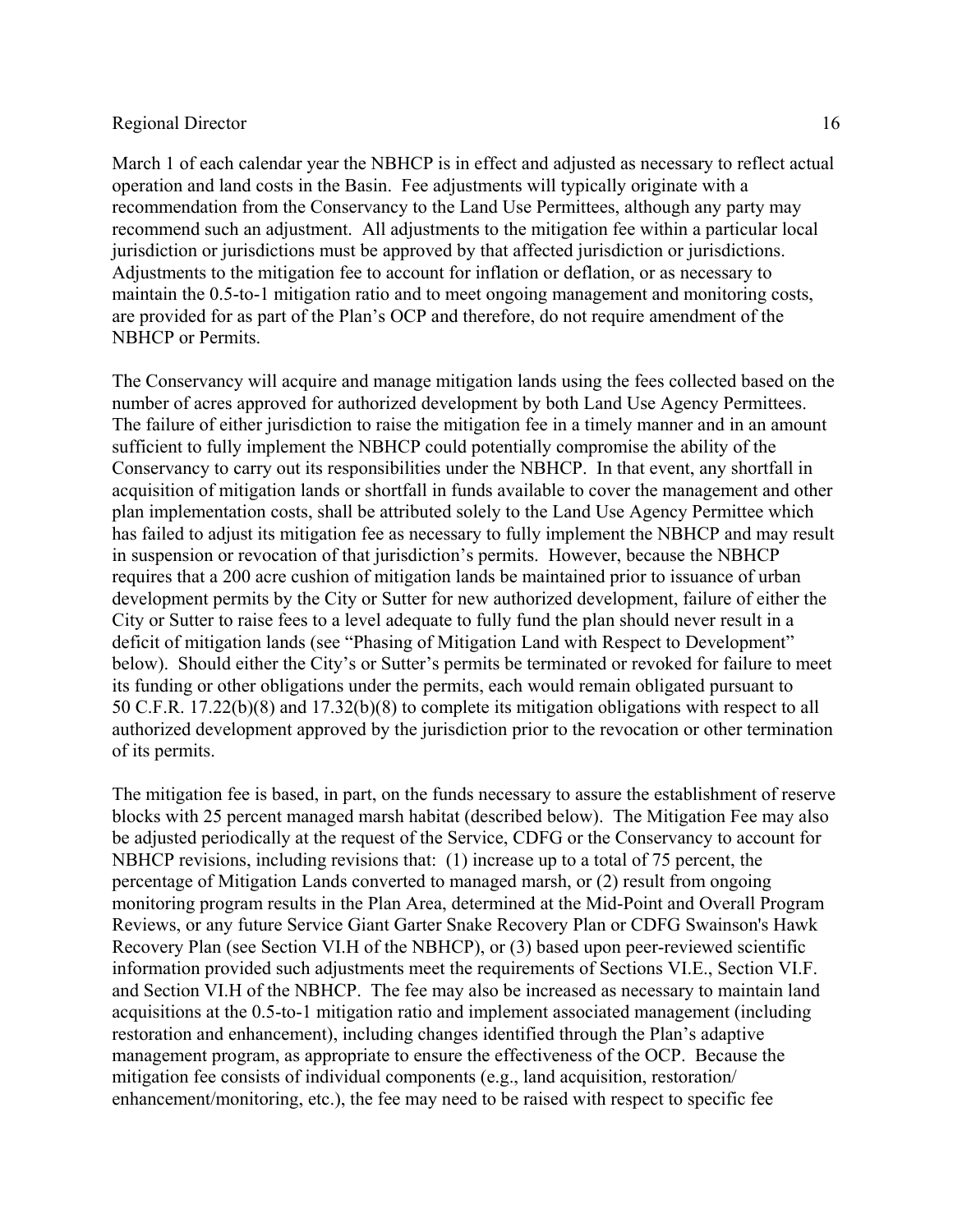components periodically found to be deficient over the term of the permits. In other words, all components of the mitigation fee are subject to fee increases as necessary to ensure that the requirements of each individual component of the NBHCP are met. The Land Use Agencies have committed to adjust the fee as necessary for all additional monetary obligations that may be required to fully implement the land acquisition, ongoing or permanent management (including restoration and enhancement), monitoring, database maintenance, adaptive management, recovery plans, changed circumstances and any other requirements of the NBHCP and NBHCP IA, subject to the limitations described in Sections VI.E, VI.F, VI.H, and VI.K.1 of the NBHCP. Such fee increases are provided for under the Plan's OCP and therefore, do not trigger amendment of the Plan or Permits.

# Phasing of Mitigation with Respect to Development

In order to help assure that adequate funding exists for implementation of the NBHCP, the Conservancy will establish and maintain a 200-acre cushion of mitigation lands prior to the approval of any new authorized development by the City of Sutter County. In order to accomplish this, no Urban Development Permits for Authorized Development shall be issued by the City or Sutter after September 30 of each calendar year until the Conservancy notifies the City and Sutter that it has acquired Mitigation Lands which equal the number of acres necessary to meet the mitigation requirement attached to all prior Urban Development Permits issued by the City and Sutter plus an additional 200 acres of Mitigation Land. Furthermore, no new Urban Development Permits will be issued the next calendar year until after the Conservancy notifies the City and Sutter that it has acquired Mitigation Lands which equal the number of acres necessary to meet the mitigation requirement attached to all prior Urban Development Permits issued by the City and Sutter plus an additional 200 acres of Mitigation Land.

## Accounting of Mitigation Land

Each Land Use Agency shall collect the mitigation fee prior to issuance of an urban development permit (i.e., grading permit or notice to proceed) and promptly transfer the fees to the Conservancy, identifying by name, location and acreage, each project for which fees have been collected. The Conservancy shall record collection of fees from Land Use Agencies in chronological order, crediting the oldest project to have paid all required components of the mitigation fee with the mitigation lands the Conservancy acquired. Compliance with phasing of mitigation with respect to development must be satisfied with respect to the entire NBHCP Plan Area and not for individual Land Use Agency's Permit Areas. No Urban Development Permits for Authorized Development shall be issued after September 30 of each calendar year until the Conservancy has acquired Mitigation Lands which equal the number of acres necessary to cover the mitigation obligation attached to all prior Authorized Development under the NBHCP plus an additional 200 acres of Mitigation Lands. If the Conservancy falls behind on acquiring mitigation land (i.e., does not maintain the required 200-acre cushion, see above), then the Conservancy must notify all Land Use Agencies and the Conservancy may not accept additional mitigation fees until acquisition of mitigation land is in compliance with Section VI.C of the NBHCP. In addition, the Land Use Agencies shall not allow any development project to proceed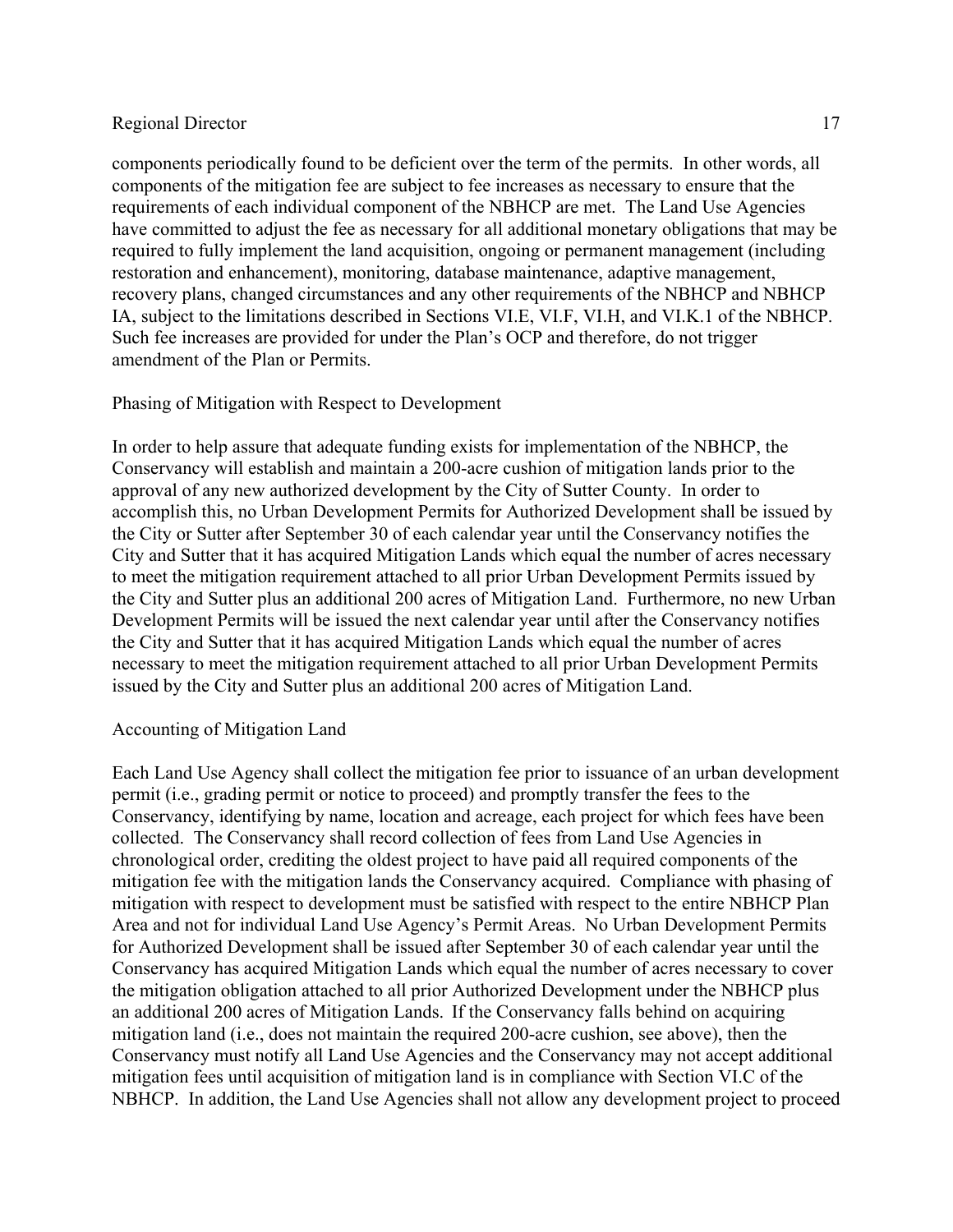under the ITPs where the Conservancy has not accepted mitigation fees or mitigation lands for that development project. Development of lands for which mitigation fees have been accepted by the Conservancy, and which has met all other requirements of the NBHCP would be allowed to proceed under the ITPs.

The NBHCP requires that at least 25 percent of habitat mitigation lands be established as managed marsh. Therefore, the Conservancy will specify the acreage, location, and type of reserve land (i.e., rice land versus marsh), and the percentage of each with respect to the total lands acquired to date in its annual report. The 25% managed marsh requirement applies to the entire Natomas Basin collectively (i.e., to all Land Use Agency jurisdictions and Permit Areas), not to each Permit Area individually.

The Final NBHCP has been revised to eliminate a provision which would have allowed up to 20% of the mitigation lands to be acquired in Area B under certain conditions. However, as stated earlier, both the City and Sutter have decided (Sutter Resolution Number 03-039, City Resolution Number 2003-289) to not allow mitigation lands to be acquired in Area B; therefore, no mitigation lands may be acquired in Area B, and the NBHCP has been updated to reflect that modification.

The MAPHCP states that MAP will utilize the Conservancy for acquisition and management of habitat reserves. MAP will rely on the County of Sacramento to collect mitigation fees, and the County of Sacramento will convey these fees to the Conservancy. Additionally, the Conservancy will include information on MAP's urban development and associated habitat mitigation within its annual report. Fees collected by the Conservancy on behalf of Planned Development in the MAPHCP Permit Area shall be credited along with fees collected by both Land Use Permittees in chronological order, with the first project among MAP or either Land Use Permittee to have paid the mitigation fee credited with the habitat mitigation lands acquired by the Conservancy and credited to MAP's mitigation obligation.

As stated above, project proponents may elect to transfer mitigation lands in lieu of the mitigation land acquisition fee component of the mitigation fee or may be required to do so by the City and Sutter. In such cases, once the Conservancy, Service, and CDFG have approved transfer of the lands, and the other non-land acquisition portion of the mitigation fee has been paid by the project proponent, the project may proceed. The Conservancy will keep a record of the name, location, and acreage of the project and the mitigation lands transferred to the Conservancy on behalf of the project and include the information in its annual report.

## Monitoring under the NBHCP

Two related but separate types of monitoring programs will be required under the NBHCP. First, Compliance Monitoring will document Permittee activities and ensure that NBHCP Permittees complete obligations as specified within the NBHCP. These obligations vary between Permittees, based upon their specific obligations. Second, a Biological Effectiveness Monitoring Plan will be implemented to measure the biological success of the NBHCP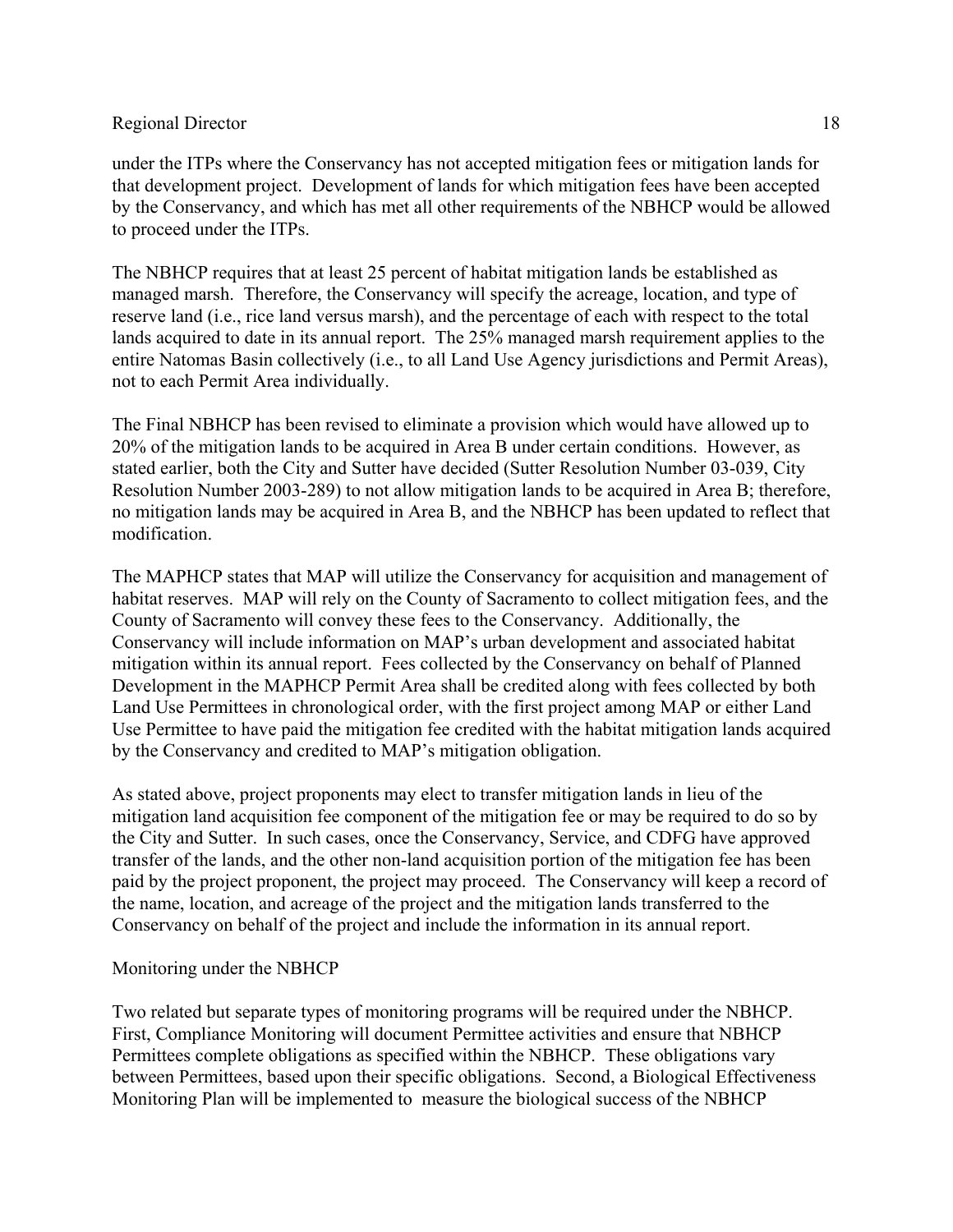Operating Conservation Program. The Biological Effectiveness Monitoring Plan will provide the biological data necessary to guide and direct the NBHCP OCP. Monitoring shall be performed for the duration of the Permit and in perpetuity per the terms of the Plan.

## *Compliance Monitoring*

Compliance monitoring is verifying that the Permittees are carrying out the terms of the NBHCP, the NBHCP IA and the associated ITPs. The Conservancy will be the primary entity responsible for compiling, retaining, and making available to the Wildlife Agencies data on compliance with the provisions and obligations contained within the NBHCP and the associated NBHCP IA. The Land Use Agencies shall conduct compliance monitoring and report to the Conservancy on their compliance and the compliance of third parties operating under their control and their Permits with regard to their obligations under the NBHCP, including implementation of the NBHCP take avoidance, minimization, and mitigation measures. Compliance Monitoring will include the status of the implementation of the NBHCP terms and conditions (e.g., financial responsibilities and obligations, management responsibilities, and other aspects of the ITPs, NBHCP and NBHCP IA). At each Implementation Annual Meeting, the Conservancy will report to the other Permittees and Wildlife Agencies on the progress of the HCP conservation strategy. The Permittees' compliance with the NBHCP obligations will be reported within the Conservancy's annual report. Additional detail regarding Compliance Monitoring is located in Chapter VI of the NBHCP.

## *Biological Effectiveness Monitoring*

Biological Effectiveness Monitoring will evaluate the effects of authorized development and other Covered Activities and will determine whether the effectiveness of the NBHCP's OCP is consistent with the assumptions and predictions made when the NBHCP was developed and approved. In other words, Biological Effectiveness Monitoring will evaluate if the NBHCP is achieving its biological goals and objectives. The Conservancy will be responsible for completing the Biological Effectiveness Monitoring and will publish the results in its annual report. In order to ensure consistent application of monitoring techniques both upon Conservancy reserves and throughout the Natomas Basin, the Conservancy shall prepare a comprehensive Biological Effectiveness Monitoring Plan (see Section VI.E.2 of the NBHCP for detailed information regarding the Biological Effectiveness Monitoring Plan).

In order to measure the effectiveness of meeting the biological goals and objectives, the Biological Effectiveness Monitoring Plan shall be designed to track population trends of the Covered Species and to evaluate the effectiveness of the mitigation land design, restoration and management in providing habitat and supporting the Covered Species. The monitoring plan shall track population trends on Conservancy reserves as well as at selected non-reserve sites within the Natomas Basin. Non-reserve sites will serve as controls to determine success of mitigation land design and management in supporting and increasing the abundance of Covered Species. Monitoring of non-reserve sites also may provide information to guide future acquisitions and to determine presence and/or use of corridors between reserves. Selection of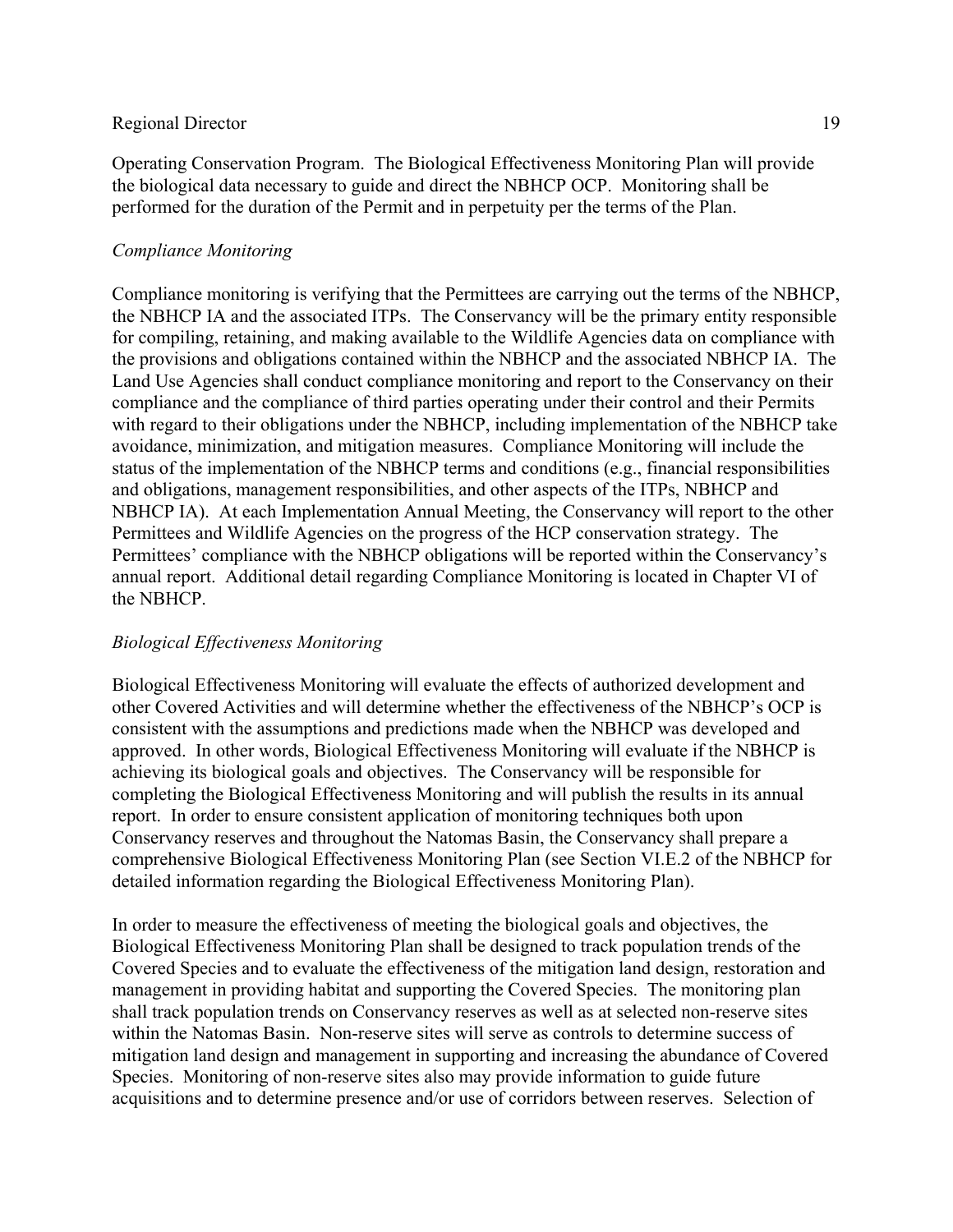non-reserve sites to be monitored will be determined during preparation of the monitoring plan and may differ for the various Covered Species, depending on the management and information needs for those species.

The Biological Effectiveness Monitoring Plan is divided into two primary components: (1) a Basin-wide Biological Effectiveness Monitoring Program designed to evaluate the overall success of Covered Species within the Natomas Basin; and (2) Site Specific Biological Monitoring Programs designed to evaluate the success of Covered Species within Conservancy reserves. The Basin-wide Biological Effectiveness Monitoring Program will include limited monitoring of Covered Species at locations outside of Conservancy reserves, as well as periodic evaluations of Covered Species within the reserves. Site Specific Biological Monitoring Programs will be developed for each block of contiguous Conservancy reserves. The Site Specific Biological Monitoring Programs will be developed in conjunction with, and included within, the Site Specific Management Plans (SSMP) (discussed below) developed for each reserve. In combination, the Basin-wide Biological Effectiveness Monitoring Program and the Site Specific Biological Monitoring Programs constitute the Biological Effectiveness Monitoring Plan. Additional detail regarding Biological Effectiveness Monitoring is located in Chapter VI of the NBHCP.

The Conservancy, in consultation with the Technical Advisory Committee (TAC) and qualified species experts, will design or coordinate the design of Biological Effectiveness Monitoring Programs, both Basin-wide and Site Specific. The TAC is a group of experts representing the Wild life Agencies (CDFG and Service) and Permittees who provides advice and guidance to the Conservancy.

Management objectives for the reserve system, as described in detail in Sections I.C and VI.E.2- VI.E.4 of the NBHCP, will be used to determine whether qualitative or quantitative monitoring methods will be employed and what level of confidence in the results is required. All Biological Effectiveness Monitoring Programs will include thresholds, at which mitigation land management must be modified through the adaptive management process to assure success of the OCP. Preliminary management thresholds are provided in Section VI.F.1 of the NBHCP. Revised management thresholds will be incorporated within two years of issuance of the proposed Permits as part of the Biological Monitoring Programs. The NBHCP does not identify the specific activities to be conducted within the Biological Effectiveness Monitoring Programs. However, it does provide detailed direction for developing suitable Biological Effectiveness Monitoring Programs (see Section VI.E of the NBHCP). For example, the NBHCP Biological Effectiveness Monitoring Program shall include, but is not limited to, the following components and guidelines for monitoring activities:

1. Annual surveys of the Conservancy Permit Area (including Conservancy reserves and selected nonreserve area accessible to the Conservancy) to determine the status of the Swainson's hawk, including presence, density, and reproductive success.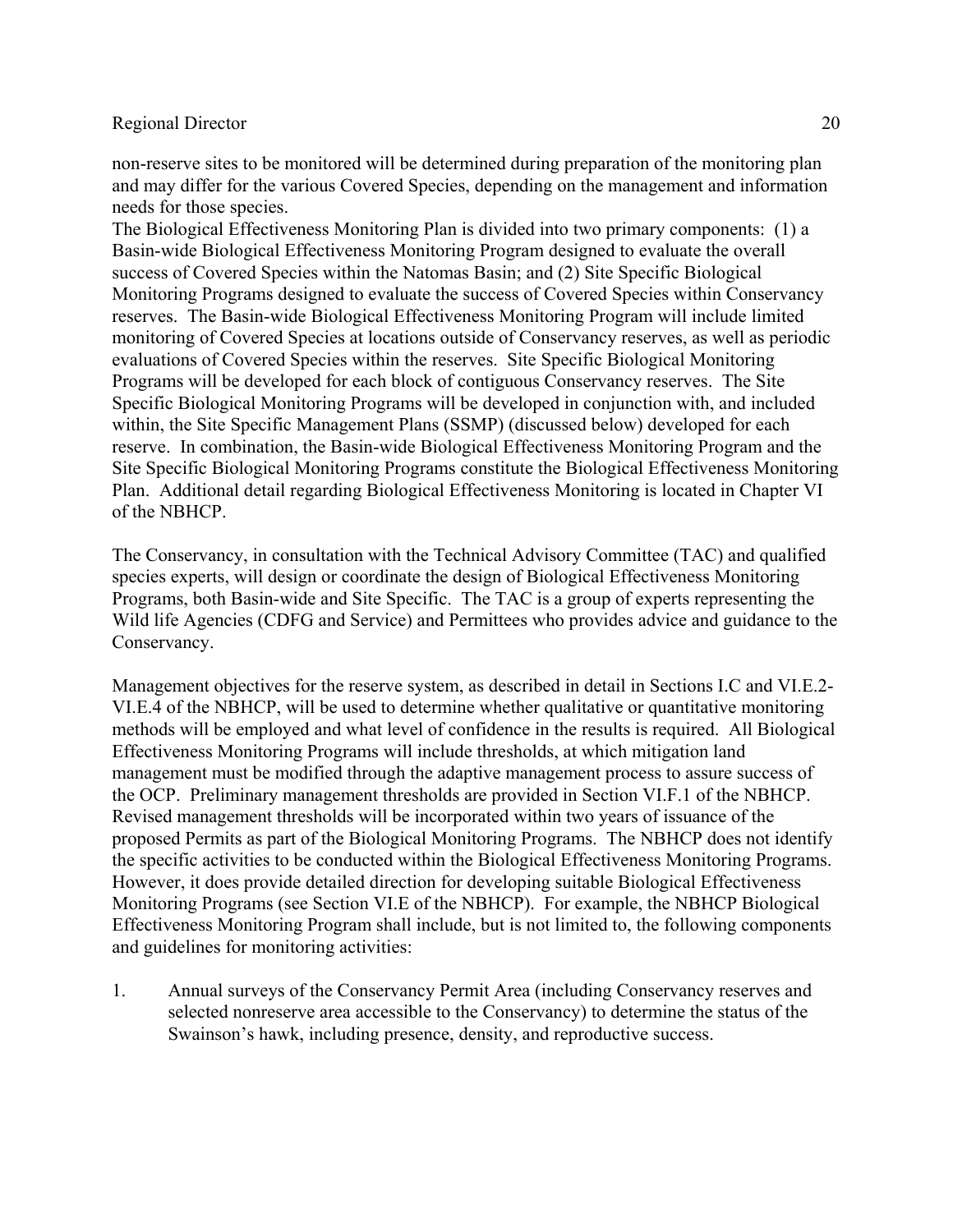- 2. Annual assessment of the status of giant garter snake populations within the Natomas Basin. Annual updates of information of locations of giant garter snakes within the Basin as well as other Covered Species.
- 3. Density and distribution sampling of Covered Species on Conservancy reserve lands every five years. The first five year sampling of Covered Species shall be completed within one year of issuance of Permits under the NBHCP, and subsequently every five years thereafter. Once a Covered Species is found to occupy a Conservancy reserve, yearly monitoring of that Covered Species on the reserve it occupies and any adjacent reserves, as appropriate, will be implemented.
- 4. The NBHCP Biological Monitoring Program shall specify the number of control locations within the Basin but outside of NBHCP Mitigation Lands that shall be monitored. These sites shall be monitored every year for Swainson's hawk and giant garter snake, and every five years to satisfy monitoring of species throughout the Conservancy's Permit Area other than Swainson's hawk and giant garter snake. Such sites shall be limited to a set of locations that, to the extent that such sites exist in the Basin and are physically accessible, collectively provide suitable habitat to support all Covered Species and shall allow the following:
	- a. Determination of the comparative success of Covered Species on non-reserve sites versus on reserve sites.
	- b. General documentation of Covered Species presence.
	- c. Determination of whether the Mitigation Lands are supporting the general populations of Covered Species found within the Basin.
- 5. Annual assessment and identification of canals and ditches which provide snake habitat connectivity within and between reserves. This assessment shall be coordinated with the Water Agencies and the Wildlife Agencies. Additionally, the Wildlife Agencies and the Land Use Agencies will notify the Conservancy of any known applications under the Act or Section 404 of the Clean Water Act affecting canals.
- 6. Evaluations of the Operating Conservation Program and its progress toward its intended biological goals.
- 7. The Monitoring Program shall provide specific details on the following subjects:
	- a. Monitoring methodologies and protocols to be implemented.
	- b. Timing of monitoring efforts, including frequency and duration of monitoring efforts.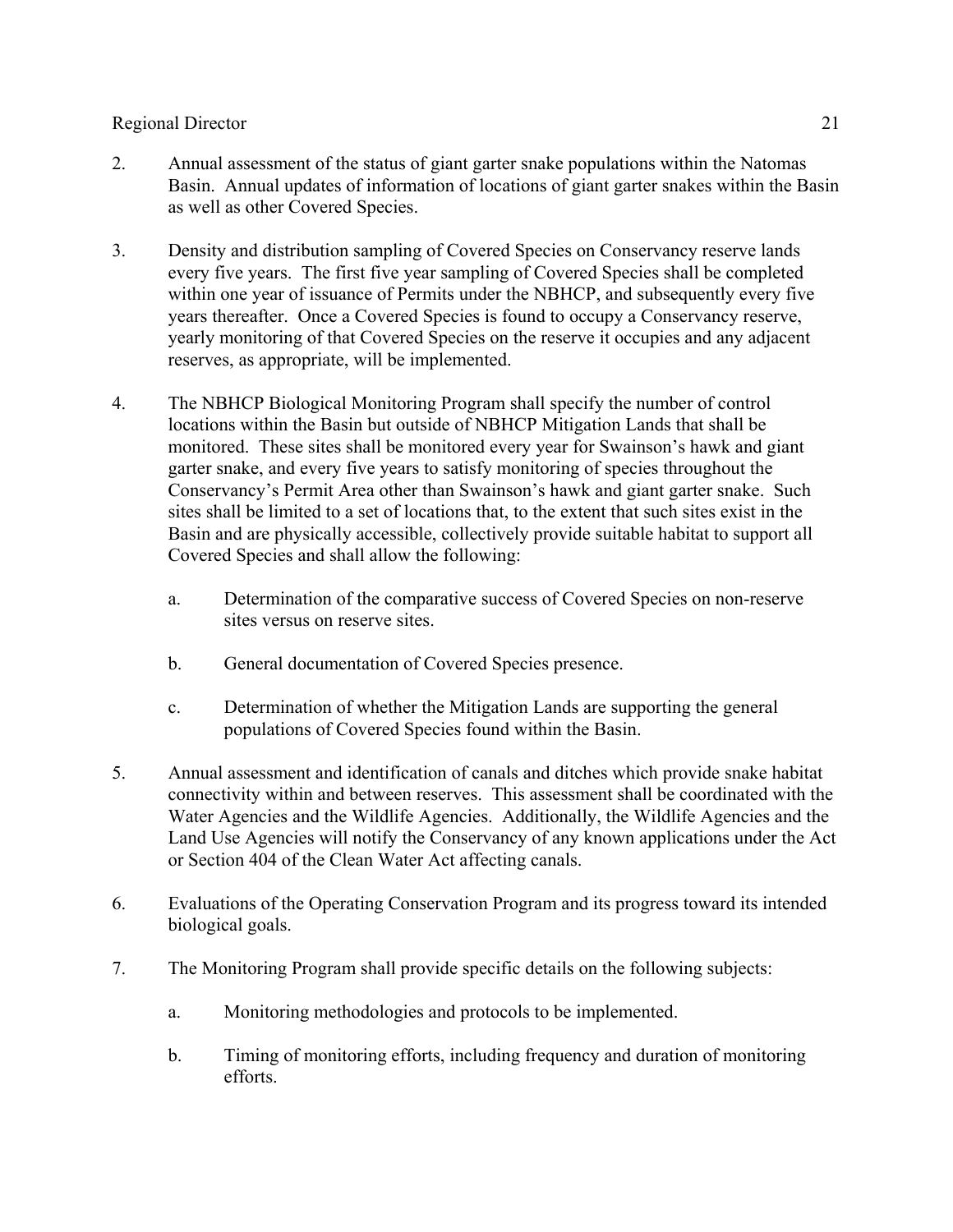- c. Locations of monitoring, and methodology used to select locations.
- d. Personnel required.
- e. Effort required and methods of documenting and determining monitoring effort.
- f. Methods of analyses of monitoring data.
- g. Information expected to be gained from monitoring.
- h. Thresholds at which management must be modified to assure success of the conservation plan.
- 8. The Biological Effectiveness Monitoring Program shall establish a standardized format for annual monitoring and five-year monitoring conducted on behalf of the Conservancy.

Additional detail is provided for the formulation of site-specific management plans.

The Biological Effectiveness Monitoring Programs may require periodic revisions as new methods become available or if monitoring methods are not yielding the expected information. Therefore, the Biological Effectiveness Monitoring Programs and their effectiveness in measuring the success of the NBHCP's OCP will be reviewed at each Midpoint Review (discussed below). In addition, the Biological Effectiveness Monitoring Programs may be reviewed and changed in accordance with the NBHCP's Adaptive Management provisions (see Section VI.F of the NBHCP). In summary, the Conservancy will revise the Biological Effectiveness Monitoring Programs whenever review indicates revision is necessary to effectively monitor success in achieving the NBHCP's biological goals and objectives.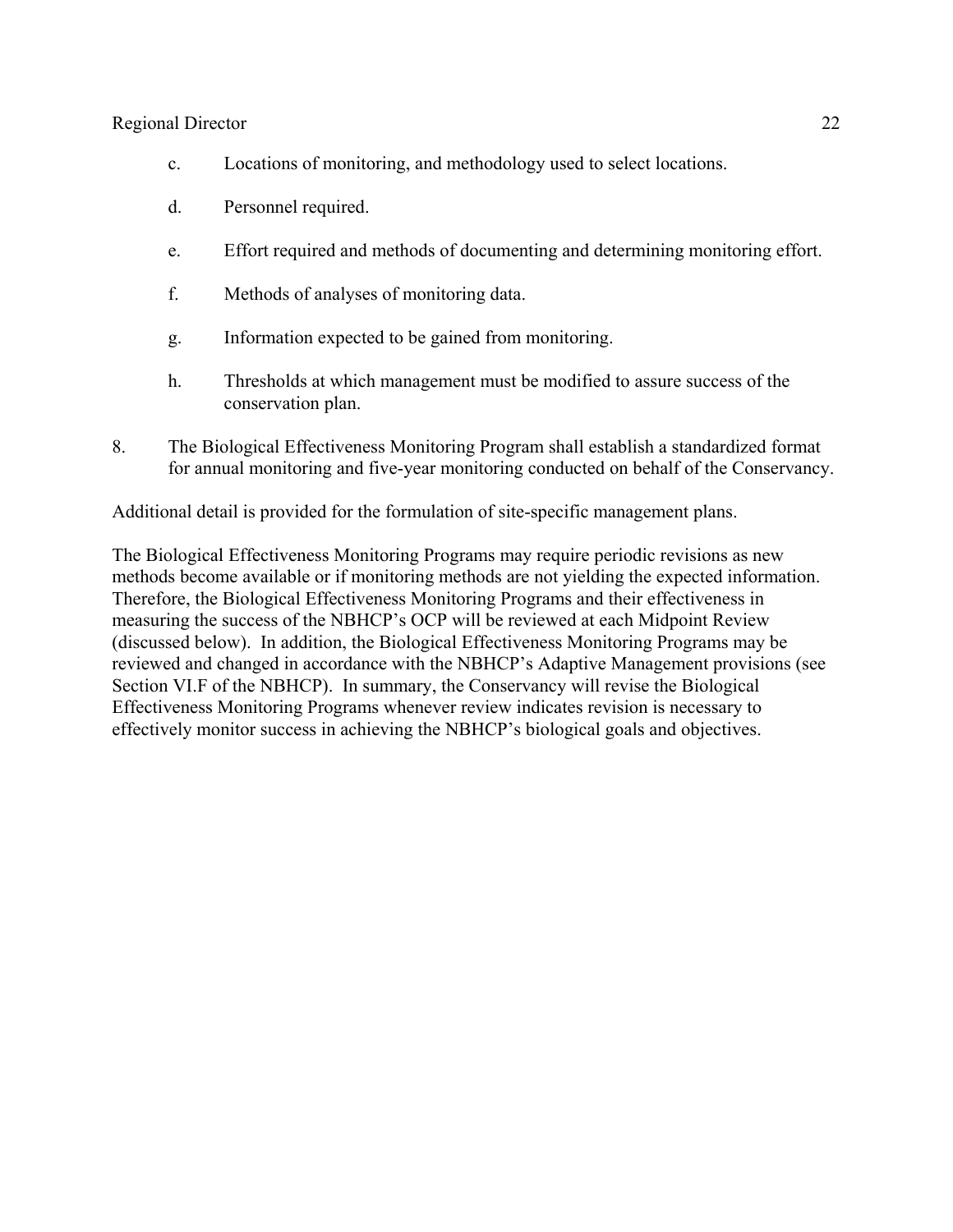## Adaptive Management

Adaptive management is a process that allows the NBHCP's OCP to be adjusted during the life of the Plan to ensure that the most up-to-date information is being utilized, and that the Plan's biological goals and objectives are being achieved. The strategy will define the feedback process and incorporate feedback loops that link implementation and monitoring to a decisionmaking process. Incorporating new monitoring information is necessary to effect changes in management to achieve the Plan's biological goals and objectives. As identified in the NBHCP, and as is common for a regional plan of long duration and covering multiple species, uncertainties regarding the NBHCP's OCP exist. Adaptive management will allow the OCP to respond to these uncertainties. For the purposes of the NBHCP, the following three adaptive management approaches will be used:

- 1. Regularly scheduled periodic evaluations of the NBHCP monitoring data, other new scientific information or future recovery plan recommendations by the Conservancy and/or the TAC and a determination linking the information to the Plan's success in implementation and achieving the biological goals and objectives
- 2. Identifying significant measurable threshold limits (discussed above) for each of the adaptive management objectives that will trigger proposals and solutions requiring a management change. And
- 3. Conducting a review at the Independent Mid-Point Reviews for Land Use Agencies (discussed below) and the Overall Program Review at 9,000 acres of development (discussed below).

These approaches will be used to evaluate the effectiveness of the established habitats on reserve lands and to implement adjustments to the OCP, as necessary, in order to achieve the biological goals and objectives of the Plan.

The Conservancy will use the annual reporting process to review the compliance and effectiveness monitoring in the adaptive management process. The Conservancy's report will include a summary of findings with specific management recommendations and direction, if applicable.

Adaptive management revisions will be made consistent with the NBHCP's *Amendments and Revision* section (see Section VI.F of the NBHCP). Changes to the NBHCP that are substantial in scope, and are beyond the scope of the adaptive management Program will require the amendment of the ITPs, and additional review and approval under the Act, California Endangered Species Act (CESA), CEQA and NEPA. A more thorough discussion is provided in the "Enforcement, Amendments and HCP Requirements" section below. The Conservancy shall keep a complete administrative record of all NBHCP revisions resulting from the Plan's adaptive management program.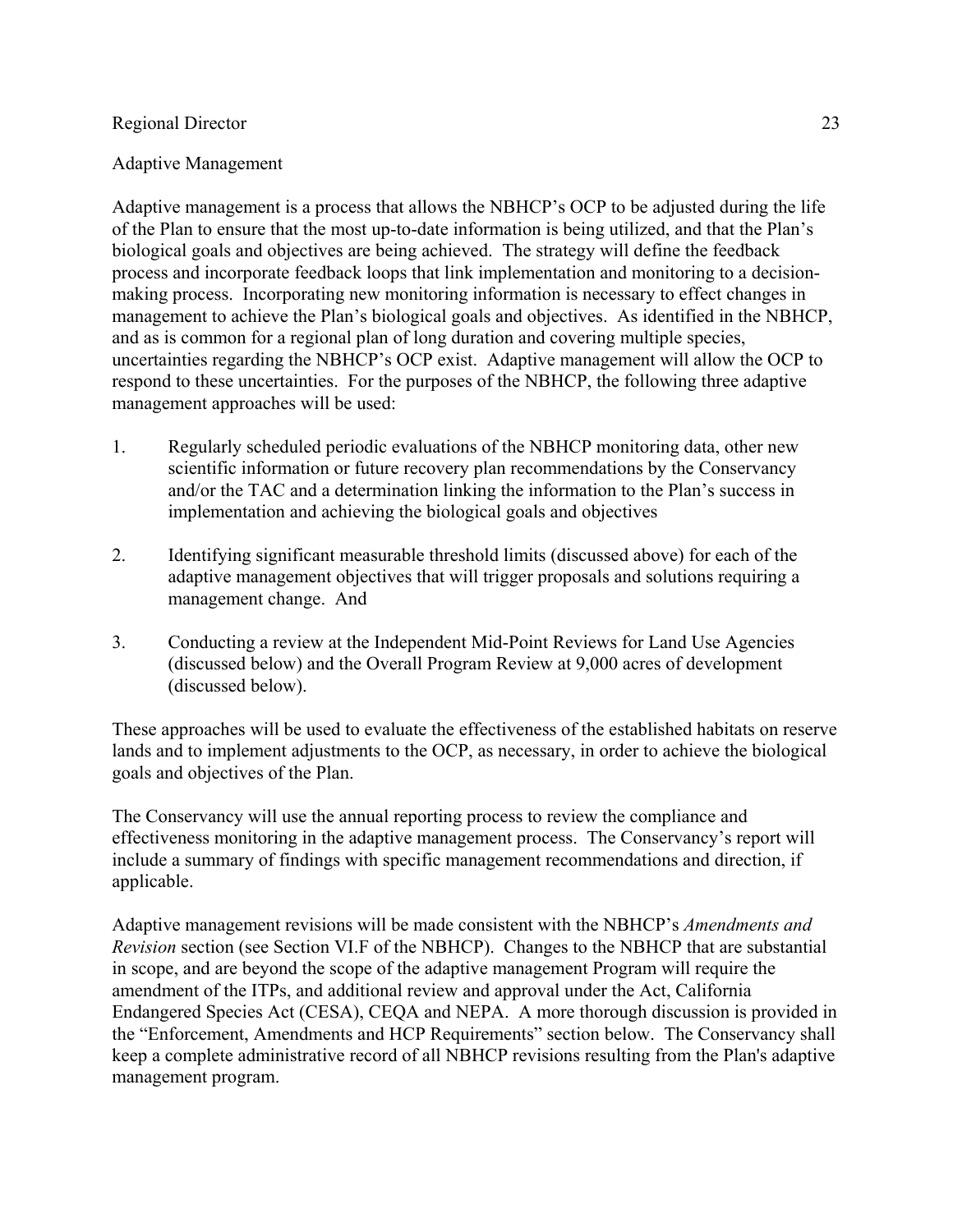The Conservancy will serve as the database manager for the NBHCP and shall be the central data repository of all scientific data collected through the NBHCP for the life of the permits. In this role, the Conservancy will be responsible for maintenance, management, analysis and distribution of data collected through NBHCP monitoring efforts, as well as serving as a repository for related work conducted by other entities within the Basin. In addition to monitoring data collected by the Conservancy and the other NBHCP Permittees, the database will include documents and reports on new species occurrence records from environmental documents, California Natural Diversity Database (CNDDB) entries and other sources as provided to the Conservancy. The Conservancy shall maintain the database in a form that allows the determination of success of the NBHCP in achieving the biological goals and objectives of the OCP. At a minimum, the database will document in tabular form in a standard spreadsheet program the following data: the numbers and specific locations of each species occurrence within each contiguous block of mitigation land; basinwide data documented on Swainson's hawk and giant garter snake such as population densities, reproductive successes, etc. collected through annual surveys, 5-year surveys, and other observational data; and, Covered Species data for each identified monitoring control site located outside of the mitigation lands. Exact data needs of the Biological Effectiveness Monitoring Program required to evaluate the success of the operating conservation plan in meeting the NBHCP biological goals and objectives will be decided by the Conservancy in consultation with the Service, CDFG, and the TAC. Maps identifying monitoring sites and the specific locations of species occurrences shall be maintained to document the locations of monitoring efforts and the locations for data collected through the NBHCP monitoring efforts. Mapping of monitoring data shall be of adequate detail to evaluate the success of restoration efforts within Conservancy reserves and shall allow comparison of year-to-year monitoring results and five-year monitoring results. Additionally, the Conservancy shall retain mapped information identifying the locations of all mitigation lands and all data reported by the Land Use Agency Permittees related to the location of development authorized under the NBHCP, thereby documenting development lands for which NBHCP fees and other mitigation measures have been satisfied.

#### Annual Report

The Conservancy shall compile and submit an annual report to the Service and CDFG detailing authorized development activities, habitat acquisition, management, and compliance and effectiveness monitoring activities throughout the Plan Area for the preceding year. The report will be due 120 calendar days from the last day of each calendar year, or portion of a calendar year, during which the Permit is in effect. Each Permittee will be responsible for providing the Conservancy with information in their possession necessary for compiling the annual report.

#### Program Adaptation for Recovery Plans

The NBHCP's adaptive management provisions allow for revisions to management strategies to incorporate new or modified management strategies, such as those which may be included in recovery plans or in response to monitoring results in the Plan Area or to new scientific information. The NBHCP will incorporate recommendations made pursuant to future recovery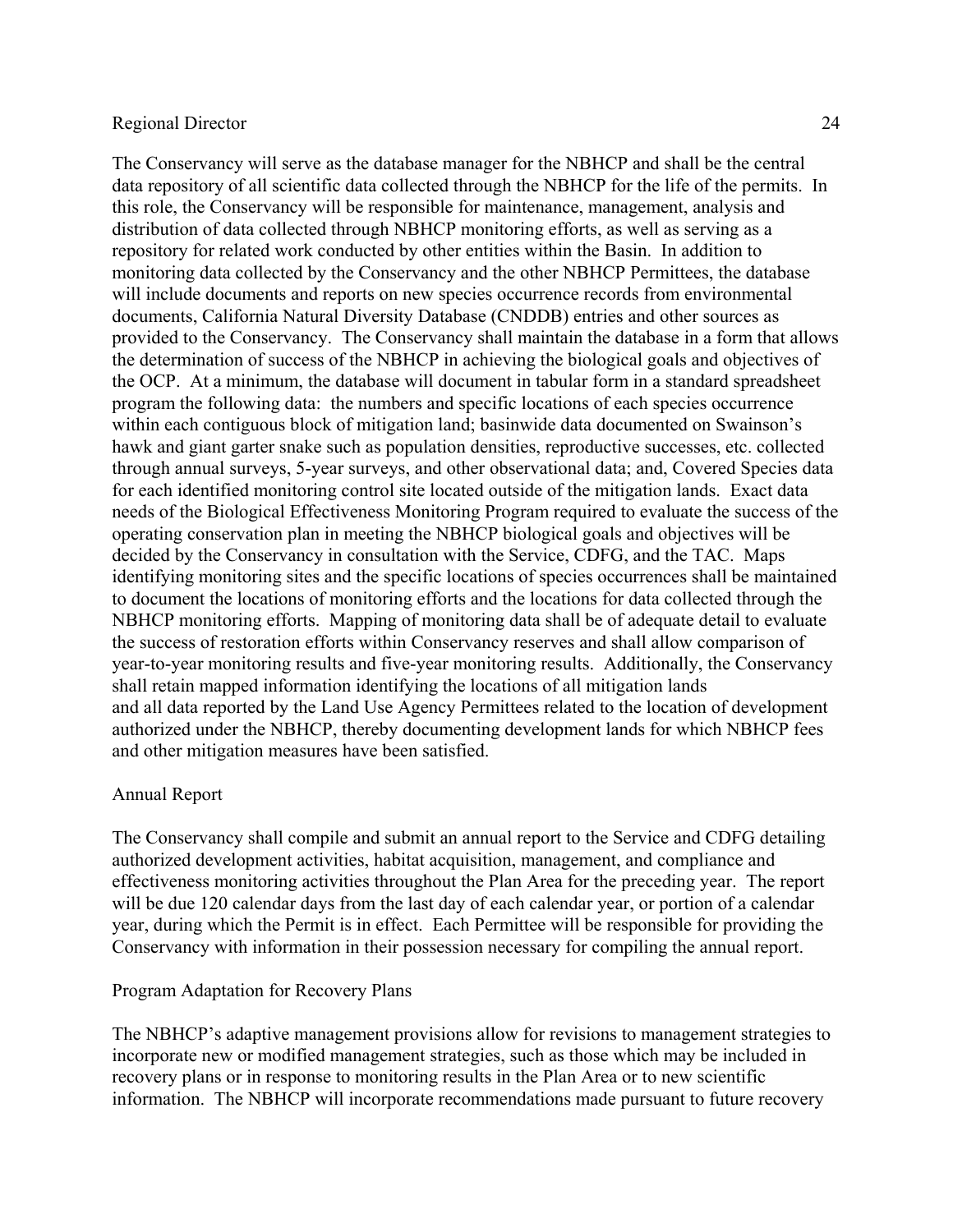plans where such changes are supported by monitoring results from the Plan Area or new scientific information and when such recommendations:

- 1. Relate to the physical management of mitigation lands.
- 2. Would improve the effectiveness of the NBHCP's OCP by identifying relevant new information, approaches, techniques, or species protection needs.
- 3. Can be implemented within the NBHCP Plan Area.
- 4. Fit within the overall intent, framework, are consistent with the NBHCP's biological goals and objectives and would not exceed the established mitigation ratio of the Plan. And
- 5. Will not substantially sacrifice habitat values for Covered Species that are not addressed by the Recovery Plan.

The greatest potential shift in conservation strategies anticipated to result from a future snake recovery plan is a transition from rice cultivation to managed marsh. The NBHCP establishes an initial habitat enhancement obligation for the snake (see snake conservation measures below) and allows adjustments to be made based on the adopted final snake recovery plan, monitoring conducted in the Plan Area, or in response to new scientific information. Any modifications to the NBHCP necessitated by a future snake recovery plan or by other future recovery plans approved for listed Covered Species, are considered a part of the Plan's adaptive management program and will not trigger an amendment to the Permits.

Results of any future CDFG Swainson's Hawk Recovery Plan may also suggest or result in the need for NBHCP modifications to management practices upon mitigation lands. Any changes to the NBHCP resulting from a Swainson's Hawk Recovery Plan are considered a part of the Plan's adaptive management program and will not trigger an amendment to the Permits.

NBHCP Overall Program Review at 9,000 acres of Development

The NBHCP establishes a comprehensive overall program review designed to evaluate the performance and effectiveness of the Plan, to be conducted when and if authorized development within the Basin allowed by the ITPs for the City, Sutter and MAP reaches a total of 9,000 acres (the "Overall Program Review"). This Overall Program Review will be triggered at the point urban development permits covering a total of 9,000 acres of development in the Natomas Basin have been issued by the Land Use Permittees and by Sacramento County for the Metro Air Park. During the review, up to, but not more than, an additional 3,000 acres of additional urban development may be approved. In other words, no more than a total of 12,000 acres of urban development shall be approved prior to completion of the Overall Program Review.

The Overall Program Review shall specifically address the following factors: (1) status and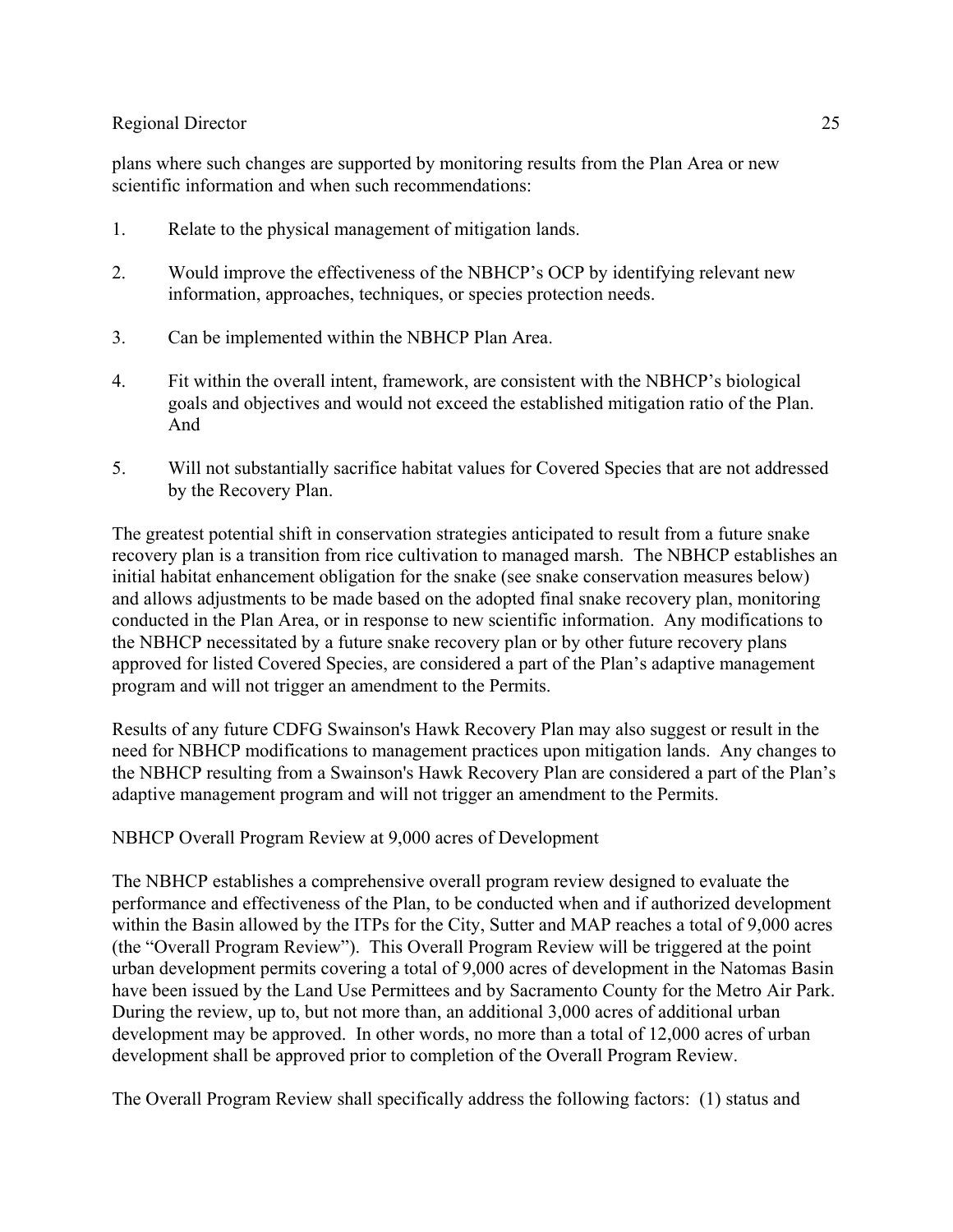population trends of the snake, hawk, and all other Covered Species within the NBHCP area, especially with respect to those biological factors that are directly affected by Covered Activities under the Plan; (2) status and effectiveness of the Plan's habitat reserve system, including its buffer and setback requirements; (3) the Plan's success in meeting the 2,500-acre and 400-acre minimum habitat block size requirements; (4) the status and effectiveness of the Plan's funding mechanisms; (5) the relative status and distribution of developed lands and reserve lands within each of the Land Use Agency jurisdictions (the City, Sutter, and MAP); (6) the success of the 25% managed marsh/50% rice/25% upland reserve system for supporting the Covered Species, and (7) compliance of the Water Agencies (RD1000 and Natomas Mutual) with approved canal and ditch maintenance practices (not covered under the ITPs).

The review shall be conducted through consultation among all affected Permittees, the Conservancy, the Service, and the CDFG, which shall be known collectively as the NBHCP Review Board. The Conservancy shall inform the other parties, in writing, when the 9,000-acre trigger for the overall program review has been reached and shall initiate and coordinate the review.

Results of the review shall consist of a written report presenting the conclusions of the Review Board. These conclusions shall address each of the factors described above. The report shall also present recommendations consisting of the following or of a combination thereof: (1) a recommendation that the NBHCP is functioning as intended and that no revisions to the Plan's measures, in addition to those originally set forth, are necessary; (2) a recommendation that the NBHCP is significantly in need of correction and the specific corrective measures that are needed; and (3) a recommendation as to whether such corrections should be treated as an NBHCP revision under the Plan's adaptive management provisions, or whether the corrections exceed the scope or intent of the adaptive management process and should be treated as an amendment of the Plan's associated Section 10(a)(1)(B) and Section 2081 Permits. Upon completion of the review, the Service and CDFG shall, depending on the results, either document in writing that the NBHCP is functioning as intended and that no Plan revisions or Permit amendments are necessary, or assist the Permittees in revising the NBHCP and, if necessary, amending their respective Permits, as needed. The Review Board's report shall be made available to the public for review and comment before written findings are made by the Service and CDFG. If it is determined that substantial revisions to the NBHCP need to be made through amendment of the Permits, all statutory and regulatory requirements including those regarding public notice and review under the Act, NEPA and CEQA shall be completed.

If the findings of an adopted final snake recovery plan and Overall Program Review, monitoring results from the Plan Area, or new scientific data indicate, the managed marsh component of mitigation lands may be increased to 75% within sites acquired subsequent to such review, results, determination or Recovery Plan adoption. Such increase would only be made following written notice from the Service, supported by documentation and technical analysis, demonstrating the need for an increased percentage of managed marsh.

Independent Mid-Point Reviews for Land Use Agencies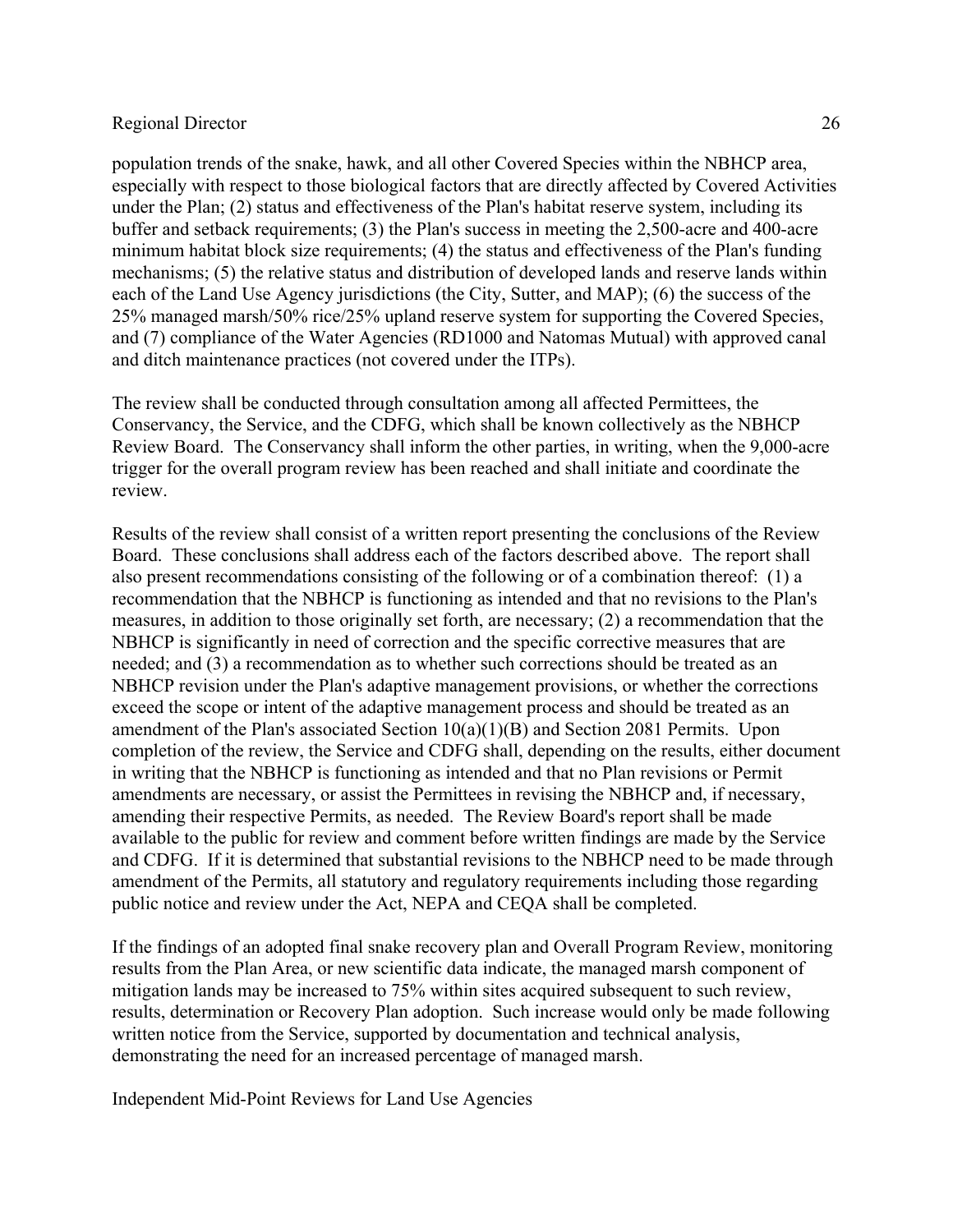In addition to the NBHCP Overall Program Review, both the City and Sutter will conduct Independent Mid-Point Reviews as development occurs within each Land Use Agency's Permit Area. Thus, up to three program reviews (one overall and two independent reviews) may be completed, depending on the timing of development within the City and Sutter. The Independent Mid-Point Reviews conducted by the City of Sacramento and Sutter County shall address each of the factors noted for the 9,000 acre overall program review above, as well as the expanded evaluation of progress on the 2,500 acre preserve, and minimum preserve size (discussed below).

If the findings of any of the Independent Mid-Point Reviews, ongoing monitoring results from the Plan Area, new scientific data or an adopted final snake recovery plan so dictate, the managed marsh component of mitigation lands may be increased to 75% within sites acquired subsequent to such review, results, determination or Recovery Plan adoption. Such an increase would only be made following written notice from the Service, supported by documentation and technical analysis, documenting the need for an increased percentage of managed marsh.

The City's independent Mid-Point Review will begin once urban development permits for 4,000 acres of authorized development have been approved within the City's Permit Area and the review will be completed before the City has approved urban development permits for 5,500 acres of development under the NBHCP. As of December 31, 2003 the City had approved 4,324.1 acres of development within their Permit Area (City 2003a). On June 19, 2003, the City notified the Service that it would commence its Independent Mid-Point Review upon approval of the proposed ITP by the Service (if approved) and that it would complete the review before it issues a total of 5,500 acres of Urban Development Permits (City 2003b). Sutter will begin its Independent Mid-Point Review once Sutter has approved urban development permits for 3,500 acres of authorized development permits and will complete the Independent Mid-Point Review before Sutter approves urban development permits for 5,000 acres of development under the NBHCP.

Should the timing of the City of Sacramento's Independent Mid-Point Review, Sutter's Independent Mid-Point Review and/or the overall 9,000 acre program review coincide, then the affected Land Use Permittee(s) may request the program reviews be combined under a single evaluation. Such request shall be made to the Service and CDFG and may be granted at the discretion of the Service and CDFG. Any revisions to the NBHCP made as a result of either Independent Mid-Point Review shall apply to both Land Use Agencies (and MAPPOA), unless the change affects only a particular Permittee.

Unforeseen Circumstances/"No Surprises"/Changed Circumstances

"Unforeseen circumstances" is defined as changes in circumstances affecting a species or geographic area covered by a conservation plan that could not reasonably have been anticipated by plan developers and the Service at the time of the NBHCP's negotiation and development, and that result in a substantial and adverse change in the status of the Covered Species (50 C.F.R. 17.3).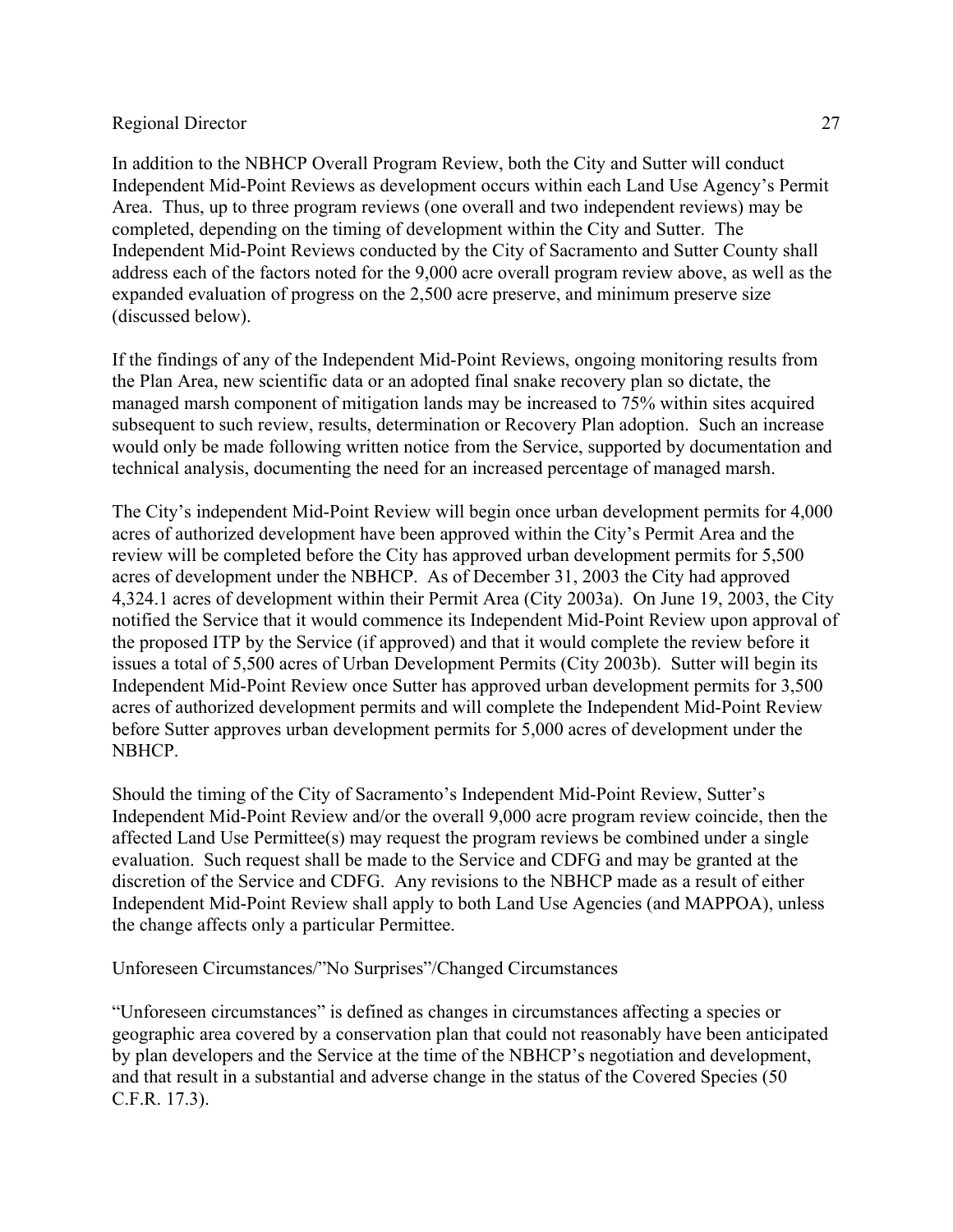The "No Surprises" Rule states, in part, that when negotiating unforeseen circumstances, the Service will not require the commitment of additional land, water or financial compensation or other natural resources beyond the level otherwise agreed upon for the species covered by the conservation plan without the consent of the Permittee (63 FR 8859).

The assurances contained in the No Surprises rule apply only "where the conservation plan is being properly implemented, and apply only with respect to species adequately covered by the conservation plan." For purposes of the No Surprises assurances, the term "operating conservation program" shall mean the specific conservation, mitigation, and management measures provided under the NBHCP to minimize and mitigate the impacts of incidental take of the Covered Species.

The NBHCP's adaptive management provisions allow the NBHCP to be revised as a result of new recovery plans, new research into the Covered Species, and ongoing monitoring programs in the Plan Area. As a result, revisions may be made to the NBHCP's OCP, including reserve land management and enhancement, and monitoring of the Covered Species pursuant to the Plan's adaptive management provisions, that may result in additional mitigation and costs, provided such revisions meet the requirements of Sections VI.E and VI.F of the NBHCP. Because such revisions and changes are provided for under the Plan, they are not subject to the restrictions on additional mitigation contained in the No Surprises Rule. The following elements of the plan are not subject to revision as part of the NBHCP's adaptive management provisions or as a result of the overall or individual jurisdiction reviews: (1) the 0.5-to-1 mitigation ratio; (2) the 75% limit on the amount of reserve lands to be converted to managed marsh; and (3) any other change not currently described in or provided for under the adaptive management program, changed circumstances, or other elements of the NBHCP's OCP that would increase the Plan's costs or restrictions on land otherwise available, including any such changes resulting from the 9,000 acre review Overall Review process or Independent Mid-Point Reviews.

Another category of circumstances under the federal "No Surprises" rule is "changed circumstances." This term is defined under the rule as "changes in circumstances affecting a species or geographic area covered by a conservation plan that can reasonably be anticipated by plan developers and the Service and that can be planned for (e.g., the listing of a new species, or a fire or other natural catastrophic event in areas prone to such events)" (50 C.F.R. 17.3). A number of possible changed circumstances are addressed in Chapter VI of the NBHCP. Examples include, but are not limited to: (1) listing of new species; (2) availability of new scientific information; (3) approval of new recovery plans; (4) problems in implementing the NBHCP; (5) fire or flood; (6) invasive species; (7) changes in water availability; and (8) nonparticipation by a Land Use Agency in the NBHCP.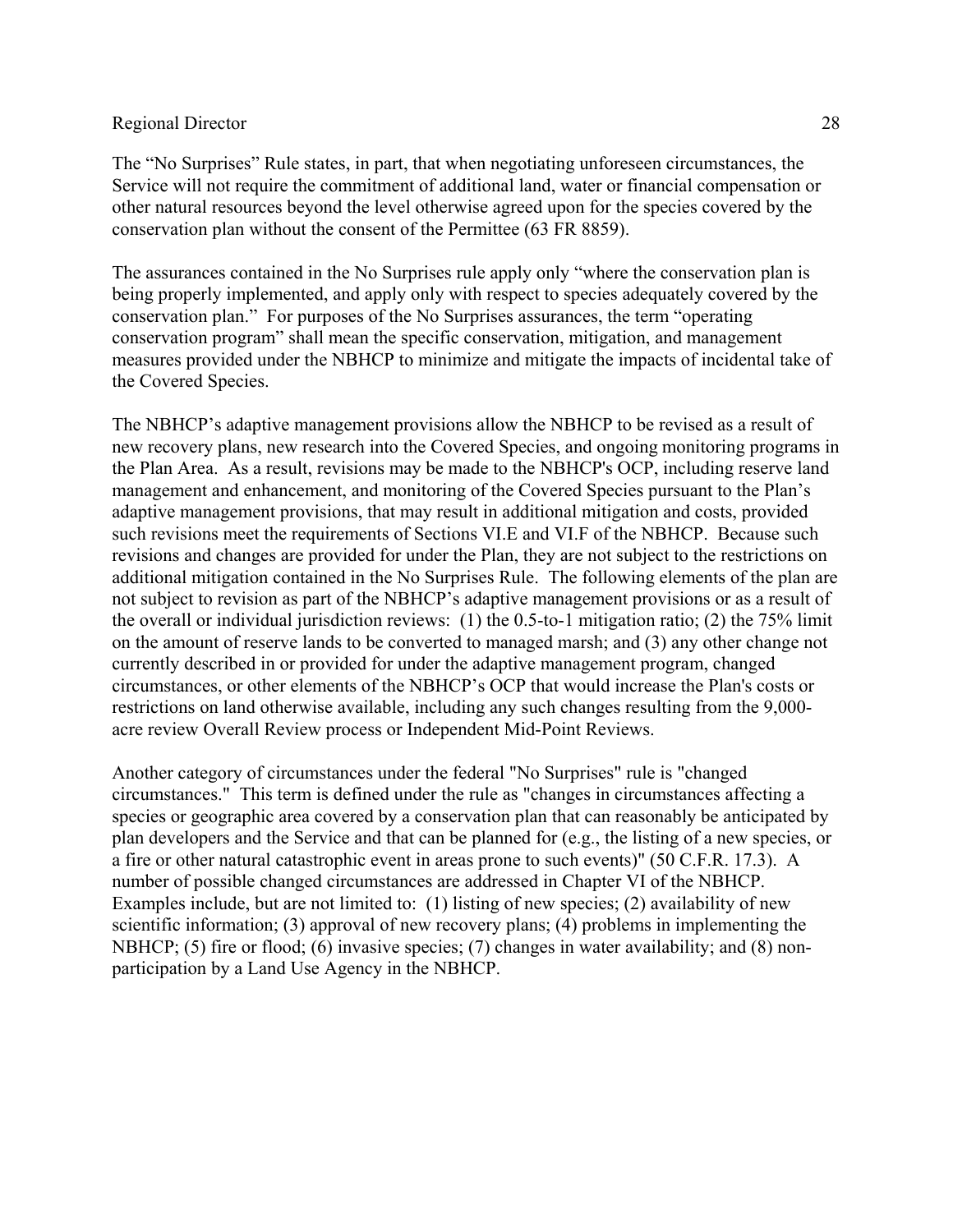Enforcement, Amendments, and HCP Requirements

The Service may suspend the ITP of a Permittee if that Permittee fails to implement the NBHCP in accordance with the terms and conditions of the ITP and as provided for under applicable regulations. Suspension or revocation of a Section  $10(a)(1)(B)$  permit, in whole or in part, by the Service shall be in accordance with 50 CFR 13.27-29 and the NBHCP IA.

If one of the Land Use Agencies fails to obtain its Permits or has its Permits revoked for failure to comply with the NBHCP, the essential effect to the implementation of the NBHCP is that less authorized development is covered by the NBHCP. With regard to funding adequacy, the reduction in authorized development would result in a similar reduction in acres of mitigation land to be acquired, restored, managed, enhanced and administered as reserve lands in perpetuity. Therefore, the Conservancy would have to continue to implement the NBHCP as it applies to the reduced authorized development and the Covered Activities within the participating Land Use Permittees' Permit Areas. The NBHCP provides for adjustments to the mitigation fee to fund the acquisition, restoration, creation, enhancement and management of reserves on a 0.5 to 1.0 mitigation basis.

There are two types of changes which may be made to the NBHCP and/or the NBHCP Permits and/or its associated documents: (1) revisions; and (2) amendments. Any revisions or amendments shall be in accordance with all applicable legal requirements, including but not limited to the Act, NEPA, CESA, CEQA, and any other applicable state and federal laws and regulations. The Conservancy shall process all amendments and revisions to the NBHCP, circulating proposed changes to all parties and, if appropriate, approving the amendment or revision by action of the Conservancy's Board.

Revisions to the NBHCP are changes to the Plan provided for under the OCP, including adaptive management changes and mitigation fee adjustments. These revisions would not result in operations under the NBHCP that are significantly different from those analyzed in connection with the NBHCP as approved, or result in adverse impacts on the environment that are new or significantly different from those analyzed in connection with the NBHCP as approved. Revisions to the NBHCP may include, but are not limited to: (1) updating construction "windows" for the NBHCP Covered Species; (2) correction of any maps or exhibits to correct errors in mapping or to reflect previously approved changes in the ITPs or NBHCP; (3) establishing and amending preconstruction survey methodologies, including modifying timing of NBHCP preconstruction survey methodologies; (4) modifying existing or establishing new incidental take avoidance measures; (5) modifying reporting protocols for annual report s; (6) minor changes to survey, monitoring or reporting protocols; (7) revising reserve enhancement and management techniques; (8) establishing new reserve design criteria; (9) revising reserve enhancement or management practices in conjunction with SSMPs; (10) approving recreational or income-generating uses for the NBHCP reserves that are consistent with the biological goals and objectives of the NBHCP's OCP; (11) making annual adjustments to the NBHCP mitigation fee to keep pace with inflation, or as necessary to fully implement the NBHCP's OCP, including its adaptive management provisions and responses to changed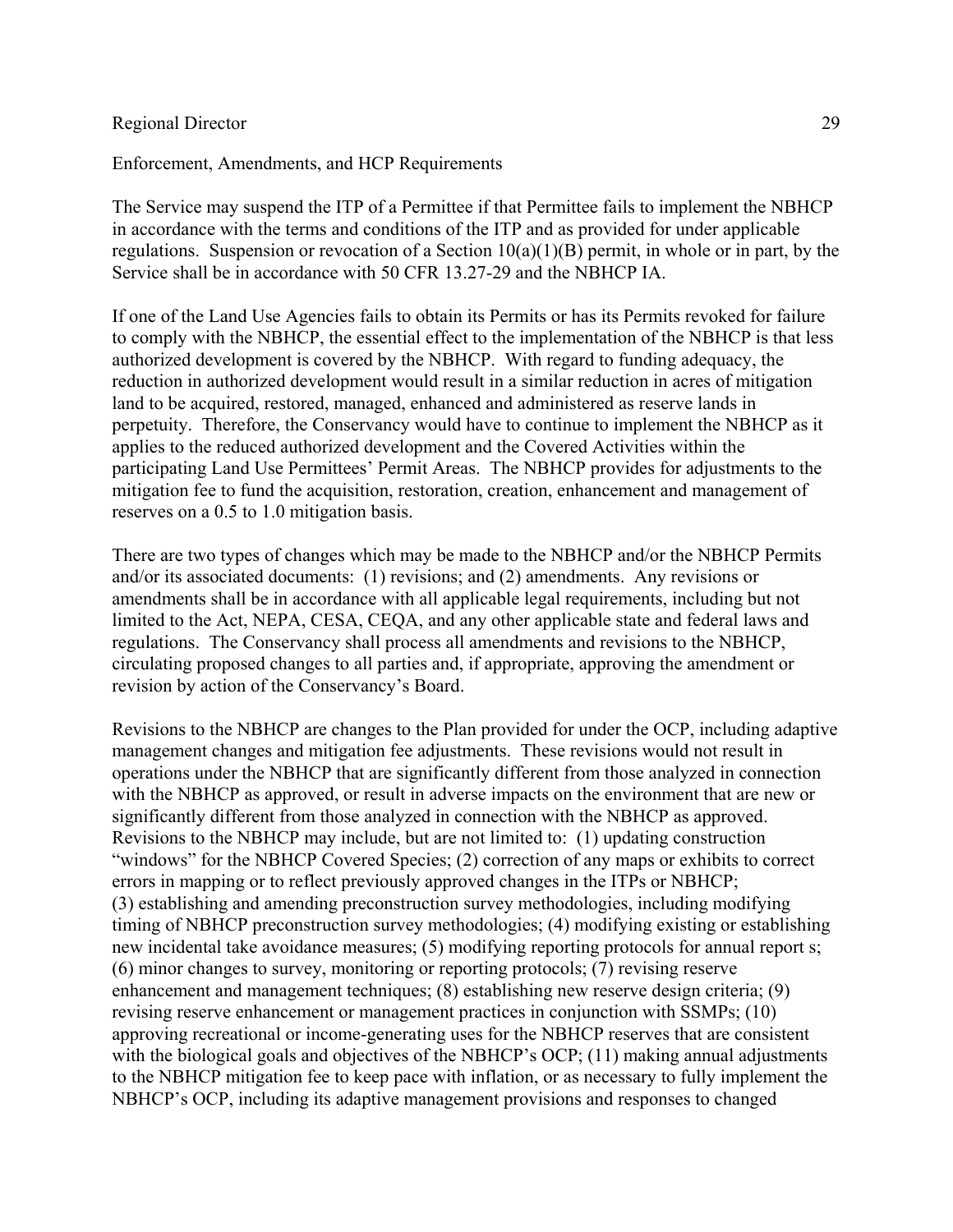circumstances; (12) changes to the membership of the TAC which retains representation from the Wildlife Agencies; and (13) any other modifications to the NBHCP that are consistent with the biological goals of the NBHCP that the Service and CDFG have analyzed and agreed to and will not result in operations under the NBHCP that are significantly different from those analyzed in connection with the NBHCP, will not result in adverse impacts on the environment that are new or significantly different from those analyzed in connection with the NBHCP, or result in take not analyzed in connection with the NBHCP.

The party proposing a revision to the NBHCP shall circulate to the Conservancy, and the members of the TAC, the proposed revision along with an explanation of why the revision is necessary or desirable; and a description of why the party believes the effects of the proposed revision are more beneficial than or are not significantly different from those described in the NBHCP as originally adopted. The Conservancy shall be responsible for circulating all proposed revisions to the other Permittees for review, as appropriate. If the Conservancy, and the Service and CDFG representatives to the TAC agree to the proposed revision, and no other Permittee objects within the period prescribed by the Conservancy, the Conservancy shall process the revisions to the NBHCP, including, if appropriate, approving the revision by action of the Conservancy's Board. All adjustments to the mitigation fee shall also require approval by the City and Sutter prior to becoming effective within their respective jurisdictions.

If the Service or CDFG representative to the TAC objects that the proposed revision should be processed as an amendment to the NBHCP, the Conservancy may choose to submit the proposed revision to the Service and CDFG for review. If this happens, the Service and CDFG shall each respond in writing to a proposed revision within 60 calendar days of receipt of the request, provided that sufficient supporting documentation is included with the request. The responses shall either concur with the proposed revision or require that the proposed revision by processed as an amendment to the Plan and ITPs. If either the Service or CDFG require the proposed revision to be processed as an amendment, the agency shall include in their written response an explanation for its determination. If approved by the Service and CDFG, the revision shall become effective upon the Conservancy's receipt of the Service's and/or CDFG's approval.

Amendments to the NBHCP will require amendment of Section  $10(a)(1)(B)$  Permits and /or the Section 2081(b) Permits, and may require amendment of the Implementation Agreement. Amendments may include any of the following types of changes to the NBHCP:

- 1. Proposed revisions required to be treated as Amendments.
- 2. The listing of a new species within the Plan Area which is not an NBHCP Covered Species but which may be affected by NBHCP Covered Activities and for which a Permittee seeks coverage under the Plan and ITPs.
- 3. Significant changes to the NBHCP which were not addressed in the NBHCP including, but not limited to: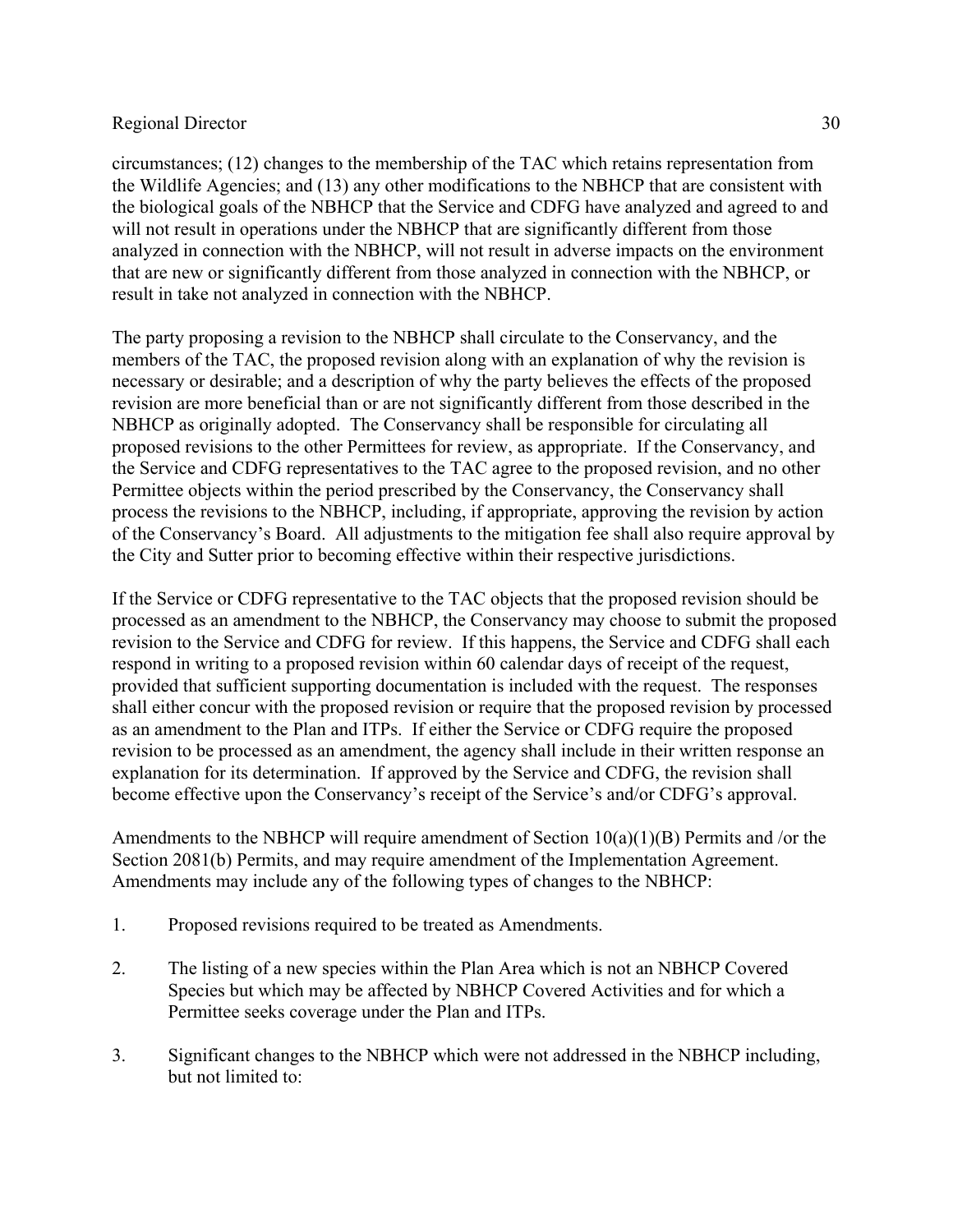- a. Changes to the method for calculating compensation for incidental take, which would increase the levels of incidental take permitted for the NBHCP.
- b. Changes to the mitigation fee, except as otherwise provided for in the NBHCP.
- 4. Changes to the Covered Activities which were not addressed in the NBHCP as originally adopted, and which otherwise do not meet the Revision provisions above.
- 5. Extending the term of the NBHCP Permits past the 50-year term.
- 6. Extension of the NBHCP Permit Area boundaries to allow development under the NBHCP within the City's or Sutter's portion of the Swainson's Hawk Zone beyond the City's designated 252 acres.
- 7. A proposal to increase the total authorized development permitted under the NBHCP beyond 15,517 acres (17,500 acres including MAP).

Following receipt of a complete application package for a proposed amendment to a Section 10(a)(1)(B) Permit, the Service shall publish a notice of the proposed amendment to the Section 10 (a) Permit in the Federal Register as required by the Act. The Service shall use its reasonable efforts to process the proposed amendment within 180 calendar days of publication, except where longer periods are required by law. The amendment of a Section 10(a) Permit shall be treated as an original permit application. Such applications typically will require submittal of a revised habitat conservation plan, a completed permit application form with appropriate fees, a revised Implementation Agreement, and preparation of an environmental review document prepared in accordance with NEPA.

# Conservation Program of the Proposed NBHCP

# Introduction

The NBHCP includes several tiers of conservation measures including: (1) creation of a system of habitat reserves as mitigation for the impacts of take of the Covered Species; (2) reserve restoration, enhancement and management measures to support each habitat type and Covered Species; (3) take avoidance and minimization measures to be implemented by the Land Use Agencies and the Conservancy for each species; and (4) an extensive compliance and effectiveness monitoring program to evaluate whether the plan is being implemented as approved and its biological goals and objectives are being met.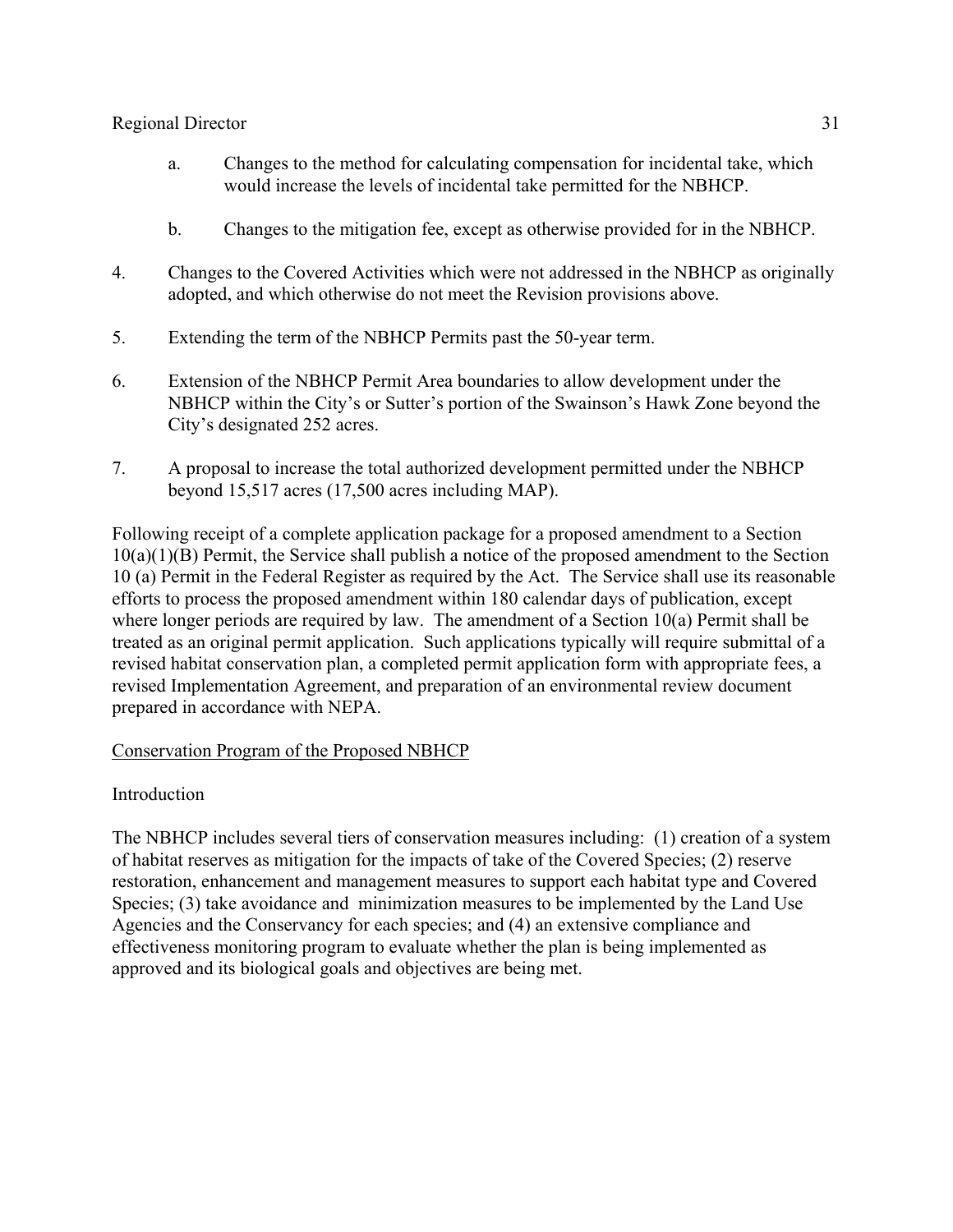Overview of the Habitat Reserve System

The NBHCP includes the acquisition and creation of habitat reserves at a ratio 0.5 to 1. For each acre of land developed within the Plan Area, 0.5 acres of habitat will be restored/enhanced, and protected and managed. The 0.5:1 ratio is constant, regardless of habitat value of the lands lost to development. Therefore, a total of 8,750 acres of habitat will be protected if all of the 17,500 acres of land described in the NBHCP are developed. In addition to mitigation lands provided from the 0.5:1 mitigation ratio, 200 acres of uplands to be managed exclusively for the Swainson's hawk are being provided to mitigate for the loss of Swainson's hawk nest tree and foraging habitat as a result of the MAP project.

The NBHCP requires that habitat reserves include a variety of habitat types to support the various needs of the Covered Species. The initial requirement is for the reserve system to be comprised of 50% managed rice, 25% managed marsh habitat, and 25% upland habitat (Table 2). The NBHCP includes adaptive management provisions. If the Service determines that the 50% rice / 25% managed marsh habitat /25% upland habitat ratio does not adequately protect the snake, then the Service may require that the ratio be changed up to a total of 75% managed marsh habitat / 25% upland habitat in specific circumstances. In order to change the ratio, the Service must provide justification in the form of a written analysis based upon scientific evidence, monitoring results, or a snake recovery plan (when adopted) and meet the NBHCP's requirements. The analysis must illustrate that additional managed marsh is required to support the continuation of the snake in the Basin. The revised ratio would apply to reserves acquired and developed following issuance of the revised ratio. In other words, the revised ratio would not be retroactive.

The NBHCP also allows changing the habitat ratios (i.e., 25% marsh, 50% rice, 25% uplands) if it is determined insufficient Swainson's' foraging habitat is available. Such modifications would be applied prospectively to future Conservancy acquisitions and would not affect existing, improved Conservancy reserves (see NBHCP, Section IV.C.1.e).

As of December 4, 2002, the Conservancy had acquired approximately 2,803 acres. Of that acreage, the Conservancy planned to manage approximately 716 acres (25.5 percent) as marsh, 1,404 acres (50.0 percent) as rice, and 682.8 acres (24.4 percent) as uplands.

## General Reserve System Policies

*Buffers within the reserve lands*. Buffers shall be established so that they are inside the reserve system (i.e., the buffers shall be part of, not outside of reserve lands) and shall count as mitigation land. Buffers between improved wetlands and surrounding land uses will extend from the outside edge of the reserve (i.e., levee toe or maintenance road) to the boundary edge of the improved wetland area. The width of the buffer and the management/uses of the buffer area shall be established at the time a Site Specific Management Plan (SSMP) is prepared for the particular reserve site. Typically, buffers will consist of native or ruderal vegetation and will vary between 9 and 23 m (30 and 75 ft.) in width, based on the compatibility of adjacent land uses. When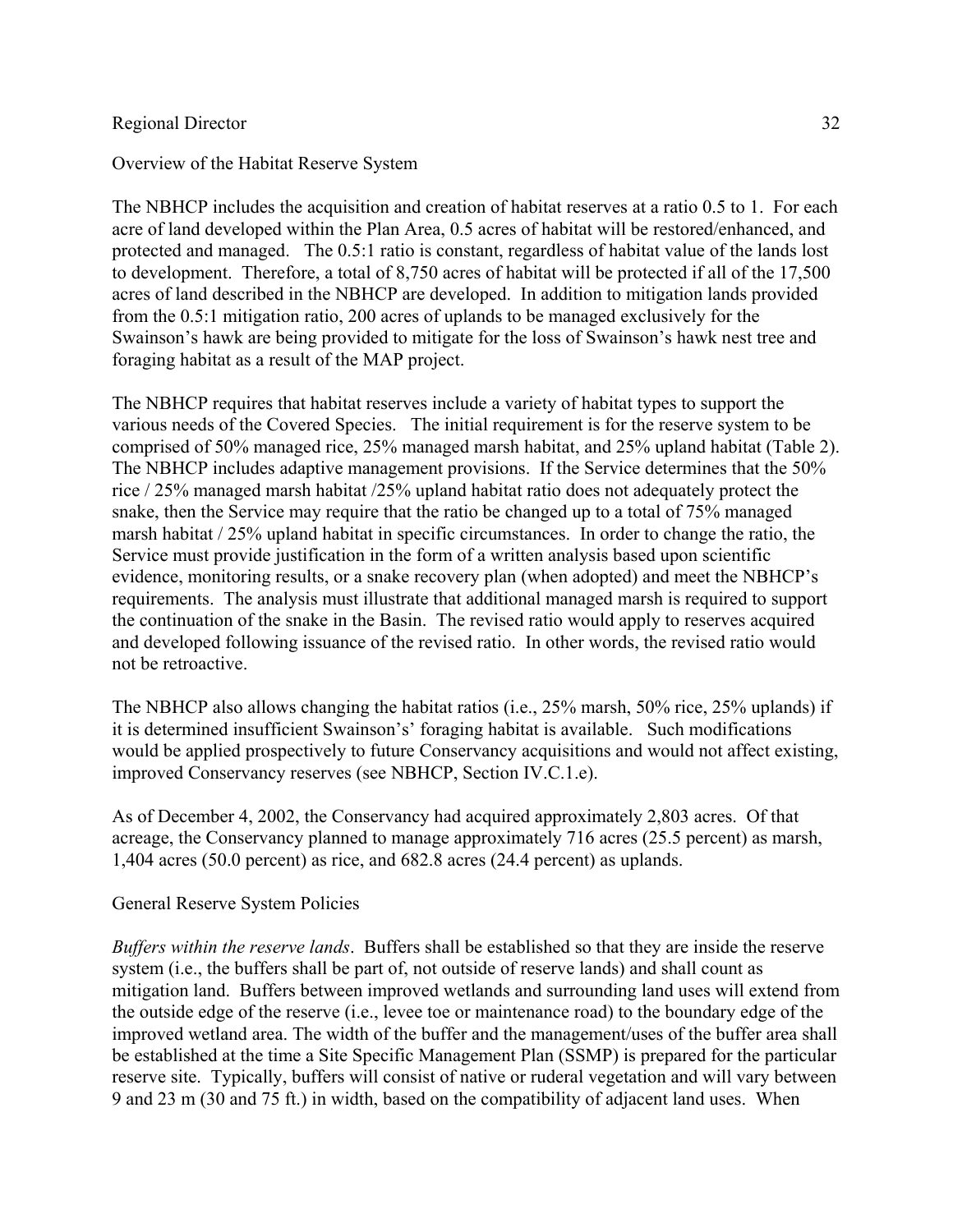agricultural uses are incorporated within a reserve site, such agricultural uses (with appropriate production practices to protect wildlife) may serve as the buffer area. Other uses that may be appropriate within the buffer area include Conservancy access roads. Most buffer areas will provide suitable upland for species. For example, uplands bordering managed marsh reserves would serve as upland habitat for the snake, turtle, or other aquatic species whose habitat requirements include associated uplands. These uplands will also provide value to upland species such as the hawk.

The Conservancy may include buffers measuring less than 9.1 m (30 ft.) in width on reserve lands. In these instances, the decreased buffer widths must be specified in SSMPs, reviewed by the TAC, and approved by the Service and CDFG. Reduction of buffers may occur only where: (1) there is clear evidence that the buffer is unnecessary (e.g., the reserve site is adjacent to another reserve or similar natural habitat); (2) it is determined that buffers are not the best use of reserve land; and (3) the lack of buffers will not create conflicts with adjacent property owners (e.g., issues of vector control or other nuisance). Decisions about the need for buffers and buffer widths shall be included in the SSMPs for habitat reserves.

*Connectivity.* One of the primary goals of the NBHCP is to ensure connectivity between individual reserves, and connectivity between reserves and surrounding agricultural lands. Connections can be provided along land, through water and through air to enable the necessary mobility of species within their ranges. One primary means of connection between water areas will be the drainage/irrigation canals within the Basin. The primary opportunity for connectivity between reserves is the system of channels maintained and operated by RD 1000 and Natomas Mutual.

The success of the snake in the Basin is dependent, in part, upon the maintenance of some of RD 1000's and Natomas Mutual's channels. Although the NBHCP anticipates that some of RD 1000's and Natomas Mutual's canals will be closed during the life of the ITPs, it also relies on the persistence of other canals to ensure the viability of some Covered Species in the Basin (see giant garter snake effects discussion below). Once Conservancy reserves have been acquired and key connectivity corridors identified, changes in water delivery and drainage operations affecting key channels must be considered by the Conservancy and appropriate actions taken to ensure connectivity is maintained between reserves. One of the mechanisms identified in the NBHCP to ensure viability of the reserve system is through moving reserve components. Other options, which may be used, if necessary, to maintain integrity of existing reserves, include memorandums of agreement, easements, and outright purchases of land, which would be designed to ensure connectivity for the snake between Conservancy reserves.

The NBHCP's Biological Monitoring Program (see NBHCP, Chapter VI) requires that an annual assessment be conducted to determine if connectivity exists within and between reserves. If it is determined that connectivity is being compromised, the Conservancy may use the above methods to reestablish connectivity. If this connectivity is not reestablished, the Wildlife Agencies may determine that the Conservancy is out of compliance with the terms and conditions of its Permits. Because the Conservancy is the Plan Operator, the consequence of this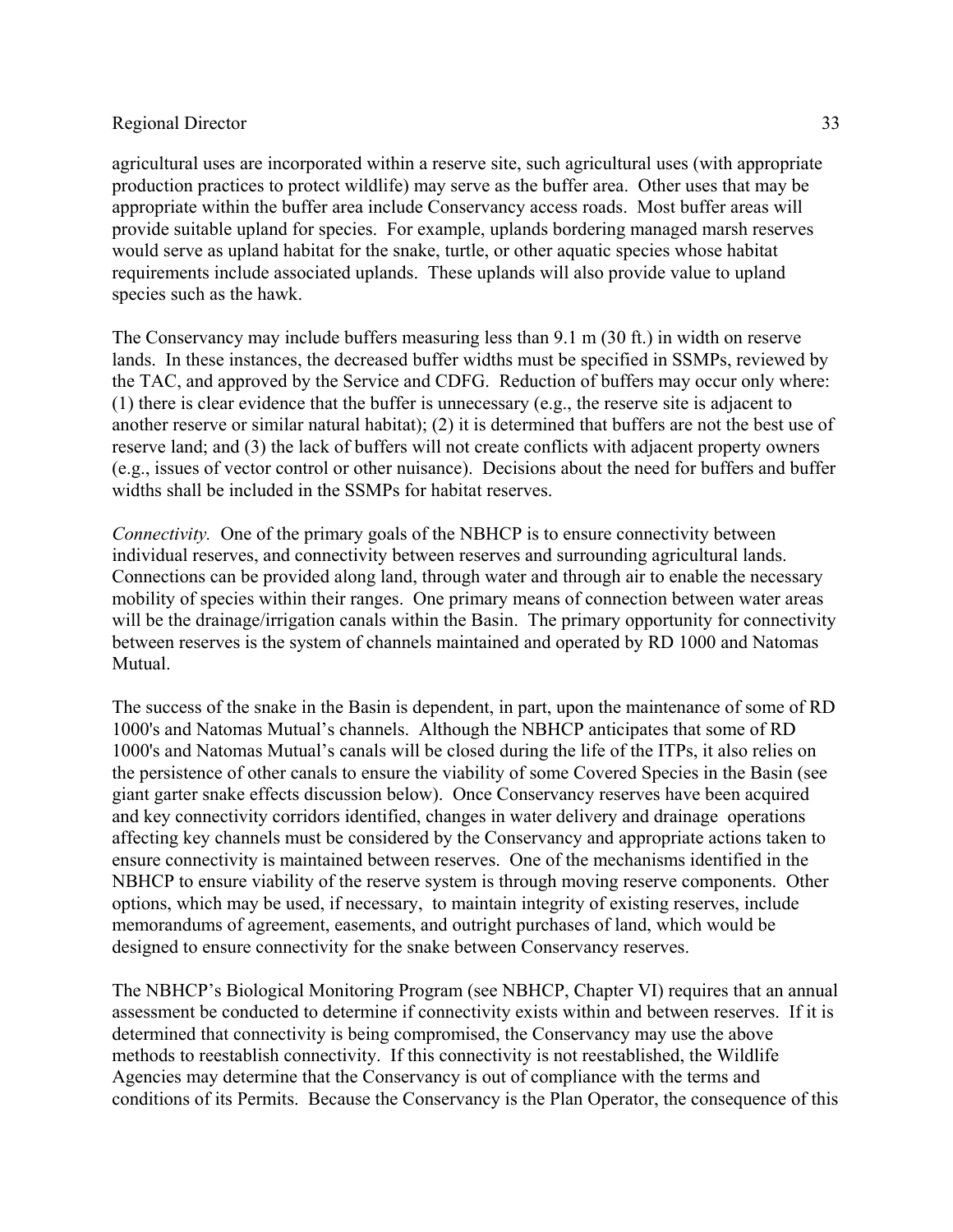may be that the City and/or Sutter are out of compliance with the terms and conditions of their Permits, which may lead to suspension or revocation of their Permits.

*2,500-Acre/400-Acre minimum habitat block size requirements*. The Conservancy will consolidate reserve acquisitions throughout the life of the Permits in order to build larger blocks of habitat reserve lands. Minimum requirements for reserve sizes are discussed below. The connectivity promoted through the required configurations of Conservancy acquisitions should reduce fragmentation and isolation of habitat reserves, thereby increasing the long-term viability of wildlife populations within the Basin.

In order to ensure adequately sized reserves that will support long-term viability of Covered Species, the NBHCP requires that by the end of the 50-year Permits, at least one habitat block within the reserve system will be a minimum of 2,500 acres. The remaining reserve lands must be in habitat blocks that are at least 400 acres in size. However, the Conservancy may acquire properties smaller than 400 acres in size in instances where the TAC determines that the biological resources merit such acquisitions. The basis for the 400-acre minimum block size and 2,500 acre reserve block size is: (1) large blocks minimize the "perimeter effect;" (2) large blocks promote biodiversity by allowing multiple species and niches to occupy the site; and (3) the 400 acre reserve size is considered in the NBHCP the minimum size necessary to allow the persistence of Covered Species.

*Setbacks adjacent to reserve lands*. Setback zones shall be considered by the Conservancy prior to the acquisition of reserve lands. The purpose of the setback requirement is to minimize the impacts between reserve lands and existing development or lands that are designated for urban development by one of the Land Use Agencies. The setback zone functions as a limitation on where reserve lands can be located. However, the reserve land setback zone does not affect the ability of each of the Land Use Agencies to approve development within the setback zone and adjacent to the boundaries of reserve lands.The setback criteria requires that mitigation lands acquired by the Conservancy or for which conservation easements are obtained shall, at the time of acquisition, be situated at least 244 m (800 ft.) from existing urban lands or lands that are designated for urban uses in an adopted general plan within the City or Sutter Permit Areas. Lands that are located within either the City or Sutter's Permit Area shall not be acquired or accepted as Conservancy Mitigation Lands without the prior review and approval by the decision making body of the Land Use Agency Permittee within which the proposed Mitigation Land is located, as well as Wildlife Agency approval. The NBHCP allows exceptions to the setback width requirement if: (1) the TAC, including its Service and CDFG representatives, concur unanimously in a decision to reduce the setback distance; or (2) if not unanimous, the Service and CDFG concur in writing that a reduction in the setback distance is necessary or appropriate.

Lands in the 800 foot setback zone between urban development and reserve areas will probably be in agriculture or another open-space or non-urban use. However, such lands will likely not be under the control of the Conservancy and will not count as mitigation land. The NBHCP specifically states that the setback standard is not intended to impose an obligation on the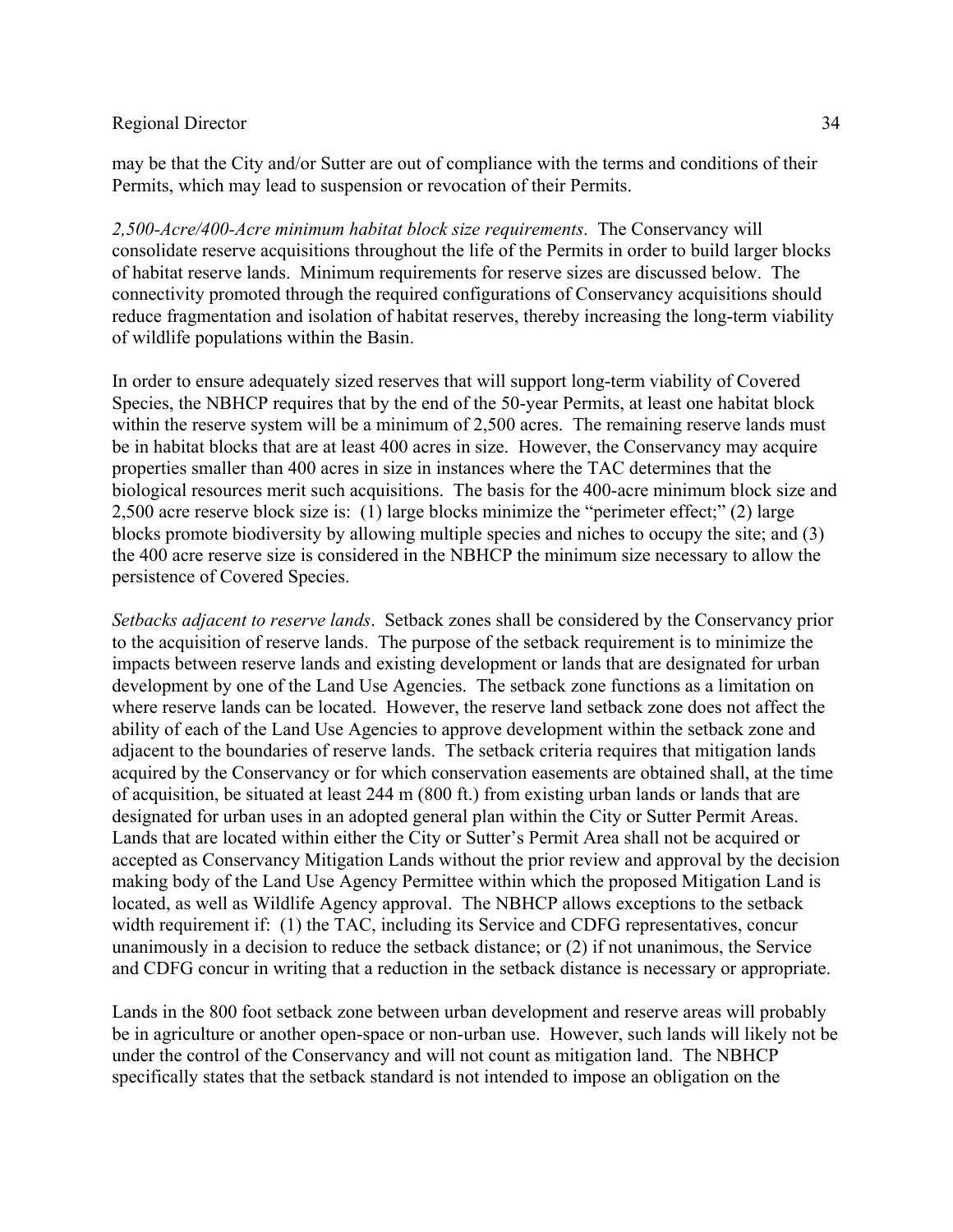Conservancy or the owners of the setback lands to manage those setback lands in any particular fashion.

# Reserve Site Acquisition Criteria

*Overall acquisition criteria*. The Conservancy proposes to apply the following criteria when evaluating potential reserve acquisitions (see Section IV.C.2 of the NBHCP).

- 1. Habitat types within Conservancy reserves will generally be as follows: 25 percent managed marsh; 50 percent rice production; and, 25 percent upland habitat. These percentages apply on a Basin-wide basis and percentages within individual reserves may vary from the percentages described above.
- 2. Land must have legal water rights to an adequate water supply to serve the anticipated uses (wetland or upland) of the proposed reserve. This would normally mean rights to water from the Natomas Mutual (or its equivalent supplier if outside the Basin), but may solely include groundwater if a groundwater well or wells exist on the property and that such the well(s) can meet acceptable water quantity and quality needs.
- 3. Land must be capable of supporting appropriate agricultural cultivation in conjunction with either wetland or upland habitat reserve.
- 4. Land must be capable of either supporting or being improved to support various Covered Species associated with the anticipated type of habitat (wetland or upland) proposed for the potential reserve.
- 5. Upland- or wetland-specific criteria, as described in the following sections, must be applied as determined appropriate by the Conservancy and the TAC.
- 6. Land must be adequately removed from incompatible urban development or uses.
- 7. Habitat reserves will be established by the Conservancy in consultation with the TAC. Prior to purchase, all lands being considered for acquisition will be submitted to the Service and CDFG for review and concurrence. Such concurrence will be required before any land acquisitions are completed. However, formal Service and CDFG concurrence may be waived if: (a) the TAC, including the Service and CDFG representatives, unanimously concur with the proposed acquisition and if documentation of such concurrence is placed into the Conservancy's administrative record; or (b) the Conservancy's Board of Directors approves an action pursuant to this section in a regular, noticed meeting of the Board. In the latter example, following approval of the Conservancy's Board of Directors, the acquisition will be approved, unless the Service and CDFG deny the acquisition within 60 days of being notified in writing of the acquisition by the Conservancy.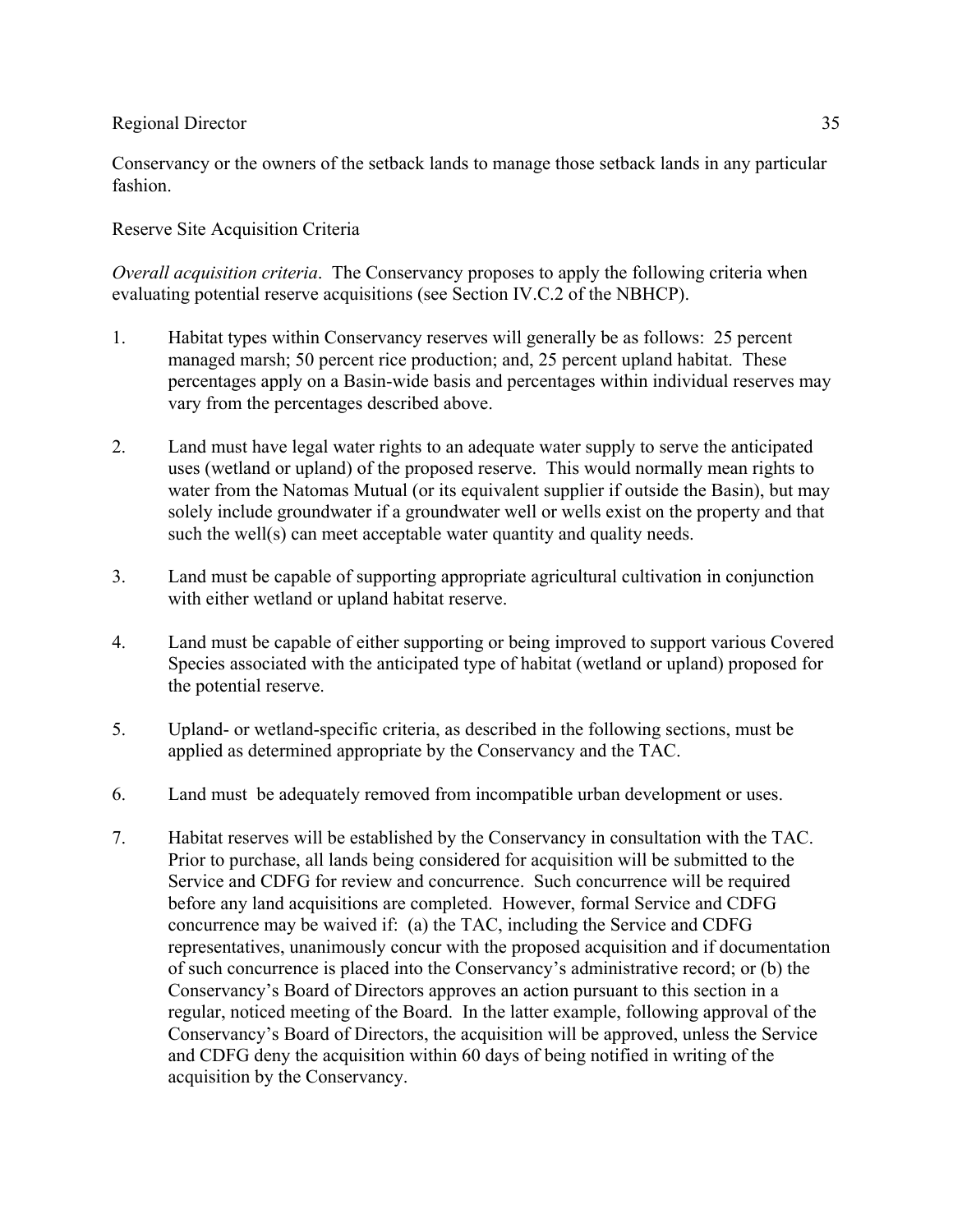Additional criteria for wetland and upland reserves are as follows:

*Additional acquisition criteria specific to wetland habitat areas*. The Conservancy proposes to use the following guidelines to identify lands for wetland reserve area (see Section IV.C.3 of the NBHCP):

- 1. Land has existing or potential wetland habitat values that currently support or can support, with necessary enhancement and restoration, the snake and other wetland associated Covered Species.
- 2. Land contains soils that can support rice farming or the type of managed marsh wetlands proposed in the NBHCP.
- 3. Blocks of reserve lands must be hydrologically connected to other blocks through irrigation and drainage systems or other systems to ensure connectivity and opportunity for travel by snakes between sections of the reserve system. To the extent practicable, reserve lands will also be near or adjacent to other protected habitat lands in order to increase the overall effectiveness and size of protected lands in the Basin for Covered Species.
- 4. Lands selected to provide for the NBHCP wetland habitat system shall be situated outside areas known to regularly receive deep flood waters (e.g., the Yolo and Sutter Bypasses). They shall also be situated so that they do not directly receive runoff from paved surfaces or inflow from urban storm water drainage systems.

*Additional acquisition criteria specific to upland areas* (see Section IV.C.4 of the NBHCP). The NBHCP's primary strategy to mitigate impacts to the hawk is to avoid development in the Swainson's Hawk Zone and to acquire upland habitat as mitigation lands inside the Swainson's Hawk Zone. The Swainson's Hawk Zone is an area of the Basin one mile in width that borders the Sacramento River. In order to maintain and promote hawk habitat values, Sutter will not obtain coverage under the NBHCP and ITPs, or grant urban development permit approvals for development on land within the Swainson's Hawk Zone. The City has limited its Permit Area within the Swainson's Hawk Zone to approximately 252 acres located within the North Natomas Community Plan that was designated for urban development in 1994 and will not grant development approvals within the Swainson's Hawk Zone beyond the previously designated 252 acres. Should either the City or Sutter seek to expand NBHCP coverage for development within the Swainson's Hawk Zone beyond that described above, granting of such coverage would require an amendment to the NBHCP and ITPs and would be subject to review and approval by the Service and CDFG in accordance with all applicable statutory and regulatory requirements.

In addition to lands located in the Swainson's Hawk Zone, land outside the zone can be made attractive for the hawk through appropriate habitat design, as specified in Sections IV.C.1.e, IV.C.4, and V.B.4 of the NBHCP and in consultation with the Conservancy's TAC. The goal of these strategies is to maintain optimum nesting and foraging habitat for the hawks nesting in the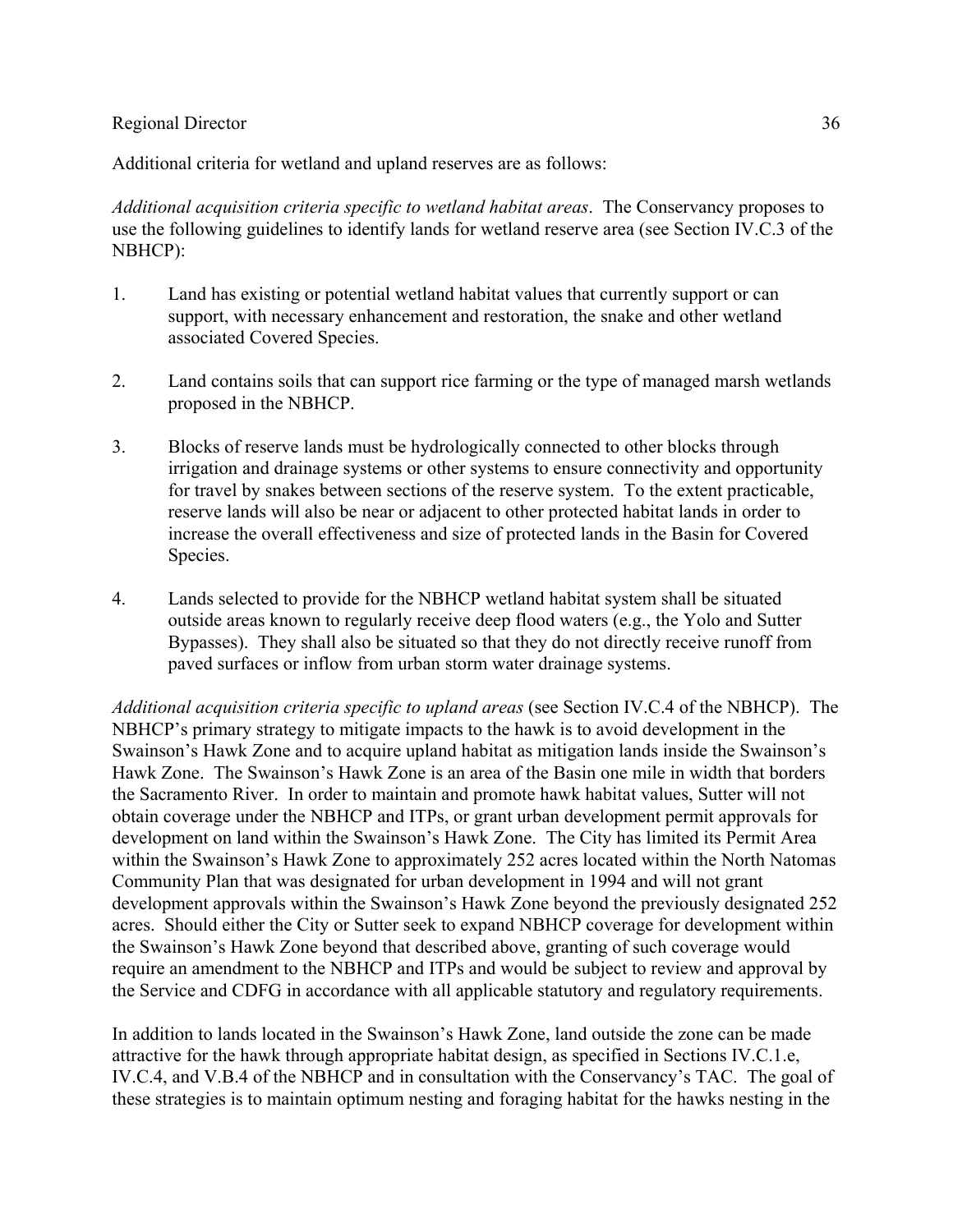zone by providing an abundant and available prey source. In order to optimize the use of the entire Basin by the hawk, the NBHCP also includes maintenance of nesting and foraging habitat for hawks nesting elsewhere in the Basin, as well as acquisition of reserve lands that benefit the other upland-associated species. Upland reserve acquisition criteria include (see Section IV.C.4 of the NBHCP):

- 1. The land contains known or potential hawk nest trees, or includes or is adjacent to suitable foraging habitat (e.g., agricultural croplands and grasslands).
- 2. The land is comprised of agricultural croplands or grasslands that, based on crop type or surveys, is expected to have a suitable hawk prey base and, preferably, have historically been used by hawks (as determined by the CNDDB or CDFG data and reports).
- 3. The land is or can be used to grow crops conducive to hawk foraging, including alfalfa and other hay crops, lightly grazed pasture, fallow fields, or summer harvested row crops. Cotton and other late harvest crops may not be grown.
- 4. If possible, the land contains appropriate areas for the establishment of riparian woodland habitat, or isolated groves in agricultural fields, for future use by the hawk. Trees which may be planted include valley oaks (*Quercus lobata*), cottonwoods (*Populus fremontii*), willows (*Salix goodingii*), sycamores (*Platanus* sp.), and California walnut (*Juglans californica*).
- 5. Contiguity of upland reserve sites will be maximized. The hawk conservation objectives in Chapter I of the NBHCP direct the Conservancy to focus acquisition of upland reserves in the Swainson's Hawk Zone. That objective, together with this provision, is intended to ensure that hawk habitat protected in reserves will not be excessively fragmented, either inside or outside of the Swainson's Hawk Zone, and that habitat contiguity will be a primary criteria under which upland reserve sites will be selected. However, the value of edge habitat with wetlands will be considered in reserve design.
- 6. The land supports or has the potential to support other Covered Species which utilize upland habitat.

Generally, priority for acquiring upland habitat is as follows (in descending priority order): (1) sites located within the Swainson's Hawk Zone; (2) sites that, in the judgement of the Conservancy and the TAC, would provide specific, important benefits to other upland-associated Covered Species (e.g., tricolored blackbird nesting colonies); (3) sites supporting hawk nests or foraging habitat outside the Swainson's Hawk Zone; (4) sites that would provide a good potential for enhancement of upland habitat values; and (5) any other site that would result in a benefit to any upland Covered Species.

Habitat Reserve Restoration and/or Enhancement Conservation Strategies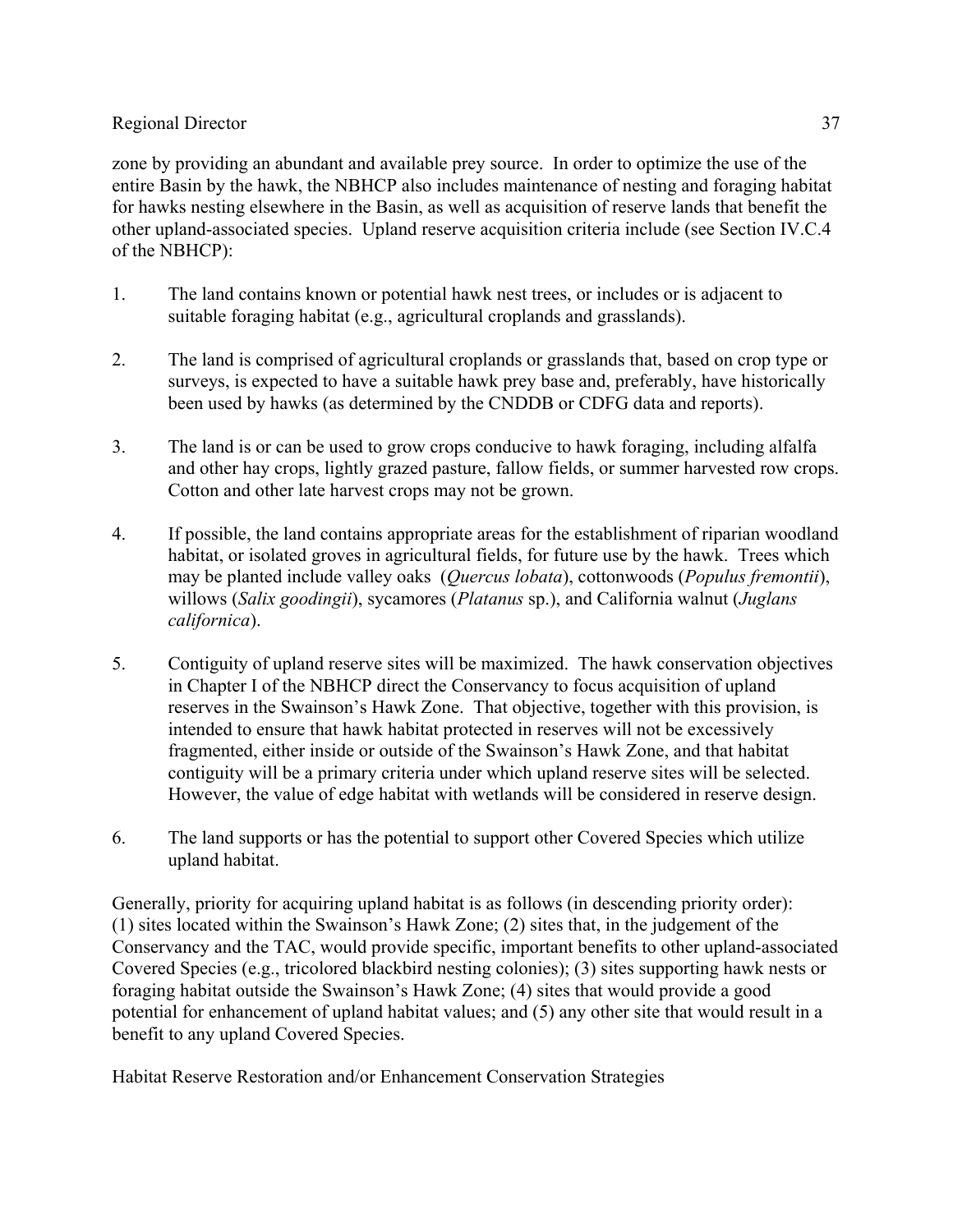*Preparation of Site Specific Management Plans for Each Reserve*. The Conservancy will improve and manage reserves in a manner that will, to the maximum extent practicable, benefit all Covered Species. This shall be accomplished through preparation and implementation of SSMPs. The TAC will participate in the review of the management plans, and shall ensure that the management guidelines are incorporated into each management plan. The Wildlife Agencies (Service and CDFG) will approve all SSMPs. Each SSMP will specify: (1) management policies not otherwise prescribed by the NBHCP; (2) specific management activities, including establishment of suitable monitoring programs; (3) restoration and enhancement needs; and (4) reserve water management. The following design and management criteria shall be considered during the preparation, review and approval of SSMPs for Conservancy reserves:

- 1. Identification of Covered Species present/habitat requirements determination. An existing Conditions Biological Assessment of newly acquired Conservancy reserves will be conducted to determine the specific Covered Species the parcel currently supports or could potentially support. The results of this survey will be included in the SSMP for the subject Mitigation Land. The habitat type present or desired (e.g., wetlands or uplands) will also be a critical determination in establishing management policies. Management policies and activities will be oriented toward the species and habitats indicated or selected, and specific management policies established will be consistent with the needs of those species or habitats. Land parcels that are unsuitable for or are not expected to support any of the Covered Species will be eliminated from consideration through use of the mitigation site selection criteria described in Sections IV.C.2, C.3.b, and C.4.b of the NBHCP.
- 2. Access. The Conservancy will protect the Covered Species and their habitat by limiting and regulating public assess to Conservancy reserves. Reserves shall be patrolled to control prohibited and incompatible activities, including, but not limited to, dumping, off-road vehicle activity and trespass.
- 3. Appropriateness of hunting. Management plans will identify the level of hunting allowed, if any, and will include parcel-specific restrictions to protect the Covered Species during any hunting activities. No take of Covered Species as result of hunting will be covered under the permits.
- 4. Controlled/prohibited activities. Activities that would potentially conflict with mitigation goals or would endanger habitat resources will be described and controlled or prohibited as necessary. Examples of activities that will typically be prohibited include dumping, vandalism, unauthorized hunting and fishing, collection of plants or animals, and off-road vehicle use.
- 5. Avoidance of conflicts with the Sacramento International Airport. It is imperative that reserve lands in the vicinity of the Airport be managed to avoid the potential for aircraft/bird collisions and other potential conflicts with Airport operations. Reserve management plans will therefore be developed with these issues in mind. Draft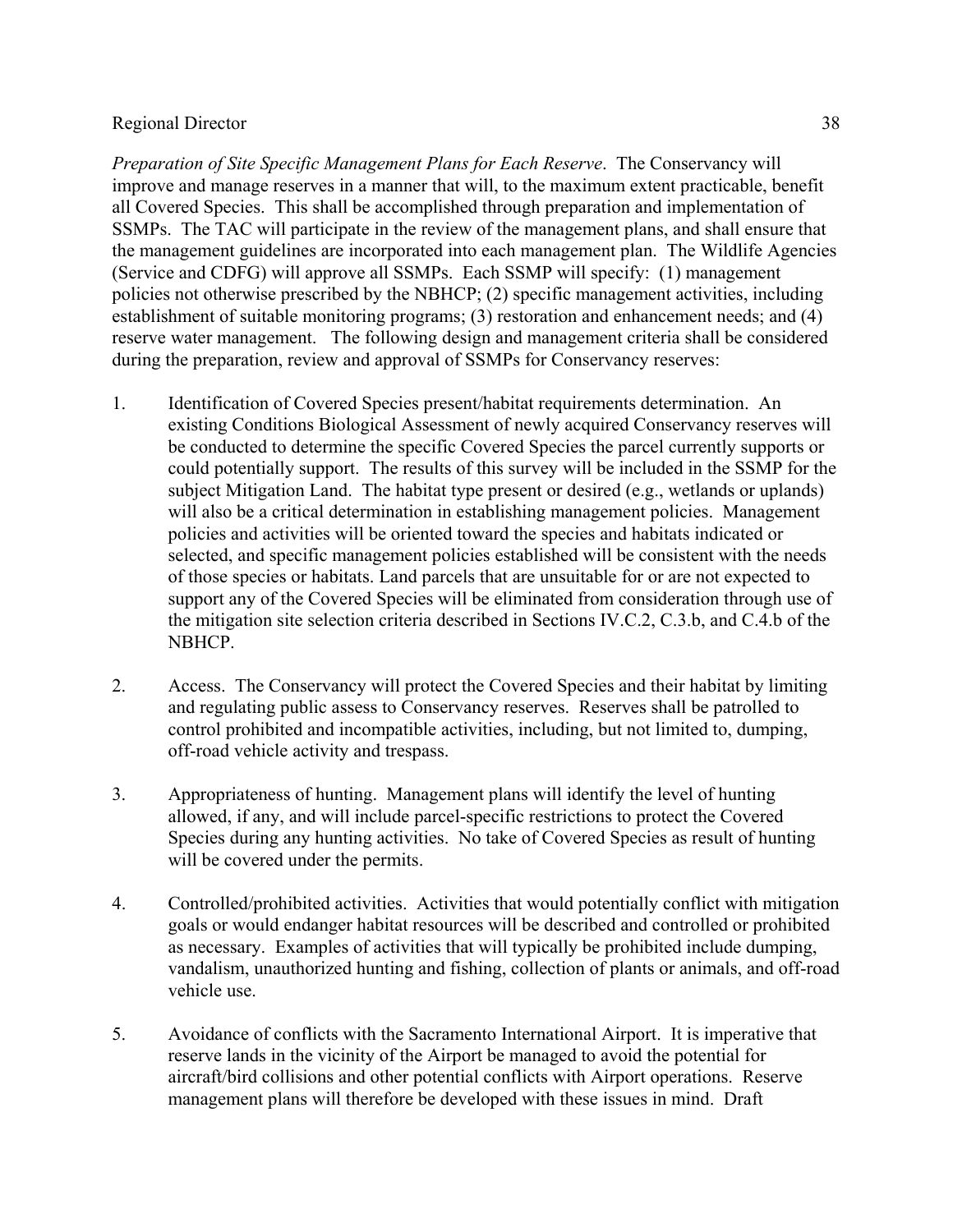management plans for reserve lands in the vicinity of the Airport will be submitted to the Airport Facilities Manager to provide a reasonable opportunity for review and comment prior to approval by the Conservancy, Service, and CDFG.

- 6. Take avoidance. The Conservancy will implement take avoidance measures to minimize potential take that may occur during habitat creation, restoration, preservation, enhancement and management activities on reserve lands. To accomplish this, the Conservancy shall, where applicable, ensure that all take avoidance measures described in Chapter V of the NBHCP are implemented during preservation, restoration, creation, enhancement, management, and use of reserve lands. The Conservancy shall include all take avoidance and minimization measures it deems necessary and appropriate in SSMPs.
- 7. Habitat enhancements. Water bodies within habitat reserve units shall vary in size, depth and edge planting to provide varied habitat opportunities. Plantings of native trees, including valley oak, cottonwood, and willow shall generally be incorporated within each habitat reserve unit as determined feasible by the Conservancy and the TAC. Additional restoration activities that may be implemented on reserve lands include, but are not limited to, the following: (1) restoring natural drainage patterns/erosion control; (2) exotic/invasive plant control; and (3) domestic/feral animal control.

# *Habitat Management Conservation Strategies*.

General Management Strategies: Consistent with the SSMP prepared for each reserve, management activities can include: (1) control of water supply and availability; (2) suitable agricultural practices (e.g., rice growing for the snake and production of other crops for the hawk); (3) grazing or mowing programs to eliminate weeds or control vegetation; (4) exotic species control; (5) erosion control; (6) enhancement of native plant communities; (7) habitat enhancement activities for the Covered Species (e.g., construction of artificial burrows for the owl; (8) predator control; (9) enhanced ditch and drain management for the ditches owned by the Conservancy on reserve lands; and (10) coordination of any research conducted within reserves with outside species experts and other individuals or groups. Management activities deemed beneficial for some Covered Species will be conducted so that they have a minimal adverse affect on other Covered Species.

*Wetland Habitat Management Conservation Strategies*: The following strategies are included in the NBHCP regarding conservation practices on wetland preserves:

- 1. Protection from flooding. The drainage regime for managed wetlands and rice fields in the reserve system will be designed to ensure that snake retreats are not inundated when water is drained from ditches, fields, canals or wetland areas. It is also desirable to locate upland habitats inside the wetland reserve system to avoid flooding of winter retreats.
- 2. Managed marsh design/management. Managed marsh wetlands, together with associated uplands, rice fields, and water conveyance ditches and canals, are expected to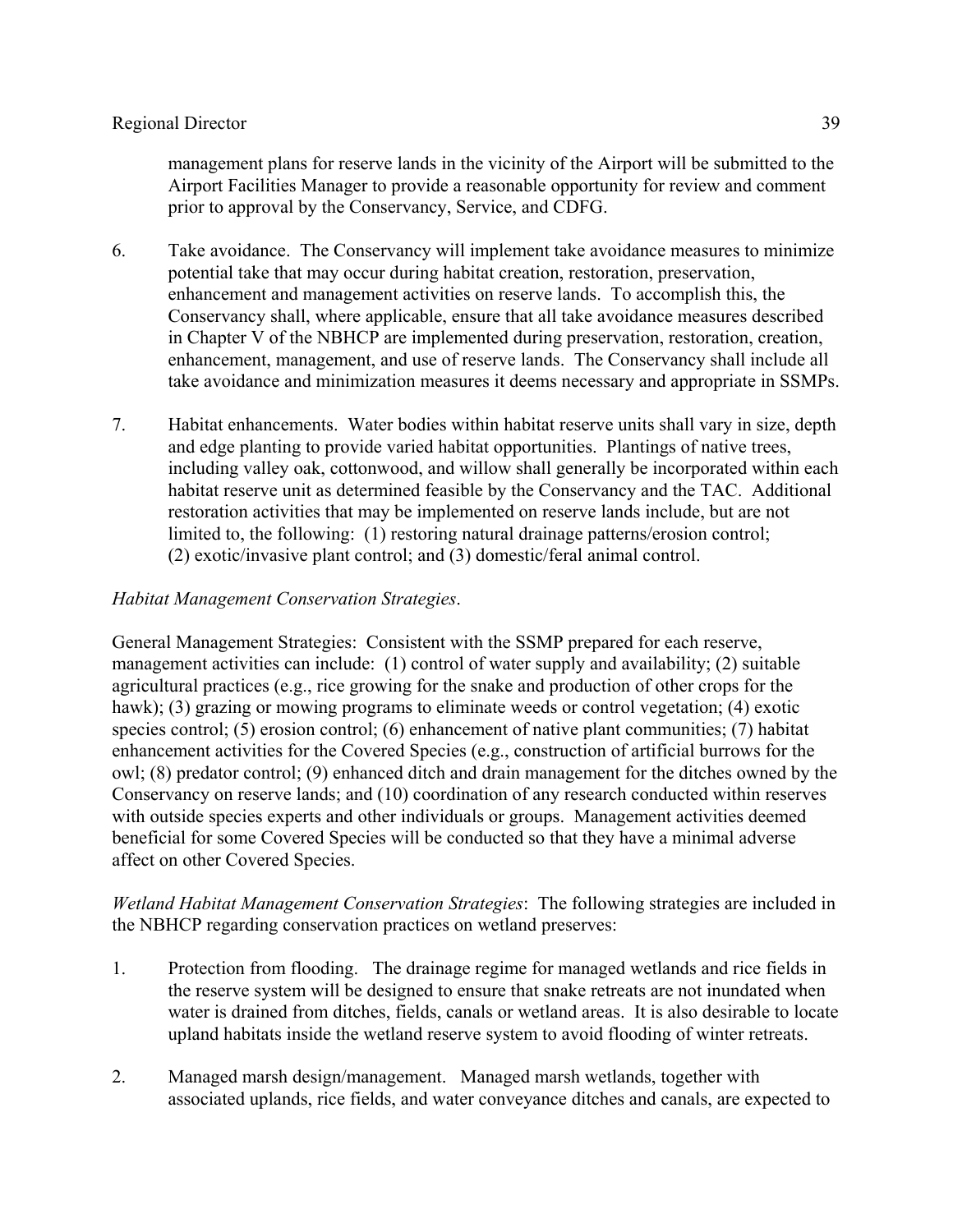form a mosaic of diverse wetland habitats in the wetland portion of the reserve system that will support giant garter snakes and other wetland associated species. Embedded within an agricultural landscape dominated by rice farming, managed marsh wetlands based on such biological principles should support the snake as well as many other Covered Species (e.g., white-faced ibis, tricolored blackbird, and northwestern pond turtle). Marsh design and management shall be developed by qualified restoration biologists as part of the SSMP development process. The SSMP will consider, but is not limited to: (1) summer dry-down of seasonal marsh; (2) availability of summer water either as pockets of deeper water that persist in the seasonal marsh or as permanent marsh, located near or adjacent to vegetated banks or suitable upland habitat; (3) open water channels in marsh habitat to provide movement corridors and foraging edge; (4) availability of abundant emergent vegetation and near shore habitat; (5) a good food supply; and (6) availability of diverse habitat elements.

- 3. Water regime. Seasonal managed marshes will be flooded by mid-April (if not flooded during the winter) so that water and prey are available when the snake emerges from winter retreats. Water will be maintained within the managed marsh through the period when rice fields dry down (approximately mid-August). This irrigation regime is intended to provide alternative habitat to the snake as rice fields are drained and concentrate prey species from rice fields into canals and managed marshes. It is considered advantageous to include within the NBHCP's wetland reserve system some areas of permanent marshes and sloughs interspersed with the seasonal marshes, rice fields, and uplands. This will increase the overall habitat diversity of the reserves for the snake as well as other Covered Species.
- 4. Upland component of managed marsh. While a portion of the terrestrial component of the managed marsh system will be designed to meet the buffer requirements of the NBHCP, the rest will be designed and managed to meet the needs of the snake and upland Covered Species. The typical proportion of upland habitats within the reserve system will be approximately 20 to 30 percent. Upland areas provide basking and resting sites, escape cover and winter retreats for the snake, as well as foraging and nesting areas for other Covered Species (e.g., loggerhead shrike, tricolored blackbird, burrowing owl, and hawk). Upland areas intended to provide upland habitat for the snake under the NBHCP may consist of dryland pasture, grasslands, levees, and any other land use approved by the TAC.
- 5. Water conveyance structures/edge. Marsh design should include edge habitat to provide foraging and movement corridors for the snake and other Covered Species. Edge can be created by providing open water channels within marsh to provide open water/emergent vegetation interface. Upland/aquatic habitat interface may also provide edge habitat where sufficient vegetation is present to provide cover for the snake.
- 6. Vegetation/cover. Vegetation in a managed marsh should support a diversity of wildlife. Plant species that currently occur in the emergent marsh habitat found in the Basin will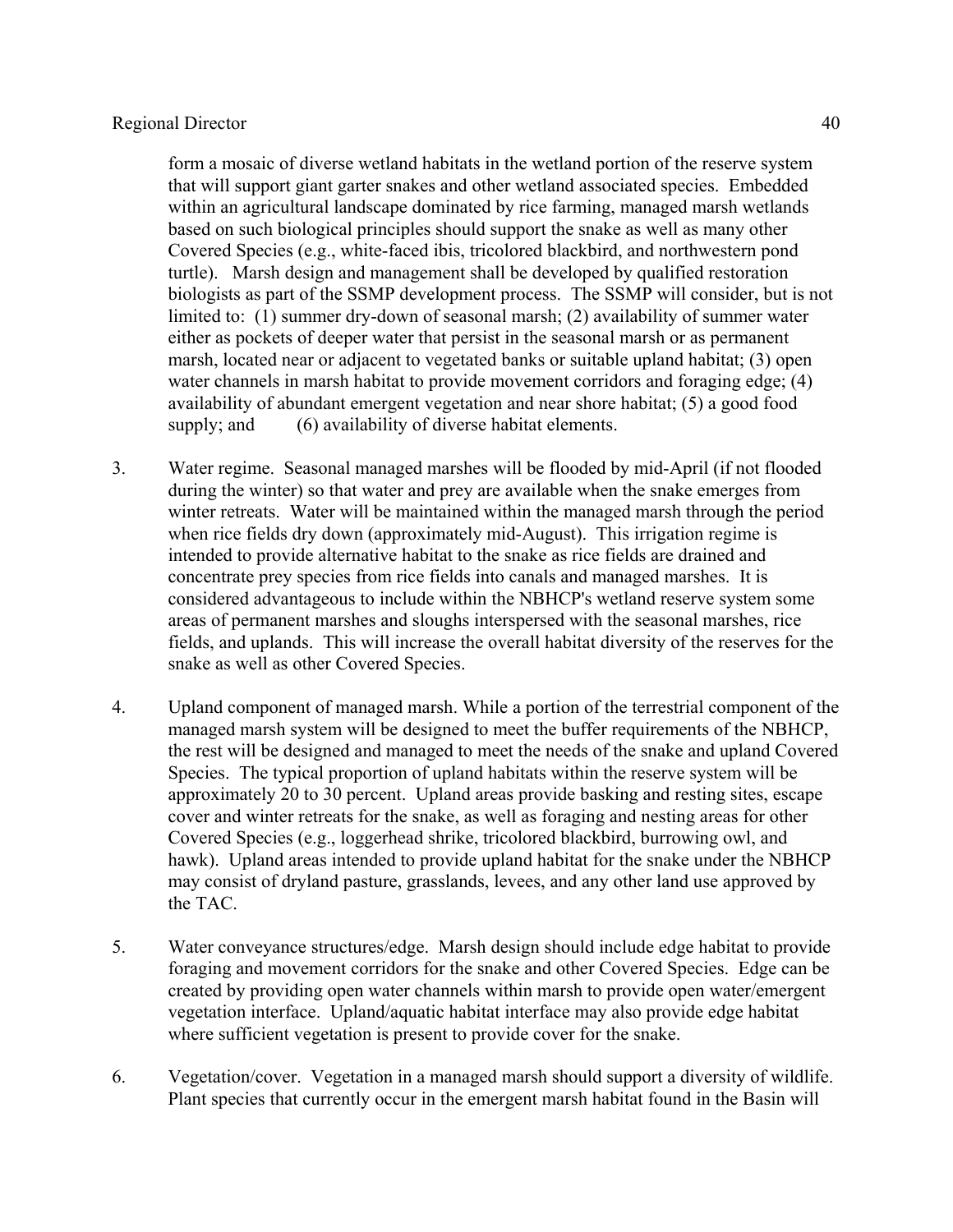be included in the NBHCP's managed marsh wetlands. These include cattails (*Typha latifolia)*, tules (*Scirpus acutus),* rushes (*Juncus* sp.*)*, river bulrush (*S. fluvialtilis*), sedges (*Carex* spp.*, Cyperus* spp.*),* and vervain (*Verbena hastata).* Marsh edges and "islands" will be well-vegetated with plants that discourage the movement of the snake's predators (e.g., herons, egrets, rats, and domestic animals). Plant species such as wildrose (*Rosa* spp.) and thimbleberry (*Rubus parviflorus*) are relatively impenetrable to many predator species but not to the snake and serve as basking sites for the snake. The snake utilizes a variety of sites for escape cover and winter retreats, including small mammal burrows, thick vegetation such as wildrose and thimbleberry, and areas of jumbled rock such as rip rap, chunks of rock, or broken concrete. Management of wetland reserves under the NBHCP shall therefore include protection and/or construction of such types of snake cover and retreats as deemed appropriate by the TAC.

- 7. Access. Road kills are believed to be a significant snake mortality factor, especially for males (see Chapter II of the NBHCP). Consequently, new roads within reserve lands will be constructed to the minimum extent necessary to provide for the adequate maintenance of the marshes and other reserve lands. If roads already exist in an area acquired as a reserve, access to these roads will be restricted as necessary to protect the reserves from unnecessary disturbance, and as described in the SSMPs.
- 8. Water control structures. Managed marshes require a controlled source of good quality water at suitable depths, usually less than 0.9 m (3 ft.) (water depth is important to the establishment of appropriate vegetation). Management and enhancement of a managed marsh can be maximized through water control. A variety of water manipulation approaches will be utilized, including levees, stoplog and screwgate water control structures to regulate water flows and depths, and dewatering systems.
- 9. Mosquito control. Mosquito control programs operate throughout Natomas Basin. Generally, conventional mosquito control methods are compatible with garter snake habitat. Use of mosquito fish and low intensity pesticide applications would not directly threaten garter snakes or their habitat, and mosquito fish may actually serve as garter snake prey. However, mosquito control programs are more focused near urban areas, and the more intensive control methods there could harm giant garter snakes. If necessary, the Conservancy should work directly with Mosquito Abatement Districts to determine suitable methods to resolve mosquito problems near urban areas in a manner consistent with the management of giant garter snake wetland habitats established under the NBHCP. The Site Specific Management Plans prepared for each wetland site shall identify appropriate types of mosquito control and shall also be coordinated as necessary with the Mosquito Abatement Districts. Pesticide use is not a covered activity under the NBHCP and therefore, any mosquito control activities using pesticides would have to be constructed in a manner that does not result in take of Covered Species.
- 10. Other factors. Managed marshes must be kept clear of winter storm runoff coming directly from urban areas. In addition, preserves cannot be used for any additional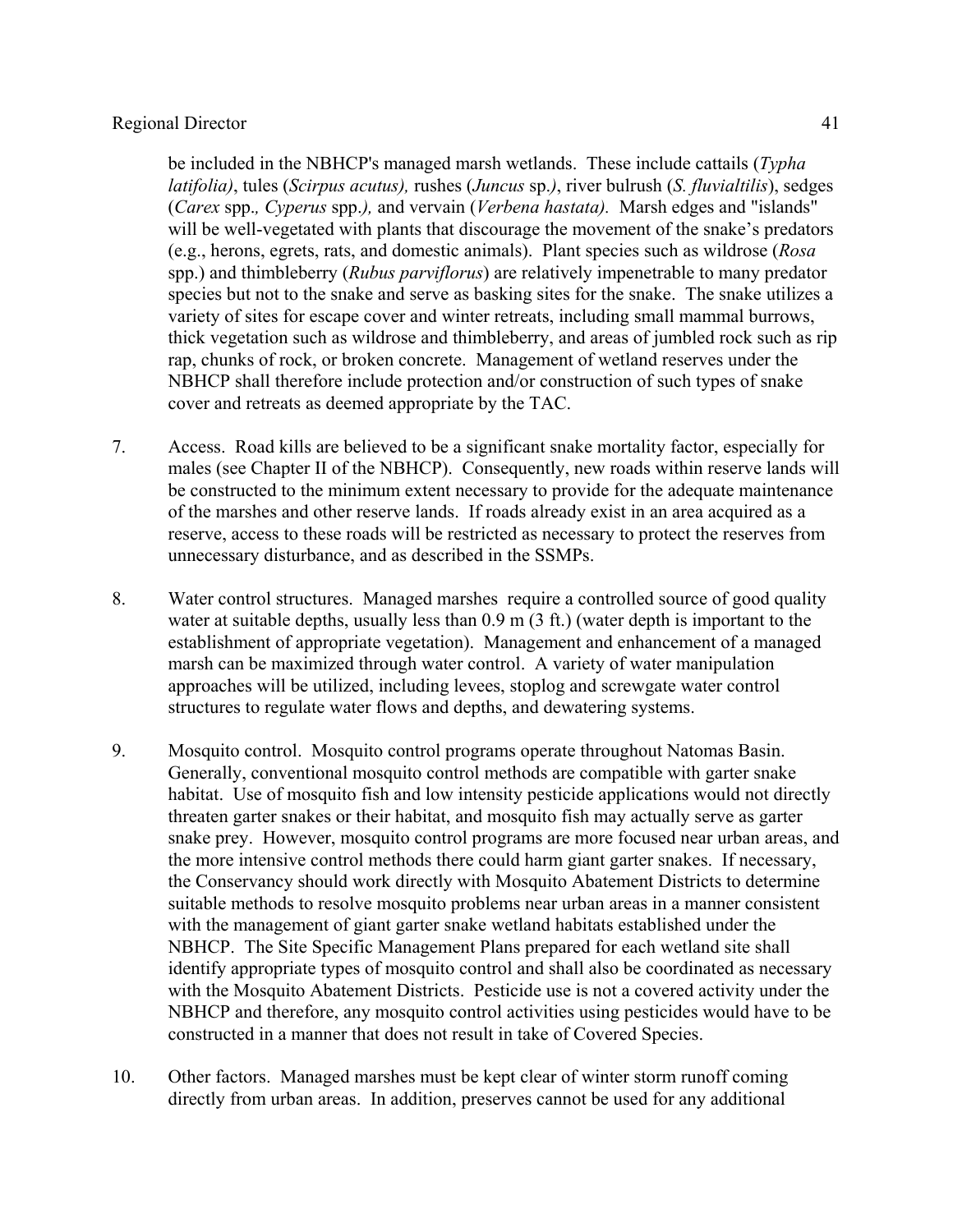purposes such as flood control or directly receive storm water or other off-site drainage from urban development. Water quality must also be maintained in order to maintain wildlife productivity and preclude the outbreak of wildlife diseases.

*Management of reserve rice lands for the snake*. The NBHCP recognizes that continued rice farming in the Basin supports the snake and that maintaining rice farming on a significant portion of Conservancy reserve lands is an integral component of the overall conservation strategy. With respect to the selection of rice fields for inclusion in the reserve system and their subsequent management, the following criteria shall be applied:

- 1. Rice fields will generally be selected in areas that are either within or have connectivity to known snake populations or known occupied snake habitat.
- 2. Rice fields located in areas designated to receive winter flood waters will be avoided (e.g., the Yolo and Sutter Bypasses).
- 3. Rice fields in the reserve system will be managed to maximize snake compatibility. This includes maintenance of rice checks, berms, and other water control structures in as natural a state as practicable, maintenance of snake prey species (e.g., mosquito fish) in or near the rice fields through appropriate management, and other measures as appropriate. Management will also, to the extent compatible with snake conservation, be compatible with the needs of commercial rice production. Specific measures for managing rice fields will be determined by the Conservancy in consultation with the TAC and in the SSMPs.

*Upland reserve management and conservation strategies*. The upland habitat conservation strategy is intended to provide for the long-term protection of existing and potential upland habitat in the Basin that currently supports or could support the hawk and other upland Covered Species. In most cases, upland reserves established and managed for the hawk will also benefit other upland-associated Covered Species (e.g., the loggerhead shrike and burrowing owl). Consequently, selection of upland reserve sites will usually focus on the needs of the hawk, except in cases where, in the judgement of the Conservancy and the TAC, specific or important needs of other upland-associated species can be met at sites not selected primarily for hawks.

General Avoidance, Mitigation And Minimization Measures

*Land Use Agencies' Conservation Measures*. The Land Use Agencies have proposed to use the following conservation measures:

1. Pre-Construction Surveys. Not less than 30 days or more than six months prior to commencement of construction activities on a specific authorized development site in the NBHCP Area, a pre-construction survey of the site shall be conducted to determine the status and presence of, and likely impacts to, all Covered Species on the site. However, if the sole period for reliable detection of that species is between May 1 and December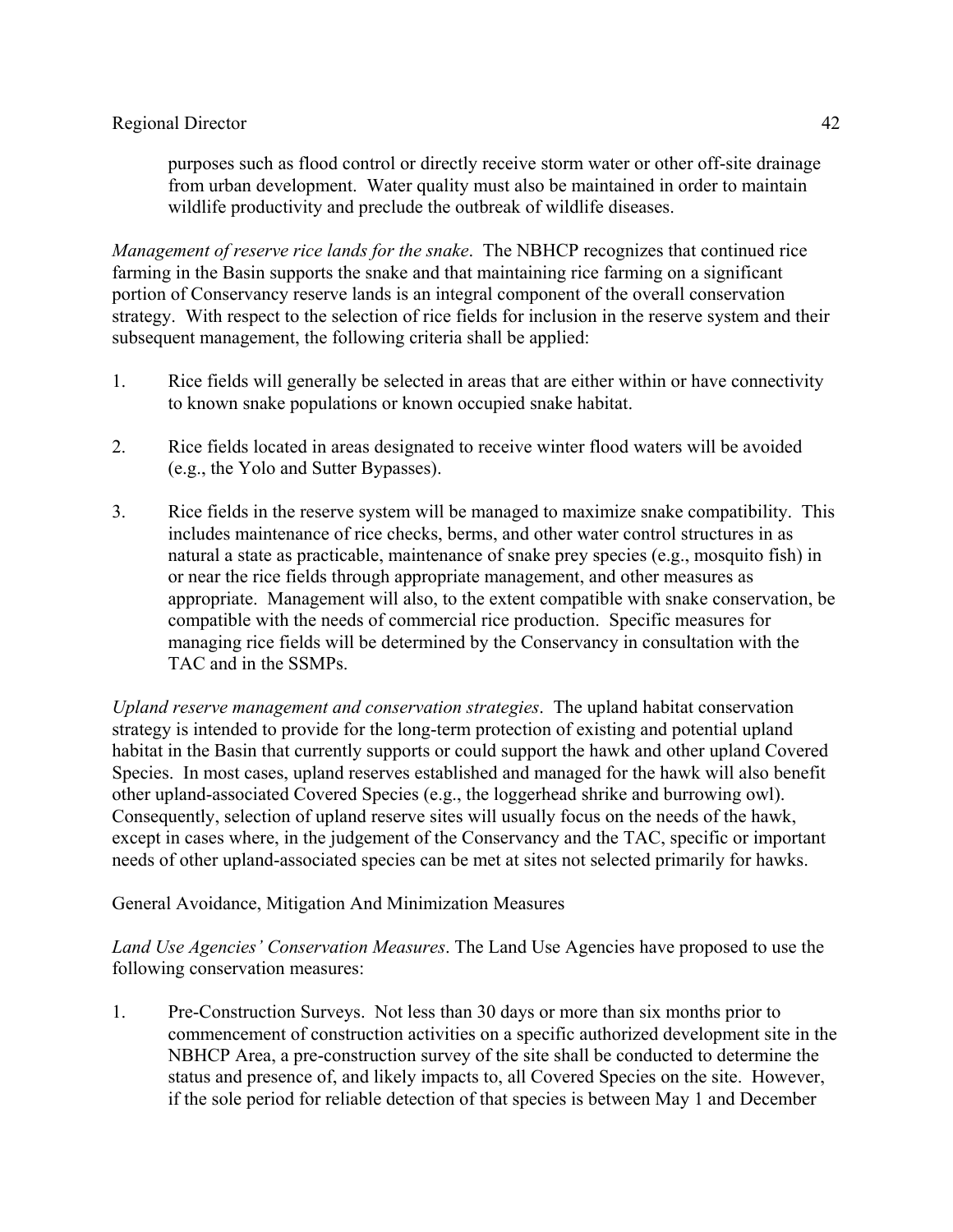31, pre-construction surveys for an individual species may be completed up to one year in advance. The applicant seeking to develop land will be responsible for contracting with Wildlife Agency-approved biological consultants to carry out the pre-construction surveys, and as necessary, to implement specific take minimization, and other conservation measures set forth in the NBHCP and approved by the Service and CDFG. The results of the pre-construction surveys and recommended take minimization measures shall be documented in a report and submitted to the Land Use Agency, Service, CDFG and the Conservancy. Based upon the survey results, the Land Use Agencies will identify applicable take avoidance and other site-specific conservation measures, consistent with the NBHCP, required to be carried out on the site. The approved pre-construction survey documents and list of conservation measures will be submitted by the developer of the authorized development project to the applicable Land Use Agency to demonstrate compliance with the NBHCP. Reconnaissance-level surveys should be conducted prior to species specific surveys to determine what habitats are present on a specific development site and what, if any, more intensive survey activities should be conducted to accurately determine the status of the Covered Species on the site. It shall be the obligation of the developer/landowner to complete such surveys and the Land Use Agency's responsibility to ensure the surveys are properly completed prior to disturbance of habitat. Surveys shall be conducted by Wildlife Agency-approved biologists (e.g., persons with suitable biological, botanical, or related expertise). Note: negative species-specific survey results generally do not obviate the requirement to implement minimization measures prescribed in the revised NBHCP where a preconstruction survey indicates that habitat for a particular listed species exists onsite.

2. Preservation of the area adjacent to Fisherman's Lake. According to the City's North Natomas Community Plan, there is a buffer area along Fisherman's Lake from Del Paso Road to El Centro Road on the City side of Fisherman's Lake, a portion of the West Drain. The exact width of the buffer area has not yet been determined but it will be at least 250 feet (from the City limits), based upon a June 2002, amendment to the North Natomas Financing Plan (C. Shearly, pers. Comm.). The east side of Fisherman's Lake is in the City and the west side is in the unincorporated portion of Sacramento County. Pursuant to the Settlement Agreement, the City has agreed to initiate a North Natomas Community Plan amendment to potentially widen the agricultural buffer along the City side of Fisherman's lake to 244 m (800 ft.).

Fisherman's Lake, and the immediately adjacent areas are, and will continue to be, owned and managed by RD 1000. The City is creating a buffer along the east side of Fisherman's Lake and has amended the North Natomas Financing Plan to include the buffer area along Fisherman's Lake in the Land Acquisition Program. In the case of acquiring the buffer, the development impact fee is a public land acquisition program fee charged to all developers to fund the acquisition of public lands (i.e., land for community centers, fire stations, etc.). The Fisherman's Lake buffer is part of the public land acquisition program (C. Shearly, pers. comm.). The buffer area will likely be managed by the Conservancy.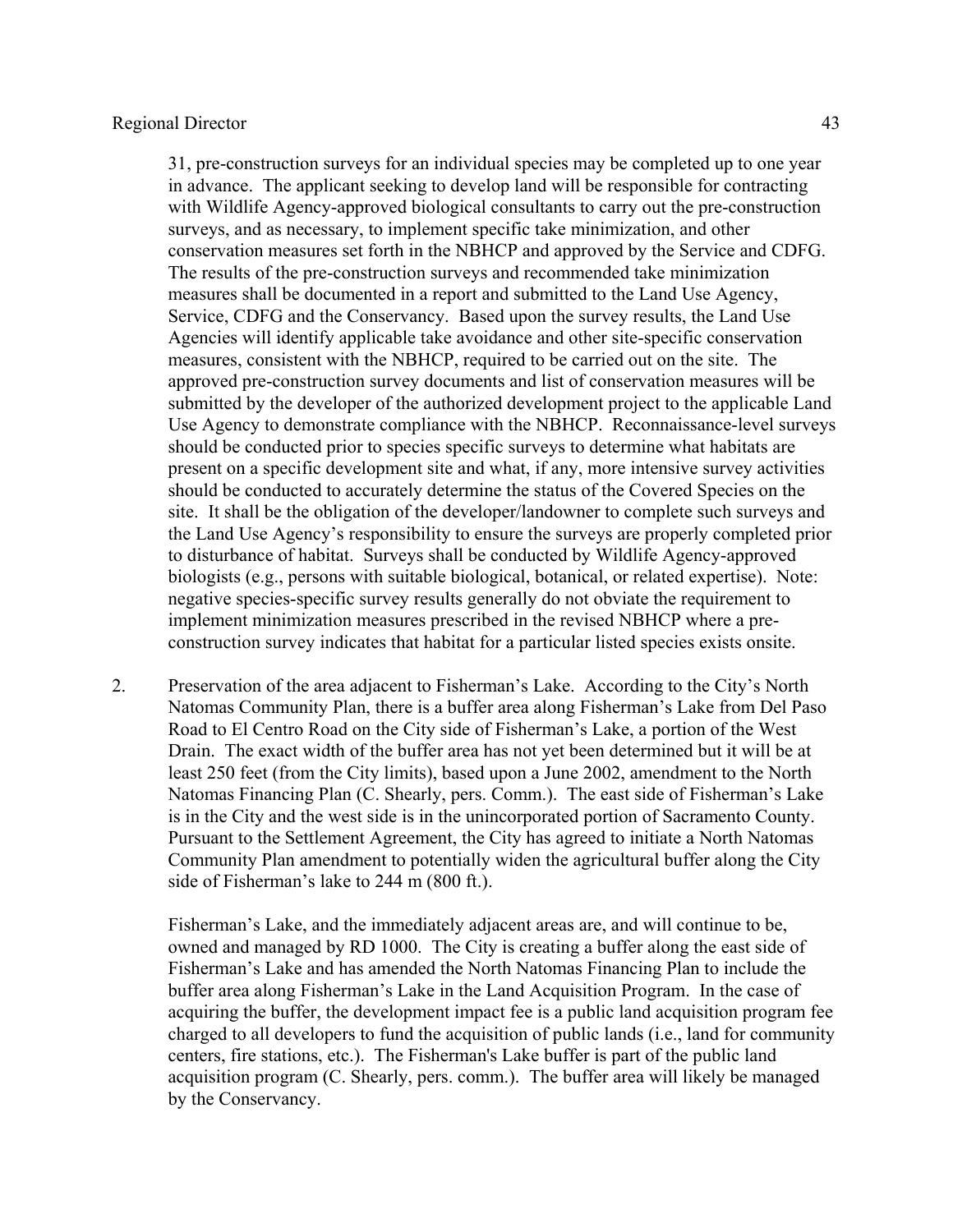- 3. General Measures to Minimize Take. In order to generally minimize the impacts of development on Covered Species, the City and Sutter shall impose the following requirements on authorized development when approving urban development permits within the Basin:
	- a. Tree preservation. Valley oaks and other large trees should be preserved whenever possible. Stands of riparian trees used by hawks and other animals for nesting, particularly adjacent to Fisherman's Lake, will be preserved and restored.
	- b. Native plants. The wildlife value of landscaped parks, buffers, and developed areas will be improved by planting trees and shrubs which are native to the Basin.
	- c. Protect raptor nests. The raptor nesting season will be avoided when scheduling construction near nests. Specific avoidance criteria are set forth in the speciesspecific measures (discussed below).
	- d. Protected plant/animal species, also referred to as "Special Status Species". Surveys for Covered Species will be conducted during the appropriate season.

# Species-Specific Conservation Measures

*Avoidance, Minimization, and Mitigation Measures for the Threatened Vernal Pool Fairy Shrimp, Endangered Vernal Pool Tadpole Shrimp, Threatened Colusa grass, Endangered Sacramento Orcutt grass, Threatened slender Orcutt grass, Midvalley Fairy Shrimp, Legenere, and Bogg's Lake Hedge-Hyssop.* 

Ten species associated with vernal pools or other seasonal wetlands are proposed for coverage under the NBHCP's ITPs, including three shrimp species, five plant species, and two amphibians. Only two of the ten vernal pool species covered by the NBHCP (vernal pool tadpole shrimp and vernal pool fairy shrimp) have been confirmed within the Basin.

Undisturbed areas of vernal pools within the Basin are few and relatively small. The primary purpose of including the vernal pool associated species within the NBHCP is to provide protection to the Conservancy with regard to the management of future wildlife reserves. The complex of wetland/upland habitat to be developed by the Conservancy may provide enhanced opportunities for the establishment and proliferation of vernal pool species. In the event vernal pool species do benefit from the Conservancy's efforts, it will be necessary to provide coverage to the Conservancy for activities that could result in incidental take of them. However, the Land Use Agencies (except MAPPOA) are also seeking coverage because suitable habitat for these species likely exists in their Permit Areas (except MAP).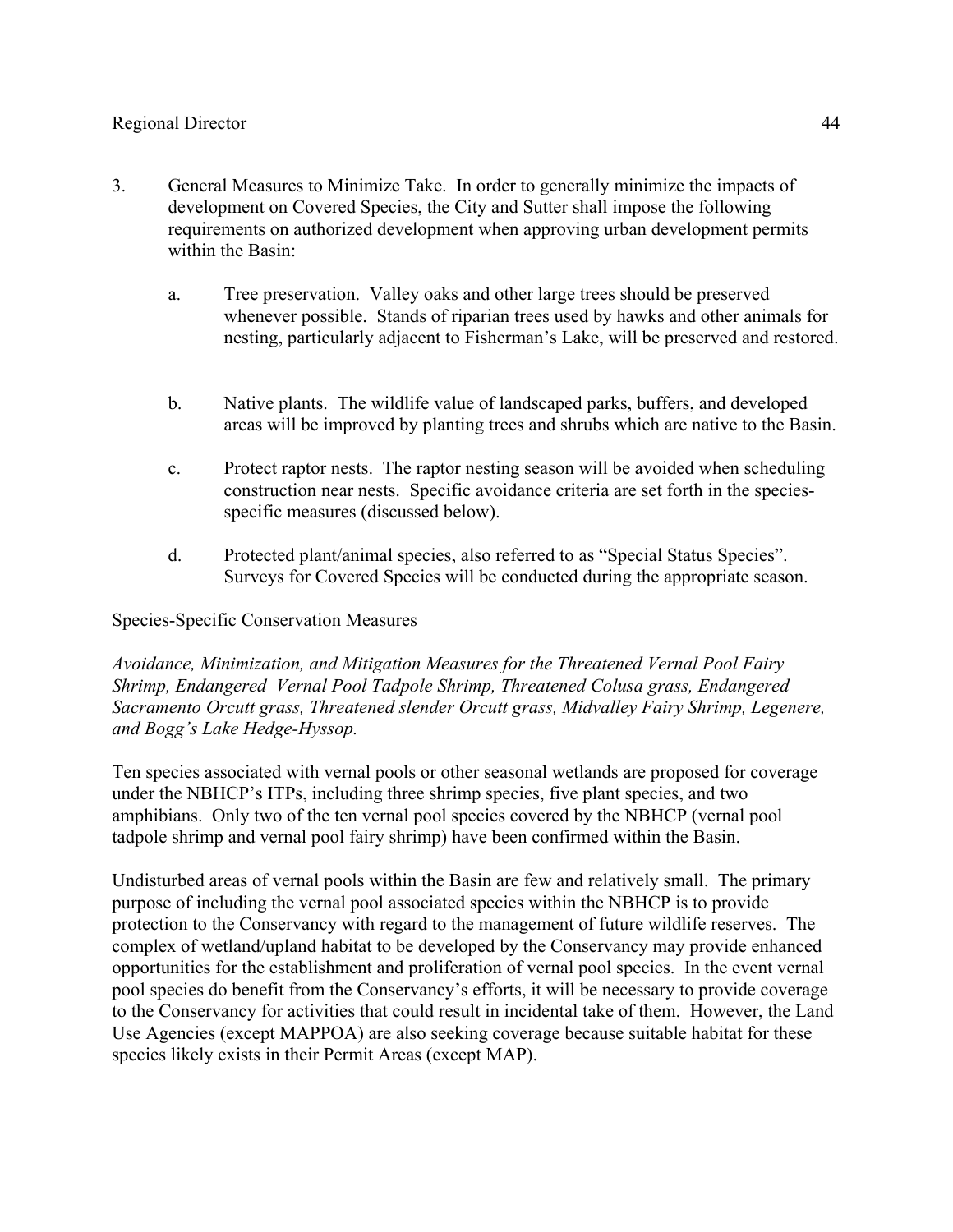The Land Use Agencies will employ the following measures to reduce take of the vernal pool fairy shrimp, vernal pool tadpole shrimp, and midvalley fairy shrimp, and to minimize and mitigate for the loss of Colusa grass, Sacramento Orcutt grass, slender Orcutt grass, legenere, and Bogg's Lake hedge-hyssop:

- 1. Prior to approval of an urban development permit, the involved Land Use Agency will require Wildlife Agency-approved pre-construction surveys. If the surveys determine that Covered vernal pool species are present, the Land Use Agency will require the developer to consult with the Service to determine appropriate measures to avoid and minimize take/loss of individuals. Procedures for reviewing projects that could affect vernal pools and vernal pool species are discussed below.
	- a. General biological survey and information required. In the event a biological reconnaissance survey or the pre-construction survey identifies that vernal pool resources are on-site, a vernal pool species-specific biological assessment must be provided by the developer to the Land Use Agency to determine the type and abundance of species present. The species-specific biological assessment must address covered vernal pool plants (i.e., Sacramento Orcutt grass, slender Orcutt grass, Colusa grass, legenere, and Bogg's lake hedge-hyssop), crustaceans (i.e., vernal pool tadpole shrimp, vernal pool fairy shrimp, and midvalley fairy shrimp), and amphibians (i.e., California tiger salamander and western spadefoot toad). The vernal pool plant survey must be a Service-approved plant survey prepared by a Service-approved qualified field biologist and will list the methods of field analysis, condition of habitat, size and acreage of direct and indirect impact (as defined by seasonal inundation and hydric soils and other appropriate characteristics), and species present. The vernal pool crustacean survey will be in accordance with the Service's *Interim Survey Guidelines to Permittees for Recovery Permits under Section 10(a)(1)(A) of the Endangered Species Act for the Listed Vernal Pool Branchiopods* (April 19, 1996) or the most recent Serviceapproved survey guidelines for vernal pool species (see Appendix L of the NBHCP). The biological assessment must be submitted with the Urban Development Permit application and prior to approval of an Urban Development Permit by the Land Use Agency. If it is determined that wetland and/or vernal pool resources would be disturbed by a project, then take of vernal poolassociated Covered Species would be covered under the NBHCP, subject to the following limitation and guidelines:
		- i. Where site investigations indicate vernal pool species may occur, the developer will notify the Land Use Agency regarding the potential for impacts to vernal pool species. Such notification will include biological data (see Section (a) above regarding biological information required) adequate to allow the Land Use Agency, and the Service and CDFG to determine the potential for impacts to vernal pool species resulting from the proposed development.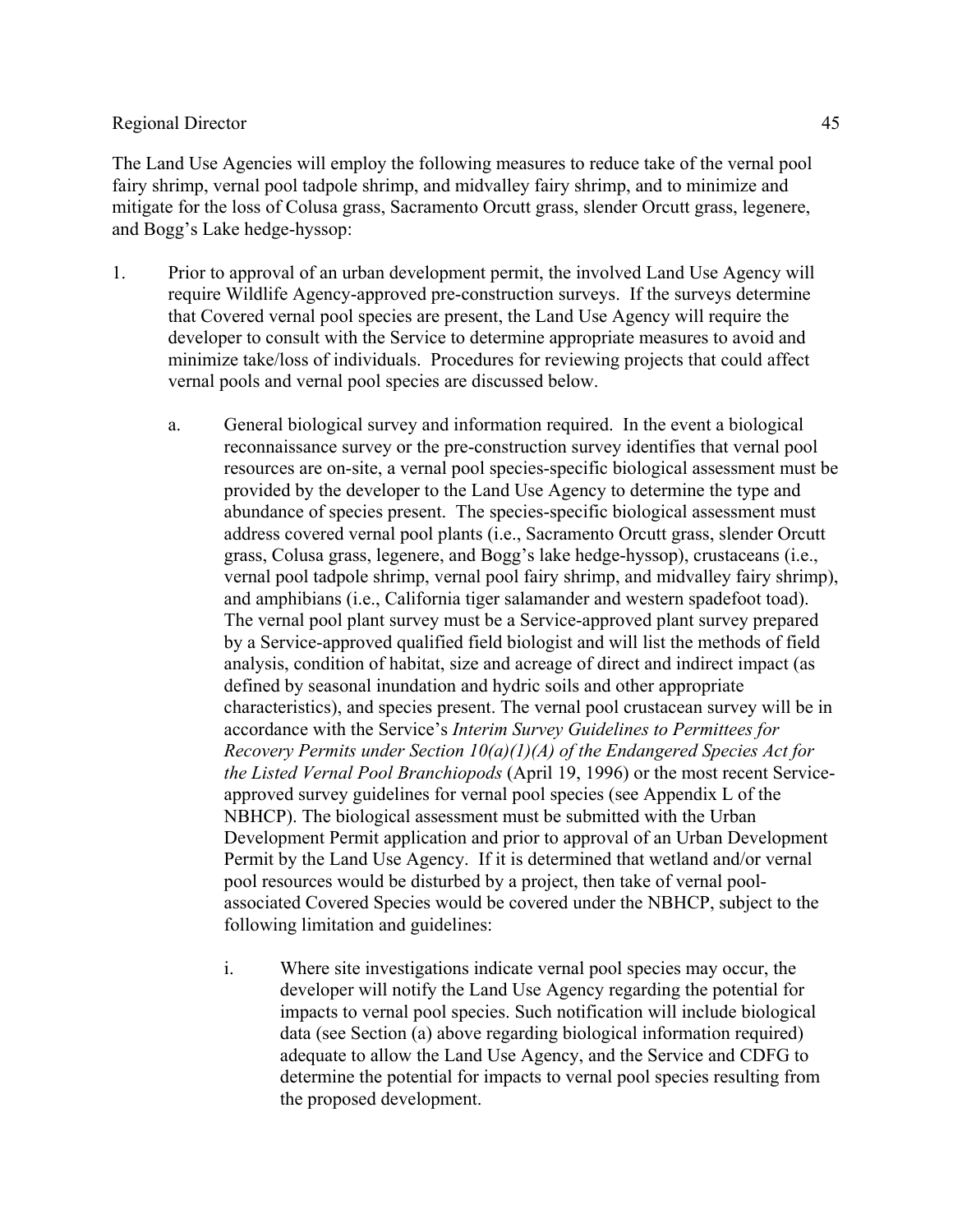- ii. Following notification by the Land Use Agency, the Service and CDFG will identify specific measures required to avoid, minimize and mitigate impacts to vernal pool species to be implemented prior to disturbance and in accordance with adopted standards or established guidelines (e.g., the Service's programmatic biological opinion for vernal pool species attached as Appendix G to the NBHCP). In some cases, the Service and CDFG may require complete avoidance of vernal pool species, such as where Covered Species such as slender Orcutt grass, Sacramento Orcutt grass, Colusa grass and/or vernal pool tadpole shrimp are found to be present. Such measures will be identified by the Service and CDFG within 30 days or as soon as possible thereafter of notification and submittal of biological data to the Wildlife Agencies by the Land Use Agency.
- iii. The requirement by the Service to preserve a vernal pool within development would be based on identification of an intact vernal pool with minimal disturbance where the presence of one or more of the following species is recorded: slender Orcutt grass, Sacramento Orcutt grass, Colusa grass, or vernal pool tadpole shrimp. Prior to requiring onsite preservation of a vernal pool area, the Service will consider the suitability of the vernal pool as Conservancy Mitigation Lands. The Service will not require the vernal pool to be preserved unless it is appropriate as Conservancy mitigation lands. Such vernal pool areas, including any required buffer land dedication, will apply toward the Land Acquisition Fee component of the development project's NBHCP mitigation obligation.
- b. Mitigation Strategies. Vernal pool resources (i.e., vernal pool fairy shrimp, vernal pool tadpole shrimp, midvalley fairy shrimp, Sacramento Orcutt grass, slender Orcutt grass, Colusa grass, legenere, and Bogg's Lake hedge-hyssop) identified through site specific investigations will be mitigated in one of three general approaches as described below. Strategies to minimize and mitigate the take of the California tiger salamander and western spadefoot toad will be conducted according to Sections V.A.5 and V.B.4 of the NBHCP.
	- i. Avoidance and preservation on-site as a means to minimize impacts. In the event the Service requires on-site preservation in accordance with Section a.3 of the NBHCP, on-site mitigation will be required. In the event the Service does not require on-site mitigation, a developer or private land owner may still propose to dedicate fee title or conservation easement for that portion of the property with vernal pool resources and an associated 250-foot buffer surrounding the vernal pool resource to the Conservancy. Acceptance of the offer to dedicate will be subject to review and approval by the Land Use Agency, the Conservancy's Board and the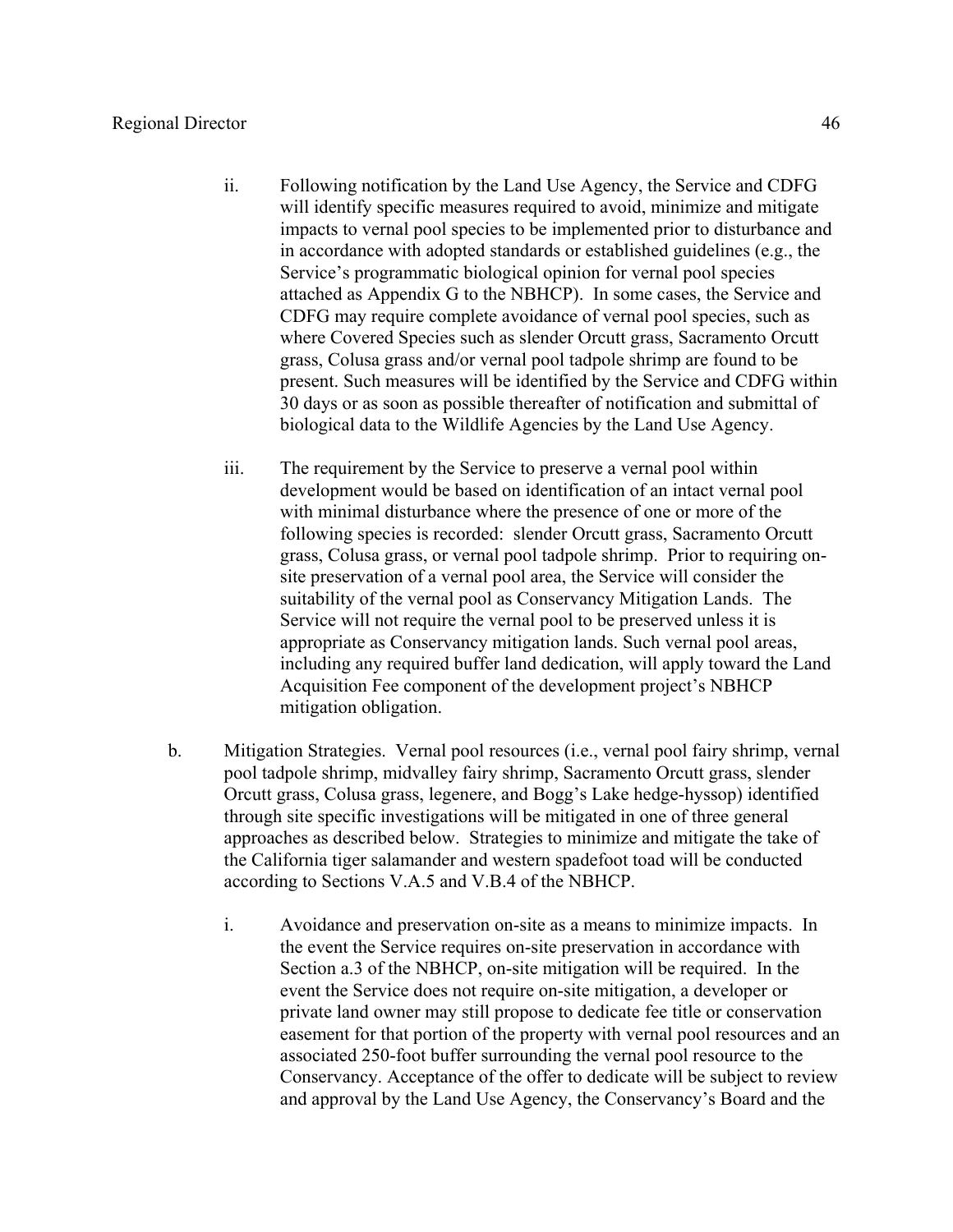Wildlife Agencies. The Conservancy's Board of Directors and the Wildlife Agencies will consider the location, connections, species present, condition of the proposed site to be dedicated, and may decide to accept the dedication in lieu of payment of the Land Acquisition Fee portion of the NBHCP Mitigation Fee for the affected acreage. The Conservancy's Board of Directors may accept or decline the offer based on the balance of habitat needs and the biological goals of the NBHCP. If the dedication is accepted, a reduction in the Land Acquisition Fee portion of the habitat Mitigation Fee will be granted the developer for the portion (calculated on an acreage basis) of the site permanently preserved by easement or dedication. However, habitat Mitigation Fees must be paid on the remaining developable acreage on the site, and all fees other than Land Acquisition Fees will be paid for all acres on the site. Additional conditions to preserve the biological integrity of the site (such as reasonable drainage conditions) may be imposed by the Land Use Agency in consultation with the Conservancy and the Conservancy's TAC. In the event the developer does not support on-site preservation or the Conservancy does not accept the offer to dedicate, then one of the following mitigation approaches will be employed.

- ii. Construction period avoidance and relocation of vernal pool resources. No grading, development or modification of the vernal pool site or the buffer area extending 76.2 m (250 ft.) around the perimeter of the vernal pool site may occur during the vernal pool "wet" season, as determined by the Service. Protective fencing will be established around the perimeter of the vernal pool site and the buffer area during the vernal pool wet season. In consultation with Conservancy and the TAC, soils and cysts from the vernal pool may be relocated as soon as practicable during the dry season to a suitable Conservancy reserve or other reserve site, provided the relocation/recreation site is approved by Conservancy, TAC and the Service. If it is not practicable to relocate vernal pool resources, and/or the Conservancy and the TAC determine that the Conservancy does not have a suitable reserve site for relocation of resources, then the applicant will follow the mitigation approach outlined in Section (iii) below.
- iii. Payment into a Service approved conservation bank. In the event all of the above approaches are not appropriate for the site, the Land Use Agency will require the developer to purchase credits from a Serviceapproved mitigation bank in accordance with the standards set forth in Table 3. The Service will determine the type and amount of credits to be purchased based on the impacts associated with the development.

In order to ensure that vernal pools and their associated species are adequately protected on reserve lands, the Conservancy will consult with the TAC and vernal pool crustacean experts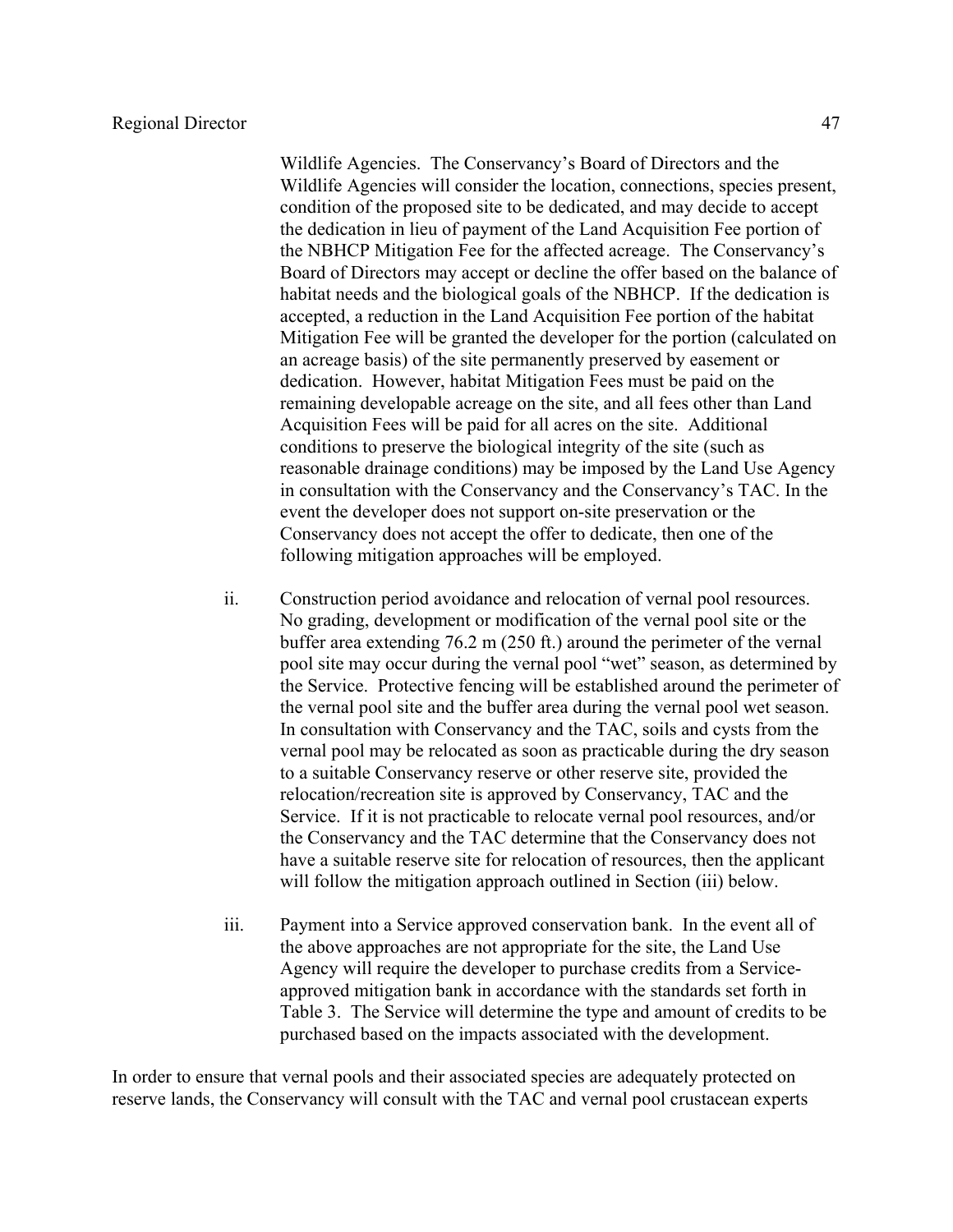periodically during implementation of the NBHCP to determine what, if any, additional conservation opportunities for vernal pool fairy shrimp, vernal pool tadpole shrimp, midvalley fairy shrimp, Colusa grass, slender Orcutt grass, Sacramento Orcutt grass, Boggs Lake hedgehyssop, and legenere might exist within the proposed reserve system. Any conservation measures identified through this process will be incorporated, as appropriate, into the NBHCP's conservation program through its adaptive management provisions.

*Threatened Giant Garter Snake Avoidance and Minimization Measures.* The Land Use Agencies have proposed to employ or ensure that the following measures are followed to minimize and avoid the effects of the proposed action on the snake:

- 1. Within the Basin, all construction activity involving disturbance of habitat, such as site preparation and initial grading, will be restricted to the snake's active period (May 1 - September 30).
- 2. Pre-construction surveys for the snake, as well as other Covered Species, will be completed for all development projects by a qualified biologist who has been approved by the Service. If snake habitat is found within a specific site, the following additional measures will be implemented to minimize disturbance of habitat and harassment of the snake, unless that project is specifically exempted by the Service:
	- a. Between April 15 and September 30, all irrigation ditches, canals, or other aquatic habitat will be completely dewatered, with no puddled water remaining, for at least 15 consecutive days prior to the excavation or filling in of the dewatered habitat. The dewatered habitat will be observed to ensure that it does not continue to support snake prey, which could attract snakes to the project site. If a site cannot be completely dewatered, snake prey items will be removed using netting or other salvage methods.
	- b. No more than 24-hours prior to the start of construction activities (site preparation and/or grading), the project area will be surveyed for snakes. If construction activities stop on the project site for a period of two weeks or more, a new snake survey will be completed no more than 24-hours prior to the re-start of construction activities.
	- c. Clearing will be confined to the minimal area necessary to facilitate construction activities. Giant garter snake habitat within or adjacent to the project as will be flagged as Environmentally Sensitive Areas and designated as avoided. This area will be avoided by all construction personnel.
	- d. Construction personnel completing site preparation and grading operations will receive Service-approved environmental awareness training. This training instructs workers on how to identify the snake and its habitats and what to do if a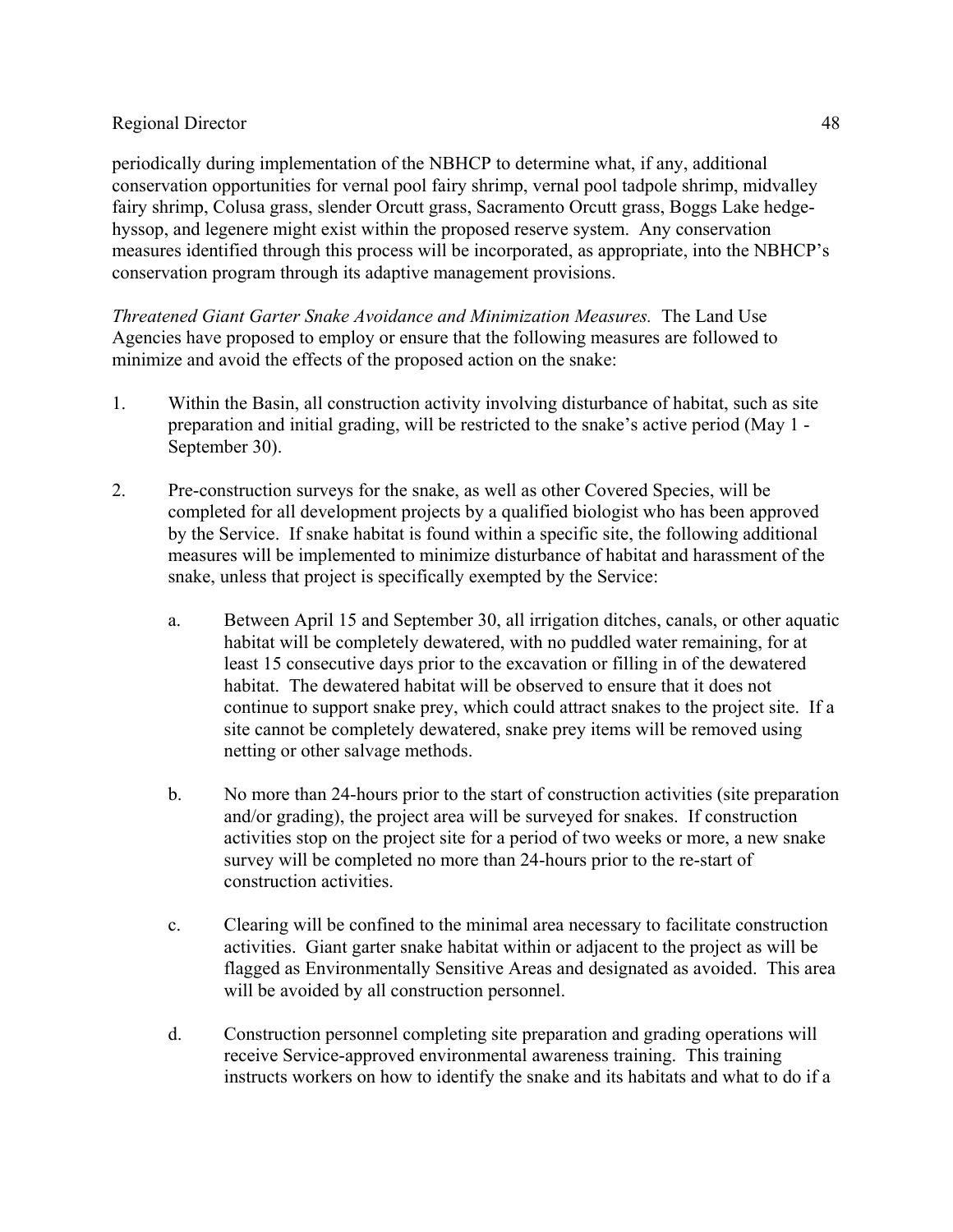snake is encountered during construction activities. An on-site biological monitor will be designated during the training.

- e. If a live snake is found during construction activities, the Service and the project's biological monitor will be immediately notified. The biological monitor, or his/her assignee, will halt construction in the vicinity of the snake. The snake will be monitored and allowed to leave the area on its own. The monitor will remain in the area for the remainder of the work day to make sure the snake is not harmed or, if it leaves the site, does not return. Escape routes for the snake should be determined in advance of construction and snakes should always be allowed to leave on their own. If a snake does not leave on its own within one working day, further consultation with the Service will be conducted.
- f. Upon locating dead, injured or sick Covered Species, the Permittees or their designated agents will notify, within one working day, the Service's Division of Law Enforcement (2800 Cottage Way, Sacramento CA 95825) or the Sacramento Fish and Wildlife Office (2800 Cottage Way, Room W-2605, Sacramento, CA 95825, telephone 916 414-6600). Written notification to both offices will be made within three calendar days and will include the date, time, and location of the finding of a specimen and any other pertinent information.
- g. Fill or construction debris may be used by the snake as an over-wintering site. Therefore, upon completion of construction activities, any temporary fill and/or construction debris will be removed from the site. If the material is located near undisturbed snake habitat and will be removed between October 1 and April 30, it will be inspected by a Wildlife Agency-approved biologist to ensure that snakes are not using it as hibernaculae.
- h. No plastic, monofilament, jute, or similar erosion control matting that could entangle snakes will be placed on the project site when working within 200 feet of snake aquatic or rice habitat. Possible substitutes include coconut coir matting, tackified hydroseeding compounds, or other materials approved by the Wildlife Agencies.
- i. Fences will be constructed along the shared boundary of urban development and the North Drainage Canal and the East Drainage Canal within Sutter's Permit Area, subject to the following guidelines:
	- 1. A minimum of 30.5 m (100 ft.) will be provided from fence-to-fence and access to the canals will be limited by gates.
	- 2. A snake deterrent will be placed along the fences on the North Drainage Canal and the East Drainage Canal (i.e., fence construction that restricts snake movement or an appropriate vegetative barrier either inside or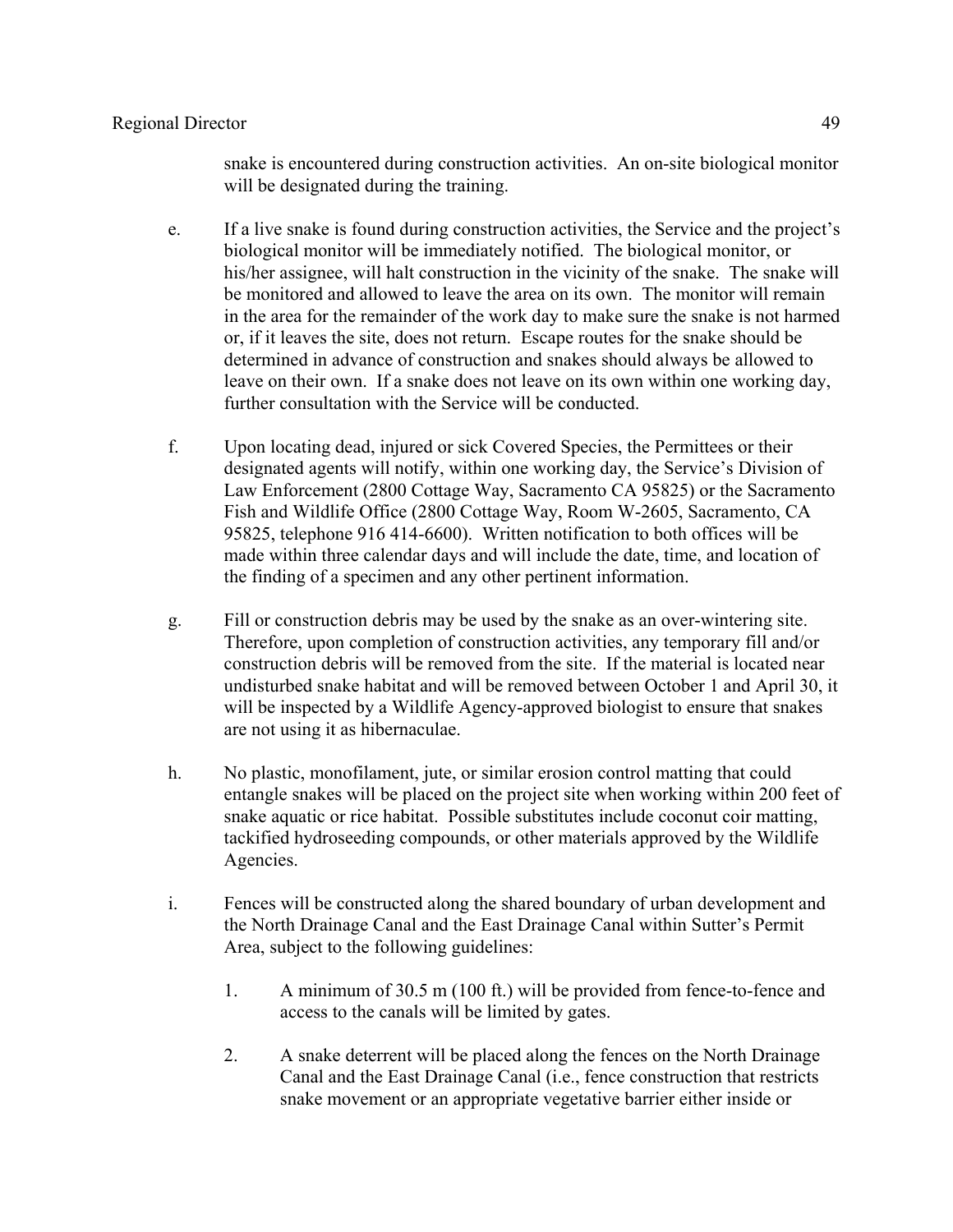outside of the boundary fence). The design of the deterrent will be subject to approval by the Wildlife Agencies.

- 3. The specific fence/snake barrier design adjacent to a given development will be determined within Sutter County's review of the proposed development and the fence/barrier will be installed immediately after site grading is completed.
- i. At the time of urban development along the North and East Drainage Canals, Sutter will consult with the Wildlife Agencies to determine design strategies that would enhance conditions for giant garter snake movement through the North and East Drainage Canals. Possible strategies may include expanded buffer areas and modified canal cross sections if such measures are, in the determination of Sutter and the Water Agencies, found to be feasible.

The Conservancy has proposed to employ the following measures to minimize and avoid the effects of the proposed action on the snake:

- 1. All construction activity involving disturbance of habitat, such as site preparation and initial grading, will be restricted to the snake's active period (May 1 - September 30).
- 2. Pre-construction surveys for the snake, as well as other Covered Species, will be completed for all development projects by a qualified biologist who has been approved by the Service. If snake habitat is found within a specific site, the following additional measures will be implemented to minimize disturbance of habitat and harassment of the snake, unless that project is specifically exempted by the Service:
	- a. Between April 15 and September 30, all irrigation ditches, canals, or other aquatic habitat will be completely dewatered, with no puddled water remaining, for at least 15 consecutive days prior to the excavation or filling in of the dewatered habitat. The dewatered habitat will be observed to ensure that it does not continue to support snake prey, which could attract snakes to the project site. If a site cannot be completely dewatered, snake prey items will be removed using netting or other salvage methods.
	- b. Construction activities within 200 feet from banks of giant garter snake aquatic habitat will be avoided to the extent feasible. Movement of heavy equipment will be confined to existing roadways to minimize habitat disturbance to the extent feasible.
	- c. No more than 24-hours prior to the start of construction activities (site preparation and/or grading), the project area will be surveyed for snakes. If construction activities stop on the project site for a period of two weeks or more, a new snake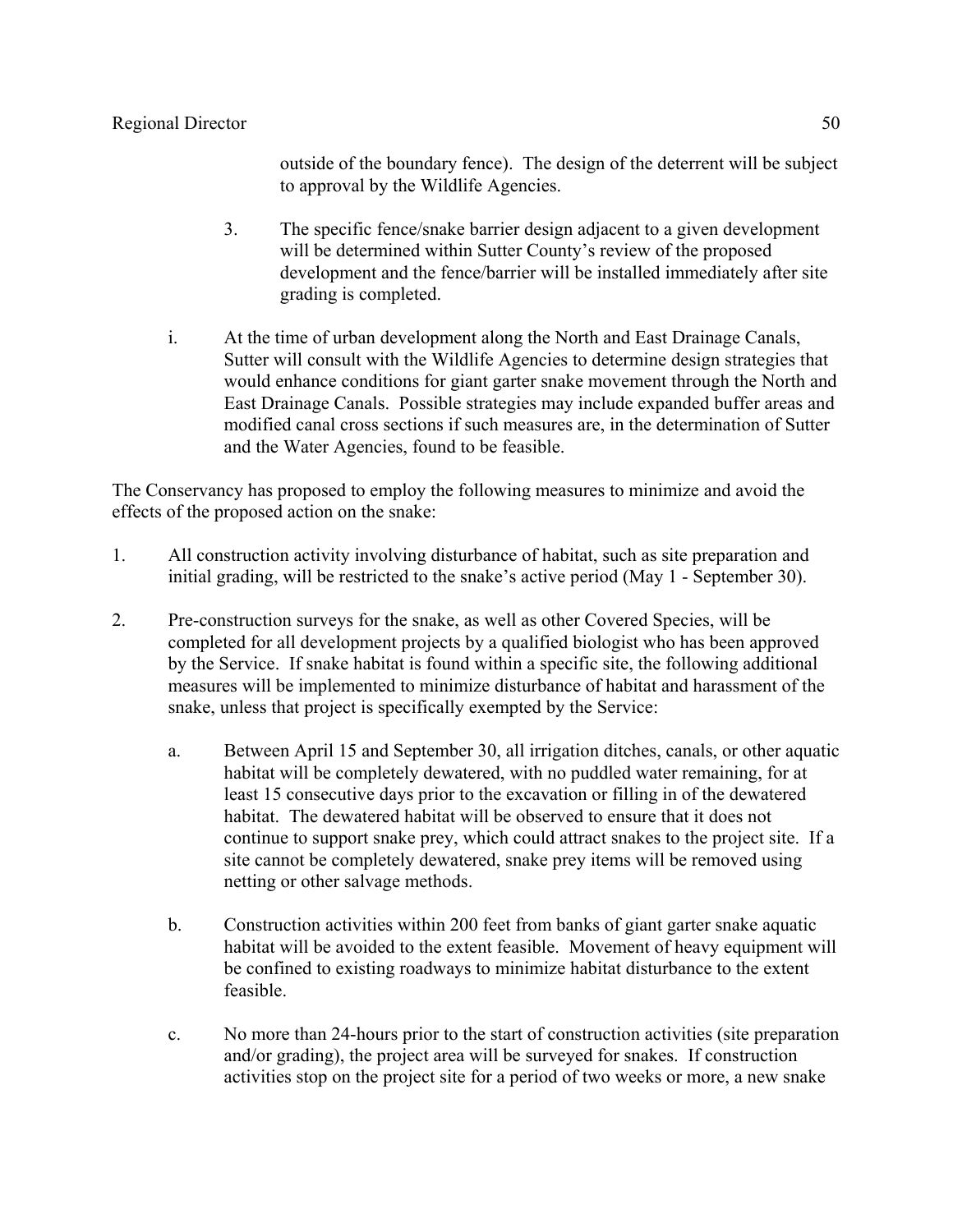survey will be completed no more than 24-hours prior to the re-start of construction activities.

- d. Clearing will be confined to the minimal area necessary to facilitate construction activities. Snake habitat within or adjacent to the project will be flagged for avoidance. The avoidance area will be avoided by all construction personnel.
- e. Construction personnel completing site preparation and grading operations will receive Service-approved environmental awareness training. This training instructs workers on how to identify the snake and its habitats and what to do if a snake is encountered during construction activities. An on-site biological monitor will be designated during the training.
- f. If a live snake is found during construction activities, the Service and the project's biological monitor will be immediately notified. The biological monitor, or his/her assignee, will halt construction in the vicinity of the snake. The snake will be monitored and allowed to leave the area on its own. The monitor will remain in the area for the remainder of the work day to make sure the snake is not harmed or, if it leaves the site, does not return. Escape routes for the snake should be determined in advance of construction and snakes should always be allowed to leave on their own. If a snake does not leave on its own within one working day, further consultation with the Service will be conducted.
- g. Upon locating dead, injured or sick Covered Species, the Conservancy or its designated agents will notify, within one working day, the Service's Division of Law Enforcement (2800 Cottage Way, Sacramento CA 95825) or the Sacramento Fish and Wildlife Office (2800 Cottage Way, Room W-2605, Sacramento, CA 95825, telephone 916 414-6600). Written notification to both offices will be made within three calendar days and will include the date, time, and location of the finding of a specimen and any other pertinent information.
- h. Fill or construction debris may be used by the snake as an over-wintering site. Therefore, upon completion of construction activities, any temporary fill and/or construction debris will be removed from the site. If the material is located near undisturbed snake habitat and will be removed between October 1 and April 30, it will be inspected by a Wildlife Agency-approved biologist to ensure that snakes are not using it as hibernaculae.
- i. No plastic, monofilament, jute, or similar erosion control matting that could entangle snakes will be placed on the project site when working within 200 feet of snake aquatic or rice habitat. Possible substitutes include coconut coir matting, tackified hydroseeding compounds, or other materials approved by the Wildlife Agencies.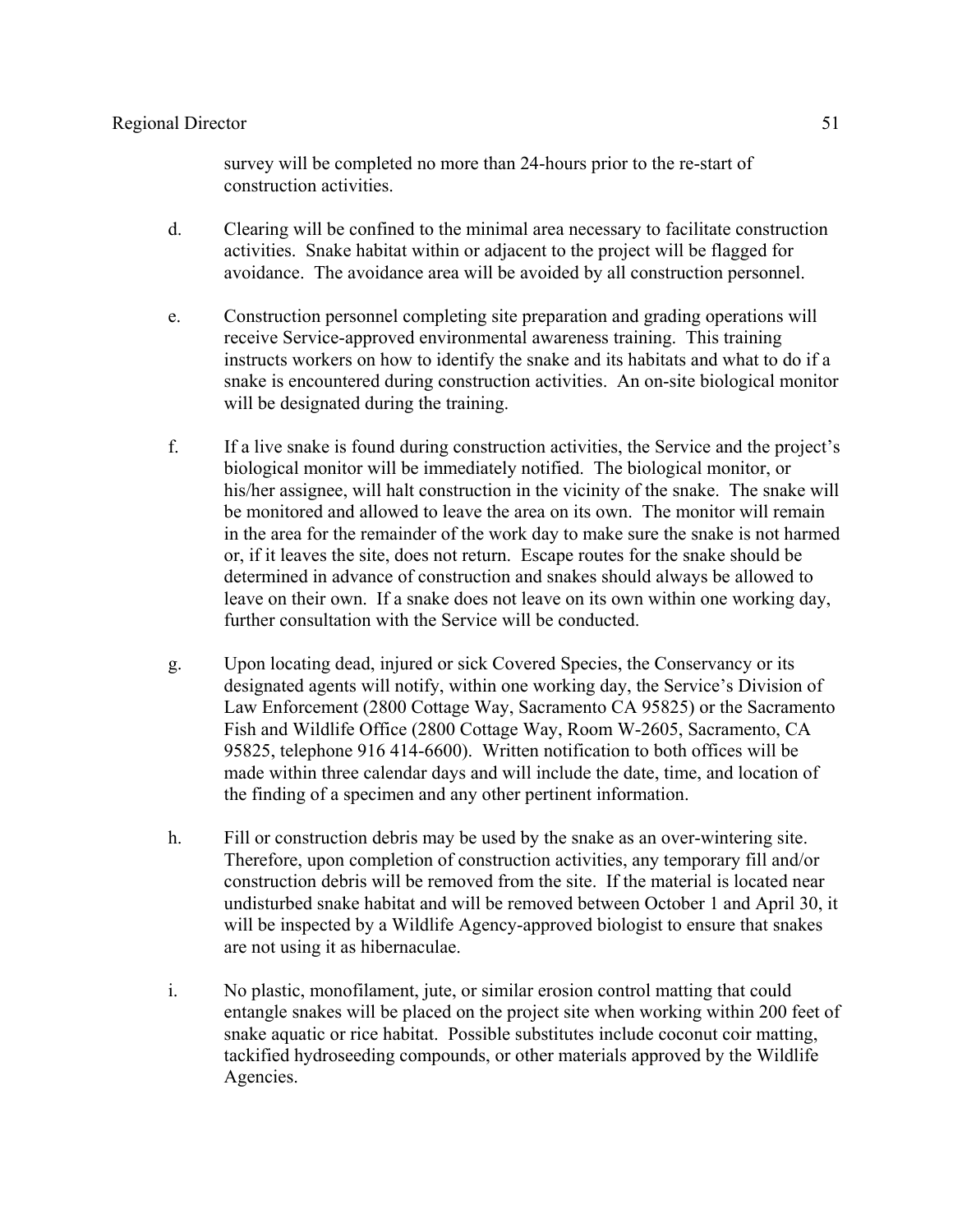## *Threatened Valley Elderberry Longhorn Beetle Avoidance and Minimization Measures.*

The Land Use Agencies will require private developers and public infrastructure projects to comply with conservation practices for the beetle set forth in the Service's July 9, 1999, *Conservation Guidelines for the Valley Elderberry Longhorn Beetle* (Beetle Guidelines)(enclosed), which may be updated in the future. In addition, the Conservancy will follow the Beetle Guidelines. Any destruction or loss of elderberry shrub habitat will be mitigated according to the Beetle Guidelines. The Beetle Guidelines, or any revision or successor to the Beetle Guidelines approved by the Service, are incorporated as terms and conditions of the NBHCP.

### *Swainson's Hawk Avoidance and Minimization Measures*.

In order to minimize the cumulative effects of the proposed action on the Swainson's hawk's foraging habitat, Sutter will not obtain coverage under the NBHCP and ITPs, nor will Sutter grant urban development permit approvals, for development on land within the one-mile wide Swainson's Hawk Zone. The City has limited its Permit Area within the Swainson's Hawk Zone to approximately 252 acres in the North Natomas Community Plan that was designated for urban development in 1994 and, likewise, will not grant development approvals within the Swainson's Hawk Zone beyond this designated 252 acres. Should either the City or Sutter seek to expand NBHCP coverage for development within the Swainson's Hawk Zone beyond that described above, granting of such coverage would require an amendment to the NBHCP and ITPs, which would be subject to review and approval by the Service and the CDFG in accordance with all applicable statutory and regulatory requirements. Approval of any Urban Development within the Swainson's Hawk Zone beyond that described above would constitute a significant departure from the Plan's OCP and would trigger a reevaluation of the City's and/or Sutter's ITPs and possible suspension or revocation of the City's and/or County's ITPs.

The Land Use Agencies will employ the following measures to minimize disturbance of the Swainson's hawk's nesting habitat:

- 1. Prior to the commencement of activities at any development site within the NBHCP area, a pre-construction survey will be completed by the site's developer to determine: (1) whether any hawk nest trees will be removed on-site; or (2) whether any active hawk nest sites occur on or within ½ mile of the development site. These surveys will be conducted by experienced hawk surveyors and according to the Swainson's Hawk Technical Advisory Committee's (May 31, 2000, enclosed) methodology or updated methodologies, as approved by the Service and CDFG.
- 2. If breeding hawks are identified, no new disturbances will occur within  $\frac{1}{2}$  mile of the active nest between March 15 and September 15, or until a Wildlife Agency-approved biologist, with concurrence by CDFG, has determined that the young have fledged or that the nest is no longer occupied. If the active nest site is located within 1/4 mile of existing urban development, the no new disturbance zone can be limited to 1/4 mile. Routine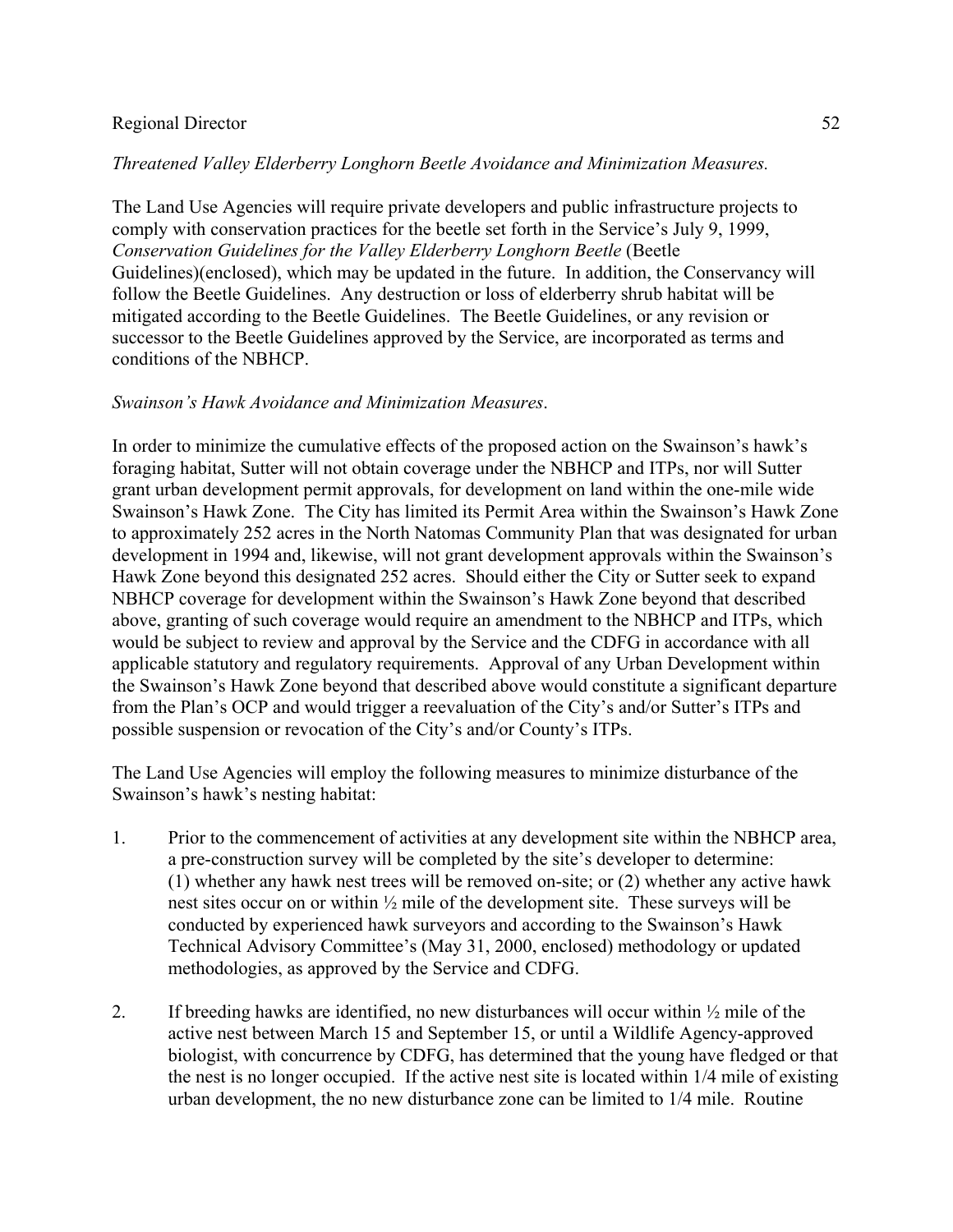disturbances such as agricultural activities, commuter traffic, and routine facility maintenance activities within  $\frac{1}{2}$  mile of an active nest will not be restricted.

- 3. Where disturbance of a hawk nest cannot be avoided, such disturbance will be deferred until after the nesting season (March 15 - September 15). If a nest tree must be removed, tree removal will only occur between September 15 and February 1.
- 4. If a Swainson's hawk nest tree must be removed and fledglings are present, the tree may not be removed until September 15 or until CDFG has determined that the young have fledged and are no longer dependent upon the nest tree.
- 5. If construction or other project related activities which may cause nest abandonment or forced fledgling are proposed within the 1/4 mile buffer zone, intensive monitoring (funded by the project sponsor) by a CDFG-approved raptor biologist will be required. Exact implementation of this measure will be based on specific information at the project site.

The Land Use Agencies will employ the following measures to prevent the loss of Swainson's hawk nest trees:

- 1. Valley oaks, tree groves, riparian habitat and other large trees will be preserved wherever possible. The City and Sutter will preserve and restore stands of riparian trees used by the hawk and other animals, particularly near Fisherman's Lake and elsewhere in the NBHCP Plan Area where large oak groves, tree groves and riparian habitat have been identified.
- 2. The raptor nesting season will be avoided when scheduling construction near nests in accordance with guidelines applicable guidelines published by the Wildlife Agencies or through consultation with the Wild life Agencies.
- 3. Annually, prior to the Swainson's hawk nesting season (March 15 to September 15) and until build out of their Authorized Development has occurred, the City and Sutter will notify each landowner of any property within the permit area(s) on which a Swainson's hawk nest tree is present, and will identify the nest tree, and alert the owner to the specific mitigation measures prohibiting the owner from removing the nest tree.

The Land Use Agencies will employ the following measures to mitigate the loss of Swainson's hawk nest trees:

1. The NBHCP will require 15 trees to be planted (5 gallon container size) within the habitat reserves for every hawk nesting tree anticipated to be impacted by authorized development. It will be the responsibility of each Land Use Agency approving development that will impact hawk nest trees to provide funding from the applicable developer for the purchase, planting, maintenance and monitoring of trees at the time of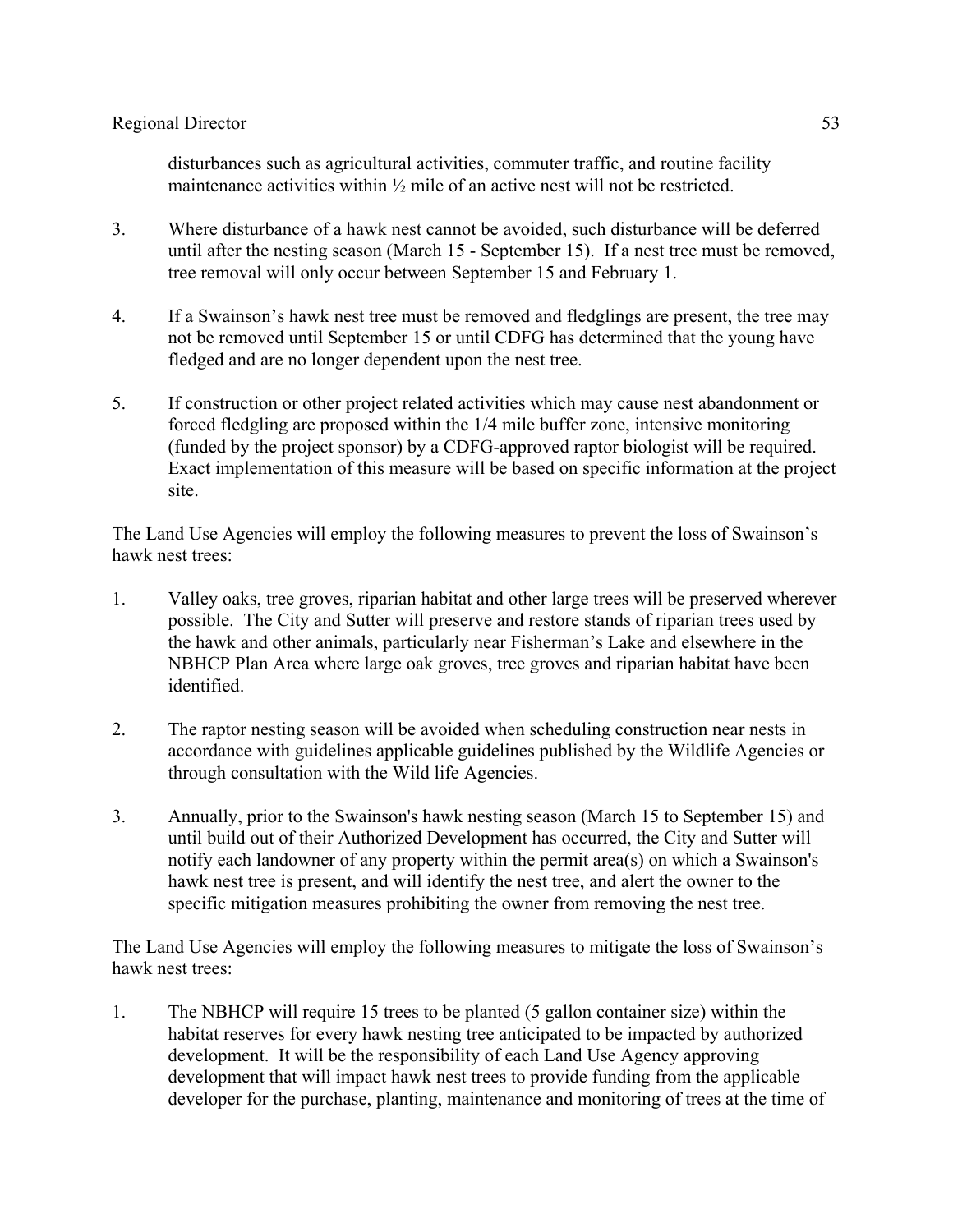approval of each authorized development project. The Conservancy will determine the appropriate cost for planting, maintenance and monitoring of trees.

- 2. The Land Use Agency approving a project that impacts an existing hawk nest tree will provide funding sufficient for monitoring survival of replacement trees (as described in item 1 above) for a period of five years. For every tree lost during the five-year monitoring period, a replacement tree will be planted immediately upon the detection of failure. Trees planted to replace trees lost will be monitored for an additional five-year period to ensure survival until the end of the monitoring period. A 100 percent success rate will be achieved. All necessary planting requirements and maintenance (i.e., fertilizing , irrigation) to ensure success will be provided. Trees must be irrigated for a minimum of the first five years after planting, and then gradually weaned off the irrigation in an approximate two-year period. If larger stock is planted, the number of years of irrigation must be increased accordingly. In addition, ten years after planting, a survey of the trees will be completed to assure 100 percent establishment success.
- 3. Of the replacement trees planted, a variety of native tree species will be planted to provide trees with differing growth rates, maturation, and life span. This will ensure that nesting habitat will be available quickly (5-10 years in the case of cottonwoods and willows), and in the long term (i.e., valley oaks, black walnut and sycamores), and minimize the temporal losses from impacts to trees within areas scheduled for development within the 50-year ITP life. Trees will be sited on reserves in proximity to hawk foraging areas and planted in clumps of three trees each. Planting stock will be at a minimum 5-gallon container stock for oak and walnut species.
- 4. In order to reduce temporal effects resulting from the loss of mature nest trees, mitigation planting will occur within 14 months of approval of the NBHCP and ITPs. The July 2002 draft NBHCP estimated that four nesting trees within the City are most likely to be affected by authorized development in the near term. Therefore, in order to reduce temporal impacts, the City will advance funding for 60 sapling trees of diverse, suitable species (different growing rates) to the Conservancy within the above referenced 14 months.
- 5. For each additional nesting tree removed by Land Use Agencies' Covered Activities, the Land Use Agency will fund and provide for the planting of 15 native sapling trees of suitable species with differing growth rates at suitable locations on Conservancy reserves. Funding for such plantings will be provided by the applicable Land Use Agency within 30 days of approving a Covered Activity that will impact a hawk nesting tree.

In the event that foraging opportunities, as identified in Table IV-2 of the NBHCP (i.e., foraging opportunities within Sutter and Sacramento County), are converted to urban uses without adequate provisions to maintain foraging habitat, such that the effectiveness of the NBHCP's OCP is potentially compromised, the City and Sutter would consider and the Conservancy, on behalf of the City and Sutter, would implement appropriate actions, including the following or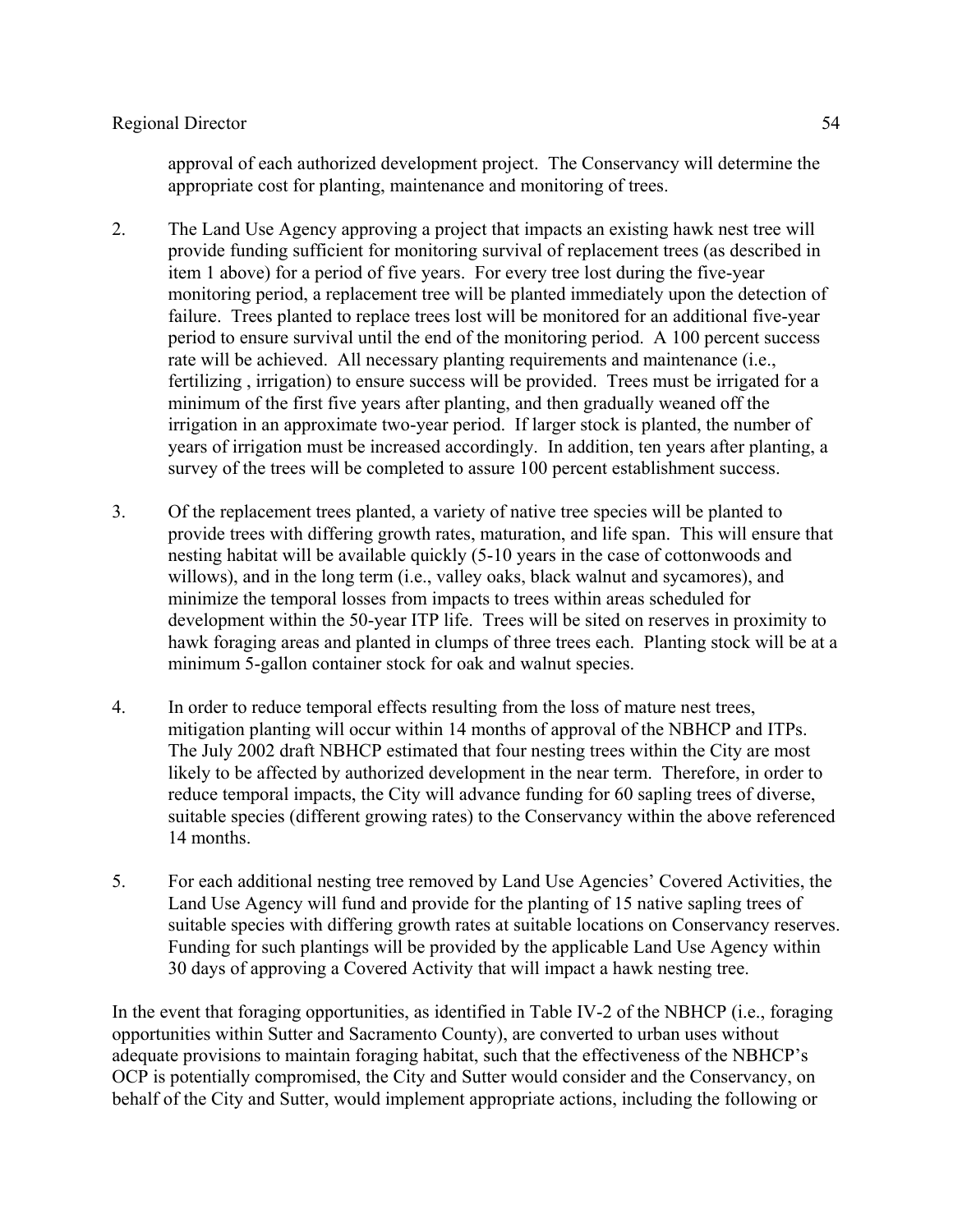similar measures:

- 1. Modification of acquisition criteria (as defined in Sections IV.C.2.d and IV.C.4.b) to adjust for impacts to foraging habitat outside of reserves. This could include changes to increase the value of future upland reserve habitat acquisitions for the hawk. For example, the criteria could be changed to further maximize the acquisition of habitat reserves in close proximity to suitable foraging habitat while avoiding the habitat areas that have recently been converted to non-compatible uses.
- 2. Substitution of reserve sites that have not been restored and are impacted by substantial land use changes, with replacement reserve sites that would provide improved foraging habitat opportunities.
- 3. Modification of the percentages of the habitat types comprising Conservancy reserve sites. For example, the percentage of uplands in reserve sites could be increased. Such modifications would be applied prospectively to future Conservancy acquisitions and would not affect existing, improved Conservancy reserves.
- 4. Pursuit of outside funding sources, including private, state and Federal grants, to acquire, improve and manage additional Conservancy reserves that would maintain Basin foraging lands. The Conservancy would be responsible for preparing grant applications or undertaking other actions, as necessary, to secure these funds. Such programs would supplement the mitigation fee required by the NBHCP and would not be used to fund NBHCP mitigation obligations. Lack of outside funding would not preclude the City and Sutter County's obligation to implement appropriate action consistent with this provision and their respective obligations under the NBHCP.

The Conservancy will implement the following measures to further enhance habitat and to reduce the potential for take of upland Covered Species during improvement, operation and maintenance of Conservancy reserves:

1. The Conservancy, in conjunction with the Land Use Agencies, will monitor proposed development in the Swainson's Hawk Zone, where the majority of known hawk nest sites are currently located and, hence, much of the hawk nesting and foraging in the Basin occurs. Based upon existing general plans and the City's and Sutter's NBHCP Permit Areas, development in this zone is expected to be limited over the life of the NBHCP. However, if the NBHCP is amended and such development does occur, mitigation lands established for such development will, likewise, be located within the Swainson's Hawk Zone. In addition, the Conservancy will set as a top priority the acquisition of upland reserve sites in the Swainson's Hawk Zone. Further, any upland reserve lands established in the Swainson's Hawk Zone will, to the maximum extent possible, be managed to benefit all upland-associated Covered Species, though any management in this zone will be fully consistent with Swainson's hawk biology and needs.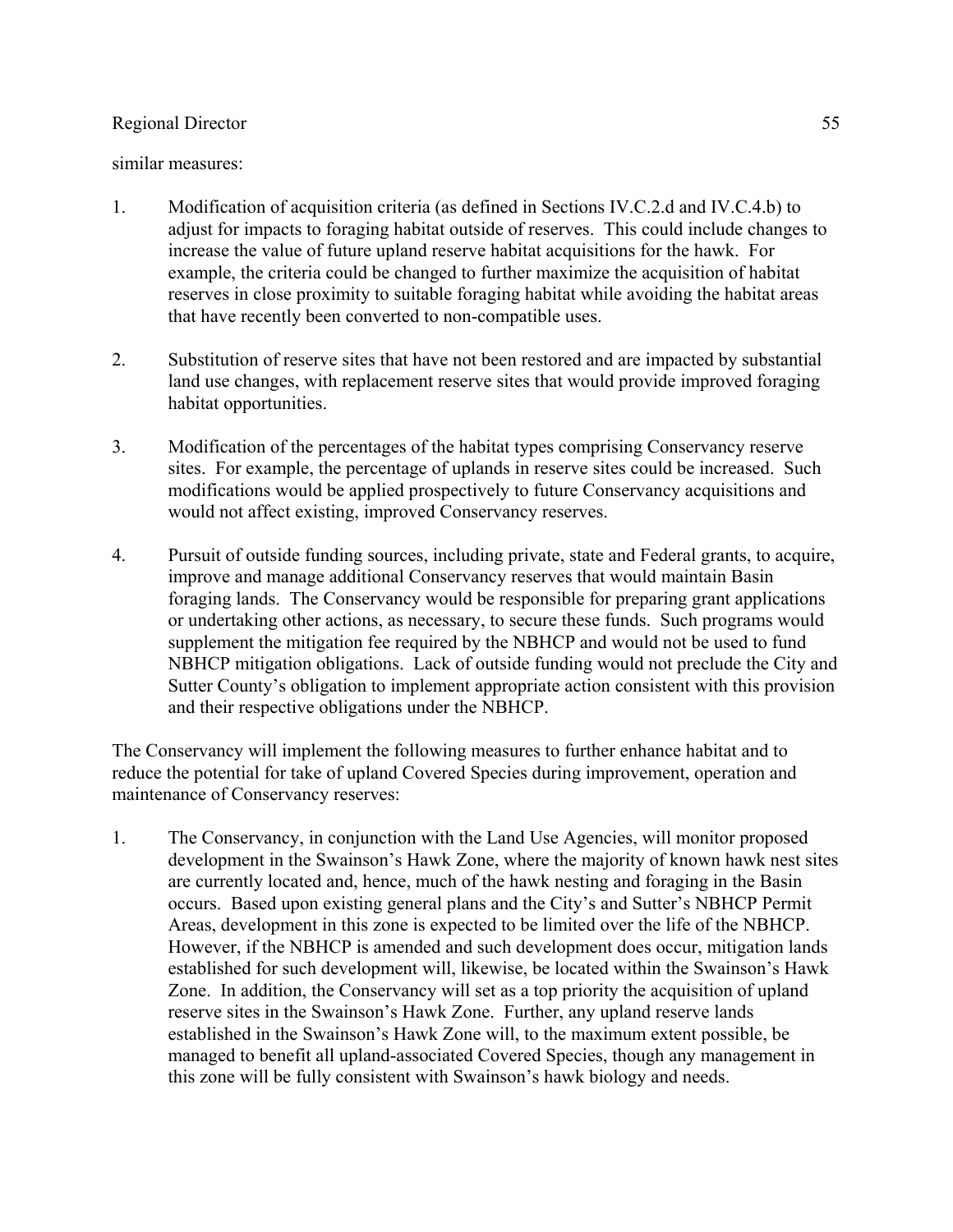- 2. To enhance the success of upland species, Conservancy reserves will include tree plantings of valley oaks, cottonwoods, various willow (including black willow), or other suitable species to recreate suitable nesting sites for the hawk over the life of the NBHCP. Such tree planting will be in reasonable proximity to upland foraging areas covered by the NBHCP, including agricultural areas managed by the Conservancy.
- 3. For rice fields operated by the Conservancy, production practices will be incorporated that increase habitat for Swainson's hawk. This includes allowing at least 10 percent of rice fields to fallow each year as well as allowing foraging before and after rice flooding.
- 4. Where possible, upland components of wetland reserves will be developed or restored such that upland Covered Species, including the hawk, also benefit from the habitat.
- 5. Best management practices to ensure availability of food sources for the hawk [including meadow voles (*Microtus californicus*) and insects] will be utilized. It is expected that improved agricultural practices, timing of water management (floodup and drawdown) on reserve lands, and the increase in edge or ecotone between upland and wetland habitats will greatly enhance upland habitat values for the hawk.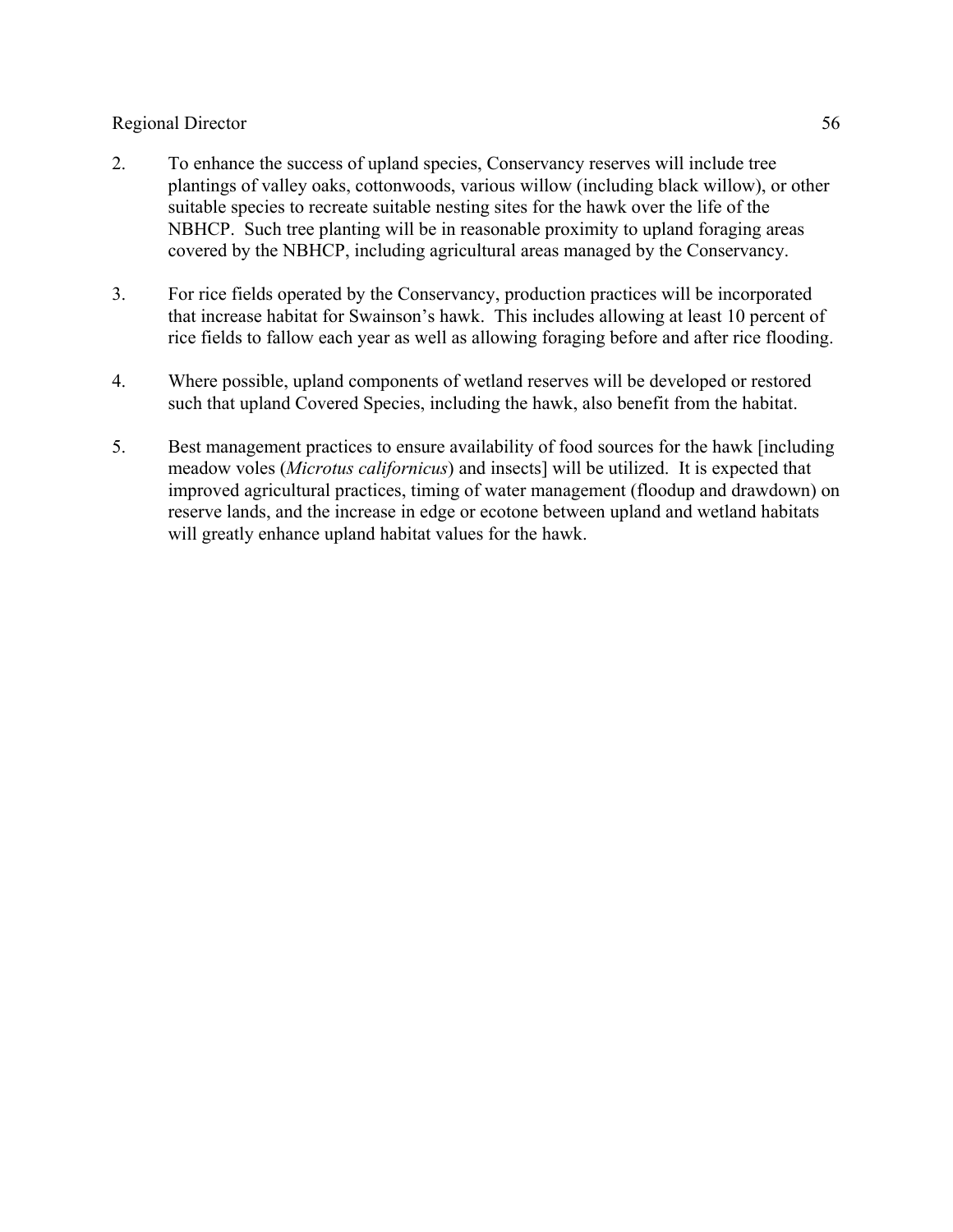- 6. The Conservancy, in consultation with the TAC, will formulate specific plans for the acquisition of upland habitat reserve lands by applying the objectives and criteria described above, and consistent with the requirements described in Chapter IV of the NBHCP. Site-specific management plans for reserve sites providing hawk habitat will be developed as described in Chapter IV of the NBHCP.
- 7. Upland reserves will initially be designed to maintain existing hawk populations and, where possible, to increase such populations through the tree planting program. However, such reserves will be re-designed, as necessary, to meet hawk recovery plan goals, once a Swainson's Hawk recovery plan has been prepared and approved by CDFG.
- 8. Reserve design will use wildlife-friendly agricultural practices. For health and safety reasons, rodent control measures will be limited to that necessary to maintain structurally sound flood control levees within the Basin.

The Conservancy will implement the following measures to avoid, minimize, and mitigate Swainson's hawk nest disturbance:

- 1. Prior to the commencement of development activities at any reserve sites, a preconstruction survey will be completed by the Conservancy to determine whether any hawk nest trees will be removed on-site or whether active hawk nest sites occur on or within ½ mile of the development site. These surveys will be conducted according to the Swainson's Hawk Technical Advisory Committee's (May 31, 2000) methodology or updated methodologies, as approved by the SSMP, for the reserve site.
- 2. If an active hawk nest is identified, no new disturbances (e.g., heavy equipment operation associated with construction) will occur within  $\frac{1}{2}$  mile of the active nest site between March 15 and September 15. If the active site is located within 1/4 mile of existing urban development, the no new disturbance zone can be limited to 1/4 mile. Routine disturbances such as agricultural activities, commuter traffic and routine facility maintenance activities within  $\frac{1}{2}$  mile of an active nest site will not be restricted.
- 3. If practicable, disturbance or destruction of hawk nest sites will be entirely avoided by designing the project (including construction activities) to maintain the year-round integrity of the nest site.
- 4. If practicable, disturbance or destruction of the hawk's nest site will be avoided during the active nesting season through seasonal use or other restrictions that apply annually or as needed.
- 5. Where disturbance of a hawk nest cannot be avoided, such disturbance will be deferred until after the hawk's nesting season (March 15 - September 15). If any tree must be removed that has an active nest in the year the impact is to occur, the tree removal should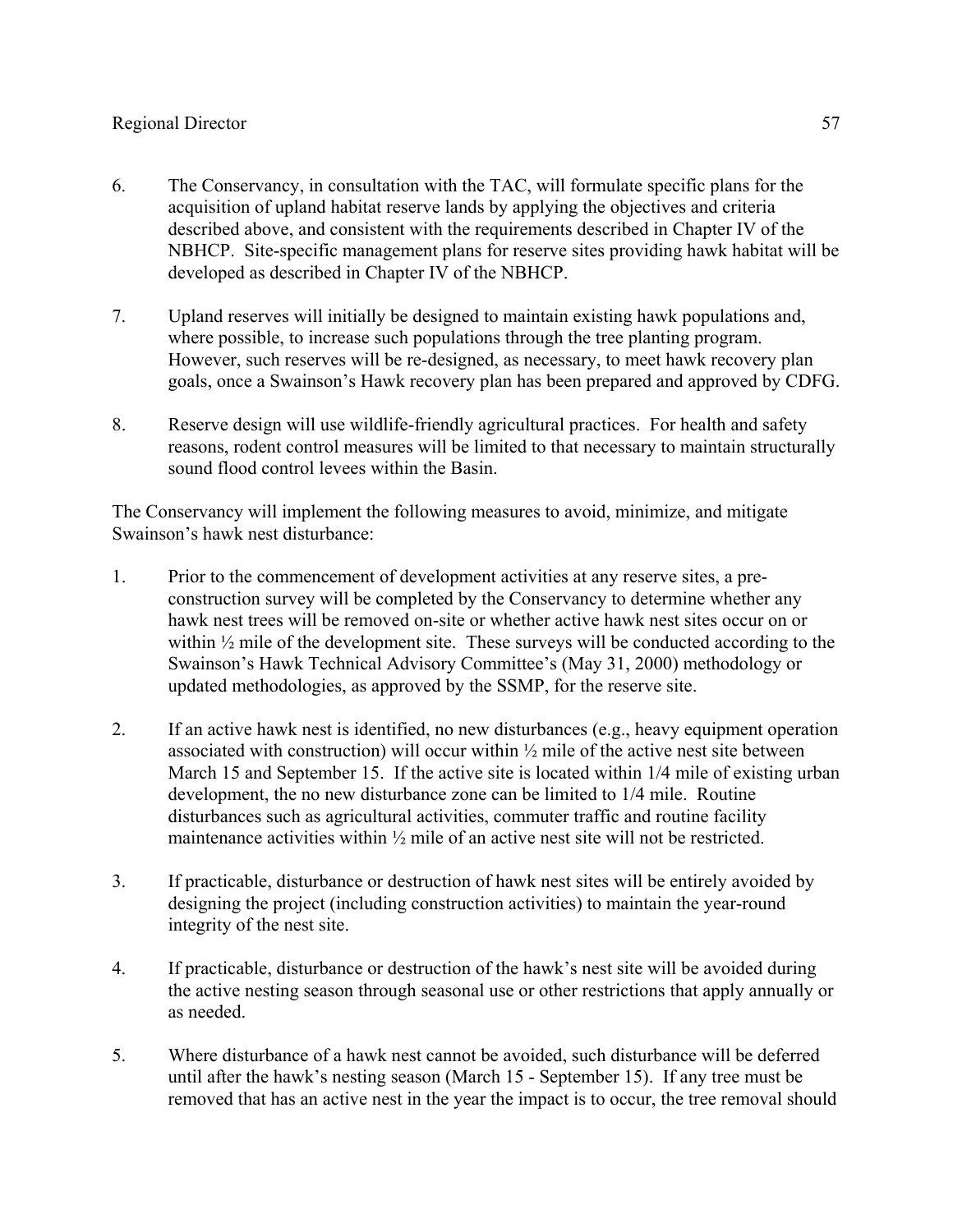only occur between September 15 and February 1.

- 6. Disturbance should be avoided within  $\frac{1}{2}$  mile of an active nest between March 15 and August 15, or until fledglings are no longer dependent on nest tree habitat (which could be as late as September 15).
- 7. If a hawk nest tree is to be removed and fledglings are present, the tree may not be removed until September 15 or until CDFG has determined that the young have fledged and are no longer dependent upon the nest tree.

The Conservancy will plant replacement trees in upland reserve areas and where appropriate on the edges of wetland reserves. These trees may be contributed to the reserve as part of the Land Use Agencies' tree mitigation program or may be determined to be important to the habitat enhancement of objectives of the site. The replacement mitigation trees shall include a variety of native tree species with differing growth rates, maturation and life span. This will ensure that nesting habitat will be available quickly (5 to 10 years in the case of cottonwoods and willows) and in the long term (i.e., valley oaks, black walnut and sycamores). Trees shall be sited on reserves in proximity to hawk foraging areas.

# *Tricolored Blackbird Avoidance and Minimization Measures.*

The Land Use Agencies will employ the following conservation measures to avoid, minimize, and mitigate the effects of the proposed action on the blackbird:

- 1. Prior to approval of an urban development permit, the involved Land Use Agency will require a pre-construction survey of potential breeding and nesting habitat for presence of breeding and nesting tricolored blackbirds.
- 2. If surveys determine tricolored blackbirds are present, the following measures will be implemented in accordance with the MBTA to avoid disturbance to active (occupied) nesting colonies during the nesting season: (1) a boundary will be marked by brightly colored construction fencing that establishes a boundary 152.4 m (500 ft.) from the active nest site; (2) no disturbance associated with authorized development will occur within the fenced area during the nesting season (April 1 - July 1); and (3) a Wildlife Agencyapproved biologist, with concurrence of the Service, must determine young have fledged and nest sites are no longer active before the nest site may be disturbed.

The Conservancy will employ the following conservation measures on reserve lands to minimize the effects of the proposed action on the blackbird: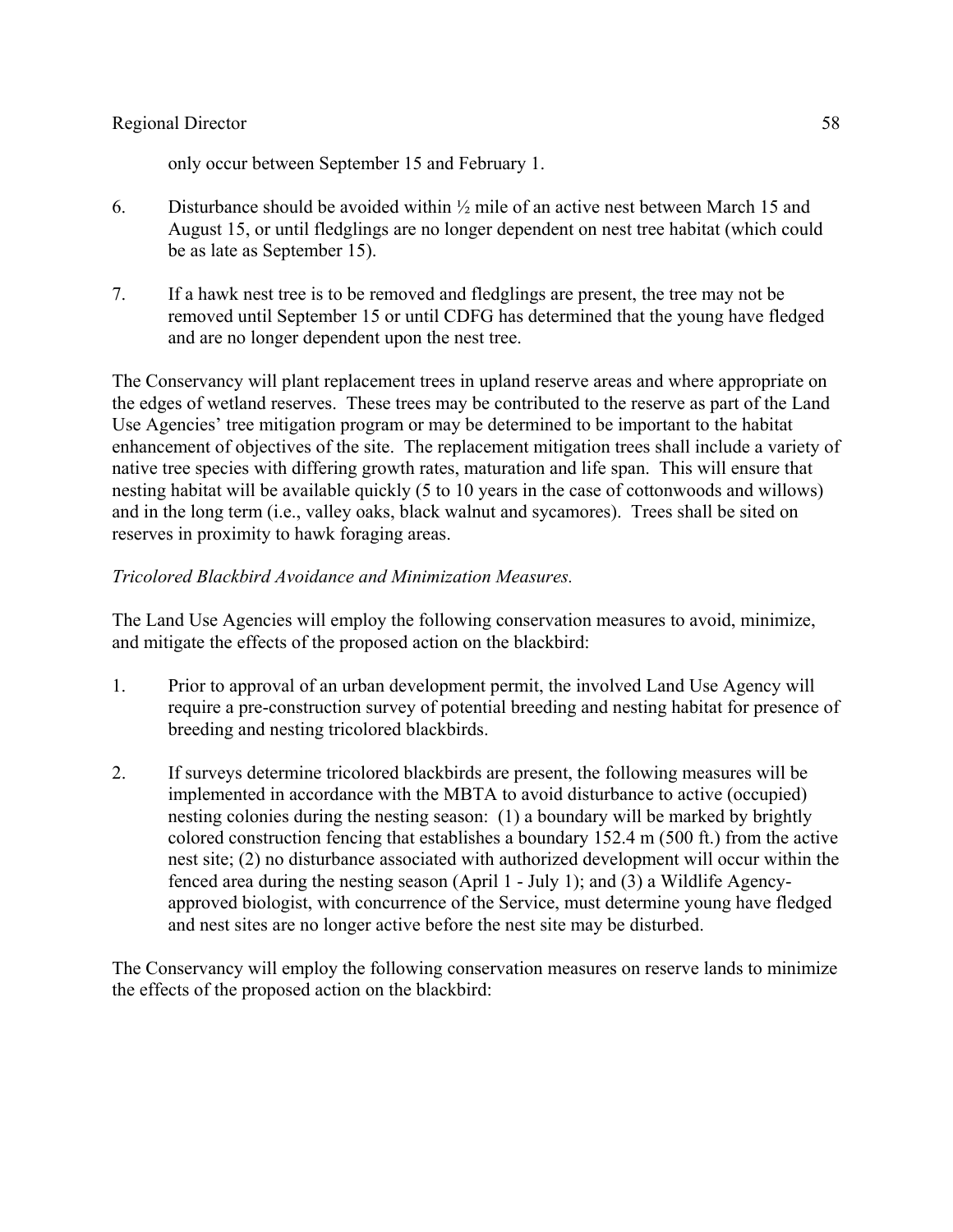# 1. Foraging.

- a. As part of baseline species survey for each reserve and as part of the annual survey of reserves, any colonization by tricolored blackbirds will be recorded by location and if possible, with a population estimate and activity description.
- b. Where tricolored blackbirds have been observed in colonies (active nesting and foraging), the nesting area and a reasonable foraging area adjacent to the nesting area within the reserve will be identified and incorporated into the SSMP, or if necessary, accommodated through adaptive management of an existing developed reserve.
- c. In order to enhance wetland to upland edges of reserves to attract tricolored blackbirds, plantings of wild rose, tule and cattails will be incorporated in habitat reserve units where biologically appropriate.
- d. During the nesting season, disturbance of foraging areas adjacent to active nest sites or previously active nest sites on reserve lands will be avoided to the maximum extent possible. If nests are occupied, a reasonable buffer of foraging lands adjacent to the nest will be marked and protected on reserve lands.
- 2. Nesting
	- a. Disturbance to tricolored blackbird nesting colonies will be strictly avoided within the nesting season (April 1 to July 1 or while birds are present) during Conservancy development and management activities undertaken on Conservancy property in wetland and upland reserve areas unless approved by the Service and CDFG. In accordance with the MBTA, disturbance to active (occupied) nesting colonies will be avoided during the nesting season. A boundary will be established (through a method determined by the Conservancy and in consultation with the TAC) to establish a boundary 152.4 m (500 ft.) from the active nest site on reserve lands. No disturbance associated with Conservancy reserve construction, such as major grading operations will occur within the designated 500 foot buffer of the reserve during the nesting season of April 1 to July 1 or while birds are present, unless a Wildlife Agency-approved biologist, with concurrence of the Service and CDFG, determines young have fledged and nest sites are no longer active. Routine disturbances such as agricultural activities and Conservancy reserve management within 152.4 m (500 ft.) of an active nest site are not restricted so long as no physical disturbance to the nest site occurs.
	- b. During the nesting season, disturbance of foraging areas adjacent to active nest sites or previously active nest sites on reserve lands will be avoided to the maximum extent possible. If nests are occupied, a reasonable buffer of foraging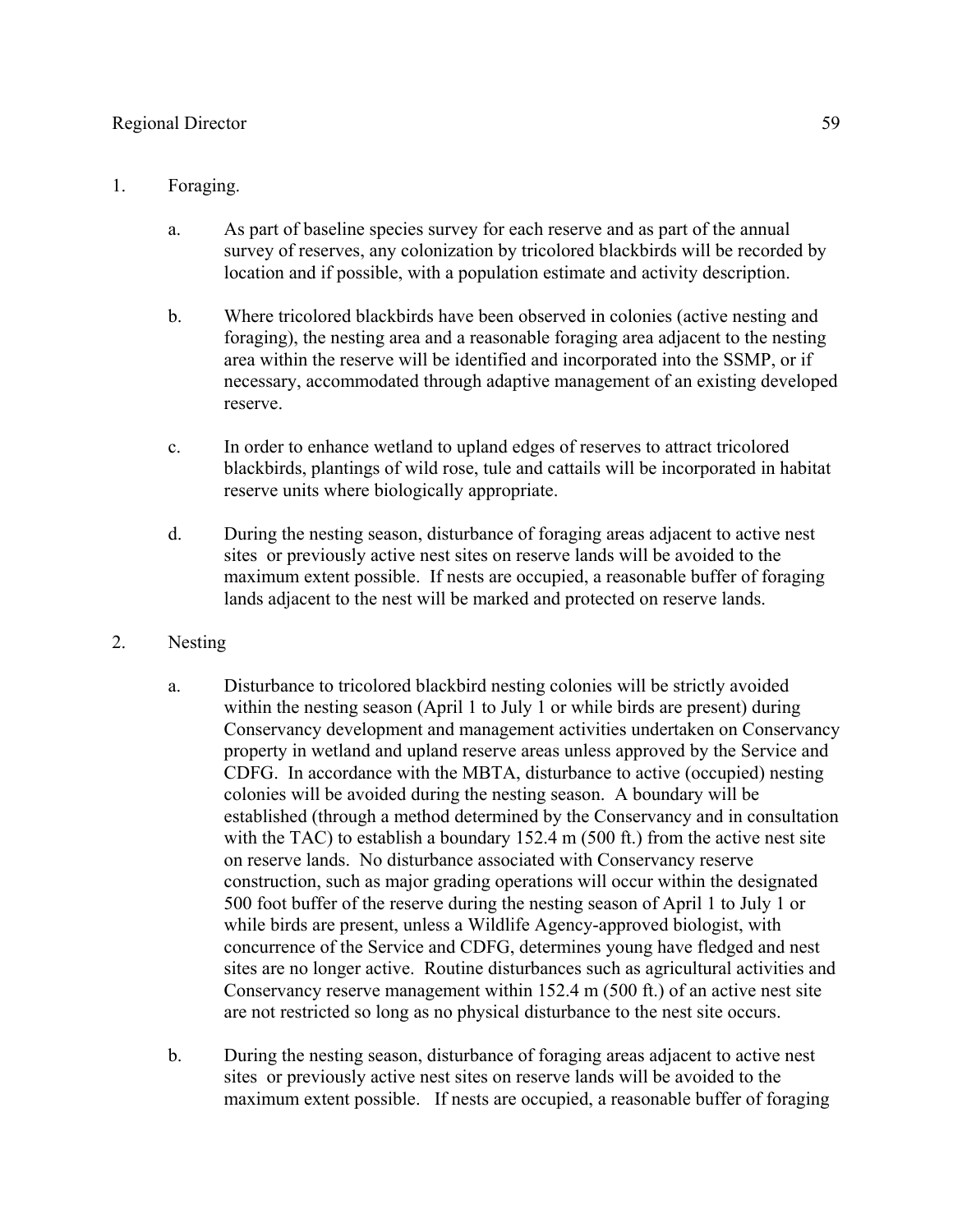lands adjacent to the nest will be marked and protected on reserve lands if construction or major grading operations are occurring on the Reserve.

c. Plantings of wild rose, tule and cattails will be incorporated in habitat reserve units where biologically appropriate to enhance tricolored blackbird nesting habitat.

The NBHCP includes measures to avoid, minimize, and mitigate take of the snake. Because the tricolored blackbird shares some habitat similarities with the snake, these measures may also benefit the blackbird. Specific measures include: (1) timing restrictions; (2) dewatering requirements; and (3) and vegetation control management.

# *Aleutian Canada Goose Avoidance and Minimization Measures.*

In order to avoid, minimize, and mitigate take of the proposed action on the goose, prior to approval of an urban development permit, the applicable Land Use Agency will require a preconstruction survey. If the survey determines geese are present, the Land Use Agency will require the developer to consult with the Service and CDFG to determine appropriate measures to avoid and minimize take of individuals. Such measures will be appropriate for the use (e.g., foraging, roosting, etc.) and activity of the species, since the goose is only seasonally present in the Basin.

In order to minimize the effects of the proposed action on the goose, the Conservancy will utilize applicable Service-approved goose recovery or management plans and the adaptive management provisions described in the NBHCP to implement any additional conservation measures deemed appropriate should use of the NBHCP Area by the goose appreciably increase at any time in the future.

# *White-faced Ibis Avoidance and Minimization Measures*.

The following measures have been proposed by the Land Use Agencies to avoid, minimize, and mitigate take of the white-faced ibis:

- 1. Prior to approval of an urban development permit, the involved Land Use Agency will require a pre-construction survey.
- 2. If surveys determine the presence of active nest sites of white-faced ibis, disturbance by authorized development within 1/4 mile of nests will be avoided within the nesting season of May 15 through August 31, or until a Wildlife Agency-approved biologist, with concurrence of the Service, has determined that young have fledged or that the nest is no longer occupied.

In order to minimize the effects of the proposed action on the ibis, the Conservancy proposes to: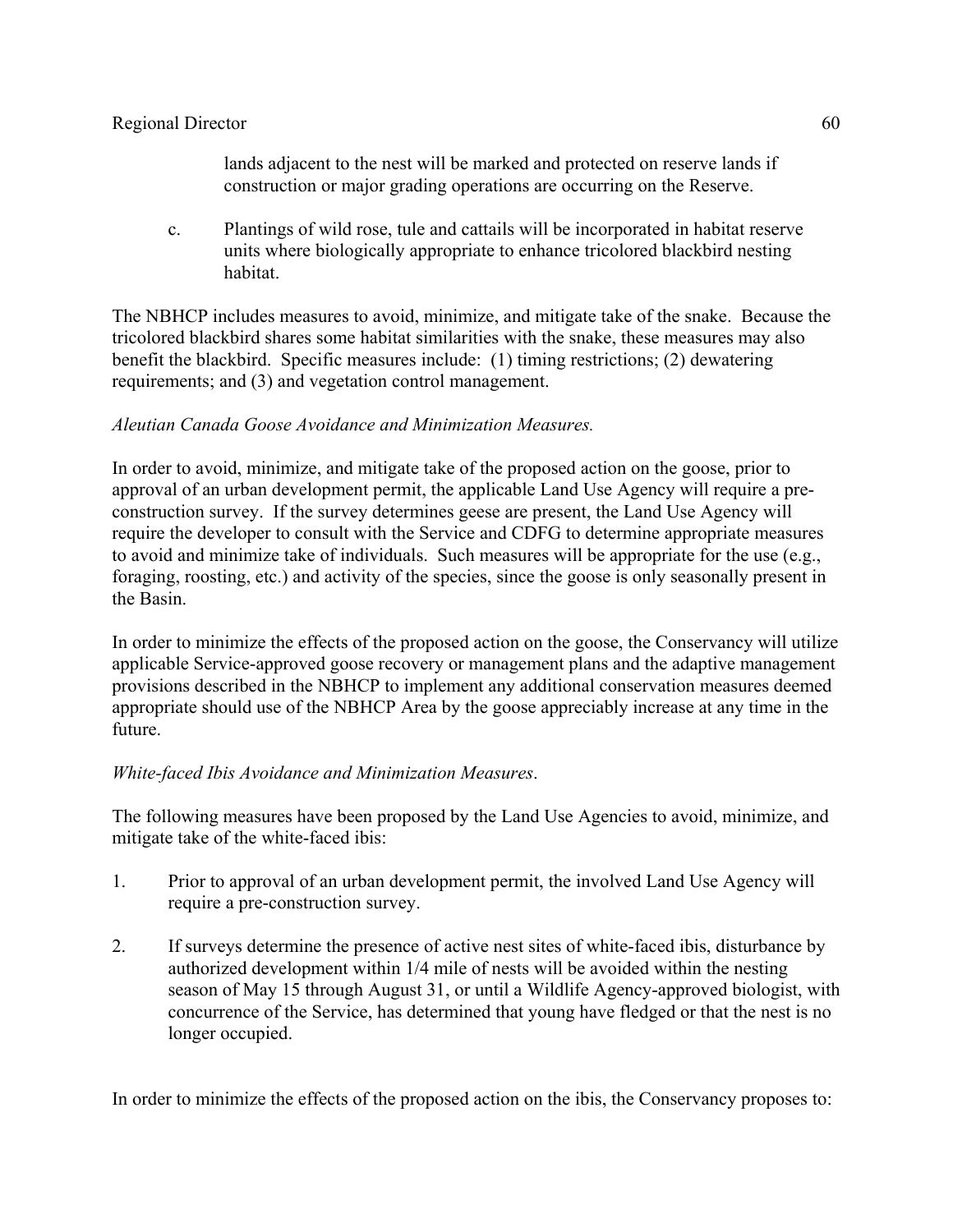- 1. Utilize applicable Service-approved white-faced ibis recovery or management plans, and the adaptive management provisions described in the NBHCP to implement any additional conservation measures deemed appropriate should use of the Plan Area by the ibis appreciably increase at any time in the future.
- 2. Disturbance to white-faced ibis nesting colonies by Conservancy reserve construction activities will be strictly avoided within the nesting season (May 15 to August 31 or while birds are present, or until a Wildlife Agency-approved biologist, with concurrence of the Service and CDFG, has determined that young have fledged or that the nest is no longer occupied). During the nesting season, a foraging buffer 1/4 mile in width will be identified around any active nest site to ensure minimal disturbance to the nest and nearby foraging areas on reserve lands.

# *Loggerhead Shrike Avoidance and Minimization Measures.*

The Land Use Agencies have proposed the following measures to avoid, minimize, and mitigate take of the loggerhead shrike:

- 1. Prior to approval of an urban development permit, the involved Land Use Agency will require a pre-construction survey.
- 2. If surveys identify an active loggerhead shrike nest that will be impacted by authorized development, the developer will install brightly colored construction fencing that establishes a boundary 30.5 m (100 ft.) from the active nest. No disturbance associated with authorized development will occur within the 100 foot fenced area during the nesting season (March 1 - July 31). A Wildlife Agency-approved biologist, with concurrence of the Service, must determine young have fledged or that the nest is no longer occupied prior to disturbance of the nest site.

The Conservancy has proposed the following measures to avoid, minimize, and mitigate take of loggerhead shrike:

- 1. The Conservancy will encourage and maintain loggerhead shrike perching and nesting sites to the maximum extent practicable on all Conservancy lands.
- 2. The Conservancy will avoid disturbance to loggerhead shrike nest sites and disturbance of the loggerhead shrike during nesting season during reserve management and enhancement activities to the maximum extent practicable, unless otherwise approved by the Conservancy and the TAC.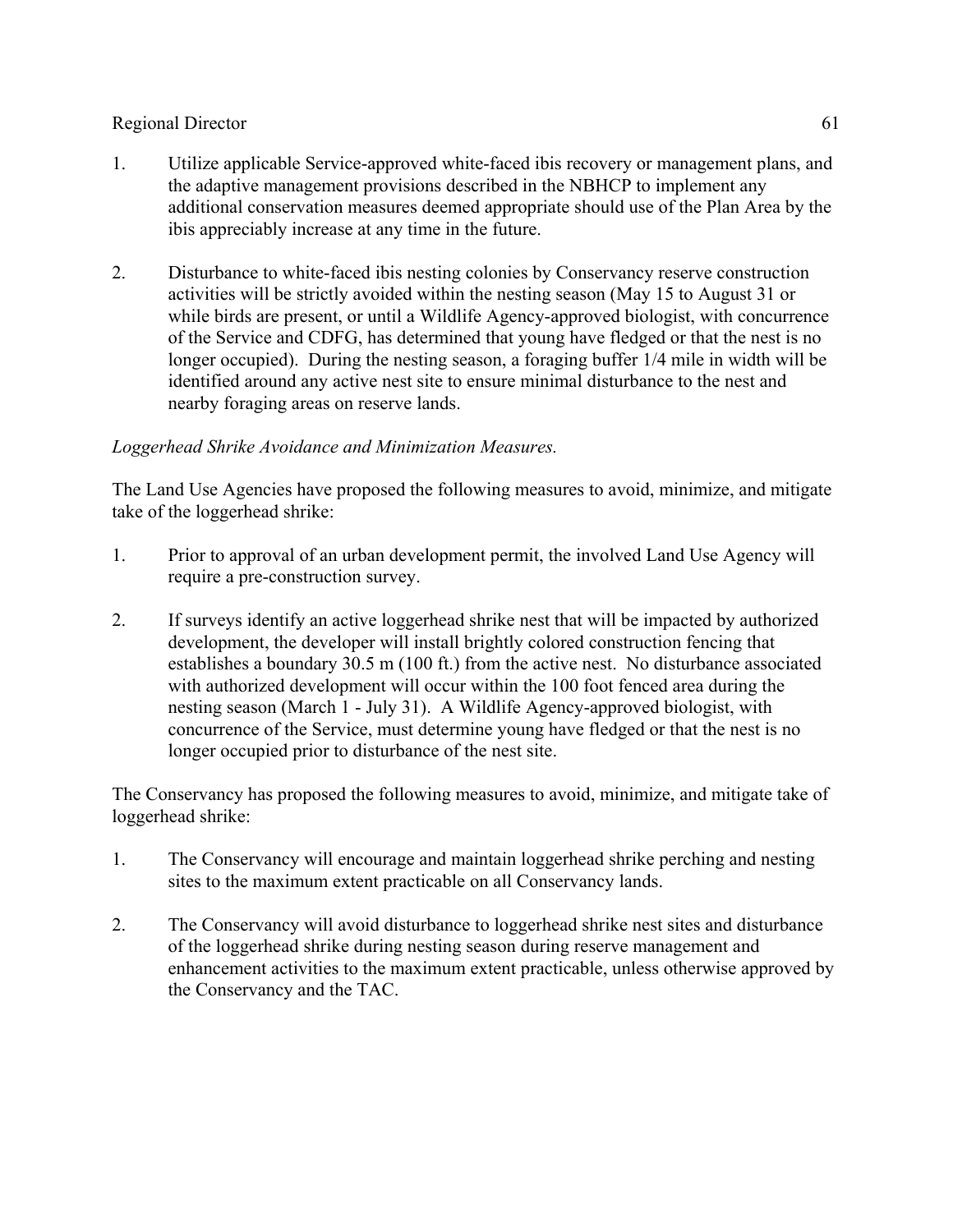3. If the loggerhead shrike nests on a Conservancy reserve, the Conservancy will establish, identify and mark (through a method determined appropriate by the Conservancy and in consultation with the TAC) a buffer extending 30.5 m (100 ft.) from the active nest on reserve lands. No disturbance associated with Conservancy reserve construction, such as major grading activities, will occur within the 100 ft. marked area during the nesting season of March 1 through July 31, unless a Wildlife Agency-approved biologist, with concurrence of the Service and CDFG, determines young have fledged or that the nest is no longer occupied. Routine disturbances such as agricultural activities and Conservancy reserve management within 30.5 m (100 ft.) of an active nest site are not restricted so long as no physical disturbance to the nest site occurs.

# *Burrowing Owl Avoidance and Minimization Measures.*

The Land Use Agencies have proposed the following measures to avoid, minimize, and mitigate take of the burrowing owl:

- 1. Prior to the initiation of grading or earth disturbing activities, the applicant/developer will hire a CDFG-approved biologist to perform a pre-construction survey of the site to determine if any burrowing owls are using the site for foraging or nesting. The preconstruction survey will be submitted to the Land Use Agency with jurisdiction over the site prior to the developer's commencement of construction activities and a mitigation program will be developed and agreed to by the Land Use Agency and developer prior to initiation of any physical disturbance on the site.
- 2. Occupied burrows will not be disturbed during nesting season (February 1 August 31) unless a Wildlife Agency-approved biologist approved by CDFG verifies through noninvasive measures that either: (1) birds have not begun egg-laying and incubation; or (2) juveniles from the occupied burrows are foraging independently and are capable of independent survival.
- 3. If nest sites are found, the Service and CDFG will be contacted regarding suitable mitigation measures, which may include a 300 ft. buffer from the nest site during the breeding season (February 1 - August 31), or a relocation effort for the burrowing owls if the birds have not begun egg-laying and incubation, or the juveniles from the occupied burrows are foraging independently and are capable of independent survival. If on-site avoidance is required, the location of the buffer zone will be determined by a Wildlife Agency-approved biologist. The developer will mark the limit of the buffer zone with yellow caution tape, stakes, or temporary fencing. The buffer will be maintained throughout the construction period.
- 4. If relocation of the owls is approved for the site by the Service and CDFG, the developer will hire a Wildlife Agency-approved biologist to prepare a plan for relocating the owls to a suitable site. The relocation plan must include: (1) the location of the nest and owls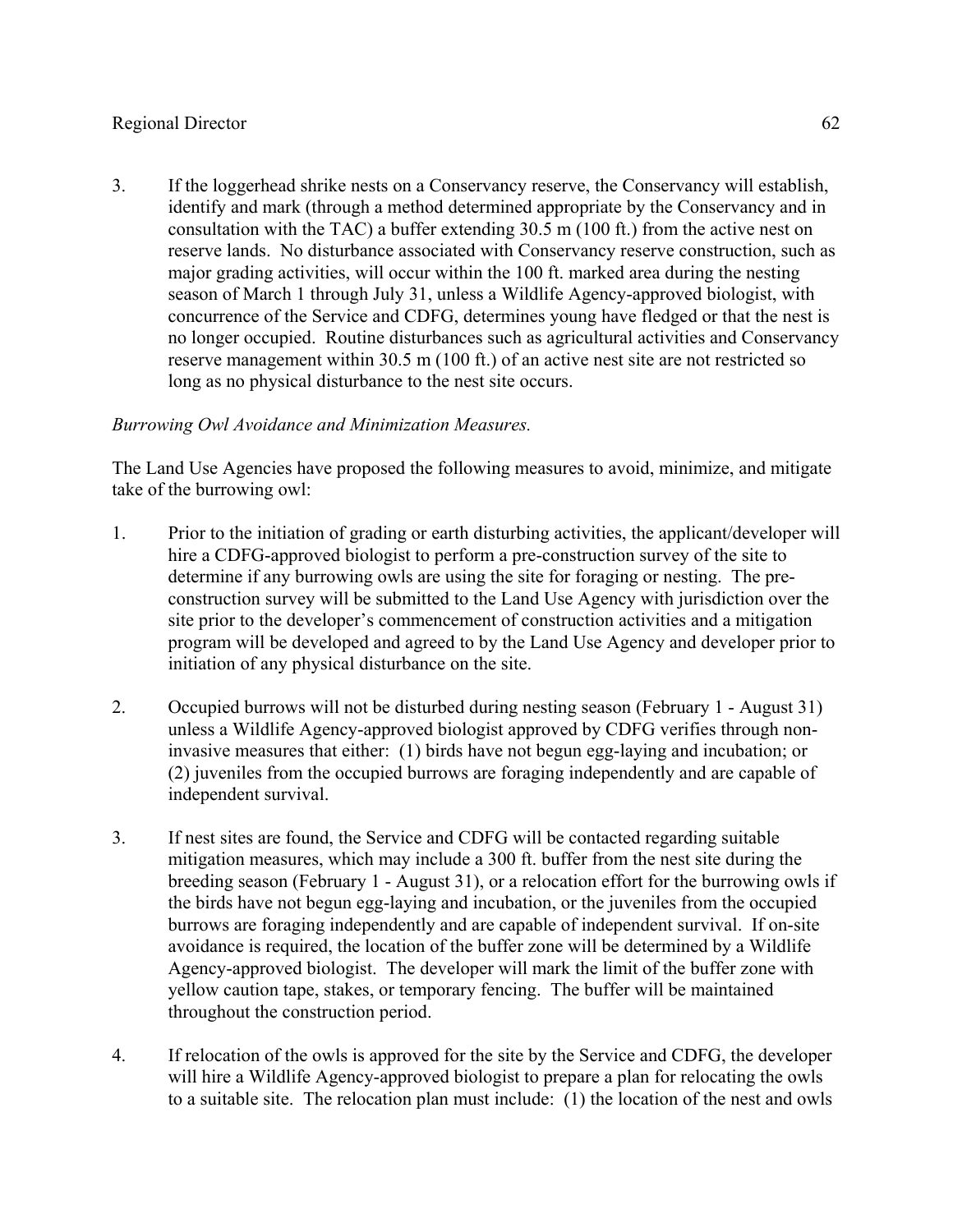proposed for relocation; (2) the location of the proposed relocation site; (3) the number of owls involved and the time of year when the relocation is proposed to take place; (4) the name and credentials of the biologist who will be retained to supervise the relocation; (5) the proposed method of capture and transport for the owls to the new site; (6) a description of the site preparations at the relocation site (e.g., enhancement of existing burrows, creation of artificial burrows, one-time or long-term vegetation control, etc...); and (7) a description of efforts and funding support proposed to monitor the relocation.

Relocation options may include passive relocation to another area of the site not subject to disturbance through one way doors on burrow openings, or construction of artificial burrows in accordance with CDFG's October 17, 1995, *Staff Report on Burrowing Owl Mitigation* (Burrowing Owl Report) (attached as Appendix D to the NBHCP).

5. Where on-site avoidance is not possible, disturbance and/or destruction of burrows will be offset through development of suitable habitat on Conservancy upland reserves. Such habitat will include creation of new burrows with adequate foraging area (a minimum of 6.5 acres) or 300 ft. radii around the newly created burrows. Additional habitat design and mitigation measures are described in the Burrowing Owl Report.

The Conservancy has proposed the following measures to avoid, minimize, and mitigate take of the burrowing owl:

- 1. The Conservancy will avoid disturbance to active nest burrows during reserve management activities to the maximum extent practicable. Disturbance to nesting burrowing owl colonies will be strictly avoided within the nesting season or while birds are present, unless otherwise approved by the TAC. The Burrowing Owl Report will be utilized to the extent practicable to avoid active nests during reserve construction and management activities
- 2. The Conservancy will utilize applicable Service or CDFG-approved burrowing owl recovery or management plans, and the adaptive management provisions described in the NBHCP to implement any additional conservation measures deemed appropriate ,should use of the NBHCP Area by this species appreciably increase at any time in the future.
- 3. The Conservancy may be asked to create new burrowing owl habitat in upland reserve areas by creating new burrows or restoring old burrows in upland reserve areas, based on avoidance, minimization and mitigation measures applied by the Land Use Agency Permittees to proponents of authorized development (see NBHCP, Section V.A.5.h). New habitat will include adequate foraging area around the burrow and burrow design will be done in consultation with Wildlife Agency-approved biologists. Additional habitat design and mitigation measures are described in the Burrowing Owl Report.

*Bank Swallow Avoidance and Minimization Measures.*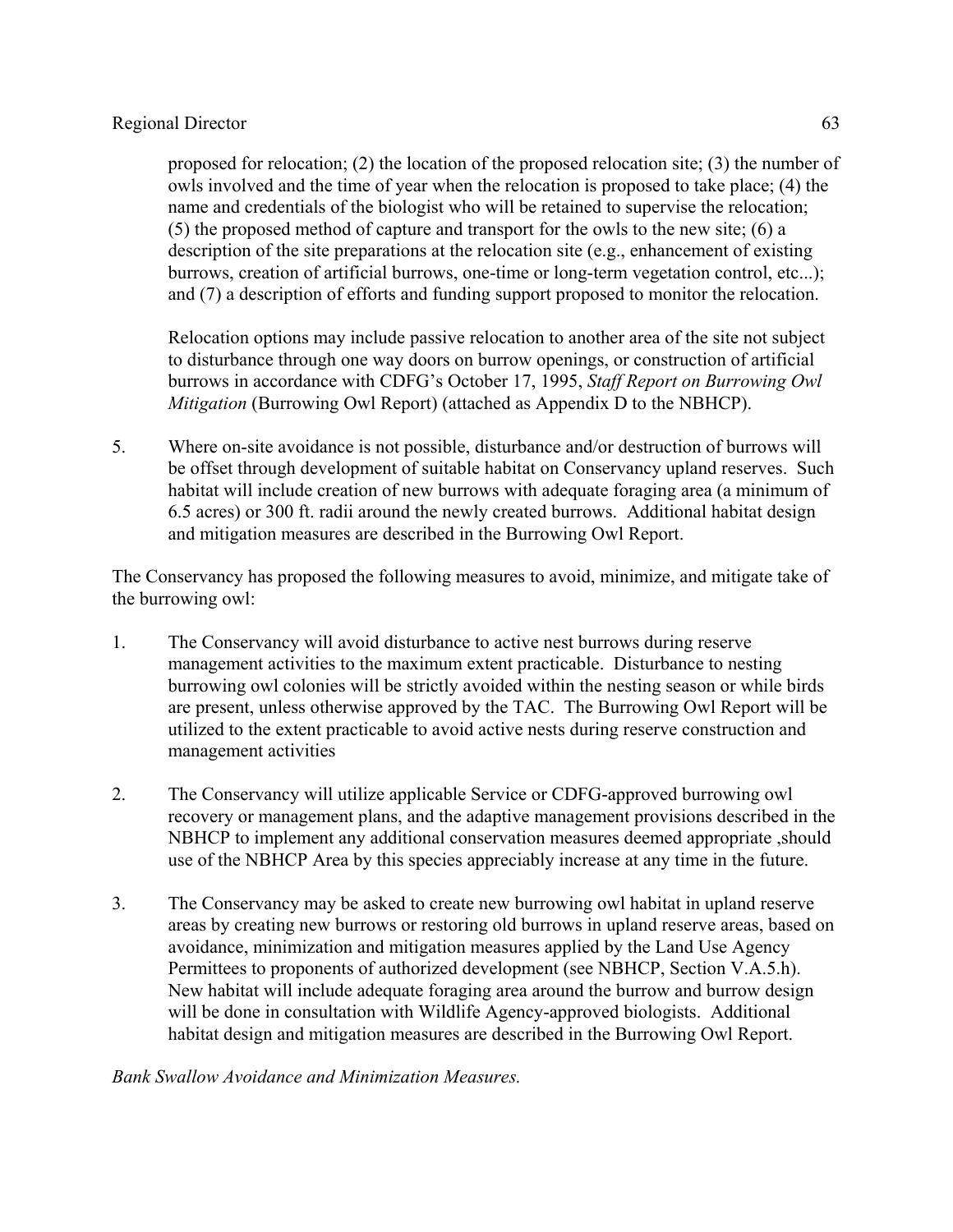The Land Use Agencies have proposed the following measures to avoid, minimize, and mitigate take of the bank swallow:

- 1. Disturbance to bank swallow nesting colonies will be avoided within the nesting season of May 1 through August 31 (or until a Wildlife Agency-approved biologist, with concurrence of the Service and CDFG, has determined that young have fledged or that the nest is no longer occupied) during all authorized development activities conducted in the Permit Areas.
- 2. If surveys identify an active bank swallow nesting colony that will be impacted by authorized development, the developer will install brightly colored construction fencing that establishes a boundary 76.2 m (250 ft.) from the active nesting colony. No disturbance associated with authorized development will occur within the fenced area during the nesting season. Additionally, disturbance within ½ mile upstream or downstream of the colony will be avoided if the colony is located upon a natural waterway.

The Conservancy has proposed the following measures to avoid, minimize, and mitigate take of the bank swallow:

- 1. The Conservancy will avoid disturbing active bank swallow nests during reserve management activities to the maximum extent practicable.
- 2. The Conservancy will utilize applicable Service or CDFG-approved bank swallow recovery or management plans and the adaptive management provisions described in the NBHCP to implement any additional conservation measures deemed appropriate, should use of the NBHCP Area by the species appreciably increase at any time in the future.
- 3. Disturbance to bank swallow nesting colonies will be strictly avoided within the nesting season (May 1 through August 31, or until a Wildlife Agency-approved biologist, with concurrence of the Service and CDFG, has determined that young have fledged or that the nest is no longer occupied) during Conservancy reserve development and management activities unless otherwise approved by the TAC.
- 4. If surveys identify an active bank swallow nesting colony that will be impacted by Conservancy activities, the Conservancy will identify and mark (through a method to be determined by the Conservancy in consultation with the TAC) a boundary 76.2 m (250 ft.) from the active nesting colony on reserve lands. No disturbance associated with Conservancy activities will occur within the 250 ft. marked area of the reserve during the nesting season of May 1 through August 31. Additionally, disturbance within ½ mile upstream or downstream of the colony on reserve lands will be avoided if the colony is located upon a natural waterway. Routine disturbances such as agricultural activities and Conservancy reserve management within 76.2 m (250 ft.) of an active nesting colony or within  $\frac{1}{2}$  mile upstream or downstream of an active nesting colony are not restricted so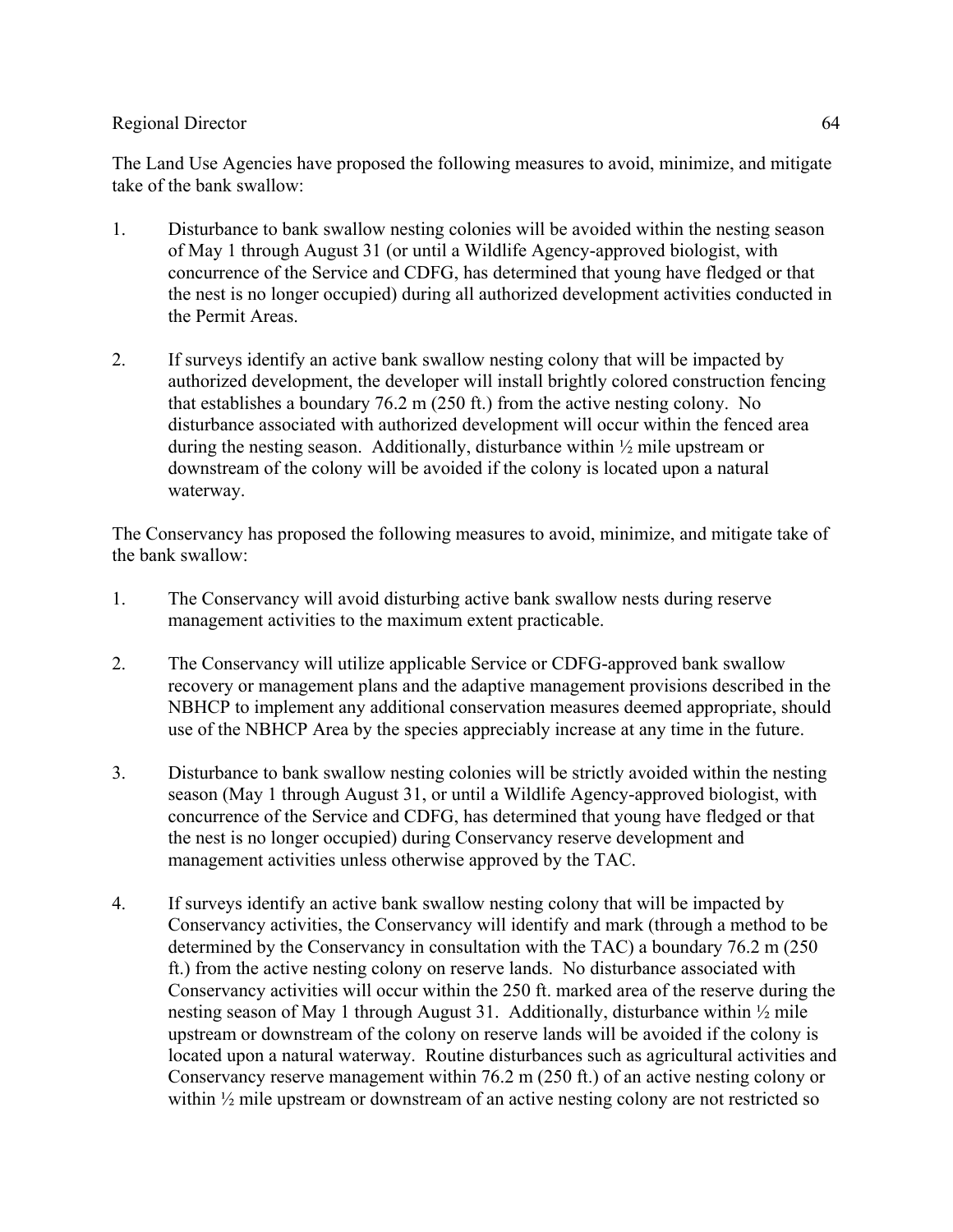long as no physical disturbance to the nest site occurs.

## *Northwestern Pond Turtle Avoidance and Minimization Measures.*

In order to avoid, minimize, and mitigate take of the northwestern pond turtle by the proposed action, the Land Use Agencies have proposed to dewater suitable habitat, as described in the conservation measures for the snake.

In order to avoid, minimize, and mitigate take of the northwestern pond turtle by the proposed action, the Conservancy has proposed to consult with northwestern pond turtle researchers and experts periodically during implementation of the NBHCP to determine what, if any, conservation opportunities for the species exists within the Conservancy's reserve system. The Conservancy will implement such conservation measures through the NBHCP's adaptive management provisions as appropriate. Such opportunities might include, but are not limited to, provision of suitable upland habitat for nesting (e.g., unshaded slopes), plentiful basking sites (e.g., floating snags), and shallow water with dense emergent and submergent vegetation for juveniles.

# *California Tiger Salamander Avoidance and Minimization Measures*.

In order to avoid, minimize, and mitigate take of the California tiger salamander by the proposed action, the Land Use Agencies have proposed to require a pre-construction survey prior to approval of an urban development permit. If the survey determines the presence of California tiger salamander, the Land Use Agency will require the developer to consult with the Service and CDFG to determine appropriate measures to avoid and minimize take of individuals. Examples include, but are not limited to: (1) developing specific measures to retain pools, hydrology, suitable estivation sites, open habitat between breeding and estivation sites; (2) replacing wetland within 1.5 miles of known breeding sites; (3) providing species and habitat training to construction personnel; (4) recording setbacks on maps; and (5) prohibiting the following: alteration of topography, structures, dumping, burning, impacting native vegetation, storm drains, fire protection, pesticides and chemicals.

The Conservancy will consult with the TAC and California tiger salamander experts periodically during implementation of the Plan to determine what, if any, additional conservation opportunities for this species might exist within the Plan's proposed reserve system. The Conservancy will implement such conservation measures through the Plan's Adaptive Management and the Site Specific Management Plans prepared for reserve sites as appropriate. In the event preconstruction surveys or other scientific evidence show that the salamander is impacted by authorized development, the Conservancy will create habitat within reserve sites that is conducive to California tiger salamanders, such as stock ponds or "artificial" vernal pools with nearby natural materials for cover such as logs or large rocks). Possible relocation from the site to be impacted or elsewhere in the Basin of tiger salamanders into the Conservancy's reserve system may be considered if preconstruction surveys or other NBHCP monitoring show the species is impacted by Authorized Development.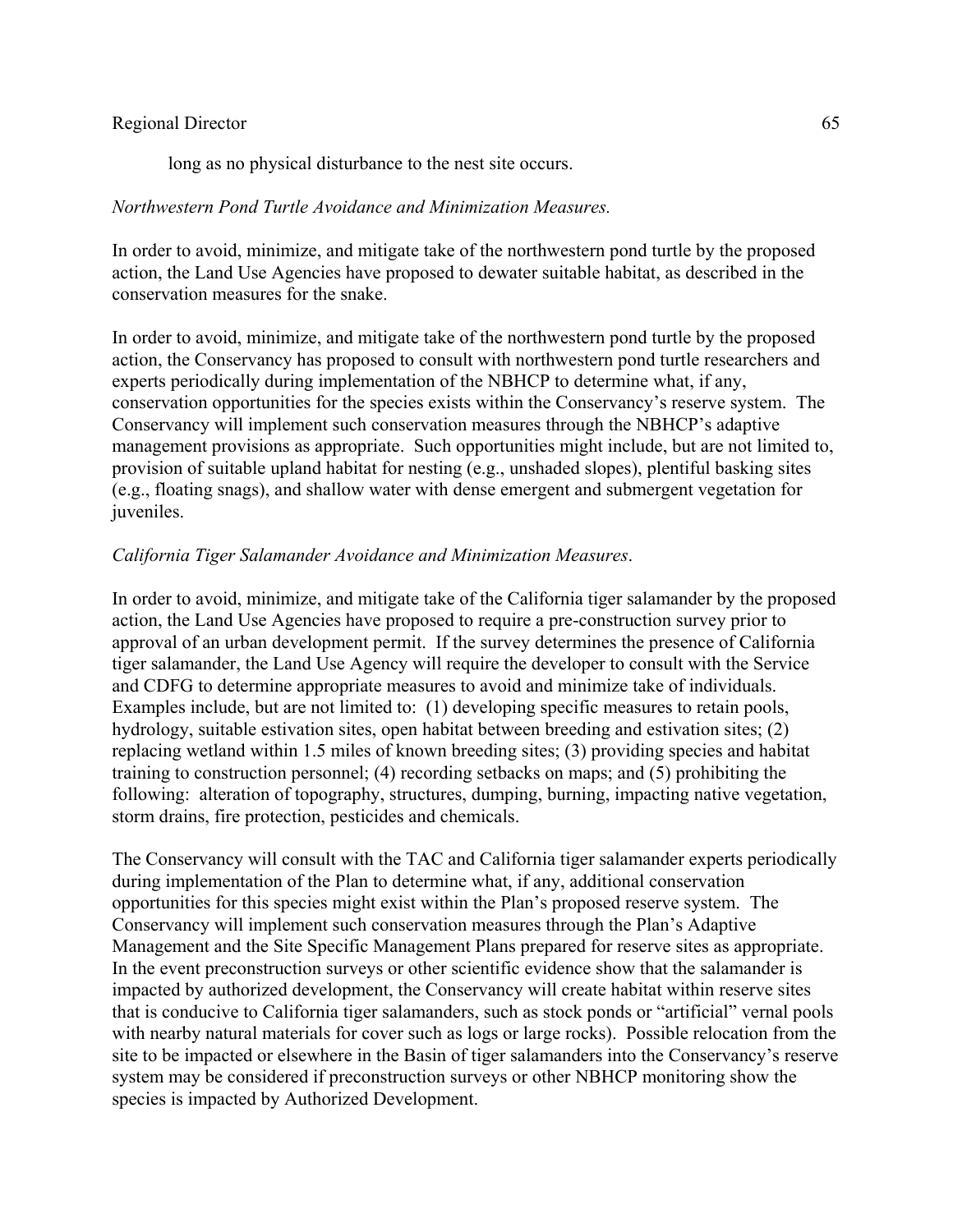## *Western Spadefoot Toad Avoidance and Minimization Measures.*

In order to avoid, minimize, and mitigate take of the western spadefoot toad by the proposed action, the Land Use Agencies have proposed to require a pre-construction survey prior to approval of an urban development permit. If the survey determines the toad is present, the Land Use Agency will require the developer to consult with CDFG and the Service to determine appropriate measures to avoid and minimize take of individuals. Examples include, but are not limited to: (1) timing restrictions (i.e., limiting time when pool can be filled to when it is not occupies by toads); and (2) avoidance of the pool.

In order to avoid, minimize, and mitigate take of the western spadefoot toad by the proposed action, the Conservancy has proposed to consult with the TAC and western spadefoot toad experts periodically during implementation of the NBHCP to determine what, if any, additional conservation opportunities for this species exist within the NBHCP's proposed reserve system. The Conservancy will implement such conservation measures through the NBHCP's adaptive management provisions as appropriate. Within reserve sites, the Conservancy will consider creating habitat that is conducive to western spadefoot toads such as areas of slow-moving waters (i.e., pools and plunge pools of small creeks), short grasses with sandy or gravelly soils, and other grassy areas.

## *Delta Tule Pea Avoidance and Minimization Measures.*

In order to avoid, minimize, and mitigate loss of the Delta tule pea by the proposed action, the Land Use Agencies have proposed to require a pre-construction survey. If Delta tule pea plants are identified through a pre-construction survey, the involved Land Use Agency will provide notice to the Service, CDFG and the California Native Plan Society. The development proponent will allow the transplantation of the pea plants prior to site disturbance.

In order to avoid, minimize, and mitigate loss of the Delta tule pea by the proposed action, the Conservancy has proposed:

- 1. The Conservancy will evaluate the potential for, and as appropriate, implement measures to further the conservation of Delta tule pea within the NBHCP's reserve system through appropriate means. The Conservancy will implement such conservation measures through the NBHCP's adaptive management provisions as appropriate. In the event preconstruction surveys or other scientific documentation indicate impacts to the Delta tule pea as a result of authorized development, the Conservancy's adaptive management program and Site Specific Management Plan process will be used to further the conservation of the species including but not limited to, relocation of the impacted individuals of the into suitable locations on the Conservancy's reserve sites.
- 2. The Conservancy will monitor any known populations of the pea within the NBHCP Area.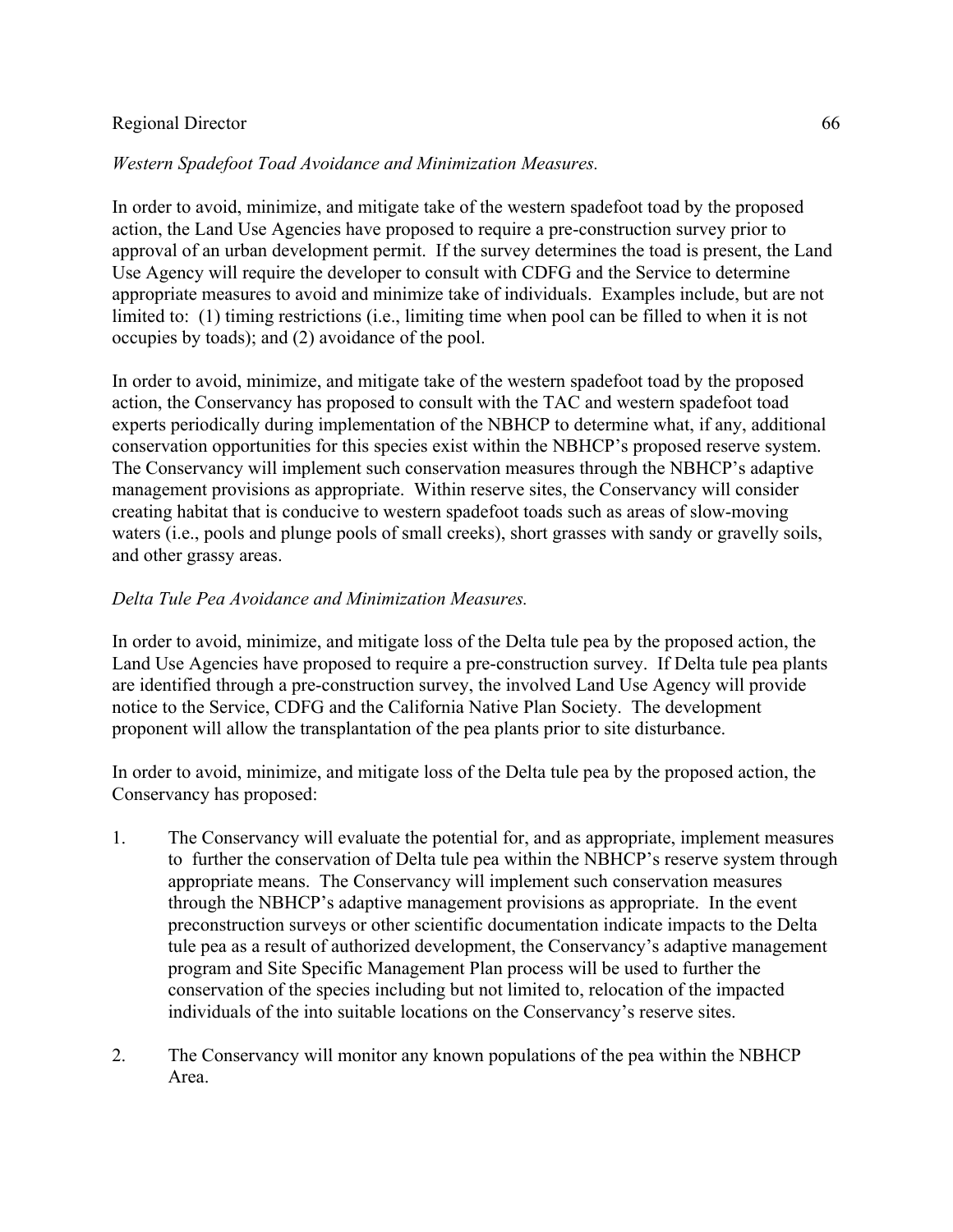## *Sanford's Arrowhead Avoidance and Minimization Measures.*

In order to avoid, minimize, and mitigate the effects of the proposed action on Sanford's arrowhead, the Land Use Agencies have proposed to conduct a pre-construction survey. If Sanford's arrowhead plants are identified, the involved Land Use Agency will: (1) provide notice to the Service, CDFG and the California Native Plant Society; and (2) allow the development proponent to transplant the plants prior to site disturbance.

In order to avoid, minimize, and mitigate the effects of the proposed action on Sanford's arrowhead, the Conservancy has proposed to:

- 1. Evaluate the potential for, and as appropriate, implement measures to further the conservation of Sanford's arrowhead within the NBHCP's reserve system through appropriate means. In the event preconstruction surveys or other scientific documentation indicate impacts to the Sanford's arrowhead as a result of authorized development, the Conservancy's adaptive management program and Site Specific Management Plan process will be used to further the conservation of the species including but not limited to, relocation of the impacted individuals of the into suitable locations on the Conservancy's reserve sites.
- 2. Monitor any known populations of Sanford's arrowhead within the NBHCP Area.

## **Status of the Species and Environmental Baseline**

#### Threatened Vernal Pool Fairy Shrimp and Endangered Vernal Pool Tadpole Shrimp

The vernal pool fairy shrimp and vernal pool tadpole shrimp were federally-listed as threatened and endangered, respectively, on September 19, 1994 (59 **FR** 48136). Neither species has been designated any special status by the State. The vernal pool fairy shrimp inhabits vernal pools, swales, and other seasonal wetlands in California and southern Oregon. The vernal pool tadpole shrimp lives in similar habitats in California's Central Valley and San Francisco Bay area. Additional information on the life history and ecology of these species may be found in the final rule, Eng *et al*. (1990), Simovich *et al*. (1992), Helm (1998), and Witham *et al.* (1998).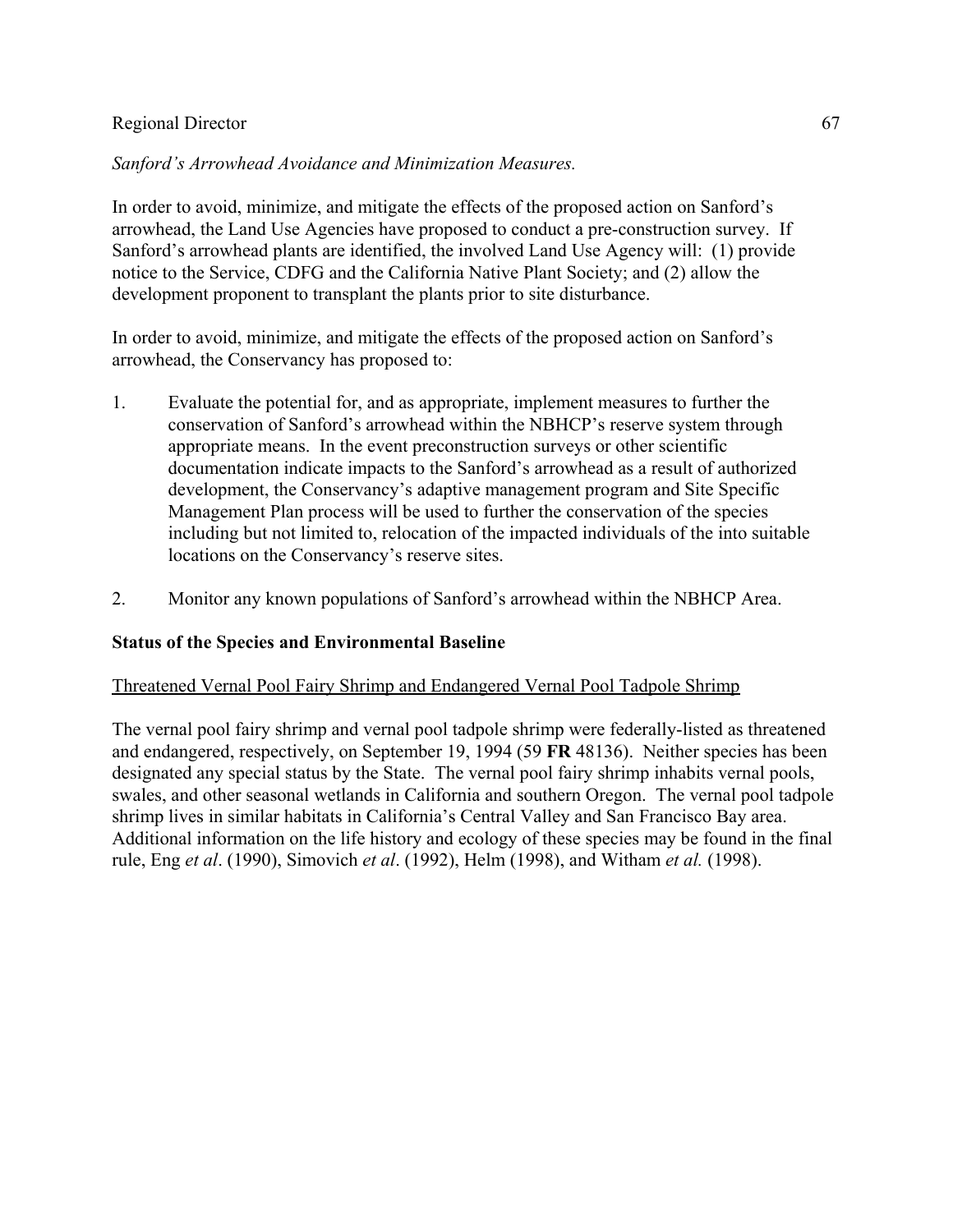## Description, Reproductive Ecology

The vernal pool fairy shrimp has a delicate, elongate body; large, stalked, compound eyes; 11 pairs of swimming legs; a length typically less than 2.5 cm; and no carapace. It swims or glides gracefully upside-down by means of complex, wavelike beating movements as it feeds upon algae, bacteria, protozoa, rotifers, and detritus. Females carry their eggs in pear-shaped, ventral brood sacs until the eggs are either dropped or sink to the pool bottom with the female as she dies. "Resting" or summer eggs are known as cysts. These cysts are able to withstand heat, cold, and prolonged desiccation. When pools refill in the same or subsequent seasons, some, but not all, of the cysts may hatch, resulting in a cyst bank in the soil that may include cysts from several breeding seasons (Donald 1983). Young develop rapidly and may become sexually mature as soon as two weeks after hatching (Gallagher 1996, Helm 1998). This quick maturation permits populations to persist in short-lived, shallow bodies of water (Simovich *et al*. 1992).

The vernal pool tadpole shrimp has a large, shield-like carapace typically measuring less than 2.5 cm in length that covers most of its body; dorsal, compound eyes; and a pair of long cercopods, one on each side of a flat caudal plate, at the end of the last abdominal segment. It is primarily bottom-dwelling and moves with its legs down as it feeds on detritus and living organisms, including fairy shrimp and other invertebrates (Pennak 1989). Females deposit their eggs on vegetation or other objects on the pool bottom. Although some eggs may hatch quickly, others remain dormant as cysts to hatch during later rainy seasons (Ahl 1991). When winter rains refill inhabited wetlands, the species reestablishes from dormant cysts. Individuals may become sexually mature within three to four weeks of hatching (Ahl 1991, Helm 1998) and reproductively mature adults may be present in pools until the habitats dry up in the spring (Ahl 1991, Simovich *et al*. 1992, Gallagher 1996).

#### Essential Habitat Components, Range

The vernal pool fairy shrimp inhabits alkaline pools, ephemeral drainages, rock outcrop pools, ditches, stream oxbows, stock ponds, vernal pools, vernal swales, and other seasonal wetlands (Helm 1998). Occupied habitats range in size from rock outcrop pools as small as one square meter to large vernal pools up to 4.5 hectares. Potential ponding depth of occupied habitat ranges from 3 cm to 1.2 m. The species has been collected from early December to early May. Known populations in California extend from Stillwater Plain in Shasta County through most of the length of the Central Valley to Pixley in Tulare County and along the central coast range from northern Solano County to Pinnacles National Monument in San Benito County. Several additional, disjunct populations exist: one near Soda Lake in San Luis Obispo County, one in the mountain grasslands of northern Santa Barbara County, one on the Santa Rosa Plateau in Riverside County, and one near Rancho California in Riverside County. Additional populations occur in southern Oregon (59 **FR** 48136).

The tadpole shrimp inhabits alkaline pools, clay flats, ditches, freshwater marshes, stream oxbows, vernal lakes, vernal pools, vernal swales, and other seasonal wetlands (Helm 1998).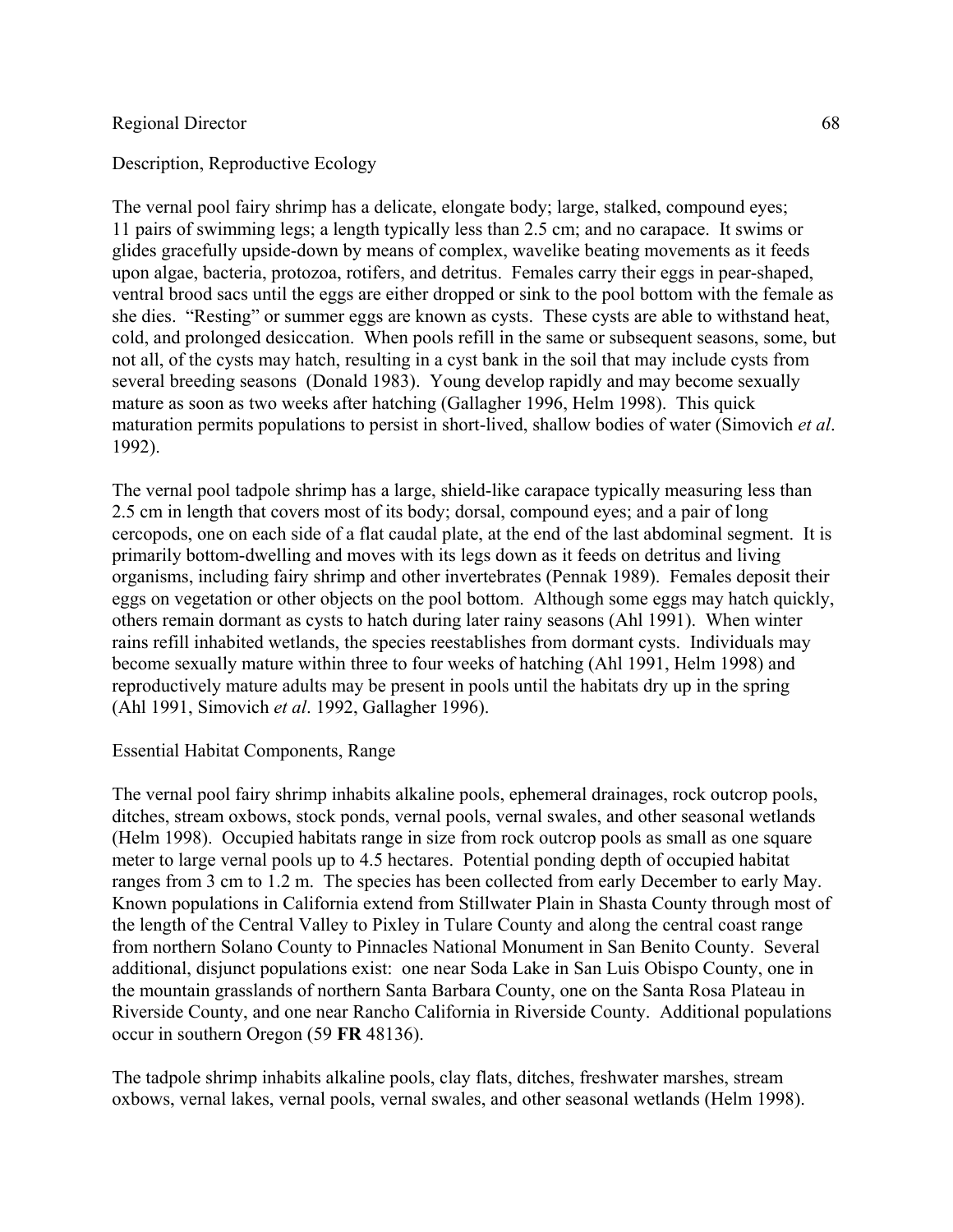Occupied habitats range in size from vernal pools as small as two square meters to large vernal lakes up to 36 hectares. The potential ponding depth of occupied habitat ranges from 4 cm to 1.5 m (59 **FR** 48136). Vernal pool tadpole shrimp populations occur in the Central Valley in California, ranging from east of Redding in Shasta County south to Tulare County. One occupied vernal pool complex is located on the San Francisco Bay National Wildlife Refuge in the City of Fremont, Alameda County (59 **FR** 48136).

The vernal pool fairy shrimp and vernal pool tadpole shrimp are ecologically dependent on seasonal fluctuations in their habitat such as presence or absence of water, duration and timing of inundation, and other abiotic factors such as temperature, salinity, conductivity, dissolved solids, and pH. Water chemistry is one of the most important factors affecting their distribution (Belk 1977, Simovich *et al.* 1992). For example, Helm (1998) found that water temperatures in excess of 24 degrees Celsius killed vernal pool fairy shrimp. This change in water temperature could be caused by placing fill in a portion of the pool. The resulting decrease in the size of the pool would change the period of inundation, thereby decreasing the capacity of the pool to buffer potential changes in water temperature caused by solar radiation.

The genetic characteristics of the fairy shrimp and tadpole shrimp, and ecological conditions, such as watershed continuity, indicate that populations of these animals are defined by pool complexes rather than by individual vernal pools (Fugate 1992). Therefore, the most accurate indication of the distribution and abundance of these species is the number of inhabited vernal pool complexes. Individual vernal pools occupied by these species are most appropriately referred to as subpopulations. The pools and, in some cases, pool complexes supporting these species are usually small. Man-caused and unforeseen natural catastrophic events such as long-term drought, non-native predators, off-road vehicles, pollution, berming, and urban development, threaten their extirpation at some sites.

## Dispersal

The primary historical dispersal method for the vernal pool tadpole shrimp and vernal pool fairy shrimp may have been large-scale flooding resulting from winter and spring rains which allowed the animals to colonize different individual vernal pools and other vernal pool complexes. This dispersal mechanism may no longer function in some areas due to the construction of dams, levees, and other flood control measures, and widespread urbanization within significant portions of the range of this species. Waterfowl and shorebirds are now considered the primary dispersal agents for vernal pool tadpole shrimp and vernal pool fairy shrimp (Brusca and Brusca 1992, Simovich *et al.* 1992). The eggs of these crustaceans are ingested (Krapu 1974, Swanson 1974, Driver 1981, Ahl 1991) and/or adhere to the legs and feathers where they are transported to new habitats.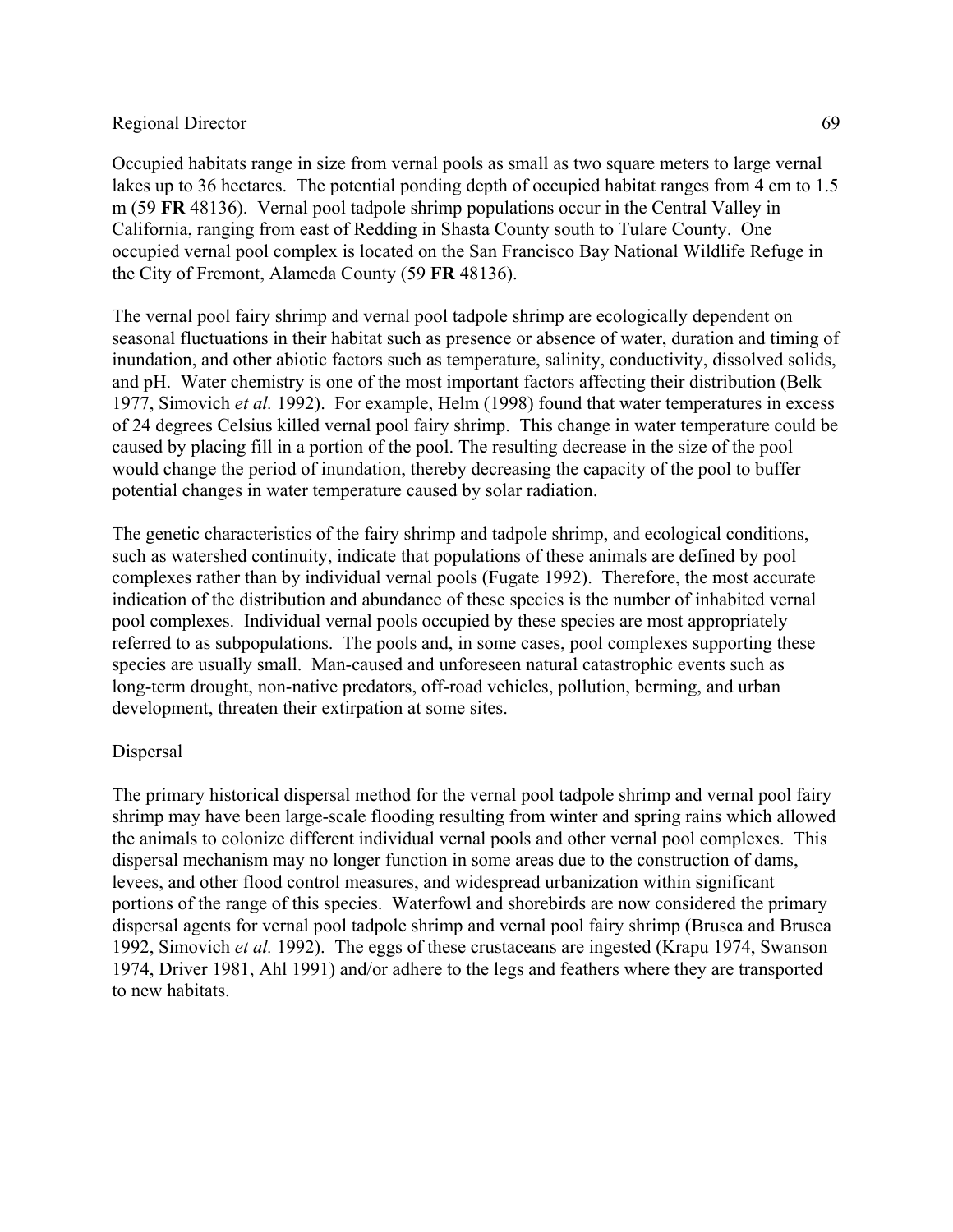Reasons for Decline and Threats to Survival

The ephemeral wetlands that support this network of populations are remnants of what was formerly a pristine vernal pool ecosystem, which has been converted to primarily agricultural and urban uses. This highly disturbed remnant habitat is imperiled by a variety of human-caused activities, primarily urban development, water supply/flood control projects and conversion of land to agricultural use.

Holland (1978) estimated that between 60 and 85 percent of the habitat that once supported vernal pools, had been destroyed by 1973. Since 1973, a substantial amount of remaining habitat has been converted for human uses. The rate of loss of vernal pool habitat in the state has been estimated at two to three percent per year (Holland and Jain 1988).

Conversion of natural habitat for urban and agricultural uses has highly fragmented the habitat of the listed vernal pool crustaceans throughout their ranges. Fragmentation such as this results in small isolated fairy shrimp populations. Ecological theory predicts that such populations will be highly susceptible to extinction due to chance events, inbreeding depression, or additional environmental disturbance. If an extinction event occurs in a population that has been fragmented, the opportunities for recolonization are thought to be greatly reduced due to physical (geographical) isolation from other (source) populations (Gilpin and Soule 1986; Goodman 1987a, b).

Environmental Baseline and Status within the Action Area

The proposed action is located on the western extremity of the Southeastern Sacramento Valley Vernal Pool Region, one of 17 vernal pool regions defined by the CDFG in the State of California. Regions were identified according to biological, geomorphological, and soils information. According to the report, "One of the primary assumptions is that these regions are ecologically distinct and that they encompass the full range of variability of vernal pools and species in the State" (Keeler-Wolf *et al.* 1998). Of the seventeen defined regions, the Southeastern Sacramento Valley Vernal Pool Region is most threatened by development.

The Southeastern Sacramento Valley Vernal Pool Region contains almost 15 percent of the remaining vernal pool grasslands in the State of California, and supports 35 percent of the known occurrences of the vernal pool fairy shrimp documented in the California Natural Diversity Database.

Developments within Sacramento County have resulted in both direct and indirect impacts to vernal pools, and have contributed to the loss of vernal pool fairy shrimp and vernal pool tadpole shrimp populations. Although the reduction of federally-listed vernal pool crustacean populations has not been quantified, the acreage of lost habitat continues to increase. General and specific plans for the Sacramento area have identified significant, unavoidable impacts to biological communities, including elimination of vernal pools, intermittent drainages and other seasonal wetlands. Despite these impacts, many government entities continue to implement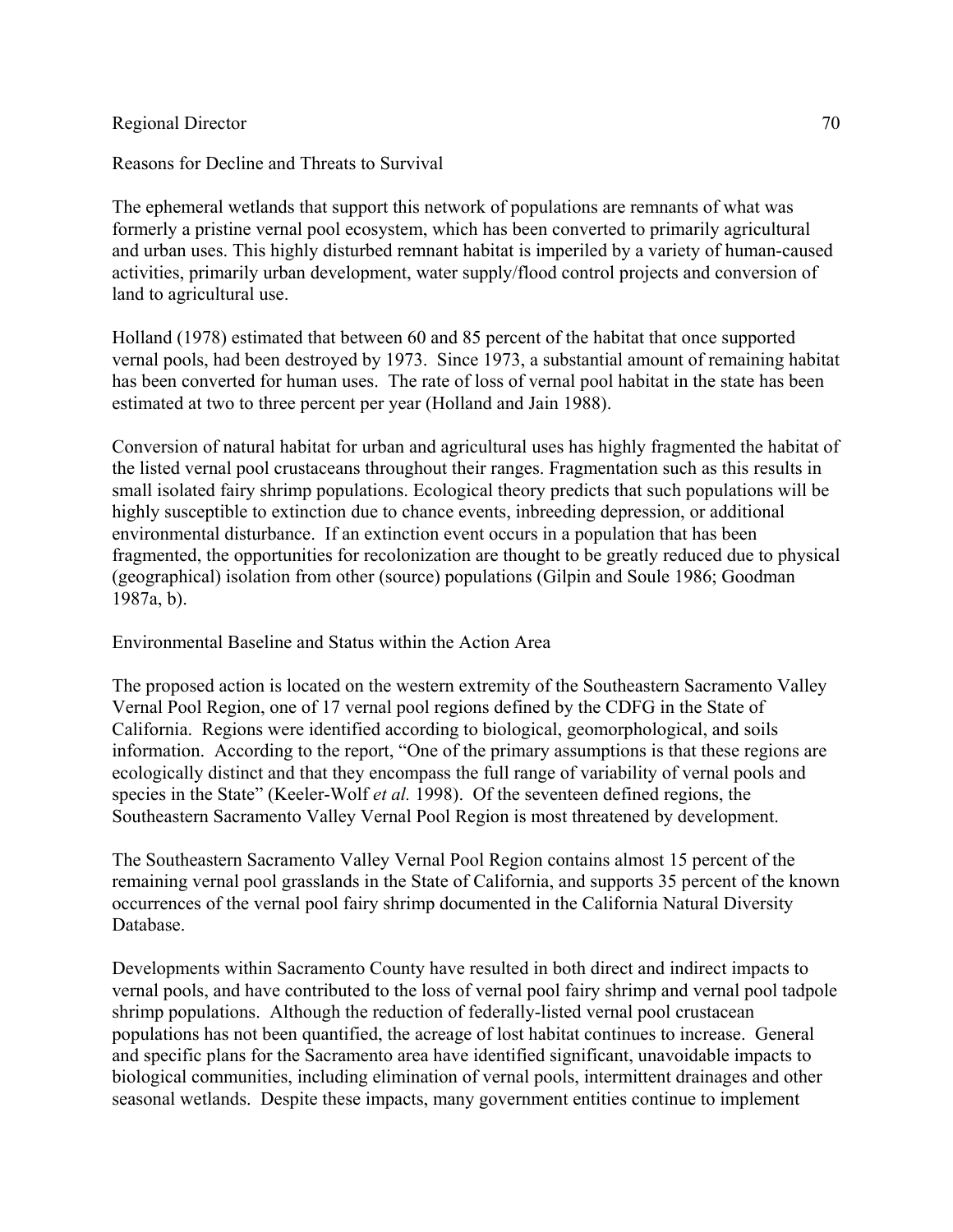development projects within the area. However, this is not the case in Natomas, where the City and Sutter County have engaged in regional habitat conservation planning efforts.

There are 314 reported occurrences of vernal pool fairy shrimp in California, 52 of which are reported from Sacramento County and one of which is reported from Sutter County (CNDDB 2002). However, there is only one vernal pool fairy shrimp occurrence known in the Basin; it is located in the eastern portion of Sutter's Permit Area. Additionally, there are several occurrences east of the Natomas Basin in Elverta and Rio Linda (CNDDB, 2002). Potential vernal pool fairy shrimp habitat of approximately 21.3 acres occurs in the vernal pools on the east side of the Basin, in 886 acres of grasslands primarily north of Del Paso Road. This estimate of vernal pool acreage is based upon assessments of the amount of vernal pool habitat per acre of grasslands in Sacramento County and probably greatly overestimates the actual amount of vernal pool habitat per acre of grassland in the Basin (K. Fuller, pers. comm. to C. Aubrey, 2003). Additional potential habitat occurs in 96 acres of other ponds and seasonally wet areas in the Basin. Once again, this estimate greatly overestimates the amount of potential vernal pool habitat in the Basin, as most of the ponds and seasonally wet areas do not have the hydrology sufficient to support vernal pool crustaceans. No potential vernal pool fairy shrimp habitat is located within 76 m (250 ft.) of any of MAP's proposed action activities.

There are 160 reported occurrences of vernal pool tadpole shrimp in California, 55 of which are reported from Sacramento County, and four of which are reported from Sutter County. There is only one vernal pool tadpole shrimp occurrence known in the Basin; it is located in the eastern portion of Sutter's Permit Area (CNDDB 2002). Potential vernal pool tadpole shrimp habitat of approximately 21.3 acres occurs in the vernal pools on the east side of the Basin, in 886 acres of grasslands primarily north of Del Paso Road. This estimate of vernal pool acreage is based upon assessments of the amount of vernal pool habitat in grasslands in Sacramento County and probably greatly overestimates the actual amount of vernal pool habitat in the Basin (K. Fuller, pers. comm.). Additional potential habitat occurs in 96 acres of other ponds and seasonally wet areas in the Basin. Once again, this estimate greatly overestimates the amount of potential vernal pool habitat in the Basin, as most of the ponds and seasonally wet areas do not have the hydrology sufficient to support vernal pool crustaceans. No potential vernal pool tadpole shrimp habitat is located within 76 m (250 ft.) of any of MAP's proposed action activities.

## Threatened Giant Garter Snake

The Service published a proposal to list the giant garter snake as an endangered species on December 27, 1991 (56 **FR** 67046). The Service reevaluated the status of the snake before adopting the final rule. The snake was listed as a threatened species on October 20, 1993 (58 **FR** 54053). The *Draft Recovery Plan for the Giant Garter Snake* was published by the Service in July 1999. Additional information on the species' biology may be found in those documents.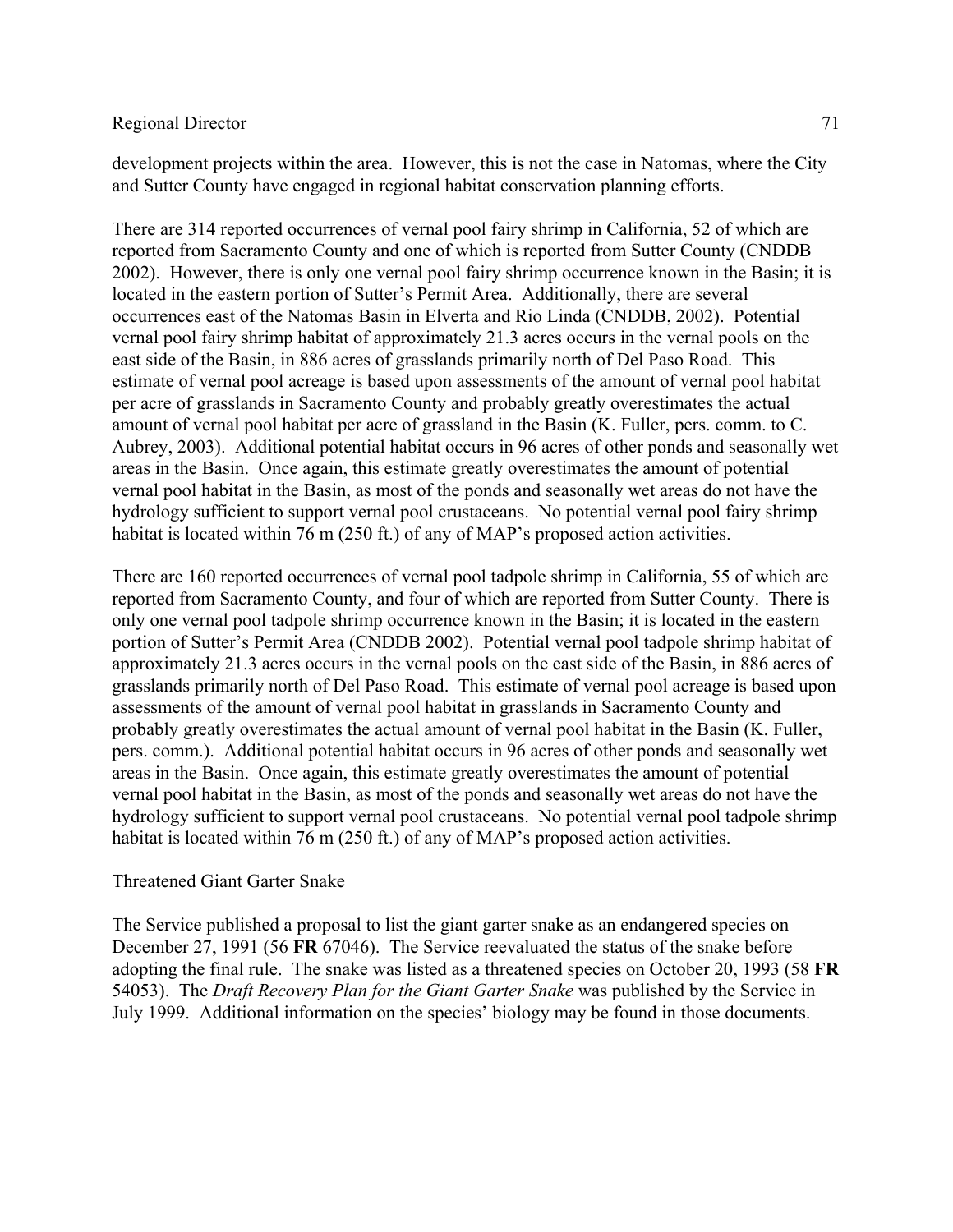#### **Description**

The giant garter snake is one of the largest garter snakes and may reach a total length of at least 160 centimeters (cm)(64 inches [in.]). Females tend to be slightly longer and proportionately heavier than males. The weight of adult female snakes is typically 500-700 grams (g)(1.1-1.5 pounds). Dorsal background coloration varies from brownish to olive with a checkered pattern of black spots, separated by a yellow dorsal stripe and two light-colored lateral stripes. Background coloration and prominence of a black-checkered pattern and the three yellow stripes are geographically and individually variable (Hansen 1980). The ventral surface is cream to olive or brown and sometimes infused with orange, especially in northern populations.

#### Historical and Current Range

This species formerly occurred throughout the wetlands that were extensive and widely distributed in the Central Valley. Fitch (1941) described the historical range of the snake as extending from the vicinity of Sacramento and Contra Costa Counties southward to Buena Vista Lake, near Bakersfield, in Kern County. Prior to 1970, the snake was recorded historically from 17 localities (Hansen and Brode 1980). Five of these localities were clustered in and around Los Banos, Merced County. The paucity of information makes it difficult to determine precisely the species' former range. Nonetheless, these records coincide with the historical distribution of large flood basins, fresh water marshes, and tributary streams. Destruction of wetlands for agriculture and other purposes apparently extirpated the species from the southern one-third of its range by the 1940s -1950s, including the former Buena Vista Lake and Kern Lake in Kern County, and the historic Tulare Lake and other wetlands in Kings and Tulare Counties (Hansen and Brode 1980, Hansen 1980). Surveys over the last two decades have found the snake as far north as the Butte Basin in the Sacramento Valley. As recently as the 1970s, the range of the snake extended from near Burrell, Fresno County (Hansen and Brode 1980), northward to the vicinity of Chico, Butte County (Rossman and Stewart 1987).

#### Essential Habitat Components

Endemic to wetlands in the Sacramento and San Joaquin valleys, the snake inhabits marshes, sloughs, ponds, small lakes, low gradient streams, and other waterways and agricultural wetlands, such as irrigation and drainage canals and rice fields, and the adjacent uplands. The snake feeds on small fishes, tadpoles, and frogs (Fitch 1941, Hansen 1980, Hansen 1988). Essential habitat components consist of: (1) wetlands with adequate water during the snake's active season (early-spring through mid-fall) to provide food and cover; (2) emergent, herbaceous wetland vegetation, such as cattails and bulrushes, for escape cover and foraging habitat during the active season; (3) upland habitat with grassy banks and openings in waterside vegetation for basking; and (4) higher elevation uplands for escape cover (vegetation, burrows) and underground refugia (crevices and small mammal burrows) (Hansen 1980).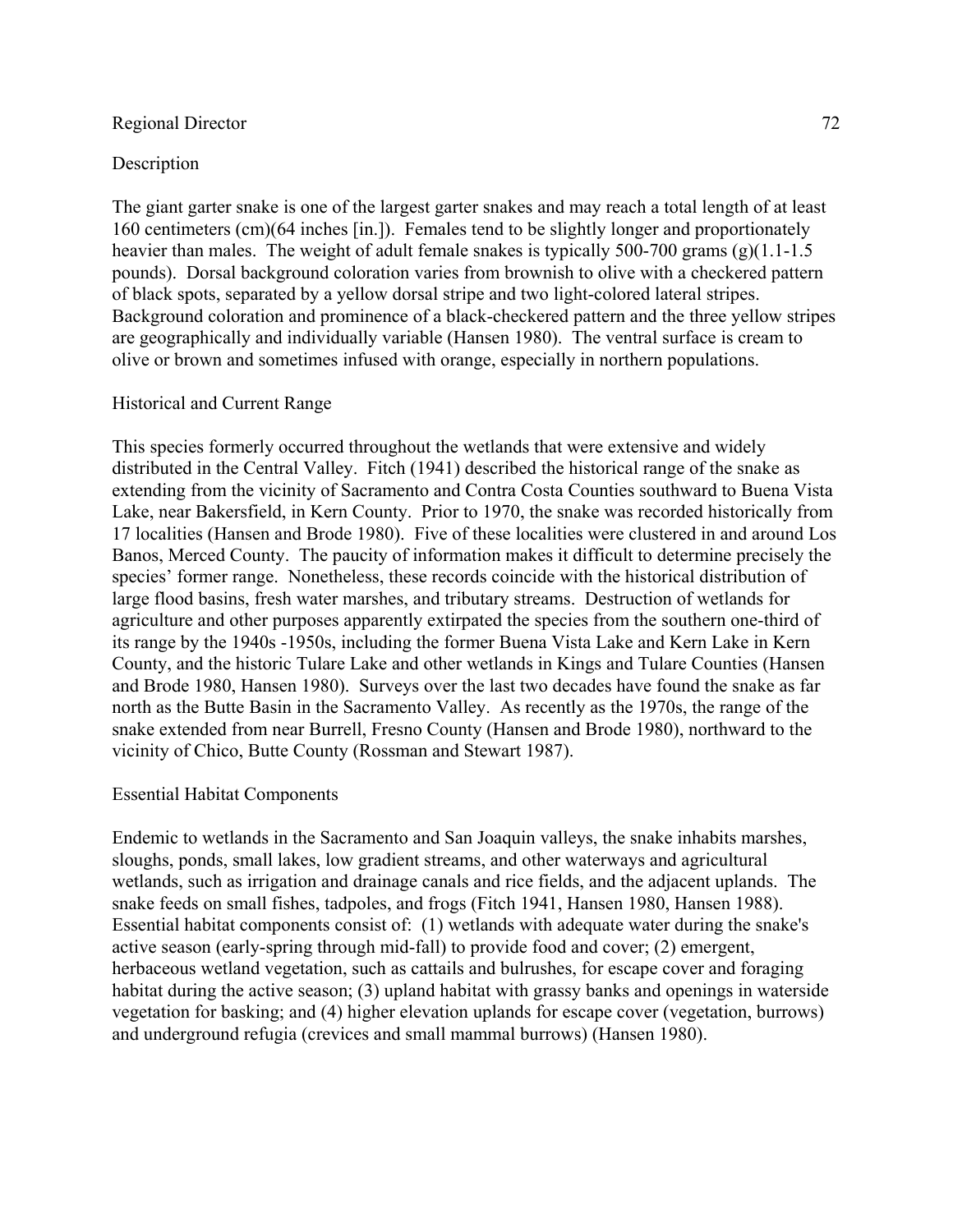#### Reproductive Ecology

The breeding season extends through March and April, and females give birth to live young from late July through early September (Hansen and Hansen 1990). Brood size is variable, ranging from 10 to 46 young, with a mean of 23 (Hansen and Hansen 1990). At birth, young average about 20.6 cm (8.1 in.) snout-vent length and 3-5 g (0.10-0.18 ounces). Young immediately scatter into dense cover and absorb their yolk sacs, after which they begin feeding on their own. Although growth rates are variable, young typically more than double in size by one year of age, and sexual maturity averages three years in males and five years for females (58 **FR** 54053).

#### Movements and Habitat Use

The snake typically inhabits small mammal burrows and other soil crevices throughout its winter dormancy period (November to mid-March). The snake also uses burrows as refuge from extreme heat during their active period. While the snakes usually remain in close proximity to wetland habitats, the Biological Research Division (BRD) of the U.S. Geological Service has documented snakes using burrows as much as 50 m (165 ft.) away from the marsh edge to escape extreme heat (Wylie *et al.* 1997). Overwintering snakes have been documented to use burrows as far as 250 m (820 ft.) from the edge of marsh habitat. Snakes typically select south- and westfacing burrows as hibernacula (58 **FR** 54053).

In studies of marked snakes in the Natomas Basin, snakes moved about 0.40-0.80 kilometers (km)(0.25-0.5 mile) per day (Hansen and Brode 1993). However, total activity varies widely between individuals, and individual snakes have been documented moving up to 8 km (5 miles) over the period of a few days in response to dewatering of habitat (Wylie *et al.* 1997). In agricultural areas, snakes were documented using rice fields in 19-20 percent of the observations, marsh habitat in 20-23 percent of observations, and canal and agricultural waterway habitats in 50-56 percent of the observations (Wylie 1999). Telemetry studies have also shown that active snakes use uplands extensively–more than 31 percent of observations were in uplands (Wylie 1999). Almost all snakes observed in uplands during the active season were near vegetative cover, where cover exceeded 50 percent in the area within 0.5 m (1.6 ft) of the snake; less than 1 percent of observations were of snakes in uplands with less than 50 percent cover nearby (Wylie 1999).

#### Reasons for Decline and Threats to Survival

Ongoing maintenance of aquatic habitats for flood control and agricultural purposes eliminate or prevent the establishment of habitat characteristics required by snakes and can fragment and isolate available habitat, prevent dispersal of snakes among habitat units, and adversely affect the availability of the garter snake's food items (Hansen 1988, Brode and Hansen 1992). In many areas, the restriction of suitable habitat to water canals bordered by roadways and levee tops renders snakes vulnerable to vehicular mortality. Fluctuation in rice and agricultural production affects stability and availability of habitat. Recreational activities, such as fishing, may disturb snakes and disrupt basking and foraging activities. Nonnative predators, including introduced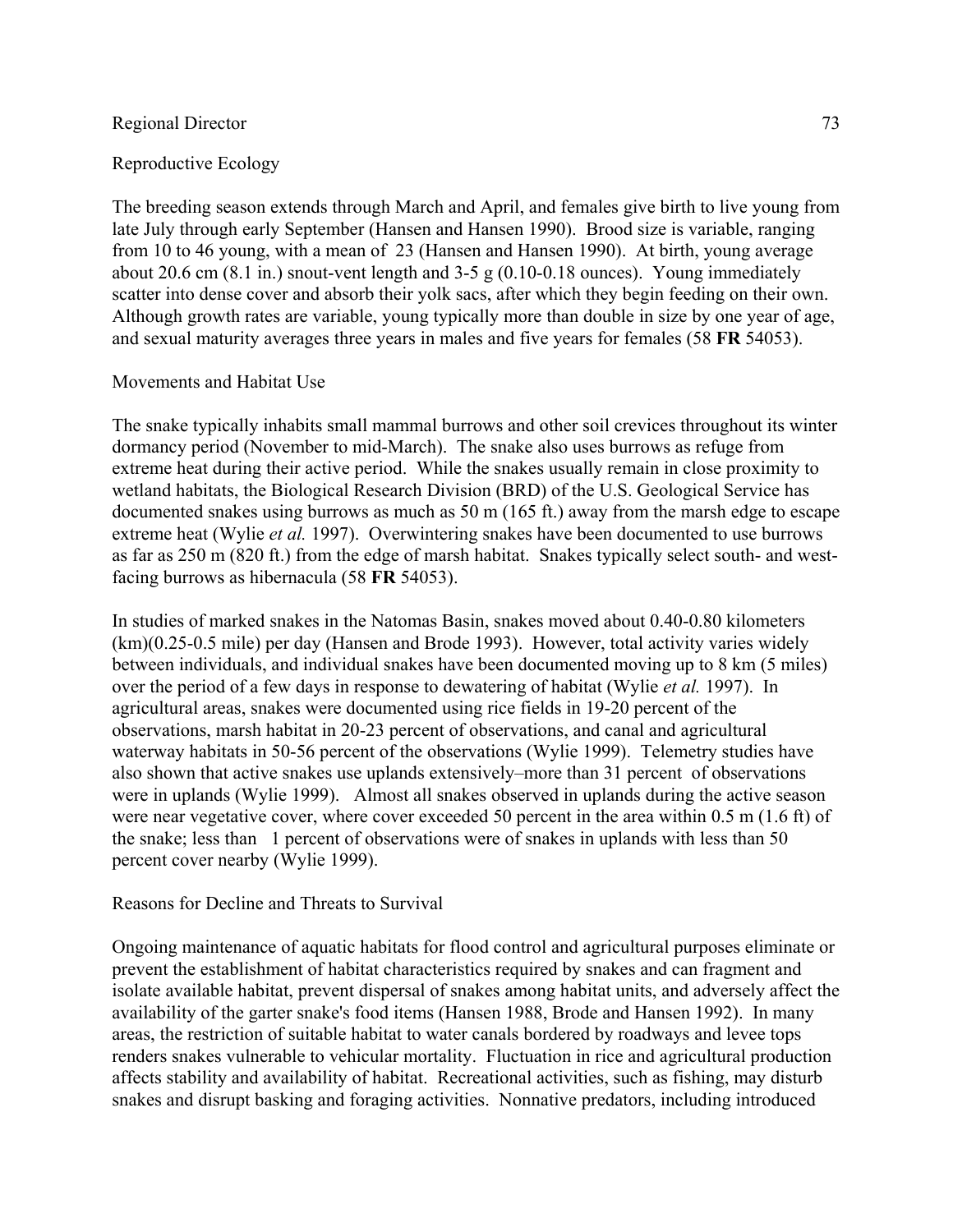predatory gamefish, bullfrogs (*Rana catesbeiana*), and domestic cats (*Felis catus*) also threaten snake populations. While large areas of seemingly suitable snake habitat exist in the form of duck clubs and waterfowl management areas, water management of these areas typically does not provide the summer water needed by snakes. Although snakes on national wildlife refuges are relatively protected from many of the threats to the species, degraded water quality continues to be a threat to the species both on and off refuges. A number of land use practices and other human activities currently threaten the survival of the snake throughout the remainder of its range. Although some snake populations have persisted at low levels in artificial wetlands associated with agricultural and flood control activities, many of these altered wetlands are now threatened with urban development.

#### Status with Respect to Recovery

The draft recovery plan for the snake subdivided its historic range into four recovery units (Service 1999). These are: (1) the Sacramento Valley unit, extending from the vicinity of Red Bluff south to the confluence of the Sacramento and Feather Rivers; (2) the Mid-Valley unit, extending from the American and Yolo Basins south to Duck Creek near the City of Stockton; (3) the San Joaquin Valley unit, extending south from Duck Creek to the Kings River; and (4) the South Valley unit, extending south of the Kings River to the Kern River Basin. Portions of Mid-Valley recovery unit are within the action area.

The Sacramento Valley Recovery Unit at the northern end of the species' range is known to support relatively large, stable populations of the snake. This unit contains three populations (Butte Basin, Colusa Basin, and Sutter Basin) and a large amount of suitable habitat, in protected areas on state refuges and refuges of the Sacramento NWR Complex in the Colusa and Sutter Basins, and along waterways associated with rice farming (Service 1999).

The Mid-Valley Recovery Unit, directly to the south of the Sacramento Valley Recovery Unit, includes seven populations: American Basin, Yolo Basin–Willow Slough, Yolo Basin–Liberty Farms, Sacramento Area, Badger Creek/Willow Creek, Caldoni Marsh, and East Stockton. The status of the seven snake populations in the Mid-Valley Recovery Unit is uncertain. The East Stockton population may be extirpated, and is not considered recoverable as a result of urban encroachment into habitat (Service 1999). Five of the remaining six populations within the recovery unit are small, highly fragmented and isolated, and, except for the Badger Creek/Willow Slough population, are also threatened by urbanization. This latter population is within a small isolated area. Within the Mid-Valley unit, only the American Basin population supports a sizeable snake population which is dependent largely upon rice lands.

The remaining two recovery units are located to the south in the San Joaquin Valley, where the best available data indicate that the snake's status is precarious. The San Joaquin Valley Recovery Unit contains three historic snake populations: North and South Grasslands; Mendota Area; and Burrel/Lanare Area (Service 1999). This recovery unit formerly supported large snake populations, but numbers have declined severely in recent decades, and recent survey efforts indicate numbers are very low compared to Sacramento Valley populations.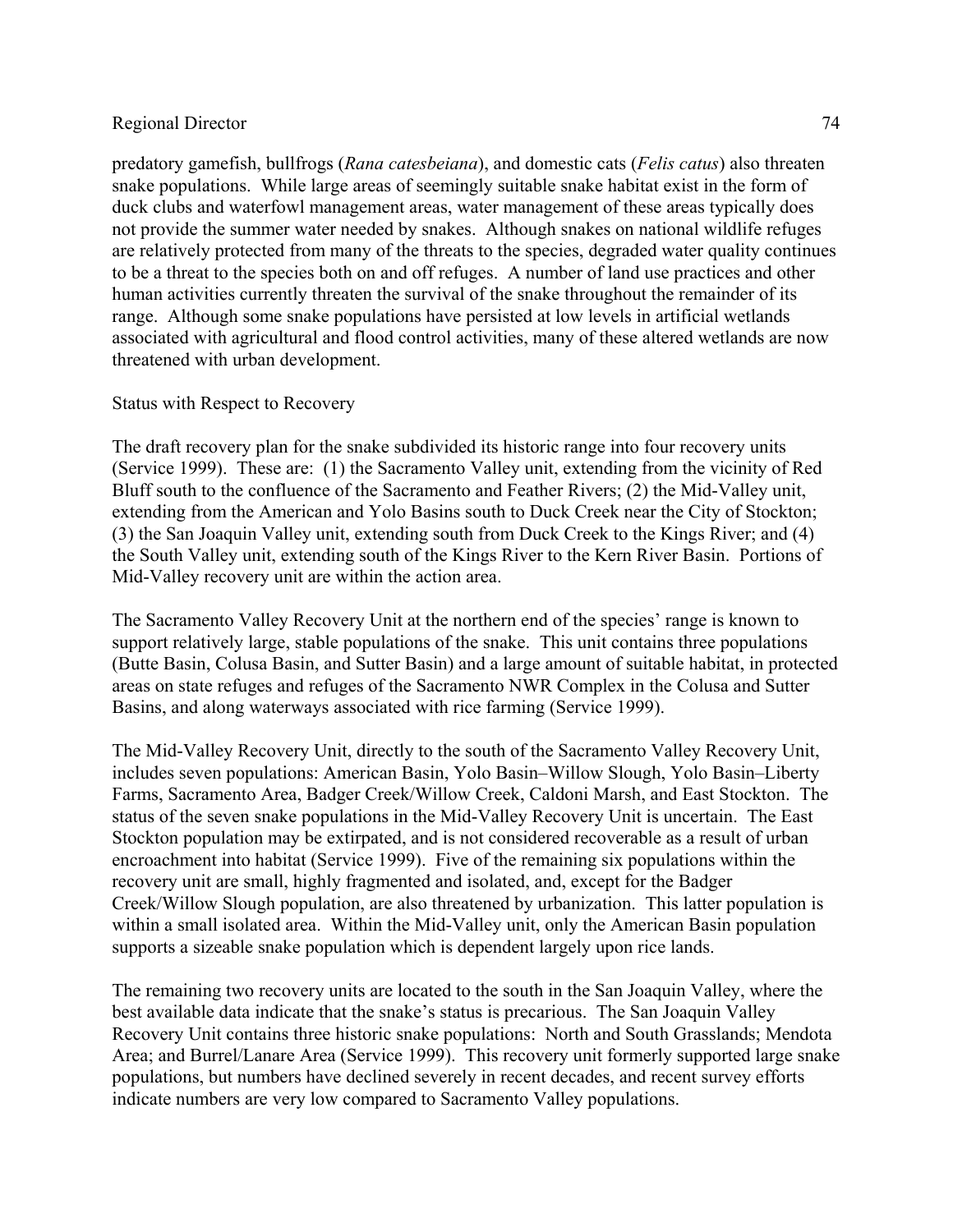No surviving snake populations are known from the fourth recovery unit, the South Valley Recovery Unit, at the southern end of the snake's historic range; this unit includes only extirpated populations, including the historic but lost Tulare and Buena Visa lakes.

The draft recovery criteria require multiple, stable populations within each of the four recovery units, with subpopulations well-connected by corridors of suitable habitat. Currently, only the Sacramento Valley Recovery Unit, at the northern end of the species' range, is known to support relatively large, stable populations. Habitat corridors connecting populations or subpopulations, even for the Sacramento Valley Recovery Unit, are not present and/or protected.

In 1994, the BRD (then the National Biological Survey) began a study of the life history and habitat requirements of the snake in response to an interagency request from the Service. Since April of 1995, the BRD has further documented occurrences of snakes within some of the known populations. The BRD has studied snake subpopulations at the Sacramento and Colusa NWRs within the Colusa Basin, at Gilsizer Slough within the Sutter Basin, the Badger Creek area of the Cosumnes River Preserve within the Badger Creek-Willow Creek area, and the Natomas area within the American Basin (Wylie *et al.* 1997, Wylie 1999). These subpopulations represent the largest known extant subpopulations. With the exception of the American Basin, these subpopulations are largely protected from many of the threats to the species. Outside of these protected areas, snakes in these populations are still subject to all the threats identified in the final listing rule. The remaining nine populations identified in the final rule are distributed discontinuously in small isolated patches and are vulnerable to extirpation by stochastic environmental, demographic, and genetic processes. The 13 extant populations are largely isolated from each other, with any dispersal corridors between them limited and not protected. When small populations are extirpated, the recolonization is unlikely in most cases, given the isolation from larger populations and the lack of dispersal corridors between them.

# Environmental Baseline

Surveys over the last two decades have located the giant garter snake as far north as the Butte Basin in the Sacramento Valley. Currently, the Service recognizes 13 separate populations of the snake, with each population representing a cluster of discrete locality records (Service 1993). The 13 extant population clusters largely coincide with historical riverine flood basins and tributary streams throughout the Central Valley (Hansen 1980, Brode and Hansen 1992): (1) Butte Basin, (2) Colusa Basin, (3) Sutter Basin, (4) American Basin, (5) Yolo Basin-Willow Slough, (6) Yolo Basin-Liberty Farms, (7) Sacramento Basin, (8) Badger Creek-Willow Creek, (9) Caldoni Marsh, (10) East Stockton-Diverting Canal and Duck Creek, (11) North and South Grasslands, (12) Mendota, and (13) Burrell-Lanare. These populations span the Central Valley from just southwest of Fresno (Burrell-Lanare) north to Chico (Hamilton Slough).

Since April of 1995, the Biological Resources Division (BRD) of U.S. Geological Survey has further documented occurrences of giant garter snakes at the Sacramento, Delevan, and Colusa National Wildlife Refuges within the Colusa Basin, at Gilsizer Slough within the Sutter Basin, at the Badger Creek area of the Consumnes River Preserve within the Badger Creek-Willow Creek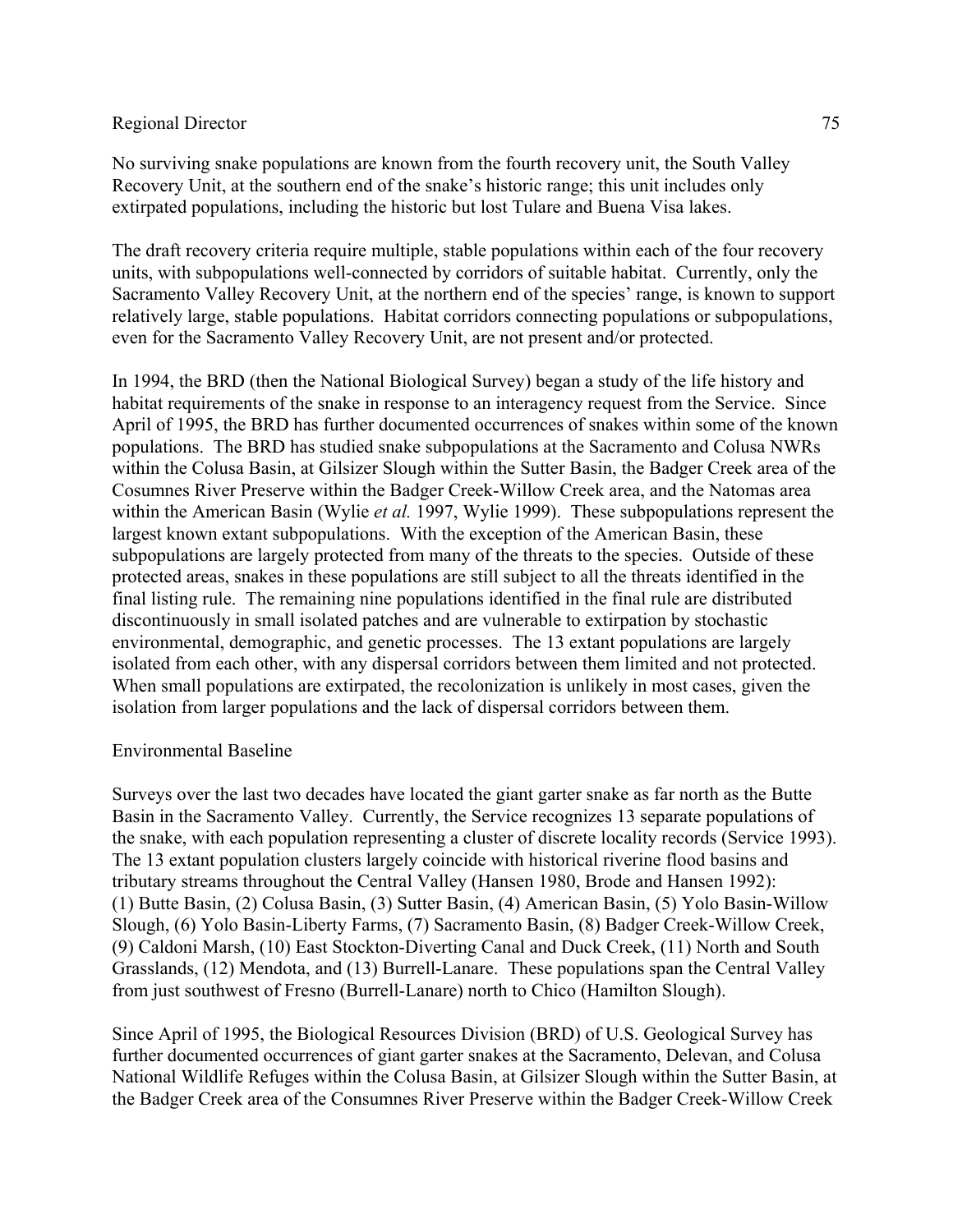area, and in the Natomas Basin within the American Basin (Wylie 1999; 2001: Wylie *et al.* 1997; 2000a,b; 2002). These populations of giant garter snakes represent the largest extant populations. With the exception of the American Basin, these areas are largely protected from many of the threats to the species. Outside of protected areas, giant garter snakes in these population clusters are still subject to all threats identified in the final rule. The remaining nine population clusters identified in the final rule are distributed discontinuously in small isolated patches and are vulnerable to extirpation by random environmental, demographic, and genetic processes. Until recently, there were no post-1980 sightings of snakes from Stockton and southward, and surveys of historic localities conducted in 1986 did not detect any snakes (Service 1999). Since 1995, however, surveys conducted by CDFG in cooperation with BRD in the Grasslands Area in the San Joaquin Valley have detected snakes, but in numbers much lower than those found in the Sacramento Valley populations. These observations indicate that snakes are still extant in at least three locations in the San Joaquin Valley, but probably in extremely low numbers (Service 1999). All 13 population clusters are isolated from each other with no protected dispersal corridors. Opportunities for recolonization of small populations which may become extirpated is unlikely given the isolation from larger populations and lack of dispersal corridors between them.

The proposed action occurs within the Natomas Basin portion of the American Basin population of giant garter snakes, within the Mid-Valley Recovery Unit identified by the giant garter snake recovery team (Service 1999). Scattered natural habitats comprise a small component of this larger, 53,000-acre agricultural habitat Natomas Basin complex. Numerous California Natural Diversity Database (CNDDB 2002) locality records for giant garter snakes are known from the Natomas Basin portion of the American Basin and are distributed throughout most of the Natomas Basin. Additionally, the snake has been documented in Area B (Hansen 2002). Because the Natomas Cross Canal may pose a barrier to the snake's movement, snakes in Area B and the Basin may now represent two distinct populations.

Brode and Hansen (1992) evaluated the status and future management of the snake within the Natomas Basin. They stated that the Basin provides the most important habitat remaining for the snake and observed that snake habitat within the Basin occurs in three large areas that are separated by major highways (Figure 5). Area 1 is defined as lands north of Interstate 5 (I-5) and west of State Route 99/70 (SR-99/70). Important habitat areas include Prichard Lake, the North Drain Canal, and its associated rice fields. Area 2 is defined as the lands south and west of I-5. The most important habitat area is Fisherman's Lake. Area 3 is defined as the lands east of I-5 and SR-99/70. Within Area 3, the most important habitat area is "Snake Alley," an area comprised of the North Main Canal and its associated rice fields and irrigation ditches on the east side of SR-99/70. The authors hypothesized that snakes could move between the three geographic areas through large box culverts under the major highways. Brode and Hansen (1992) attributed the snake's continued success in the Basin to the numerous irrigation ditches, rice fields, and especially the extensive network of irrigation canals, feeder canals, and drains. The authors concluded by presenting a conceptual conservation plan for the snake in the Basin. This plan was based upon a minimum of one core habitat in each of the geographic areas with connecting canal to ensure snake's could move between each of the three areas. The proposed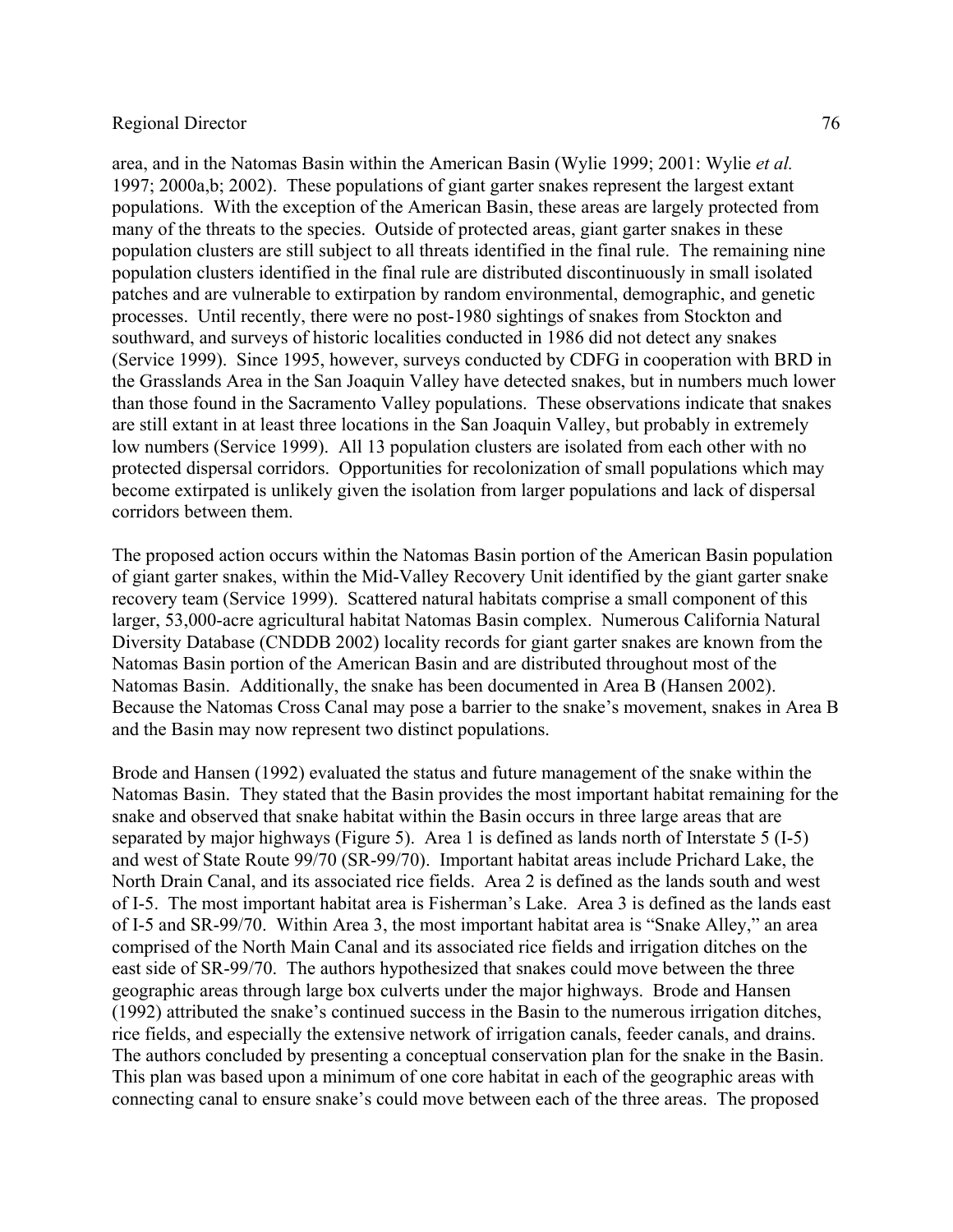action includes effects to snake habitat within all three of the geographic areas.

Recent research efforts by BRD to collect demographic and habitat use data during from 1998 through 2002, have further documented occurrences of giant garter snakes within the Natomas Basin (Wylie *et al.* 2000b, Wylie and Cassaza 2002, Wylie and Martin 2002). BRD surveys have provided significant recent information on the distribution of giant garter snakes within the Natomas Basin, and supplement previous research on the snake within the Natomas Basin (e.g. Brode and Hansen 1992, Hansen and Brode 1993). BRD capture data and CNDDB records indicate giant garter snakes are distributed throughout the Natomas Basin, but the relative abundance varies. Wylie *et al.* (2000b) concluded that habitat within the Natomas Basin has apparently degraded over time, as compared to previous accounts of habitat in the Natomas Basin. They also concluded that the quality of habitat within the Natomas Basin is poorer than that at other geographic locations where giant garter snakes are found. The other localities studied by BRD included more extensive areas of native or restored and/or protected habitat as compared with the Natomas Basin. Results of the most recent snake surveys in the Natomas Basin indicated that habitat quality is decreasing near Fisherman's Lake and in the area addressed in the MAP biological opinion (Wylie and Cassaza 2002). This decrease in habitat quality is likely due to the fallowing of rice fields and encroaching development. Major areas classified as having good habitat quality are located in the northwest portion of the Basin (in the vicinity of the Conservancy's Lucich North, Lucich South, and Bennett South sites) and in the unincorporated area of Sacramento County between Elverta Road and the Sacramento-Sutter County line. Of those areas of the Basin sampled, snake densities were greatest at Bennett South, Lucich North, Lucich South, and Snake Alley.

A number of State, local, private, and unrelated Federal actions have occurred within the action area and adjacent region affecting the environmental baseline of the species. Some of these projects have been subject to prior section 7 consultation. These actions have resulted in both direct and indirect impacts to snake habitat within the region.

Several flood control programs are completed or ongoing within the action area, within the range of the species, and within the Natomas Basin. Completed projects include the Natomas Area Flood Control Project that provided flood protection necessary for development in the Natomas Basin to move forward. On-going projects associated with the common features of the American River Watershed Investigation administered by the Corps of Engineers will affect giant garter snakes within the Natomas and American Basins. Activities that are either on-going or in various stages of planning include levee raising along the Natomas Cross Canal, American River, and Sacramento River; modification of the Natomas East Main Drainage Canal levee; and relocation of canals and construction of stability/seepage berms along the levees.

Ongoing agricultural activities also affect the environmental baseline for the snake, and are largely not subject to section 7 consultation. Some agriculture, such as rice farming, can provide valuable seasonal foraging and upland habitat for the snake. Although rice fields and agricultural waterways can provide habitat for the snake, agricultural activities such as waterway maintenance, weed abatement, rodent control, and discharge of contaminants into wetlands and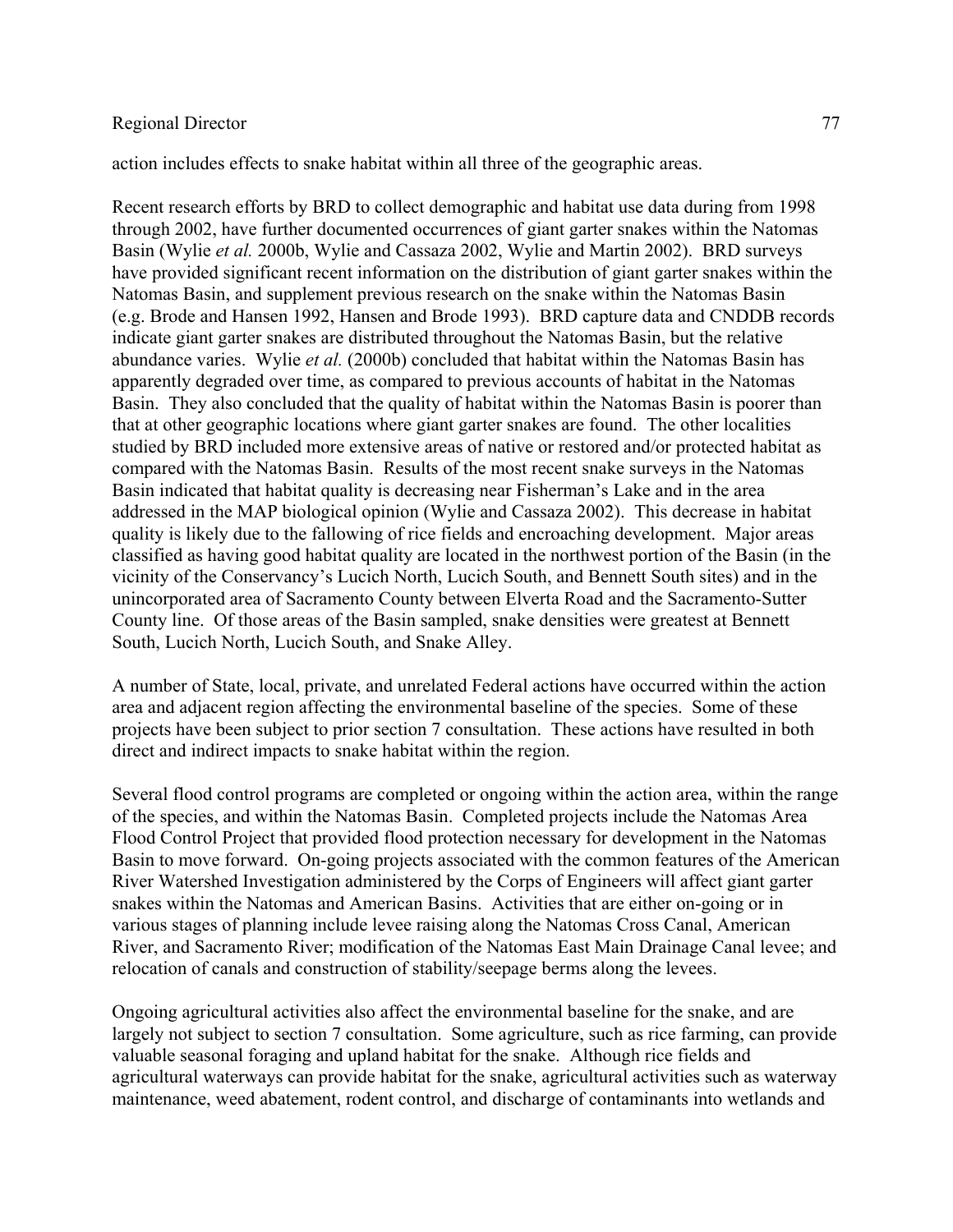waterways can degrade snake habitat and increase the risk of snake mortality (Service 1999). Ongoing maintenance of agricultural waterways can also eliminate or prevent establishment of snake habitat, eliminate food resources for the snake, and can fragment existing habitat and prevent dispersal of snakes (Service 1999). Flood control and maintenance activities which can result in snake mortality and degradation of habitat include levee construction, stream channelization, and the riprapping of streams and canals (Service 1999).

In addition to agricultural, flood control, and maintenance activities, other activities have occurred in the Basin that likely affected the snake and did not receive incidental take authorization. For example, over the last three to four years, approximately 75 acres of potential snake seasonal wetland habitat were altered and/or degraded on lands owned by the Sacramento International Airport. This is a significant percentage of the remaining natural wetlands in the Basin. These unauthorized activities are currently under investigation by the Service.

The Natomas Basin currently supports approximately 24,567 acres of snake habitat (Table 4). Of that, approximately 96 acres are ponds and seasonally wet areas, 22,693 acres are rice fields, and 1,778 are canals.

# Threatened Valley Elderberry Longhorn Beetle

The valley elderberry longhorn beetle was listed as a federally-threatened species on August 8, 1980 (45 **FR** 52803). Two areas along the American River in the City's metropolitan area have been designated as critical habitat for the beetle [50 **FR** 17.95 (I)]. In addition, an area along Putah Creek, Solano County, and the area west of Nimbus Dam along the American River Parkway, Sacramento County, are considered essential habitat, according to the Recovery Plan for the beetle (Service 1984). These areas support large numbers of mature elderberry shrubs (*Sambucus* spp.) with extensive evidence of use by the beetle. A detailed account of the beetle's life history is presented in the "Valley Elderberry Longhorn Beetle Recovery Plan" (Service 1984) and Barr (1991).

# Description

Longhorn beetles (family Cerambycidae) are characterized by somewhat elongate and cylindrical bodies with long antennae, often in excess of 2/3 of the body length. The valley elderberry longhorn beetle is large and stout-bodied. Males range in length from about 13-21 mm (measured from the front of the head to the end of the abdomen) with antenna about as long as the body. Females are slightly more robust than males, measuring about 18-25 mm, with somewhat shorter antennae. The beetles are dark metallic-green with a bright red-orange border on the elytra (thickened, hardened forewings). Males generally have the metallic-green elytral pattern reduced to four oblong spots, exhibiting much of the red-orange color. Females and some males are mostly metallic-green and exhibit only a narrow band of red-orange color along the front margin of the elytra.

# Reproductive Biology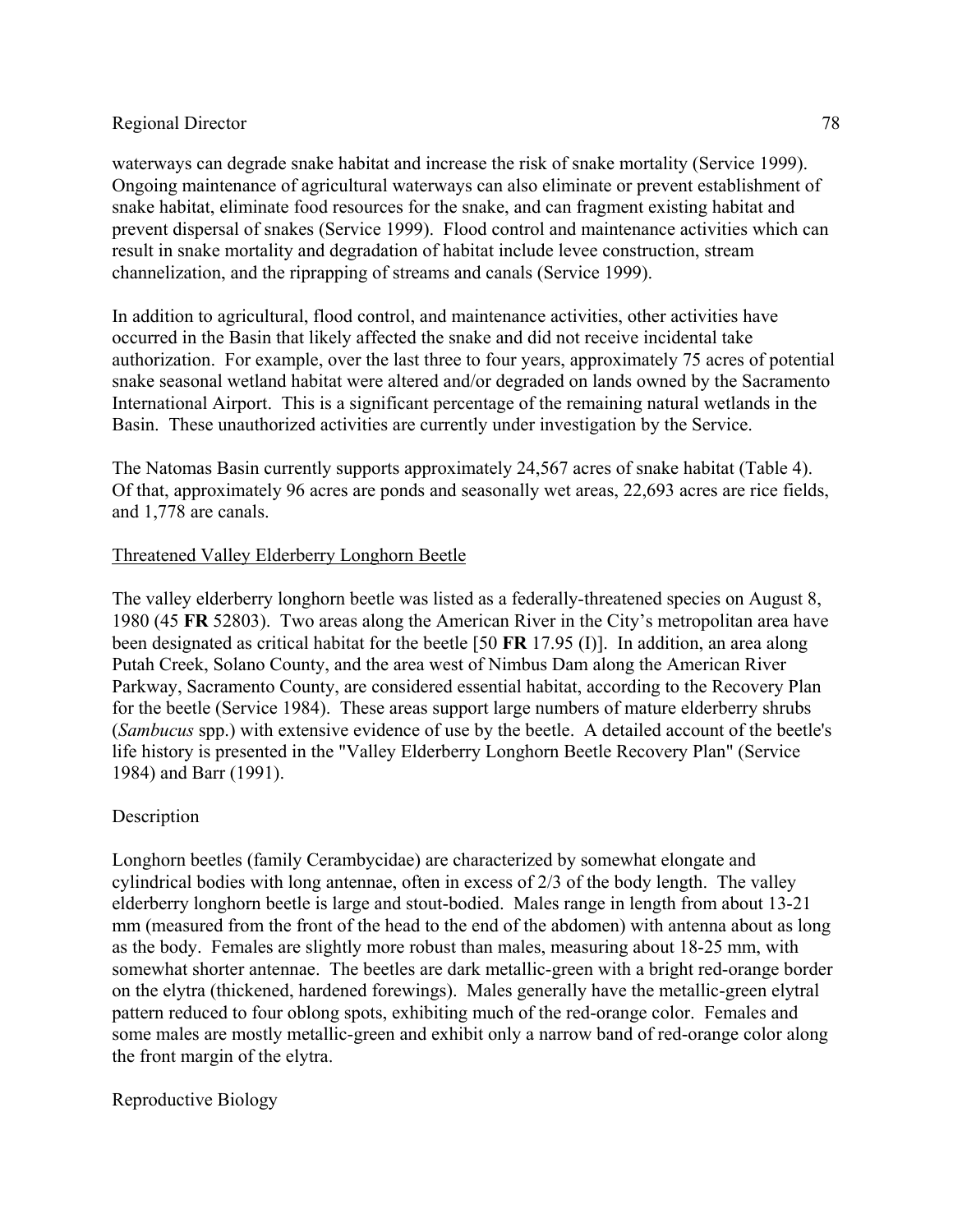Adult beetles are active from March through June. They are uncommon and rarely observed despite their large size and conspicuous coloration. They presumably mate at this time, the females laying their eggs on the bark of an elderberry. How the beetle locates mates is unknown, although some other cerambycids appear to use pheromones. The larvae hatch in a few days and bore into the stem, where they remain, feeding on the pith until they complete their development. The larva then cuts an emergence hole, pupates inside the stem, and emerges as an adult in the spring. The complete life cycle is thought to take one or two years. Adults are presumed to die after reproducing, but this is not definitively known.

# Essential Habitat Components, Movement

The beetle is dependent on its host plant, elderberry, which is a common component of the remaining riparian forests of the Central Valley. Use of the elderberry by the beetle, a wood borer, is rarely apparent. Frequently, the only exterior evidence of the shrub's use by the beetle is an exit hole created by the larva just prior to the pupal stage. Recent field work along the Cosumnes River and in the Folsom Lake area indicates that larval galleries can be found in elderberry stems with no evidence of exit holes; the larvae either succumb prior to constructing an exit hole or are not far enough along in the developmental process to construct an exit hole. Larvae appear to be distributed in stems which are 1.0 inch or greater in diameter at ground level. Barr (1991) noted that elderberry shrubs and trees with many exit holes were most often large, mature plants; young stands were seldom occupied.

Population densities of the beetle are probably naturally low (Service 1984); it has been suggested, based on the spatial distribution of occupied shrubs (Barr 1991), that the beetle disperses poorly. Low density and limited dispersal capability may cause the beetle to be vulnerable to the negative effects of the isolation of small subpopulations due to habitat fragmentation.

# Range

The beetle's current distribution is patchy throughout the remaining habitat of the Central Valley from Redding to Bakersfield. Surveys conducted in 1991 (Barr 1991) found evidence of beetle activity at 28 percent of the 230 sites with elderberry. The beetle appears to be only locally common i.e., found in population clusters which are not evenly distributed across available elderberry shrubs). Frequently, only particular clumps or trees in the study areas were found to harbor the beetle.

Reasons for Decline and Threats to Survival

Extensive destruction of California's Central Valley riparian forests has occurred during the last 150 years due to agricultural and urban development (Katibah 1984, Smith 1977, Thompson 1961). Based on a 1979 aerial survey, only about 102,000 acres out of an estimated 922,000 acres of Central Valley riparian forest remain (Katibah *et al.* 1984). More extreme figures were given by Frayer *et al*. (1989), who reported that approximately 85 percent of all wetland acreage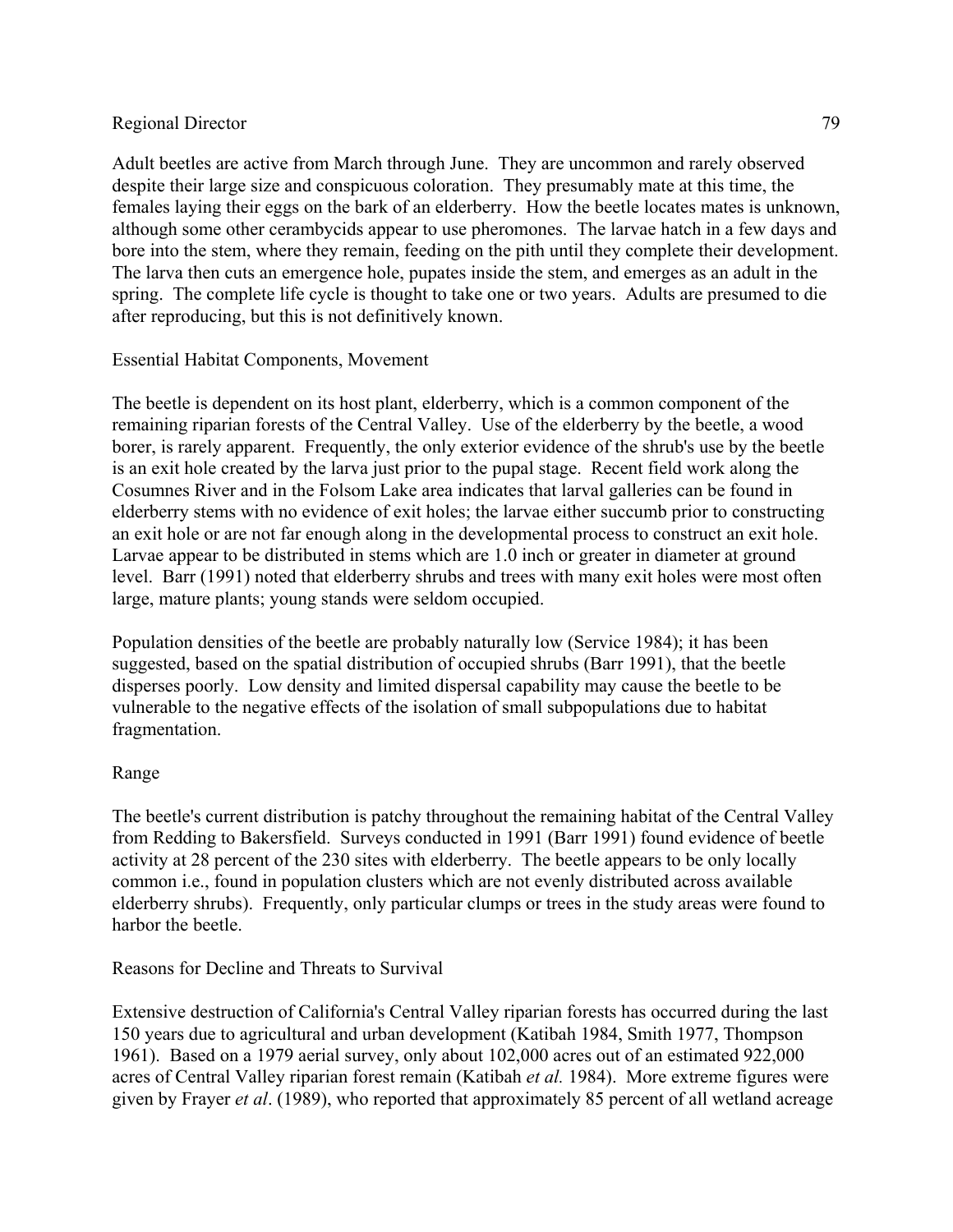in the Central Valley was lost before 1939 and that from 1939 to the mid-1980's, the acreage of wetlands dominated by forests and other woody vegetation declined from 65,400 acres to 34,600 acres. Differences in methodology may explain the differences between the studies. In any case, the historical loss of riparian habitat in the Central Valley strongly suggests that the range of the beetle has been reduced and its distribution greatly fragmented. Loss of non-riparian habitat where elderberry occurs (e.g., savanna and grassland adjacent to riparian habitat, oak woodland, mixed chaparral-woodland), and where the beetle has been recorded (Barr 1991), suggests further reduction of the beetle's range and increased fragmentation of its upland habitat. In Sacramento County, some riparian forest along the American River corridor is protected as parks and open space, but elderberries in savanna and streamside riparian habitats in the southern portion of the County are vulnerable to expansion of residential and commercial developments.

Habitat fragmentation not only isolates small populations, but also increases the interface between habitat and urban or agricultural land, increasing negative edge effects such as the invasion of non-native species (Huxel 2000) and pesticide contamination (Barr 1991). There are several edge effect-related factors that may be related to the decline of the beetle. Recent evidence indicates that the invasive Argentine ant (*Iridomyrmex humilis*) poses a risk to the long-term survival of the beetle. Surveys along Putah Creek found beetle presence where Argentine ants were not present or had recently colonized, and beetle absence from otherwise suitable sites where Argentine ants had become established (Huxel 2000). The Argentine ant has negatively impacted populations of other native arthropod species (Holway 1995; Ward 1987). Predation on eggs, larvae, and pupae are the most likely impacts these ants have on the beetle. In Portugal, Argentine ants have been found to be significant egg predators on the eucalyptus borer (*Phoracantha semipunctata*), a cerambycid like the valley elderberry longhorn beetle. Egg predation on the beetle could lead to local extirpations, as indicated by a population viability study suggesting that egg and juvenile mortality are significant factors affecting probability of extinction for the beetle (Huxel and Collinge, in prep.). The Argentine ant has been expanding its range throughout California since its introduction around 1907, especially in riparian woodlands associated with perennial streams (Holway 1995, Ward 1987). Huxel (2000) states that, given the potential for Argentine ants to spread with the aid of human activities such as movement of plant nursery stock and agricultural products, this species may come to infest most drainages in the Central Valley along the valley floor, where the beetle is found.

Direct spraying and drift of pesticide, including herbicides and/or insecticides, in or near riparian areas (which is done to control mosquitos, crop diseases, invasive and/or undesirable plants, or other pests) is likely to adversely affect the beetle and its habitat. Although there have been no studies specifically focusing on the effects of pesticides on the beetle, evidence suggests that the species is likely to be affected by pesticides. As of 1980, the prevalent land use adjacent to riparian habitat in the Sacramento Valley was agriculture, even in regions where agriculture was not generally the most common land use (Katibah *et al.* 1984). Therefore, the species is likely vulnerable to pesticide contamination from adjacent agricultural practices. Recent studies of major rivers and streams documented that 96 percent of all fish, 100 percent of all surface water samples and 33 percent of major aquifers contained one or more pesticides at detectable levels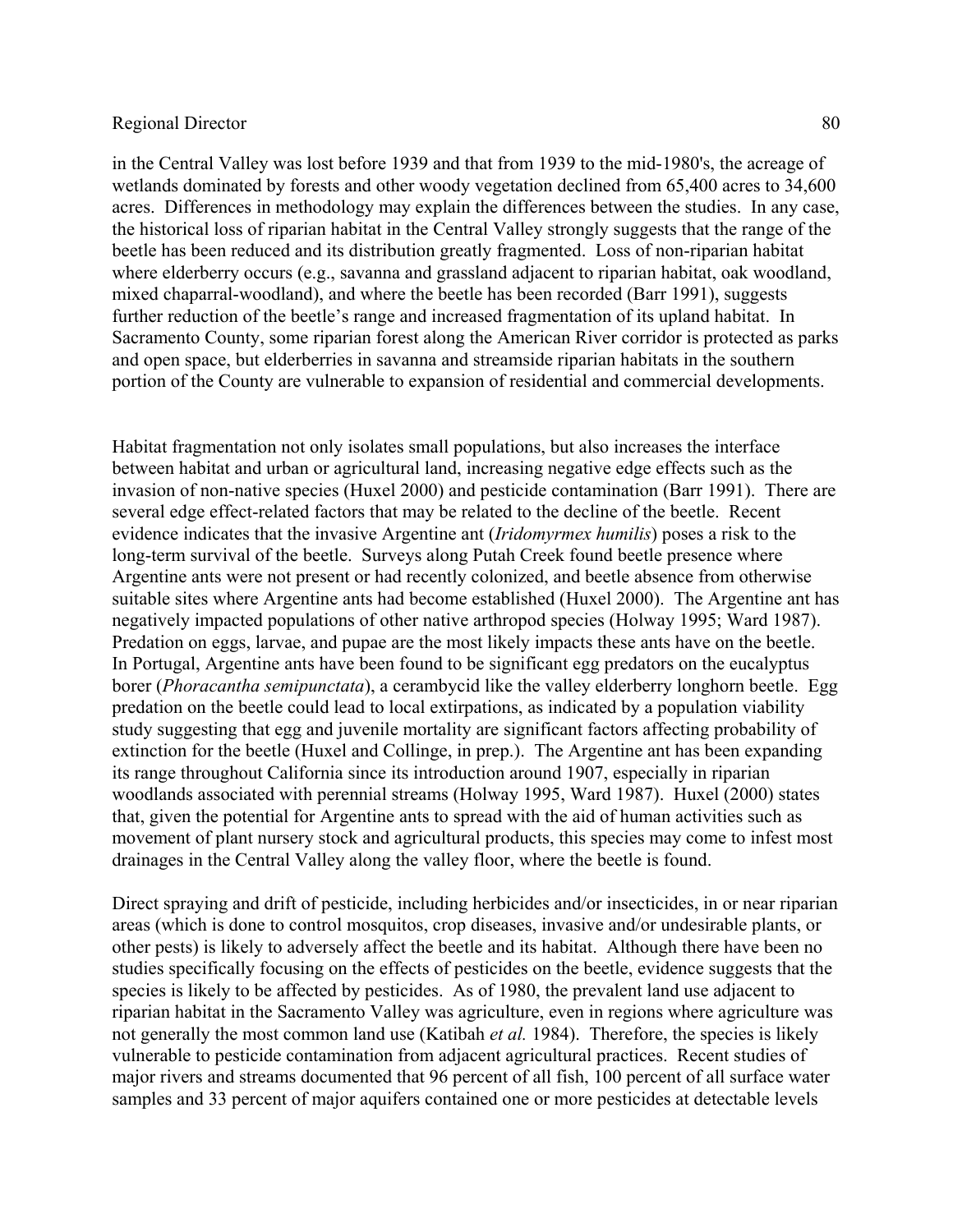(Gilliom 1999). Pesticides were identified as one of the 15 leading causes of impairment for streams included on the Federal Water Pollution Control Act, as amended (Clean Water Act), section 303(d) lists of impaired waters. As the beetle occurs primarily in riparian habitat, the contamination of rivers and streams affects this species and its habitat. Pesticides have been identified as one of a number of potential causes of pollinator species' declines and declines of other insects beneficial to agriculture (Ingraham *et al.* 1996). Therefore, it is likely that the beetle, typically occurring adjacent to agricultural lands, has suffered a decline due to pesticides.

# Status Within the Action Area and Environmental Baseline

The California Natural Diversity Database lists 168 beetle occurrences in California (CNDDB 2002). Three of these are located in Sutter County and 16 are located in Sacramento County. The beetle has not been documented to occur within the Basin. However, several occurrences have been recorded in close proximity to the Basin along the Sacramento River. For example, the beetle has been observed on the Yolo County side of the Sacramento River directly west of Fisherman's Lake. Potential beetle habitat (i.e., elderberry shrubs with stems greater than one inch diameter at ground level ) is located along the outside perimeter of the Basin, and small patches of potential habitat are known to exist in many locations within the Basin. The number of elderberry shrubs in the Natomas Basin and the local population status of the beetle are not known.

Beetle habitat is defined as elderberry shrubs (*Sambucus* spp.) with stems greater than one inch in diameter at ground level. No attempt was made to quantify the number of elderberry shrubs with stems measuring greater than one inch in diameter at ground level within the proposed action's action area. However, habitat class types identified in the EIR/EIS that may potentially be inhabited by elderberry shrubs (and therefore, the beetle) include 98 acres of oak groves, 124 acres of riparian, and 106 acres of other tree groves (i.e., groves that are neither oak groves or riparian)(Table 13). Additional elderberry shrubs are likely scattered throughout the action area.

# Threatened Colusa Grass

Colusa grass is endemic to vernal pools of California's Sacramento and San Joaquin valleys. The Service (1997b) listed it as a threatened species in 1997. Colusa grass has been state-listed as endangered since 1979 (CDFG 1991) and has been considered to be rare and endangered by the California Native Plant Society since 1974 (Powell 1974). The California Native Plant Society now includes Colusa grass on List 1B and considers it to be "endangered throughout its range" (Skinner and Pavlik 1994) and "seriously endangered in California" (Tibor 2001). CDFG considers the status of Colusa grass to be declining (CDFG 2001).

# Description

Unlike terrestrial grasses, Colusa grass has pith-filled stems, lacks distinct leaf sheaths and ligules, and produces exudate. Colusa grass differs from other members of the Orcuttieae in that it has zigzag stems, cylindrical inflorescences, and fan-shaped lemmas and lacks glumes,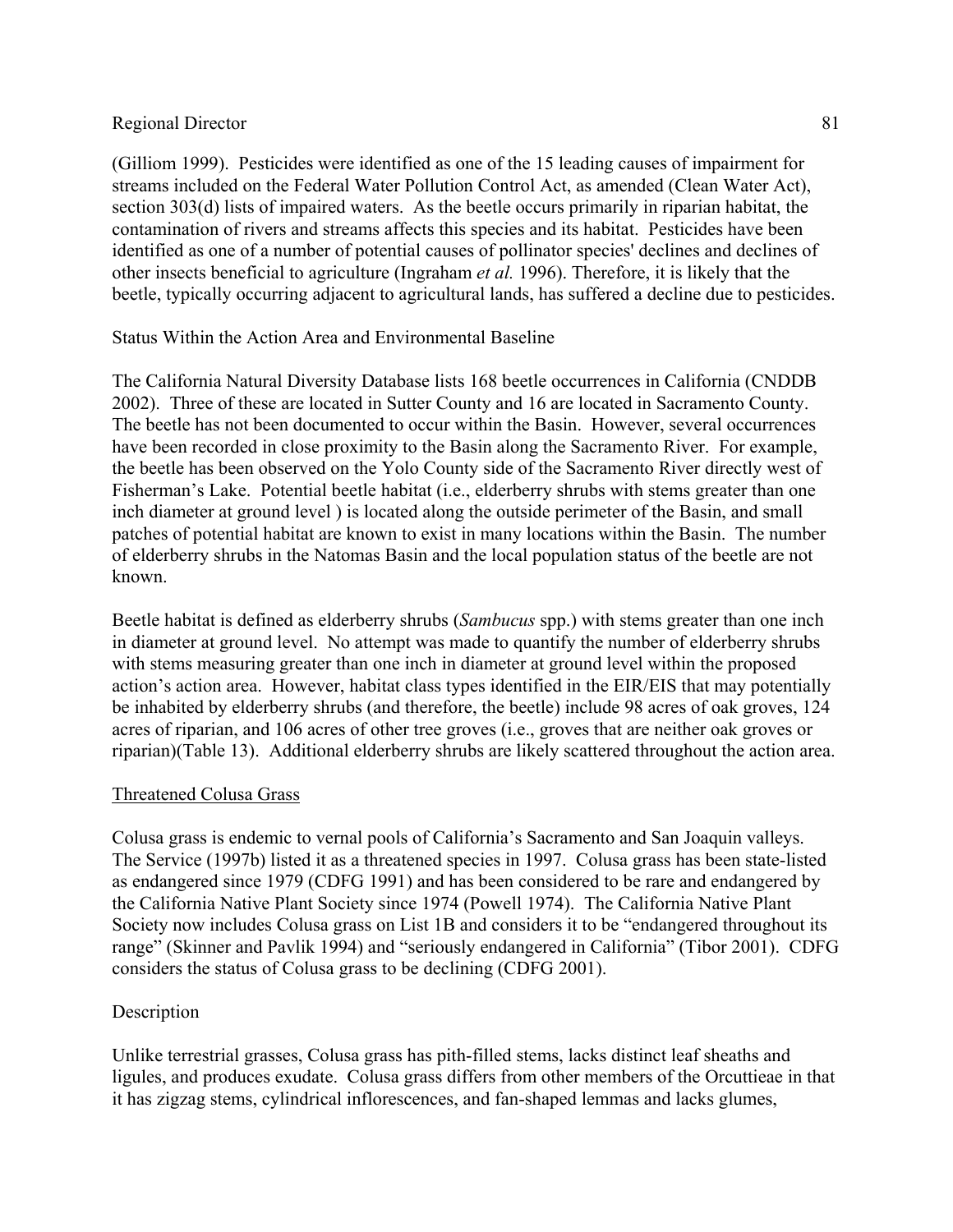whereas the other genera within the tribe have fairly straight stems and possess glumes. Moreover, *Orcuttia* species have distichous spikelets and narrow, five-toothed lemmas, and *Tuctoria* species have spikelets arranged in a loose spiral, and narrow, more-or-less entire lemmas. Colusa grass is not likely to be confused with Anthochloa, despite their former taxonomic affiliation. The latter does not occur in North America, is perennial, does not have glands, the inflorescence is not cylindrical, and the spikelets have glumes (Hoover 1940).

All members of the Orcuttieae share several characteristics that differ from many other grasses. Most grasses have hollow stems, but the Orcuttieae have stems filled with pith. Another difference is that the Orcuttieae produce two or three different types of leaves during their life cycle, whereas most grasses have a single leaf type throughout their life span. The juvenile leaves of the Orcuttieae, which form underwater, are cylindrical and clustered into a basal rosette. After the water dries, terrestrial leaves form in all species of the tribe; these leaves have flattened blades and are distributed along the stem (Keeley 1998). *Orcuttia* species have a third type of leaf that is not found in *Neostapfia* or *Tuctoria* (Reeder 1982, Keeley 1998). The terrestrial leaves of the Orcuttieae also differ from other grasses in other respects. Whereas grass leaves typically are differentiated into a narrow, tubular *sheath* that clasps the stem tightly and a broader blade that projects away from the stem, terrestrial leaves of the Orcuttieae are broad throughout and the lower portion enfolds the stem only loosely. The Orcuttieae also lack a ligule, which is a leaf appendage commonly found in other grasses (Reeder 1965, Reeder1982, Keeley 1998). Another characteristic common to all Orcuttieae is the production of an aromatic exudate, which changes from clear to brown during the growing season (Reeder 1965, Reeder 1982). The exudate most likely helps to repel herbivores (Crampton 1976, Griggs 1981).

Compared to other members of the Orcuttieae, Colusa grass shows fewer adaptations to existence underwater, indicative of its relatively primitive evolutionary position and the shorter duration of underwater growth (Keeley 1998). The aquatic seedlings of Colusa grass have only one or two juvenile leaves (Keeley 1998). The terrestrial stage consists of multiple stems arising in clumps from a common root system. The stems are decumbent and have a characteristic zigzag growth form (Crampton 1976). Overall stem length ranges from 10 to 30 cm (3.9 to 11.8 in.). The entire plant is pale green when young (Davy 1898) but becomes brownish as the exudate darkens (Reeder 1982, Reeder 1993). Leaf length is 5 to 10 cm (2.0 to 3.9 in.) (Hitchcock and Chase 1971). Each stem produces one dense, cylindrical inflorescence that is 2 to 8 cm (0.8 to 3.1 in.) long and 8 to 12 mm (0.31 to 0.47 in.) broad. Within the inflorescence, the spikelets are densely packed in a spiral arrangement; the tip of the rachis projects beyond the spikelets. Each spikelet typically contains five florets but does not have glumes. The fan-shaped lemmas are approximately 5 mm (0.20 in.) long. The grains are 2.5 mm (0.10 inch) long and are coated with exudate. Colusa grass has a diploid chromosome number of 40 (Reeder 1982, Reeder 1993).

#### Historical and Current Range

In the 50 years after its initial discovery (Davy 1898), Colusa grass was reported from only three sites other than the type locality; these were in Merced and Stanislaus counties. By the mid-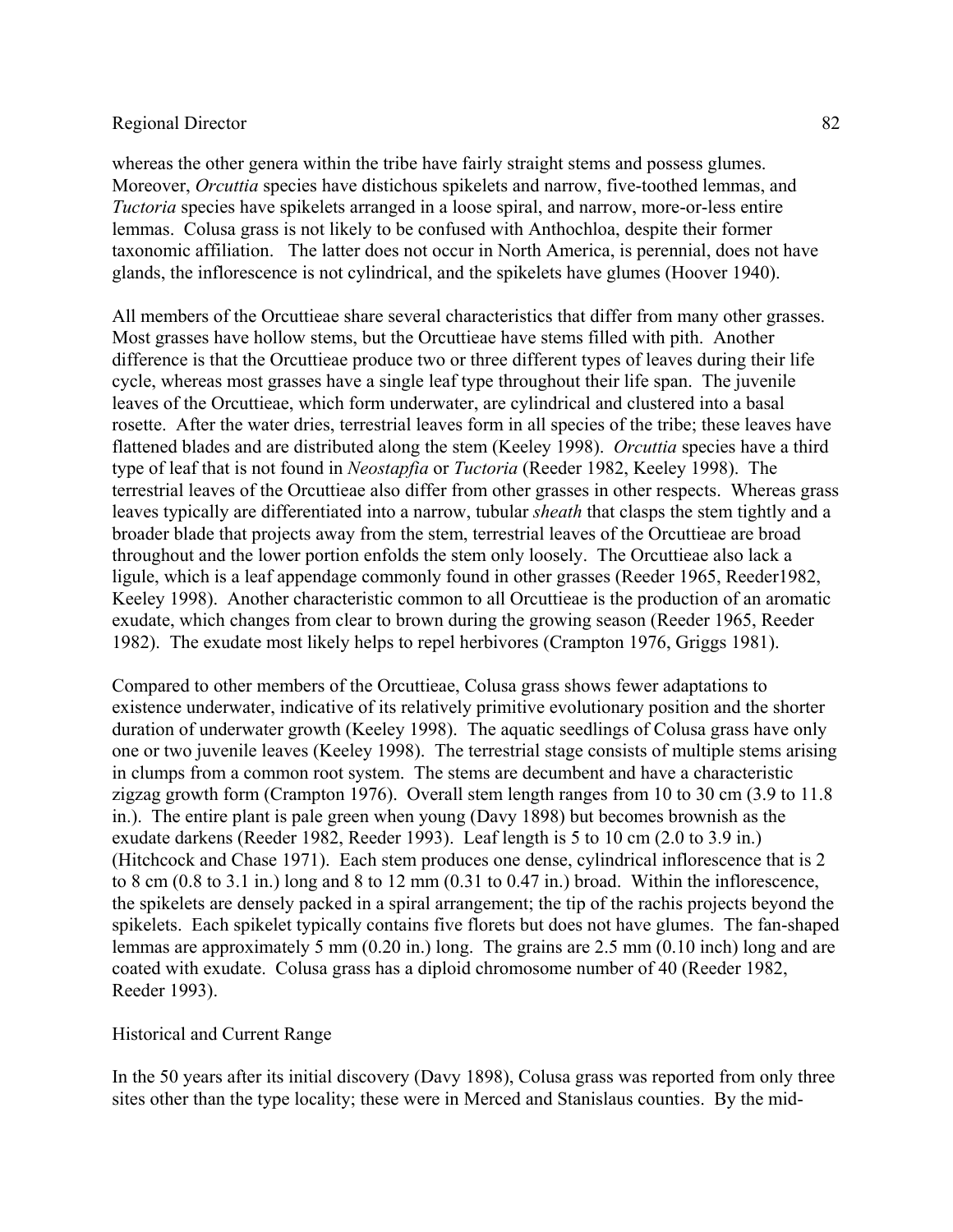1970's, Colusa grass had been reported from a total of 11 sites in Colusa, Merced, Solano, and Stanislaus counties (Hoover 1936, Hoover 1940, Crampton 1959, Medeiros 1976, Reeder 1982). During the 1980's, many new populations of Colusa grass were located during extensive surveys. As of 1989, 40 occurrences were extant and 11 already had been extirpated. Of the 51 occurrences known up to that point, 26 were in Merced County, 22 were in Stanislaus county, two were in Solano County, and one was in Colusa County (Stone *et al*. 1988, CNDDB 2001). These occurrences were in the San Joaquin Valley, Solano-Colusa, and Southern Sierra Foothills vernal pool regions (Keeler-Wolf *et al*. 1998).

Although fewer than one-quarter of the historical occurrences have been visited within the past decade, their status is presumed to be the same as on the last visit (CNDDB 2002). Currently, CNDDB (2002) includes 59 occurrences of Colusa grass; 48 occurrences are presumed to be extant and 11 others are either known or presumed to be extirpated.

The extant populations occur primarily in the Southern Sierra Foothills Vernal Pool Region, where they are concentrated northeast of the city of Merced in Merced County (24 occurrences) and east of Hickman in Stanislaus County (16 occurrences). Of the remaining eight extant occurrences, four are in central Merced County, representing the San Joaquin Valley Vernal Pool Region. The others are in the Solano-Colusa Vernal Pool Region, with two each in southeastern Yolo and central Solano counties (Stone *et al*. 1988, Keeler-Wolf *et al*. 1998, CNDDB 2002). The species has been extirpated from Colusa County (CNDDB 2002).

# Life History and Habitat

Many life-history characteristics are common to all members of the Orcuttieae. They are annuals, and all exhibit  $C_4$  photosynthesis (Downton 1975, Griggs 1981, Keeley 1998). All are wind-pollinated, but pollen probably is not carried long distances between populations (Griggs 1980, Griggs and Jain 1983). Local seed (i.e., caryopsis) dispersal is by water, which breaks up the inflorescences (Reeder 1965, Crampton 1976, Griggs 1980, Griggs 1981). Long-distance dispersal is unlikely (Service 1985*c*) but seed may have been carried occasionally by waterfowl (family Anatidae), tule elk (*Cervus elaphus nannoides*), or pronghorn (*Antilocapra americana*) in historical times (Griggs 1980). The seeds can remain dormant for an undetermined length of time, but at least for three or four years, and germinate underwater after they have been immersed for prolonged periods (Crampton 1976, Griggs 1980, Keeley 1998). Unlike typical terrestrial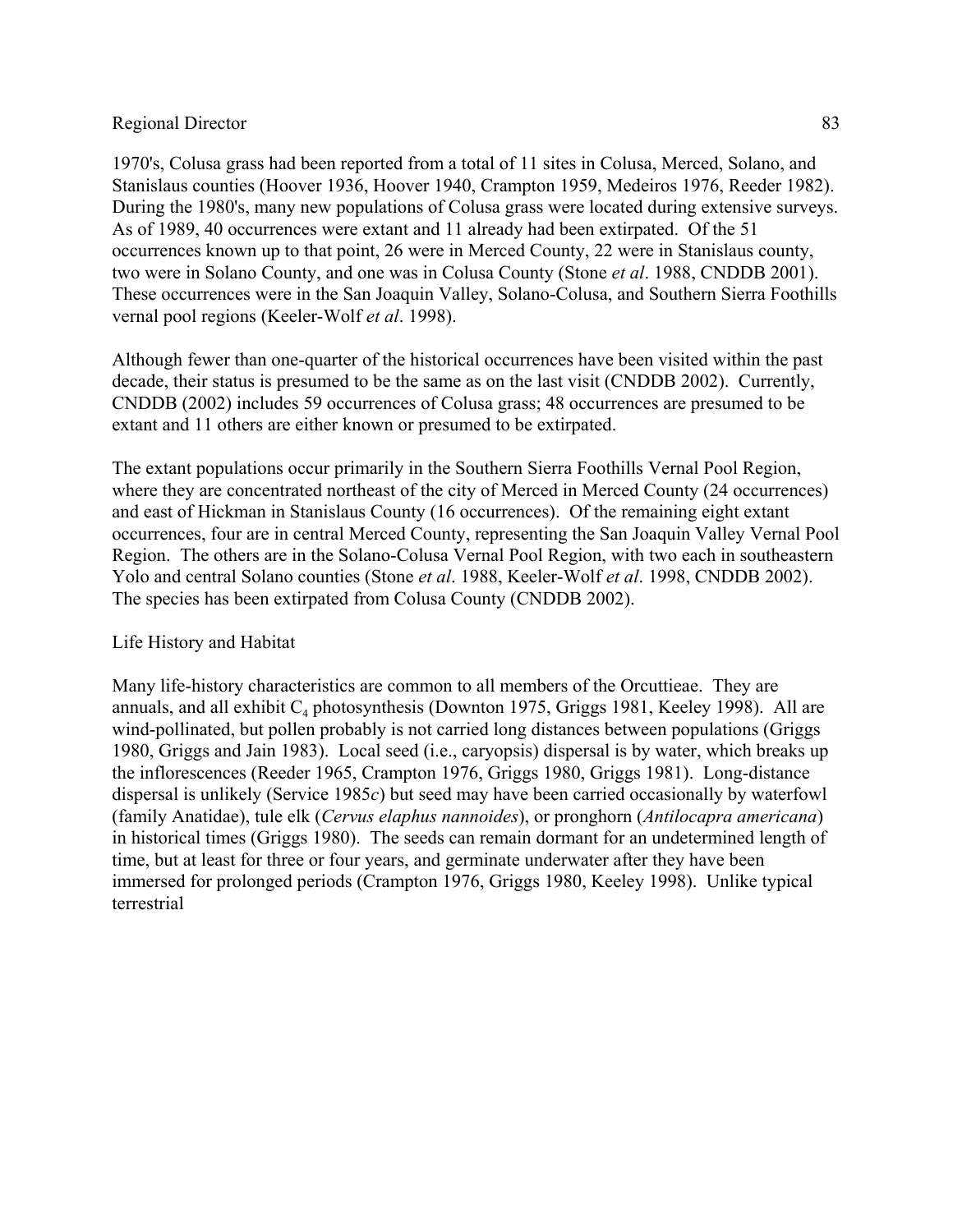grasses that grow in the uplands surrounding vernal pools, members of the Orcuttieae flower during the summer months (Keeley 1998).

All members of the Orcuttieae are endemic to vernal pools. Although the various species have been found in pools ranging widely in size, the vast majority occur in pools of 0.01 hectares (0.025 acres) to 10 hectares (24.7 acres) (Stone *et al*. 1988). Large pools such as these retain water until May or June, creating optimal conditions for Orcuttieae (Crampton 1959, Crampton 1976, Griggs 1981, Griggs and Jain 1983). Within the pools, Orcuttieae occur in patches that are essentially devoid of other plant species (Crampton 1959, Crampton 1976). Typically, plants near the center of a pool grow larger and produce more spikelets than those near the margins, but patterns vary depending on individual pool characteristics and seasonal weather conditions (Griggs 1980).

# Reproductive Ecology

In an experiment where Colusa grass was grown along with Greene's tuctoria and two species of *Orcuttia* (Keeley 1998), seeds of Colusa grass took approximately three months to germinate following inundation, longer than all other species. Unlike *Orcuttia* species, Colusa grass does not produce flattened, floating juvenile leaves (Reeder 1982, Keeley 1998). Germination and seedling development have not been studied in the wild but are assumed to be similar to those of *Tuctoria* species, which have similar seedlings. Thus, Colusa grass seed would be expected to germinate in late spring when little standing water remains in the pool, and flowering would begin approximately three to four weeks later, as observed for *Tuctoria* (Griggs 1980). Flowering individuals of Colusa grass have been collected as early as May throughout the range of the species (CNDDB 2002). Colusa grass spikelets break between the florets (Reeder 1993), shattering as soon as the inflorescence matures (Crampton 1976).

Among all members of the Oructtiaeae, the soil seed bank may be 50 times or more larger than the population in any given year. In general, years of above-average rainfall promote larger populations of Orcuttieae, but population responses vary by pool and by species (Griggs 1980, Griggs and Jain 1983). Population sizes have been observed to vary by one to four orders of magnitude among successive years and to return to previous levels even after three to five consecutive years when no mature plants were present (Griggs 1980, Griggs and Jain 1983, Holland 1987). Thus, many years of observation are necessary to determine whether a population is stable or declining.

Reproductive and survival rates of Colusa grass have not been reported, but annual monitoring confirms that population sizes of Colusa grass vary widely from year to year. Over a 6-year monitoring period, the population at the Bert Crane Ranch in Merced County dropped from 250 plants in 1987 to zero in 1989 and 1990 but rebounded to over 2,000 plants in 1992 (Silveira in litt. 2000). At Olcott Lake in Solano County, the lowest population of the decade was 1,000 in 1994 yet was followed by a high of over one million the following year (CNDDB 2001).

Habitat and Community Associations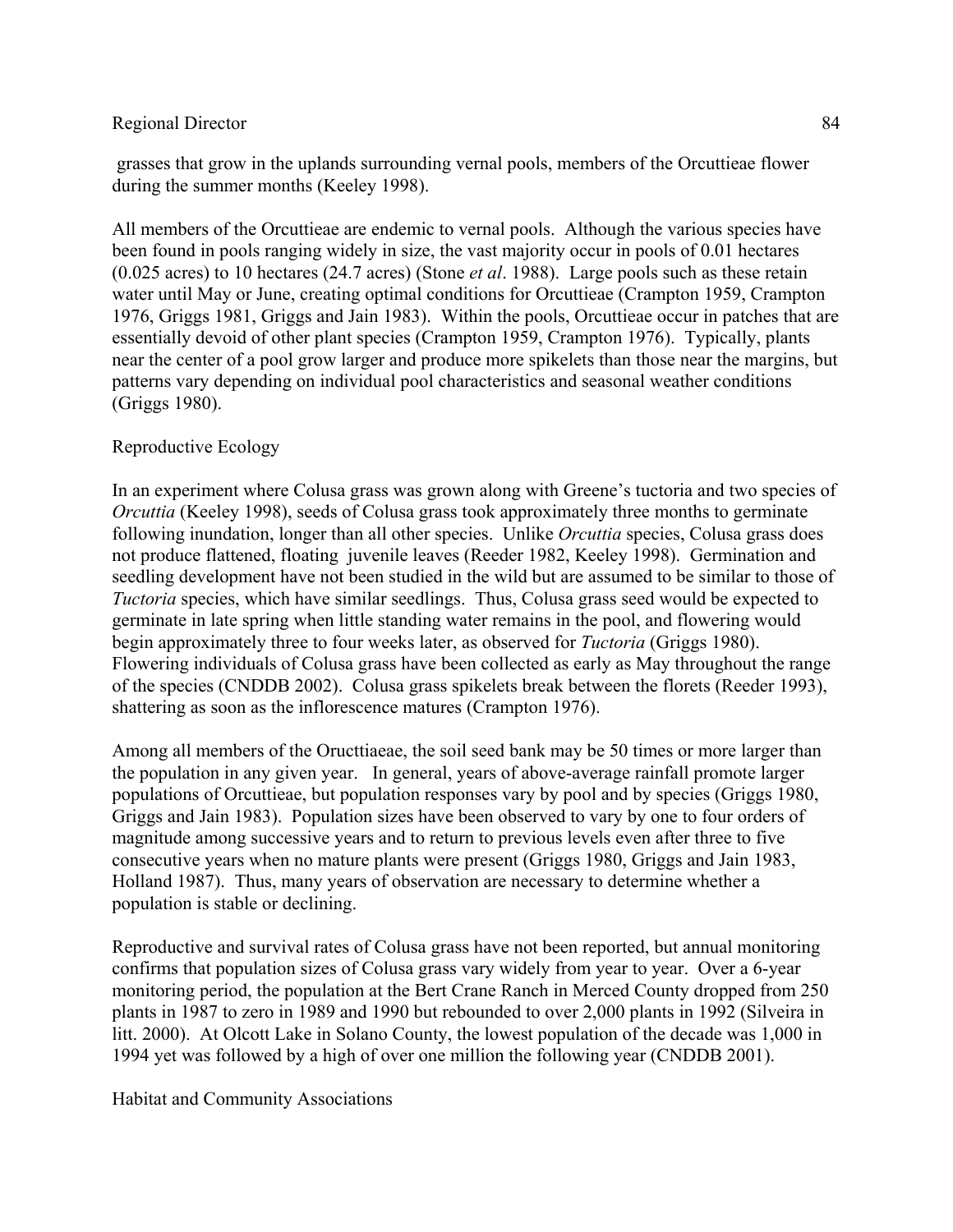Colusa grass has the broadest ecological range among the Orcuttieae. It occurs on the rim of alkaline basins in the Sacramento and San Joaquin valleys, as well as on acidic soils of alluvial fans and stream terraces along the eastern margin of the San Joaquin Valley and into the adjacent foothills (Stone *et al*. 1988). Elevations range from 5 m (18 ft.) to approximately 105 m (350 ft.) at known sites (CNDDB 2001). Colusa grass has been found in Northern Claypan and Northern Hardpan vernal pool types (Sawyer and Keeler-Wolf 1995) within rolling grasslands (Crampton 1959). It grows in pools ranging from 0.01 to 250 hectares (0.02 to 617.5 acres), with a median size of 0.2 hectares (0.5 acres), and also occurs in the beds of intermittent streams and in artificial ponds (Stone *et al*. 1988, K. Fuller personal communication 1997, EIP Associates 1999). This species typically grows in the deepest portion of the pool or stream bed (Crampton 1959, Stone *et al*. 1988) but also may occur on the margins (Hoover 1937, Stone *et al*. 1988). Deeper pools and stock ponds are most likely to provide the long inundation period required for germination (EIP Associates 1999).

Several soil series are represented throughout the range of Colusa grass. In the Solano-Colusa Vernal Pool Region, Colusa grass grows on clay, silty clay, or silty clay loam soils in the Marvin, Pescadero, and Willows series. In the San Joaquin Valley Vernal Pool Region, soils are clay or silty clay loam in the Landlow and Lewis series (Silveira in litt. 2000). Colusa grass habitat in the Southern Sierra Foothills Vernal Pool Region includes many soil series with textures ranging from clay to gravelly loam. For sites with known soil series, these include Bear Creek, Corning, Greenfield, Keyes, Meikle, Pentz, Peters, Raynor, Redding, and Whitney (Stone *et al*. 1988, EIP Associates 1999, CNDDB 2001). The type and composition of impermeable layers underlying occupied vernal pools also varies, ranging from claypan to lime-silica or ironsilica cemented hardpan and tuffaceous alluvium (Stone *et al*. 1988)

Colusa grass usually grows in single-species stands, rather than intermixed with other plants. Thus, associated species in this case are plants that occur in different zones of the same pools but are present in the same season. For example, Crampton (1959) observed that Colusa grass dominated pool beds, with hairy Orcutt grass forming a band around the upper edge of the stand. In saline-alkaline sites, common associates of Colusa grass are frankenia and saltgrass, whereas on acidic sites associates include coyote-thistle, turkey mullein (*Eremocarpus setigerus*), and vernal pool popcorn flower (Stone *et al*. 1988, EIP Associates 1999). Greene's tuctoria formerly grew in one vernal pool with Colusa grass, but the former no longer occurs there (Stone *et al*. 1988, CNDDB 2001).

Reasons for Decline and Threats to Survival

Colusa grass declined primarily because pools in which it occurred were destroyed by conversion to irrigated agriculture, primarily to orchards and vineyards (Crampton 1976, Medeiros 1976, CNDDB 2001). Other factors that extirpated populations of Colusa grass included altered hydrology, surface disturbance, and excessive livestock grazing. At least nine, and possibly 11, occurrences have been extirpated, although several others most likely were eliminated before being reported (Stone *et al*. 1988). The Yolo County occurrences have been damaged by herbicide application (Witham in litt. 2000) and the groundwater there has been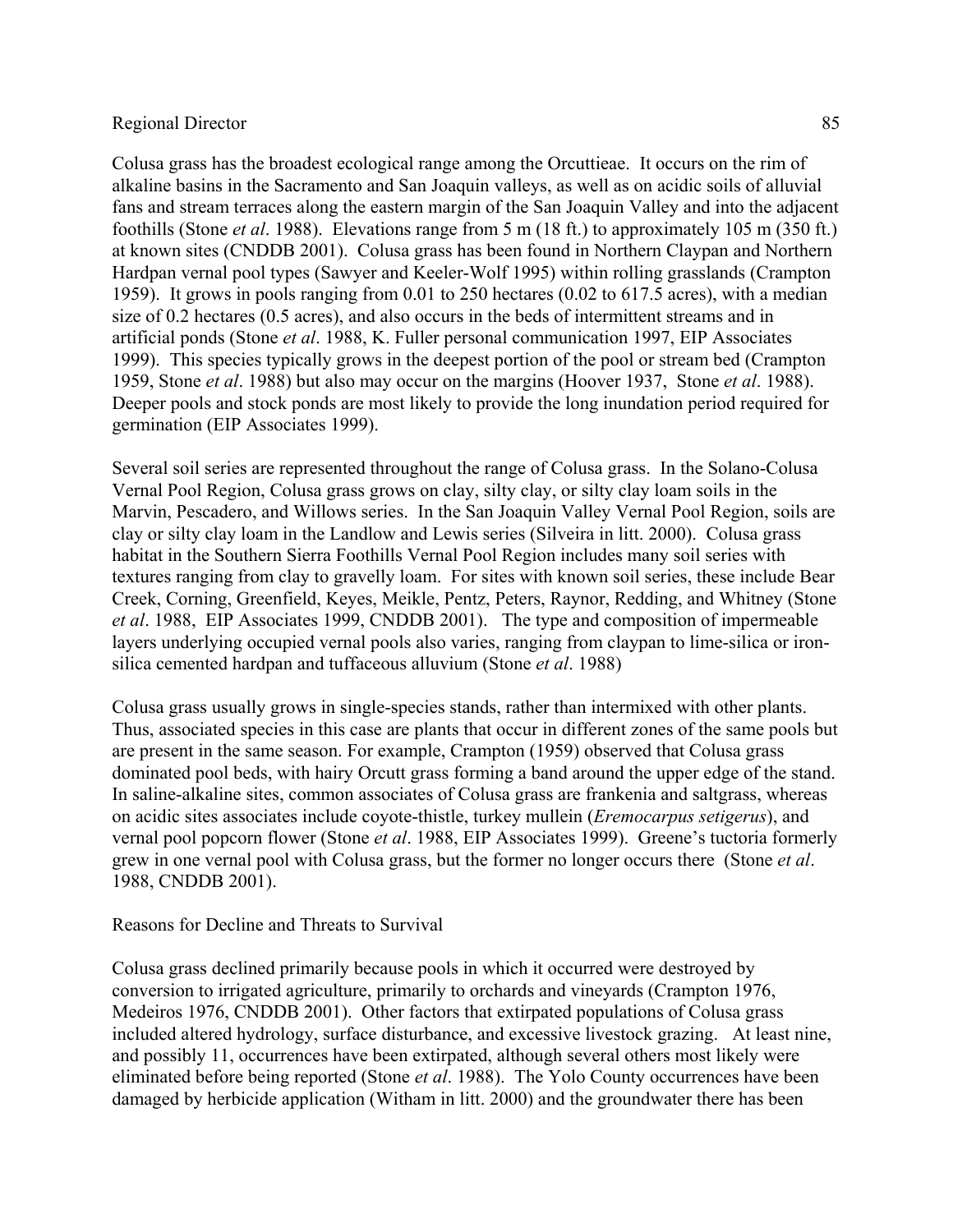# contaminated by industrial chemicals (K. Fuller personal communication 1997).

The same factors that contributed to the decline of Colusa grass continue to pose threats. Agricultural conversion is most likely to occur in eastern Stanislaus County and threatens the 16 extant occurrences there. Dry-land farming there is gradually being replaced by irrigated agriculture; the former apparently is compatible with the persistence of Colusa grass, but the latter is not (Crampton 1959, Crampton 1976). Changes in natural hydrology, such as draining pools or creating reservoirs, could create unsuitable conditions for Colusa grass by decreasing or increasing inundation periods. Increased grazing intensity or summer grazing would threaten Colusa grass, even though moderate cattle grazing in spring has not posed a problem (Stone *et al*. 1988). Sheep grazing is compatible if the flock is removed before Colusa grass begins growth for the year. However, sheep trampling and bedding during the seedling and flowering stages are detrimental (Witham in litt. 1992).

Another threat to the survival of Colusa grass comes from the construction of the proposed University of California campus and associated community in Merced County. Four occurrences (constituting five pools and ponds) are in the area expected to be developed within the next 15 years, and two others (constituting one pool and one stockpond) are within the "planning area" (EIP Associates 1999, CNDDB 2001).

Additional factors threaten the survival of Colusa grass, particularly the problem of small population size. Although populations may drop to only a few visible plants in certain years, seven consisted of fewer than 100 plants even at their peak (CNDDB 2002) and thus are likely to represent small populations. Non-native plants such as swamp grass and alkali mallow, and invasive native species such as cocklebur and lippia could out-compete Colusa grass and may be particular problems in combination with other factors such as decreased inundation and inappropriate livestock grazing (Stone *et al*. 1988, Witham in litt. 2000). Grasshopper foraging has been observed on Colusa grass (Stone *et al*. 1988), but the extent of this threat is unknown. The two Yolo County occurrences are threatened by herbicide run-off from adjacent agricultural operations (CNDDB 2001).

# Status with Respect to Recovery

Most of the conservation efforts for Colusa grass have been accomplished as part of the broader effort to survey and protect vernal pools in the Central Valley. Surveys conducted by Crampton (1959), Medeiros (1976), and Stone *et al.* (1988) contributed to distributional records and identification of threats. Four occurrences of Colusa grass, comprising six occupied pools, have been protected by The Nature Conservancy. One is Olcott Lake on the Jepson Prairie Preserve in Solano County, where the Colusa grass population has been monitored annually since 1989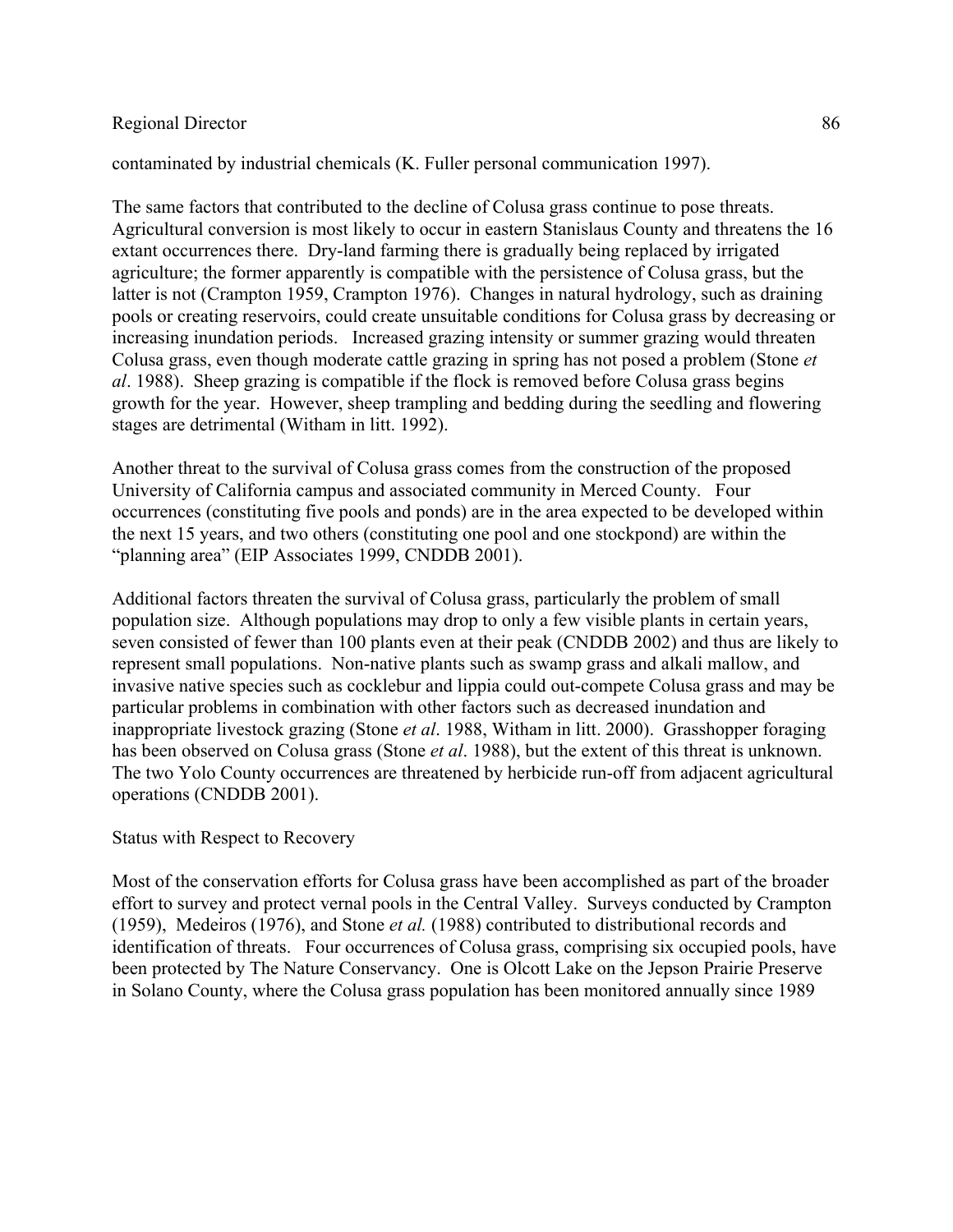(Witham in litt. 1992, CNDDB 2001). The other five pools are on the Flying M Ranch conservation easement in eastern Merced County (Stone *et al*. 1988).

Three additional occurrences of Colusa grass are on federal land, which offers more options for conservation but does not in itself constitute protection. Two are on a U.S. Department of Defense facility in Yolo County, which was scheduled to be released from federal ownership in 2001 (Fuller in litt. 2000). The other occurrence is on the Arena Plains Unit of the Merced National Wildlife Refuge in Merced County. The Service, which administers the refuge, acquired the Arena Plains in 1992, and refuge personnel have been monitoring the Colusa grass population annually since 1993. Although the refuge allowed grazing to continue on the Arena Plains after it was purchased, temporary electric fencing was placed around the Colusa grass pool one year to exclude cattle when the population was deemed to be particularly vulnerable (D. Woolington pers. comm. 1997, Silveira in litt. 2000).

# Status within the Action Area and Environmental Baseline

Fifty-nine Colusa grass occurrences have been reported in California (CNDDB 2002). None of those are from Sacramento County, Sutter County, or the Basin. The closest reported Colusa grass occurrences are from Yolo County, approximately ten miles southwest of the Basin.

The Natomas Basin supports limited amounts of potential Colusa grass habitat. Potential habitat of approximately 21.3 acres occurs in the vernal pools on the east side of the Basin, in 886 acres of grasslands primarily north of Del Paso Road. This estimate of vernal pool acreage is based upon assessments of the amount of vernal pool habitat per acre of grasslands in Sacramento County and probably greatly overestimates the actual amount of vernal pool habitat per acre of grassland in the Basin (K. Fuller, pers. comm. to C. Aubrey, 2003). Additional potential habitat occurs in 96 acres of other ponds and seasonally wet areas in the Basin. However, none of the vernal pools that have been identified in the Basin are either large or deep. Orcuttieae are almost always associated with pools that retain water into May or June (Crampton 1959, Crampton 1976, Griggs 1981, Griggs and Jain 1983).

# Threatened Slender Orcutt Grass

Slender Orcutt grass was federally listed as threatened in 1997 (Service 1997*b*) and has been state-listed as endangered since 1979 (CDFG 1991). It was recognized as rare and endangered by the California Native Plant Society as early as 1974 (Powell 1974), is now included on List 1B, and is considered to be "endangered throughout its range" (Skinner and Pavlik 1994).

# Description

Slender Orcutt grass occurs in valley grassland and blue oak woodland. It grows in vernal pools on remnant alluvial fans and high stream terraces and recent basalt flows. It has some ability to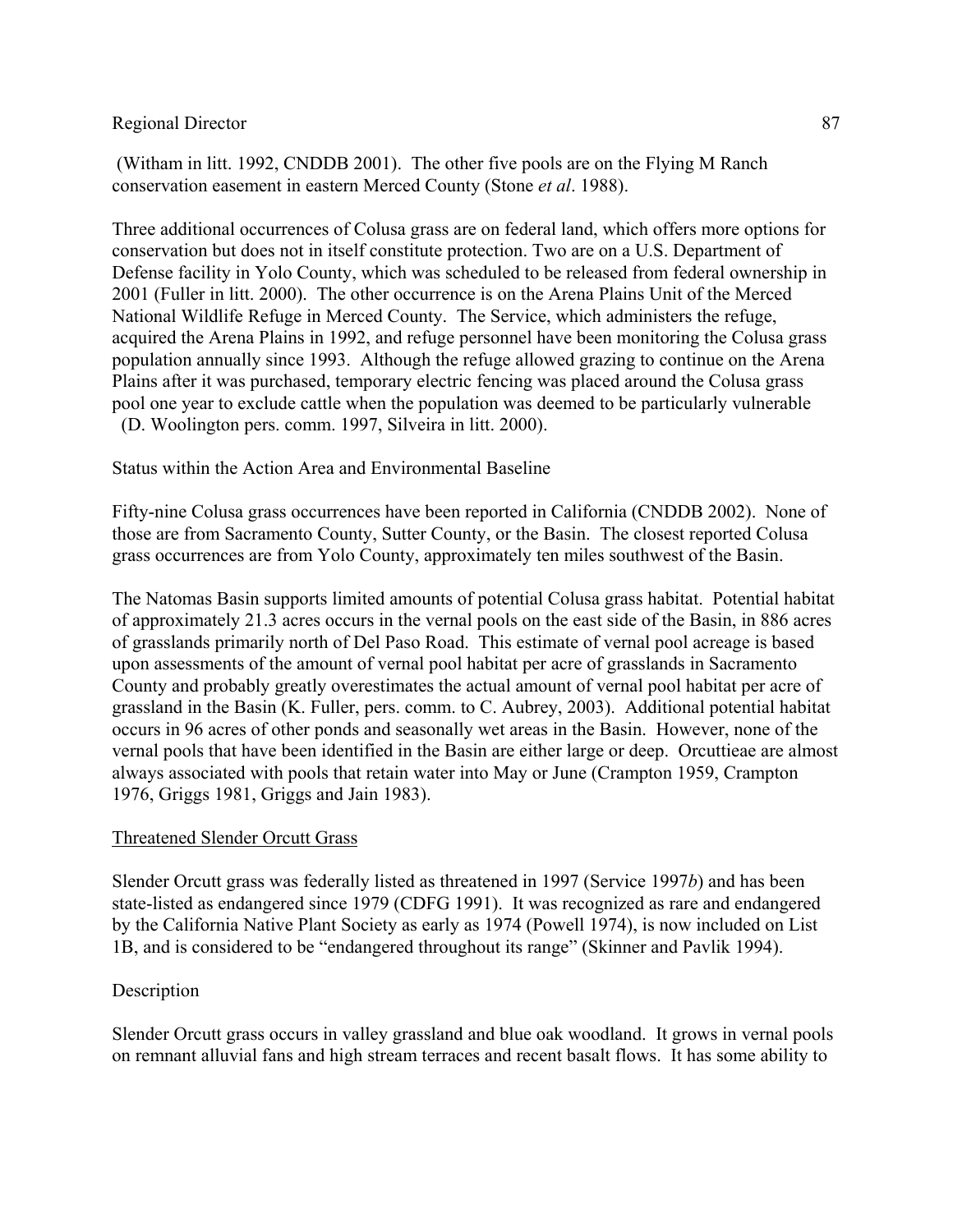colonize artificial habitats, such as the margins of stock ponds (Stone *et al*. 1988, Corbin and Schoolcraft 1989, CNDDB 2000).

Slender Orcutt grass grows as single stems or in small tufts consisting of a few stems. The plants are sparsely hairy and branch only from the upper half of the stem. Although the stems typically are erect, they may become decumbent if many branches form near the stem tip (Reeder 1982). The stems range from 5 to 20 cm (2.0 to 7.9 in.) in height (Schoolcraft in litt. 2000) and are approximately 0.5 mm (0.02 in.) in diameter. The terrestrial leaves are 1.5 to 2 mm (0.06 to 0.08 in.) wide. In slender Orcutt grass, the inflorescence comprises more than half of the plant's height, and the spikelets are more or less evenly spaced throughout the inflorescence. Each spikelet contains from five to 20 florets. The grains are approximately 3 mm (0.12 in.) long (Hitchcock 1934, Reeder 1982, Stone *et al*. 1988, Reeder 1993). In one study, seed weight ranged from 0.32 to 0.81 milligrams (mg)(1.1 to 2.8 x  $10^{-5}$  ounces) (Griggs 1980). The diploid chromosome number of slender Orcutt grass is 26 (Reeder 1982).

Slender Orcutt grass is most similar to hairy Orcutt grass, but the former has narrower stems and leaves, branches at the upper nodes, larger spikelets that are not crowded on the rachis, larger seeds, a different chromosome number, and flowers earlier (Reeder 1982). Other *Orcuttia* species have unequal lemma teeth and also differ in seed size and chromosome number (Reeder 1982).

#### Historical and Current Range

By the mid-1980's, slender Orcutt grass was known from only 18 localities in Lake, Sacramento, Shasta, and Tehama counties (Reeder 1982, Stone *et al*. 1988). During the late 1980's, Stone *et al*. (1988) and others (CNDDB 2000) discovered 34 additional occurrences of slender Orcutt grass. Of the 52 occurrences reported prior to 1990, the majority (29 occurrences, 55.8 percent) were in the Northeastern Sacramento Valley Vernal Pool Region of Tehama County; most of those were in the vicinity of Dales, except for four occurrences on the Vina Plains. Another 14 occurrences (26.9 percent) were in the Northwestern Sacramento Valley Vernal Pool Region, on the Stillwater and Millville Plains of Shasta County. The Modoc Plateau Vernal Pool Region accounted for another six occurrences (11.5 percent), including four in Shasta County and two in Siskiyou County. The remaining three occurrences included two in Lake County, which was in the Lake-Napa Vernal Pool Region, and one in Sacramento County, in the Southeastern Sacramento Valley Vernal Pool Region (Griggs and Jain 1983, Stone *et al*. 1988, CNDDB 2000).

During the past decade, 27 new occurrences of slender Orcutt grass have been reported, including three that were introduced into created pools. Thus, a total of 79 occurrences are known, of which 73 are presumed to be extant (Corbin in litt. 1999, CNDDB 2000). In addition to the counties where it was reported historically, slender Orcutt grass is now known from Lassen and Plumas counties.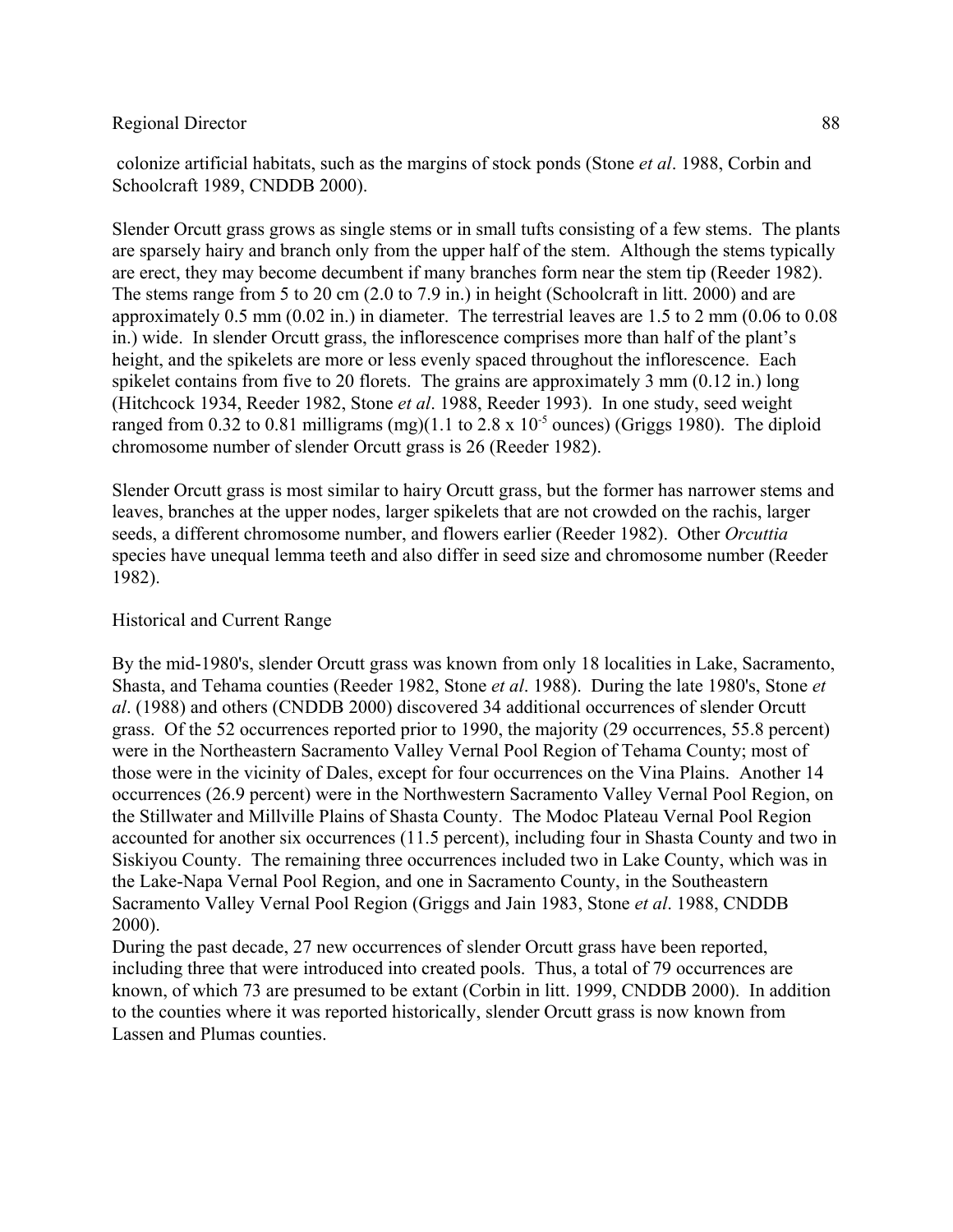The primary area of concentration for slender Orcutt grass (42.5 percent of occurrences) is still in the vicinity of Dales, Tehama County, where 28 natural occurrences and the three introduced populations remain extant. Those 31 occurrences and the four in the Vina Plains of Tehama County are all in the Northeastern Sacramento Valley Vernal Pool Region (Keeler-Wolf *et al*. 1998). A secondary area of concentration for slender Orcutt grass is the Modoc Plateau Vernal Pool Region in Lassen, Plumas, Shasta, and Siskiyou counties with 22 extant occurrences (30.1 percent). The portion of Shasta County that is in the Northwestern Sacramento Valley Vernal Pool Region has 12 extant occurrences (16.4 percent). The Lake-Napa Vernal Pool Region accounts for two extant occurrences, both in Lake County, and the remaining two occurrences are in Sacramento County, in the Southeastern Sacramento Valley Vernal Pool Region (Stone *et al*. 1988, Corbin and Schoolcraft 1989, Corbin in litt. 1999, CNDDB 2000).

#### Reproductive Ecology and Demography

Optimal germination of slender Orcutt grass is achieved through stratification followed by warm days and mild nights (Griggs 1974 in Stone *et al*. 1988). Peak flowering of this species typically occurs in May in the Central Valley (Griggs 1981, Reeder 1982) but not until June or July on the Modoc Plateau (Corbin in litt. 2000, Schoolcraft in litt. 2000). Unlike hairy Orcutt grass and Greene's tuctoria, slender Orcutt grass is not likely to die when pools are flooded by late spring or summer rains. At two sites near Dales that were inundated by rains in May 1977, slender Orcutt grass plants dropped their existing inflorescences but resprouted and flowered again within one month (Griggs 1980, Griggs and Jain 1983). Moreover, the population at the Vina Plains Preserve in Tehama County experienced a second pulse of germination after summer rains in 1982 (Broyles 1983, in Alexander and Schlising 1997). Conversely, drought has been known to cause 100 percent mortality (Griggs 1980, Griggs and Jain 1983).

Similar to other vernal pool annuals, slender Orcutt grass populations can vary greatly in size from year to year. Fluctuations of up to four orders of magnitude have been documented in Lake and Shasta counties (Griggs 1980, Griggs and Jain 1983). At the Vina Plains Preserve, the single population ranged in size from 1,000 to 147,700 individuals during the five times it was reported over a 13-year period (Stone *et al*. 1988, Alexander and Schlising 1997). However, slender Orcutt grass populations do not always fluctuate in size. Among five populations of slender Orcutt grass that Griggs tracked from 1973 to 1979, two remained at the same order of magnitude for the entire period. Both were in the Dales area. None of the other five species of Orcuttieae included in the study remained stable for the full seven years (Griggs 1980, Griggs and Jain 1983).

Seeds of slender Orcutt grass germinate even in dry years, but the proportion of plants surviving to maturity varies. In a 1977 demographic study of two slender Orcutt grass populations near Dales and a third near Redding (Griggs 1980, Griggs and Jain 1983), survivorship ranged from 0 to 75 percent (average = 40 percent). At the two sites near Dales, densities of slender Orcutt grass were 694 and 1,530 per square meter (64.5 and 142.1 per square foot, respectively) in 1977 (Griggs 1980, Griggs and Jain 1983). At the Vina Plains Preserve, the single occupied pool had a density of 71 plants per square meter (6.6 per square foot) in 1995 (Alexander and Schlising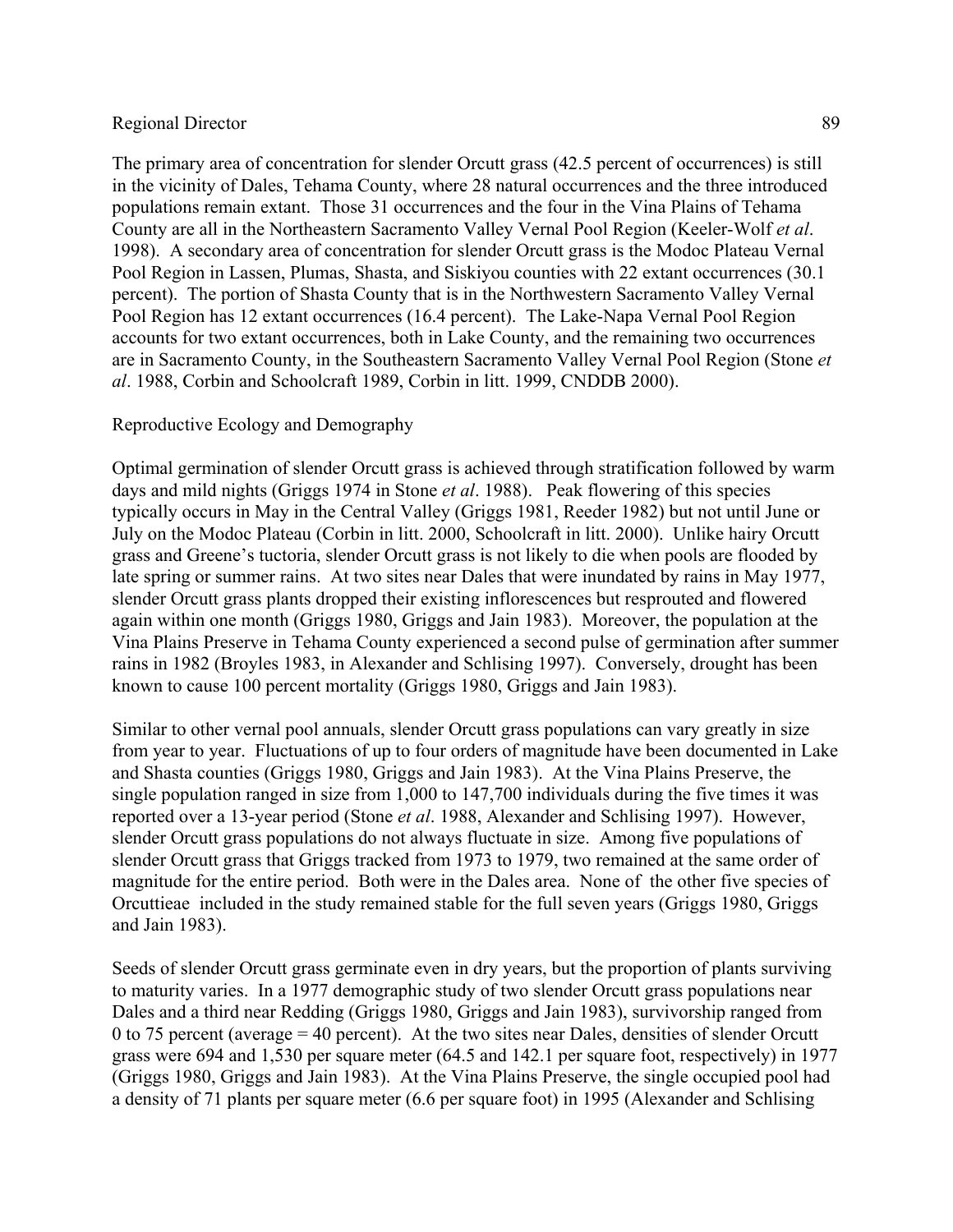1997). Slender Orcutt grass produced an average of 58 seeds per plant in 1977, ranging from 11.3 to 163.9 among the populations studied. At one Dales-area site, the soil seed bank was estimated to be more than 14 times greater than the population of growing plants in 1977 (Griggs 1980, Griggs and Jain 1983).

Griggs (1980) and Griggs and Jain (1983) reported that most of the genetic diversity in slender Orcutt grass occurred among individuals with the same seed parent. He found nearly as much genetic diversity within a single population but little difference between populations. However, his study included only two populations from Tehama County, which were in close proximity. One of the Sacramento County populations differs considerably from other occurrences in outward appearance, suggesting that it may differ genetically (Cochrane in litt. 1995*a*).

# Habitat and Community Associations

Slender Orcutt grass is found primarily on substrates of volcanic origin (Crampton 1959, Corbin and Schoolcraft 1989), on soils that range from slightly to strongly acidic (Stone *et al*. 1988) and from clay to sandy, silty, or cobbly loam (Corbin and Schoolcraft 1989, CNDDB 2000 and unprocessed data). Sacramento Valley populations occur on the Redding, Toomes, and Tuscan soil series (Stone *et al*. 1988, CNDDB 2000). Elsewhere, soil series have not been reported. Natural pools in which slender Orcutt grass grows are classified as Northern Volcanic Ashflow and Northern Volcanic Mudflow vernal pools (Sawyer and Keeler-Wolf 1995). However, this species also has been reported from other natural and artificially-created seasonal wetlands such as creek floodplains, stock ponds, and borrow pits. Impervious layers beneath occupied pools range from iron-silica hardpan to bedrock (Stone *et al*. 1988, Corbin and Schoolcraft 1989, CNDDB 2000).

Among the populations studied by Stone *et al.* (1988), the median area of pools occupied by slender Orcutt grass was 0.65 hectares (1.6 acres) and ranged from 0.08 to 45 hectares (0.2 to 111 acres). On the Modoc Plateau, occupied pools known as of 1989 ranged in size from 2 to 40 hectares (5 to 100 acres) and were typically at least 30 cm (11.8 in.) deep; this species was restricted to the deepest areas of these pools (Corbin and Schoolcraft 1989). Slender Orcutt grass occurs through a wide range of elevations corresponding to its broad geographical range. The lowest reported elevation was 27 m (90 ft.) in Sacramento County (Stone *et al*. 1988) and the highest was 1,640 m (5,380 ft.) in Lassen County (CNDDB unprocessed data).

Vegetation types in which the occupied pools occur are diverse, ranging from grassland and oak woodland to mixed conifer forest, silver sagebrush (*Artemisia cana*) flats, and sedge meadows (Crampton 1959, CNDDB 2000). Associated species vary throughout the range of slender Orcutt grass. Among the most common associates in the Sacramento Valley are vernal pool popcorn flower, pale spikerush (*Eleocharis macrostachya*), coyote-thistle, whiteflower navarretia, and water shamrock. At other locations throughout northern California, slender Orcutt grass occurs with a wide variety of plants, including various species of *Downingia, Eryngium*, and *Navarretia* (Stone *et al*. 1988, Corbin and Schoolcraft 1989, Alexander and Schlising 1997, CNDDB 2000). Although slender Orcutt grass grows in the same vernal pool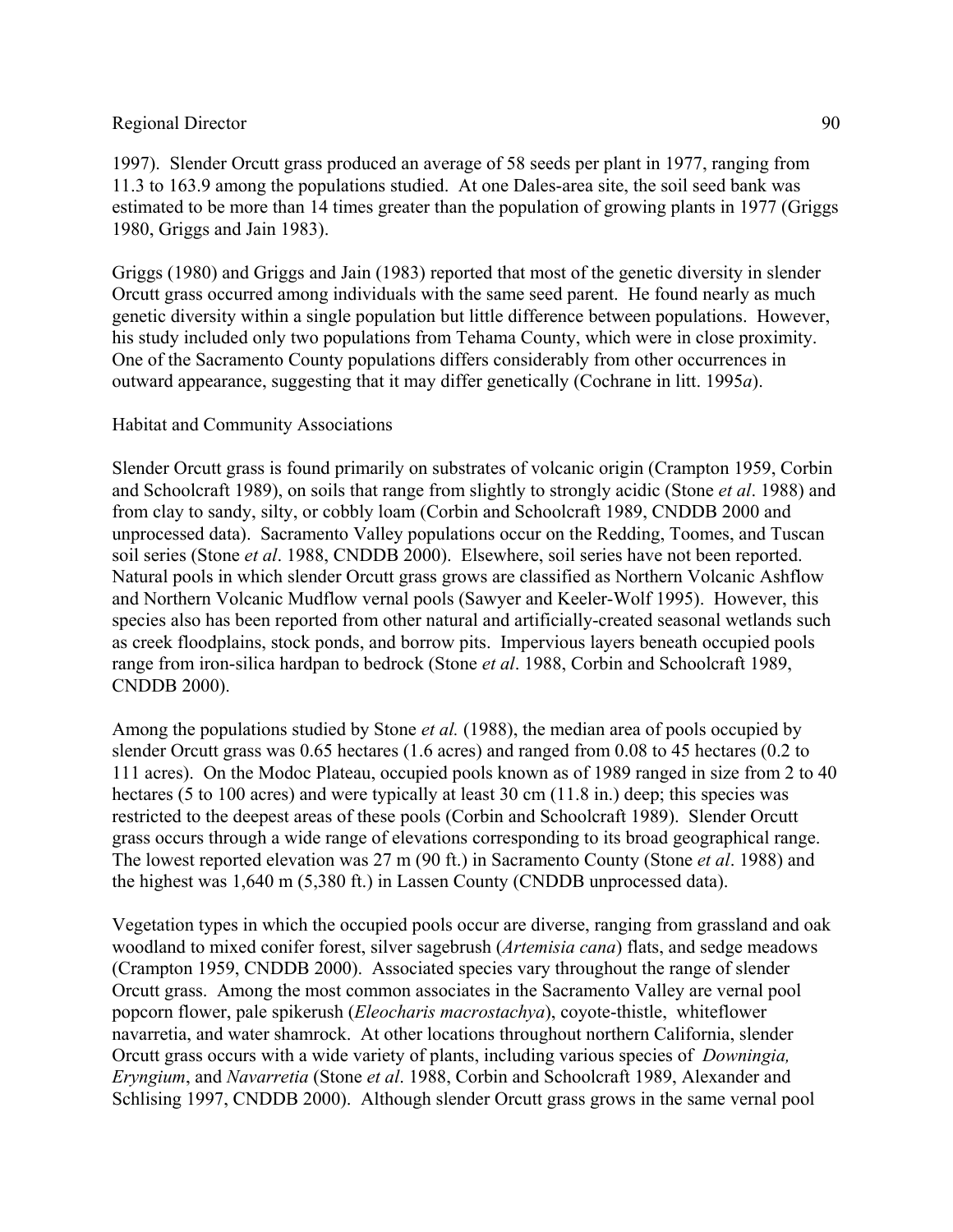complexes as hairy Orcutt grass in Tehama County (including the Vina Plains Preserve) and Sacramento Orcutt grass in Sacramento County, it has not been found to share any pools with either species (Stone *et al*. 1988, Cochrane in litt. 1995*a*, Alexander and Schlising 1997, CNDDB 2000).

# Reasons for Decline and Threats to Survival

Urban development in the vicinity of Redding has extirpated or caused the severe decline of five slender Orcutt grass occurrences through construction activities and hydrological alterations (Griggs and Jain 1983, CNDDB 2000). Agricultural conversion apparently eliminated the species from the type locality. Although the exact location of the type collection is not known, the general area was being used for crop fields and both irrigated and dry pastures as of 1987 (Stone *et al*. 1988).

Urban development is continuing in the vicinity of Redding and could eliminate the remaining populations in that area. A variety of other factors are contributing to the continued decline of slender Orcutt grass including off-road vehicle use, inappropriate livestock grazing, altered hydrology, and competition from other plants (Stone *et al*. 1988, Corbin and Schoolcraft 1989). Off-road vehicle use is a particular problem near Redding and in forested areas of the Modoc Plateau. According to Stone *et al*. (1988), "moderate" livestock grazing in spring is compatible with slender Orcutt grass but overstocking, summer grazing, and trampling pose threats to several occurrences. However, grazing may be necessary to control aggressive competitors such as the native species, pale spikerush (Witham in litt. 2000). Altered hydrology contributes to the decline of slender Orcutt grass by creating conditions unsuitable for its germination, growth, or reproduction, and by promoting the growth of competing plant species.

# Status with Respect to Recovery

Four natural occurrences of slender Orcutt grass are in designated preserves. These include the Trust for Wildland Communities' Boggs Lake Preserve in Lake County, The Nature Conservancy's Vina Plains Preserve in Tehama County, and two occurrences on CDFG's Dales Lake Ecological Reserve in Tehama County (Broyles 1987, Stone *et al*. 1988, CNDDB 2000). All four populations are monitored annually (Baldwin and Baldwin 1989*a*, Baldwin and Baldwin 1989*b*, Baldwin and Baldwin 1991, CNDDB 2000). A conservation area containing a population of slender Orcutt grass was recently established in Sacramento County to compensate for impacts to vernal pools (Fuller in litt. 2000). An unknown number of additional occurrences are protected from development by conservation easements; one is in Shasta County (CNDDB 2000), and the others are in the Dales Lake area of Tehama County, where a private landowner put more than 16,188 hectares (40,000 acres) of ranch land into a conservation easement in cooperation with The Nature Conservancy (Witham in litt. 2000).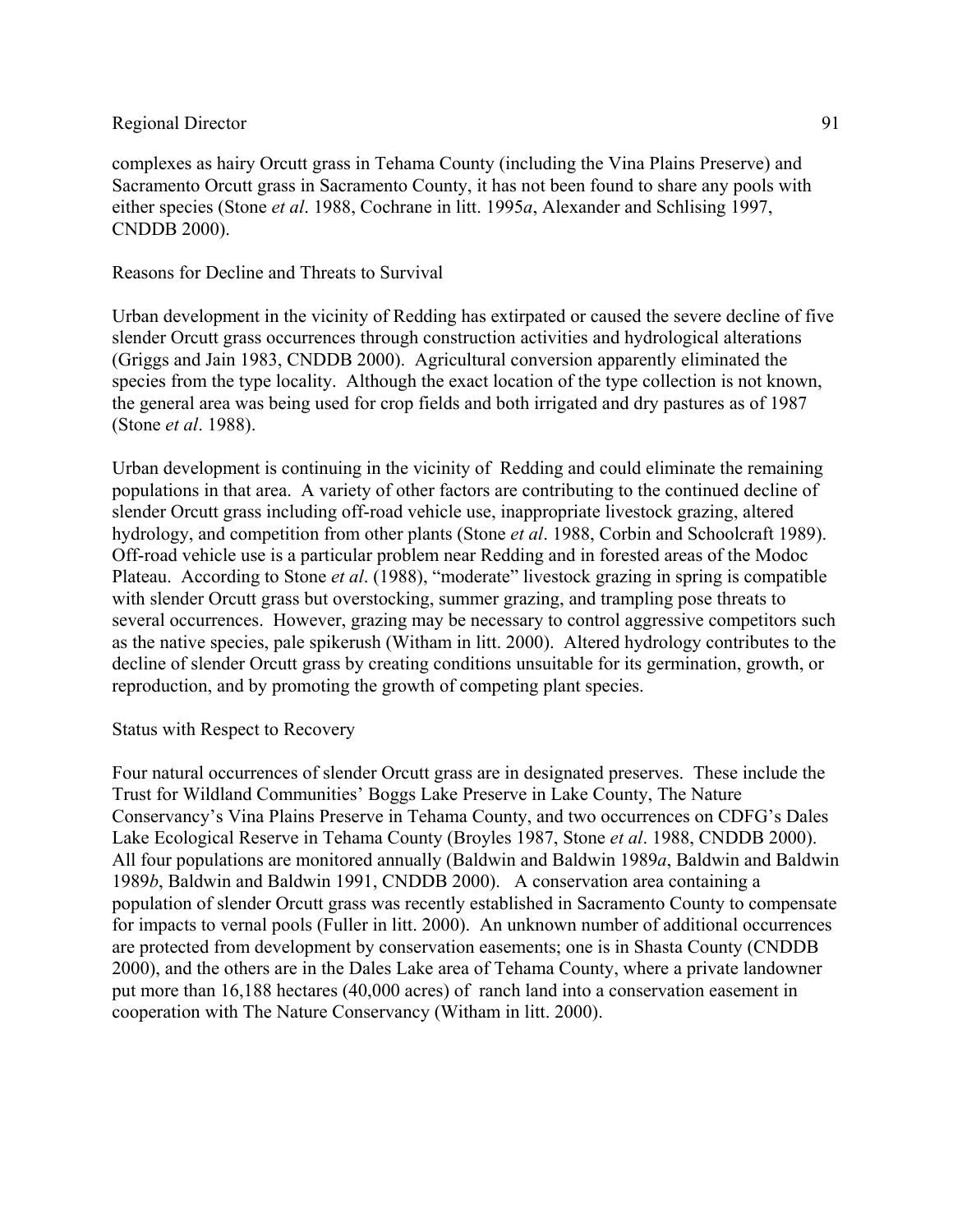Introductions of slender Orcutt grass have been attempted at two privately-owned sites. In 1978, slender Orcutt grass was seeded into two adjacent "ponds" in Chico, Butte County. Fewer than 100 plants grew in the two ponds that year or in 1979 (Griggs 1980), which was the last time the population size was reported. The other introduction was in 1982, when slender Orcutt grass was seeded into an artificial pool in Shasta County. As of 1987, the population was thriving (CNDDB 2000), but its current size is not known. An unintentional introduction may have taken place at the Dales Lake Ecological Reserve. In 1995, slender Orcutt grass appeared in 11 of 21 artificially-created vernal pools there, possibly because its seeds were contained in plant litter from nearby natural pools that was spread on the surface of the created pool (Witham in litt. 2000). The CNDDB (2000) considers those 11 pools to comprise three element occurrences, but the populations may not be viable; very few plants were found in 1995 and only one of the pools still supported slender Orcutt grass in 1999 (Witham in litt. 2000).

Twenty-seven of the 73 (37.0 percent) extant occurrences of slender Orcutt grass are wholly or partially on federal land. Seventeen of these are managed by the U.S. Forest Service, primarily the Lassen National Forest, although one is on the Shasta-Trinity National Forest. The other ten are on lands operated by the U.S. Bureau of Land Management; nine of these are in the Redding Resource Area and the other is in the Alturas Resource Area. Two of the occurrences on the Lassen National Forest, Adobe North and South Vernal Pools, are within an area that has been proposed as a Research Natural Area (Corbin in litt. 2000). The Green Place Reservoir occurrence in Shasta County is within a Wilderness Study Area and has been jointly proposed by the U.S. Bureau of Land Management and the Lassen National Forest as a Research Natural Area (Schoolcraft in litt. 2000). The Lassen National Forest and Susanville District of the U.S. Bureau of Land Management jointly prepared a management plan for slender Orcutt grass sites under their administration (including those in the Shasta-Trinity National Forest) in order to ensure the long-term survival of the species (Corbin and Schoolcraft 1989). Actions identified in that plan included avoidance of known populations, maintenance of natural hydrology, monitoring selected populations, and surveys in suitable habitats. As a result of the plan, several areas have been fenced to exclude livestock and a considerable number of additional populations have been discovered (Corbin in litt. 1999, CNDDB 2000, Corbin in litt. 2000, Schoolcraft in litt. 2000).

Status within the Action Area and Environmental Baseline

A review of CNDDB (2002) revealed that slender Orcutt grass had been reported 84 times in California. Slender Orcutt grass has not been recorded from Sutter County or the Basin. However, it has been reported twice from Sacramento County. The closest reported slender Orcutt grass record to the Basin is approximately 14 miles away in north-central Sacramento County.

The Natomas Basin supports limited amounts of potential slender Orcutt grass habitat. Potential habitat of approximately 21.3 acres occurs in the vernal pools on the east side of the Basin, in 886 acres of grasslands primarily north of Del Paso Road. This estimate of vernal pool acreage is based upon assessments of the amount of vernal pool habitat per acre of grasslands in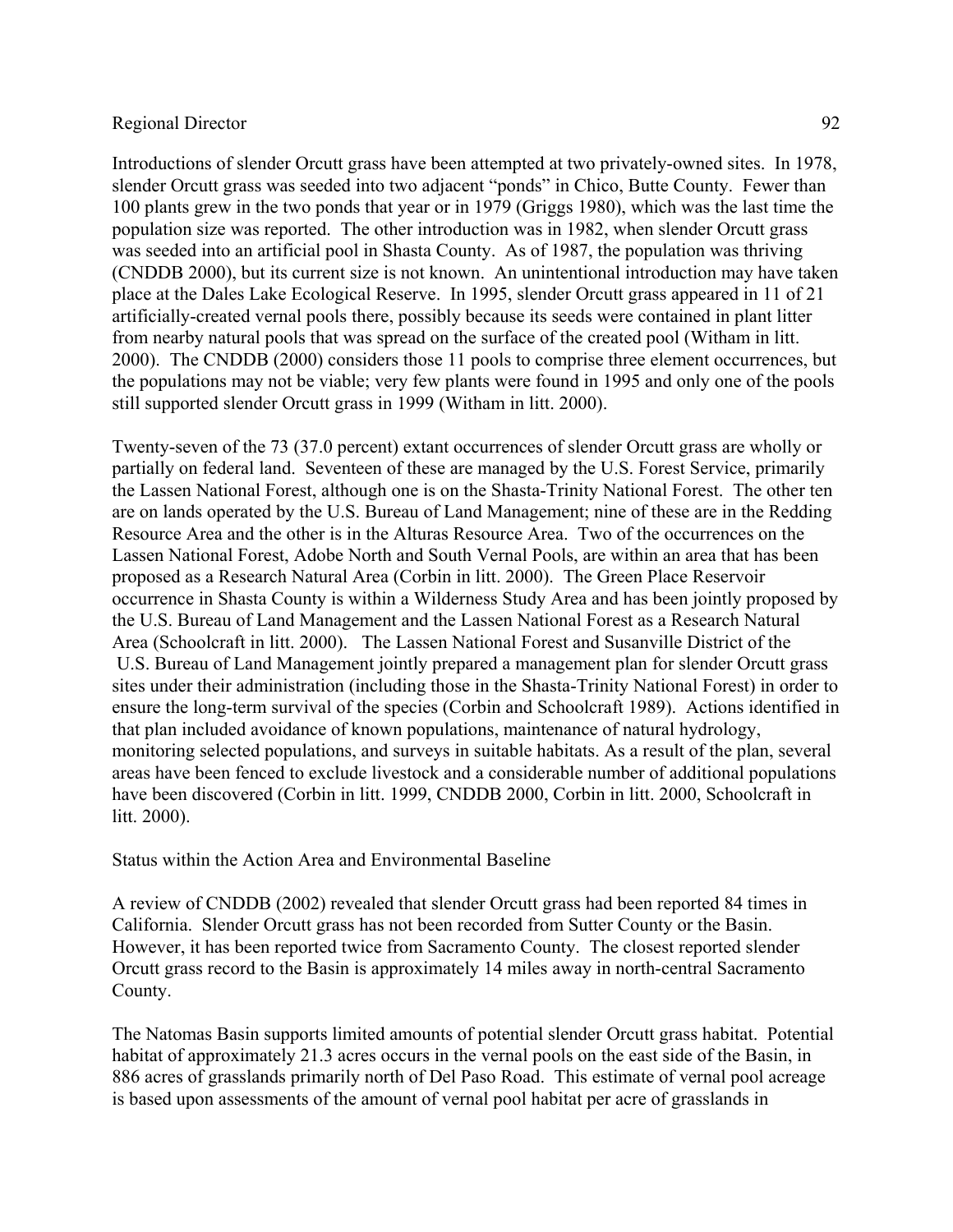Sacramento County and probably greatly overestimates the actual amount of vernal pool habitat per acre of grassland in the Basin (K. Fuller, pers. comm. to C. Aubrey, 2003). Additional potential habitat occurs in 96 acres of other ponds and seasonally wet areas in the Basin. However, none of the vernal pools that have been identified in the Basin are either large or deep. Orcuttieae are almost always associated with pools that retain water into May or June (Crampton 1959, Crampton 1976, Griggs 1981, Griggs and Jain 1983).

# Endangered Sacramento Orcutt Grass

Sacramento Orcutt grass was federally listed as an endangered species in 1997 (Service 1997b) and has been state listed as endangered since 1979 (CDFG 1991). The California Native Plant Society has included it on lists of very rare and endangered plants for over two decades (Powell 1974); Sacramento Orcutt grass is currently on List 1B, with the highest endangerment rating possible (Skinner and Pavlik 1994).

#### Description

Sacramento Orcutt grass has unequal lemma teeth, unlike hairy and slender Orcutt grasses. Both California and San Joaquin Valley Orcutt grasses have unequal lemma teeth but can be distinguished from Sacramento Orcutt grass by the length of the lemma and its teeth and bristles, the size and density of the inflorescence, and the size of the seeds. Moreover, the chromosome number of Sacramento Orcutt grass differs from all other *Orcuttia* species (Reeder 1982).

# Historical and Current Range

Sacramento Orcutt grass is endemic to the Southeastern Sacramento Valley Vernal Pool Region (Keeler-Wolf *et al*. 1998) and has always been restricted to Sacramento County. The earliest collection was from 1936 near Phoenix Field. Three other occurrences documented in 1941 and 1958 extended the range north to Orangevale and south to near Sloughhouse. Sacramento Orcutt grass was introduced to Phoenix Park, Sacramento County, in 1978. Three additional natural occurrences were discovered in the late 1980's, including one in extreme southeastern Sacramento County near Route 104. Thus, by 1990, this species was known from a total of seven natural occurrences and one introduction (Stone *et al*. 1988, CNDDB 2000).

Within the past decade, Sacramento Orcutt grass has been discovered at one new site in Sacramento County, within the previously known range. However, one entire occurrence and a portion of another have been extirpated. Thus, eight of the nine occurrences are extant. Five occurrences, comprising more than 70 percent of the occupied habitat, are concentrated into a single area of approximately 6  $km^2$  (2.3 square miles) east of Mather Field. Two other occurrences are adjacent to each other: Phoenix Field Ecological Reserve and the introduced population at Phoenix Park. The eighth extant occurrence is near Rancho Seco Lake (Stone *et al*. 1988, Cochrane in litt. 1995*a*, Morey in litt. 1996, CNDDB 2000). All occurrences are in the Southeastern Sacramento Valley Vernal Pool Region (Keeler-Wolf *et al*. 1998).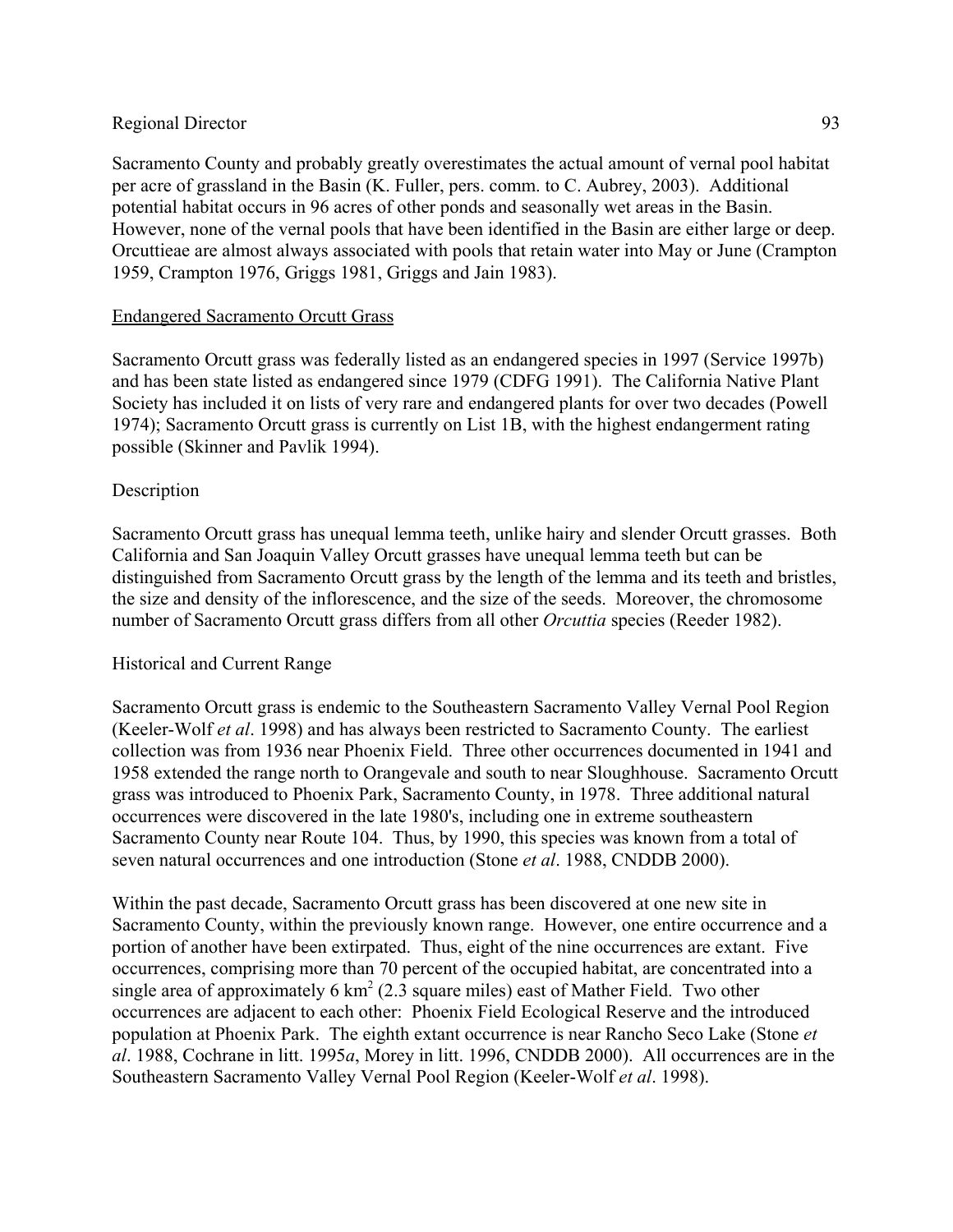# Reproductive Ecology and Demography

Sacramento Orcutt grass flowers in May and June (Griggs 1977, Skinner and Pavlik 1994, Cochrane in litt. 1995*a*) and sets seed in June and July (Holland 1987). The plants are adapted for wind pollination but do provide a source of pollen for native bees (Griggs 1974, in Stone *et al*. 1988). Seeds likely do not disperse far under natural conditions. In a 6-year period, an experimental population spread at most 3 m (10 ft.) from the seed source, and 95 percent of plants were within 30 cm (11.8 in.) of the source (Holland in litt. 1986). A demographic study conducted from 1974 to 1978 (Griggs 1980, Griggs and Jain 1983) indicated that Sacramento Orcutt grass produced an average of 500 seeds per plant. At one site in 1978, 88 percent of plants survived to maturity. The size of the seed bank stored in the soil was approximately 44 times as great as the population of growing plants (Griggs 1980, Griggs and Jain 1983). The number of plants varies with rainfall. Large numbers of plants grow only in years when seasonal rainfall exceeds 40 cm (15.7 in.), particularly when heavy rains begin in November and continue through the end of April (Holland 1987). This species is less likely to germinate in years of below-normal precipitation than other members of the tribe (Griggs 1980, Griggs and Jain 1983).

In studies of enzyme systems, genetic diversity between populations of Sacramento Orcutt grass was low. However, plants from the primary area of concentration had alleles that did not occur in other areas. The amount of genetic variation occurring among related individuals was approximately equal to that within populations (Griggs 1980, Griggs and Jain 1983).

# Habitat and Community Associations

Sacramento Orcutt grass has been found in Northern Hardpan and Northern Volcanic Mudflow vernal pools (Sawyer and Keeler-Wolf 1995). It occurs on high-terrace sites (Stone *et al*. 1988) at elevations of 46 to 82 m (150 to 270 ft.) (CNDDB 2000). Occupied pools occur in blue oak woodland and annual grassland (Crampton 1959, Griggs 1977, CNDDB 2000). Among occupied pools discovered prior to 1988, the median area was 0.28 hectares (0.69 acres) and ranged from 0.1 hectares (0.25 acres) to 0.82 hectares (2.03 acres). Soils underlying pools where Sacramento Orcutt grass grows are acidic with an iron-silica hardpan (Stone *et al*. 1988), and the pools contain numerous cobbles (Crampton 1959, Stone *et al*. 1988). Most of the known occurrences are on soils in the Redding series, but at least two are in the Pentz-Pardee-Red Bluff association (Stone *et al*. 1988).

The most common associates of Sacramento Orcutt grass are vernal pool popcorn flower, coyote-thistle, pale spikerush, and dwarf woolly-heads (Stone *et al*. 1988). Boggs Lake hedgehyssop co-occurs with Sacramento Orcutt grass in one pool (Stone *et al*. 1988, CNDDB 2000). One population of slender Orcutt grass grows in the same vicinity as Sacramento Orcutt grass, but the two species have not been found together (Cochrane in litt. 1995*a*).

# Reasons for Decline and Threats to Survival

One former occurrence of Sacramento Orcutt grass between Orangevale and Folsom was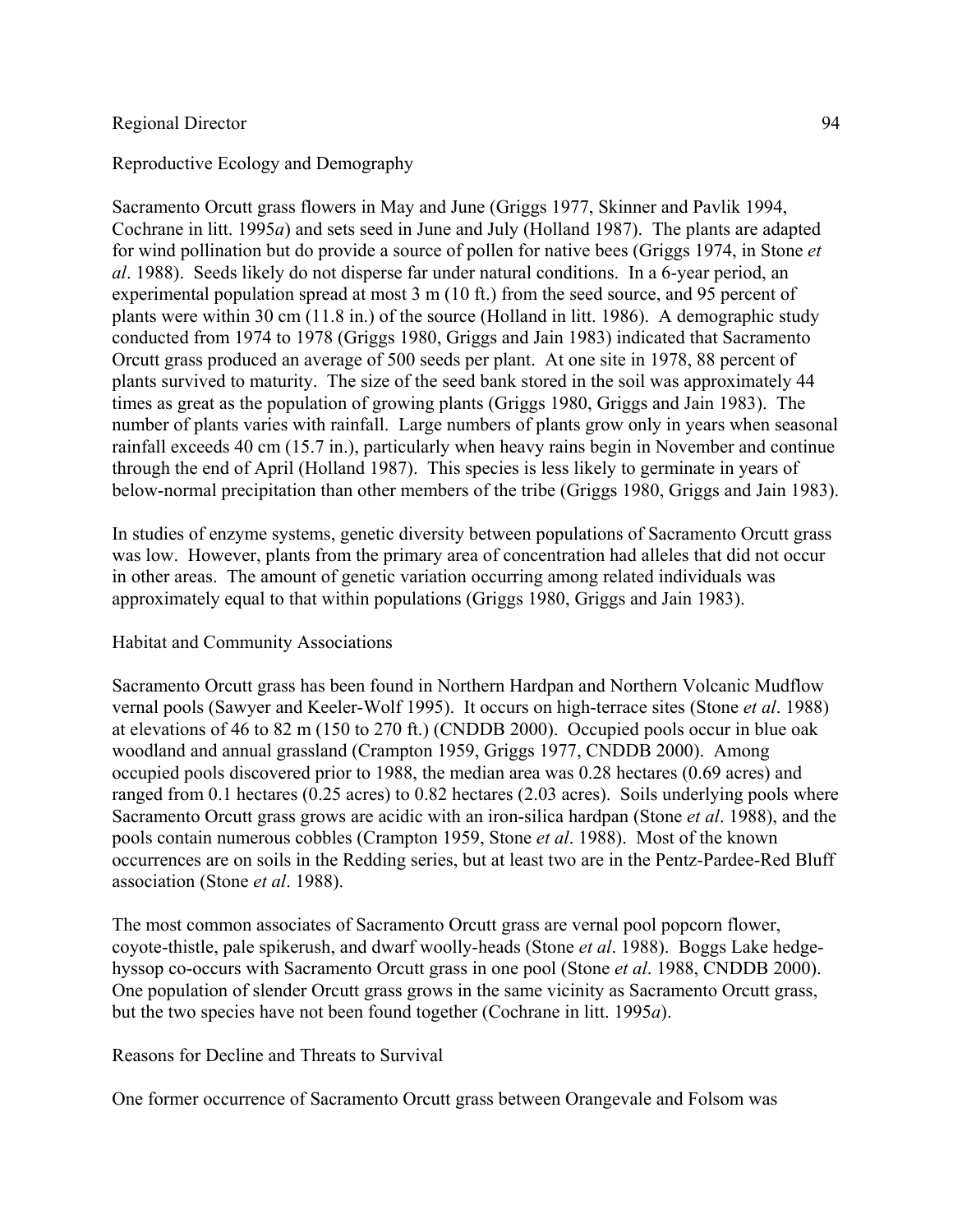eliminated by urban development. The species was extirpated from one pool near Grant Line Road by changes in hydrology: pool depth was increased artificially to provide a longer-lasting water source for livestock, which created conditions unsuitable for persistence of Sacramento Orcutt grass (Stone *et al*. 1988, CNDDB 2000). Although they have not been extirpated, extant occurrences at the Phoenix Field Ecological Reserve and the Phoenix Park Vernal Pool Preserve have been degraded by off-road vehicles and alterations to natural drainage patterns (Clark *et al*. 1998).

The remaining pools where Sacramento Orcutt grass grows are subject to a wide variety of factors that threaten the species' survival. Urban encroachment, which encompasses many activities, is the primary factor. One occurrence in the primary area of concentration could be destroyed by expansion of the county landfill (Cochrane in litt. 1995*a*); the precise area of expansion has yet to be determined. At present, trash from the landfill frequently blows into the pools (Cochrane in litt. 1995*b*). An industrial park and road widening threaten another one of the occurrences in the same area (Stone *et al*. 1988, Cochrane in litt. 1995*a*). The Phoenix Field Ecological Reserve and Phoenix Park occurrences are affected by excess runoff from lawns, ball fields, and roads; by herbicide and fertilizer applied in adjacent areas (Griggs and Jain 1983, Holland in litt. 1986, Stone *et al*. 1988, Cochrane in litt. 1995*a*, Morey in litt. 1996, Clark *et al*. 1998); and by dumping of landscape waste (Clark *et al*. 1998). Another threat at the Phoenix Field Ecological Reserve is invasion of garden plants (Clark *et al*. 1998). Recreational activities such as rollerblading (Witham in litt. 2000), biking, and horseback riding (Cochrane in litt. 1995*a*, Cochrane in litt. 1995*b,* Clark *et al*. 1998) also are damaging the Phoenix Park occurrence.

Competition from native plants such as pale spikerush and non-native plants such as mannagrass (*Glyceria* spp.) could displace Sacramento Orcutt grass (Stone *et al*. 1988, Cochrane in litt. 1995*a,* Cochrane in litt. 1995*b*, Clark *et al*. 1998). Livestock grazing during the growing season, or overstocking during winter grazing, may degrade habitat for Sacramento Orcutt grass; however, grazing may be useful in providing control of competing plants if appropriate timing and stocking rates can be determined (Griggs 1977, Stone *et al*. 1988, Cochrane in litt. 1995*b*).

# Status with Respect to Recovery

Two reserves have been set aside to protect Sacramento Orcutt grass. The Phoenix Field Ecological Reserve encompasses 3.2 hectares (8 acres) and is managed by CDFG. The site has been fenced and only authorized persons have access. CDFG plans to install a drain to prevent urban and landscape runoff from entering the pools. Volunteers and agency personnel monitor the Sacramento Orcutt grass population periodically (Morey in litt. 1996, Clark *et al*. 1998). The nearby Phoenix Park Vernal Pool Preserve encompasses 5.7 hectares (14 acres) and is managed by the Fair Oaks Recreation and Park District. A low fence excludes motorized vehicles but allows foot traffic. Interpretive signs and a footbridge also have been installed (Clark *et al*. 1998).

Griggs (1980) studied the ecology, demography, and genetics of several species in the Orcuttiae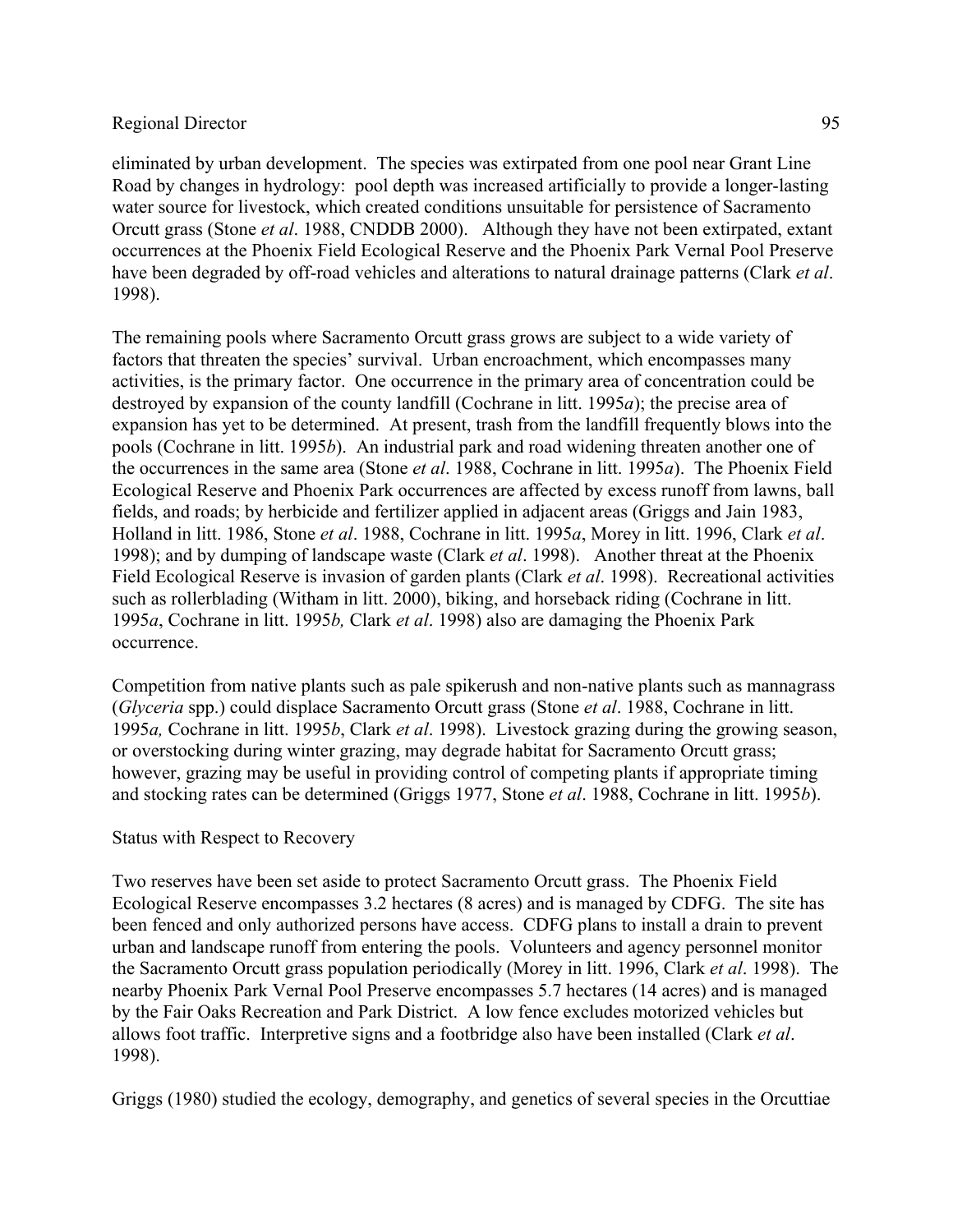tribe, including Sacramento Orcutt grass. In the course of his research, he introduced local seeds into an unoccupied, natural pool in Phoenix Park. The introduction apparently was successful because the population has persisted and remained stable since 1978 (Cochrane in litt. 1995*a,* CNDDB 2000).

The Service funded a status survey for members of the Orcuttieae in the 1980's, which led to the discovery of several new populations (Stone *et al*. 1988). The CDFG sponsored a native plant recovery workshop in 1995 to develop recovery strategies for Sacramento Orcutt grass (Cochrane in litt. 1995*a*). Workshop participants have since conducted several tasks contributing to the species' recovery, including monitoring populations, assessing threats, and providing public education (Cochrane in litt. 1995*b*, Morey in litt. 1996).

# Status within the Action Area and Environmental Baseline

A review of CNDDB (2002) revealed that Sacramento Orcutt grass had been reported nine times in California. Sacramento Orcutt grass has not been recorded from Sutter County or the Basin. However, it has been reported nine times from Sacramento County. Most of these records are from northeastern Sacramento County. The closest reported Sacramento Orcutt grass record to the Basin is approximately 15 miles away in northeastern Sacramento County.

The Natomas Basin supports limited amounts of potential Sacramento Orcutt grass habitat. Potential habitat of approximately 21.3 acres occurs in the vernal pools on the east side of the Basin, in 886 acres of grasslands primarily north of Del Paso Road. This estimate of vernal pool acreage is based upon assessments of the amount of vernal pool habitat per acre of grasslands in Sacramento County and probably greatly overestimates the actual amount of vernal pool habitat per acre of grassland in the Basin (K. Fuller, pers. comm. to C. Aubrey, 2003). Additional potential habitat occurs in 96 acres of other ponds and seasonally wet areas in the Basin. However, none of the vernal pools that have been identified in the Basin are either large or deep. Orcuttieae are almost always associated with pools that retain water into May or June (Crampton 1959, Crampton 1976, Griggs 1981, Griggs and Jain 1983).

# Swainson's Hawk

The Swainson's hawk is listed by the State of California as a threatened species and is protected under the MBTA. Additional information on the life history of the Swainson's hawk can be found in CDFG's November 1, 1994, *Staff Report regarding Mitigation for Impacts to Swainson's Hawk (Buteo swainsoni) in the Central Valley of California* (CDFG 1994).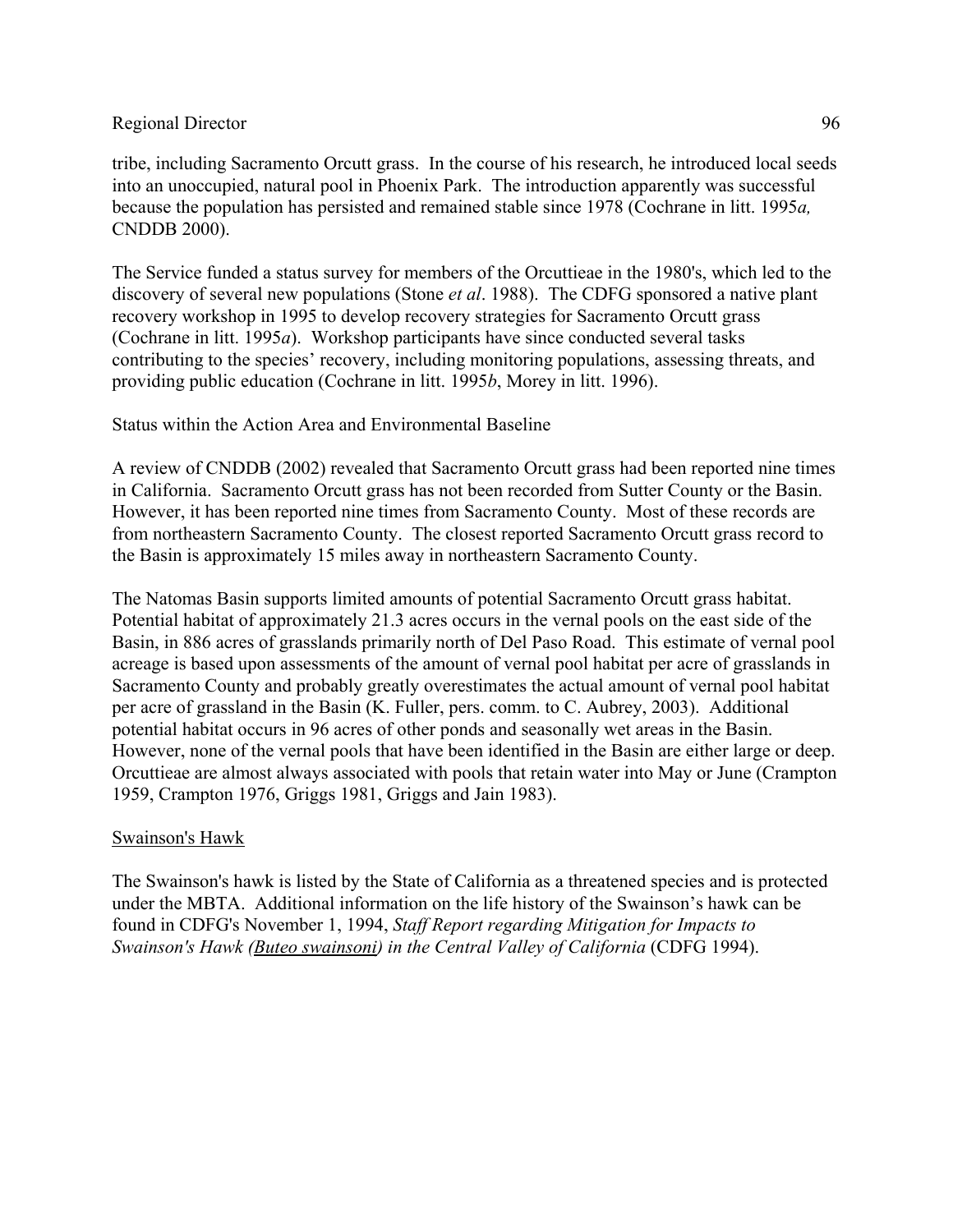#### Description

The Swainson's hawk is a medium sized buteo (708 - 992 g [25-35 ounces]) with relatively long, pointed wings and a long, square tail. It occurs in three primary color phases (plumage morphs), including a light-morph, dark-morph, and rufous-morph. Some individuals are an intermediate morph, with variations of the three primary morphs (Estep 2001, in City *et al.* 2003). The darkmorph hawk differs from the light-morph in that it is entirely brown with a light patch under the tail. The trailing edges of the wings are slightly lighter in color than the leading edges. Both the dark and light morphs can have white undertail coverts. The third variation is a rufous-morph, which is characterized by a lighter color of brown with rusty barrings on the underparts. The Swainson's hawk soars with its wings held above the horizontal in a dihedral or "v" shape. When perched, its wings are slightly pointed and extend to or beyond the tail feathers (Estep 2001, in City *et al.* 2003).

Swainson's hawks are opportunistic foragers, flushing prey (rodents, insects and some birds) from fields, pastures and grasslands adjacent to their nests. In the Central Valley, their primary diet consists of small rodents, including meadow voles (*Microtus californicus*). During the summer months, the hawks consume large quantities of insects (Estep 1989).

#### Historical and Current Range, Movements

The Swainson's hawk breeds throughout western North America, including provinces of Canada and most states west of the Mississippi River (Dechant *et al*. 2001). It winters in grassland and agricultural regions from Central Mexico to southern South America (England *et al*. 1997).

Historically, the Swainson's hawk nested throughout lowland California. However, its current California nesting distribution is limited to the Mojave Desert, northeastern California, the Central Valley, and a few isolated locations in the Owens Valley (CDFG 1992b, 1994). The Swainson's hawk typically occurs in California only during the breeding season (March through September) and winters outside of the U.S. in Mexico and South America. The species was once thought to winter exclusively in Argentina. However, recent telemetry studies (satellite radio) have shown the species to winter in Mexico, with additional detections in Central America and South America. The Central Valley population migrates only as far south as Central Mexico (Estep 2001, in City *et al.* 2003). Additionally, 30 individual hawks have been wintering in the Delta for the past several years (Estep 2001, in City *et al.* 2003) and there are records of small numbers of Swainson's hawks wintering in southern Florida and Texas.

# Essential Habitat Components and Use

Stringers of remnant riparian forest along drainages contain the majority (87 percent) of known nests in the Central Valley (England *et al*. 1995, Estep 1984, Schlorff and Bloom 1984). Swainson's hawks usually nest in large (12.2-18.3 m, 40-60 ft.) native trees such as valley oak (*Quercus lobata*), cottonwood (*Populus fremontii*), walnut (*Juglans* sp.), and large willow (*Salix* sp.) and generally do not utilize non-native trees (Estep and Teresa 1992). Nest sites are always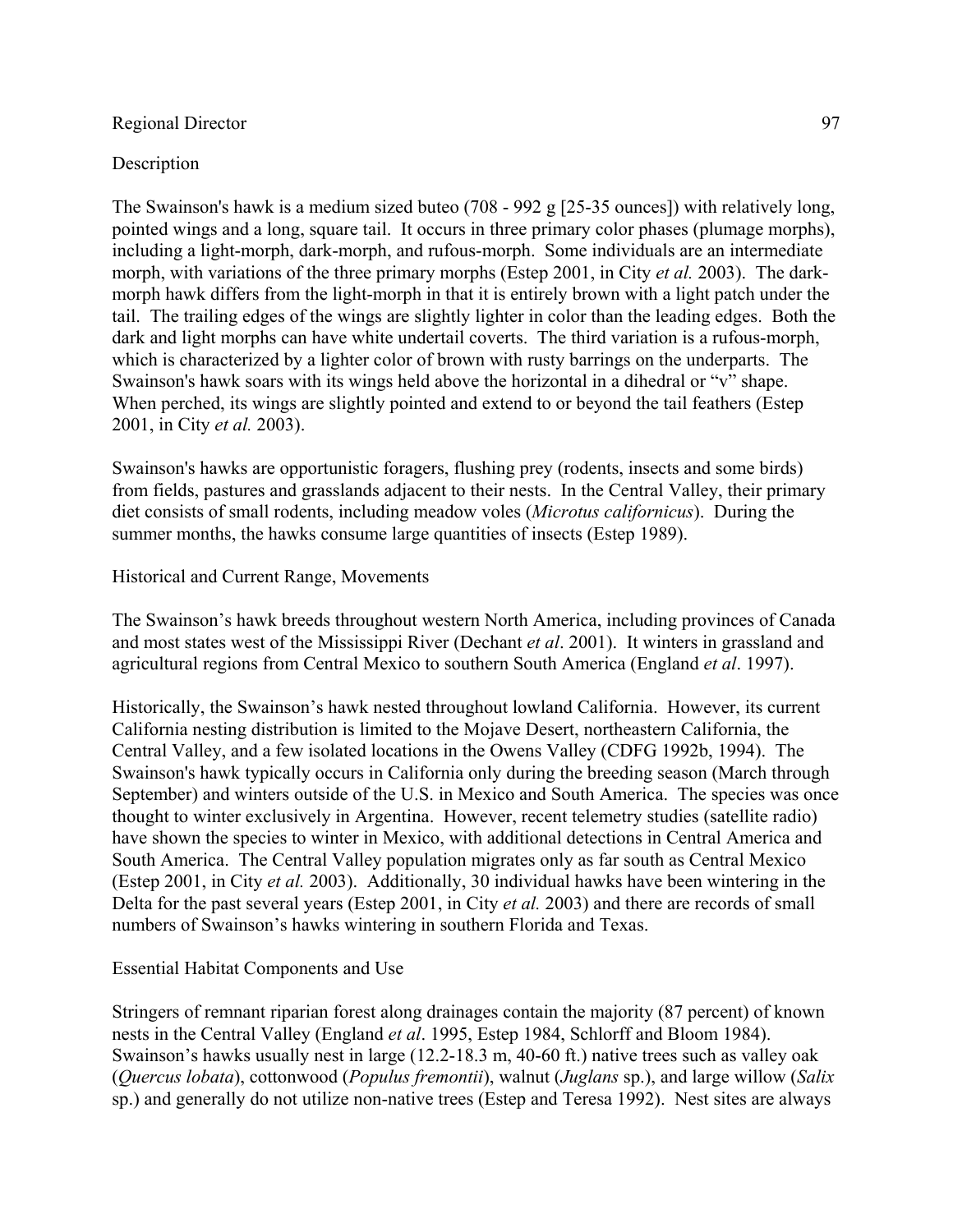directly associated with high-quality foraging habitat (Estep 1989). The loss of foraging habitat is recognized as having the potential to cause the abandonment of breeding territories and to contribute to a continued reduction in the statewide breeding population (CDFG 1988).

The hawk's minimum foraging area depends upon the vegetation supporting the prey populations and the farming activities that make prey particularly susceptible to predation, such as reduction of cover after harvesting, discing, mowing, flood irrigation and burning. The hawk's highly active foraging behavior often results in birds traveling as far as 30 km from a nesting site (Estep, 1989). Hawk foraging ranges fluctuate annually in response to changing crop patterns, and seasonally in response to changes in prey accessibility and abundance (Estep and Teresa 1992). Communal foraging occurs, especially when agricultural fields such as alfalfa undergo some form of cutting or harvesting (Babcock 1995). Swainson's hawks have been observed foraging behind farm machinery (moving harvester blade or disc), capturing rodents that have become exposed from ground disturbance (Estep, 1989). Foraging ranges in fields with increased vegetation cover and reduced prey availability can be as large as 15,000 acres (Koford, 1992). Suitable cover types for foraging habitats, in order of suitability, include native grassland, agriculture soon after discing, alfalfa and other hay crops, fallow fields, lightly grazed pasture, combinations of hay, grain, and row crops, rice fields prior to flooding and after draining, and heavily grazed pasture. Unsuitable cover types for foraging habitats include vineyards, mature orchards, flooded rice fields, cotton, thistle in fallow fields and any crop where prey are unavailable due to high vegetation height and density (Estep 1989). Because of the distribution of remaining potential nest trees (i.e., narrow riparian bands), Central Valley hawks have shortest average inter-nest distance recorded to date (Estep 1989).

# Reproductive Ecology

Swainson's hawks begin to arrive in the Central Valley from their wintering grounds in March to breed and raise their young. The species typically roosts and migrates in groups. Territories are usually established by April with incubation and brooding occurring through June. The earliest fledging of young occurs in July and the young remain with the parents for approximately one month following fledging or until the southern migration in early fall. Recent telemetry studies have shown that some fledglings leave the nesting area and their parents to join a juvenile group or remain alone before the fall migration (Estep 2001, in City *et al.* 2003). Males provision females while the females incubate the eggs. Later, both parents feed the young. Nesting success is inversely correlated with distance to foraging habitat (Woodbridge 1991).

Swainson's hawks show a high degree of nest fidelity and generally return to the same area in which they nested previously. They will investigate several nest sites within this "territory," and settle on one nest dependent on local disturbances, surrounding habitat variables, the proximity of other nesting raptors (i.e., great horned owls, redtail hawks, etc.), and nest condition, although this selection mechanism is not well understood. Some pairs may repair several nests before settling in on one nest site. In the case of juvenile birds, they may build and/or repair a nest and then leave without laying eggs. Therefore, in any given year, and any given area, depending on nest site availability, many of the available nest sites may not be used. Generally, in the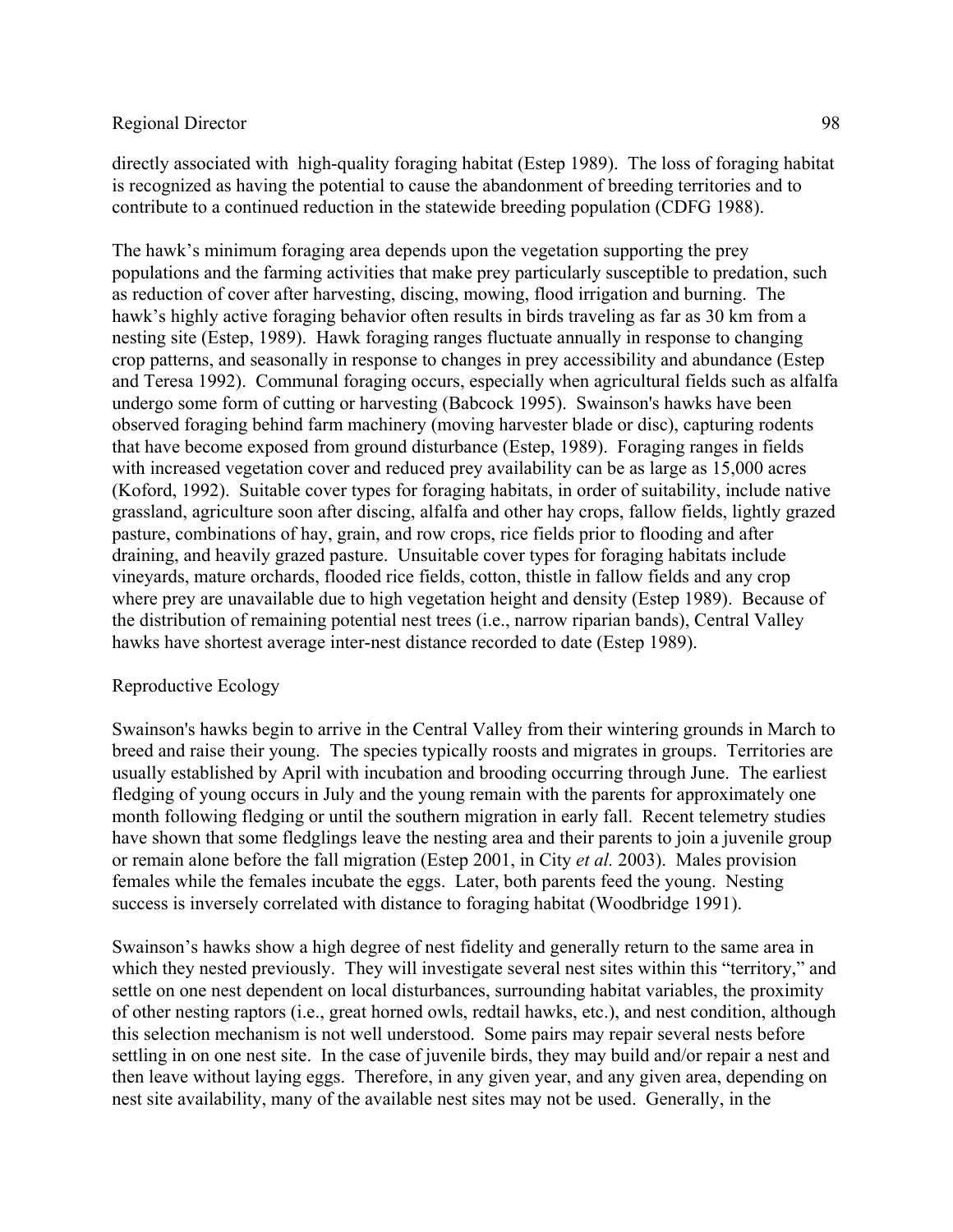Natomas Basin, one in every three nest sites are used each year, based on annual surveys of successfully nesting Swainson's hawks (T. Roscoe, pers. comm., in NBHCP 2003).

Reasons for Decline and Threats to Survival

Swainson's hawks were once described as a very common raptor in California, found throughout the State's lowlands (Sharp 1902). Since the mid-1800s, the native grasslands have undergone a gradual conversion to agricultural uses. This habitat loss has caused a substantial reduction in the breeding range and size of the breeding population in California (Bloom 1980, England *et al.* 1995).

The loss of agricultural lands due to urban development is further removing essential Swainson's hawk foraging habitat throughout the mid-section of the Central Valley (Estep and Teresa 1992). Swainson's hawks are sensitive to habitat fragmentation and will avoid low density development even though suitable prey conditions may exist (Estep and Teresa 1992). They have not been found in apparently suitable urban areas in the Central Valley where foraging habitat is unavailable for 5-8 km (e.g., Lodi and Sacramento), thus requiring long-distance transport of prey throughout the entire nesting cycle. Rapid urbanization or crop changes near cities could cause the long-term decline of Swainson's hawks in existing urban neighborhoods (England *et al*. 1995). Additional threats are habitat loss due to riverbank protection projects, conversion from agricultural crops that provide abundant foraging opportunities to crops such as vineyards and orchards, shooting, pesticide poisoning of prey animals and hawks on wintering grounds, competition from other raptors, and human disturbance at nest sites.

# Status with Respect to Recovery

Nesting surveys conducted periodically by CDFG indicate a relatively large and stable hawk population along the Sacramento River every three or four years. Populations of meadow voles, the principal prey item of adult Swainson's hawks in the Central Valley, vary cyclically, peaking every three to four years. Vole populations in the Basin appeared to reach a peak in 1999 (SHTAC 2000).

Historically, as many as 17,000 Swainson's hawk pairs may have nested in California (CDFG 1992b, 1994). Currently, there are 882 known extant nesting site occurrences in California (Estep 2001, in City *et al.* 2003). The proposed action is in the Central Valley population of hawks, which consists of an estimated 600 to 900 of the remaining breeding pairs. The overall Swainson's hawk population is considered to be declining (CDFG 1992b, 1994). However, the Central Valley's breeding population has remained stable over the past ten years (Estep 2001, in City *et al.* 2003).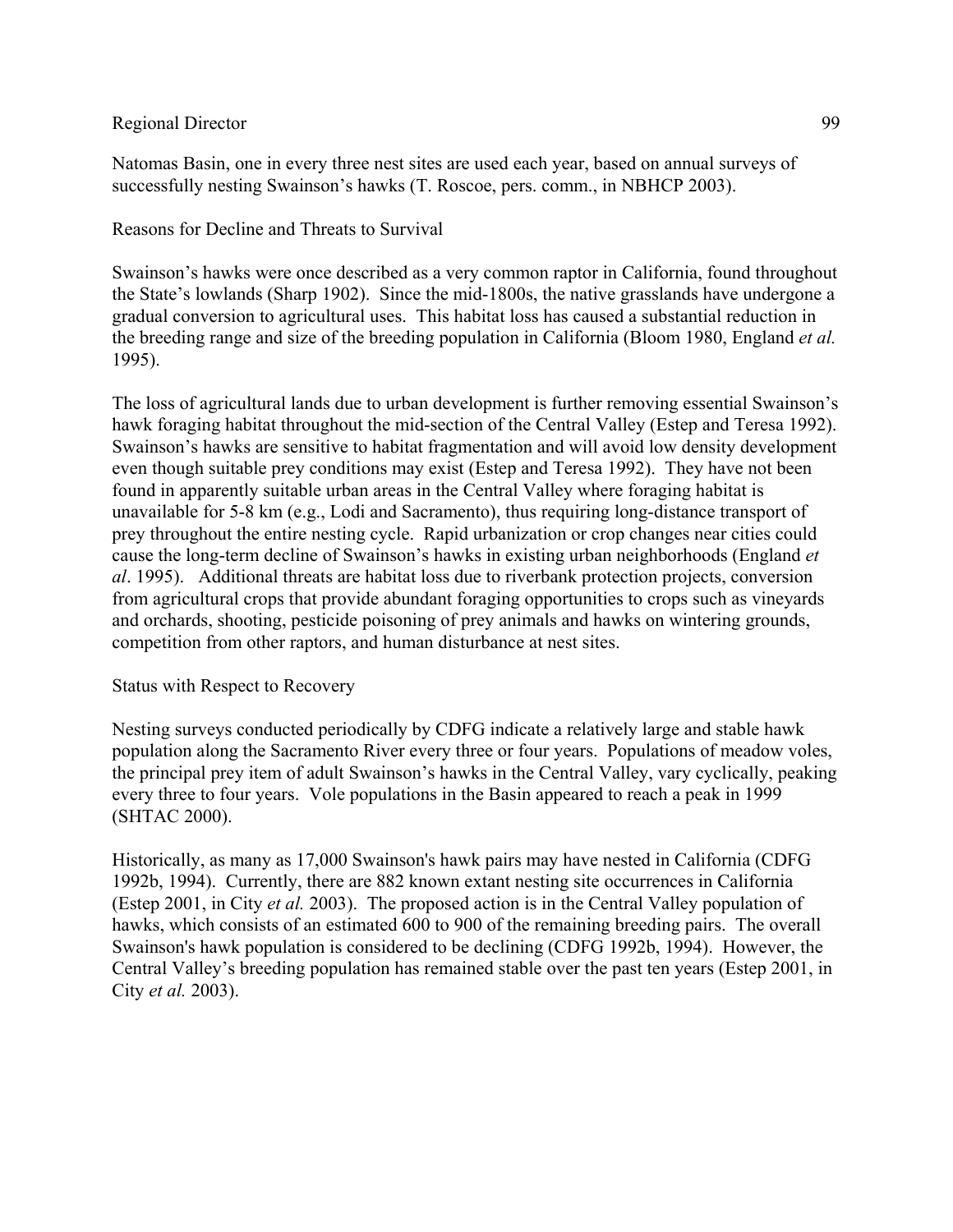#### Status within the Action Area and Environmental Baseline

More than 87 percent of the known nest sites in the Central Valley are within riparian systems (Estep, 1984; Schlorff and Bloom, 1984). This is primarily a function of tree availability and not a preference for large riparian stands or the presence of other components of a riparian forest. Swainson's hawks also nest in mature roadside trees, isolated individual trees in agricultural fields, small groves of oaks, and trees around farm houses (CDFG, 1992, 1994). The Sacramento River location affords the hawk relatively easy access to foraging uplands on either side of the river, including lands in Yolo County. Relative to the Basin specifically, information indicates that nesting sites and foraging activity occur throughout the Basin (Estep 2001, in City *et al.* 2003), again depending on the presence of suitable trees in proximity to upland foraging areas.

Estep (2002) monitored Swainson's hawk nesting in and along the Natomas Basin in 2002. Seventy hawk territories were identified and monitored; the majority of them were located along the banks of the Sacramento River. Nest trees included walnut, cottonwood, willow, eucalyptus, valley oak, ornamental mulberry, and sycamore. Forty-three of the total 70 territories monitored were active (i.e., at least one adult was active on the nesting territory). Of the 43 active sites, 24 were occupied by breeding pairs that successfully nested (i.e., reared at least one young to fledging). The remaining nineteen sites were either unsuccessful  $(N = 18)$  or could not be determined ( $N = 1$ ). At the 18 failed nest sites, eleven nested but failed to rear young to fledging; seven were occupied by the adult breeding pair but did not attempt to nest. Although the number of nests and active nests has increased yearly since 1999, overall reproductive performance has remained relatively constant because the proportion of successful nests has declined. The number of young per successful nest has remained relatively stable and is consistent with the Sacramento Valley population as a whole.

The proposed action will occur within the range of the Central Valley population of Swainson's Hawks. Much of this population's nesting habitat has been lost to agricultural practices, flood control projects, and urban expansion (Estep 2002). These same factors have also contributed to an overall reduction in native foraging habitat (e.g., grasslands). Within the proposed action's action area, projects have been and continue to be conducted that likely degrade the baseline of the species. In 2001 and 2002, the County of Sacramento approved several small development projects (residential and commercial) in the Natomas Basin that likely resulted in the loss of Swainson's foraging habitat. These developments were discussed in a January 31, 2003, letter from the Service and CDFG to the County of Sacramento (Service File no. 1-1-03-TA-0052). Some of the County-approved developments were relatively close to Swainson's hawk nest trees, which may affect nesting success at those trees. However, the total amount of habitat converted was small (< 10 acres) and was dispersed throughout the southwestern portion of the Basin. The amount developed would not be considered urbanization. The Sacramento International Airport removed three Swainson's hawk nest trees in 2002, two of which had been active in 2001. The third had not been active for the last couple of years (J. Estep, pers. Comm. to Craig Aubrey, 2003).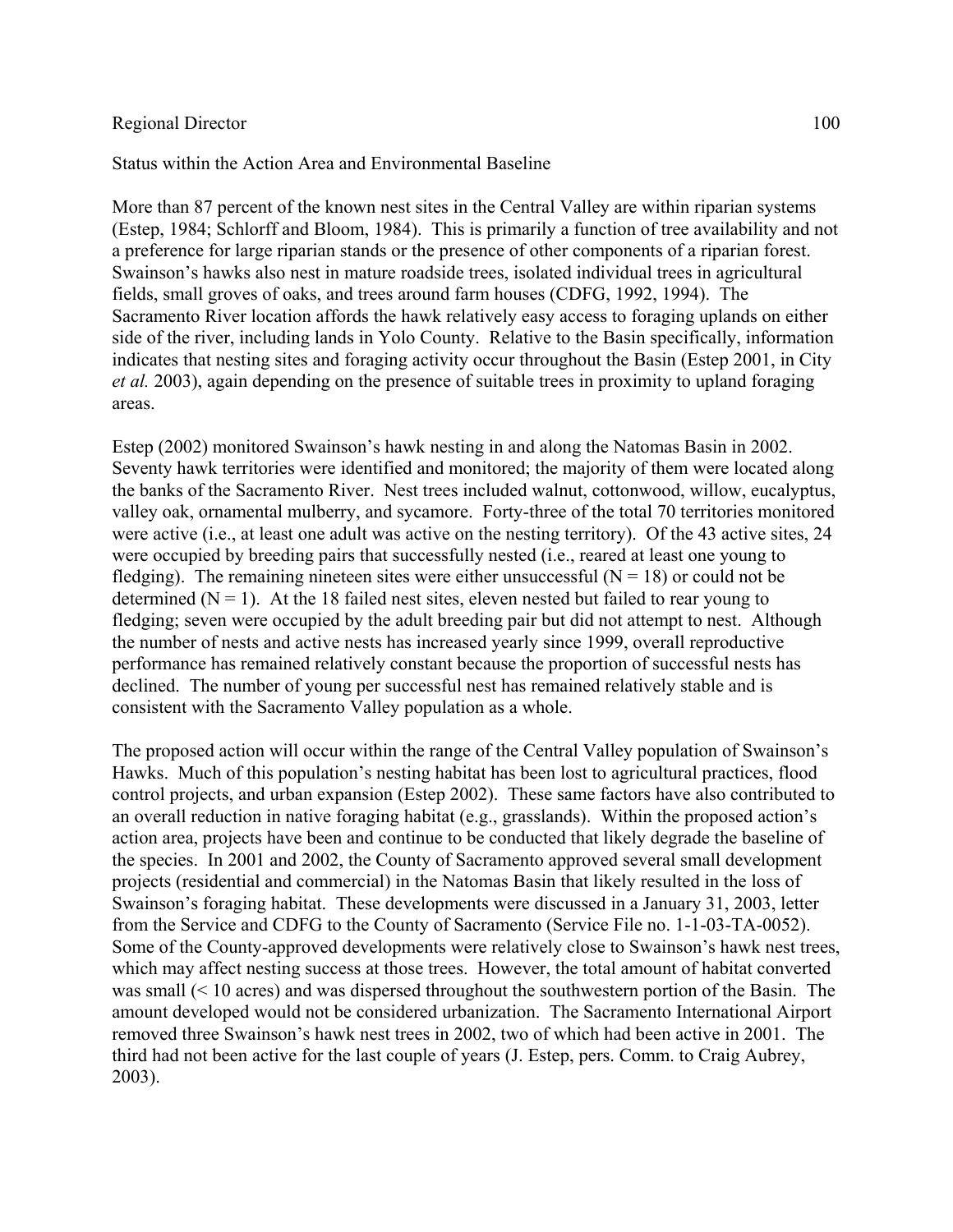The Natomas Basin currently supports approximately 328 acres of potential Swainson's nesting habitat (riparian = 124 acres, oak groves = 98 acres, tree groves = 106 acres) (Table 5). This does not include potential nesting habitat on the west side of the levee on the Sacramento River. The majority (80 percent) of nesting habitat is located outside of the proposed Permit Areas. The amount of potential Swainson's foraging habitat fluctuates and is dependant on the amount and composition of agricultural crops. There is currently a total of approximately 22,051 acres of potential Swainson's foraging habitat in the Basin. Non-rice crops represent the majority (16,686 acres). Additional habitat types include: alfalfa (371 acres), idle (1,464 acres), grassland (886 acres), pasture (674 acres), and ruderal (1,970 acres). About 40 percent of the potential foraging habitat is located within the proposed Permit Areas. Drained rice fields are also known to provide potential foraging habitat for the hawk. Therefore, when drained or fallow, a portion of the Basin's 22,693 acres of rice fields are potential foraging habitat for the hawk.

In their April, 2003, Addendum to the Technical Memorandum for the NBHCP (Technical Addendum), the applicants include a detailed analysis regarding potential suitable foraging habitat in the Basin (see Appendix K to the NBHCP). Using assumptions derived from the literature (e.g., Bechard 1982, Estep 1989, Estep and Theresa 1992), they classified the Basin's available foraging habitat according to habitat quality and temporal availability. They found: (1) the majority (almost 75 percent) of available foraging habitat is moderate in quality (Table 5); (2) only eight percent of potential foraging habitat in the Basin is considered high quality; and (3) most of the Basin's potential foraging habitat is not available during the hawk's nesting period, especially when considered in proximity to nest sites because most of the Basin's row crops are bot available as foraging habitat until the late summer and early fall crop harvest. The availability of foraging habitat in proximity to the nest during the nesting season is important because studies have shown that Swainson's hawk reproductive performance decreases with increasing distance between the nest and foraging habitat (England *et al.* 1997, Woodbridge 1991). The authors analyzed the effects of the project under three possible scenarios<sup>3</sup> in which mitigation would be implemented and determined: (1) in two of the three scenarios, although there was an overall decrease in the amount of available foraging habitat, the amount of foraging habitat available to the hawk throughout the nesting season increased; (2) the NBHCP's conservation recommendations directed the Conservancy to focus upland habitat acquisitions in the vicinity of Swainson's nests; (3) implementation of the NBHCP would result in a net increase in the amount of high-quality foraging habitat in the Basin, especially in the vicinity of nest sites; and (4) although some nest sites in the vicinity of the proposed development activities might be abandoned upon implementation of the proposed action, factors such as the existing surplus of nest territories and planned tree plantings in the Basin would prevent any significant adverse effects to the nesting population.

<sup>&</sup>lt;sup>3</sup>The authors evaluated these three potential scenarios in which the mitigation program would be implemented depending on the nature of the baseline habitat to be replaced by the mitigation in order to capture the full range of potential future baseline habitat conditions in the Natomas Basin.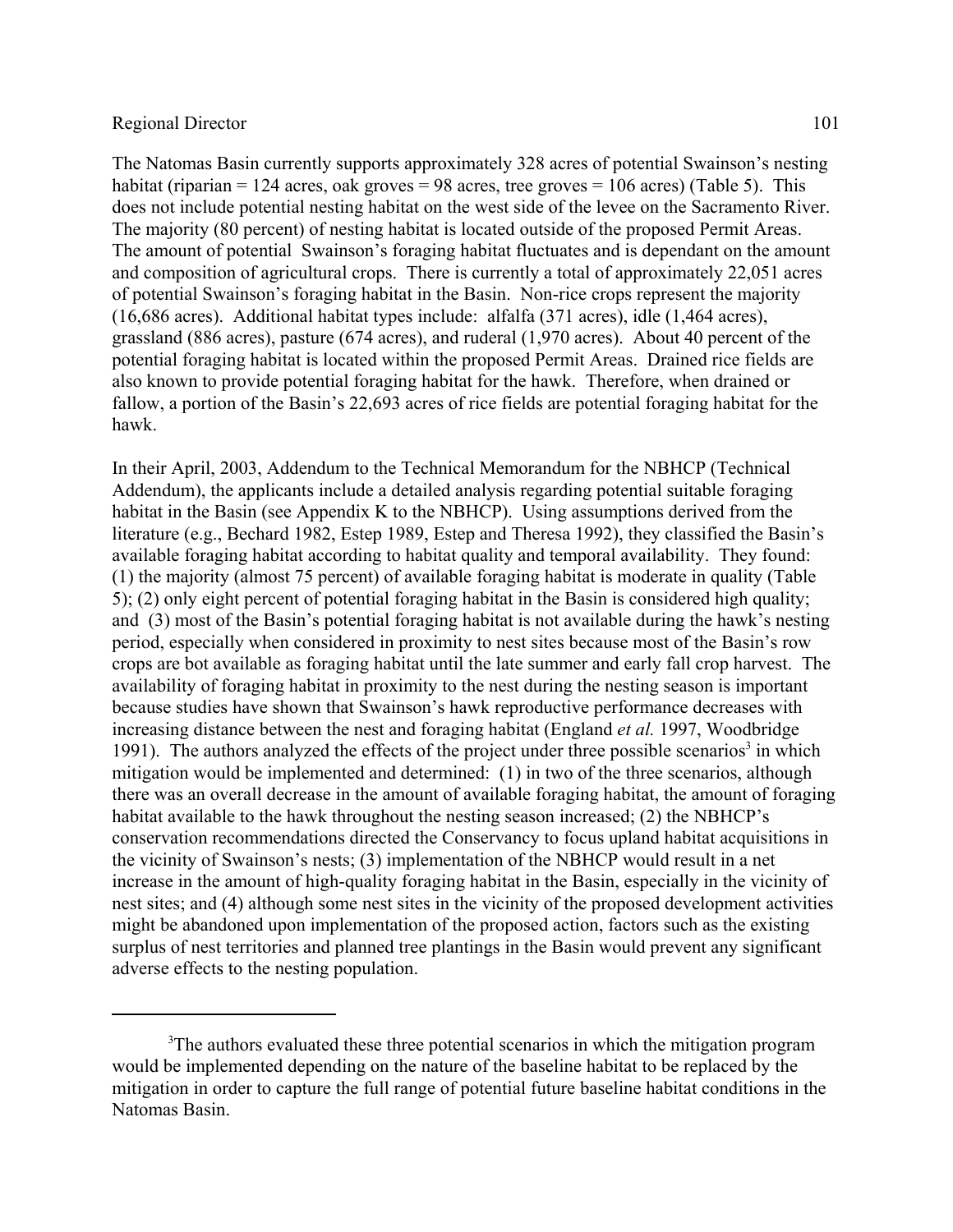#### Aleutian Canada Goose

The Aleutian Canada goose (goose) was federally listed as endangered on March 11, 1967 (32 **FR** 4001), reclassified as threatened on December 12, 1990 (55 **FR** 51112), and de-listed on March 20, 2001 (66 **FR** 15643). The State has not issued the goose any special status. Additional details of the physical description and life history of the goose can be found in the Aleutian Canada Goose Recovery Plan (Service 1991a).

# Description

The Aleutian Canada goose is one of the smallest subspecies of Canada goose . Adults are slightly larger than a mallard duck (*Anas Platyrhynchos*), weighing 1.8-2.7 kg. Like all Canada geese, Aleutian Canada geese have a black head and neck with a white cheek patch, brown wings and back, a grayish-brown breast and belly, a white rump patch, and black legs and feet. The Aleutian Canada goose is distinguished from other Canada goose subspecies by its small size, short bill, and white ring encircling the base of the neck.

Wintering and migrating Aleutian Canada geese forage in harvested corn fields, newly planted or grazed pastures, or other agricultural fields (e.g., rice stubble and green barley). Lakes, reservoirs, ponds, large marshes, and flooded fields are used for roosting and loafing (Grinnell and Miller 1944, Service 1991). In winter, Aleutian Canada geese exhibit a crepuscular foraging pattern, roosting in large flocks during most of the day and night and flying to and from foraging areas during the hours around dawn and dusk.

# Historical and Current Range

Historically, the Aleutian Canada goose nested on most of the larger islands in the Aleutian chain and in the Commander and northern Kuril Island chains. When it was listed in 1967, it was only known to nest on Buldir Island in the western Aleutian Islands. Subsequently, remnant flocks have been found on Chagulak Island in the eastern Aleutians, and Kaliktagik in the Semidi Islands.

The Aleutian Canada goose's major migration and wintering areas include coastal areas of Oregon and northern California and California's Sacramento and San Joaquin Valleys. The Aleutian Canada goose migrates between breeding and wintering areas from August to mid-March.

Reasons for Decline and Threats to Survival

The decline in numbers of Aleutian Canada geese and the reduction of their breeding range is attributed to predation by arctic fox (*Alopex lagopus*), which were introduced on many Aleutian islands by fur traders during the period from 1836 to 1930 (55 **FR** 239). The role of migration and wintering habitat loss in the historic decline of Aleutian Canada geese is not well understood. Changing land use practices, including the conversion of cropland and pastures to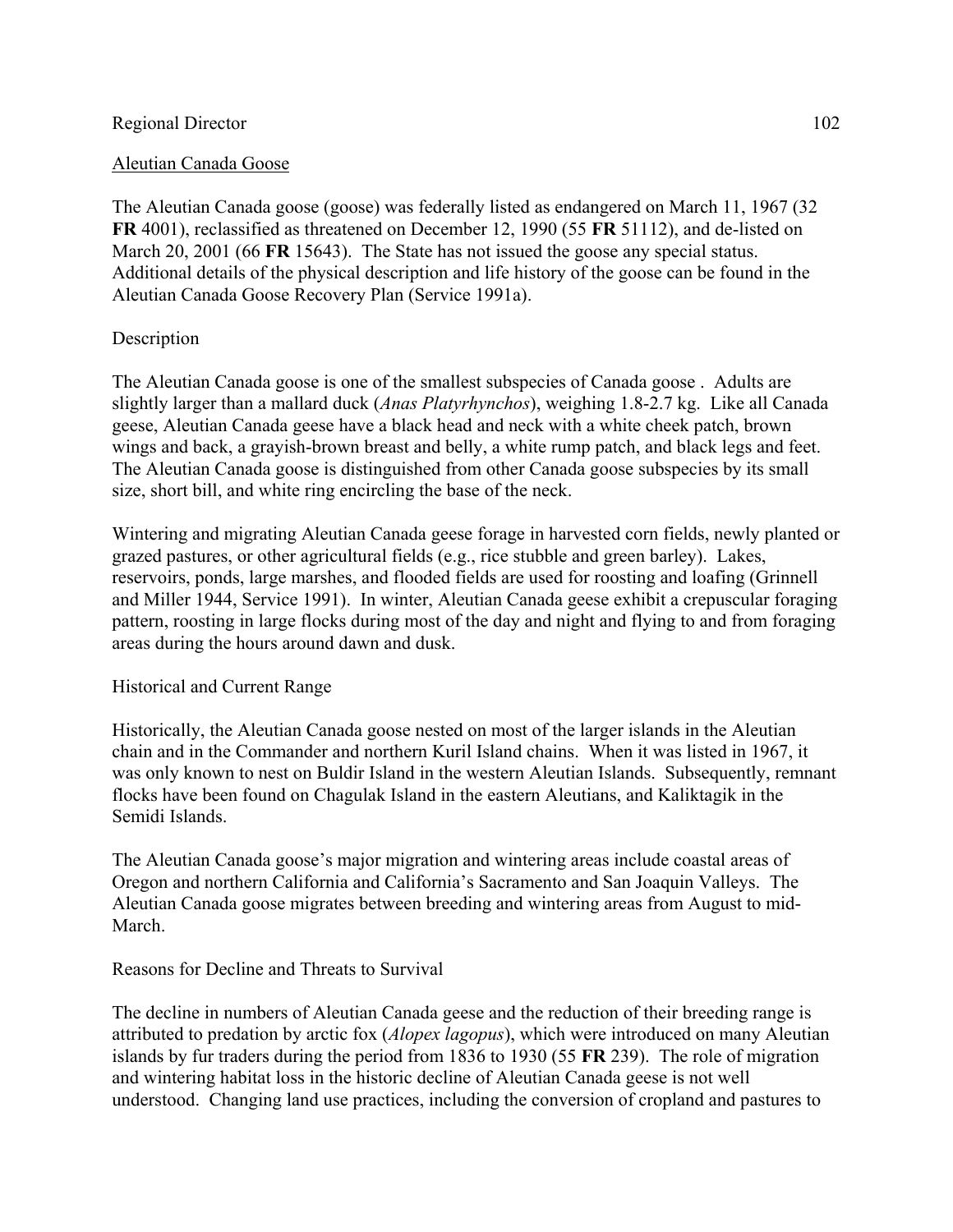housing and other urban development, and sport and subsistence hunting likely contributed to the historical decline (Service 1991).

# Status with Respect to Recovery

Most historic nesting islands are protected and managed, in part, for Aleutian goose recovery by the Alaska Maritime National Wildlife Refuge (Service 1991). The overall population of Aleutian Canada geese has sustained a strong increase in numbers since 1990. The most recent and highest population estimate of Aleutian Canada geese from the Aleutian Islands is of birds from their staging area near Crescent City in spring 1998. This estimate suggests that the Aleutian Canada goose population now exceeds 27,000 individuals, compared to fewer than 800 birds in 1975. Since 1990, the annual rate of growth of the population, based on peak counts of birds in California, has averaged about 20 percent. The overall annual growth rate of the population since recovery activities began in the 1970s has been about 14 percent. The Service delisted the Aleutian Canada goose on March 20, 2001 (66 **FR** 15643).

# Environmental Baseline and Status within the Action Area

Aleutian geese forage and roost in suitable habitats throughout the Sacramento Valley, including the Sacramento, Colusa, Butte Sink, and Sutter National Wildlife Refuges and the agricultural fields that surround them. The Butte Sink, in particular, is a major fall staging area for Aleutian geese. Aleutian geese migrate to this location in the fall, remain about 1.5 months, then continue south in December (Service 1991). Staging geese roost in flooded fields, ponds, and berms in rice fields in the Butte Sink, and fly out to surrounding agricultural fields to forage on waste grains and beans, and sprouting winter wheat. Approximately 40,000 acres of potential suitable winter habitat exists in the Natomas Basin (Table 6). The Aleutian Canada goose winters in areas both north and south of the Natomas Basin and occasionally seen as a winter transient foraging in the Basin.

# Burrowing owl

The borrowing owl is classified by the State of California as a Species of Special Concern. It is classified as endangered in Canada and is listed as threatened or endangered in many of the states that it is known to inhabit (Rosenberg *et al*. 1998).

# Description, Essential Habitat Components

The burrowing owl is a small, long-legged owl of open habitats that possesses a short tail, long, narrow wings, and flat head. It is often observed perched on the ground or on fence posts (Sibley, 2000). The burrowing owl generally inhabits vacated burrows created by small mammals, such as badgers (*Taxidea taxus*), ground squirrels (*Spermophilus* spp. and *Ammospermophilus* spp.), and foxes (*Vulpes* spp.) or artificial structures (e.g., culverts, wood debris piles, etc...) for nesting and shelter. It also uses the burrow as refugia from the daytime heat (Haug and Oliphant, 1990). Ground squirrel burrows are most often used by burrowing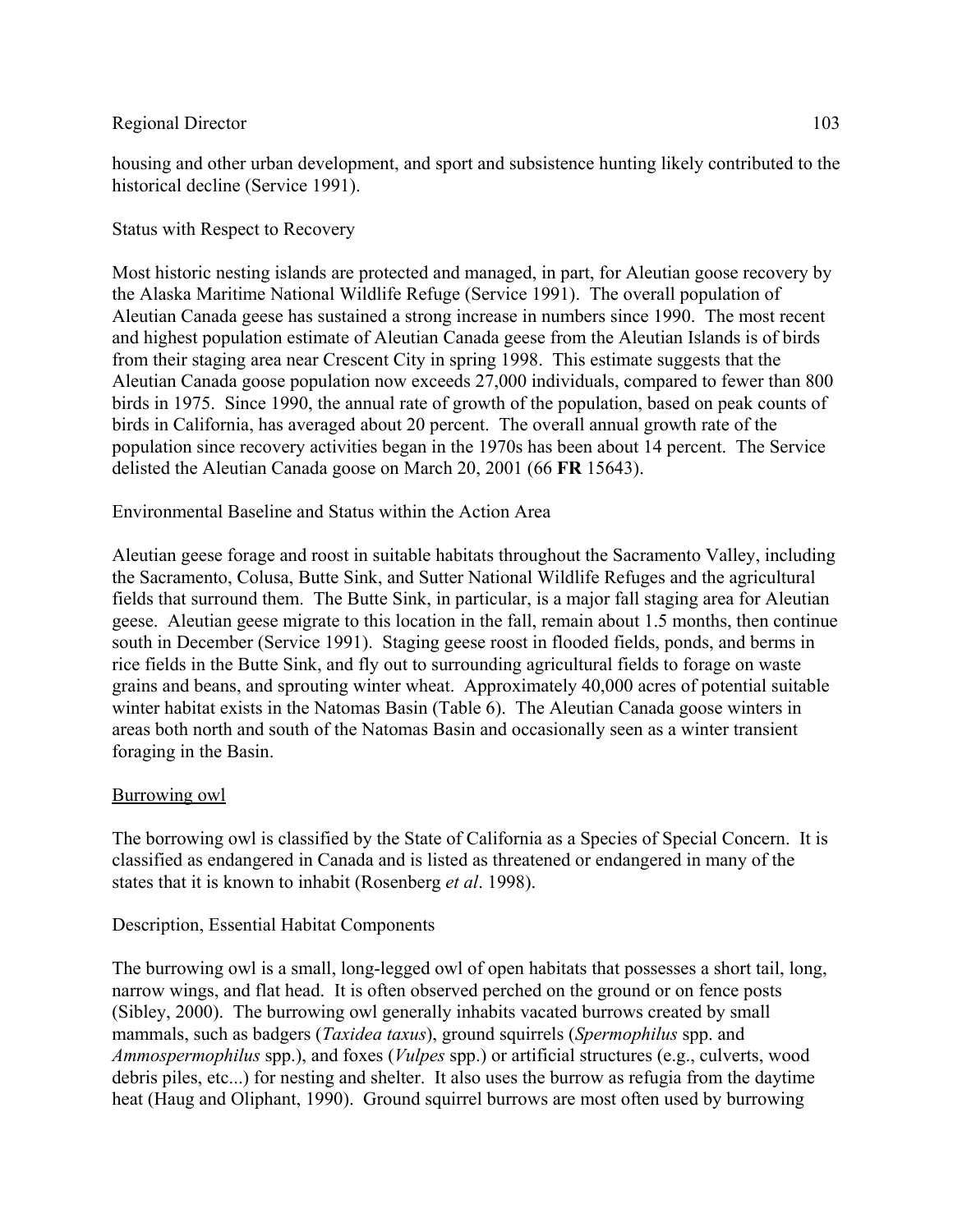owls in central California (Johnson, pers. comm.). At the Conservancy's Betts-Kismat-Silva and Ayala properties, owls use ground squirrel and muskrat burrows (Roberts, pers. comm.). Burrowing owls forage nocturnally on small mammals and may take invertebrates during the day (Haug and Oliphant, 1990). The species is often found in areas with few visual obstructions such as roadsides and other disturbed areas inhabited by ground squirrels. It also favors elevated places such as berms, levees, road and rail beds where it can overlook open lands (NBHCP 2003). Additional information about burrowing owls can be found in CDFG's *Staff Report on Burrowing Owl Mitigation* (CDFG, 1995).

# Historical and Current Range, Movements

The burrowing owl is a neotropical migrant that occurs throughout the western United States, including portions of northern Mexico and southern Canada. Its breeding range extends from the Canadian prairie provinces through the western United States to southern California and Texas. The species is also locally distributed throughout suitable habitat in the Caribbean, Central America, and South America. The owl winters in the southern portion of its range (Haug *et al*. 1993).

There are two subspecies of burrowing owl in North America. The Florida burrowing owl (*Speotyto cunicularia floridans*) is located primarily in Florida and the Bahamas. The western burrowing owl (*S. c. hypugaea*) is located throughout Mexico, the western United States , and southwestern Canada (Haug *et al.* 1993).

California appears to have a nonmigratory population of burrowing owls (primarily in the Imperial Valley), as well as burrowing owls wintering from other regions. Burrowing owls in northern California are probably migratory, but little information is known about their migration habits (Haug *et al*. 1993). Burrowing owls in Natomas are non-migratory and resident (Johnson, pers. comm.). The owl is fairly uncommon along the coast north of Marin County, and rare east of the crest of the Sierra Nevada. Additional populations are reported from the Modoc Plateau and Great Basin region. Fragmentation or elimination of historic habitat and population declines have been noted throughout its range (NBHCP 2002).

# Essential Habitat Components

Burrowing owls occupy open grasslands, especially prairie, plains, and savanna, sometimes in open areas such as vacant lots near human habitation (e.g., campuses, airports, golf courses, perimeter of agricultural fields, banks of irrigation canals) (Natureserve 2000). They use welldrained, level to gently sloping areas characterized by sparse vegetation and bare ground such as moderately to heavily grazed pasture. Although specific habitat characteristics associated with burrowing owls vary by location, the three basic attributes of nesting habitat are: (1) available nest burros; (2) short or sparse vegetation; and (3) open terrain (Zarn, 1974). Burrowing owls forage in a variety of habitats including cropland, pasture, prairie dog colonies, fallow fields, and sparsely vegetated areas. In Saskatchewan, burrowing owls preferred foraging in dense, permanent grass-forb vegetation greater than 30 cm in height located in uncultivated areas and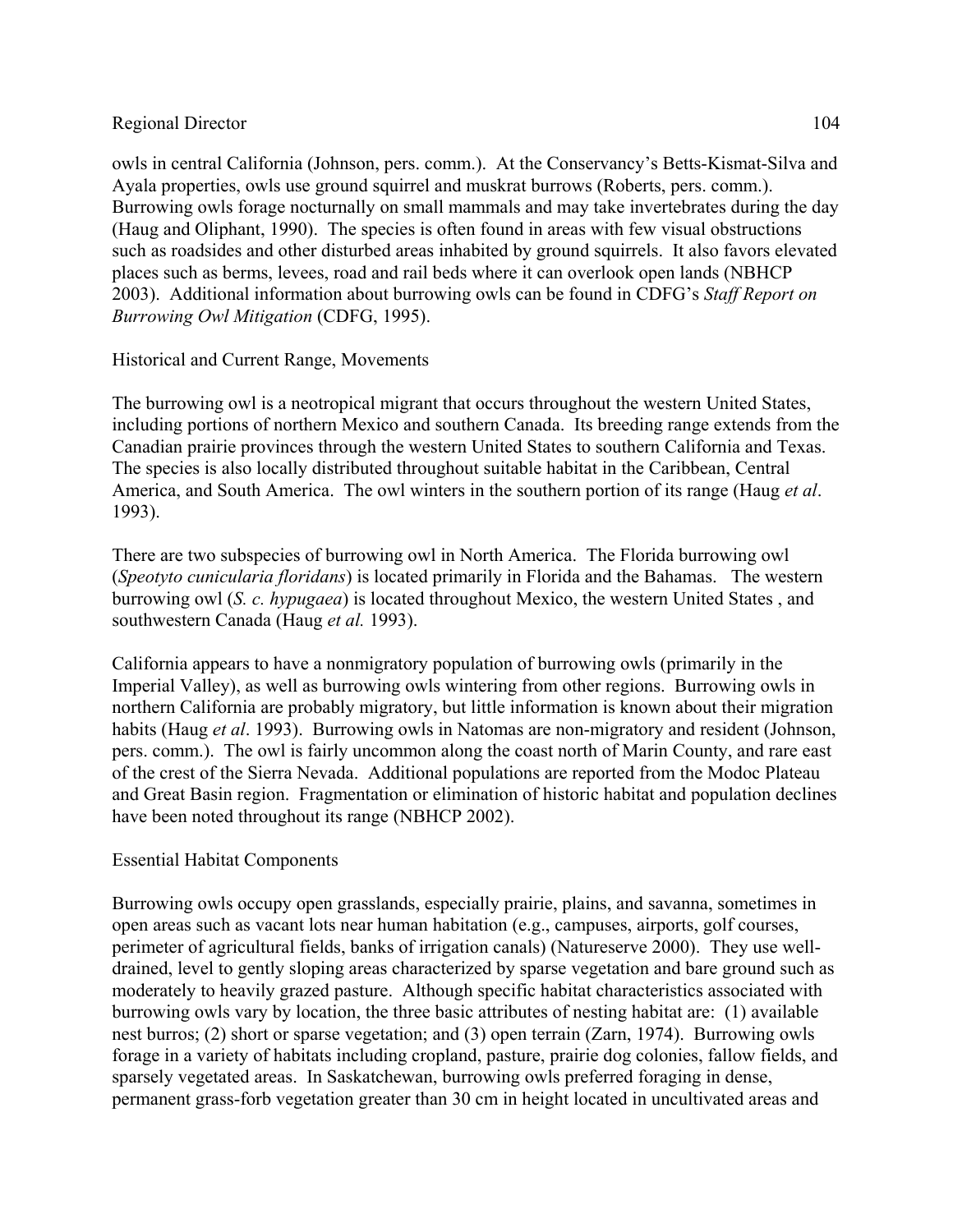right-of-ways. They also tended to avoid cultivated cropland and pasture (Haug and Oliphant 1990). Benedict *et al*. (1996), Warnock (1997), and Warnock and James (1996) stated that large, contiguous areas of native grassland are important for the species.

# Reasons for Decline and Threats to Survival

Numerous factors have contributed to the owl's decline throughout its range including: (1) habitat loss, fragmentation, and degradation (e.g., agricultural practices, land development); (2) vehicle collisions; (3) rodent control measures; and (4) predation from domestic animals. Of these, habitat alteration and destruction is most important (Sheffield 1997). Habitat alteration and destruction as a result of development appears to be the most important recent influence on burrowing owl populations in central California. Agricultural practices such as the removal of ground squirrels, use of chemical herbicides on levees along irrigation canals, and increased use of insecticides and rodenticides likely also contribute to the owl's decline in central California (DeSante *et al.* 1997). Urbanization is likely a key threat to the species in the proposed action's action area.

# Status with Respect to Recovery

Populations of the Florida burrowing owl are stable and are at no risk of extinction. In contrast, populations of the western burrowing owl are declining throughout the subspecies' range (Haug *et al.* 1993).

Burrowing owl populations are decreasing in California. DeSante *et al*. (1997) observed: (1) that only about 873 breeding pairs of owls existed in central California in 1991; (2) owls almost exclusively bred at lower elevations (where the majority of development is occurring); (3) the species was apparently extirpated in the last decade from Sonoma, Marin, Santa Cruz, and Napa Counties; (4) there was at least a 12 percent decrease in the number of breeding pairs in Central California between 1986 and 1991; and (5) there was at least a 23 percent decrease in the number of breeding groups in central California between 1986 and 1991. They also observed that burrowing owls in central California had been or would soon be reduced to three isolated breeding populations: (1) lower San Francisco Bay between Alameda and Redwood City; (2) Livermore; and (3) the Central Valley. Of the three remaining populations, the Central Valley was the largest with approximately 720 breeding pairs and appeared to have decreased the least between 1986 and 1991.

Little scientific information is available for the local burrowing owl population (e.g., home range information), but suitable habitat in the action area consists of areas with small mammal burrows and nearby foraging habitat. The Sacramento Regional County Sanitation District (SRCSD) monitors and manages burrowing owls at its Bufferlands facility south of Sacramento. The number of owls observed in annual surveys increased from 12 resident owls in 1991 to more than 20 in 1997, with as many as 38 birds observed in one survey (SRCSD 2002).

Status within the Action Area and Environmental Baseline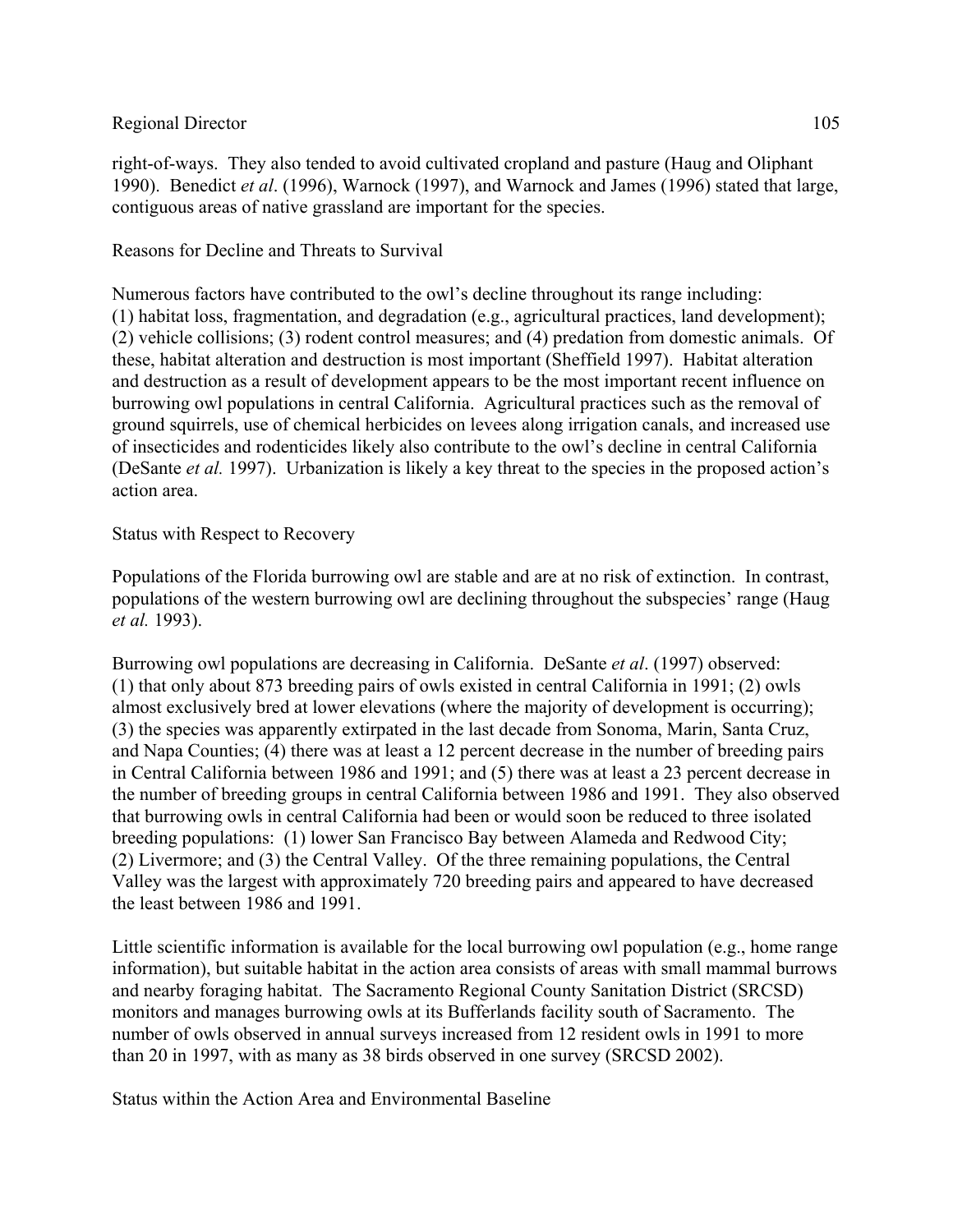CNDDB (2002) lists 514 burrowing owl occurrences in the State; one of them is from Sutter and 25 are from Sacramento County. Four CNDDB occurrences are known from the Natomas Basin; three of them are presumed extant. Two of the three extant CNDDB occurrences are located within the City's and Sutter's proposed Permit Areas. CNDDB (2002) does not list all of the known owl occurrences (records were likely not submitted to CNDDB). There is presently a colony of burrowing owls located within the MAP Area (Thomas Reid Associates 2000), and colonies have been protected via the acquisition of the Betts-Kismat-Silva and Ayala reserves by the Conservancy (NBHCP EIR 2003). The Conservancy's Betts-Kismat-Silva and Ayala reserves include four owl sites (Roberts, pers. comm.).

The Natomas Basin has about 140 miles of canals and ditches and associated adjacent agricultural fields which are potentially suitable burrowing owl habitat. Due to the frequently changing conditions of the crop fields, occupied owl burrows are likely to be restricted to the canal and ditch banks which are mostly left undisturbed, except when bank stabilization is needed. The adjacent agricultural fields provide foraging habitat for the owls. Crop types that provide potential owl foraging habitat include alfalfa (371 acres), grassland (886 acres), and pasture (674 acres)(Table 7).

# Loggerhead Shrike

The shrike is listed as threatened or endangered in 14 states, and is also listed as endangered in eastern Canada and threatened in western Canada. The Service designated it as a Migratory Nongame Bird of Management Concern in the United States in 1987. The shrike is designated as a state Species of Special Concern (CDFG 1992) and was designated as a Category 2 candidate for federal listing as threatened or endangered throughout its range in 1991. However, on November 15, 1994, the Service eliminated all subspecies of the shrike, except the migrant loggerhead shrike of the central, eastern, and southern United States, from the federal candidate list. The Service determined that populations of the other loggerhead shrike subspecies, including populations of the subspecies that occur in California, were more abundant or widespread than previously thought and were not subject to any identifiable threat (59 FR 58992, November 15, 1994). Therefore, no loggerhead shrike subspecies that occur in California are candidates for federal listing.

# Description

The loggerhead shrike is a mockingbird-like songbird with a hooked and notched beak and a heavy build. It has slender legs and feet designed for perching. It ranges in size from 20 to 25 cm and has a wing span of 30 to 35 cm. The loggerhead shrike is gray with a black eye band and black tail. It has a white underbelly and white patch on the wing. Sex is indistinguishable from a distance. Juveniles are a lighter gray color on top then adults. Juveniles also have light gray barring on the breast (USACE, 1997).

The shrike preys upon insects, small rodents and small birds. It impales its prey on barded wire, and thorns in the fork of branches so that it can eat it (USACE 1997). The shrike's primary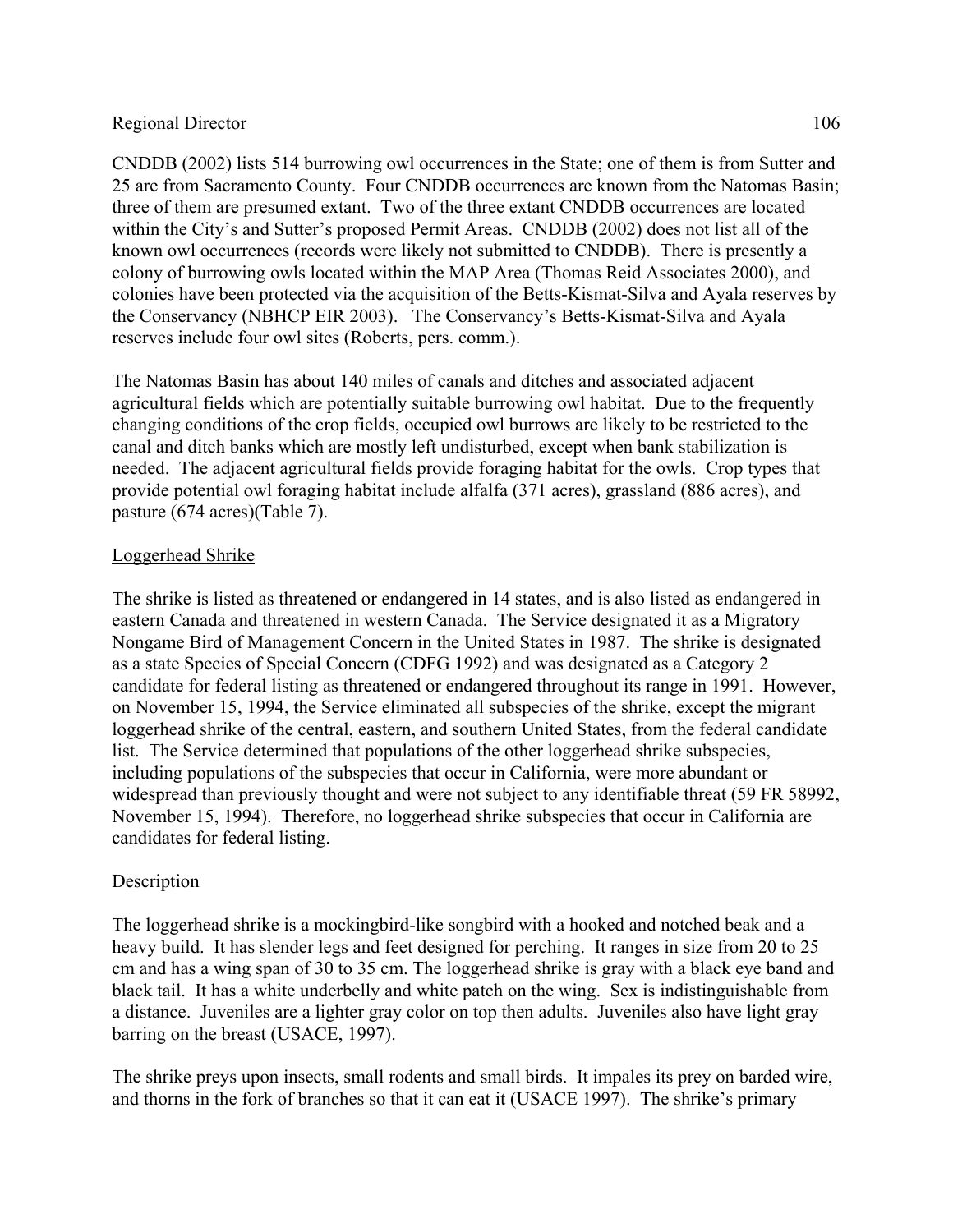spring and summer diet is insects. In the winter, it primarily fees upon small rodents (Fraser and Luukkonen 1986). The shrike is often observed perching on branches, fences or other structures with an unobstructed view its surrounding area. It drops off the perch before beginning a rapid flight low to the ground and glides upwards before perching. It has a rapid wing beat in flight.

# Historical and Current Range

Deserts, shrub-steppes, and southern savannas were likely the shrike's main habitat types prior to 1800. Reforestation, abandoned fields and loss of habitat due to human development beginning in the 1930 pushed the shrike's populations from its northeast range (Cade and Woods 1997).

The expansion of agriculture and deforestation associated with settlement and western expansion of North America allowed for an expansion of the shrike's range. Logging practices and agricultural methods opened up addition breeding and feeding habitat for the loggerhead shrike (Cadman 1985). However, the development of new farming practices and the use of pesticides in central and southern Canada, throughout the United States and most of Mexico later caused the shrike's breeding and wintering range to contract. The shrike no longer breeds with regularity in the northeastern portions of its former range or in northern tier states of Michigan, Wisconsin, and Minnesota (CWS 1999). Loggerhead shrikes occasionally winter as far north as southern New England (Bent 1950). Eastern populations are not regularly found north of Oklahoma, Arkansas, Kentucky and Maryland (Miller 1931). The milder winters have allowed the species to extend its winter range into northern California, southern Pennsylvania, southern Nevada, northern Utah, central Colorado and southern and eastern Kansas (Hunter *et al*. 1995). The shrike's winter range also extends south into much of Mexico (Yosef 1996).

# Essential Habitat Components

Habitat requirements include nesting habitat with nearby forging habitat. Nesting habitat requires shrubs or trees for nests that are isolated in short grass fields (Yosef 1996). Individuals may build nests in trees or shrubs from three to 6.1 m (20 ft.) from the ground (Fraser and Luukkonen 1990). They will require perches the allow for an unobstructed view of the surrounding area for hunting, as well as thorns, barbed wire, or other objects that can be used to impale or hang their prey.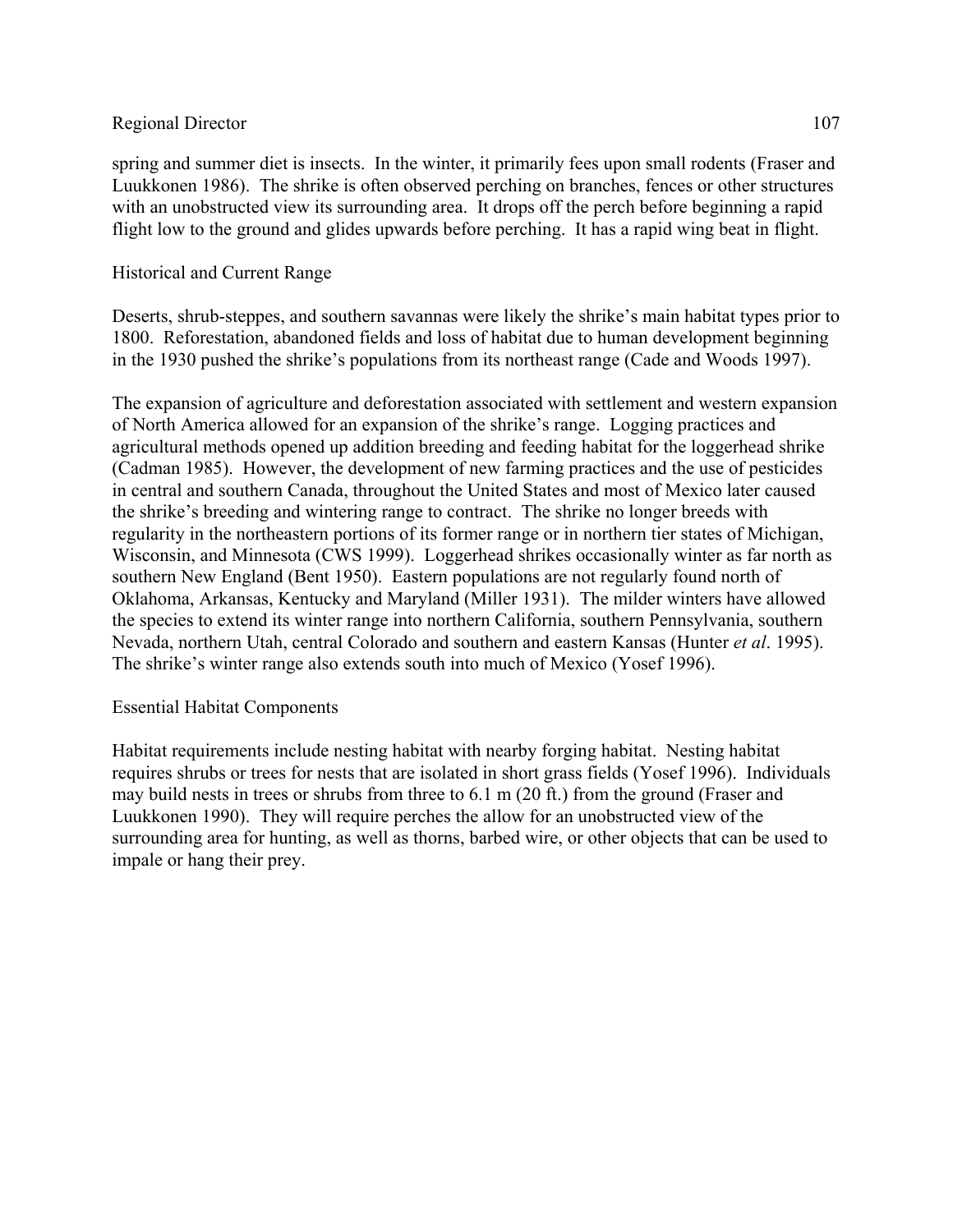Movement and Habitat Use

The loggerhead shrike prefers grassland habitat throughout its life cycle. It may use man-made or heavily altered habitat types to fulfill its habitat requirements. The shrike will use agricultural, pasture land and other man-made habitat types (Temple 1995). It requires isolated or thin patches of shrubs, trees or artificial perches like fences for nesting locations and perching locations for hunting. A site for impaling prey is also a necessary habitat feature. Winter habitat requirements are the same as the breeding habitat requirements (Yosef 1996). Nonmigratory populations will use the same region in the winter as they do other times of the year (Miller 1931).

Northern populations of loggerhead shrikes will migrate south into the United States from Canada. Areas with an annual average snow cover of ten to 30 days have less abundant winter populations (Miller 1931). Many of the southern populations of shrikes do not migrate. Nonmigratory populations use the same region in the winter as they do other times of the year (Miller 1931).

# Reasons for Decline and Threats of Survival

Habitat loss and, to a lesser extent, the deleterious effects of pesticides have caused the shrike's populations to decline. The conversion of pasture lands and hayfields into row crops and urbanized areas has reduced the shrike's forging habitat. Modern framing practices have removed potential hunting perches (Brooks and Temple 1990). Abandonment and reforestation of fields has also reduced the forging habitat for the species. DDE and other organochlorines have been found in the tissue of adult shrikes and eggshells (Anderson and Dunzan 1978). Low concentrations of pesticides to kill young shrikes (Busbee 1977). Although the use of organochlorines in the United States has been banned, populations continue to decline. Collisions with automobiles may be minor factor in the decline of shrike populations. Suitable foraging habitat is often associated with roadsides.

# Status with Respect to Recovery

Shrike populations have declined over much of the United States, especially in the central and eastern portions of the country. Shrike populations in the western United States declined slightly between 1955 and 1979 but currently appear to be stable. No recovery plan has been prepared for the shrike. Although current laws may protect the birds from trapping, killing or harassment, they do not protect the shrike's habitat. Therefore, no efforts are being made to reduce the most significant source of the shrike's decline.

# Status within the Action Area and Environmental Baseline

The loggerhead shrike is common throughout most of lowland California (CDFG 1990). It is a non-migratory resident of the Natomas Basin, is known to breed in the Basin, and is observed regularly throughout Natomas Basin (Thomas Reid Associates 2000). Suitable nesting and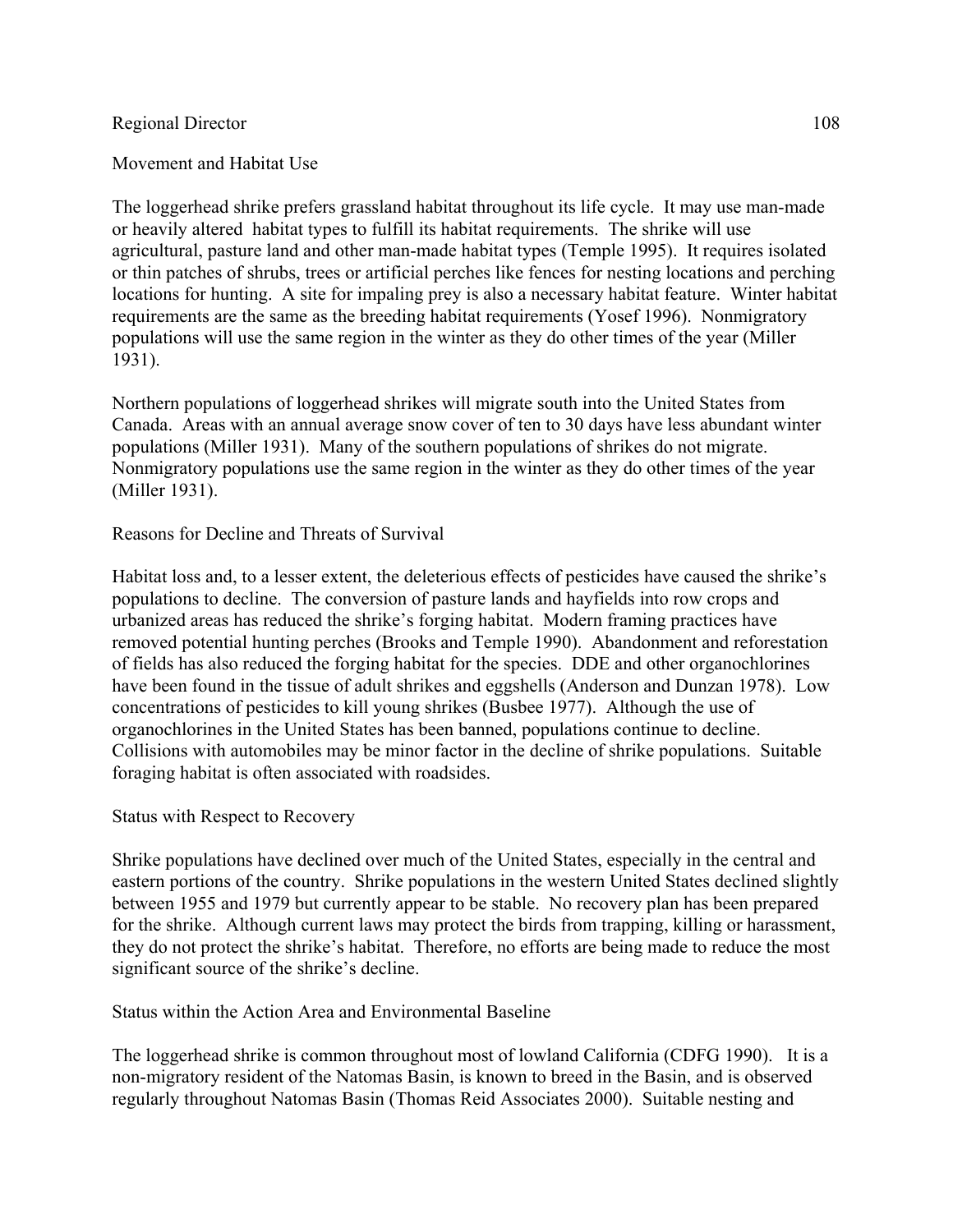foraging habitat are common throughout the Basin. Several shrikes were observed on or near the Metro Air Park project site during a site reconnaissance conducted on March 23, 2000 (Thomas Reid Associates 2000), and three shrikes were observed along the eastern portion of the Plan Area during NBHCP habitat mapping surveys in 2001 (NBHCP 2003).

CNDDB (2002) only lists two occurrences of the shrike in California; both were from Riverside County. However, as indicated above, this is not indicative of the actual distribution or abundance of the species in the State or the project's action area. Several shrikes were observed on or near the MAP project site during a site reconnaissance conducted on March 23, 2000 (MAPPOA 2000). An additional three shrikes were observed along the eastern portion of the Basin in 2001 (May & Associates 2001).

In the Natomas Basin, potential foraging habitat for the loggerhead shrike primarily consists of pasture, grasslands, ponds and seasonally wet areas, croplands, orchards, and ruderal habitats. Shrikes also could nest in trees or shrubs occurring in or along the margins of these habitats. Canals, riparian areas, and oak and tree groves also provide nesting opportunities for this species. Based on the GIS, the Natomas Basin supports approximately 23,350 acres of potential habitat for loggerhead shrike. Habitat types that potentially provide habitat for the SHRIKE IN THE BASIN include: (1) alfalfa (371 acres); (2) grassland (886 acres); (3) nonrice crops (16,686 acres); (4) oaks groves (98 acres); (5) orchard (182 acres); (6) pasture (674 acres); (7) ponds and seasonally wet areas (96 acres); (8) riparian (124 acres); (9) ruderal (1, 970 acres); 10) rural residential (377 acres); (11) tree groves (106 acres); and (12) canals (1,778 acres)(Table 8). Potential foraging habitat for the shrike primarily consists of pasture, grasslands, ponds and seasonally wet areas, croplands, orchards, and ruderal habitats. Shrikes also could nest in trees or shrubs occurring in or along the margins of these habitats. Canals, riparian areas, and oak and tree groves also provide nesting opportunities for this species. However, the actual value of much of this habitat is probably limited. Additionally, only a portion of the potential habitat likely would be used by loggerhead shrikes because the species occurs in close association with small trees and shrubs that it uses as perch sites from which foraging bouts are launched and as nest sites. Small trees and shrubs are often not found in the middle of a field; rather, they occur sporadically along the margins of fields. Telephone lines along the roads also are used as perch sites. Because loggerhead shrikes forage by making short forays from perch sites, they would not use the inner portions of fields that occur at some distance from perch sites. Thus, loggerhead shrikes would predominantly use only the margins of fields and areas where there are perch sites. Considering the entire acreage of agricultural fields as potential habitat for loggerhead shrike likely overestimates the amount of habitat available to this species in the Natomas Basin.

# Tricolored Blackbird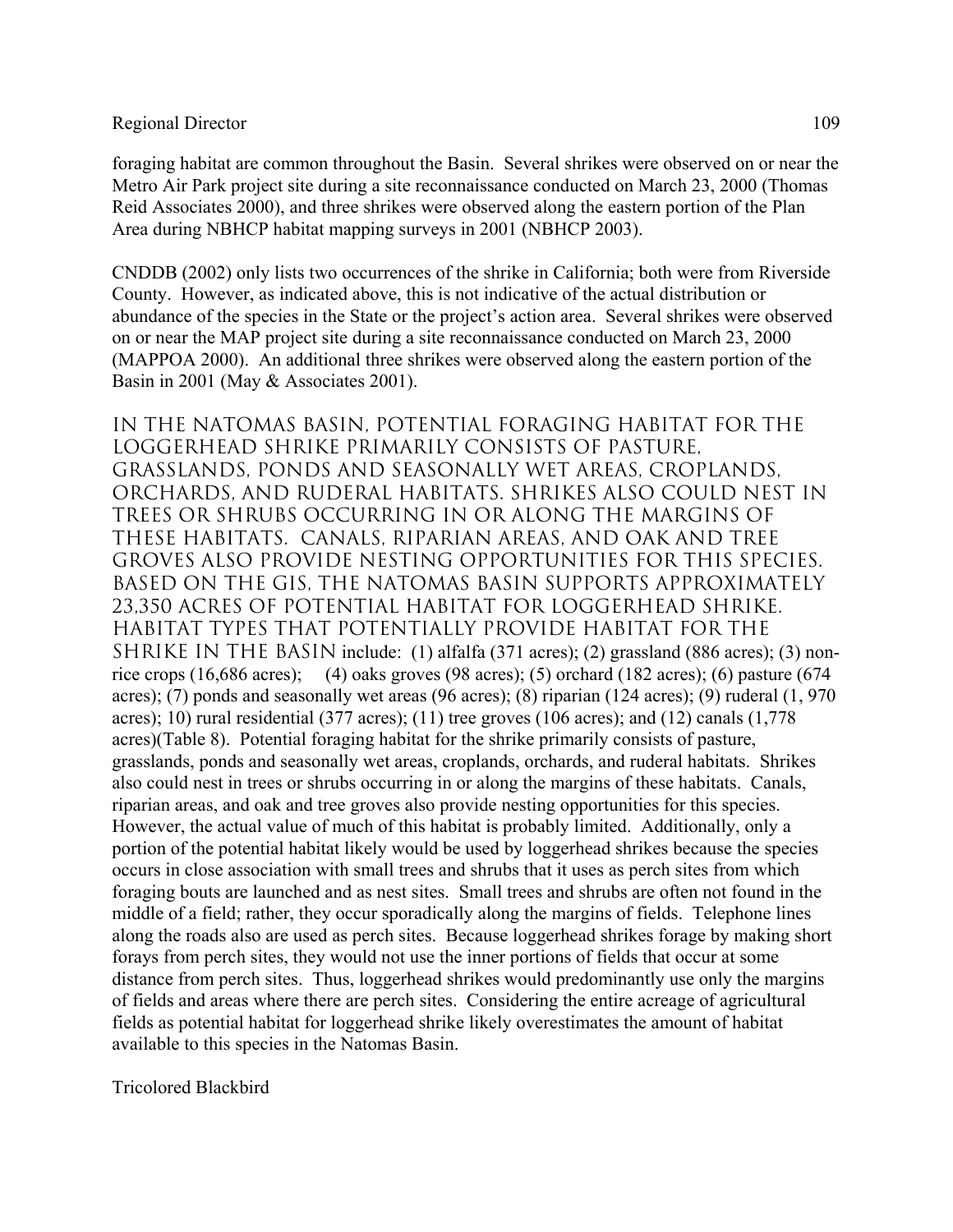The Service (since 1995) considers the tricolor blackbird a Species of Concern (Service 1995) and CDFG has considered it a Bird Species of Special Concern in California since 1992.

# Description

The tricolor was first described in 1836 and given the name "tricolored red-wing." In the mid 1900s the species was given its current name. There have been no subspecies described (American Ornithologist Union [AOU] 1998).

The tricolor is a medium-sized, sexually dimorphic blackbird. Males and females are strikingly similar in appearance to the common and ubiquitous red-winged blackbird (*Agelauis phoeniceus*, hereafter "redwing") with which they are sympatric (but do not hybridize). Adult male tricolors are entirely black to glossed bluish, with bright brownish-red lesser wing coverts forming a reddish patch (epaulet) on the wing shoulder and buffy white to pure white median coverts forming a distinctive white boarder to the epaulet (DeHaven 1975). Adult female tricolors are smaller than males, mostly black, with distinct grayish streaks, a whitish chin and throat, and a small but distinct reddish epaulet (DeHaven 1975). Immature (less than 2nd year) birds of both sexes, like redwings, are generally duller in color with more mottling and less distinctive epaulets.

Two other significant morphological distinctions between tricolors and redwings are: (1) the narrower and more pointed wing shape of tricolors; and (2) the somewhat longer and narrower bill of tricolors. Nevertheless, immature birds of the two species, and also adult females of the two species, are difficult for inexperienced observers to separate in the field. Distinctions between tricolors and redwings are especially problematic when the California race of the redwing (*A.p.californicus*) is involved, since it tends to lack the yellowish median covert boarder to the epaulet which is characteristic of other redwing races and helps to distinguish them from tricolors.

The tricolor is a relatively long-lived bird. From recoveries of banded birds, DeHaven and Neff (1973) showed that some individual tricolors survive up to 13 years. However, the available banding data was and still is insufficient for estimating annual survivorship.

# Historical and Current Range

The tricolor is native to California where over 99 percent of the total population occurs (Beedy and Hamilton 1999). Tricolor distribution within California extends throughout the Central Valley, surrounding foothills, coastal areas, and scattered inland areas of northern and southern California (Beedy and Hamilton 1999). Small segments (less than 1 percent) of the population sporadically extend into scattered sites in Oregon, western Nevada, central Washington, and western coastal Baja California (Beedy and Hamilton 1999). Several occurrences on the fringes of the species' range are relatively recent phenomena, which may reflect either the increased focus of attention the species has experienced in recent decades or minor range extensions. However, there is no evidence that the species is undergoing any significant range expansion or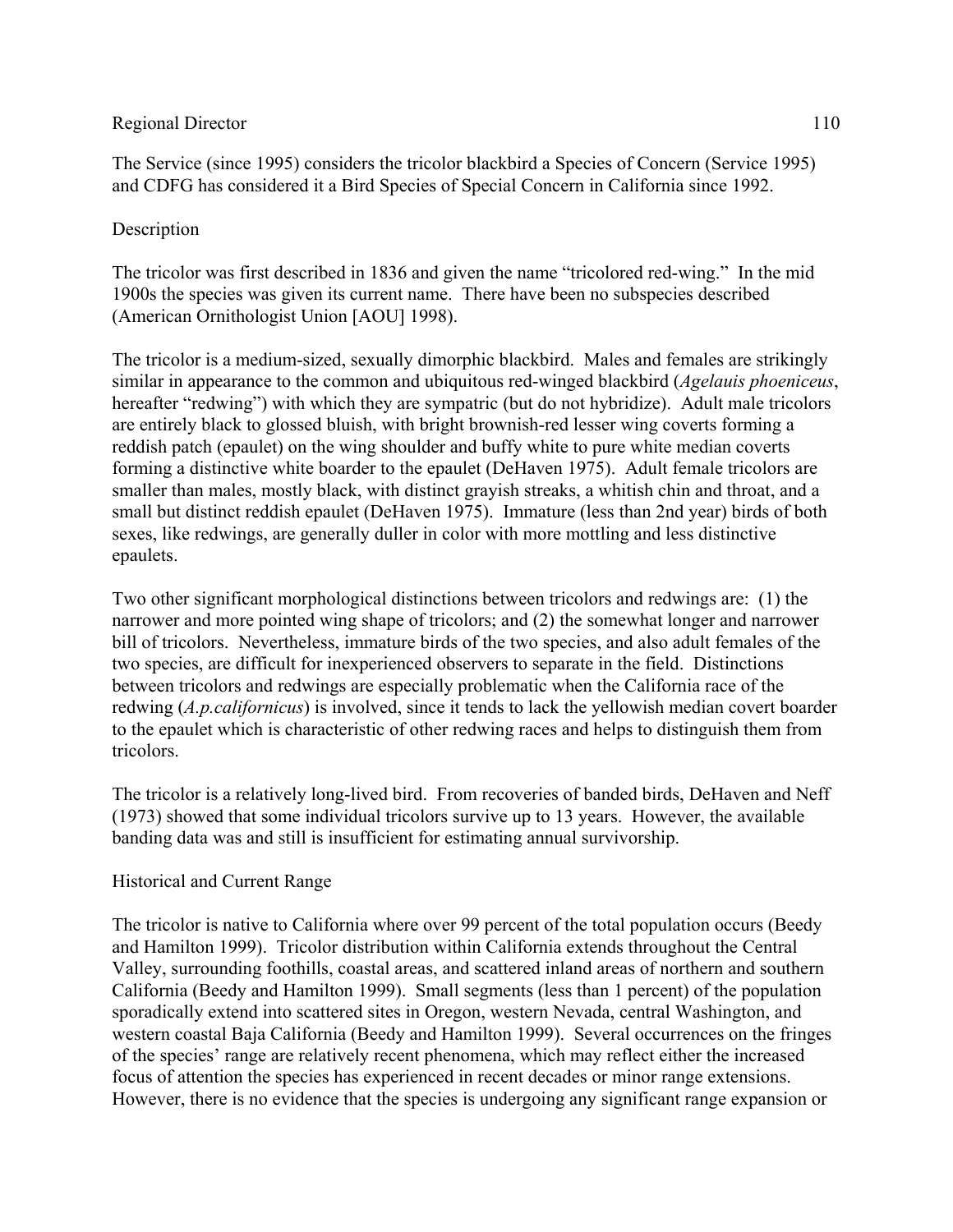that its primary current range is substantially different from that described by Neff (1937), based on studies he conducted in the 1930s.

# Reproductive Ecology

Tricolors are colony nesters which form the largest colonies of any North American passerine species. Under its colonial regime, the tricolor male only briefly defends a small area of up to a few square feet immediately around the nest(s), nests with 1-4 females (average 2), and (with females) forages in groups up to several miles from the colony site. The tricolors' synchronized colonial breeding may have been an adaptation resulting from the need to exploit a rapidly changing environment where the locations of secure nesting habitat and rich insect food supplies were ephemeral and likely to change each year (in Beedy and Hamilton 1997). Females breed in the first year, whereas males apparently defer breeding until at least year two (Orians 1963; Payne 1969).

# *Colony Distribution and Size*

Over the past two decades, active breeding colonies of tricolors have been observed in 46 California counties, but most of the population and the species' largest colonies have regularly been recorded in the Sacramento and San Joaquin valleys (Beedy and Hamilton 1999). Colonies range in size from a few hundred birds (rarely as small as just a few dozen birds) to about 300,000 (Neff 1937), but the majority found during the 1930s by Neff (1937) and during the 1970s by DeHaven *et al*. (1975a) contained 1,000-10,000 birds. The most recent studies of the tricolor, beginning in the early 1990s show that many of today's colonies remain in the 1,000- 10,000-bird range, but a significant number of larger colonies in the 25,000-50,000-bird range have also been located (in Beedy and Hamilton 1999). Overall during recent studies, most (greater than 60 percent) of the total range-wide nesting effort each year has been in the ten largest colonies, and in 1994, greater than 71 percent of all adult tricolors counted throughout the nesting season were associated with colonies of 10,000 or more birds (Beedy and Hamilton 1997). Also, the recent range-wide surveys of breeding colonies have demonstrated that in many years greater than two-thirds of all tricolor nests are found on private agricultural land (in Beedy and Hamilton 1997).

The annual concentration of such high proportions of the overall breeding population in just a few colonies which are often on private lands increases the risks of continued population declines of tricolors if perturbations to reproduction occur (Beedy and Hamilton 1997; RWD = Richard W. DeHaven's personal observations).

# *Nesting Substrates*

Breeding colonies may establish over water or land and utilize a wide range of nesting substrates. In studies conducted prior to the 1990s, the most common substrates were cattail and bulrush marshes, and Himalaya blackberries (Neff 1937; DeHaven *et al*. 1975a). During the 1990s, along with these substrates, a significant number of colonies have been recorded utilizing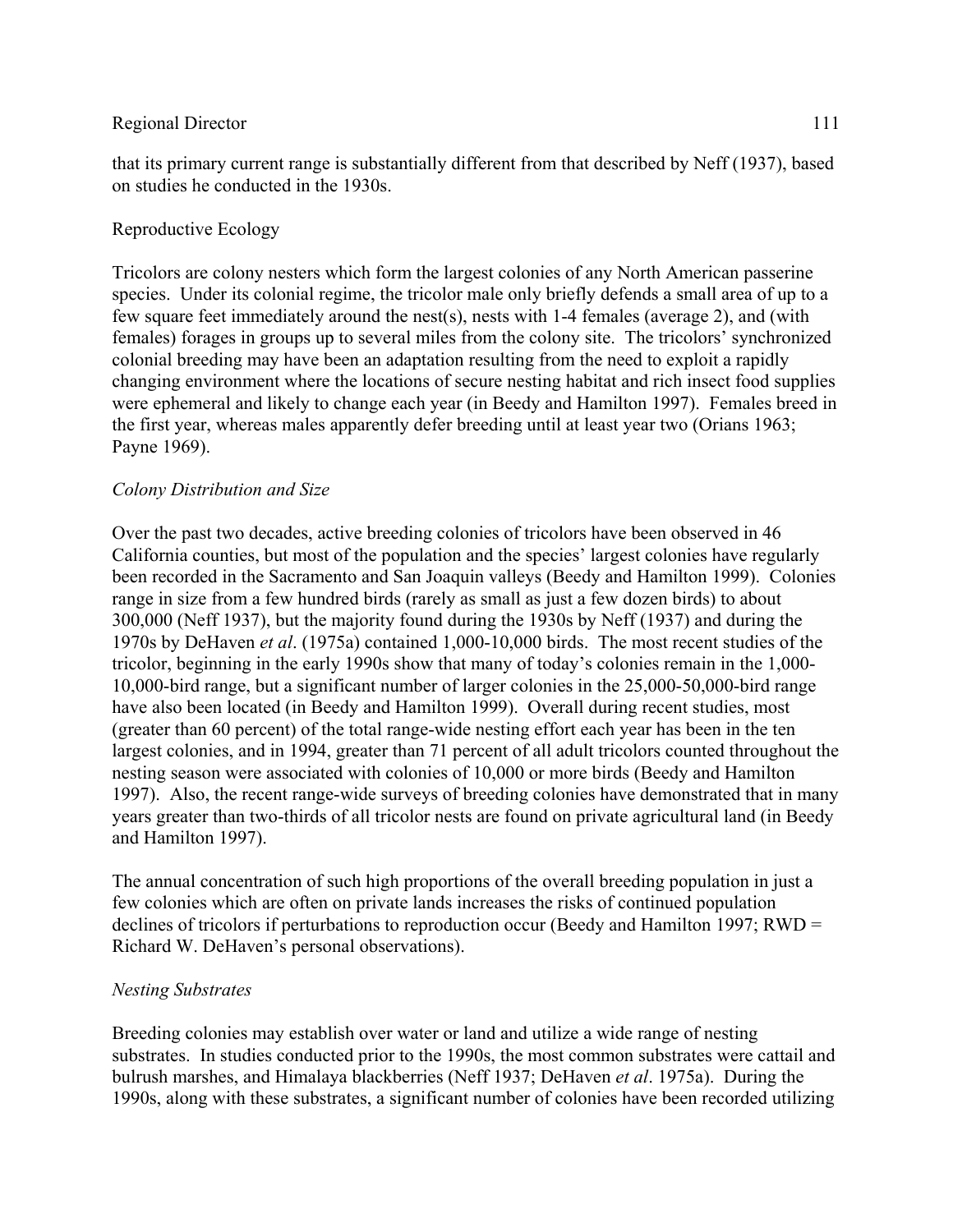certain spiny grain crops, including barley and wheat grown for either grain or dairy silage (Beedy and Hamilton 1999). Sporadic nesting also occurs in other dense, protective vegetation such as willows, nettles, thistles, giant cane, and safflower, and at sites with various mixtures of the recorded wetland and upland vegetation types (DeHaven *et al*. 1975a; Beedy and Hamilton 1999).

In several recent years, over half of the total yearly breeding effort has occurred in Himalya blackberries (California blackberry is rarely utilized, perhaps due to its smaller clump-size, larger spines, and generally more robust cane structure) and other exotic, non-native plant substrates (in Beedy and Hamilton 1997). During one recent study, the overall reproductive success for entire colonies was higher in Himilaya blackberry colonies than in cattail marshes (Cook 1996), although great variation can occur between years (RWD).

The tricolors' nests are generally bound with grasses to upright plant stems from a 0.3 to 1.5 m (1-5 ft.) above the water or ground.

# *Insect Requirements*

In addition to a spiny, thorny, or wetland-plant nesting substrate capable of supporting the nests and affording protection from weather and predators, another major tricolor breeding requirement is for a large supply of insects (for adults to feed nestlings) in proximity to, and in synchrony with, the colony's nestling production (in DeHaven *et al*. 1975a; DeHaven 2000a; in Beedy and Hamilton 1999). Insect foraging associated with any given colony may occur nearby (within sight of the colony) or extend out greater than ten miles; however, most foraging occurs within about 3 miles of the nesting site (Orians 1961a; Beedy and Hamilton 1997).

Tricolors opportunistically utilize locally available insect populations (Skorupa *et al*. 1980; Beedy and Hamilton 1997). Thus, the insect taxa utilized for nestling provisioning may vary widely by location or time, or both. For example, Beedy and Hamilton (1999) found extensive utilization of dragonfly larvae (Odonata) and lakeshore midges (Diptera) at different colonies. Crase and DeHaven (1977) and Skorupa *et al*. (1980) found other insect taxa broadly utilized for nestling provisioning, including Coleopterans (ground-dwelling beetles, water beetles, and weevils), Orthopterans, Arachnidans, Hemipterans, and others.

Nesting success at large colonies of tricolors in particular necessitates exploitation of concentrated and temporarily abundant insect food resources (Orians 1961b; Payne 1969). Often, suitable insect densities for provisioning nestlings of large colonies become available in response to insects being driven from the ground en masse by shallow flooding associated with agricultural or wetlands management. The most ideal shallow flooding occurs where livestock pastures (or silage fields) of alfalfa, hay, grain, or native grasses, which have recently been cut or grazed to optimal height (less than 15 cm [6 in.]; see below), are being flood-irrigated to stimulate additional forage production (DeHaven 2000a).

Such ideal habitat is often found in association with dairy operations, and dairies and livestock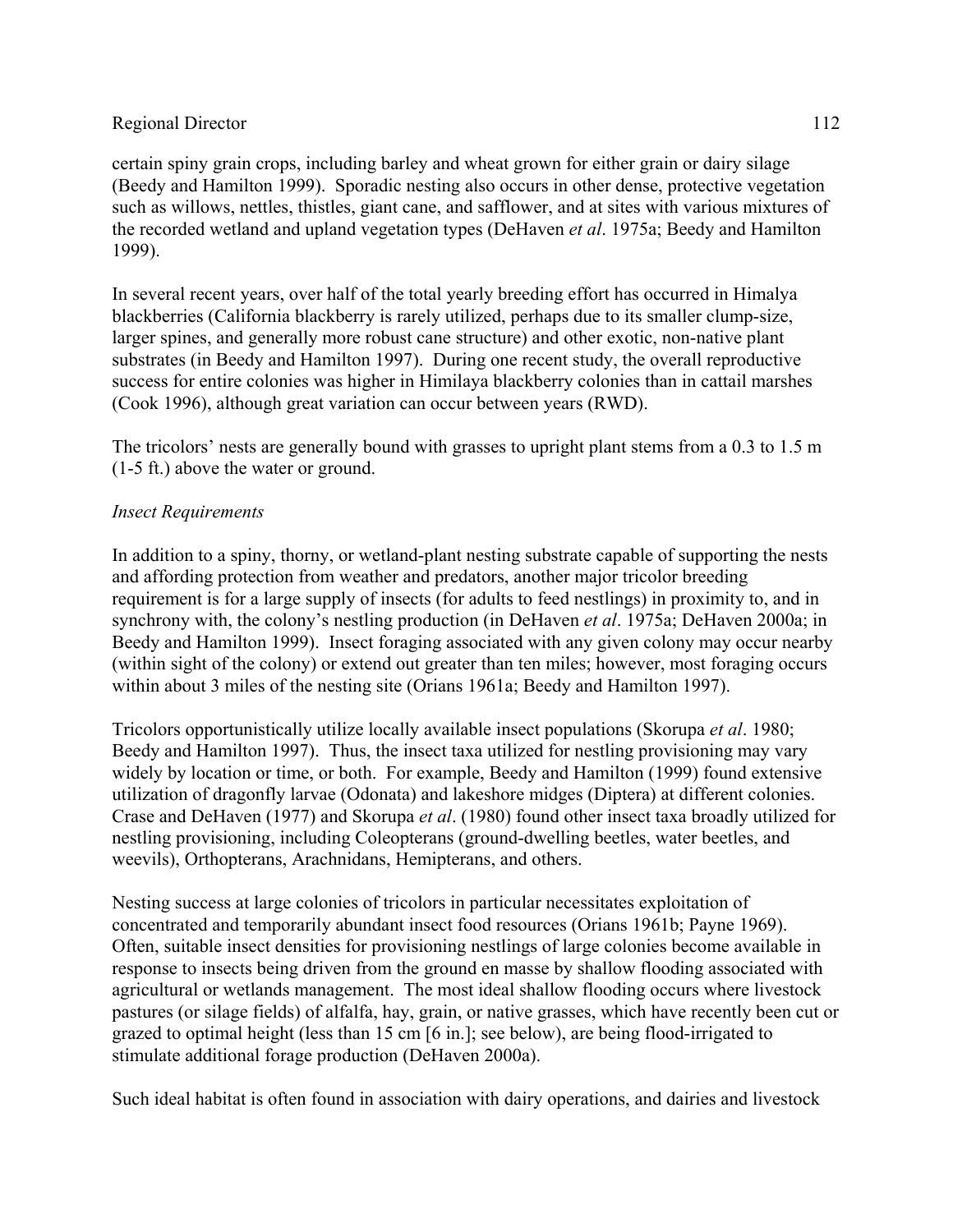feedlot operations have become an increasingly important component of many tricolor breeding habitats (Beedy and Hamilton 1999). For example, in 1994, over half of all observed tricolor nesting efforts were associated with dairies and their related/surrounding crops and agricultural uses (Beedy and Hamilton 1997); this included pastures, hay, and silage fields as well as tricolors using the feeding troughs or bunkers at dairies and feedlots (for both grain- and insectgathering).

The flock-foraging behavior and characteristics of tricolors facilitates their locating and most efficiently exploiting insect food resources suitable to support their colonial breeding activity (Orians, 1961a; RWD). Large foraging areas may be needed by the species to locate the proper juxtaposition of abundant seasonal insect supply and protective nesting substrate capable of supporting a successful colony. Tricolors can quickly respond and begin nesting when such proper conditions are located.

Range-wide breeding surveys in recent years have shown that often, less than 85 percent of all foraging by nesting tricolors occurs on private agricultural land (in Beedy and Hamilton 1997). Tricolors generally do not forage over, or in, deep water greater than wading depth of 2.5-5 cm (1-2 in.). However, recently, birds from several breeding colonies nesting near flooded rice fields have been observed procuring insects from the fields while perching on the rice plants (Hamilton pers. comm., 2001 and report in prep.).

# *Water Requirement*

The more recent studies of tricolors over the past decade have also cited the importance of a third breeding colony requisite: the presence nearby of open, accessible water (Beedy and Hamilton 1997; 1999). Water is necessary for tricolor drinking, preening, and bathing. While a strong association of colonies with such water is apparent, it is less clear whether the lack of such water constitutes a significant limitation on breeding substrate utilization (RWD).

# *Low-Value Habitats*

Outside of dairy (or pasture and grazing)-associated habitats and crops, most cultivated agricultural crops are low in insect-foraging values for breeding tricolors. Examples of lowvalue, mainly non-habitat crops include: tomatoes, sugar beets, potatoes, beans, cole (Brassica spp.) crops, melons, cucumbers, peas, peppers, spices and herbs, and a wide range of other vegetables. Cotton fields, vineyards (grapes; berry crops), and orchards (fruit or nut crops) are particularly low in value, and are rarely utilized by tricolors for food gathering (RWD; Beedy and Hamilton 1997, 1999).

The large number of agricultural crop-types with low or no values for tricolor breeding is likely related to: (1) the relative lack of large concentrations of preferred insects in such crops; and (2) the tricolors' basic foraging strategy. Like other blackbirds, tricolors forage primarily in small groups or flocks in open spaces, where the vegetative ground cover is less than 15.2 cm (6 in.) in height and overhead cover is sparse or absent, thereby providing good visibility of aerial predators (DeHaven 2000a).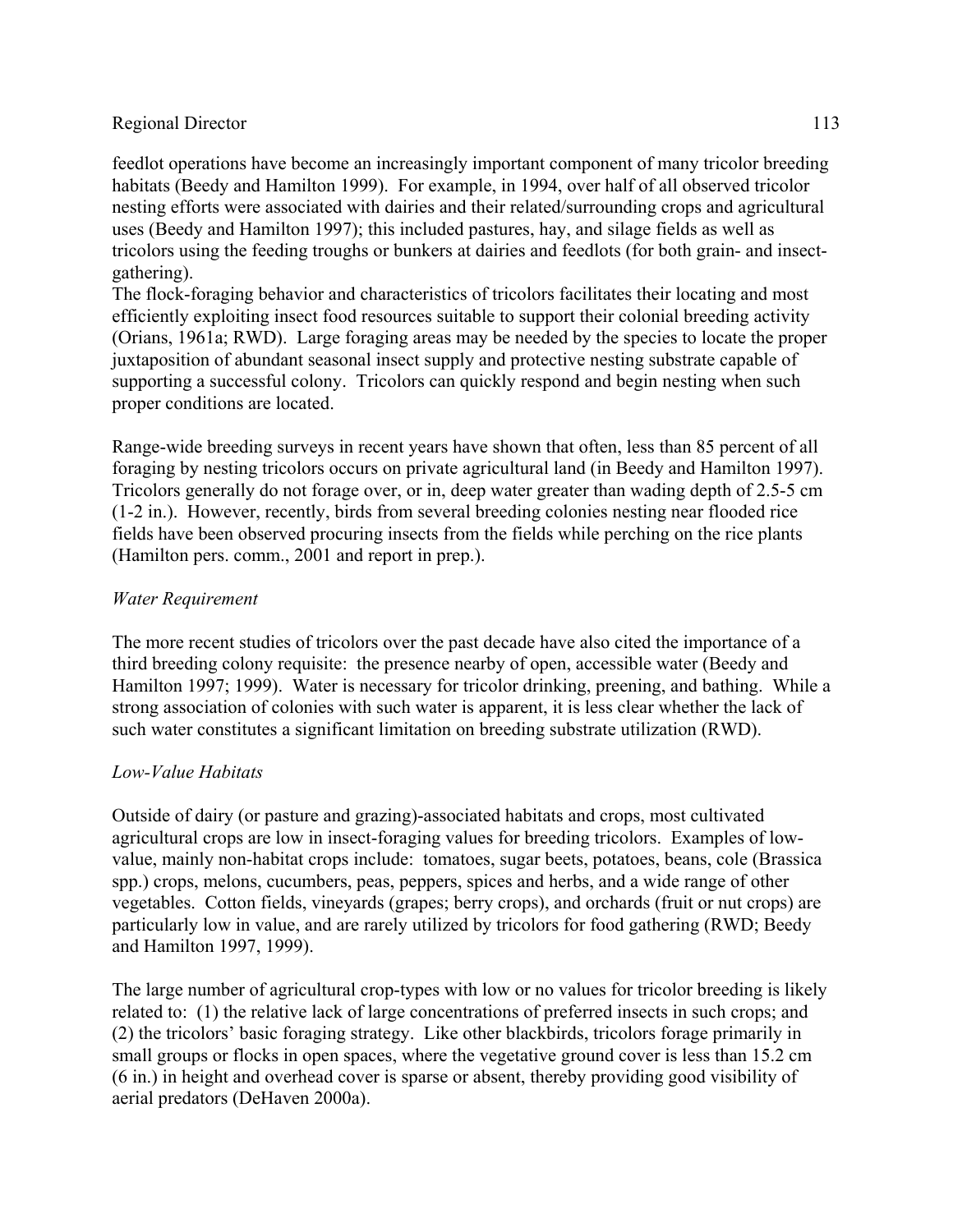Occasionally, grain crops not associated with dairy operations, including ripening corn, oats, wheat, barley, sorghum, rye, and rice are utilized by tricolors for insect gathering and provisioning of young. More often, however, adult tricolors are found "milking" such crops and consuming the ripening seed heads as they mature during spring through fall.

# *Patterns Determined from Banding*

Banding studies (i.e., Neff 1942; DeHaven and Neff 1973; DeHaven *et al*. 1975b) in which about 70,000 tricolors were banded through the early 1970s revealed:

- 1. During the annual post-breeding period, many tricolors from throughout the Sacramento Valley and San Joaquin Valley converge on the major rice-growing area near Colusa (in the Sacramento Valley), presumably because of abundant food (waste rice grain) and suitable roosting habitat (blackbirds utilize large [hundreds of thousands to greater than one million birds], mixed-species, communal roosts at night during fall and winter).
- 2. During winter, a sizable but variable proportion of the Central Valley tricolor population migrates to the San Joaquin Valley and San Francisco Bay-Delta area, with other tricolors wintering throughout fringe areas of their range, including foothill locations above 305 m (1,000 ft.) elevation adjacent to agricultural valleys.
- 3. During spring, roving flocks of tricolors begin to distribute back out to breeding areas. However, most individuals do not end up breeding where they were hatched or where they bred the previous year (although there may indeed be somewhat greater breeding site fidelity after the initial breeding; RWD). Breeding colony establishment is probably largely controlled by where abundant insects necessary for nestling provisioning are encountered by the roving flocks. Thus, the general distribution of breeding colonies can vary widely between years.
- 4. Some tricolors may travel nomadically the entire length of the Central Valley and from there into the Bay-Delta region, the northern and eastern plateau region of California, and southern Oregon. In short, Central Valley tricolors move nearly everywhere within the species' range, except no band recoveries have demonstrated any interchange with southern California (which could support a hypothesis that tricolors consist of two separate and largely distinct metapopulations). Thus, overall, a reasonable description of the tricolor is that it is largely a resident within California, but partly migratory within the Sacramento-San Joaquin drainage.

Despite most tricolors not nesting where they were hatched or had nested the previous year (DeHaven *et al*. 1975b), certain breeding sites do show site fidelity with the same location and substrate being used year after year. The consistently used sites may have the three essential breeding requirements–a protective nest substrate, water, and suitable insect-foraging habitat–available on a consistent basis (Beedy and Hamilton 1997;1999).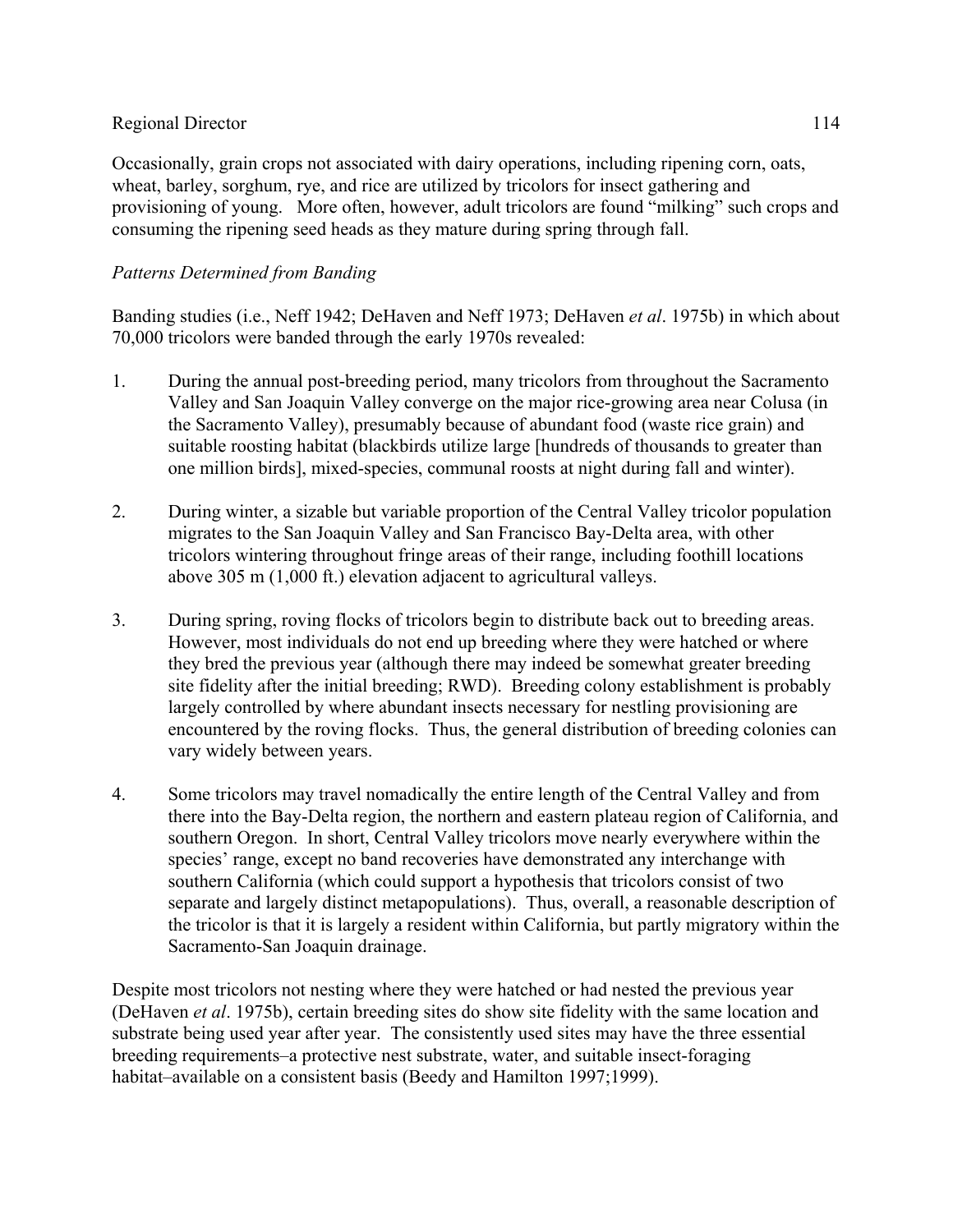### Habitat Use

Throughout their non-breeding periods, and particularly during winter, tricolors continue to forage in flocks. Such flocks may contain mixed blackbird species and sexes or be highly species and/or sex-specific. For example, during the 1970s, flocks estimated at from 50,000 to over 100,000 tricolors have been observed foraging, and on foraging flights, in the San Joaquin Valley and Bay-Delta area; some of these large flocks were less than 99 percent composed of adult male tricolors (RWD). Tricolors collected during food-habits studies in the fall and winter months in the 1970s had consumed by volume predominantly (88-91 percent) plant matter composed of rice, water grass, sorghum, oats and various other cultivated grains and wild seeds. Rice utilization was particularly high, at 49 and 37 percent, respectively, during the fall and winter periods (Crase and DeHaven 1978). The present non-breeding season food-habits of tricolors, including whether significant changes have occurred since the 1970s have not been assessed (RWD). Nevertheless, it is clear that irrigated and non-irrigated pastures (alfalfa, various hay crops, etc.) and grasslands of various kinds, dry seasonally-wet areas, dairies, livestock feedlots, and harvested grain fields continue to be important foraging areas for tricolors during their non-breeding periods (Beedy and Hamilton 1997, 1999; RWD) just as during breeding periods.

# Reasons for Decline and Threats to Survival

Early in the twentieth century, widespread commercial hunting of blackbirds, including tricolors, occurred in California, partly for their commercial value and partly because of their depredations on agricultural crops. In one 5-year period during the 1930s for example, greater than 300,000 tricolors and redwings were killed and marketed for food in the Sacramento Valley alone (Neff 1937). As agriculture expanded in the State, blackbird depredations also increased, and blackbird "control" was expanded to include widespread poisoning of thousands of blackbirds annually for many decades up to about the mid-1960s.

Prior to 1989, under two depredations orders (50 CFR 21.43 and 21.44), such population control could be done without a Federal permit if birds were "committing or about to commit" depredations. However, effective November 15, 1989 [Federal Register 54(219):47524-47526], the Service modified these two previous depredations orders and began requiring Federal permits for such depredations control efforts. This gave the additional protection believed necessary for tricolors and several other birds, while still permitting control if and when necessary for the protection of California's agriculture.

More recently, in 1991, as tricolor populations appeared to be continuing a long-term population decline, the Service included the species as a candidate (Category 2) for federal listing as either Threatened or Endangered (Federal Register 59 [219]:58990). However, subsequent policy changes by the Service in 1995 eliminated the Category 2 designation and further listing action for the tricolor was curtailed.

Nevertheless, the most recent work suggests that this species' downward trend is continuing.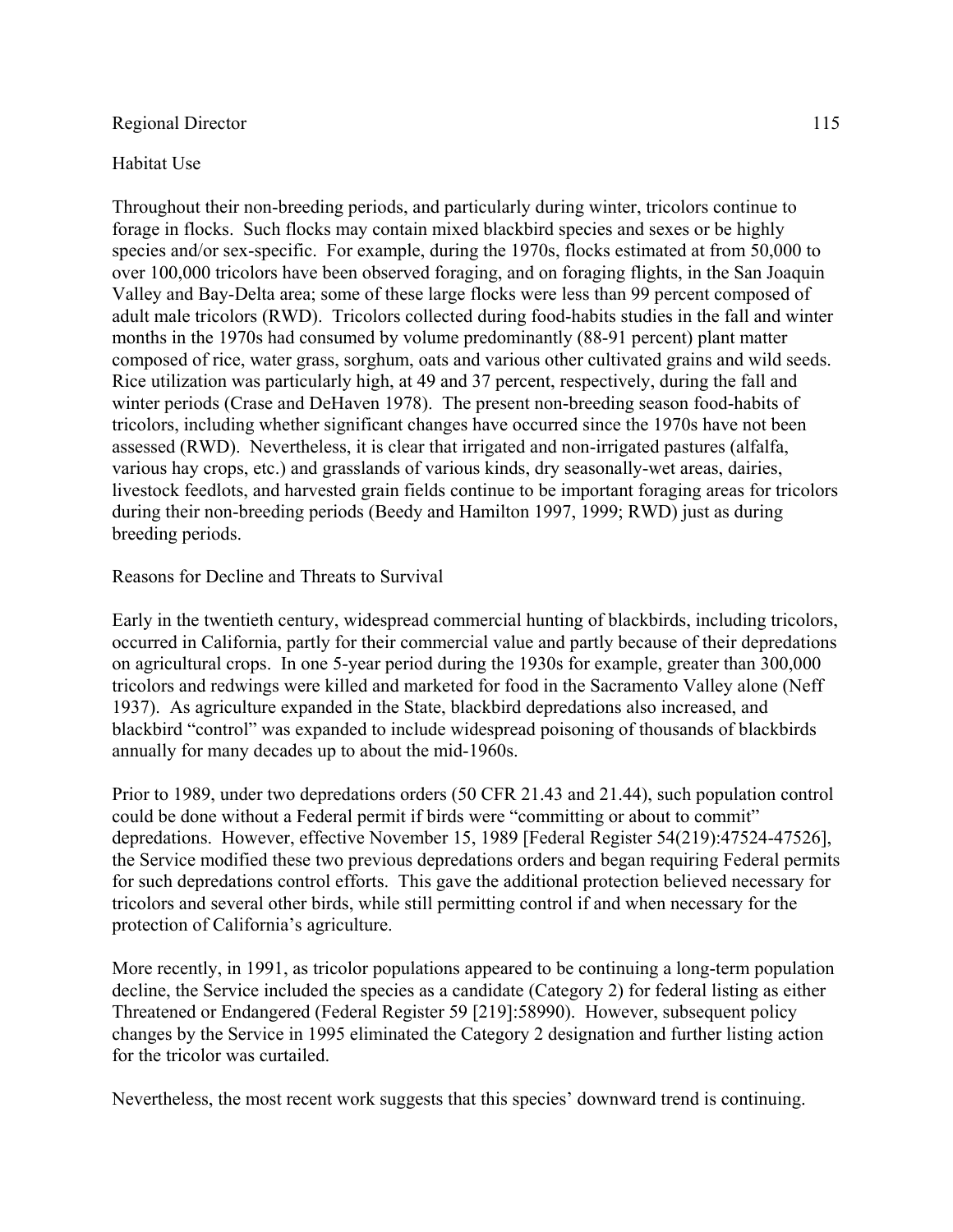Relevant factors include further incremental habitat losses and direct losses during nesting, which, because of the species' colonial breeding, have the potential to affect thousands of nests and birds.

In the Central Valley, of the more than 4 million acres of wetlands estimated to exist at the start of modern, intensive development and reclamation in the 1850s, only about 560,000 acres (14 percent) remained by 1939. By the mid-1980s, freshwater emergent marsh acreage had been reduced to only about 243,000 acres (6 percent). In addition, the native perennial grasslands historically used by foraging tricolors were reduced by greater than 99 percent in the Central Valley and surrounding foothills (in Beedy and Hamilton 1997).

The early decades of modern development in California may have had little, if any, overall effect on tricolor populations. However, as agriculture, especially expansion of low-tricolor-value crops and urbanization expanded, critical thresholds were eventually exceeded beyond which tricolors were no longer able to continue adapting to cumulative habitat losses. Their populations began a gradual decline. The habitat losses, and downward population trend, are both continuing today.

Urbanization, which in most cases totally eliminates tricolor habitat, has been large and everintensifying throughout most of the important tricolor range areas. For example, just within the CALFED sphere of influence alone, over 1.4 million acres in the State are estimated to now be urbanized (Service 2000). This suggests that for the State as a whole, the loss of historical habitat, much of which served the tricolor, due to urbanization has likely been in the range of at least 2-3 million acres. And urbanization is continuing today at an ever-increasing pace.

Losses of tricolor habitat in the State to agriculture have also been quite large, are still continuing, and in some instances, are accelerating. Some 350 crops, including seeds, flowers, and ornamentals are produced in the State. Agricultural commodities include at least 13 field crops, 25 fruit and nut crops, 22 vegetable and melon crops, and numerous nursery products and cut flowers. In addition, the State produces at least 11 major categories of livestock and poultry products. A vast majority of these commodities are neither utilized by, nor otherwise useful to, tricolors.

Crops which do provide some limited values to the species in certain circumstances include barley, wheat, corn, and oats. In recent years, tricolors have been recorded nesting in dense fields of wheat, barley, and various other spinous, grain-crop hybrids being grown for dairy silage. And the species is known to feed on both ripening grain and waste grain left in fields following harvest. The Statewide acreage for barley, wheat, corn, and oats combined is usually about two million acres annually.

Probably the crop of highest recent historical value to tricolors is rice. During the 1970s, Crase and DeHaven (1978) found that rice was an important component of the tricolor's fall and winter diet. Although Statewide acreages of rice have remained relatively stable over the past quarter century at about 0.4-0.5 million acres annually, this crop may now have become much less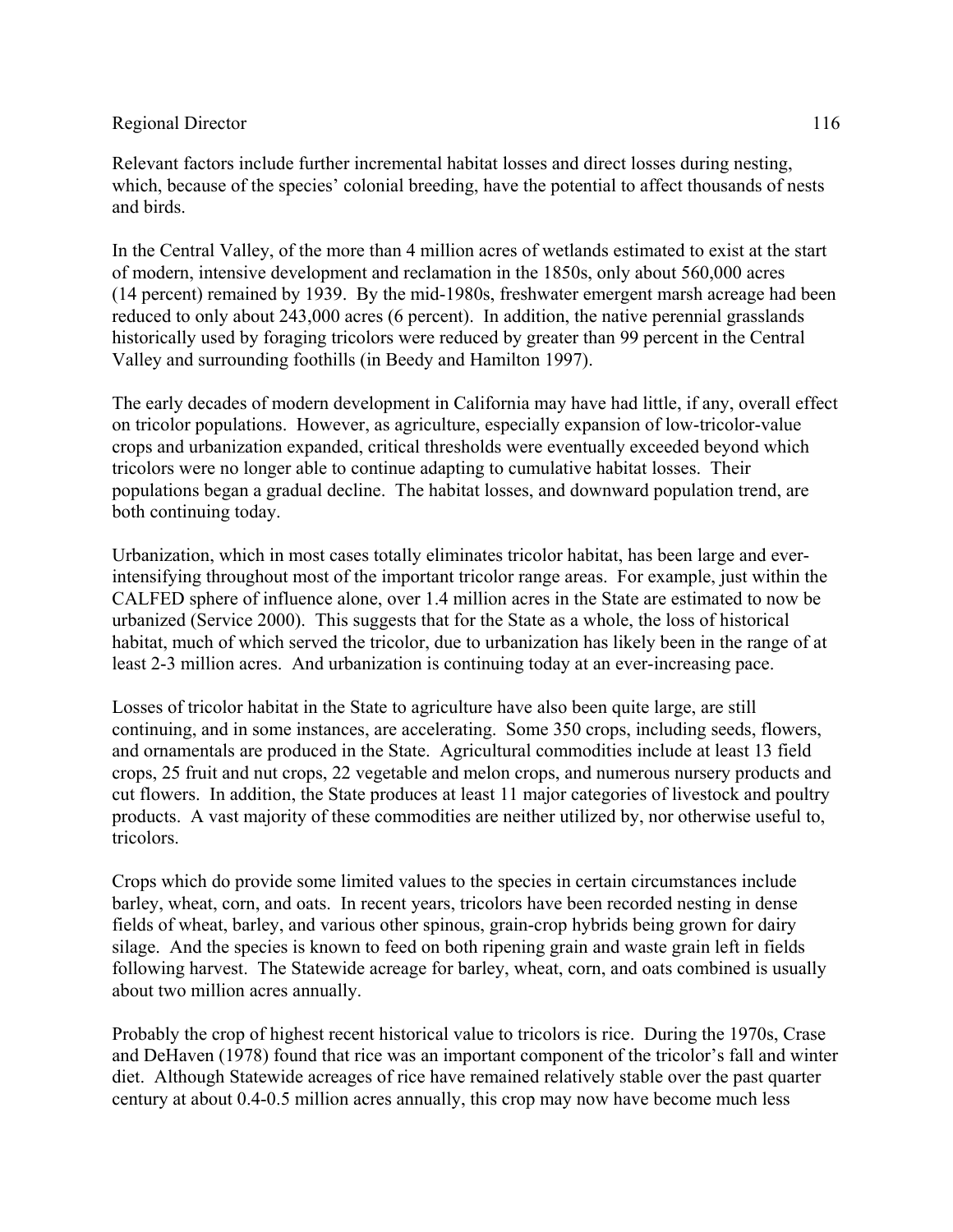valuable to the species, which in turn may be resulting in a population-limiting factor during fall and winter (DeHaven 2000a). The drop in value of rice to tricolors is related to major changes in cultural practices.

From the time rice was introduced in the State early in the century to about the mid-1980s, rice fields were commonly burned in the fall following harvest. This practice resulted in abundant fall-winter food resources for blackbirds and other birds including waterfowl, in the form of waste rice seeds remaining on the ground in harvested fields. And burning of fields reduced or removed the rice straw, thus providing the "open" foraging conditions with less than 6-inch-tall vegetation, which is preferred by blackbirds. As a result, in the Sacramento Valley during the fall and winter months of the 1970s, it was quite common to observe huge foraging flocks of mixed blackbird species (including large numbers of tricolors) foraging in burned rice fields. Such flocks commonly contained tens of thousands of birds (DeHaven 2000a).

Conditions today are much different. Miller and Wylie (1996) have reported that in the past (i.e., until about the mid-1980s), rice fields harvested with conventional cutter-bar headers which cut off the rice heads, left rice stubble behind (which was burned) and rice waste grain on the ground totaling about 388 kg/ha. Today, use of cutter-bar headers has been largely replaced by new, faster technology called a "stripper header" which strips the seeds from the rice head. Although stripping results in roughly the same amount of waste rice remaining in harvested fields (Miller and Wylie 1996), it is much less available to blackbirds, because of the taller stubble left standing. This problem (for blackbird foraging) is further exacerbated because burning, which clears and opens fields for blackbird foraging, is being phased out because of environmental concerns. Moreover, an increasing amount of rice acreage is now being flooded in the fall following harvest. This provides high-value water bird habitat, especially for waterfowl, but generally precludes any significant foraging by blackbirds (DeHaven 2000a).

Clearly, the specific issue of availability of waste rice grain and the overall issue of fall-winter food resources and availability for blackbirds in the Central Valley, including tricolors, needs further study. How these factors may relate to the tricolors' observed and continuing population decline have not been studied. Clearly, problems for this species may not only be related to its breeding, as is being commonly assumed and reported by most recent investigators (DeHaven 2000a).

Besides rice (and occasionally the other spinous grain crops), the other main agricultural croptype of importance to tricolors is hay. Hay is classified as either "alfalfa" or "other" by the California Agricultural Statistics Service (CASS). Together, these two hay classifications total about 1.5 million acres statewide annually. The benefits of hay fields, as well as irrigated and non-irrigated pastures, grasslands, and vernal pool/grassland complexes, is mainly for tricolor insect-foraging, especially during the breeding season. Generally, for tricolors to extensively use a particular field, it must have been grazed or mowed to reduce vegetative height to less than 15.2 cm (6 in.). Tricolors will generally not settle to the ground to forage in taller, very dense vegetation. Although there have been no confirming studies, with respect to hay fields, it is likely that modern, intensive pest control management practices implemented over recent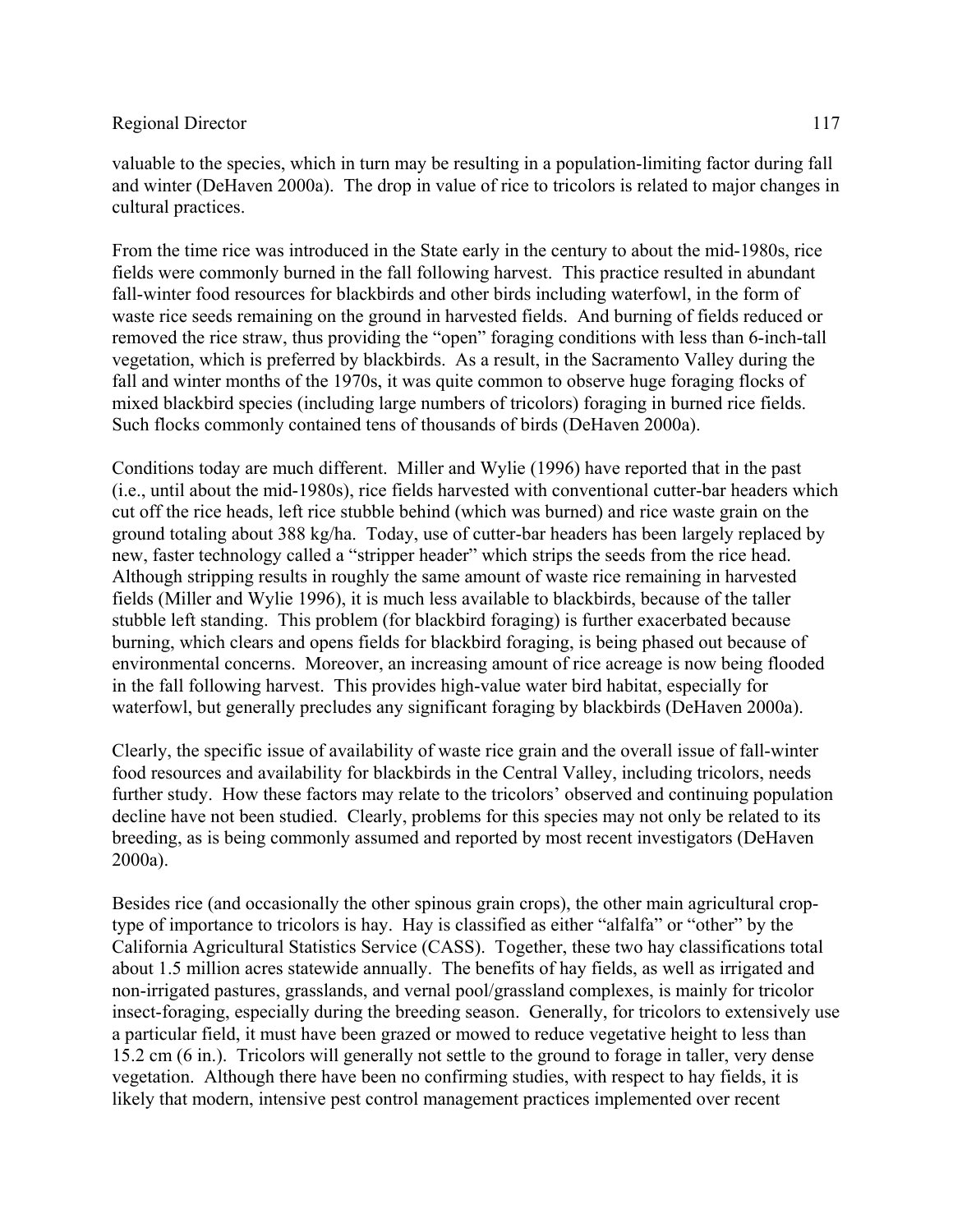decades have substantially reduced insect-foraging opportunities in such crops (RWD).

#### Population Status

A number of studies were conducted on tricolors throughout the 1990s, including: (1) an historical breeding records analysis; (2) several annual State- or range-wide surveys of breeding colonies, beginning in 1994; and (3) a number of studies of breeding ecology. While these recent efforts have shown the species' geographic range mostly unchanged compared to the 1930s (Neff 1937) and 1970s (DeHaven *et al*. 1975a), they do provide strong evidence of a continuing overall population decline. In particular, Beedy *et al*. (1991) summarized all historical and recent breeding records, including unpublished reports and inventories, and through supplemental field surveys concluded that breeding tricolors had declined further since the DeHaven *et al*. (1975a) study era. In addition, extensive breeding colony surveys in 1994 and 1997, showed a 37 percent population decline in the later year (Beedy and Hamilton 1997; 1999). The recent population declines have been most apparent in historical strongholds of the species' range in the Central Valley, including Fresno, Kern, Merced and Sacramento counties, although range-wide losses are evident as well (Beedy and Hamilton 1997).

Recent extensive breeding-season surveys of tricolors in which dozens of participants canvassed all known breeding sites, except a few very sparsely used areas on fringes of the species' range, found these total numbers of individuals: 1994–369,000 birds; 1997–238,000 birds; 1999–105,000 birds; and 2000–163,000 birds (in Hamilton 2000). It is believed that these annual totals reflect most of the overall remaining breeding population of the species.

The consensus among recent tricolor investigators as well as the principal investigator from the 1970s work on this species (RWD) is that the tricolors' decline is resulting largely from continuing losses of nesting and foraging habitats due to agricultural conversions and urban expansions (e.g., Cook 1996; Beedy and Hamilton 1997, 1999; DeHaven 2000a). Range-wide losses of tricolor habitat due to such land-use changes have not yet been systematically quantified. However, a picture of the severity of the problem is evident in DeHaven's (2000a) recent report comparing tricolor breeding over a quarter-century observation period. In Sacramento County–a traditional stronghold of the species' breeding, for example, he found that the losses of habitat due to urbanization of thousands of acres in the Natomas, Elk Grove, and Galt areas, was striking. Similar striking losses of habitat have occurred from conversions of pastures, grasslands, hay, and grain fields to vineyards and orchards. For example, Sacramento County's grape acreage expanded 75 percent from 7,533 acres to 13,176 acres in just one recent 2-year (1996-1998) period, which was far ahead of the 50 percent increase rate for the State overall during the entire previous 10-year (1989-1998) period.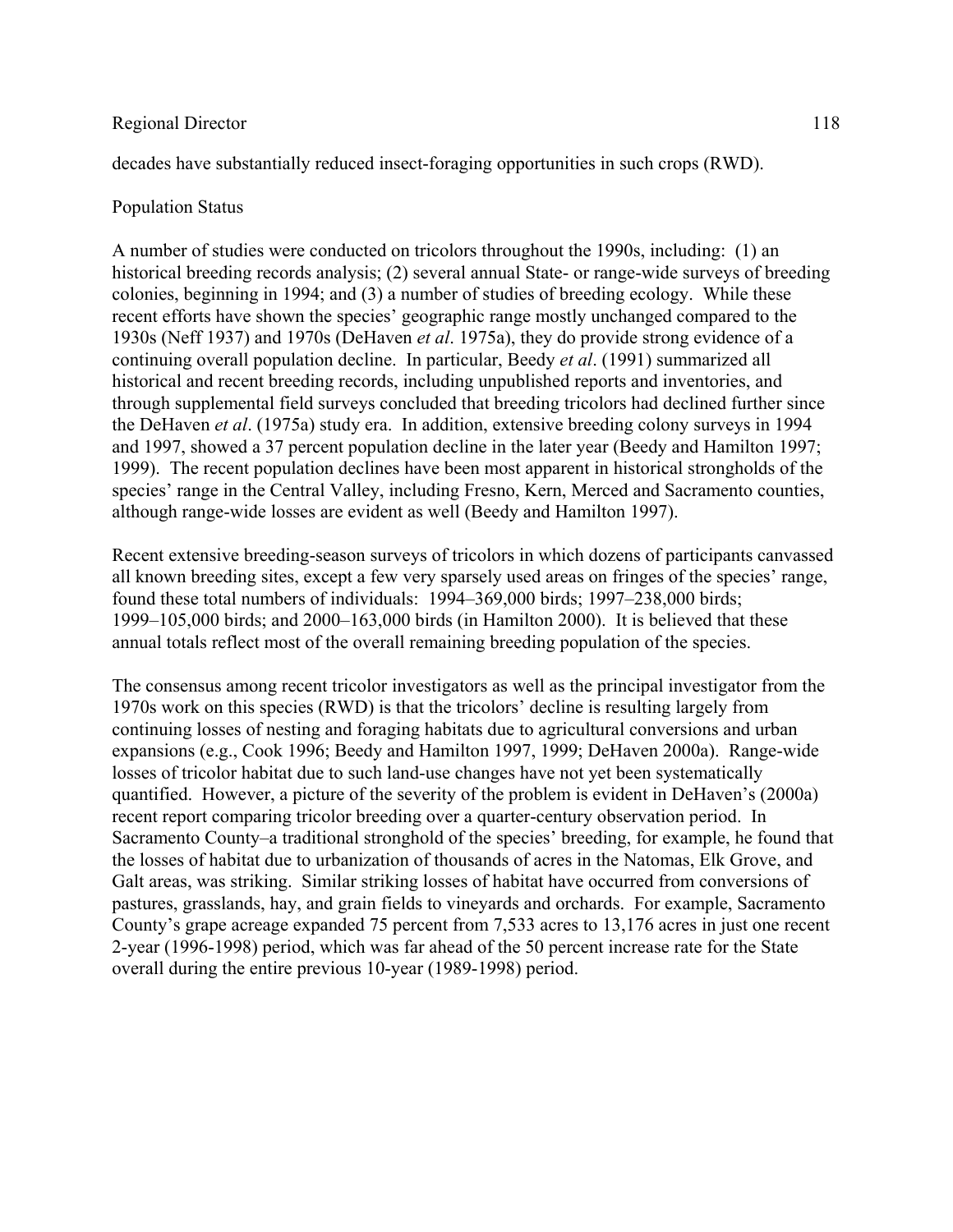# Status within the Action Area and Environmental Baseline

CNDDB (2002) lists 348 tricolor occurrences in the State; six of these are from Sutter and 79 are from Sacramento County. A nesting colony is located on the Conservancy's Betts-Kismat-Silva reserve in the eastern edge of the Natomas Basin. The colony nests in riparian scrub and its population has increased in recent years (Roberts, pers. comm.).

In the Natomas Basin, large canals, ponds and seasonally wet areas, and riparian habitat have the potential to support tricolor nesting colonies. For foraging, pasture, annual grassland, alfalfa, rice, and nonrice crops could be used in addition to the nesting habitats. Based on these definitions, the Natomas Basin currently supports about 1,998 acres of potential nesting habitat and 41,310 acres of potential foraging habitat (Table 9).

# White-Faced Ibis

The white-face ibis was formerly included as a Category 2 candidate for listing as endangered or threatened (Service 1991b), but is now considered a species of concern. It is a Species of Special Concern in the State of California because of population declines in the 1960s and 1970s (Remsen 1978). Additional information can be found in the *Draft Recovery Plan for the Giant Garter Snake* (Service 1999).

### Description

The white-faced ibis (*Plegadis chihi*) is closely related to the glossy ibis (*P. falcinellus*) and the puna ibis (*P. ridgwayi*) (Hancock *et al*. 1992) and is considered a full species (American Ornithologist's Union 1988, Sibley and Ahlquist 1990, Hancock *et al.* 1992). There are no recognized subspecies (American Ornithologist's Union 1998).

Adult white-faced ibis are medium-sized wading birds [total length 46 to 56 cm (18.1 to 20.0 in.), weight 450 to 525 g (15.8 to 18.5 ounces)], dark maroon-brown in color, with a long decurved bill that is thicker at the base than in curlews. The neck and legs are long; the bill and legs are blackish in color (Belknap 1957, Cogswell 1977, Ryder and Manry 1994). During the breeding season the plumage reflects iridescent purple, violet, and green; a white band of feathers separates the face from the forehead and extends completely behind the back of the eye; the legs and the irises are red; and bare facial skin turns reddish or purple (Belknap 1957, Cogswell 1977, Hancock *et al*. 1992, Ryder and Manry 1994).

Breeding white-faced ibis can be distinguished from breeding glossy ibis by the latter's brown iris, blackish facial skin, grayish legs, and lack of white encircling the back of the eye (Belknap 1957, Ryder and Manry 1994). Non-breeding adult plumage is similar in these two species except for the red iris (versus brown) in the white-faced ibis (Belknap 1957, Ryder and Manry 1994). In the wild, juveniles of the two species are difficult or impossible to distinguish (Hancock *et al.* 1992).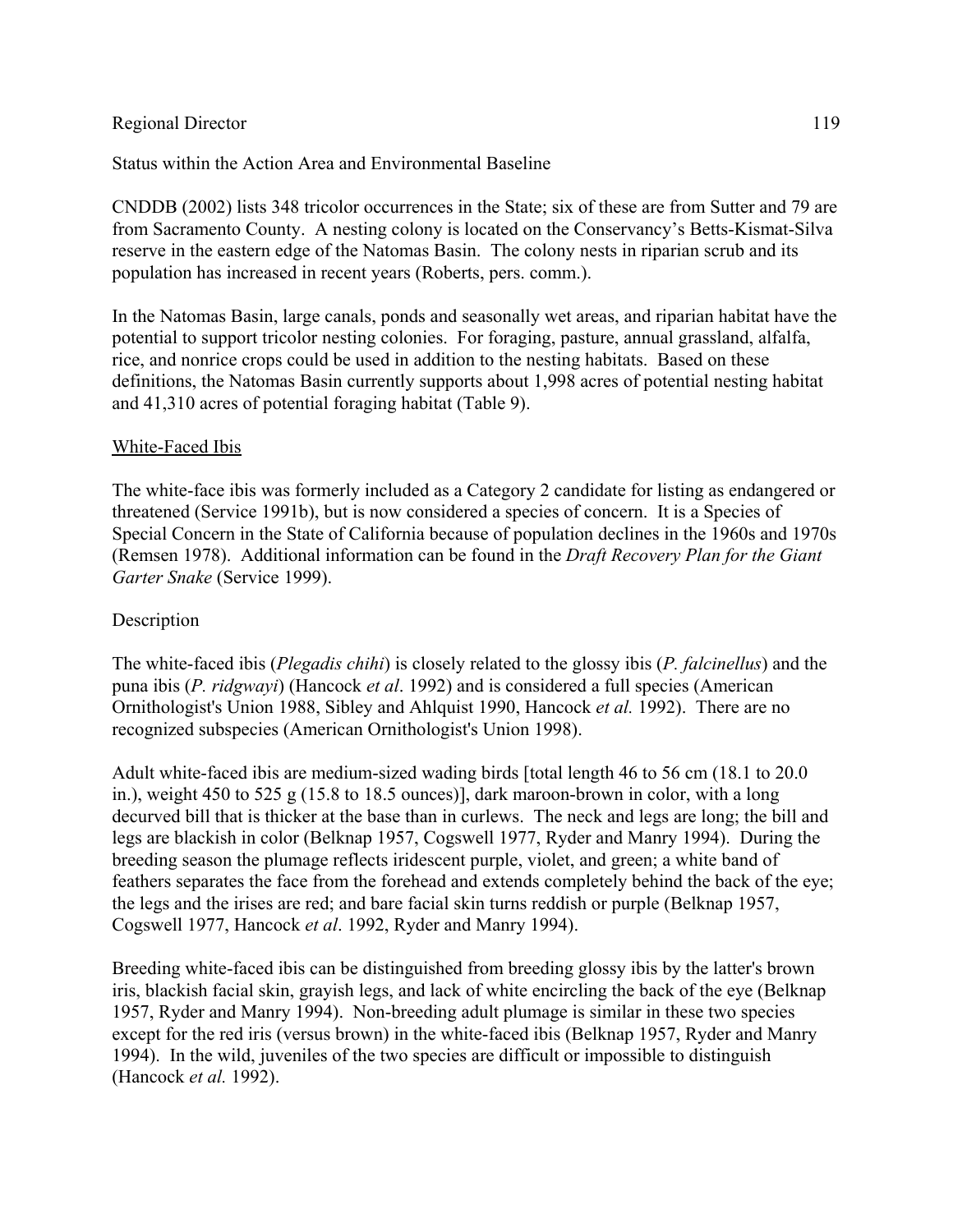White-faced ibis forage largely on invertebrates and to a lesser degree on small vertebrates. Major food items reported include earth worms (Bray and Klebenow 1988), crayfish (Belknap 1957) and larval and adult insects (Belknap 1957, Capen 1976). Other foods include spiders, snails, leeches (Kaneko 1972, Capen 1976), small fish, and frogs (Belknap 1957).

White-faced ibis are highly gregarious and feed in loose flocks that can exceed 1,000 birds (Ryder and Manry 1994). They feed while walking by probing in soft substrates or at the base of vegetation (Belknap 1957, Kotter 1970, Bray and Klebenow 1988). Foraging white-faced ibis also secure food by snatching animals exposed on the soil surface (Capen 1976). In deeper water, they feed by sweeping their bills sideways while vibrating their mandibles rapidly in the water column (Belknap 1957).

# Historical and Current Range

White-faced ibis occur in two disjunct populations, one largely in western North America and the other in the pampas of central and southern South America (Hancock *et al.* 1992). In North America, white-faced ibis winter primarily in Mexico and also in the Central and Imperial Valleys of California, coastal Louisiana, and Texas (Ryder 1967, Capen 1976, Ryder and Manry 1994, Shuford and Hickey 1996). Key areas of wintering white-faced ibis in California's Central Valley include the Delevan-Colusa Butte Sink Area, northwestern Yuba County, the Yolo Bypass, Grasslands Wetlands Complex, and Mendota Wildlife Area (Shuford and Hickey 1996). In southern California, wintering areas include the Imperial and Coachella Valleys, and the Prado Basin/Upper Santa Ana River Valley (Shuford and Hickey 1996).

The largest North American breeding colonies of white-faced ibis occur in Utah (Great Salt Lake), Nevada (Carson River Basin), Oregon (Harney Basin), and coastal Texas and Louisiana (Ivey *et al.* 1988, Taylor *et al.* 1989, Ryder and Manry 1994, Kelchlin 1997). Substantial colonies of nesting white-faced ibis have recently been reported in southeastern Idaho (Taylor *et al.* 1989) and in California. The largest recent breeding colonies in the Central Valley of California have been reported from Mendota Wildlife Area and Colusa National Wildlife Refuge. Reports of smaller breeding colonies of white-faced ibis in California's Central Valley since 1985 include the Woodland Sugar Ponds (Earnst *et al*. 1998), San Luis National Wildlife Refuge, and Tulare Lake Basin. White-faced ibis have also bred in California's Central Valley at South Wilbur Flood Area (Ivey and Severson 1984), Kern National Wildlife Refuge (Voeks and English 1981, J. Allen pers. comm. 1998), and Buena Vista Lake (Voeks and English 1981, Booser and Sprunt 1980).

The distribution of white-faced ibis before settlement by Europeans was likely greater than it is now because rapid human population growth during the last century has destroyed wetland habitat throughout its distribution in California (Frayer *et al.* 1989). Ibis breeding colonies have been destroyed at various historical locations throughout California, including Tulare and Buena Vista Lakes (Kern County) and San Jacinto Lake (Riverside County). Both of these areas also provided habitat for ibis during migration (Booser and Sprunt 1980).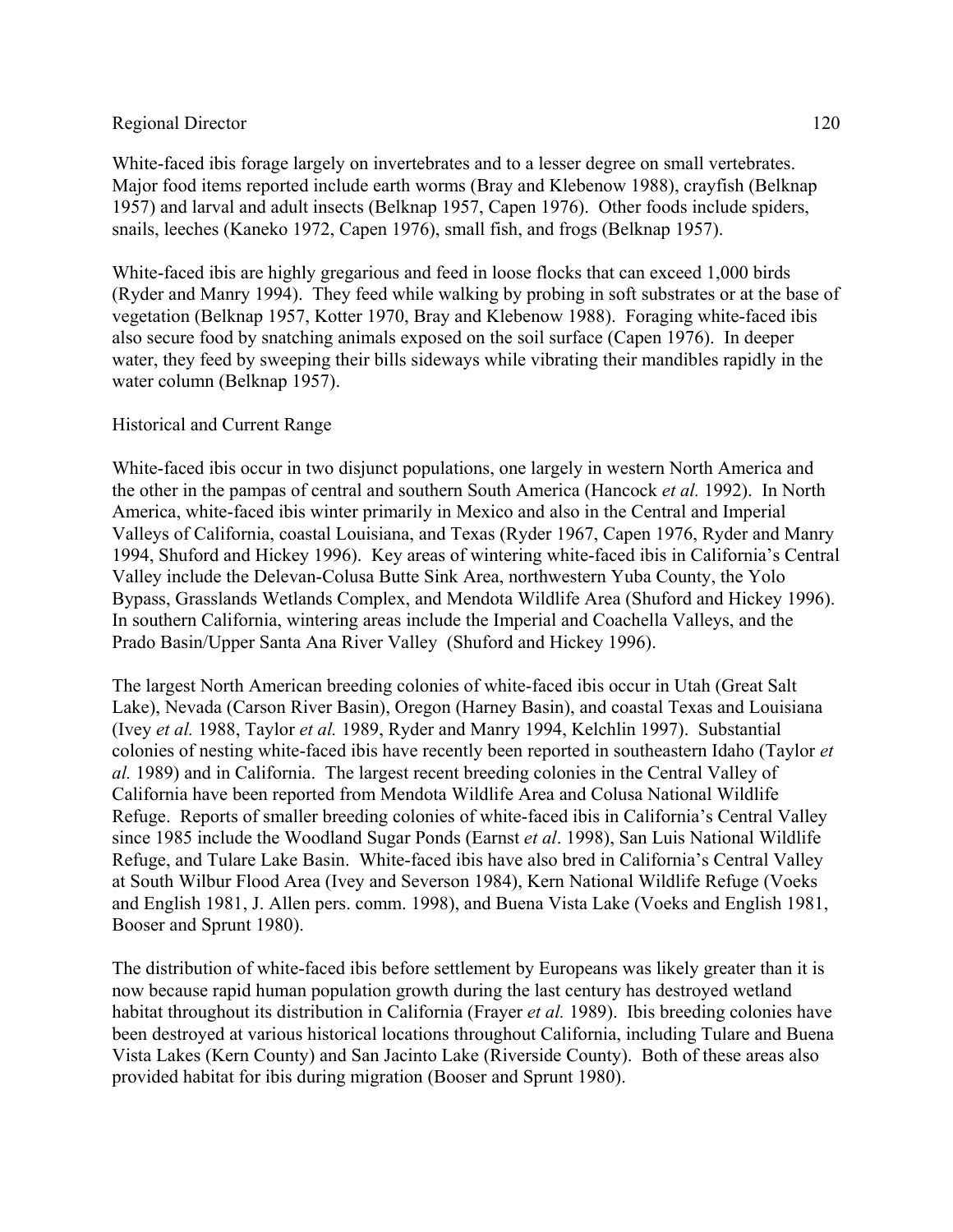# Reproductive Ecology

White-faced ibis nest in colonies of varying size. Nesting in North America begins about mid-April and ends with fledged young in August or September (Kotter 1970, Kaneko 1972, Capen 1977, Ryder and Manry 1994). Reproduction is often asynchronous with courting, nest-building, incubating birds, and fledglings present concomitantly within larger colonies (Belknap 1957, Ivey and Severson 1984).

Usually three to four eggs are laid, approximately one every two days per nest (Kotter 1970, Kaneko 1972, Capen 1976, Kelchlin 1997). Both parents share with incubation, which lasts about 17 to 26 days (Belknap 1957, Kotter 1970). The parents also share with feeding their altricial (not capable of moving about on its own soon after hatching) young until fledging approximately eight weeks later (Kotter 1970). Mortality of young occurs from exposure to excessive heat, cold and rain, and predation by birds and mammals (Belknap 1957, Kotter 1970, Capen 1976). Usually one brood is attempted each nesting season except when an earlier nesting attempt fails (Capen 1976). Annual reproductive success has been reported to range from 1.42 to 2.99 chicks per clutch (Ryder and Manry 1994, Taft *et al.* 1995).

Nesting and wintering white-faced ibis concentrate locally in large numbers and also occur in lesser numbers over a wide area of its range (Ryder 1967, Booser and Sprunt 1980, Hancock *et al.* 1992). The white-faced ibis is well adapted to changes in environmental conditions such as drought and flooding (Ryder 1967). Therefore, use of specific areas can vary greatly from year to year depending on habitat conditions (Ryder 1967).

Most populations of white-faced ibis are migratory (Ryder 1967). Birds breeding in Utah, Nevada, Oregon, and Idaho migrate southerly to wintering grounds in Mexico, and the Central Valley and southern coastal regions of California (Ryder 1967, Ryder and Manry 1994, Kelchlin 1997). Ibis breeding in California's Klamath Basin also migrate south in winter. However, the proportion of California's breeding population that overwinters outside of California is unknown (E. Kelchlin pers. comm. 1998). White-faced ibis nesting in Louisiana and Texas are mostly resident (Ryder and Manry 1994). Individuals also wander and have been sighted in southern British Columbia, Alberta, Saskatchewan, Ohio, New York, Illinois, Florida, and Hawaii (Hancock *et al.* 1992, Ryder and Manry 1994).

# Habitat Use

White-faced ibis typically nest over water in emergent vegetation such as hardstem bulrush (*Scirpus acutus*), baltic rush (*Juncus balticus*), and cattail (*Typha latifolia*) (Kaneko 1972, Capen 1976, Ivey and Severson 1984, Cornely *et al*. 1994, Taft *et al.* 1995). The height of the nest above water is variable ranging from near the water's surface to 137 cm (53.9 in.) above (Ryder and Manry 1994). Nests are constructed of the dominant emergent plants available (Ryder and Manry 1994).

Foraging occurs in flooded [less than 20 cm (7.9 in.) water depth] fields, pastures, open marshes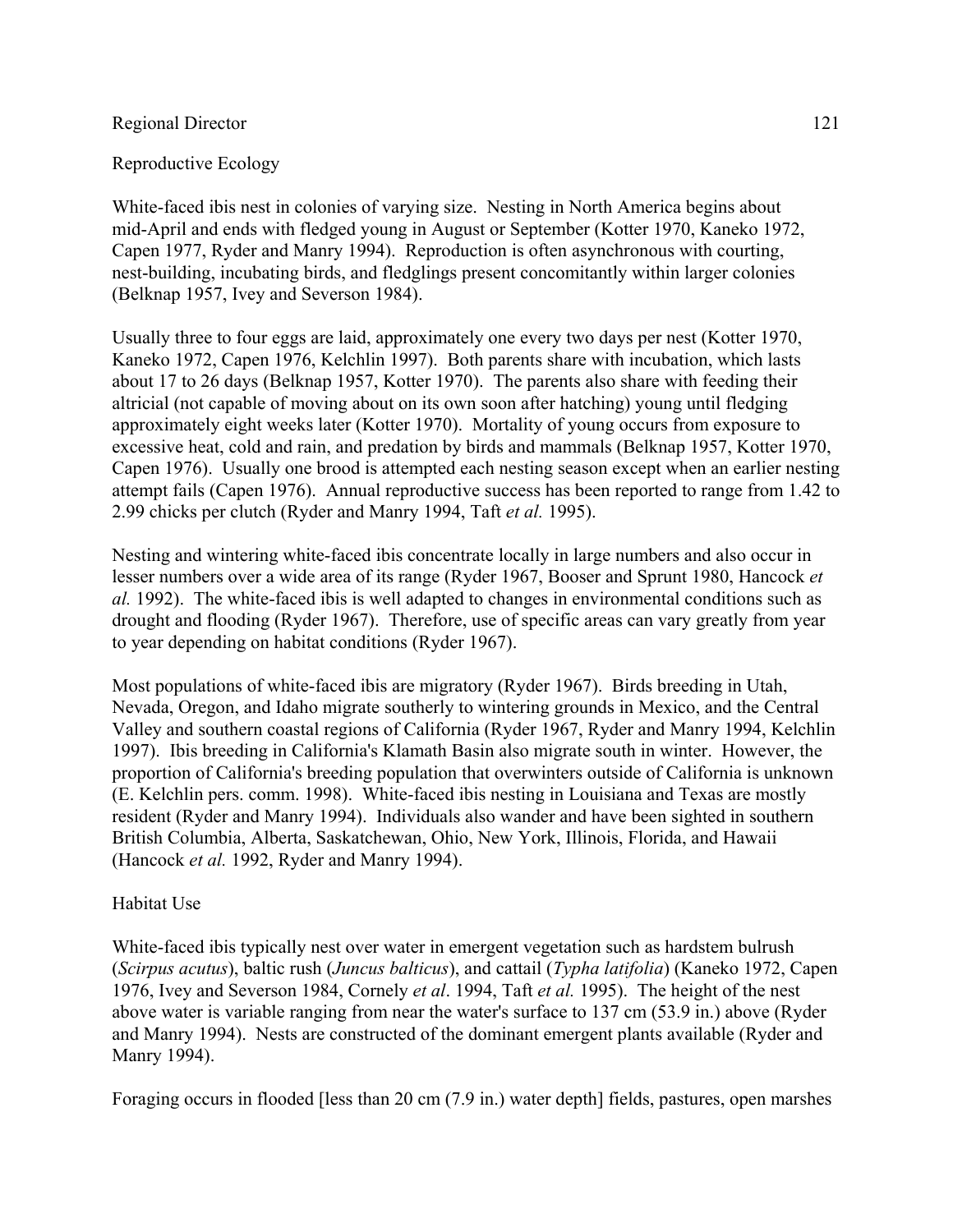(Kotter 1970, Capen 1976, Bray and Klebenow 1988, Taft *et al.* 1995), mudflats, and edges of canals, ponds and ditches (Belknap 1957, Taylor *et al.* 1989). In Yolo, Sacramento and Colusa Counties, rice is preferred foraging habitat; ibis may be foraging primarily on crayfish (E. Beedy pers. comm. 1998). Flooded alfalfa is reported to be a preferred foraging habitat compared to irrigated pasture, wheat-barley, and corn (Capen 1976, Bray and Klebenow 1988). Nitrogen fixation by alfalfa and reduced tillage practices may contribute to greater invertebrate abundance for foraging ibises (Bray and Kebenow 1988).

White-faced ibis communally roost in dense vegetation over shallow water and in open sites. They are reported to roost in dense emergent vegetation such as reed (*Phragmites communis*), bulrush, and cattail (Belknap 1957, Kaneko 1972, Ryder and Manry 1994). They also roost in open marshes and small shallow ponds surrounded by dense emergent vegetation, and on exposed islands in the middle of ponds (Hancock *et al.* 1992, Shuford and Hickey 1996).

Other bird species that have been reported to nest in mixed colonies with white-faced ibis include great blue heron (*Ardea herodias*), double crested cormorant (*Phalacrocorax auritus*), great egret (*Casmerodius albus*), snowy egret (*Egretta thula*), cattle egret (*Bubulcus ibis*), black-crowned night heron (*Nycticorax nycticorax* ), Franklin's gull, Forster's tern (*Sterna foresteri*) and American coot (*Fulica americana*) (Ryder 1967, Kotter 1970, Ivey and Severson 1984, Cornely *et al*. 1994, Taft *et al.* 1995).

Reasons for Decline and Threats to Survival

Low numbers of white-faced ibis in the western United States including California during the 1950s and 1960s have been attributed to a variety of human induced factors, including destruction of breeding habitat and pesticide effects (Ryder 1967, Booser and Sprunt 1980, Ryder and Manry 1994). Approximately 91 percent of wetlands [more than 1.8 million hectares (4.5 million acres)] in California have been lost to agricultural and urban development since the 1780s (Dahl 1990). About 98,000 hectares (243,000 acres) of potential ibis nesting habitat (emergent wetlands) were lost in the California Central Valley between 1939 and the 1980s (Frayer *et al.* 1989). Wetlands were also lost at high rates in other western states with important white-faced ibis breeding colonies: Idaho (56 percent wetland loss), Nevada (52 percent wetland loss), Oregon (38 percent wetland loss) and Utah (30 percent wetland loss) (Dahl 1990).

The agricultural pesticide DDT was used widely in the United States until its ban in the 1970s. DDE, a metabolic biproduct of DDT, is positively associated with egg shell thinning and cracking, and crushed eggs in birds including white-faced ibis (Capen 1976, Steele 1984, Henny and Herron 1989, Dileanis and Sorenson 1992, Dileanis *et al.* 1996). DDE concentrations greater than or equal to three to four parts per million have been associated with lower hatching success and reproductive output in white-faced ibis (Steele 1984, Henny and Herron 1989). White-faced ibis are considered highly susceptible to the toxic effects of DDE because DDE concentrations in body tissues have remained relatively high in this species, and the levels of DDE resulting in reproductive failure are lower in white-faced ibis compared to other bird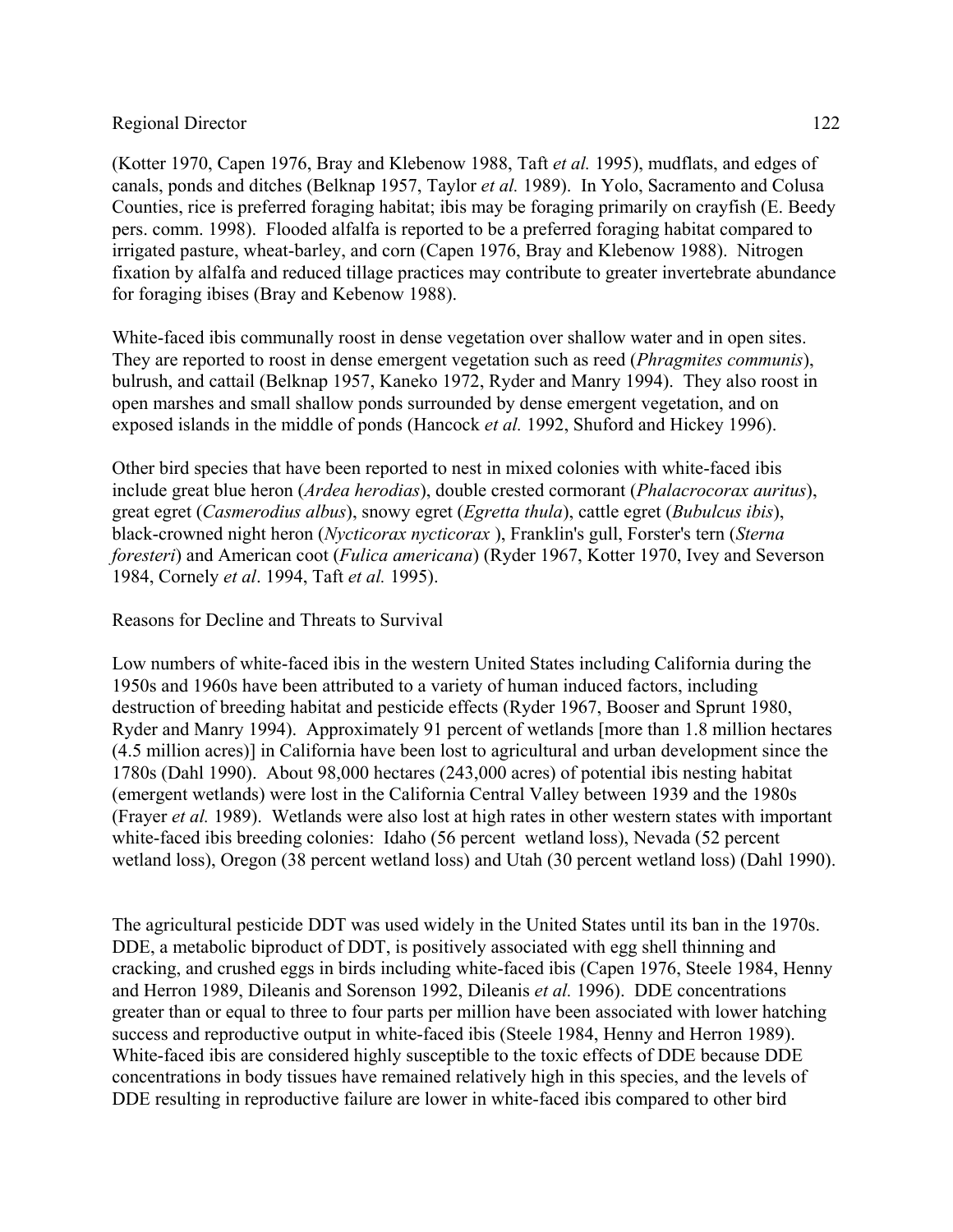species (Capen 1976, Henny *et al.* 1985).

White-faced ibis continue to experience high concentrations of DDE, egg shell thinning, and reproductive failure in California and adjacent western states (Henny and Herron 1989, Dileanis and Sorenson 1992, Cornely *et al.* 1994, Dileanis *et al.* 1996). Ibis may be exposed to DDT used in agricultural fields in Mexico (Shuford and Hickey 1996). In the Imperial Valley of California, a major wintering area for white-faced ibis, DDE residues are among the highest reported in the United States (Setmire *et al.* 1993). DDE concentrations in white-faced ibis are among the highest of the birds sampled at the Salton Sea, California (Setmire *et al.* 1993).

A wide variety of agricultural pesticides are currently used as algicides, fungicides, herbicides and insecticides in California (Dileanis *et al.* 1996). Many pesticides in use are moderately to highly toxic; synergistic effects are largely unknown. White-face ibis are at risk to direct contact with pesticides during and shortly after application because they feed in and nest near agricultural lands (King *et al.* 1980). Ibis wintering in Mexico are at potential risk from pesticide contamination, excessive hunting, and habitat destruction (Hancock *et al.* 1992). The magnitude of these risks for white-faced ibis wintering in Mexico, however, has received little attention (Ryder 1967).

Because white-faced ibis depend on wetland habitat for nesting, increased competition in the Central Valley for water by urban, industrial, and agricultural uses may threaten the integrity of breeding habitat in the future. White-faced ibis wintering and breeding colonies close to large human populations such as the southern Sacramento Valley, San Joaquin Valley and the southern California region may be at risk from increasing human disturbance and loss of foraging habitat to urban development.

Status With Respect to Recovery

Numbers of overwintering white-faced ibis in the major wintering areas of California have tended to increase from the 1970s to the 1990s (Shuford and Hickey 1996). In the Sacramento Valley, wintering ibis were rare in the 1970s, with the highest counts of 11 birds in 1978 and 1979 (Shuford and Hickey 1996). In the 1980s, flocks of 225 were frequently seen at or near Colusa and Delevan National Wildlife Refuges, Colusa County. At Delevan National Wildlife Refuge in January and December 1994, 1,100 and 1,370 ibis were reported, respectively (Shuford and Hickey 1996). Aerial surveys of the Grasslands wetlands complex near Los Banos showed increases in ibis numbers from 100-300 in the early 1980s, to 500-700 in the mid to late 1980s, to 2,000-2,200 during 1992 to 1994 (Shuford and Hickey 1996). In 1985, Beedy (pers. comm. 1998) estimated about 800 adult ibis at the Woodland Sugar Ponds in Yolo County. Shuford and Hickey (1996) estimated that a minimum of 10,000 to 11,000 ibis wintered in California's Central Valley in 1994-1995. Between 2,000 to 3,000 ibis were in the Sacramento Valley, and up to 8,000 in the Grasslands wetlands complex during this time.

There are seven known ibis occurrences (rookeries) in California (CNDDB 2001). There are no known nesting occurrences in Sutter or Sacramento counties. The nearest known nesting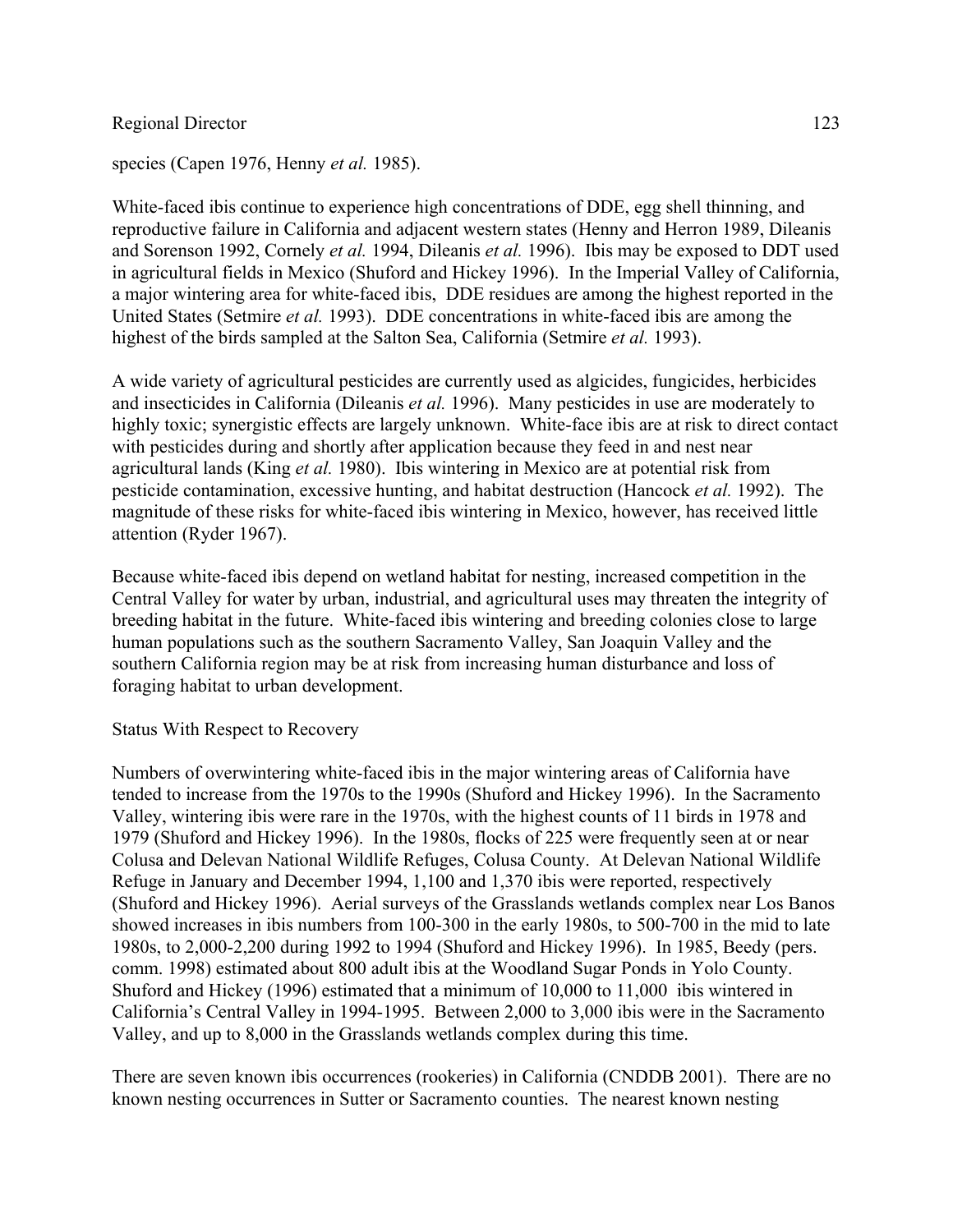occurrence is in Yolo County, north of the City of Woodland. No suitable white-faced ibis nesting habitat occurs in the Natomas Basin, although approximately 20,000 acres of suitable winter foraging habitat (i.e., rice, alfalfa, and other agricultural fields) exists there (MAPPOA 2000). In the Sacramento Valley, wintering ibis were very rare in the 1970s, with the highest counts numbering only 11 birds in 1978 and 1979. Since then, they have increased in the Sacramento Valley, and white-faced ibis are now common in the Natomas Basin in the winter.

Overall numbers of white-faced ibis breeding pairs have tended to increase in the Central Valley of California since 1985. Ibis are not reported to have bred at Mendota Wildlife Area during 1985 to 1991. However, breeding ibis numbers at Mendota Wildlife Area represented approximately 95 percent of breeding ibis in the Central Valley during 1992 to 1997. Ibis numbers at Colusa National Wildlife Refuge increased from 1985 to 1989, but no nesting was reported there from 1990 to 1997.

# Environmental Baseline

White-faced ibis are most-often associated with emergent wetland habitats, particularly for nesting. The elimination of marsh habitat from the Natomas Basin has precluded the ibis from nesting there. However, the ibis does commonly winter and forage in the Basin. The Natomas Basin supports about 25,000 acres of potential ibis wintering and foraging habitat including alfalfa fields (371), rice (22,693), canals (1,778), and ponds and seasonally wet areas (96 acres)(Table 10).

# Bank Swallow

The bank swallow is listed by the State of California as a threatened species. It is a protected migratory bird in the United States and Canada (Schloriff 1992, Palmer-Ball 1996).

# Description

The bank swallow (*Riparia riparia*) is approximately 12 cm long, has a wing span of 89-110 cm, and weighs 10-18 g. Adults have a grayish brown mantle, crown, rump and wing-coverts; a white throat with a distinct brown breast-band that extends to the belly and ends at a point; a black to brown-black bill; a dark brown iris; and black-brown or dark brown legs and feet. Adult males and females have the same color scheme but may be distinguished by the presence or absence of a brood patch (Lethaby 1996, Pyle 1997, Turner and Rose 1989).

Juvenile bank swallows can be identified from adults by whitish upperparts and a buffy pink wash to the throat, which they lose after one year (Lethaby 1996 and Pyle 1997). They have a horn-brown bill and pale yellow bill flanges that darken after the first month of fledging. The iris of juveniles is a lighter brown, and the feet and legs are flesh-brown or horn brown at fledging. The claws are dull yellow.

The bank swallow is a social bird that spends most of its life in a colony or migrating with mix-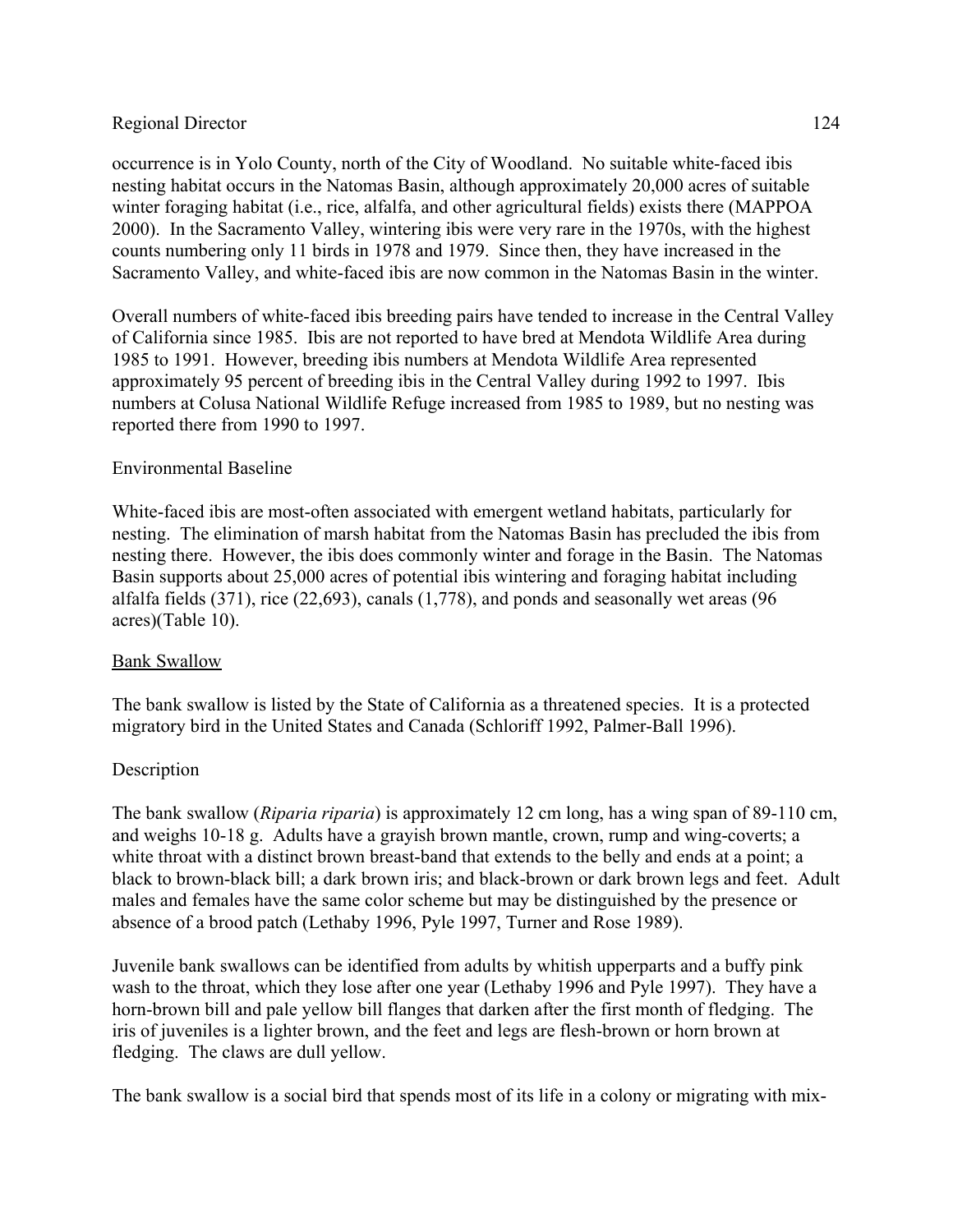species flocks. It develops colonies from ten to 2,000 birds. The bank swallow is an aerial feeder that forages over lakes and ponds, rivers and streams, meadows, pastures, and bogs (Stoner 1936, Gross 1942). It tends to avoid dense forests, woodland, deserts, and alpine areas. During breeding, its forging sites are usually 200 m from the colony (Mead 1979; Turner 1980, in Garrison 1999). The bank swallow feeds upon terrestrial and aquatic jumping or fly insects and larvae. It forages primarily from dawn to dusk (Hobson and Sealy 1987) and may feed singly, in pairs or in a flock. Flock feeding usually occurs when a colony is feeding on a local source of food (Stoner 1936, Turner and Rose 1989).

Preening can occur singly or in large groups. Preening in larger groups usually occurs during the migration period (Cramp *et al*. 1988, in Garrison 1999). Preening occurs on wires and vegetation, often spaced as closely as three to four cm or with shoulders touching (Meservey and Kraus 1976). Bank swallows are also known to dust-bathe in areas of loose bare soil (Hobson and Sealy 1987). A bank swallow will bathe in water by wading into shallow water or hitting the surface of the water briefly while flying (Cramp *et al*. 1988, in Garrison 1999). Sunbathing is done by spreading open both wings slightly away from body, ruffling feathers, and leaning to one side (Barlow *et al*. 1963).

#### Historical and Current Range

The breeding range for the bank swallow covers most of central and southern Alaska, most of Canada (except in the northern extremes), and across the northern half of the United States. The winter range is primarily in South America and the Pacific slopes of southern Mexico. The bank swallow can also be found in most of Europe and Asia during the breeding season and in Arabia and Africa during the winter. Its range has been changed in local areas where development, flood and erosion control projects has reduced the available nesting habitat.

In California, bank swallow colonies were found in Siskiyou, Shasta, and Lassen Counties. Colonies were also found along the Sacramento River from Shasta County south to Yolo County (Small 1994). Colonies in California range from sea level to 21,00 m above sea level (Campbell *et al*. 1997). The bank swallow was know to nest on coastal bluffs in southern California and riverbanks throughout the Central Valley and northern California. Current populations are concentrated on the banks of the Central Valley streams. Seventy-five percent of the current populations occur along the banks of the Sacramento and Feather Rivers (most on the Sacramento River upstream of its confluence with the Feather River). Other colonies are located along the central coast, from Monterey to San Mateo County. There are no breeding colonies remaining in southern California (Laymon *et al.* 1988). No suitable nesting habitat exists within the Natomas Basin.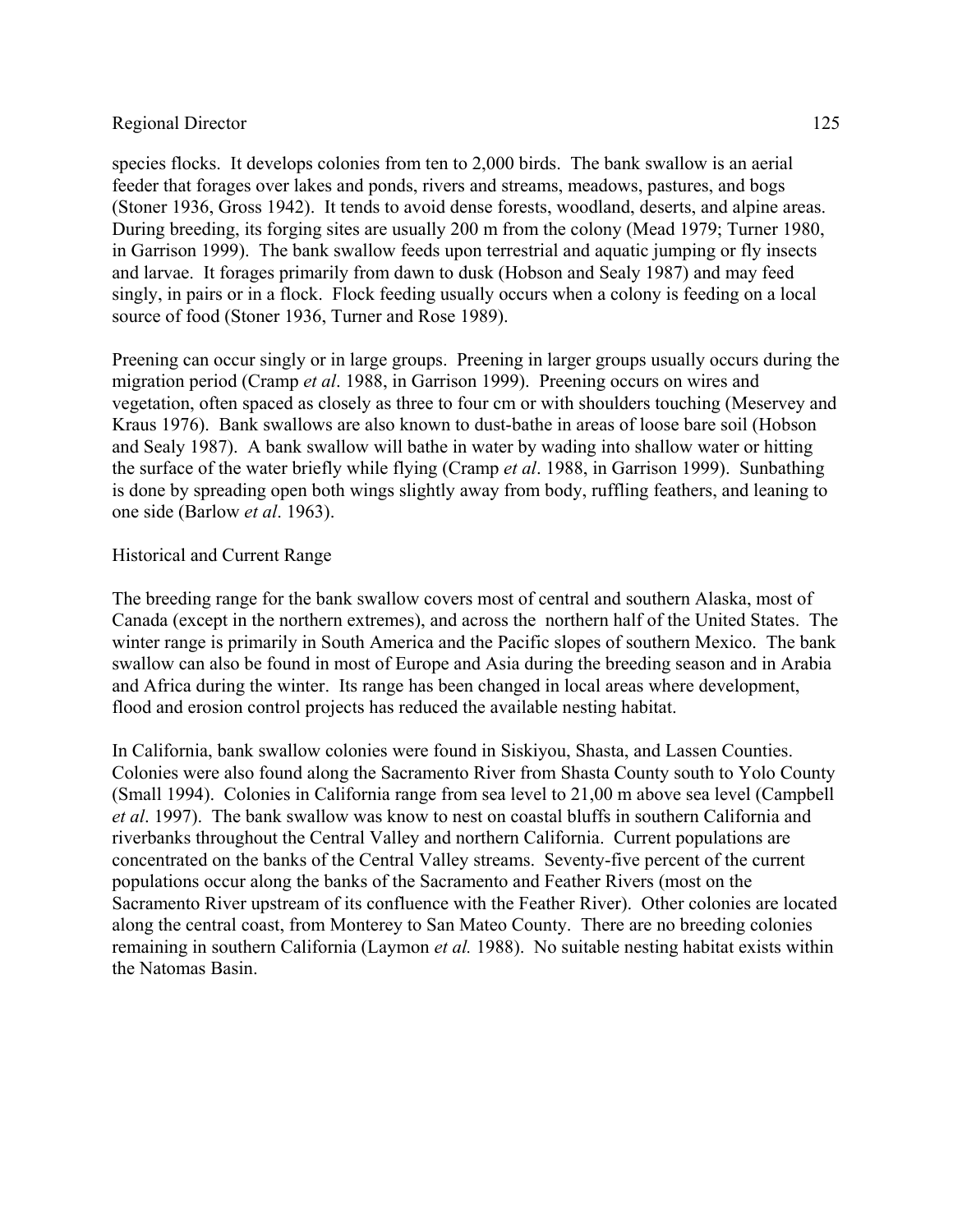#### Essential habitat components

The bank swallow requires vertical or near vertical dirt banks formed by erosion action on lowgradient, meandering streams or rivers, or bluffs or cliffs formed by storms, tidal action and wind-eroded banks along the coastline. Potential nesting sites need alluvial soils or other soil material that the bank swallow can dig a burrow in. Foraging areas should be near the colony and may include wetlands, open water, agricultural areas or grasslands.

# Reproductive ecology

The bank swallow usually arrives at the colony site unpaired. In California, some of the flocks arrive at the colony site and spend most of their time foraging for food for two to three weeks before the rest of the flocks arrive. The later groups arrive at the colony site and begin to form pair bonds (Kuhnen 1985). The male secures a mate as he builds the burrow. Soon after he secures a mate and the burrow is finished, nest building begins. Building of the burrow usually takes four to five days; the nest takes one to three days to complete (Asbik 1976, Sieder 19870). Nest building has been observed as early as April 12 in California. However, egg-laying has been observed as early as April 11. A brood may be replaced if lost in the early or middle of the breeding period.

Egg incubation by the female begins one to two days before the clutch is complete (Petersen 1955, Turner and Rose 1989). The male only incubates the clutch when the female leaves the nest (Ellis 1982). The clutch is incubated for 13 to 16 days before hatching begins. Hatching may take two to three days to finish (Petersen 1955). Brooding begins after hatching and is continuous for the first two to three days, gradually decreasing and halting after seven to ten days. Females do all the brooding at night. Both parents brood during the day (Beyer 1938). Feeding of the hatchlings begins after hatching and ends three to five days after fledging. Both parents are involved in the feeding process, with the male predominating. Feeding rate increases as hatchling size increases. Fledging occurs in mid-July approximately 22 days after hatching. During fledging, the parents reduce the feeding rate of the hatchlings. The fledgling returns to the nest after first flight and stays in the burrow for four to five days before leaving the nest. The flock stays at the colony site about one week after the juveniles fledge (Turner and Bryant 1979, Petersen 1955; Cramp *et al*. 1988, in Garrison 1999).

# Movements and Habitat Use

The bank swallow is a medium to long-distant migrant that migrates with mixed-species flocks, which may be as large as 5,000 to 9,000 birds (Bull 1985, in Garrison 1999). The flocks can be mixed with Barn, Cliff, Northern Rough-winged, and Tree swallows. The bank swallow usually leaves the wintering grounds in February (when nestlings fledge) and arrive in North America between early March and late May. It returns to the wintering grounds in Mexico, Central America and South America during late summer or early fall (Am. Ornithol Union 1998, Hilty and Brown 1986, Oberholser 1974, in Garrison 1999; Keller *et al*. 1986). The species arrives in California around early March and begins to leave for the wintering grounds in July and early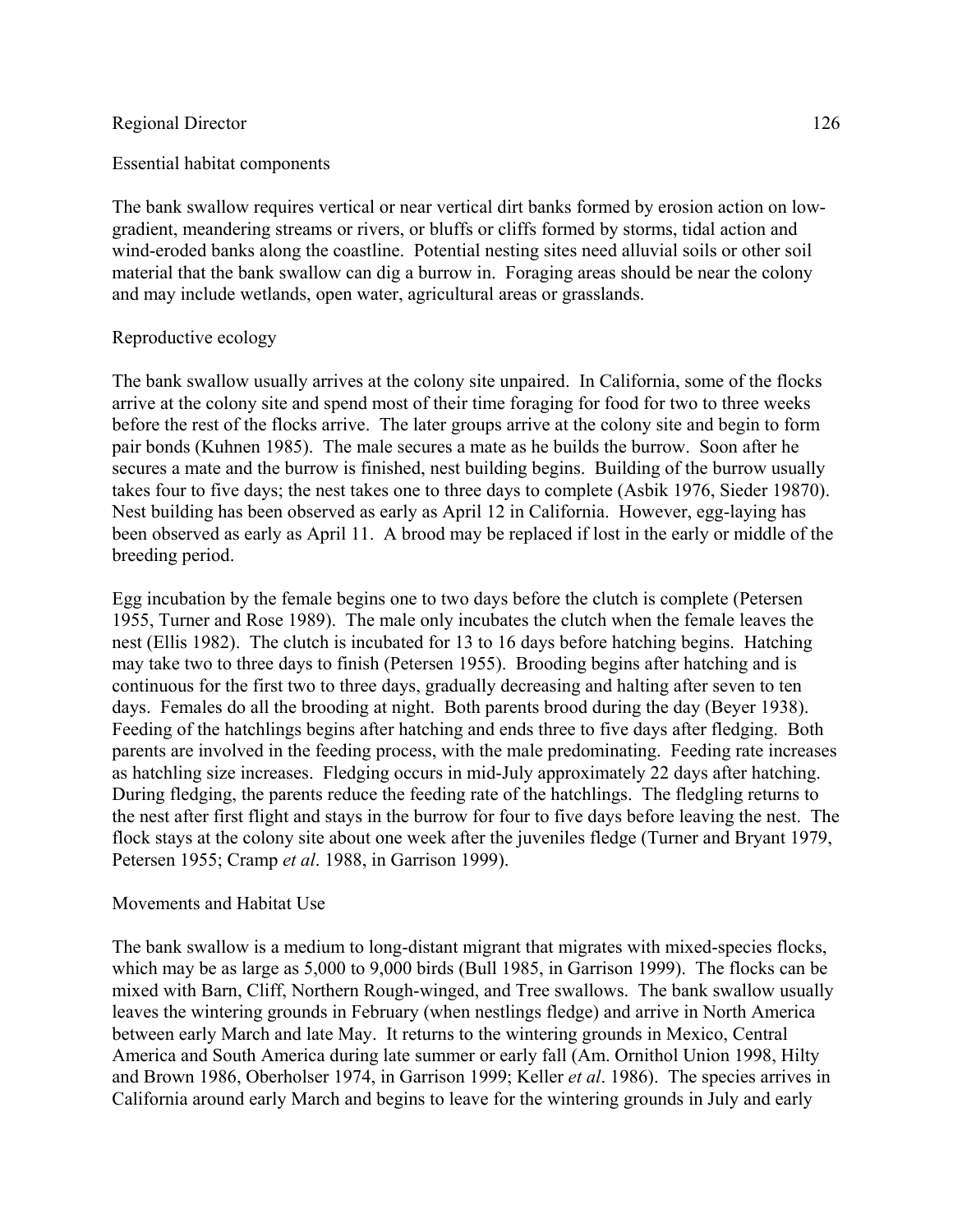#### August (NBHCP 2003).

Nesting colonies are usually found along rivers, streams, lakes, coastlines, or in sand and gravel pits. The colony site is usually near open water at erosion sites, or areas exposed to wave wash (Hjertaas 1984, in Garrison 1999). The colony site is chosen by the colony before the individual burrow sites are chosen. The colony site selection is based on the colony size, breeding success of the previous year and available habitat. A colony site is more likely to be recolonized if the previous year was a successful breeding year (Freer 1979). The preferred burrow site is higher on the stream bank to protect them from predators (Sieder 1980). The burrow is dug with bill, feet and wings, which takes about 4 to 5 days to complete.

Both the male and female bank swallow roost in the burrow during nest-building and the beginning of the egg-laying period. During the egg incubation and brooding of young nestlings period the female would spend most of the time roosting in the burrow. During this period of time the male would roost on rocks, fences, trees, empty burrows or other available structures. The male bank swallow may occasionally roost in the burrow at night during the brooding period. In adverse weather several adults may roost in the same burrow. Young bank swallows would roost in the burrow about one week after fledging. After fledging and before the colony migrates, adults and juveniles roost on exposed rocks, vegetation, logs and other available structures (Cramp *et al*. 1988, in Garrison 1999). Migration roosts include vegetation at wetlands and marshes (Paton and Fellows 1994).

The average burrow depth in California is 61.5 cm long with an average entrance of 5.5 cm by 7.2 cm. The average distance between each burrow in California is 13.2 cm (Humphrey and Garrison 1987). Most of the colonies in California were found in the banks of rivers, lakes, streams, and coastlines at a rate of 105 to 111 colonies (Laymon *et al*. 1988). The colonies were located in the vertical face of the bank and bluffs in friable soils made up mostly of sandy, silty, loamy soils. In California, of the 22 sites recorded, 14 (64 percent) were located in sandy loam soil, 4 (18 percent) in loam sand soil, 3 (14 percent) in loam soils, and 1 (5 percent) in sand soils. The average height of the colony was 3.3 m (Humphrey and Garrison 1987). The average success rate of building and occupying a burrow in California is 59.6 percent (Garrison *et al*. 1987).

# Reason for Decline and Threats to Survival

The bank swallow is sensitive to weather changes that effect successful foraging, cold weather during the migration, and cause banks to collapse (i.e., flood and rain events). Predation by birds or reptiles and the collapse of a burrow when predators are digging into the burrow also result in mortalities (Persson 1987). Collision with automobiles has contributed to the decline of bank swallow populations. Juveniles are more likely to be killed by vehicles then older bank swallows. However, loss of nesting habitat is the primary cause of decline of the species. For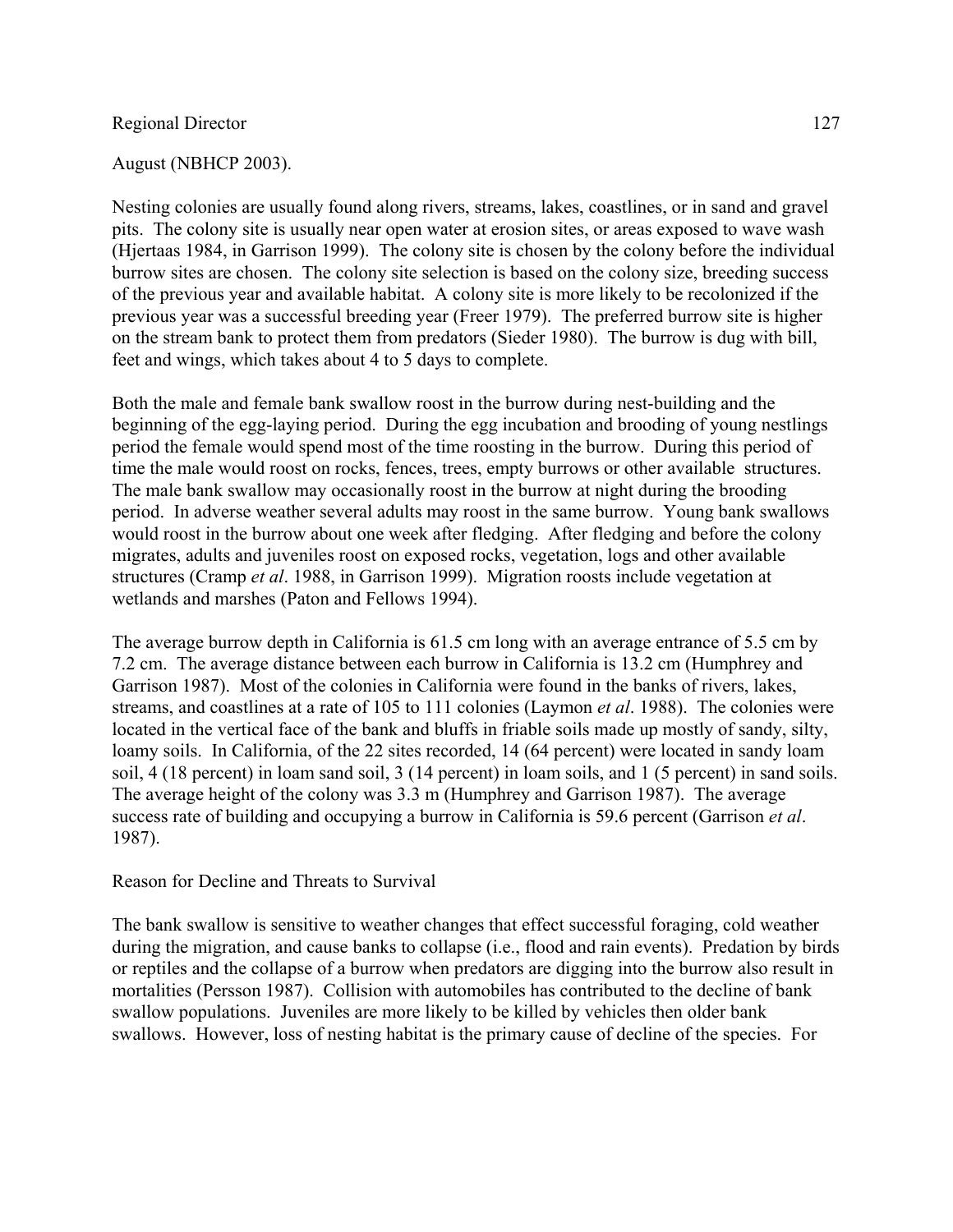example, California has lost most of its central and southern nesting habitat to flood and erosion control projects along streams and rivers (Garrison *et al*. 1987, Small 1994).

# Status with respect to Recovery

In 1987, it was estimated that California had 111 colonies, with an estimated total population of 25,180 pairs. The Breeding Bird Survey estimated that between 1966 and 1991, North American bank swallow populations were stable. However, California nesting populations were reported to be declining at the same time (Humphrey and Garrison 1987).

A Recovery Plan for the Bank Swallow has been written in California. Along the Sacramento River, artificial banks and enhanced banks were built. In 1986, burrows were dug with a hand auger on the Sacramento River (Schlorff 1992, Garrison 1991).

# Environmental Baseline

There are 171 known bank swallow occurrences in California (CNDDB 2001). One of these occurrences is extirpated. There are 35 bank swallow occurrences (all presumed extant) in Sutter County and seven occurrences in Sacramento County (all presumed extant). Although there is no suitable nesting habitat in the Natomas Basin, bank swallows from nearby nesting colonies have the potential to forage in the Natomas Basin and foraging could also occur during migration to nesting sites north of the Natomas Basin. The Natomas Basin supports about 43,000 acres of potential bank swallow foraging habitat including alfalfa (371 acres), grassland (886 acres), nonrice crops (61,686 acres), pasture (674 acres), ponds and seasonally wet areas (96 acres), rice (22,693 acres), riparian (124 acres), and canals (1,778 acres)(Table 11).

# Northwestern Pond Turtle

The northwestern pond turtle (*Clemmys marmorata marmorata*) is a subspecies of the Pacific pond turtle (*C. marmorata*) and is a member of the family Emydidae (box and water turtles). It is considered a Species of Concern by Service and is a state Species of Special Concern. In 1993, the Service reviewed the status of the pacific pond turtle and found that listing was not warranted (Service 1993b). Both subspecies of the pacific pond turtle, however, are considered Species of Concern.

# Description

The pacific pond turtle is a small (9-19 cm) aquatic turtle characterized by an olive, dark brown, or black shell with a spotted head and neck (Stebbins 1985). Ventrally, it is yellowish, sometimes with dark blotches in centers of the plasteral shield (Storm *et al.* 1995). The northern pacific subspecies is defined on the basis of its mottled head and neck coloration and a relatively high frequency of inguinal shields. The southern subspecies is defined on the basis of its light head and neck coloration with more prominent markings in these areas, and a reduced frequency of occurrence of large inguinal shields. The two subspecies of pacific pond turtle can be slightly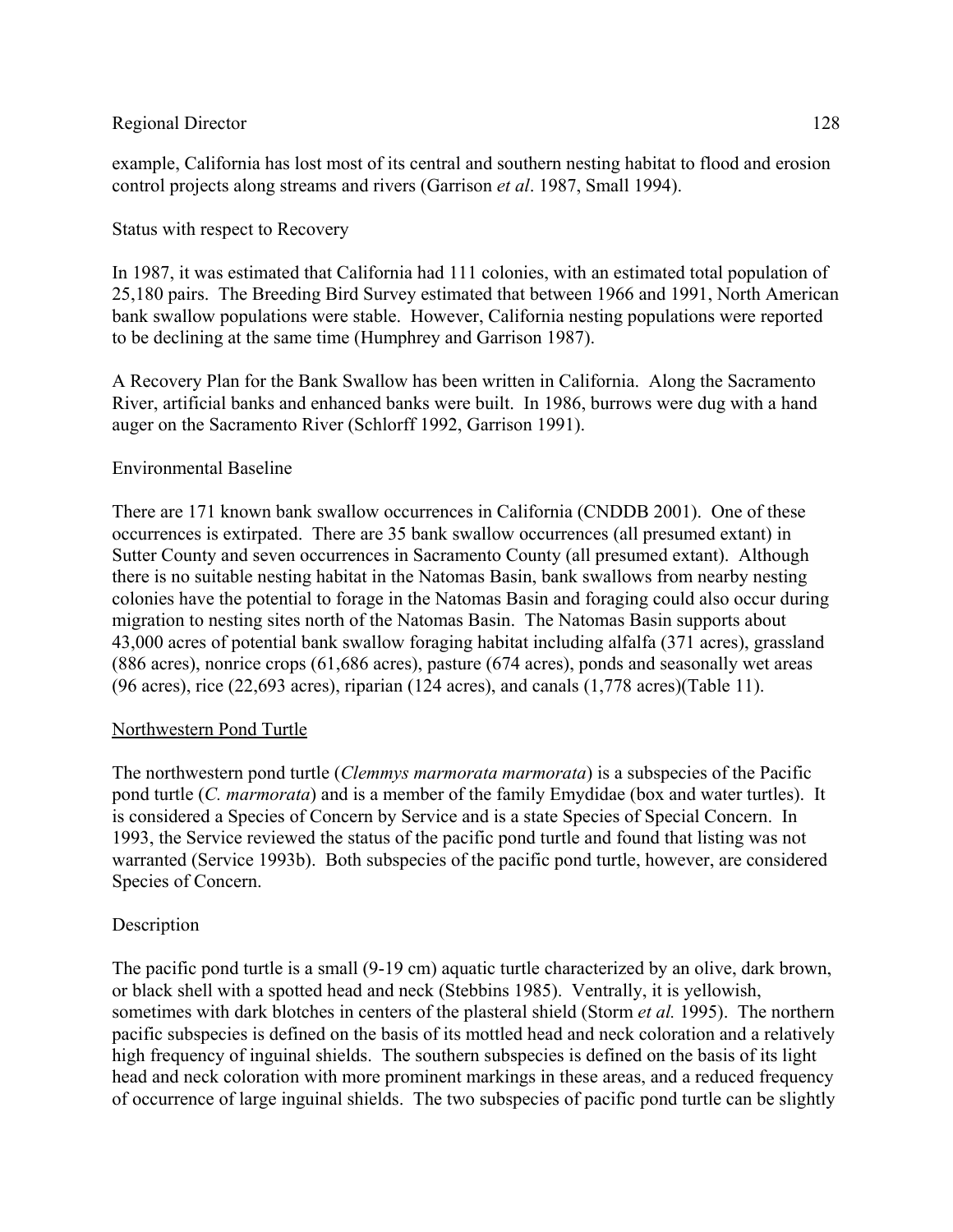distinguished morphologically. *C. m. marmorata* has a pair of well-developed triangular inguinal scutes on the bridge and its brown or grayish neck and head are well marked with dark dashes. *C. m. pallida* has poorly developed inguinal scutes (missing in 60 percent of individuals) and its throat and neck are a uniform, light color (Ernst *et al.* 1994).

In both subspecies, the pacific pond turtle demonstrates sexual dimorphism at maturity. Holland (1994) noted over 20 different dimorphic characteristics between adult male and female turtles, although their gender can usually be identified by utilizing just a few. The degree of dimorphism is variable for each character and each individual, but generally adult males tend to have a flatter carapace, concave plastron posteriorly, thicker tail base with the cloacal opening at or beyond the margin of the carapace, larger head with a longer nose and pointier snout, and a larger neck with yellow or whitish chin and throat (Ashton 1997). The characteristics should be viewed in concert to determine gender, versus pinpointing a single characteristic. Juvenile males and females usually resemble adult females, but are smaller in size with relatively long tails.

The diet of pacific pond turtles is comprised primarily of small aquatic invertebrates, including crustaceans, insects and occasionally annelids (Holland 1994, Bury 1986). They may also consume small vertebrates, including fish and amphibians (Holland 1985, Bury 1986). Feeding on carrion of mammals, birds, reptiles, amphibians and fish is common (Evenden 1948; Carr 1952; Holland 1985, 1994; Bury 1986), but live prey is preferred (Bury 1986). Prey is ingested in the water, as the turtles are apparently unable to swallow in air (Holland 1991). Turtles infrequently forage on plants such as pond lily (*Nuphar polysepalum*), inforescences, willow and alder catkins and ditch grass inflorescences (Holland 1994), although post-partum females have been observed ingesting large amounts (up to 8.5 g) of tule (*Scirpus* sp.) and cattail (*Typha latifolia*) roots (Holland 1985).

# Historical and Current Range

Fossil evidence indicates that pacific pond turtles have existed in the western United States since at least the late Pliocene (Hay 1908). In California, remains discovered at archaeological sites indicate that Indians ate them (Ernst *et al.* 1994). The northwestern pond turtle historically and currently ranges from Puget Sound, Washington, south through Oregon, generally west of the Sierra-Cascade crest, to the American River drainage in central California. The southern pacific subspecies ranges from the vicinity of Monterey Bay, California, south through the coast ranges to Baja California Norte, Mexico. The area of the Central Valley of California between the American River drainage and the Transverse Ranges is considered to be a zone of intergradation between the two subspecies (Seeliger 1945). Historically, the pacific pond turtle inhabited the vast permanent and seasonal wetlands on the Central Valley, with the Tulare Lake Basin being a stronghold for the species.

Records of *C. m. marmorata* from Grant County, Oregon, and British Columbia, Canada, are believed to represent introduced animals (Nussbaum *et al*. 1983, Storer 1937). Outlying populations of *C. m. marmorata* occur in Nevada primarily in the Truckee and Carson River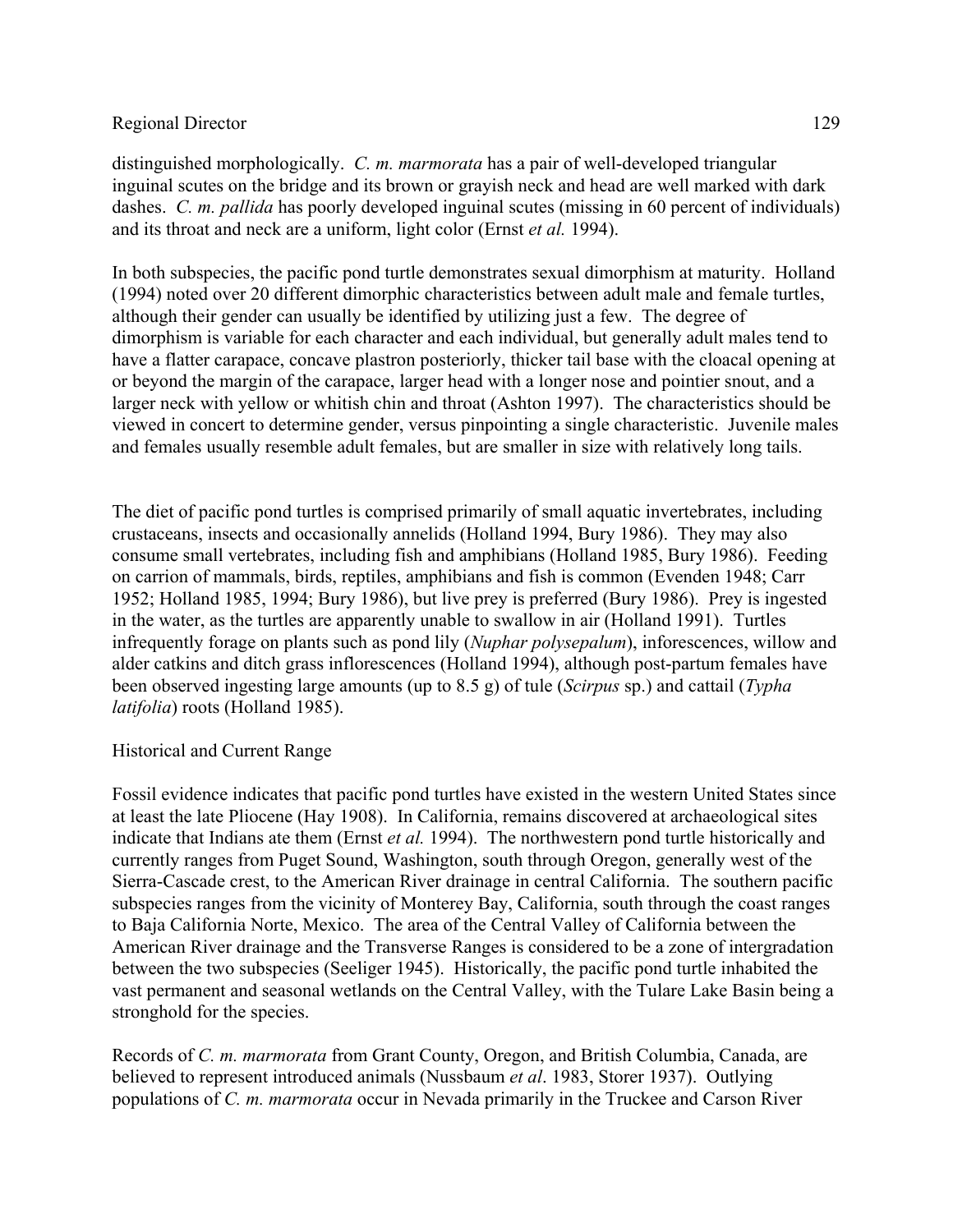drainages.

### Essential Habitat Components

The pacific pond turtle is found in fresh to brackish permanent to intermittent aquatic riparian habitats, including marshes, rivers, ponds, streams, and vernal pools. Pond turtles also may occur in man-made habitats, such as irrigation ditches, reservoirs, and sewage and mill ponds. Preferred aquatic habitat is characterized by slow moving or quiet water, emergent aquatic vegetation, deep pools with undercut banks for refugia, and partially submerged rocks and logs, open mud banks, matted floating vegetation, sandbars or warm water for thermoregulatory basking. Hatchling and young turtles (1 year) require shallow, slow-flowing water areas (less than 30 cm deep) dominated primarily by emergent aquatic reeds (*Juncus* sp.) and sedges (*Carex* sp.) (Holland 1991 and Reese and Welsh 1998). Pacific pond turtles have been located from brackish estuarine waters at sea level to mountains streams over 1,800 m in elevation.

Viable terrestrial habitat is nearly as important as sufficient aquatic habitat to the existence of pacific pond turtles. They have been documented as traveling on land during all times of the year (Reese and Welsh 1997). Even in the central and southern portions of its range where air temperatures are warmer, pacific pond turtles spend nearly four months a year on terrestrial sites (Rathbun *et al*. 2002). Characteristics of terrestrial habitats frequented by pacific pond turtles for basking, dispersal, nesting, overwintering and protection from predators are highly variable throughout its range, but some type of vegetative cover is required. Reese and Welsh (1998) found that the portions of the Trinity River in northwestern California containing nonvegetated shorelines were nearly absent of pacific pond turtles. Peak terrestrial activity occurs during nesting season for adult females and during an overwintering period for adults and hatchlings of both sexes. Reese and Welsh (1997) believe that the traditionally protected buffer zones along rivers is simply not adequate enough for the turtles. Holland (1994) advised 0.5 km from the known aquatic site of pacific pond turtles are needed to adequately protect nesting habitat and turtle populations. Rathbun *et al.* (2002) recommended that each site be assessed individually, due to the complex interaction of factors associated with terrestrial areas and behavioral flexibility of the pacific pond turtle.

# Reproductive Ecology

The reproductive ecology of the pacific pond turtle remains poorly understood (Holland 1994). It is assumed that size and age determine first reproductive capability and it varies geographically and possibly altitudinally (Holland 1994). Most female turtles do not develop eggs until they achieve a carapace length of at least 120 millimeters (mm) (Holland 1994). The age of first reproduction is usually seven to nine years for the southern pacific pond turtle and ten to 14 years of age for the northwestern pond turtle (Holland 1994). Ashton (1997) reported that mating occurs underwater, typically in late April to early May, but may occur year-round (Holland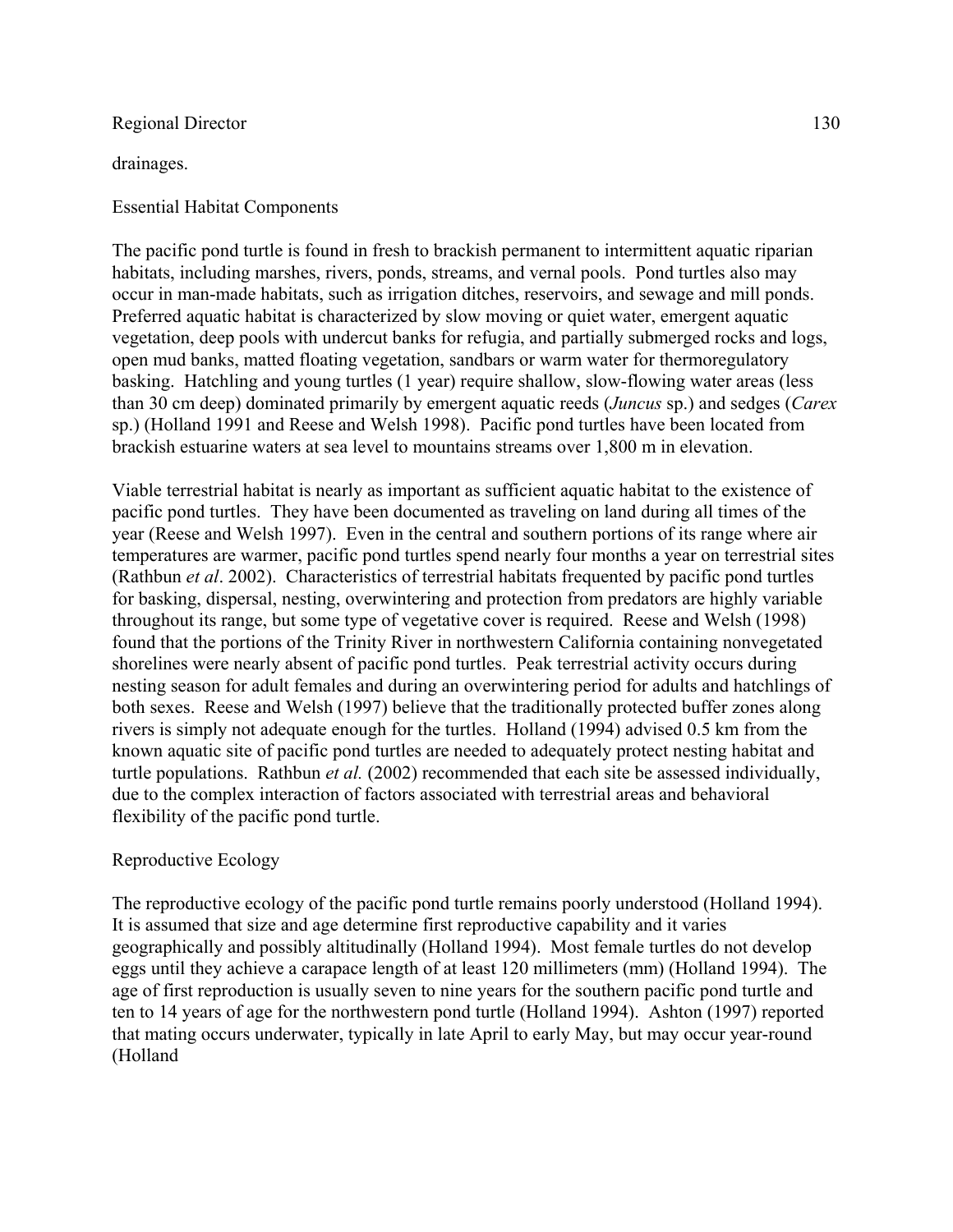1994). Most females lay eggs in alternate years, although some females, particularly in southern and central California, oviposit annually (Holland 1994, Ashton 1997).

Known clutch size ranges from one to 13 eggs (average is four to seven), with larger females generally laying larger clutches (Holland 1985, 1991, 1994). Females may deposit more than one clutch a year (Rathbun *et al.* 1993, 2002; Scott *et al.* 2002; Lovich and Meyer 2002). The first clutch of 25 turtles studied in coastal streams of California had significantly more eggs than the second clutch with 27 to 43 days between each oviposit (Scott *et al.* 2002). From May through July, females move into upland habitat to nest, although observations of egg deposits have been recorded as early as late April and as late as early August (Storer 1930; Buskirk 1992; Rathbun *et al.* 1992, 1993; Holland 1994; Scott *et al.* 2002). Through hand palpation and xradiography, Scott *et al.* (2002) and Lovich and Meyer (2002) reported that females carry shelled eggs from two to three weeks on average (recorded longest was 33 days) before oviposition.

Nest locations range from three to 585 m from aquatic habitat (Storer 1930, Holland 1994, Lovich and Meyer 2002). Nest sites are typically located in open areas dominated by sparse, low vegetation such as grasses and forbs, that allow long exposures to direct sunlight. Soils are dry and generally well drained with significant clay/silt content and have a low slope angle. Nests on sloping terrain often have a southern or southwestern exposure. Females empty the contents of their bladders to soften the soil, excavate their nests in the ground, deposit the eggs, and cover the nest by scraping soil and vegetation over the eggs. Time requirements for completion of the nest and oviposition varies from less than two hours to 86 hours (Holland 1994, Rathbun *et al.* 2002, and Lovich and Meyer 2002). Females tend to be very wary during overland nesting movements and may abandon nesting or delay attempts if even slightly disturbed (visually or audibly) or if they hit a rock or root during excavation (Holland 1991, 1994; Rathbun *et al*. 1992, 2002). Additionally, some female turtles have been observed producing one or more "false scrapes" in which they excavate a nest, but do not deposit eggs (Holland 1994). Incubation requires from 90 to 126 days in the wild with overall hatching rates at about 70 percent (Holland 1994). Hatching of the eggs occurs in the fall with hatchling sizes ranging from 23-31 mm in carapace length and 1.5-7 g (0.05-0.25 ounces) in weight with larger hatchlings occurring in the northern part of the range (Holland 1994). The majority of hatchlings remain in the nest throughout the winter and finally emerge in the spring. In southern and central California, a few records exist of some hatchlings emerging from the nest in late summer or early fall (Buskirk 1992, Holland 1994). Hatchlings that overwinter in the nest receive nourishment from an umbilical yolk sack (Holland 1994). Hatchlings double in size by the end of the first growing season (Holland 1991).

Survivorship in pacific pond turtles apparently is dependent on age. Hatchlings and first year juveniles are subject to low survivorship, averaging ten to 15 percent; survivorship may not increase significantly until turtles are four to five years old (Holland 1994). Once turtles achieve a carapace length of 120 mm, survivorship improves with an average adult turnover rate of three to five percent per year (Holland 1994). Under normal circumstances, pacific pond turtle populations consist of 55 to 70 percent adults. But in areas such as the Willamette Valley, Oregon where intense threats to juvenile survivorship exist, adult-bias populations average 90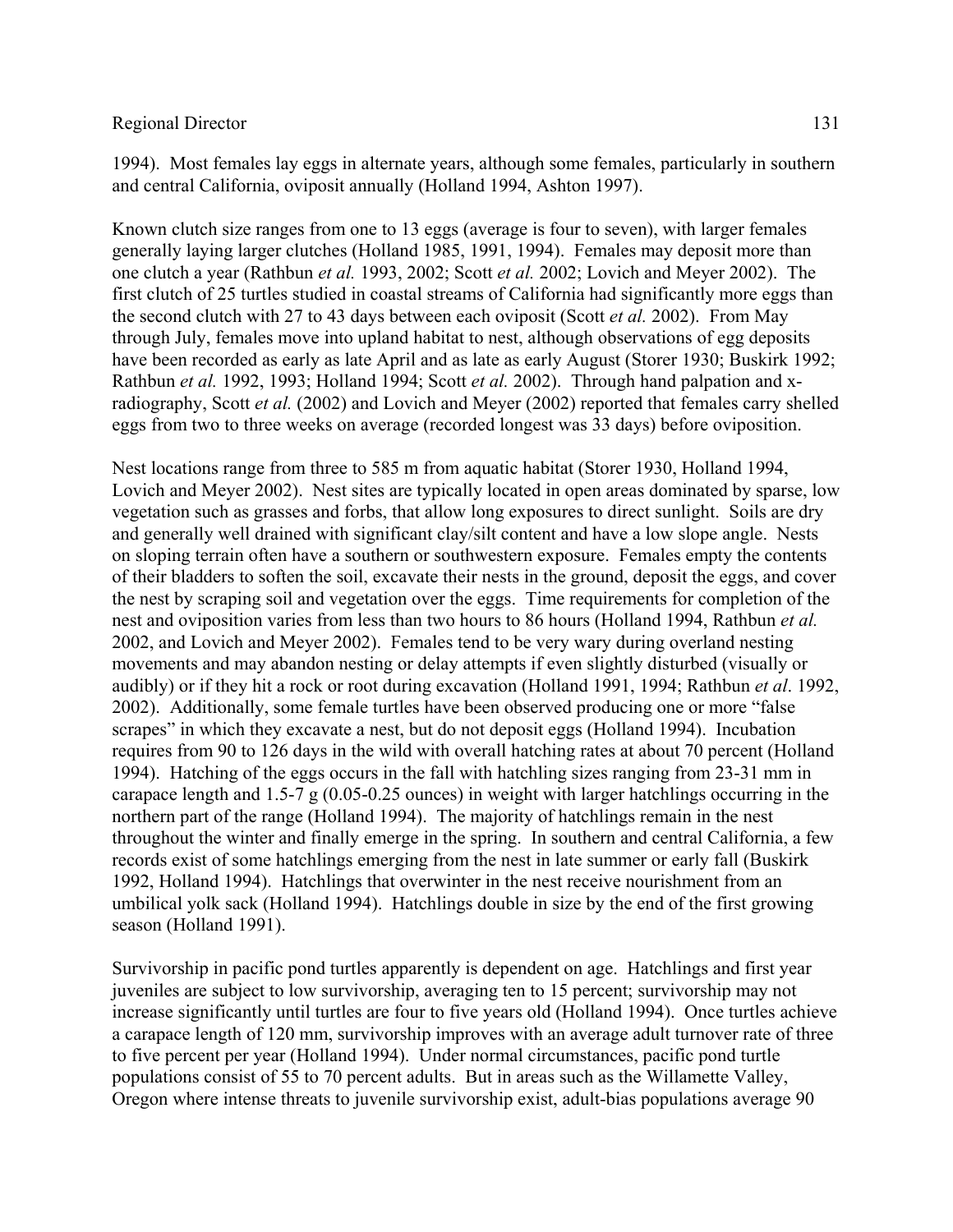#### percent (Holland 1994).

#### Movements and Habitat Use

In the majority of its range, pacific pond turtles are active from about March through October with the peak of activity in May and June in both aquatic and terrestrial habitats. Some turtles "overwinter" in aquatic sites such as the primary lake or pond they inhabit or other nearby ponds or pools. Turtles may also overwinter in undercut areas or holes in the banks of watercourses or move to upland habitat. It appears that most turtles that overwinter in aquatic habitats are found in lacustrine systems (lakes and ponds), whereas most turtles that overwinter in terrestrial sites are found in flowing-water systems (streams and rivers) (Holland 1994). Reese and Welsh (1997) suggested that the timing for turtles to overwinter was related to avoidance of flood conditions. An additional study supports that premise, but further surmises that subzero winter temperatures also regulated the timing of turtles seeking terrestrial refuge (Rathbun *et al.* 2002).

Turtles may move up to 260 m from aquatic habitat to overwinter under dense vegetation, logs or leaf litter (Holland 1994). Microhabitat characteristics of terrestrial overwintering sites are highly variable ranging from habitats of conifer to hardwood to woody shrubs. In northern California, Reese and Welsh (1997) studied 12 pacific pond turtles and determined that the turtles preferred terrestrial overwintering sites on relatively cool north- and east-facing slopes as opposed to south- and west-facing slopes. Rathbun *et al.* (2002) suggested the sites are a complicated interaction of factors involving elevation, moisture, slope, solar exposure and vegetative cover. Despite overwintering, most turtles still exhibit activity, although at a reduced level, including basking, foraging and moving between overwintering sites in subzero air and water temperatures (Rathbun *et. al* 2002, Reese and Welsh 1997, Holland 1994). Turtles may also engage in communal overwintering, with large numbers concentrated in a relatively small area (Holland 1994).

Bury (1972) found home ranges of pacific pond turtles to average 1 hectare (2.5 acres) for males, 0.3 hectare (0.7 acre) for females, and 0.4 hectares (1 acre) for juveniles. Within the northern California stream system studied by Bury (1972), males moved greater distances than females or juveniles. Turtles move significant distances (at least 2 km) if the local aquatic habitat changes (e.g., disappears), and adult turtles can tolerate at least seven days without water (Holland 1994). Nevertheless, dispersal abilities of juveniles and the recolonization potential of pacific pond turtles after extirpation of a local population are unknown.

#### Reasons for Decline and Threats to Survival

Adult males typically have a higher probability of survivorship than adult females, with skewed sex ratios observed as high as 4:1 males to females (Holland 1991). The most plausible explanation for these observed sex ratios is that females suffer higher rates of predation during overland nesting attempts (Holland 1991). Females display a rate of scarring on the shell up to six times greater than males, usually indicating attempted predation by mammals (Holland 1994). Adults are long lived, the maximum life span being approximately 40 years (Bury and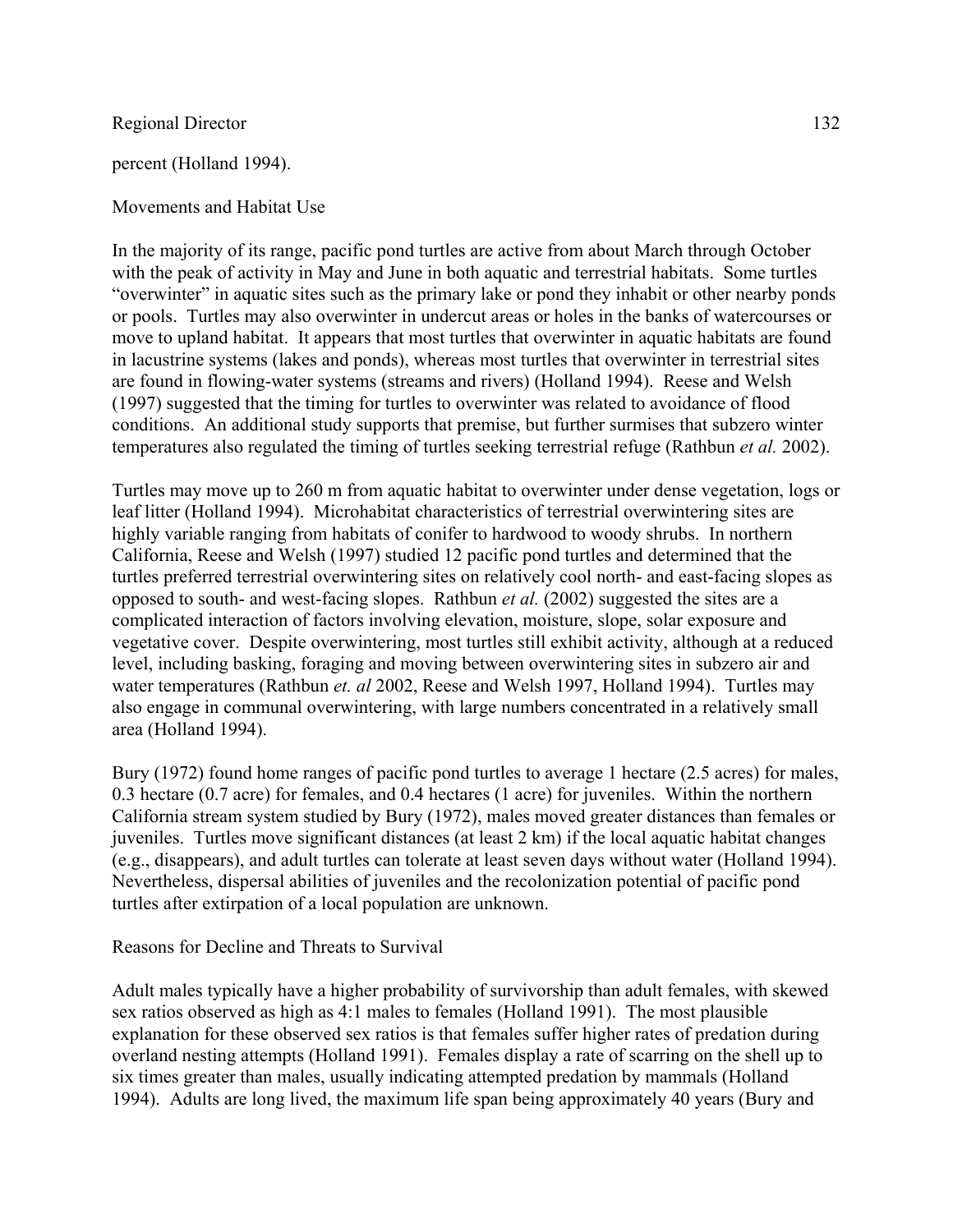Holland unpubl. data).

Habitat loss and alteration are the primary factors that caused the historic decline of the pacific pond turtle throughout its range. In California, over 90 percent of historic wetlands have been diked, drained and filled primarily for agricultural development and secondarily for urban development (Frayer *et al*. 1989). Much of the wetland habitat lost, such as in the Tulare Lake basin, was prime habitat for the pacific pond turtle. Historic levels of pacific pond turtle populations in the Tulare Lake Basin and southern San Joaquin Valley were estimated at 3.35 million turtles (Holland 1991). Today, the pacific pond turtle remains in 90 percent of its historic range, but at greatly reduced numbers (Holland 1991).

Water projects in the mid 1900s, which accompanied agricultural growth, also had a negative effect on pond turtle populations. Construction of reservoirs directly eliminated pond turtle habitat and isolated or fragmented remaining populations. Historically, urbanization also has significantly altered or eliminated pond turtle habitat, with the greatest impact occurring in southern California within the range of the southern pacific pond turtle.

Records of harvesting pacific pond turtles for food date back to an account by Lockington (1879) of the commercial harvest of the species for the San Francisco market. At the time, commercial harvest had already depleted populations of the pacific pond turtle in the San Francisco area, resulting in commercial operations focusing on populations in the San Joaquin Valley, particularly Tulare Lake (Elliot 1883, Brown 1940). Over 18,000 pond turtles were offered for sale in San Francisco markets, presumably in one year in the 1890s (Smith 1895). This practice of large scale harvesting continued at least through the 1920s (Storer 1930).

A variety of factors working together continue to result in a significant decline of pacific pond turtle populations throughout 75 to 80 percent of its range (Holland 1991). These natural, introduced and human made factors include predators, exotic competitors, habitat destruction, alteration and degradation, parasites and disease, and drought.

The pacific pond turtle is preyed upon by a wide variety of native and introduced predators, including large and small mammals, raptors, herons, corvids, snakes, frogs and fish. Pacific pond turtles are relatively poor swimmers and rely on crypsis and use of refugia to escape predation (Reese and Welsh 1998). Of the native predators, the raccoon (*Procyon lotor*) is a ubiquitous and effective predator, taking animals of all sizes, including eggs and hatchlings. Raccoon populations, in particular, respond favorably to urban environments, where human refuse may support larger populations than normal. Larger populations of raccoons and other predators combined with reduced nesting habitat for pond turtles adjacent to aquatic habitat, results in concentrations of nests which are more easily detected by predators. In Oregon, over 99 percent of nests examined in 1991-1993 were destroyed by predators, most likely raccoons, spotted skunks (*Spilogale putorius*) or coyotes (*Canis latrans*) (Holland 1994).

Two introduced predators of particular concern are the bullfrog (*Rana catesbeiana*) and the largemouth bass (*Micropterus salmoides*). Both species were introduced into the western United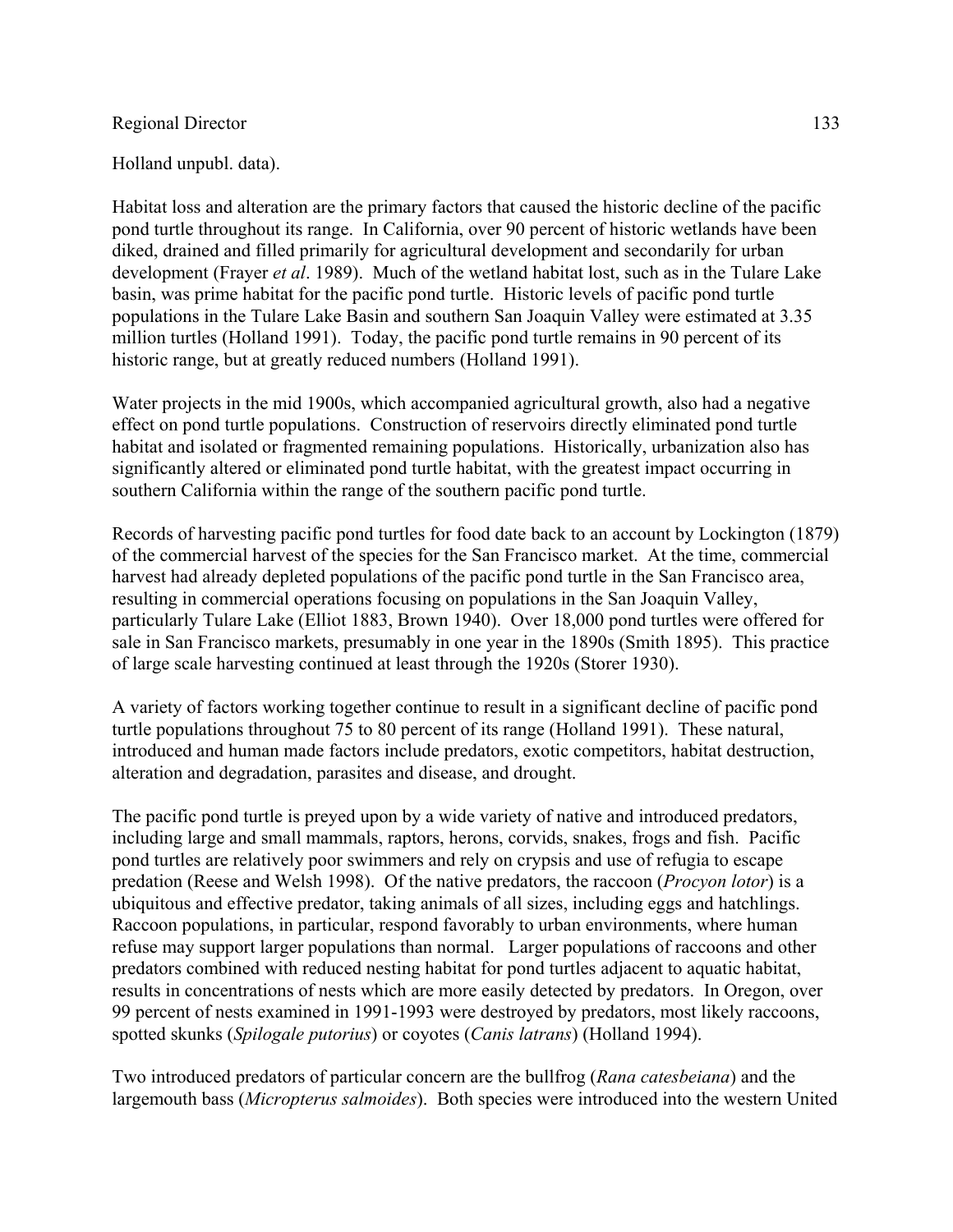States in the latter part of the 19th century, and through range expansions, reintroductions, and transplants these species have become established across most of the western United States (Moyle 1973). Both species have been observed to feed on juvenile pacific pond turtles. When these introduced species occur in large numbers, they may effectively preclude any significant level of recruitment in some turtle populations (Holland 1994). In aquatic habitats containing largemouth bass, but no bullfrogs, a fringe of emergent vegetation around the pond edge may protect hatchling and juvenile pond turtles from predation by bass (Holland 1991).

Humans are also major predators on pacific pond turtles. Collection of pond turtles for food still exists today with numbers from 20 to over 100 known to be taken in a single instance (Holland 1991, 1994). A commercial pet market exists for pond turtles despite state prohibitions (Holland 1991). Indiscriminate shooting of pacific pond turtles can be a significant mortality factor, particularly in areas adjacent to urban development. Some sportsman shoot turtles as they incorrectly assume that turtles consume game fish and waterfowl. Turtles are also shot by private landowners that fear they may lose property rights if this species is granted federal threatened or endangered status (Ashton 1997). There are also reports of shooting turtles for target practice or sport (Milner 1986 and Holland 1994).

In some areas, humans also accidentally predate on pacific pond turtles from automobile, boat and off-road vehicle traffic, as well as incidental catch during fishing. A study of a pacific pond turtle population in the Willamette Valley indicated an annual actual or potential loss of three to five percent of the total population to automobile traffic (Holland 1994). Reese and Welsh (1997) noted that pacific pond turtles frequently cross roads in agricultural areas.

Off-road vehicle activity poses a threat to pacific pond turtles both directly and indirectly. Direct impacts include crushing of individual turtles or nests and access to remote populations of the turtle for the purposes of collection or shooting. Off-road vehicle activity indirectly impacts pond turtles by interfering with normal foraging and basking activities, and by altering or restricting overland or instream movements of turtles. Long-term impacts of off-road vehicle activity include increased soil erosion, soil compaction, vegetation removal, siltation of the watercourse, and alteration or loss of refugia. According to Holland (1991), pacific pond turtle populations located in off-road vehicle areas in California tend to be small and disjunct, and occur in very limited habitats. Poor habitat quality combined with a very low probability of maintenance or reestablishment by immigration, renders these populations highly susceptible to extirpation.

Incidental collection of pond turtles by fisherman may be a significant mortality factor in some areas. Approximately 3.6 percent of turtles captures by Holland (1991) at an Oregon site had ingested fish hooks. At a southern Sierra Nevada, California site, about six percent of captured turtles showed evidence of trauma related to removal of hooks, had hooks in place, or were found dead with hooks embedded in the esophagus or stomach (Holland 1991). Turtles captured by Holland (1991) in Oregon before and after ingestion of fish hooks had lost a significant amount of weight, suggesting that hooked turtles may eventually starve to death. Hooked turtles are often killed by fisherman, who mistakenly presume that pond turtles are competitors for fish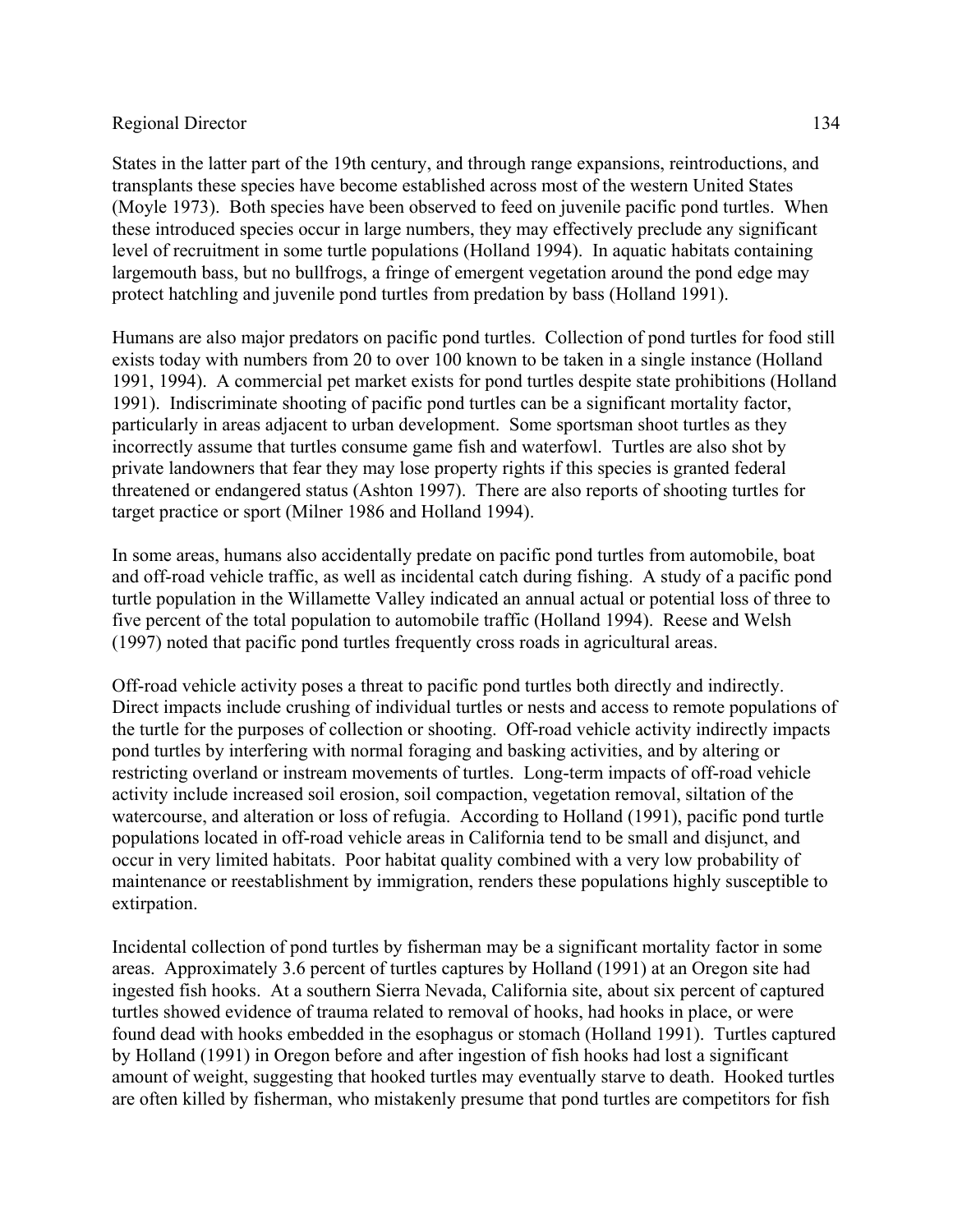or consume ducklings (Holland 1991).

Another factor that may adversely affect pond turtle populations is the introduction of nonnative competitors. Numerous species of nonnative aquatic turtles have been observed within the range of the pacific pond turtle (Jennings 1987). These include the painted turtle (*Chrysemys picta*), red-eared slider (*Pseudemys scripta elegans*), common snapping turtle (*Chelydra serpentina*), spiny soft-shelled turtle (*Apalone spinifera*), alligator snapping turtle (*Macroclemys temmincki*), stinkpot (*Sternotherus odoratus*), diamondback terrapin (*Malaclemys terrapin*), and the Mississippi map turtle (*Graptemys kohni*). Most of these turtles represent animals imported for the pet or food trade that have been released or escaped captivity. In addition to competition for food, exotic turtles also may carry new pathogens and/or parasites for which pond turtles exhibit no immunity.

Additional exotic competitors of particular concern are carp (*Cyprinus carpio* and *Carassius auratus*), sunfish (*Lepomis* spp. and *Pomoxis* spp.), and crayfish (*Cambarus*, *Procambarus*, and *Pacifasticus*). Carp alter aquatic habitats by consuming emergent and floating vegetation. Their activities also produce turbid water conditions. These alterations of the aquatic habitat may have a significant impact on hatchling turtle habitat, may reduce the availability of invertebrate prey and decrease turtle foraging success as turtles rely primarily on vision to capture prey (Holland 1991). Sunfish, which are capable of reaching large population sizes in aquatic habitats may modify or compete for the available invertebrate prey base (Holland 1991). Although direct scientific data are unavailable to support this hypothesis, Holland (1991) noted that several sites lacking native or non-native fishes support the largest known pacific pond turtle populations. Crayfish, which also may prey on young pond turtles, may compete with pond turtles for both the invertebrate prey base and carrion (Holland 1991).

The pacific pond turtle has been described as an aquatic generalist as it occurs in a wide variety of aquatic habitats throughout its range (Holland 1991, 1994). Currently across its range, Ashton (1997) believes that loss of aquatic habitat through destruction, alteration or degradation is the greatest anthropogenic threat to pacific pond turtles. Reese and Welsh (1997) and Holland (1994) agree but charge that since pacific pond turtles are semi-terrestrial, finding protection not only for their aquatic habitat, but also adjacent uplands used for nesting, overwintering and dispersal purposes is of paramount importance to protecting pacific pond turtles. Conversion of wetlands to farmland, destruction of riparian area and uplands, urbanization, irrigation, channelization, water diversions, dams, grazing, mining, contaminants, roads, railroads and recreational activity all continue to have significant negative impacts on turtle populations.

Wetlands that have persisted are often indirectly affected by adjacent agricultural practices. Many of these aquatic habitats are utilized to convey or store agricultural water and, therefore, are subject to changes in the timing and amount of water flow. These wetlands often are channelized and periodically cleaned of aquatic vegetation rendering them unsuitable for pond turtles. Where pond turtles persist adjacent to agricultural lands, upland nesting opportunities may be limited or nonexistent because of the practice of farming up to the edge of the aquatic habitat. Because the pond turtle is long-lived, populations may persist in these areas long after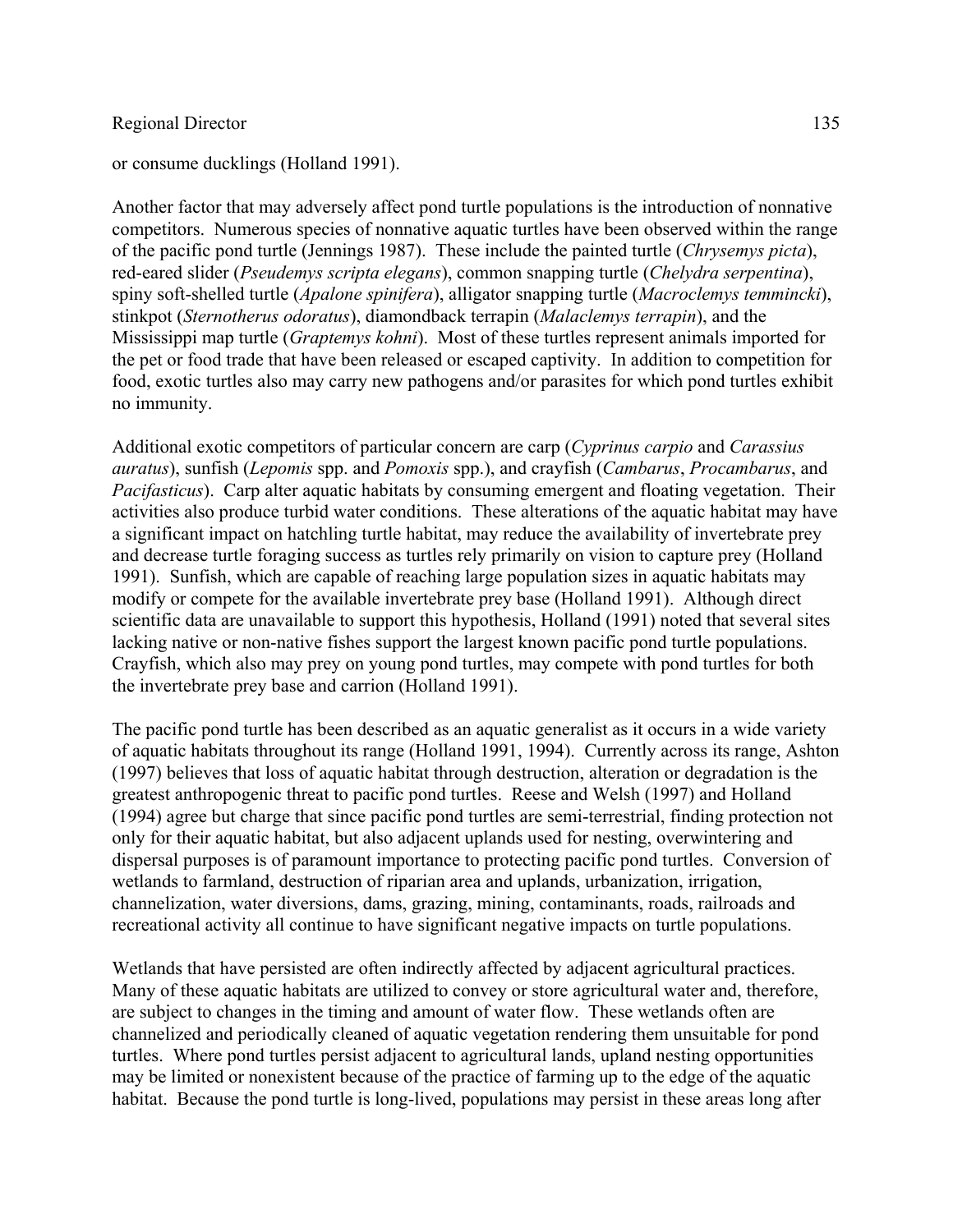recruitment of young has ceased. According to Holland (1991), turtle populations in agricultural settings tend to be very small and heavily adult biased.

Another significant source of habitat alteration throughout the range of the pacific pond turtle is livestock grazing. Livestock have been documented as a major cause of excessive habitat disturbance in riparian areas (Behnke and Raleigh 1978, Kauffman and Krueger 1984). Cattle have a disproportionately greater adverse affect on riparian and other wetland habitats because they tend to concentrate in these areas, particularly during the dry season (Marlow and Pogacnik 1985). Cattle trample and eat emergent vegetation (Platts 1981) that serves as foraging habitat for turtles of all sizes and as critical microhabitat for hatchlings and first year animals. Streambanks also are trampled by cattle often resulting in the collapse of undercut banks (Platts 1981, Kauffman *et al*. 1983) that provided refugia for turtles. Cattle grazing results in increased erosion in the stream (Winegar 1977) which fills in deep pools, increases stream velocity, and adversely affects aquatic invertebrates (Behnke and Raleigh 1978, Platts 1981). Cattle may also crush turtles (Holland 1991).

Construction of roadways adjacent to pond turtle habitat adversely affects pond turtles in several ways. First, roads often present a partial or complete barrier to turtles traveling overland to nesting or overwintering sites. In studies in California, Oregon and Washington, pacific pond turtles have been observed crushed on roadways (Holland 1985, 1992), with the majority of these being gravid or post-partum females. In addition to hampering access to nesting areas, the road bed itself reduces the area of potential nesting. Roads constructed on south-facing slopes adjacent to the Umpqua River in Oregon probably eliminated both existing and potential nesting habitat (Holland 1992).

Parasites known to use pacific pond turtles as a host include trematodes, helminths, nematodes, lungworms and leeches (Holland 1994). Leeches were found on 7 to 10 percent of turtles studied from several sites in northern California (Holland 1991). Substantial numbers of nematodes have been found in the guts of northern pacific pond turtles from northern California (Bury 1986).

# Status with Respect to Recovery

Northwestern pond turtle recovery efforts have been limited. In Washington, long-term recovery efforts are underway. Lands containing remaining populations have been preserved through purchase by the state of Washington or other non-profit organizations. The pacific pond turtle habitat on these lands have been enhanced by elimination of grazing, addition of basking materials, removal of non-native predators (bullfrogs and warm water fish), removal of invasive plant species, and planting of native shrubs (Washington Dept. of Fish and Wildlife 2000). A captive breeding program formally initiated in 1990 through the partnering of the Washington Department of Fish and Wildlife, Woodland Park Zoo and Center for Wildlife Conservation resulted in the release of 38 juvenile turtles in the Columbia River Gorge Puget Sound lowlands between 1991 and 1998 (Washington Dept. of Fish and Wildlife 2000). Since the program informally started (i.e., prior to 1990), 490 juvenile turtles have been released back into the wild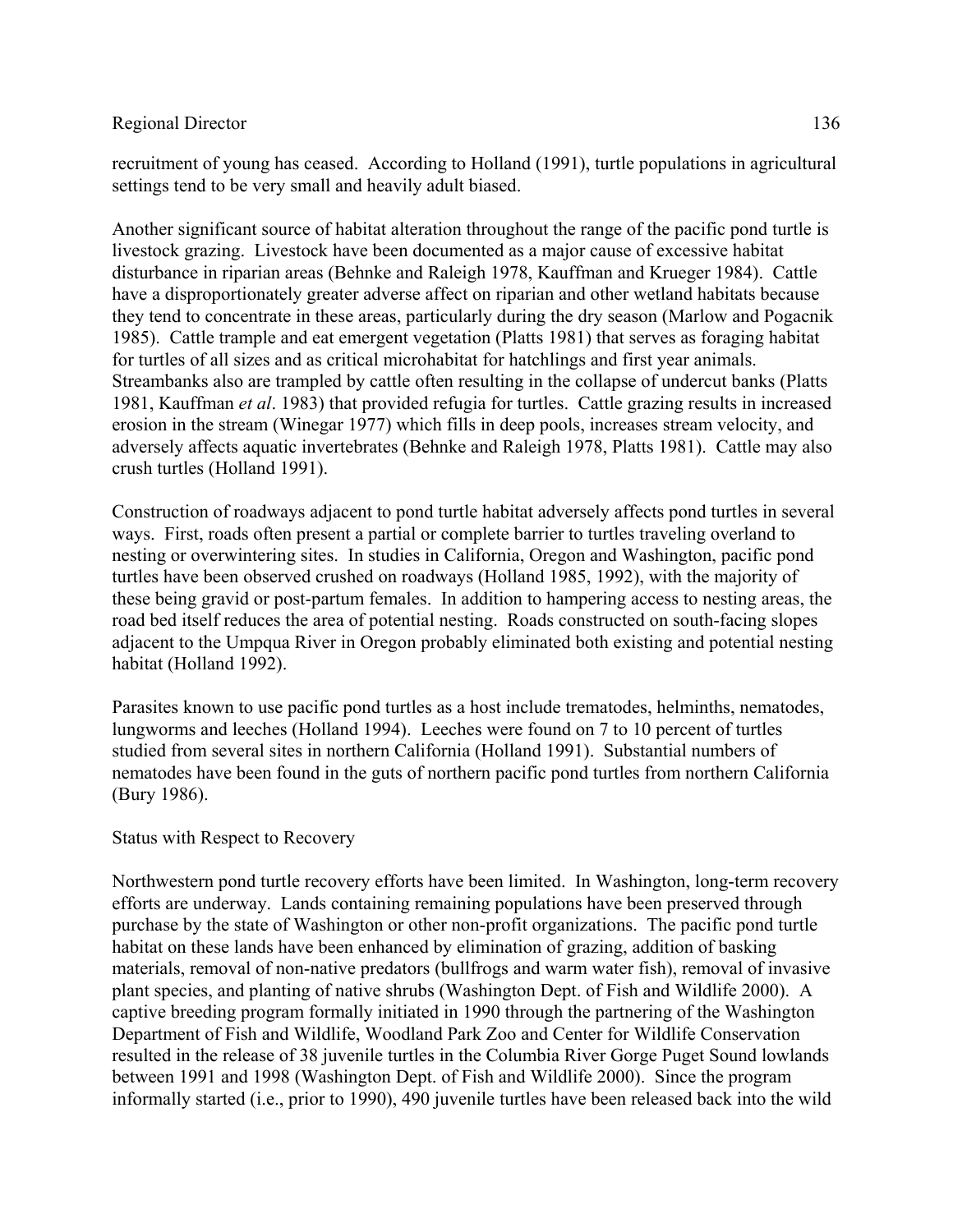in Washington, with at least 90 percent surviving.

A similar "head start" program was implemented for the Kern River Preserve in 1992, 1993 and 1995 by the Audubon Society with consultation from the Woodland Park Zoo. The program successfully released and gave a head start to 53 turtles onto the Kern River Preserve. Recapture studies indicate the released turtles appeared healthy in 1993 with future studies forthcoming to determine exact survival rate and long-term success of the program (Overtree and Collings 1997). Additionally, the Service is developing long range management plans for the National Wildlife Refuges in the Columbia River Gorge (Pierce, Franz and Steigerwald) to support the recovery efforts.

#### Status within the Action Area and Environmental Baseline

CNDDB (2002) lists 14 pond turtle occurrences in Sacramento County and two pond turtle occurrences in Sutter County. Although no CNDDB occurrences have been recorded in either the Natomas Basin, the species is known to occur there. The species has been observed at Fisherman's Lake (NBHCP EIR 2002) as well as along the Natomas Main Drain (May & Associates 2001). The Natomas Basin probably supports a limited pond turtle population; however, no systematic surveys have been conducted.

# Environmental Baseline

The canals and drains throughout the Natomas Basin are considered potential aquatic habitat for pond turtles. The species has been observed at Fisherman's Lake (NBHCP EIR 2002) as well as along the Natomas Main Drainage Canal (May & Associates 2001). Currently, there are about 250 miles of canals and drains in the Basin. Fisherman's Lake is considered high-quality aquatic habitat for the pond turtle and turtles have been observed there. Because most of the basin is developed agricultural land or commercial/ residential development, many of the potential upland breeding habitats have been eliminated. Despite this, a limited amount of potential breeding habitat probably occurs along many of the canals and aquatic habitats.

The Natomas Basin supports approximately 24,691 acres of potential pond turtle habitat (Table 12). Of that, approximately 96 acres are ponds and seasonally wet areas, 22,693 acres are rice, 124 acres are riparian, and 1,778 acres are canals. Although the importance of rice habitat to the turtle has not been documented, rice fields likely provide some foraging opportunities. The Basin's ponds and seasonally wet areas and its extensive system of drainage and delivery canals likely provide more suitable aquatic and upland habitat for the turtle.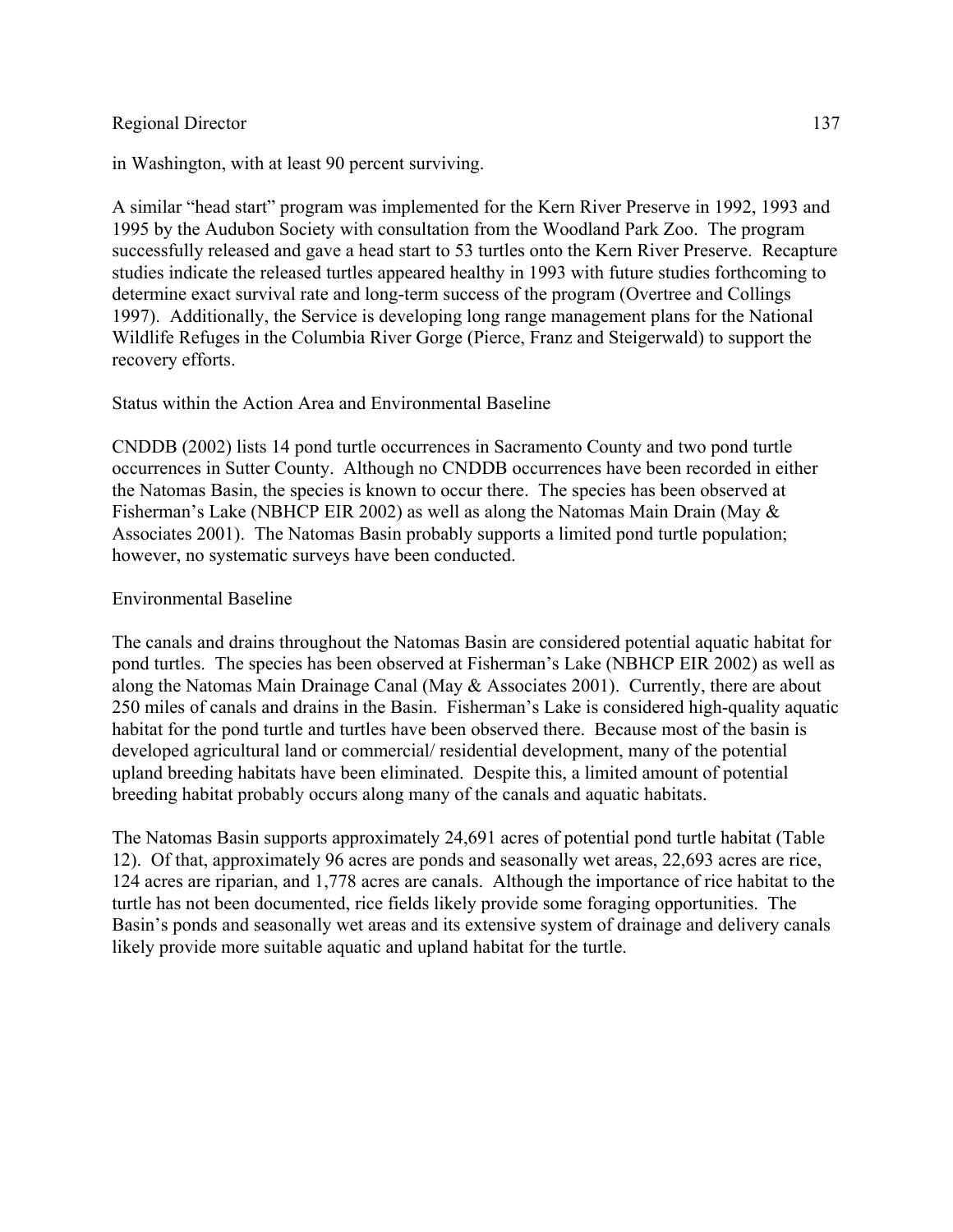### Midvalley Fairy Shrimp

The midvalley fairy shrimp is considered a Species of Concern by the Service. The Service is currently conducting a status review of the species, and will issue a 12-month finding to determine if a petition to list it as endangered is warranted (68 **FR** 22724). The midvalley fairy shrimp has not been designated any special status by the State.

# Description

The midvalley fairy shrimp (*Branchinecta mesovallensis*) was described by Belk and Fugate in June, 2000. The species was named for its limited range in the Central Valley of California. The type locality is on the Virginia Smith Trust land in Merced County, California (Belk and Fugate 2000). Midvalley fairy shrimp specimens were collected as early as 1989.

Male midvalley fairy shrimp are most similar in appearance to the Conservancy fairy shrimp (Belk and Fugate 2000). These species are distinguished by the shape of the tip of their antennae. The midvalley fairy shrimp's antennae is bent such that the larger hump of two humps possessed by both species is anterior, whereas this same hump is posterior in the Conservancy fairy shrimp. Females of these two species differ in the shape of their brood pouches. The brood pouch of the midvalley fairy shrimp is pyriform and extends to below segments 3 and 4. The brood pouch of the Conservancy fairy shrimp is fusiform and extends to below segments 5 and 7. Midvalley fairy shrimp females also closely resemble the vernal pool fairy shrimp, except that vernal pool fairy shrimp females have a pair of dorsolateral processes on each side of thoracic segment 3, whereas the midvalley fairy shrimp does not have any dorsolateral processes on this thoracic segment.

# Historic and Current Range

Although the historic distribution of the midvalley fairy shrimp is unknown, vernal pool habitats in the regions where it is currently known to occur have been dramatically reduced since pre-agricultural times (Holland 1998). The habitat of the midvalley fairy shrimp may have been even more severely reduced than other vernal pool habitats, since it can occur in swales and short-lived pools that may escape detection in dry years or during the dry season (Helm 1999, Belk and Fugate 2000).

The midvalley fairy shrimp is endemic to a small portion of California's Central Valley. Helm (1998) found midvalley fairy shrimp in less than 0.5 percent of the vernal pools he examined. Based on the few known occurrences, the species' distribution is limited to the Southeastern Sacramento, Southern Sierra Foothill, San Joaquin, and Solano-Colusa vernal pool regions. In the Southeastern Sacramento region, most occurrences are clustered around the City of Sacramento and Mather Air Force Base in Sacramento County. In the Southern Sierra Foothills and San Joaquin vernal pool regions, the midvalley fairy shrimp has been documented in the vicinity of the Virginia Smith Trust property in Merced County and from isolated occurrences in San Joaquin, Madera, and Fresno counties. However, because this species was described only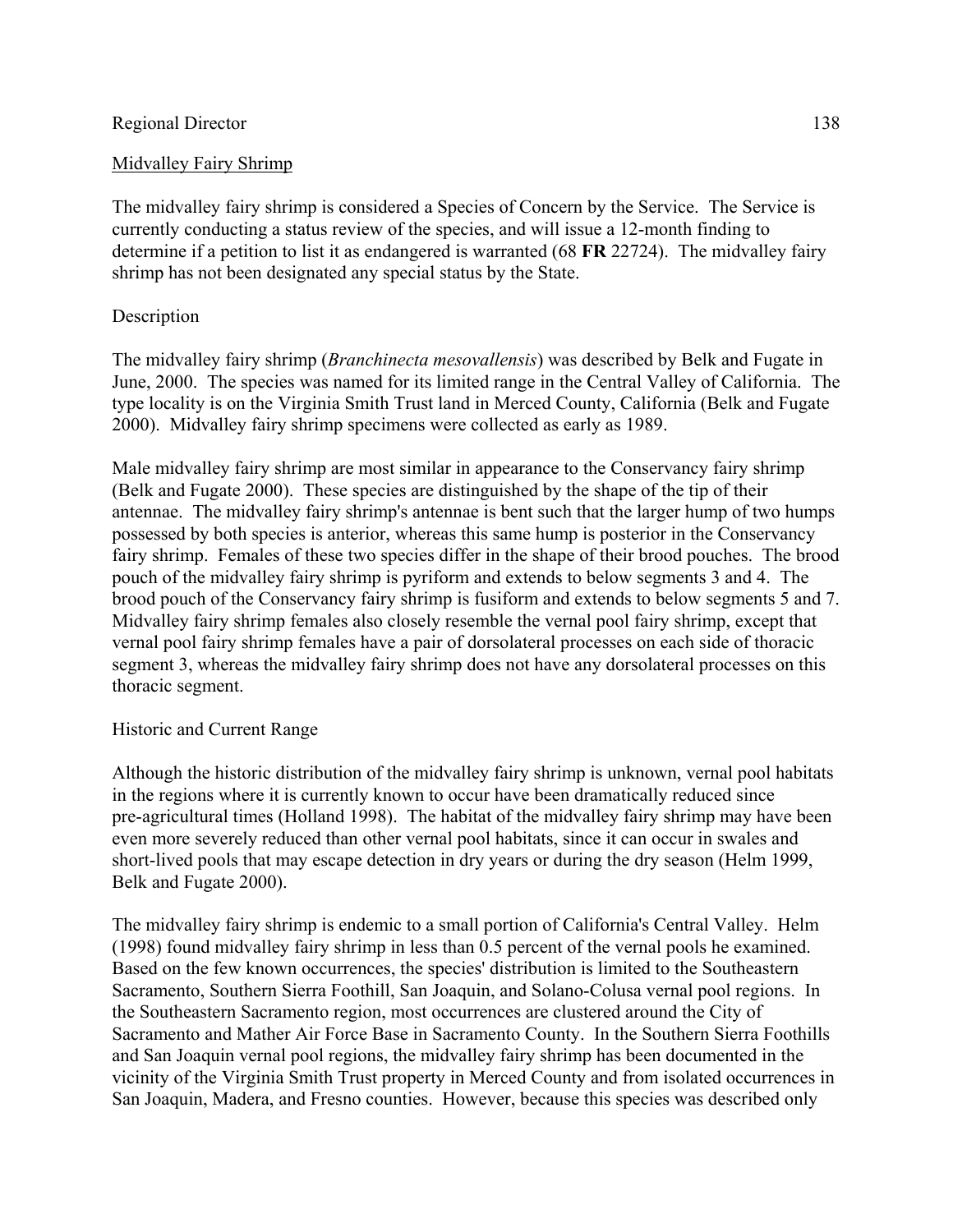recently, it is likely additional occurrences will be found in the future.

# Life History and Reproductive Ecology

The life cycle of the midvalley fairy shrimp is well suited to the unpredictable conditions of vernal pool habitats. The midvalley fairy shrimp can mature and reproduce very rapidly; it has been observed to reach maturity in as little as eight days and reproduction was observed in as few as 16 days after hatching (Helm 1998). Under the culturing conditions described in Helm (1998), the midvalley fairy shrimp lived for 147 days, about as long as other Central Valley species observed. Multiple hatchings of the midvalley fairy shrimp have been observed in a single rainy season as its vernal pool habitat repeatedly fills and dries. Helm (1998) found the midvalley fairy shrimp to be very tolerant of warm water, occurring in pools with water temperatures ranging from 5 to  $32^{\circ}$ C. This temperature is higher than that measured for any other Central Valley fairy shrimp collected, except for the California fairy shrimp. Little is known about the midvalley fairy shrimp's tolerance to variations in water chemistry, but it has been found in some relatively alkaline pools (Helm 1998).

# Essential Habitat Components

The midvalley fairy shrimp has been found in small, short-lived vernal pools and grass-bottomed swales ranging from 1.2 to 202  $m^2$  in area and averaging less than 10 cm in depth (Helm 1998). The species has been collected from pools on a volcanic mudflow landform of the Merhten Formation in Pentz Gravelly Loam and Raynor Clay soils. The midvalley fairy shrimp has also been found on San Joaquin Silt Loam soils on the Riverbank formation on Low Terrace landforms. At the time the type specimens were collected, the dominant macrophytes in the pool were the wetland grasses *Lolium multiflorum, Hordeum maximum gussoneanum,* and *Deschampsia danthanoides*, species that are characteristic of extremely short-lived pools and swales.

The midvalley fairy shrimp has only been collected with one other fairy shrimp, the vernal pool fairy shrimp, on three occasions (Eriksen and Belk 1999). It may occupy habitats that are not inundated for a sufficient period of time for other species to inhabit.

# Reasons for Decline and Threats to Survival

As with all vernal pool species that occur in the Central Valley, suitable habitat for the midvalley fairy shrimp has declined dramatically over the past century, and pressure to develop remaining lands in the Central Valley are increasing rapidly. Holland (1998) estimated that only 25 percent of vernal pool habitats remain in the Central Valley, including the Southeastern Sacramento Valley and San Joaquin vernal pool regions where the species is currently known to occur.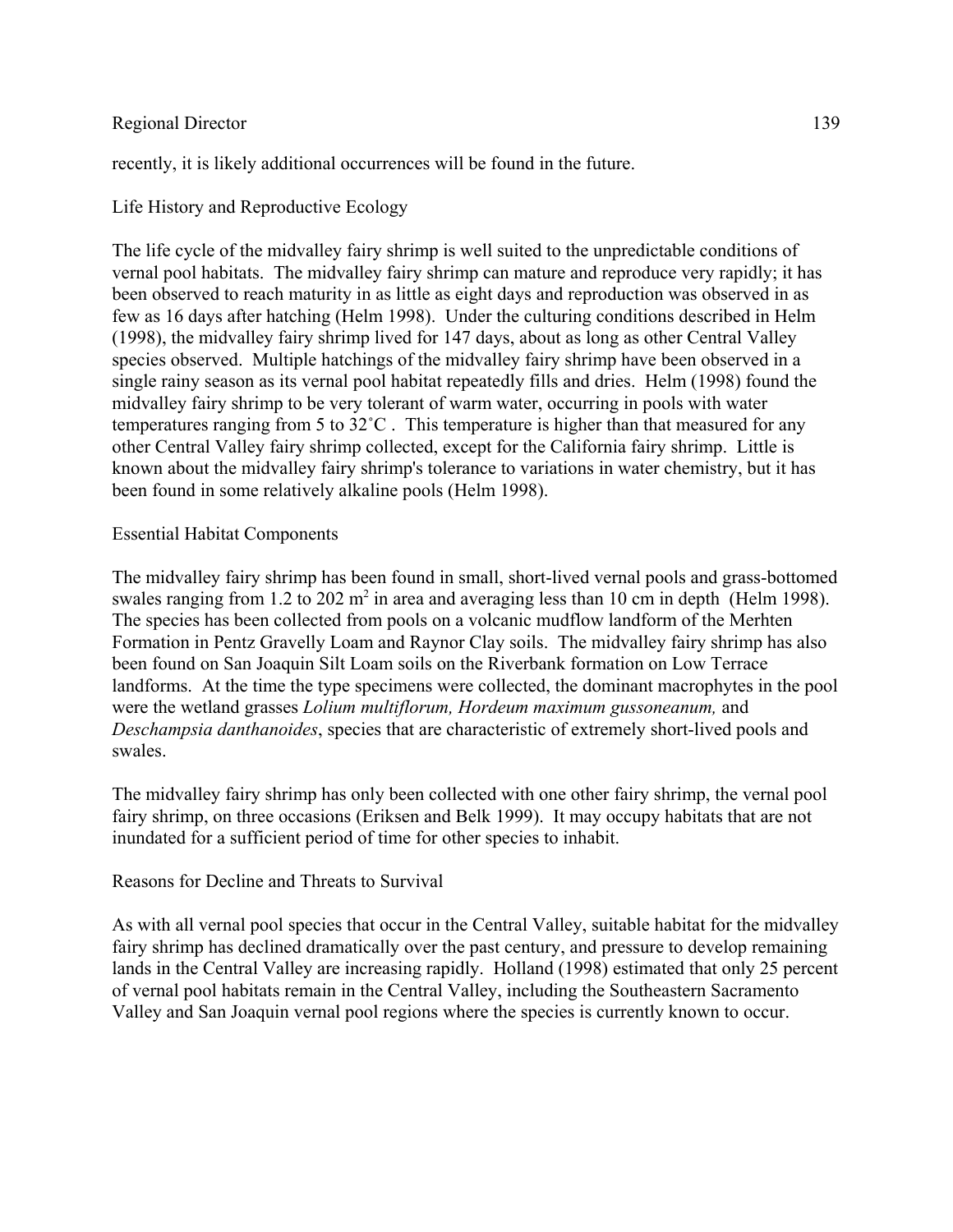Because the midvalley fairy shrimp occupies very small pools and was only recently recognized as a separate species, it may actually be at greater risk than the species already protected under the Act. These small depressions require less preparation prior to conversion to urban or agricultural uses because they are already relatively level, and thus may be more attractive to developers. Even during the wet season, they may not contain water continuously, even when nearby larger pools are full. Under these conditions, midvalley fairy shrimp pools may not be surveyed at all, and conversion allowed. Continued conversion of the grassland-vernal pool ecosystem matrix to urban or agricultural uses is the largest threat to survival of the midvalley fairy shrimp. The largest number of known locations is in Sacramento County, around the City of Sacramento, which is growing rapidly. Urban expansion in this area poses a threat to the majority of the midvalley fairy shrimp populations known to exist today.

# Environmental Baseline and Status within the Action Area

There are 52 reported occurrences of midvalley fairy shrimp in California, 12 of which are reported from Sacramento County (CNDDB 2002). The midvalley fairy shrimp has not been recorded from Sutter County or the proposed action's action area. However, as stated above, this may be due to the short time that the midvalley fairy shrimp has been recognized as a distinct species. Potential midvalley fairy shrimp habitat occurs in the vernal pools on the east side of the Basin, in grasslands north of Del Paso Road. Additional potential habitat occurs in other ponds and seasonally wet areas in the Basin. No potential midvalley fairy shrimp habitat is located within 76 m (250 ft.) of any of MAP's proposed action activities.

Potential midvalley fairy shrimp habitat of approximately 21.3 acres occurs in the vernal pools on the east side of the Basin, in 886 acres of grasslands primarily north of Del Paso Road. This estimate of vernal pool acreage is based upon assessments of the amount of vernal pool habitat in grasslands in Sacramento County and probably greatly overestimates the actual amount of vernal pool habitat in the Basin (K. Fuller, pers. comm.). Additional potential habitat occurs in 96 acres of other ponds and seasonally wet areas in the Basin. Once again, this estimate greatly overestimates the amount of potential vernal pool habitat in the Basin, as most of the ponds and seasonally wet areas do not have the hydrology sufficient to support vernal pool crustaceans.

# Western Spadefoot Toad

The western spadefoot toad was listed as a Category 2 species by the Service in 1994 (Service 1994*b*). Due to a change in policy regarding candidate species, western spadefoot toads are now considered a Species of Concern (Service 1998). The western spadefoot toad was designated a Species of Special Concern by the State in 1994 (Jennings and Hayes 1994, CDFG 1998).

# Description

Spadefoot toads are distinguished from the true toads (*Bufo* spp.) by their cat-like eyes (due to vertically elliptical pupils), the single black sharp-edged "spade" on each hind foot, teeth in the upper jaw, and rather smooth skin (Stebbins 1985). The parotid glands (large swellings on the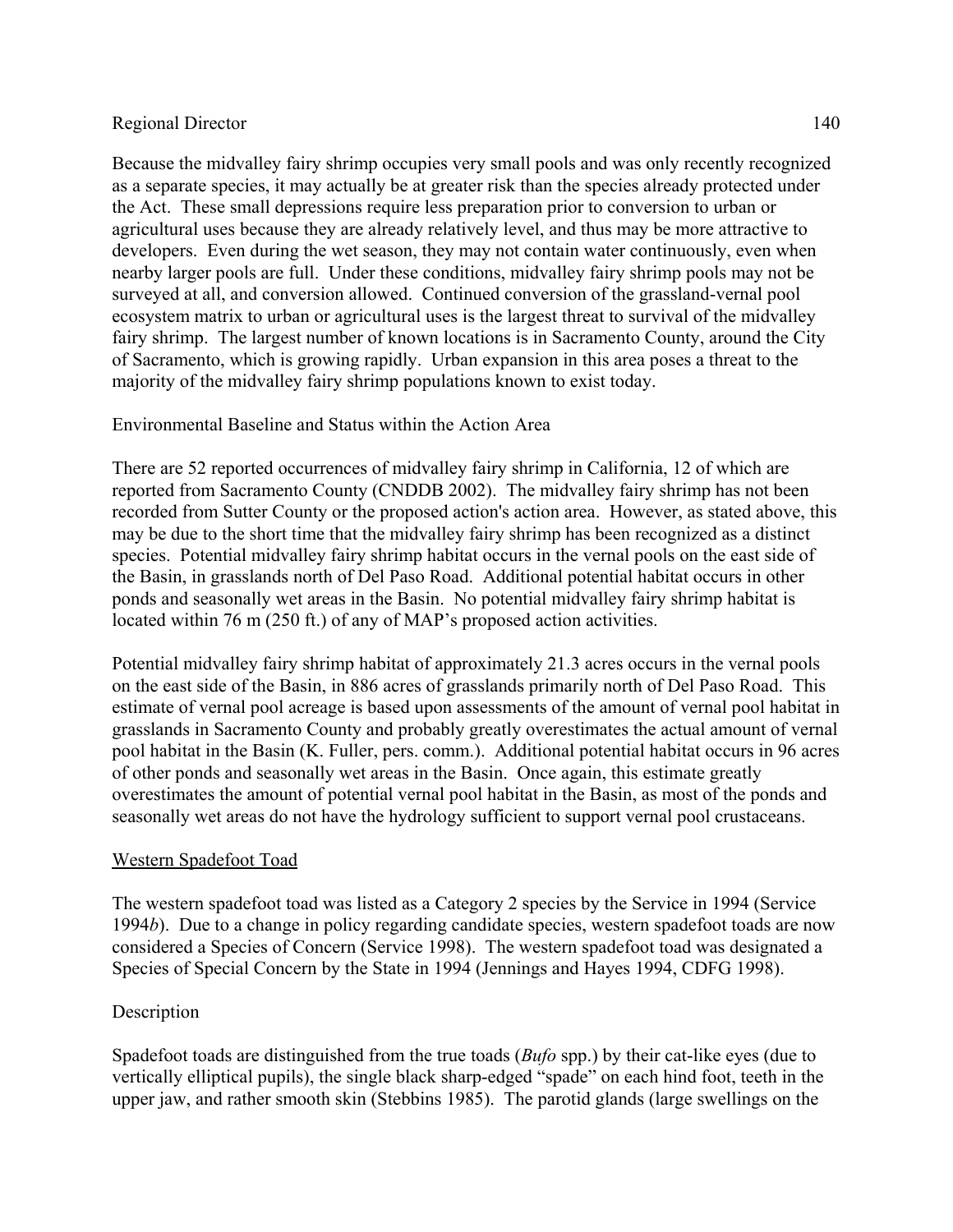side of the head and behind the eye) are absent or indistinct on spadefoot toads. Their pupils are vertical in bright light but are round at night. Males may have a dusky throat and dark nuptial pads on the innermost front toes. Amplexus, the copulatory embrace by males, is pelvic (Stebbins 1985).

The western spadefoot toad ranges in size from 3.7 to 6.2 cm snout-vent length. It is dusky green or gray above and often has four irregular light-colored stripes on its back, with the central pair of stripes sometimes distinguished by a dark, hourglass-shaped area. The skin tubercles (small, rounded protuberances) are sometimes tipped with orange or are reddish in color, particularly among young individuals (Storer 1925, Stebbins 1985). The iris of the eye is usually a pale gold. The abdomen is whitish without any markings. Spadefoot toads have a wedgeshaped, glossy black "spade" on each hind foot. The call of western spadefoot toads is hoarse and snore-like, and lasts about one-half to one second (Stebbins 1985).

# Historical and Current Range

The western spadefoot toad is nearly endemic to California, and historically ranged from the vicinity of Redding in Shasta County southward to Mesa de San Carlos in northwestern Baja California, Mexico (Stebbins 1985). In California, western spadefoot toads ranged throughout the Central Valley, throughout the Coast Ranges, and the coastal lowlands from San Francisco Bay southward to Mexico (Jennings and Hayes 1994).

The western spadefoot toad is no longer present throughout most of the lowlands of southern California (Stebbins 1985). The species also is believed to be extirpated from many historic locations within the Central Valley (Jennings and Hayes 1994, Fisher and Shaffer 1996). According to Fisher and Shaffer (1996), western spadefoot toads have suffered a severe decline with virtually complete extirpation from the Sacramento Valley, and a reduced density of populations in the eastern San Joaquin Valley. Declines in abundance have been more modest in the Coast Ranges. This species occurs mostly below 900 m (Stebbins 1985), but can occur up to 1363 m (Morey 1988). However, the average elevation of sites where the species still occurs is significantly higher than the average elevation for historical sites; this suggests that declines have been more pronounced in lowlands.

Jennings and Hayes (1994) examined 832 museum and sighting records from 346 locations and concluded that western spadefoot toads occurred in 18 California counties: Alameda, Amador, Butte, Kern, Madera, Mariposa, Monterey, Orange, Riverside, Sacramento, San Benito, San Diego, San Joaquin, San Luis Obispo, Santa Barbara, Stanislaus, Tehama, and Tulare. Based on these same records, they concluded that western spadefoot toads may no longer occur in six counties: Calaveras, Fresno, Los Angeles, San Bernardino, Shasta, and Yolo. Fisher and Shaffer (1996) conducted field surveys of 315 sites in the Sacramento Valley, San Joaquin Valley, and Coast Ranges from 1990 to 1992. These surveys confirmed the presence of western spadefoot toads in Alameda, Calaveras, Glenn, Kern, Madera, Merced, Monterey, Sacramento, San Benito, San Luis Obispo, Santa Barbara, Stanislaus, and Tulare Counties. Western spadefoot toads were not found at sites surveyed in Amador, Butte, Fresno, Mariposa, San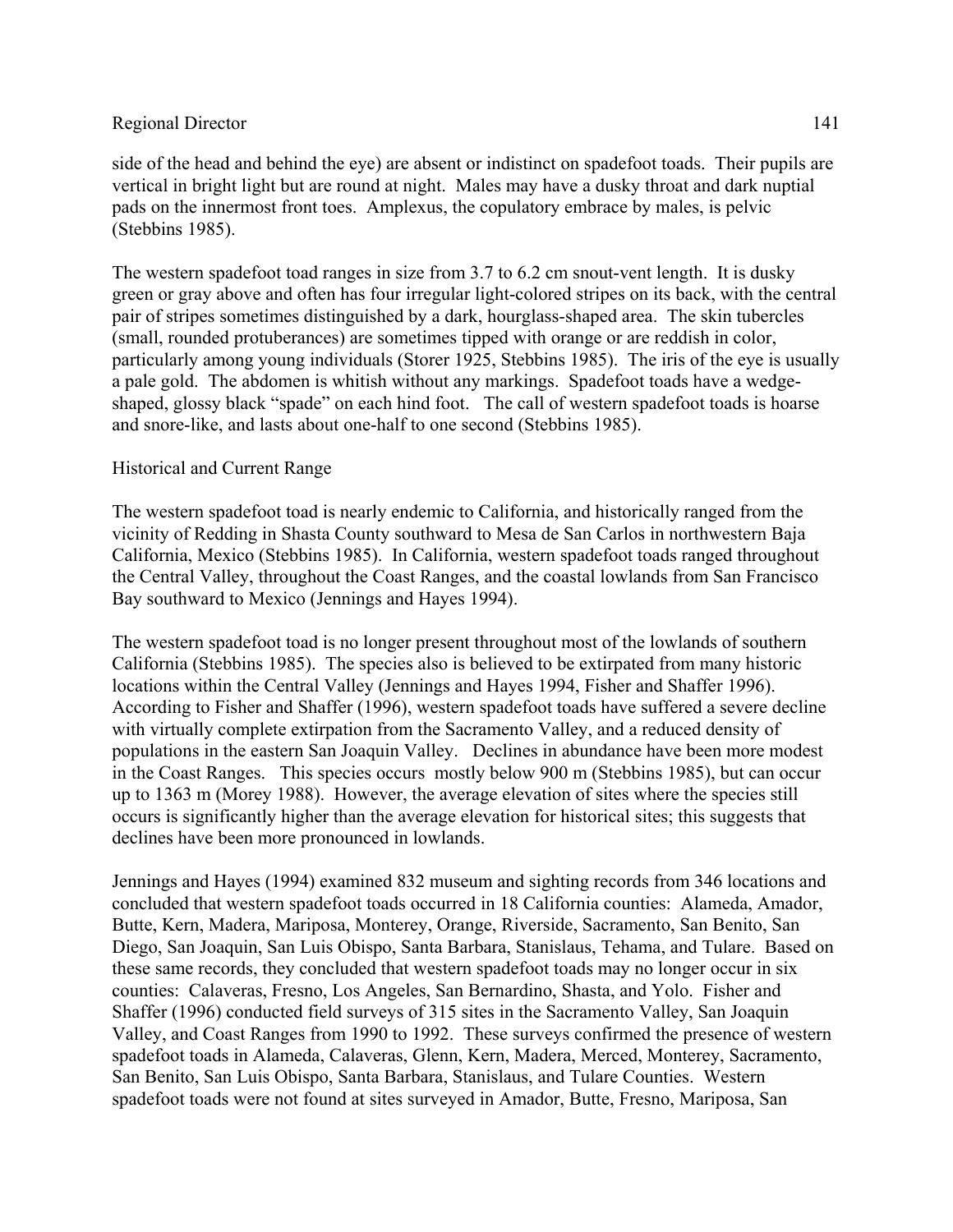Joaquin, Shasta, Tehama, and Yolo Counties.

#### Essential Habitat Components

According to Stebbins (1985), western spadefoot toads are primarily a species of lowland habitats such as washes, floodplains of rivers, alluvial fans, playas, and alkali flats. However, they also occur in the foothills and mountains. Western spadefoot toads prefer areas of open vegetation and short grasses, where the soil is sandy or gravelly. They are found in the valley and foothill grasslands, open chaparral, and pine-oak woodlands.

Western spadefoot toads require two distinct habitat components in order to meet life history requirements, and these habitats probably need to be in close proximity. As mentioned previously, spadefoot toads are primarily terrestrial. They require upland habitats for feeding and constructing burrows for their long dry-season dormancy. Typical of amphibians, wetland habitats are required for reproduction. Western spadefoot toad eggs and larvae have been observed in a variety of permanent and temporary wetlands including rivers, creeks, pools in intermittent streams, vernal pools, and temporary rain pools (CDFG 2000). This indicates a degree of ecological plasticity. However, it appears that vernal pools and other temporary wetlands may be more optimal for breeding due to the absence of or at least reduced abundance of both native and non-native predators, many of which require more permanent wetlands.

Western spadefoot toads also have exhibited a capacity to breed in altered wetlands as well as man-made wetlands. Spadefoot toads, including eggs and larvae, have been observed in vernal pools that have been disturbed by activities such as earthmoving, disking, intensive livestock use, and off-road vehicle use. Spadefoot toads, again including eggs and larvae, also have been observed in artificial ponds, livestock ponds, sedimentation and flood control ponds, irrigation and roadside ditches, roadside puddles, tire ruts, and borrow pits (Fisher and Shaffer 1996, CDFG 2000). This again exhibits a degree of ecological plasticity and adaptability. However, although western spadefoot toads have been observed to inhabit and breed in wetlands altered or created by man, survival and reproductive success in these pools have not been evaluated relative to that in unaltered natural pools.

#### Reproductive ecology

Western spadefoot toads breed from January to May in temporary pools that form following winter or spring rains. Water temperatures in these pools must be between 9 and  $30^{\circ}$ C for western spadefoot toads to reproduce (Brown 1966, 1967). During breeding, highly vocal aggregations of more than 1,000 individuals may form (Jennings and Hayes 1994). Breeding calls are audible at great distances, which serves to bring individuals together at suitable breeding sites (Stebbins 1985).

Females deposit their eggs in numerous small irregularly cylindrical clusters of ten to 42 eggs (average = 24) (Storer 1925) and may lay more than 500 eggs in one season (Stebbins 1951). Eggs are deposited on plant stems or pieces of detritus in temporary rain pools, or sometimes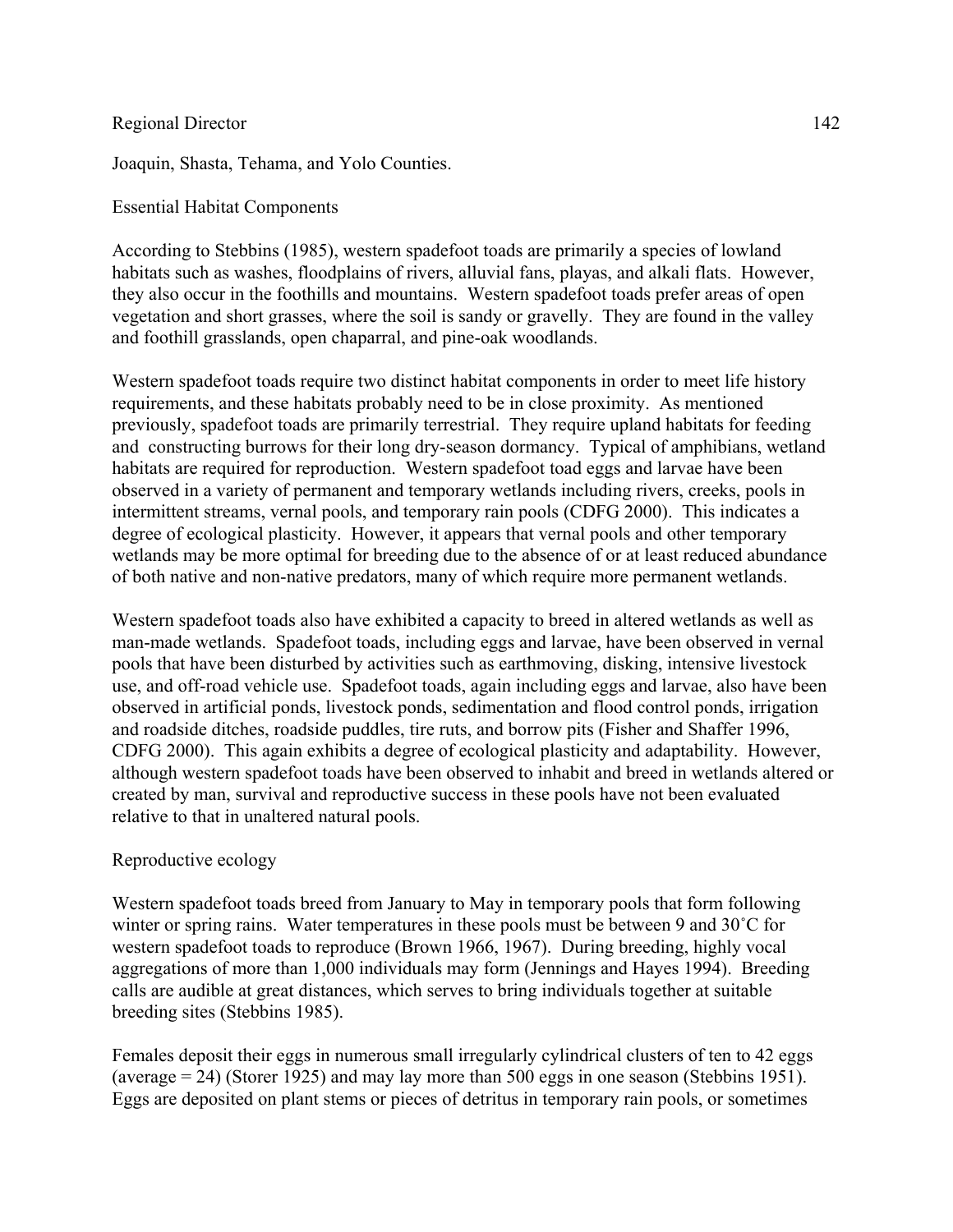pools in ephemeral stream courses (Storer 1925, Stebbins 1985). Oviposition does not occur until water temperatures reach the required minimum of  $9^{\circ}$ C (Jennings and Hayes 1994). Depending on the temperature regime and annual rainfall, oviposition may occur between late February and late May (Storer 1925, Burgess 1950, Feaver 1971, Stebbins 1985).

Depending on temperature, western spadefoot toad eggs hatch in 0.6-6 days (Brown 1967). At relatively high water temperatures (e.g., 21ºC), Storer (1925) noted that about half of the western spadefoot toad eggs had failed to develop, possibly due to a fungus that thrives in warmer water and invades toad eggs. Larval development can be completed in three to 11 weeks (Burgess 1950, Feaver 1971), depending on food resources and temperature. In eight vernal pools examined by Morey (1998), the average duration to complete larval development (hatching to metamorphosis) was 58 days (range 30-79 days). Longer periods of larval development were associated with larger size at metamorphosis. Larval development must be completed before pools dry. Morey (1998) stated that vernal pools must persist for at least five weeks for western spadefoot toads to successfully breed. Pools that persist for longer periods permit longer larval development resulting in larger juveniles with great fat reserves at metamorphosis (Morey 1998), and these larger individuals have a higher fitness level and survivorship (Pfennig 1992). Recently metamorphosed juveniles emerge from water and seek refuge in the immediate vicinity of natal ponds. They spend several hours to several days near ponds before dispersing. Weintraub (1979) reported that toadlets of plains spadefoot toads seek refuge in drying mud cracks, under boards, and under other surface objects including decomposing cow manure. Annual reproductive success probably varies with precipitation levels, success being lower in drier years (Fisher and Shaffer 1996). Metamorphosing larvae may leave the water while their tails are still relatively long (greater than 1 cm) (Storer 1925). Age at sexual maturity is unknown, but considering the relatively long period of subterranean dormancy (eight to nine months), individuals may require at least two years to mature (Jennings and Hayes 1994).

# Movements and Habitat Use

Western spadefoot toads are almost completely terrestrial and enter water only to breed (Dimmitt and Ruibal 1980). However, typical of amphibians, toads require a certain level of moisture to avoid dessication, which can be a challenge in the arid habitats occupied by spadefoot toads. Spadefoot toads have behavioral and physiological adaptations that facilitate moisture retention.

During dry periods, spadefoot toads construct and occupy burrows that may be up to 0.9 m (3 ft.) in depth (Ruibal *et al*. 1969). Toads may remain in these burrows for 9-10 months. While in these burrows, they are completely surrounded by soil and appear to enter a state of torpor. Typical of amphibians, spadefoot toads have very permeable skin, which allows them to absorb moisture from the surrounding soil. Spadefoot toads may retain urea to increase the osmotic pressure within their bodies. This prevents water loss to the surrounding soil and even facilitates water absorption from soils with relatively high moisture tensions (Ruibal *et al*. 1969, Shoemaker *et al*. 1969). Spadefoot toads appear to construct burrows in soils that are relatively sandy and friable, as these soil attributes facilitate both digging and water absorption (Ruibal *et al*. 1969).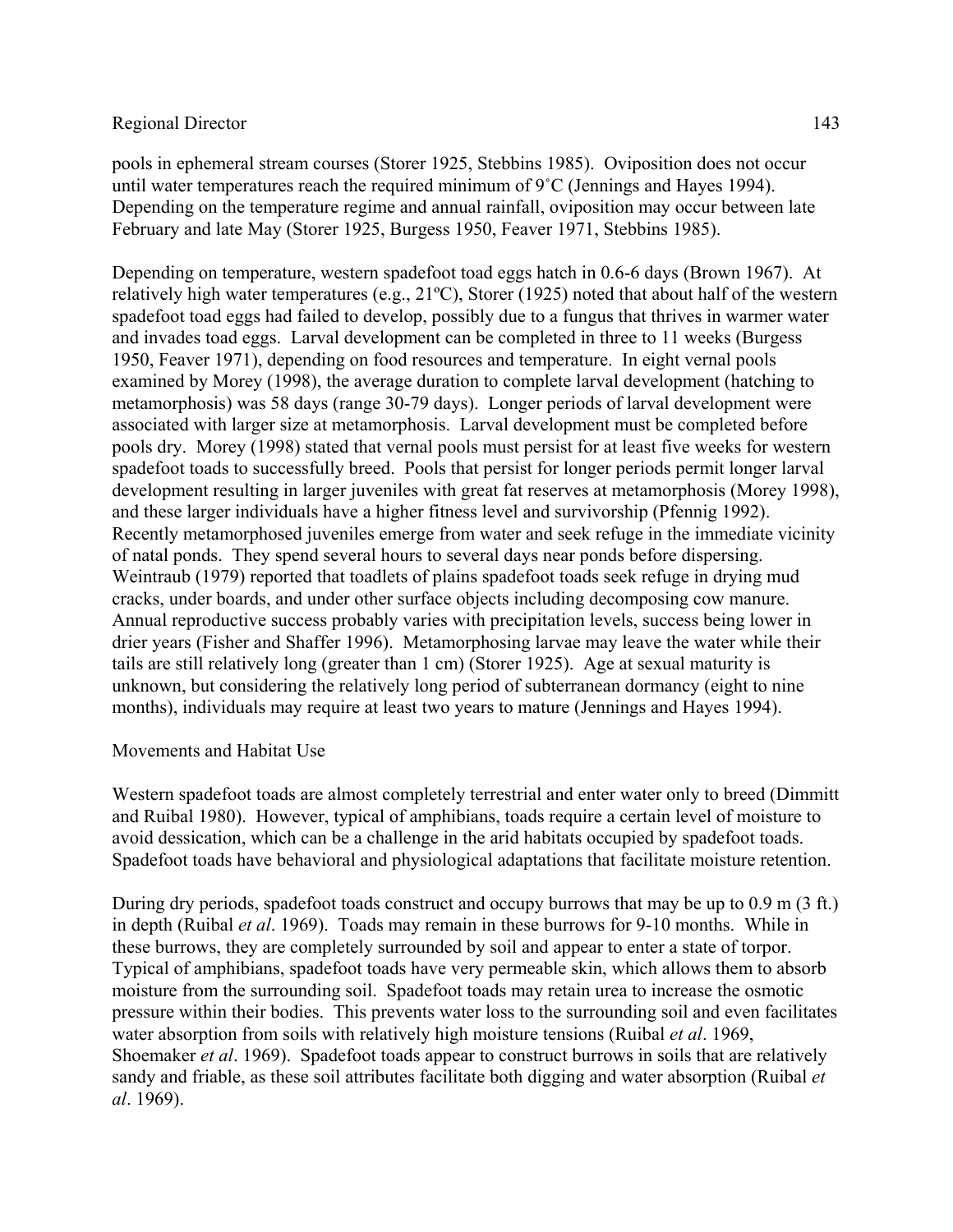Spadefoot toads emerge from burrows to forage and breed following rains in the winter and spring. The factors that stimulate emergence are not well understood. In Arizona, spadefoot toads emerged after as little as 0.25 cm of precipitation, which barely wet the soil surface and obviously did not soak down to burrows (Ruibal *et al*. 1969). Sound or vibration from rain striking the ground appears to be the primary emergence cue used by spadefoot toads, and even the vibrations of a motor can cause toads to emerge (Dimmitt and Ruibal 1980). Spadefoot toads may move closer to the surface prior to precipitation and may even emerge to forage on nights with adequate humidity.

Above-ground activity is primarily nocturnal, presumably to reduce water loss. Even when exposed to artificial light, spadefoot toads will immediately move away or begin burrowing underground (Storer 1925, Ruibal *et al*. 1969). During the day, toads dig and occupy relatively shallow burrows 2-5 cm in depth (Ruibal *et al*. 1969) and may even use small mammal burrows. In addition to breeding during periods of above-ground activity, spadefoot toads must acquire sufficient energy resources prior to reentering dormancy (Seymour 1973).

#### Reasons for Decline and Threats to Survival

The principal factors contributing to the decline of the western spadefoot toad are loss of habitat due to urban development and conversion of native habitats to agricultural lands, the introduction of non-native predators, and stochastic events that particularly impact small, isolated populations (e.g., Morey 1998). The species likely suffered dramatic reductions in the mid to late 1900s when urban and agricultural development was rapidly destroying natural habitats in the Central Valley and southern California (Jennings and Hayes 1994). According to Jennings and Hayes (1994), over 80 percent of the habitat once known to be occupied by the western spadefoot in southern California (from the Santa Clara River Valley in Los Angeles and Ventura counties southward) has been developed or converted to uses that are incompatible with successful reproduction and recruitment. In northern and central California, loss of habitat has been less severe, but nevertheless significant; it is estimated that over 30 percent of the habitat once occupied by western spadefoot toads has been developed or converted (Jennings and Hayes 1994). Regions that have been severely affected include the lower two-thirds of the Salinas River system and much of the areas east of Sacramento, Fresno, and Bakersfield. Many of the remaining suitable rainpool or vernal habitats, which are concentrated on valley terraces along the edges of the Central Valley floor, have disappeared or been fragmented (Jennings and Hayes 1994).

Another reason for decline in the population of western spadefoot toads is the introduction of non-native predators, specifically bullfrogs, crayfish, and fish (Hayes and Warner 1985, Hayes and Jennings 1986, Fisher and Shaffer 1996). All of these were introduced into California in the late 1800s and early 1900s, and through range expansions, additional introductions, and transplants, have become established throughout most of the state. Fisher and Shaffer (1996) reported an inverse relationship between the presence of western spadefoot toads and that of non-native predators. They further reported that non-native predators may have displaced western spadefoot toads at lower elevations resulting in the toads being found primarily at higher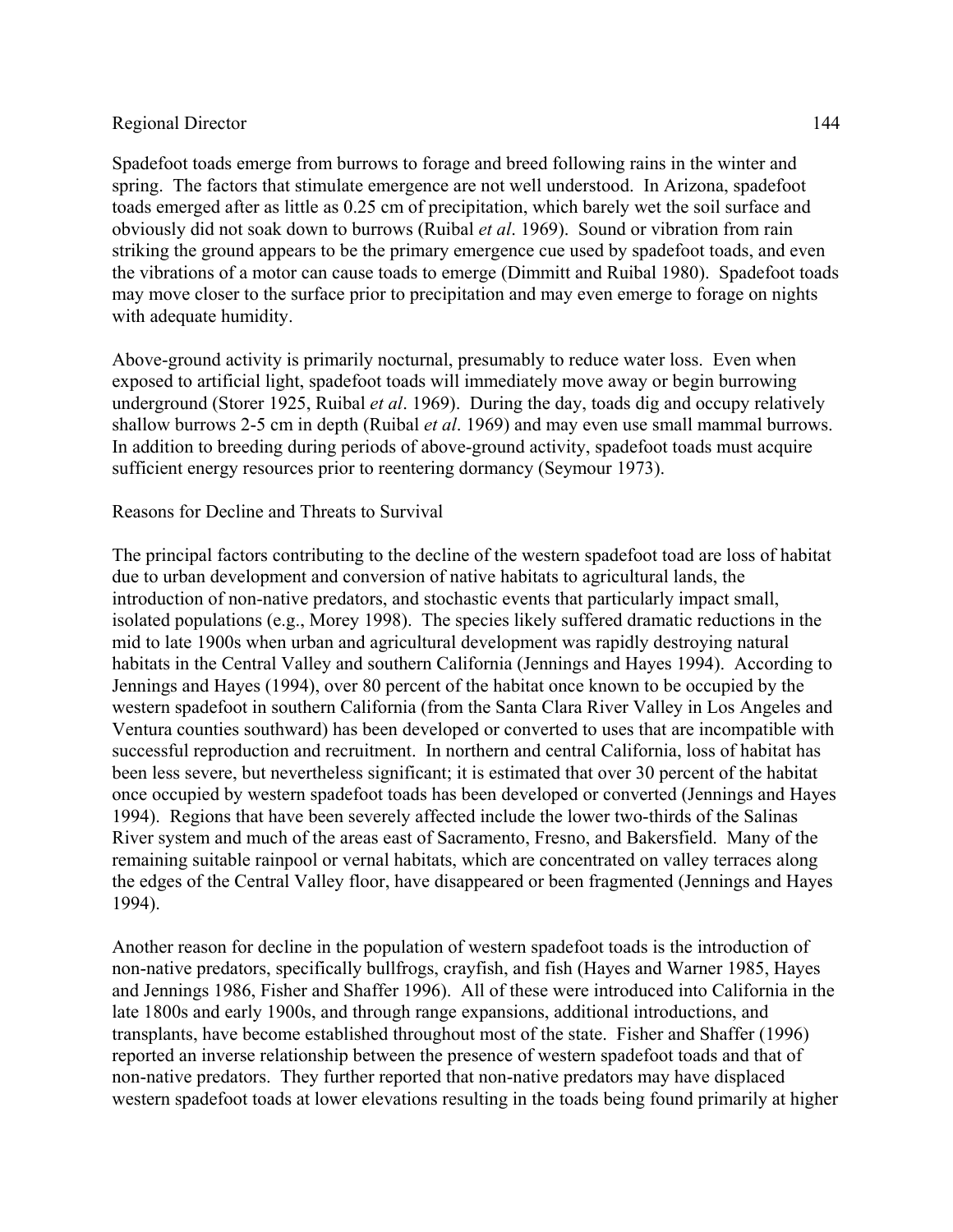elevation sites where these predators apparently are less abundant.

Habitat loss and fragmentation results in populations that are small in size and increasingly isolated. This reduces movements by individuals and genetic exchange between populations. Small populations are more likely to go extinct due to catastrophic or stochastic events. Isolation reduces the potential for recolonization of areas where toads have disappeared. This results in lower overall abundance and population viability.

Fisher and Shaffer (1996) also discussed the possible role of ultraviolet radiation in the declines of native amphibians in the Central Valley. However, they concluded that there is no evidence that ultraviolet radiation is a significant factor in amphibian declines at this time.

Habitat loss and fragmentation remain significant threats to the vernal pool ecosystems that support western spadefoot toads (Service 1994*a*). This loss is a result of urban, industrial, and agricultural development. Many remaining vernal pools and wetlands are suffering from habitat degradation resulting from disking, intensive livestock grazing and trampling, off-road vehicle use, and contaminant runoff. In addition to contaminant problems, run-off from adjacent developed areas also could change hydrologic regimes by converting temporary pools to more permanent wetlands. This increases the likelihood of invasion and colonization by non-native predators.

The continued presence and proliferation of non-native predators is a significant threat to western spadefoot toads. Western spadefoot toads have evolved with natural predators such as snakes and wading birds. Non-native species may increase predation pressure beyond natural levels, thereby causing western spadefoot toads to decline in abundance.

Fisher and Shaffer (1996) assessed native amphibian populations in the Coast Ranges, Sierra foothills, and Central Valley. They predicted that widespread declines of western spadefoot toads will occur if non-native species continue to spread into low-elevation Coast Range habitats. However, in the San Joaquin Valley, they found that although there were relatively few introduced exotics, native amphibians have still declined significantly. The San Joaquin Valley is intensively farmed and has been subject to extensive habitat loss, degradation, and fragmentation (Service 1998). Adverse impacts from these activities as well as isolation from other western spadefoot toad populations may have caused the observed declines.

Another threat to western spadefoot toads is roads. This threat likely will increase in significance as new roads are built and existing roads are expanded. Roads can result in direct mortality, habitat loss and fragmentation, disturbance, and contaminants, as well as inducing urban growth. Mortality on roads could particularly be a problem during dispersal when toads are more likely to encounter roads. Morey and Guinn (1992) reported road mortality among spadefoot toads in San Joaquin County, and Jennings (1998) reported road mortality at all seven sites that he surveyed in Kings and Alameda Counties. Three CNDDB (2000) occurrences report observations of western spadefoot toads killed by vehicles in San Joaquin, San Luis Obispo, and Santa Barbara Counties. The impact of road mortality on populations of western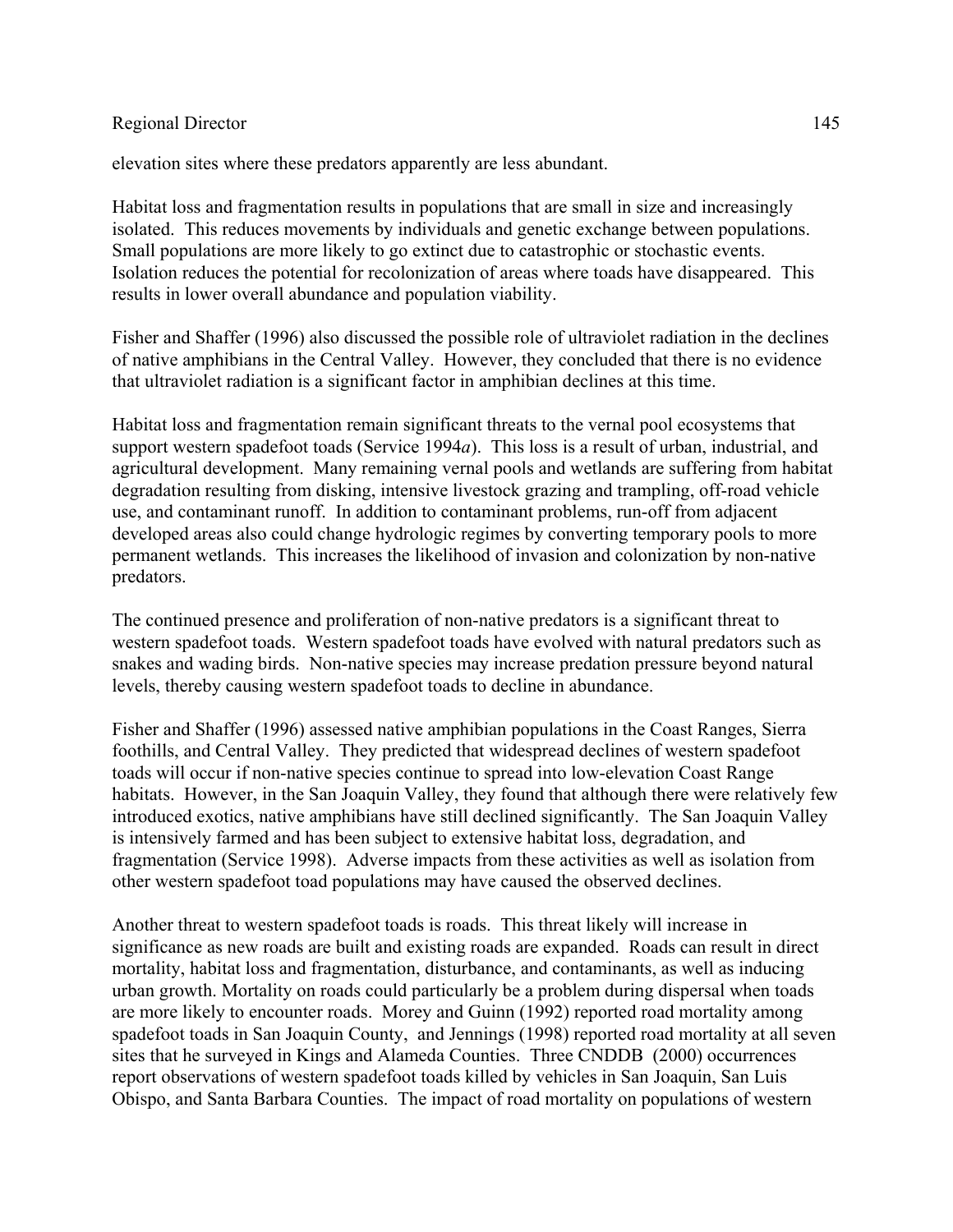spadefoot toads is unknown. Roads can be a barrier to movements and effectively isolate populations. Roads were found to be significant barriers to gene flow among common frogs (*Rana temporaria*) in Germany and this has resulted in genetic differentiation among populations separated by roads (Reh and Seitz 1990). Contaminants from road materials, leaks, and spills also could adversely impact toads by contaminating the water in wetlands.

Activities that produce low frequency noise and vibration in or near habitat for western spadefoot toads may be detrimental to the species. Dimmitt and Ruibal (1980) determined that spadefoot toads were extremely sensitive to such stimuli; toads were caused to break dormancy and emerge from their burrows. Disturbances that cause spadefoot toads to emerge at inappropriate times could result in detrimental effects such as mortality or reduced productivity.

A less-visible but equally important threat to smaller populations of western spadefoot toads is the decrease in vigor and viability sometimes observed in small populations of animals. Small, isolated populations have an increased risk of detrimental effects from stochastic genetic and demographic changes. One such impact is inbreeding, which can result in an increase in incidence of birth defects, slower growth, higher mortality, and lower fecundity.

### Status with Respect to Recovery

Vernal pools and other wetlands now are recognized as both sensitive and ecologically important, and efforts are being made to conserve these habitats. A number of sites with suitable habitat for western spadefoot toads already are being protected in national wildlife refuges, state parks, state ecological reserves, private preserves, habitat mitigation banks, and conservation easements. Additionally, 23 vernal pool species are now Federally protected including 18 plants and five animals. This will result in habitat conservation and management efforts that will contribute to the conservation of western spadefoot toads.

### Status within the Action Area and Environmental Baseline

The western spadefoot toad has not been reported from within the proposed action's action area or Sutter County (CNDDB 2002). Five occurrences have been reported from eastern Sacramento County; the closest reported occurrence in Sacramento County is approximately 15 miles from the Basin. The closest overall spadefoot occurrence to the Basin is from Placer County and is approximately six miles from the Basin.

Potential toad habitat of approximately 21.3 acres occurs in the vernal pools on the east side of the Basin, in 886 acres of grasslands primarily north of Del Paso Road. This estimate of vernal pool acreage is based upon assessments of the amount of vernal pool habitat in grasslands in Sacramento County and probably greatly overestimates the actual amount of vernal pool habitat in the Basin (K. Fuller, pers. comm.). Additional potential habitat occurs in 96 acres of other ponds and seasonally wet areas in the Basin. Once again, this estimate greatly overestimates the amount of potential vernal pool habitat in the Basin, as most of the ponds and seasonally wet areas do not have the hydrology sufficient to support the toad. No potential toad habitat is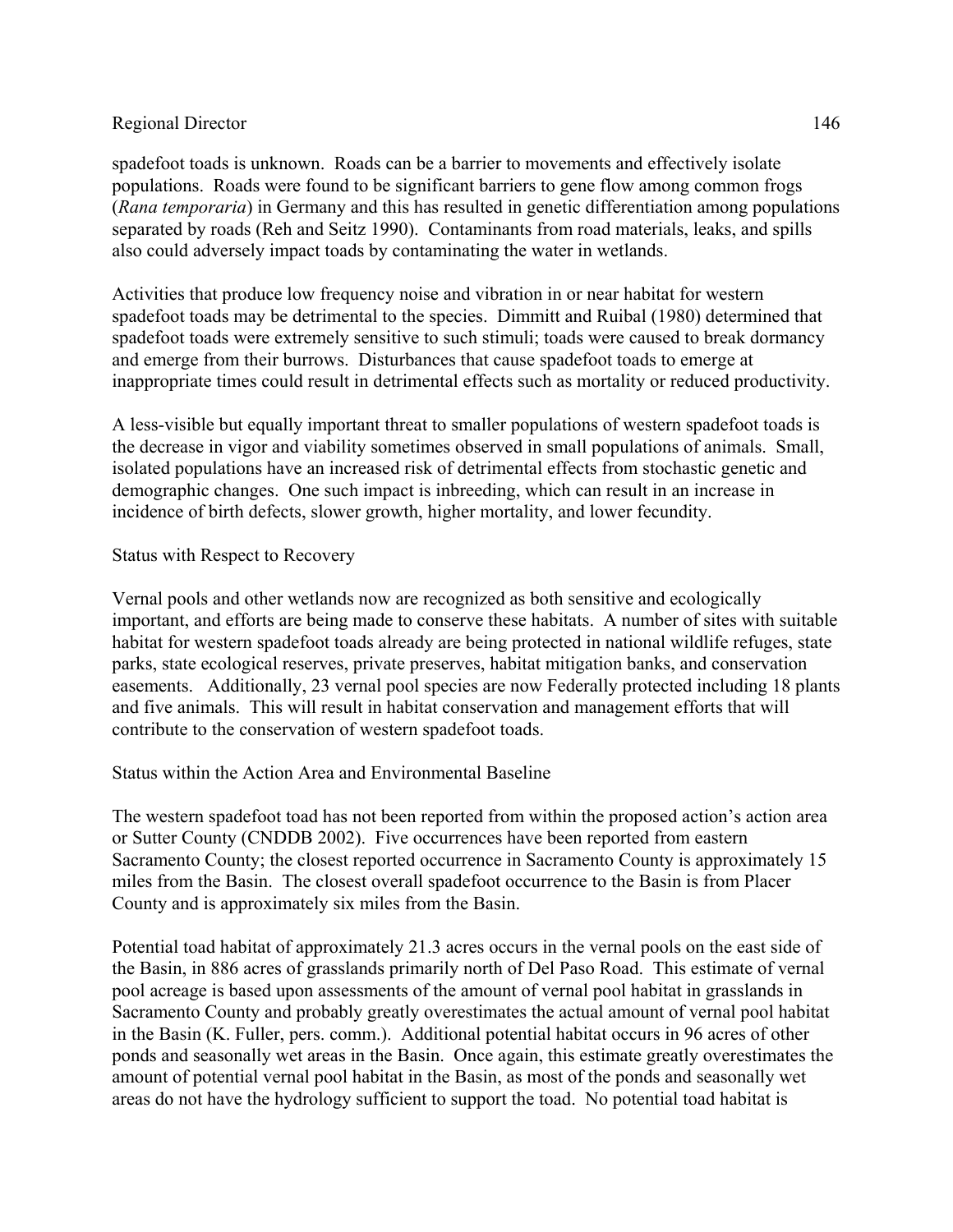located within 76 m (250 ft.) of any of MAP's proposed action activities. Based upon the toad's limited distribution and distance form the Basin, it is very unlikely that the toad would be found in the Basin (K. Fuller, pers. comm. to C. Aubrey 2003).

### California Tiger Salamander

In 1994, the Service issued a 12-month warranted but precluded finding for the California tiger salamander (59 **FR** 18353). Subsequently, the Service issued its final rule listing the Santa Barbara County distinct population segment of the species as endangered (65 **FR** 57242). The Sonoma County distinct population segment of the California tiger salamander was listed as endangered on an emergency basis under the Act on July 22, 2002 (67 **FR** 47726). The California tiger salamander throughout the remainder of its range, including Fresno County, is a Federal candidate species. The Service proposed to list the Central California Distinct Population Segment of the California Tiger Salamander as threatened and reclassify the Sonoma County and Santa Barbara County Distinct Populations of the salamander from endangered to threatened on May 23, 2003 (68 **FR** 28647). The State considers the California tiger salamander a Species of Special Concern.

### Description

The California tiger salamander is a large, stocky, terrestrial salamander with a broad, rounded snout. Adults may reach a total length of 207 mm (8.2 in). California tiger salamanders exhibit sexual dimorphism; males tend to be larger than females. Coloration of the California tiger salamander is white or yellowish markings against black. As adults, California tiger salamanders tend to have the creamy yellow to white spotting on the sides with much less on the top, whereas other tiger salamanders have brighter yellow spotting with more on the top.

### Historic Range

Historically, the California tiger salamander inhabited low elevation grassland and oak savanna plant communities of the Central Valley, adjacent foothills, and the inner coast ranges in California (Storer 1925, Shaffer *et al.* 1993) from sea level up to about 460 m (1500 ft). Along the coast ranges, the species occurred from the Santa Rosa area of Sonoma County south to the vicinity of Buellton in Santa Barbara County. In the Central Valley and surrounding foothills, the species occurred from northern Yolo County southward to northwestern Kern County and northern Tulare County. Today, the species is found in grasslands and oak savannah in the Sierra Nevada foothills, Central Valley, Bay Area, and the coast ranges in central California. Populations in areas such as Santa Barbara County and Sonoma County are now considered endangered.

## Essential Habitat Components

California tiger salamanders require both wetland and adjacent upland habitat to complete their life cycle (Shaffer *et al.* 1993). Subadult and adult California tiger salamanders spend the dry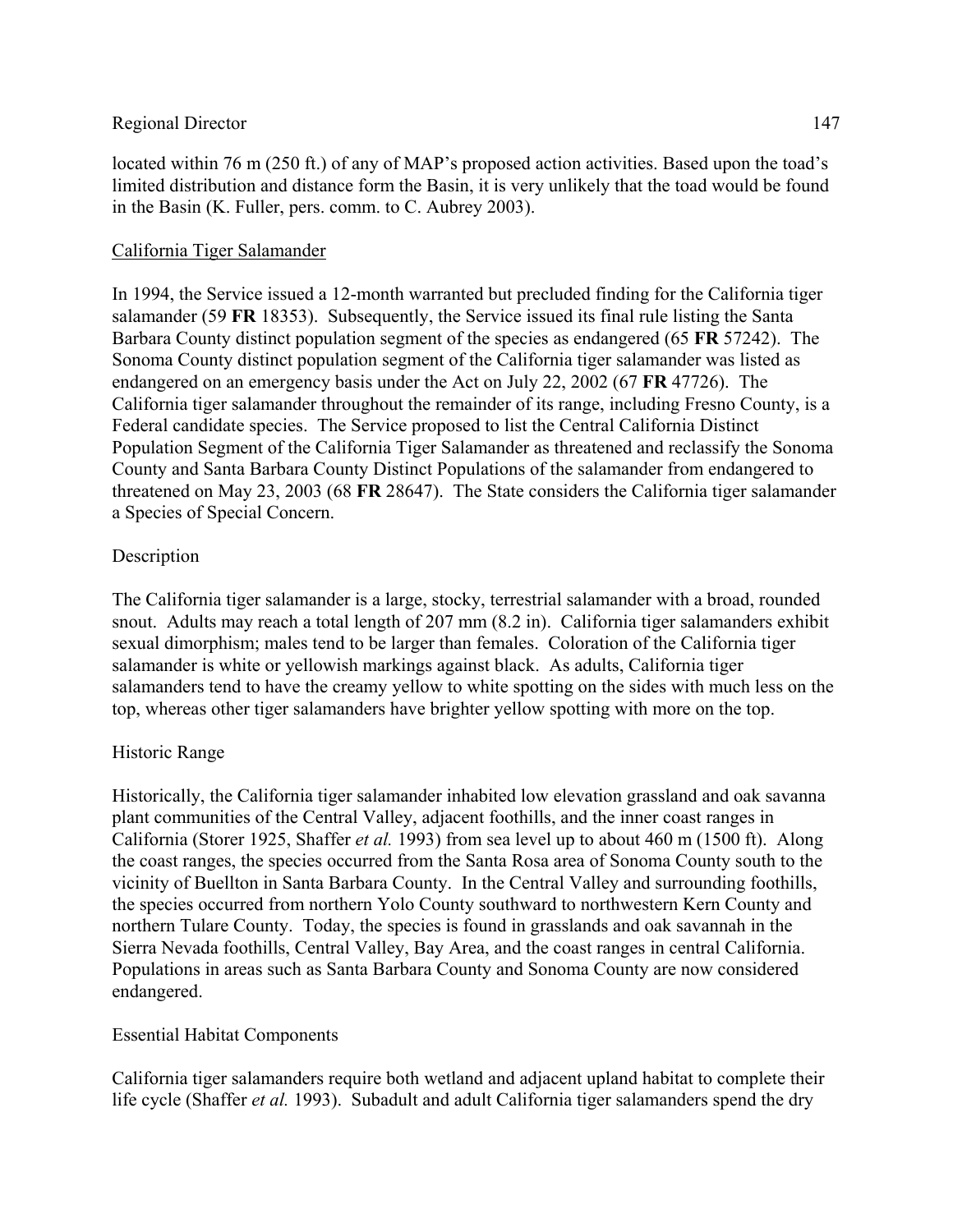summer and fall months of the year aestivating (a state of dormancy or inactivity in response to hot, dry weather) in the burrows of small mammals, such as California ground squirrels (*Spermophilus beecheyi*) and Botta's pocket gopher (*Thomomys bottae*) (Storer 1925; Loredo and van Vuren 1996; 1998; Trenham 1998a). During estivation, California tiger salamanders eat very little (Shaffer *et al.* 1993). Once fall or winter rains begin, they emerge from the upland sites on rainy nights to feed and to migrate to the breeding ponds (Stebbins 1985, 1989; Shaffer *et al.* 1993). Historically, the California tiger salamander utilized vernal pools, but it also currently breeds in stockponds. Occurrence of California tiger salamanders is significantly associated with occurrence of ground squirrels (Seymour and Westphal 1994). Active ground burrowing rodent colonies probably are required to sustain California tiger salamanders because inactive burrow systems become progressively unsuitable over time. Loredo *et al.* (1996) found that ground squirrel burrow systems collapsed within 18 months following abandonment by or loss of the mammals; although California tiger salamanders used both occupied and unoccupied burrows, they apparently did not use collapsed burrows. California tiger salamanders cannot persist without upland habitat.

#### Reproductive Ecology, Life History

Adult California tiger salamanders may migrate up to 2 km (1.2 mi) from their upland sites to the breeding ponds (S. Sweet, University of California, Santa Barbara, *in litt*. 1998), which may be vernal pools, stockponds, or other seasonal water bodies. The distance between the upland sites and breeding pools depends on local topography and vegetation, and the distribution of ground squirrel or other rodent burrows (Stebbins 1989). Males migrate before females (Twitty 1941; Shaffer *et al.* 1993; Loredo and Van Vuren 1996; Trenham 1998b). Males usually remain in the ponds for an average of about six to eight weeks, while females stay for approximately one to two weeks. In dry years, both sexes may stay for shorter periods (Loredo and van Vuren 1996; Trenham 1998b). Marked salamanders have been recaptured at the pond where they were initially captured; in one study, approximately 80 percent were recaptured at the same pond (Trenham 1998b). The rate of natural movement of salamanders among breeding sites depends on the distance between the ponds or complexes of ponds and on the intervening habitat (e.g., salamanders may move more quickly through sparsely covered and more open grassland than densely vegetated lands)(Trenham 1998a). As with migration distances, the number of ponds used by an individual over its lifetime will be dependent on landscape features and environmental factors.

Adult salamanders mate in the breeding ponds, after which the females lay their eggs in the water (Twitty 1941; Shaffer *et al.* 1993; Petranka 1998). Females attach their eggs singly, or in rare circumstances, in groups of two to four, to twigs, grass stems, vegetation, or debris (Storer 1925, Twitty 1941). In ponds with no or limited vegetation, they may be attached to objects, such as rocks and boards on the bottom (Jennings and Hayes 1994). After breeding, adults leave the pool and return to the small mammal burrows (Loredo *et al.* 1996; Trenham 1998a), although they may continue to come out nightly for approximately the next two weeks to feed (Shaffer *et al.* 1993). In drought years, the seasonal pools may not form and the adults can not breed (Barry and Shaffer 1994).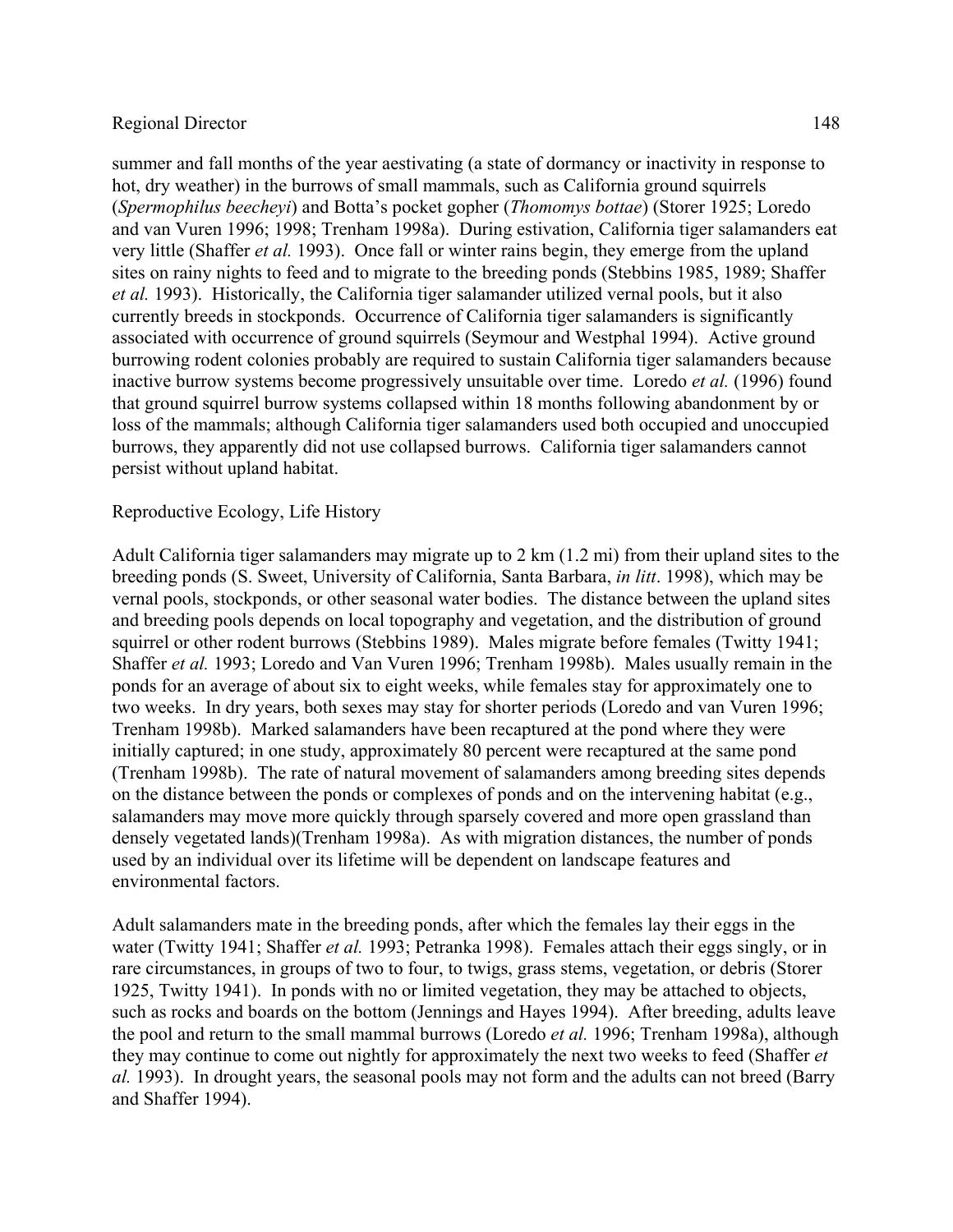Salamander eggs hatch in ten to 14 days with newly hatched salamanders (larvae) ranging from 11.5 to 14.2 mm (0.45 to 0.56 in) in total length (Petranka 1998). The larvae are aquatic. They are yellowish gray in color and have broad fat heads, possess large, feathery external gills, and broad dorsal fins that extend well onto their back. The larvae feed on zooplankton, small crustaceans, and aquatic insects for about six weeks after hatching, after which they switch to larger prey (J. Anderson 1968). Larger larvae have been known to consume smaller tadpoles of Pacific treefrogs (*Pseudacris regilla*) and California red-legged frogs (*Rana aurora*) (J. Anderson 1968; P. Anderson 1968). The larvae are among the top aquatic predators in the seasonal pool ecosystems. They often rest on the bottom in shallow water, but also may be found at different layers in the water column in deeper water. The young salamanders are wary and when approached by potential predators, will dart into vegetation on the bottom of the pool (Storer 1925).

The larval stage of the California tiger salamander usually last three to six months, as most seasonal ponds and pools dry up during the summer (Petranka 1998). Amphibian larvae must grow to a critical minimum body size before they can metamorphose (change into a different physical form) to the terrestrial stage (Wilbur and Collins 1973). Individuals collected near Stockton in the Central Valley during April varied from 47 to 58 mm (1.88 to 2.32 in) in length (Storer 1925). Feaver (1971) found that larvae metamorphosed and left the breeding pools 60 to 94 days after the eggs had been laid, with larvae developing faster in smaller, more rapidly drying pools. The longer the ponding duration, the larger the larvae and metamorphosed juveniles are able to grow, and the more likely they are to survive and reproduce (Pechmann *et al.* 1989; Semlitsch *et al.* 1988; Morey 1998; Trenham 1998b). The larvae will perish if a site dries before metamorphosis is complete (P. Anderson 1968, Feaver 1971). Pechmann *et al.* (1988) found a strong positive correlation with ponding duration and total number of metamorphosing juveniles in five salamander species. In Madera County, Feaver (1971) found that only 11 of 30 pools sampled supported larval California tiger salamanders, and 5 of these dried before metamorphosis could occur. Therefore, out of the original 30 pools, only six (20 percent) provided suitable conditions for successful reproduction that year. Size at metamorphosis is positively correlated with stored body fat and survival of juvenile amphibians, and negatively correlated with age at first reproduction (Semlitsch *et al.* 1988; Scott 1994; Morey 1998)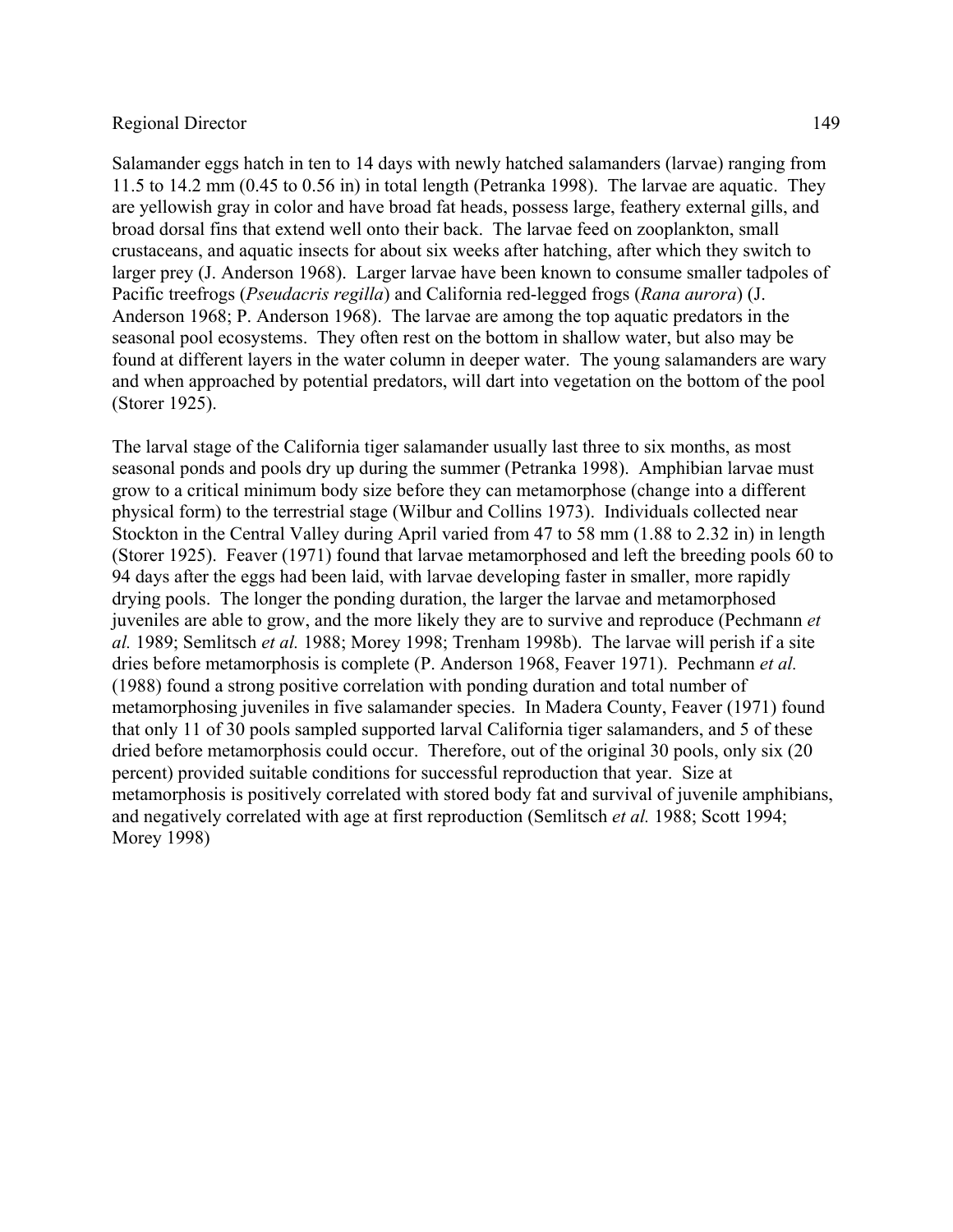In the late spring or early summer, before the pools dry completely, metamorphosed juveniles leave their pools and settle in small mammal burrows at the end of their nightly movements (Zeiner *et al.* 1988; Shaffer *et al.* 1993; Loredo *et al.* 1996). Like the adults, juveniles may emerge from these retreats to feed during nights of high relative humidity (Storer 1925; Shaffer *et al.* 1993) before settling in their selected upland sites for the dry, hot summer months. Juveniles have been observed to migrate up to 1.6 km (1 mi) from breeding pools to upland areas (Austin and Shaffer 1992). An estimated 83 percent of the salamanders rely on rodent burrows for shelter (Petranka 1998). Mortality of juveniles during their first summer exceeds 50 percent (Trenham 1998b). Unseasonable emergence from uplands in hot dry weather occasionally results in mass mortality of juveniles (Holland *et al.* 1990). Juveniles do not typically return to the breeding pools until they reach sexual maturity at several years of age (Trenham 1998b; L. Hunt, *in litt*. 1998). Trenham (1998b) estimated survival from metamorphosis to maturity at his study site at less than five percent (well below an estimated replacement level of 18 percent). Adult survivorship varies greatly between years, but is a crucial determinant of whether a population is a source or sink (i.e., whether net productivity exceeds the level necessary to maintain the population).

Lifetime reproductive success for California and other tiger salamanders is low. Trenham *et al.* (2000) found the average female bred 1.4 times and produced 8.5 young that survived to metamorphosis per reproductive effort. This resulted in roughly 11 metamorphic offspring over the lifetime of a female. Two reasons for the low reproductive success are the preliminary data suggest that most individuals of the California tiger salamanders require two years to become sexually mature, but some individuals may be slower to mature (Shaffer *et al.* 1993); and some animals do not breed until they are four to six years old. While individuals may survive for more than ten years, many breed only once, and in some populations, less than 5 percent of marked juveniles survive to become breeding adults (Trenham 1998b). With such low recruitment, isolated populations are susceptible to unusual, randomly occurring natural events as well as from human caused factors that reduce breeding success and individual survival. Factors that repeatedly lower breeding success in isolated pools can quickly extirpate a population.

Reasons for Decline and Threats to Survival

California tiger salamanders are imperiled by a variety of human activities. Current factors associated with declining populations of the salamander include continued degradation and loss of habitat due to agriculture and urbanization, non-native plants, hybridization with non-native tiger salamanders, and introduced predators. Fragmentation of existing habitat and the continued colonization of existing habitat by non-native tiger salamanders may represent the most significant current threats to California tiger salamanders, although populations are likely threatened by more than one factor. Isolation and fragmentation of habitats within many watersheds have precluded dispersal between sub-populations and jeopardized the viability of metapopulations (broadly defined as multiple subpopulations that occasionally exchange individuals through dispersal, and are capable of colonizing or "rescuing" extinct habitat patches).

Although no systematic, range-wide studies have been conducted, it is known that significant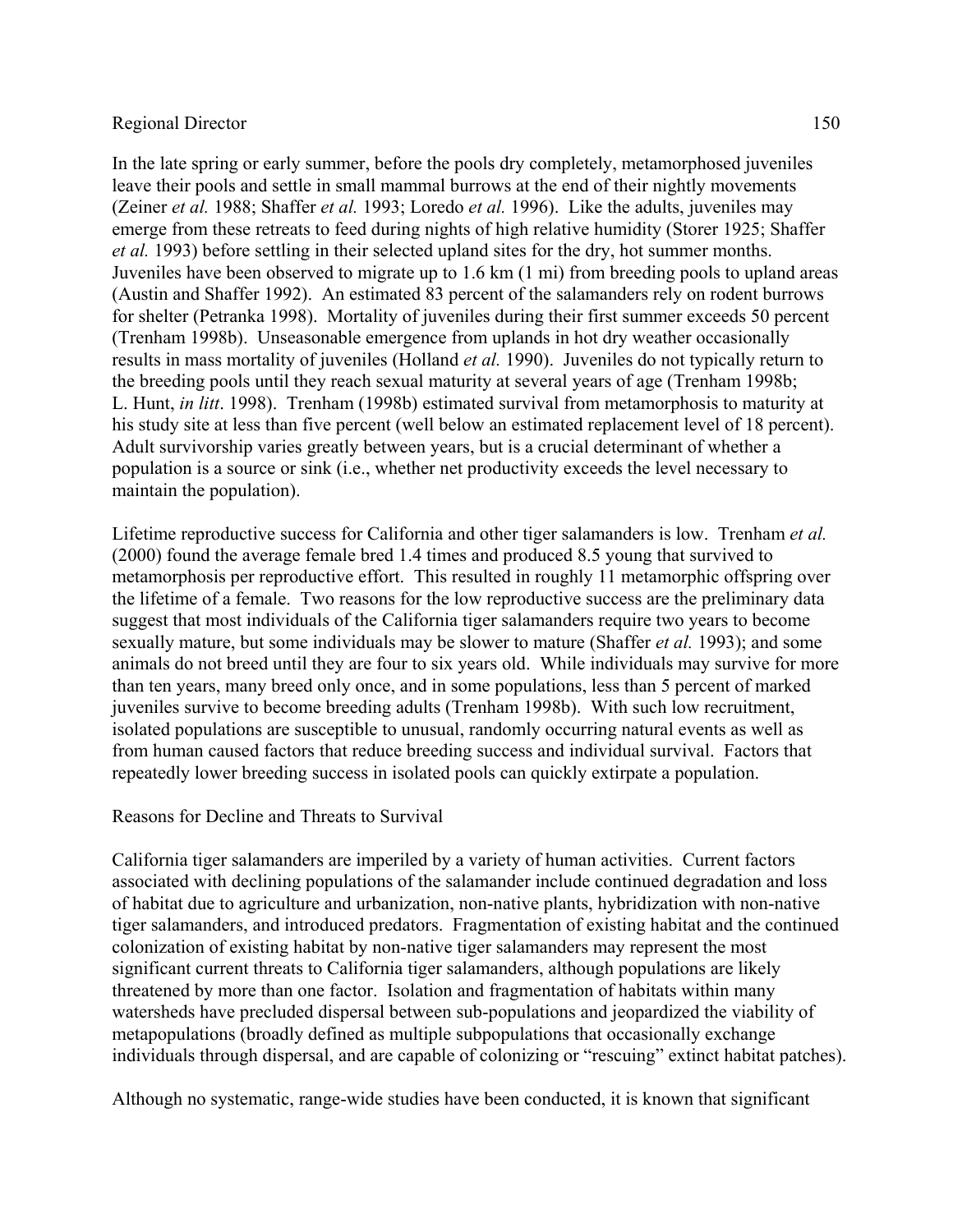numbers of California tiger salamanders are killed by vehicular traffic while crossing roads (Hansen and Tremper 1993; S. Sweet, *in litt*. 1993). For example, during a 1-hour period on a road bordering Lake Lagunita on the Stanford University campus, 45 California tiger salamanders were collected, 28 of which had been killed by cars (Twitty 1941). More recently, during one 15 day period in 2001 at a Sonoma County location, 26 road-killed California tiger salamanders were found (D. Cook, pers. comm. 2002). Overall breeding population losses of California tiger salamanders due to road kills have been estimated to be between 25 and 72 percent (Twitty 1941; S. Sweet *in litt*. 1993; Launer and Fee *in litt*. 1996). Mortality may be increased by associated roadway curbs and berms as low as nine to 12 cm (3.5 to 5 in), which allow California tiger salamanders access to roadways but prevent their exit from them (Launer and Fee 1996; S. Sweet *in litt*. 1998).

In a recent study along a 1.05 km (0.7 mi) high-vehicular-use (21,450 vehicles per day) section of the Trans-Canadian Highway in Alberta, Canada, Clevenger *et al.* (2001) recorded 183 roadkilled tiger salamanders (*Ambystoma tigrinum*) in 30 days and concluded it was likely that very little of the local population had survived. In California, vehicular-use levels along various State, interstate, and secondary roads commonly far exceed the level of use reported in the Alberta study. Vehicular usage on California roads is also increasing rapidly and directly with human population and urban expansion. During November 2002, California's estimated total vehicular travel on State highway system roads alone was 23 billion km (14.27 billion mi)(this figure and subsequent vehicular-use data from California Department of Transportation's Internet website, January 2, 2003). From 1972 to 2001, State highway system total vehicular usage rose steadily from 108.6 km to 270 km (67.11 to 167.81 billion mi) annually. For the 23 California counties in which the California tiger salamander may occur, State highway system total annual vehicular usage in 1999, 2000, and 2001 was 53.27, 55.85, and 57.21 billion miles (86, 90, and 92.1 billion km), respectively. The steady increase of vehicular use is thus continuing. We believe such figures illustrate (1) the general growth in vehicular usage that has been, and is still, occurring in many parts of the California tiger salamander's range, and (2) that additional increments of roadkill losses, which are already a potentially serious problem for the species, are likely occurring.

The most overwhelming threat to the California tiger salamander is from continuing habitat destruction, degradation, and fragmentation. Secondary threats exist from predation and competition from introduced exotic species; possible commercial overutilization; disease; hybridization with non-native salamanders; various chemical contaminants; road-crossing mortality; and certain unrestrictive mosquito and rodent control operations. The various primary and secondary threats are not currently being offset by existing Federal, State, or local regulatory mechanisms. The California tiger salamander also is vulnerable to chance environmental or demographic events, to which small populations are particularly vulnerable. The combination of its biology and specific habitat requirements makes the animal highly susceptible to random events, such as drought, disease, and other occurrences.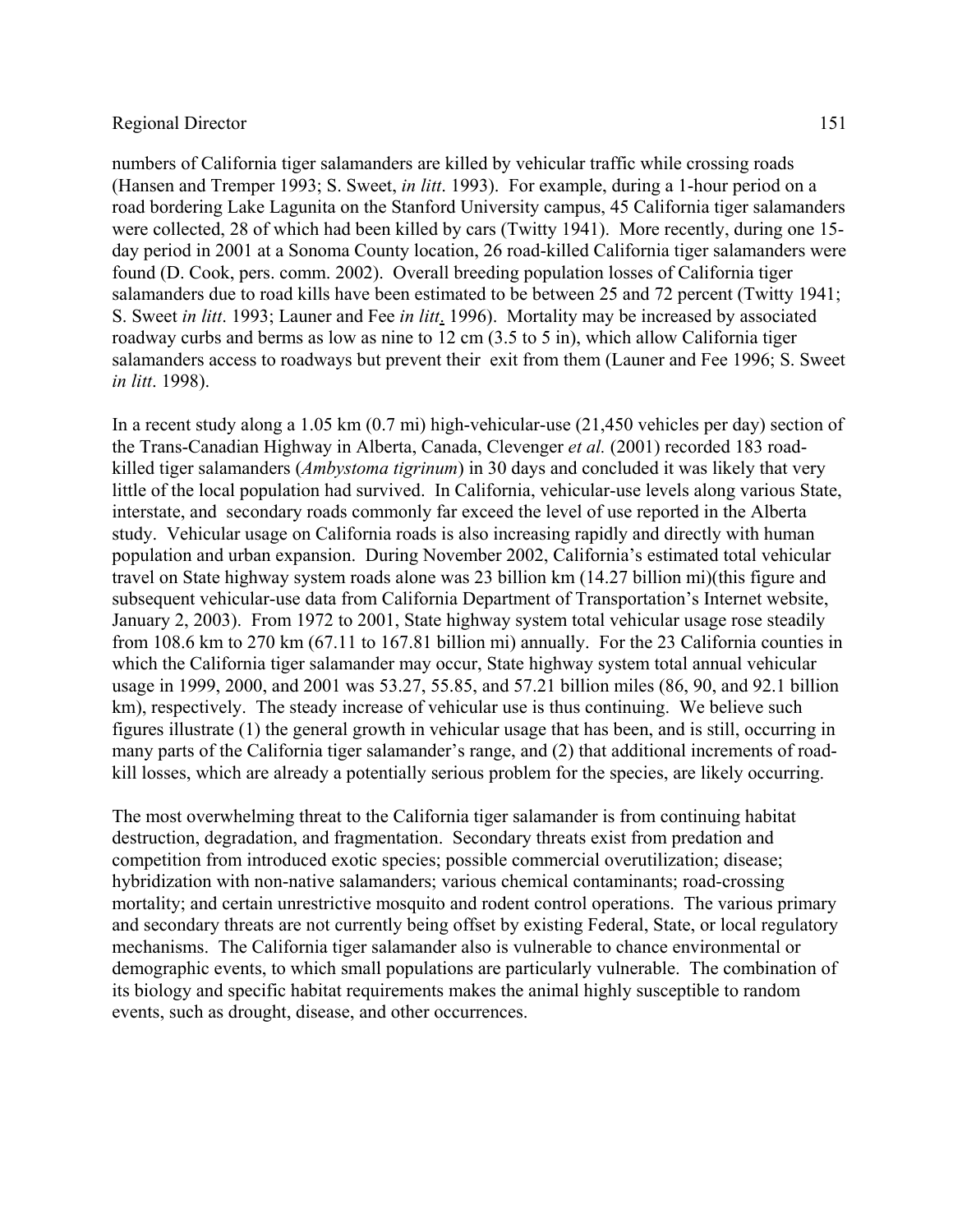#### Environmental Baseline, Status within the Action Area

The proposed action is closest to the Central Valley population of the California tiger salamander. This population occupies Yolo County, Solano, Sacramento County south of the Cosumnes River, northeastern Contra Costa County, eastern San Joaquin County, western Amador County, western Calaveras County, western Tuolumne County, eastern Stanislaus County, Merced, western Mariposa County, and northwestern Madera County. Six percent (42) of the known California tiger salamander localities are in this population (CNDDB 2002). Ten localities in Calaveras, Contra Costa, Madera, Merced, Sacramento, Solano, Stanislaus, and Yolo counties are considered extirpated (CNDDB 2002). The species historically occurred as far north as Butte County, but has not recently been documented north of the Cosumnes River. The remaining sites inhabited by the California tiger salamander occur in the low elevation foothills on the eastern side of the Central Valley (Shaffer *et al.* 1993). Urban development and agriculture have eliminated much of the grassland and vernal pools. From 1996 to 1998, 14361 ha (35487 ac) of native habitat were converted to urban and agricultural uses in Yolo, Solano, Contra Costa, Stanislaus, Merced, Sacramento, San Joaquin, Stanislaus, Merced, and Madera counties. There are 361,761 acres of habitat for the California tiger salamander in the Central Valley.

Of 127 California tiger salamander localities where wetland type was identified, 26 percent (33) were in vernal pools. The Central Valley population of California tiger salamanders occurs within the Southeastern Sacramento Valley and Southern Sierra Foothills Vernal Pool Regions (Keeler-Wolf 1998). Vernal pools in both regions are threatened by conversion of grasslands and grazing land to housing developments and intensive agriculture.

California tiger salamander localities in the Central Valley population may be affected by proposed or recently implemented development projects, including a vineyard (Borden Ranch, Launa Creek Partnership), housing developments (Mueller Ranch, Liberty Hills Community), and highway construction (Oakdale Bypass). These development projects would destroy upland estivation habitat and wetland breeding habitat, thereby killing salamanders and reducing the viability of subpopulations at the affected localities. Vineyards planted in areas such as Borden Ranch along the San Joaquin-Sacramento County line have degraded and destroyed habitat for California tiger salamanders (Service files). The now-closed Rancho Seco nuclear power plant site in southeast Sacramento County has been converted to a public park, which could degrade or eliminate potential habitat for the nearby California tiger salamander subpopulation.

In Yolo and Solano counties, the major impacts to California tiger salamander populations have been agricultural. Portions of the California tiger salamander subpopulation at Jepson Prairie in Solano County is protected by the University of California Natural Reserve System and the Solano Land Trust. However, some estivation habitat may have been disrupted by construction of a PG&E natural gas pipeline in the vicinity of the reserve. California tiger salamanders also were found at the proposed Calpine power plants near Jepson Prairie. Vernal pool and upland habitat at this site was partially disced and planted to winter wheat in 1992, potentially killing salamanders and reducing the viability of the habitat (C. Nagano, Service, pers. obs).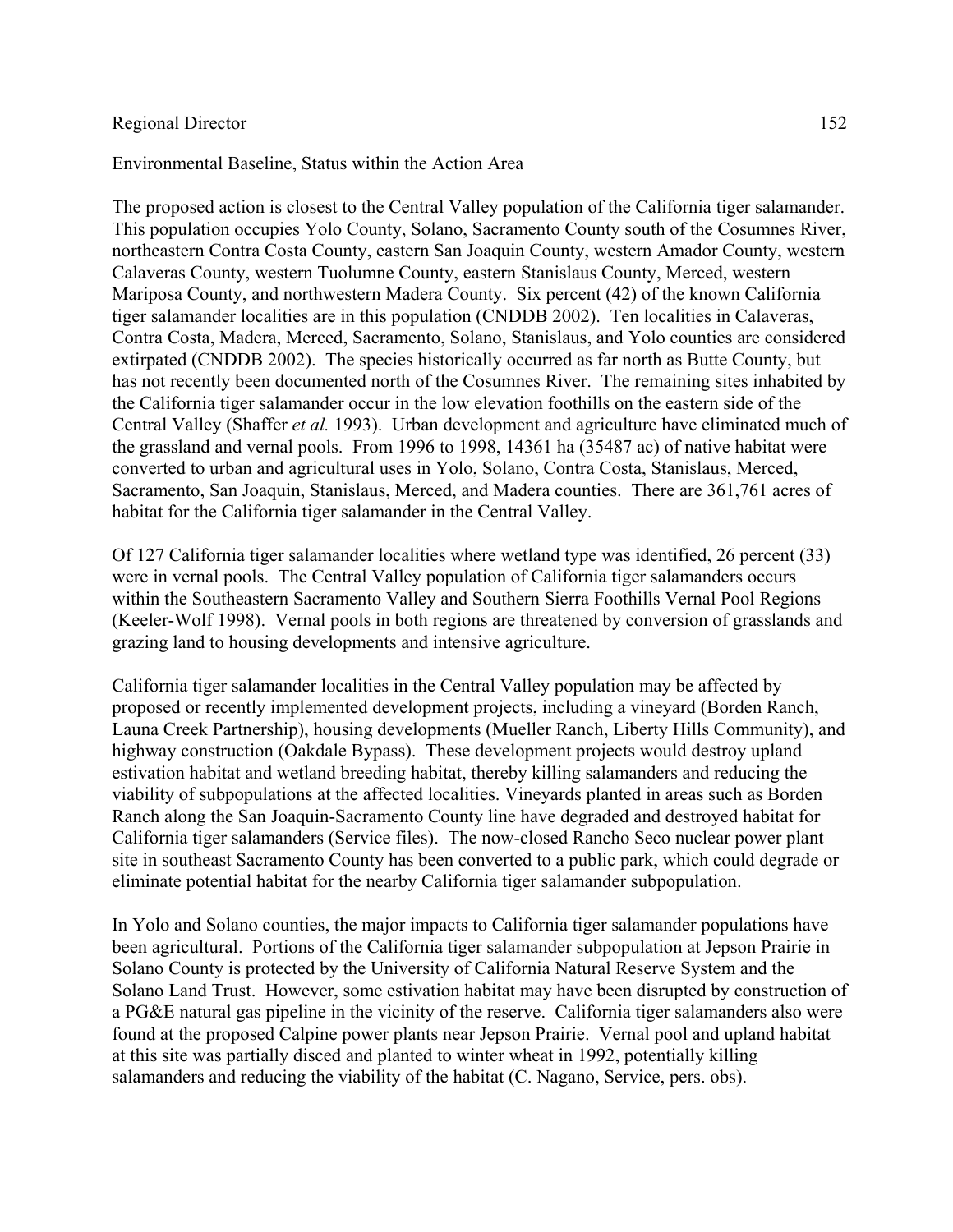In Stanislaus County, California tiger salamanders were considered extirpated until they were found by biologists surveying a potential route for the Oakdale Bypass near Oakdale (California Department of Transportation 2001). This route threatens the only known population of California tiger salamanders in the Oakdale area.

A total of 671 California tiger salamander species occurrence have been recorded in California (CNDDB 2002). Of these, eight occurrence have been recorded in Sacramento County. No salamanders have been recorded in either Sutter County generally or within the proposed action's action area. The closest salamander record is from Yolo County and is approximately 12 miles from the Basin. However, this location is considered extirpated. The closest extant occurrence is from Yolo County, approximately 20 miles west of the Basin.

### Legenere

The Service classifies legenere as a Species of Concern. The species has no special state status. It has been included on California Native Plant Society lists of rare and endangered species for 25 years (Powell 1974) and is currently on List 1B because it is "endangered throughout its range" (Skinner and Pavlik 1994).

### Description

Legenere is an inconspicuous annual. The entire plant is hairless. The main stems are 10 to 30 cm (3.9 to 11.8 in.) long and decumbent, although many branches are erect. Extra roots often arise from the lower nodes. The leaves, which are produced underwater, are 1 to 3 cm (0.4 to 1.2 in.) long and narrowly triangular; they fall off the plant before flowers appear. The eggshaped or oval bracts are 6 to 12 mm (0.24 to 0.47 in.) long and remain throughout the flowering period. A single flower arises above each bract. Legenere flowers may or may not have corollas, and a single plant can produce both types of flowers. When present, the corollas are white or yellowish, 3.5 to 4 mm (0.14 to 0.16 in.) long, and two-lipped. The upper two corolla lobes are narrower than the lower three, and the corolla tube is slit on the upper side. The stamens are joined to form a tubular structure. The flower stalks are very slender and elongate as the fruit matures, reaching a final length of as much as 3 cm (1.2 in.). Legenere has a cylindrical capsule 6 to 10 mm (0.24 to 0.39 in.) long, which splits open only at the tip. Each capsule contains up to 20 seeds, which are approximately 1 mm (0.04 in.) long, brown, smooth, and shiny (McVaugh 1943, Mason 1957, Abrams and Ferris 1960, Holland 1984, Morin 1993). The chromosome number of legenere has not been determined.

The genera most likely to be confused with legenere are *Howellia, Downingia*, *Lobelia,* and *Porterella*. Both *Howellia* and *Downingia* have capsules that split along the sides, whereas legenere's capsule opens at the tip. Moreover, *Downingia* flowers are not stalked. The *Lobelia* species in California have either red or blue flowers and spherical fruits, as opposed to the whitish flowers and cylindrical fruits of legenere. *Porterella* has showy blue flowers with yellow or white marks at the base of the corolla lobes, and it occurs at higher elevations than legenere (Morin and Niehaus 1977, Holland 1984, Morin 1993).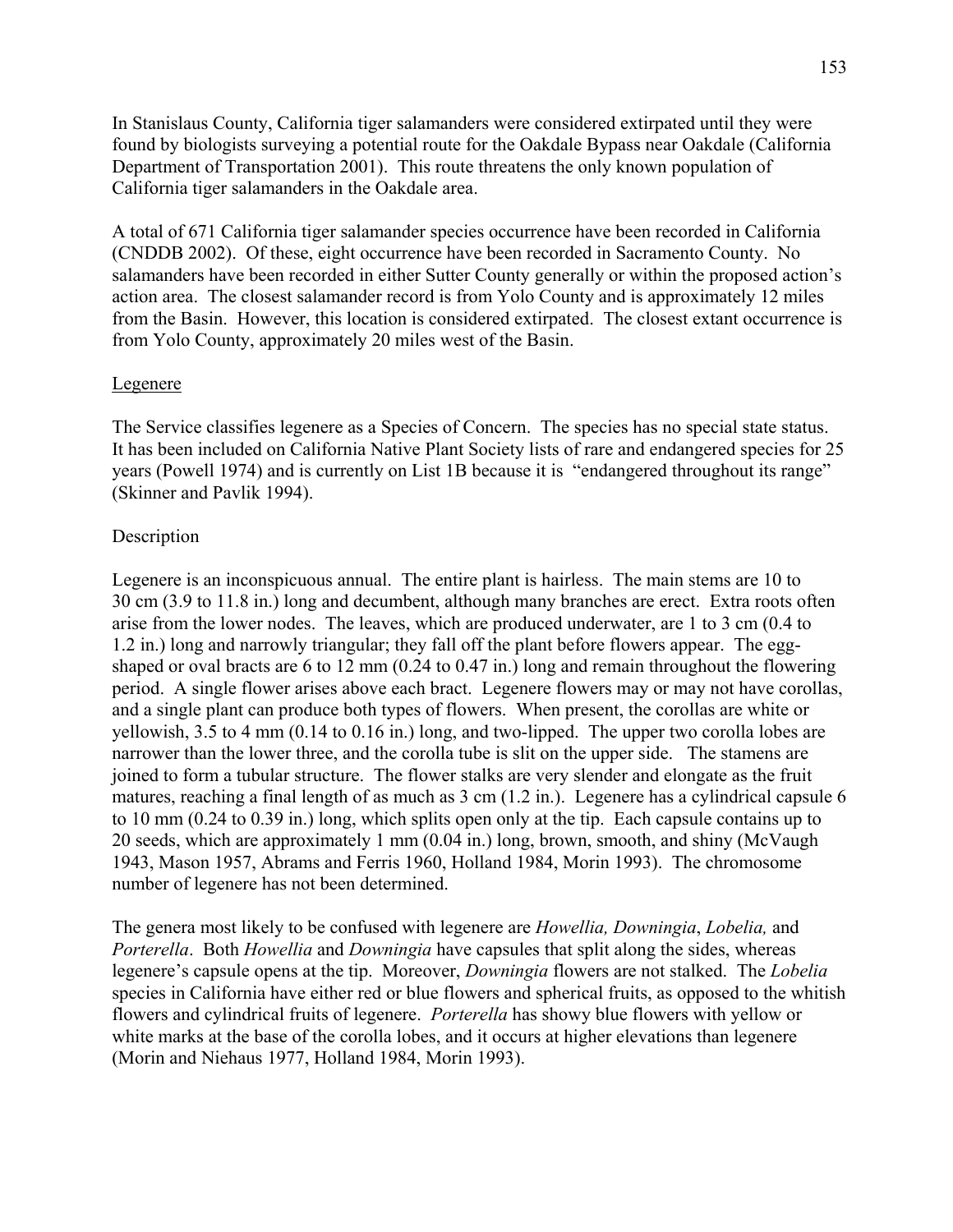# Historical and Current Range

Between 1890 and 1984, legenere had been reported from 12 sites in eight counties encompassing six vernal pool regions. The historical counties of occurrence were Solano (three sites, including the type locality), Lake and Sacramento (two sites each), and Napa, Placer, San Mateo, Sonoma, and Stanislaus counties (one site each) (Hoover 1937, Mason 1957, Rubtzoff and Heckard 1975, Holland 1984). These sites were located in the Central Coast, Lake-Napa, Santa Rosa, Solano-Colusa, Southeastern Sacramento Valley, and Southern Sierra Foothills vernal pool regions (Keeler-Wolf *et al*. 1998). As of 1984, the only three populations believed to remain extant were in Napa, Placer, and Sacramento counties (Holland 1984).

Since 1984, legenere has been rediscovered at several historical sites and has been found at numerous new locations. During that time, the type locality and six other occurrences have been extirpated. Among the 42 occurrences presumed to be extant, 20 are in Sacramento County, including nine in the vicinity of Elk Grove and six in the vicinity of the former Mather Air Force Base. Another area of concentration, with ten extant occurrences, is near Dozier in Solano County. Other counties where this species is presumed to remain are Lake, Napa, Placer, San Joaquin, San Mateo, Shasta, and Tehama (Skinner and Pavlik 1994, CNDDB 2000).

The vernal pool regions (Keeler-Wolf *et al*. 1998) where legenere remains extant are Lake-Napa, Northeastern Sacramento Valley, Northwestern Sacramento Valley, Santa Rosa, Solano-Colusa, and Southeastern Sacramento Valley. It has been extirpated from the Southern Sierra Foothills Vernal Pool Region. The Central Coast Vernal Pool Region occurrence in San Mateo County has not been rediscovered since 1906 but is presumed to be extant because suitable habitat remains in the area (CNDDB 2000).

Reproductive Ecology and Demography

Legenere seeds germinate between late February and April. The specific conditions necessary for seed germination are unknown. The plants grow through the standing water; as the water evaporates or recedes, legenere stems may collapse onto the lake bottom or become caught on taller, stronger plants (Holland 1984). Legenere flowers during April, May, or June (Morin and Niehaus 1977, Holland 1984, Skinner and Pavlik 1994). Pollination in legenere has not been studied, but the small, inconspicuous flowers suggest that it may be self-pollinated (Holland 1984). By late June, each plant typically produces six to ten capsules containing several hundred seeds each. Seed dispersal agents are unknown but may include gravity, water, and waterfowl. Most populations contain densities of less than one plant per square meter  $(10.8 \text{ ft.}^2)$  (Holland 1984). Legenere is even more variable than are other vernal pool annuals; entire populations have disappeared for decades, then reappeared (Holland 1984, CNDDB 2000). Thus, a persistent soil seed bank most likely exists. Survival rates and other aspects of demography have not been investigated.

# Habitat and Community Associations

Legenere grows in a variety of habitats including vernal pools, vernal marshes, artificial ponds, and floodplains of intermittent streams. Occupied vernal pool types include Northern Basalt Flow, Northern Claypan, Northern Hardpan, Northern Volcanic Ashflow, and Northern Volcanic Mudflow (Sawyer and Keeler-Wolf 1995). The surrounding plant community may be grassland,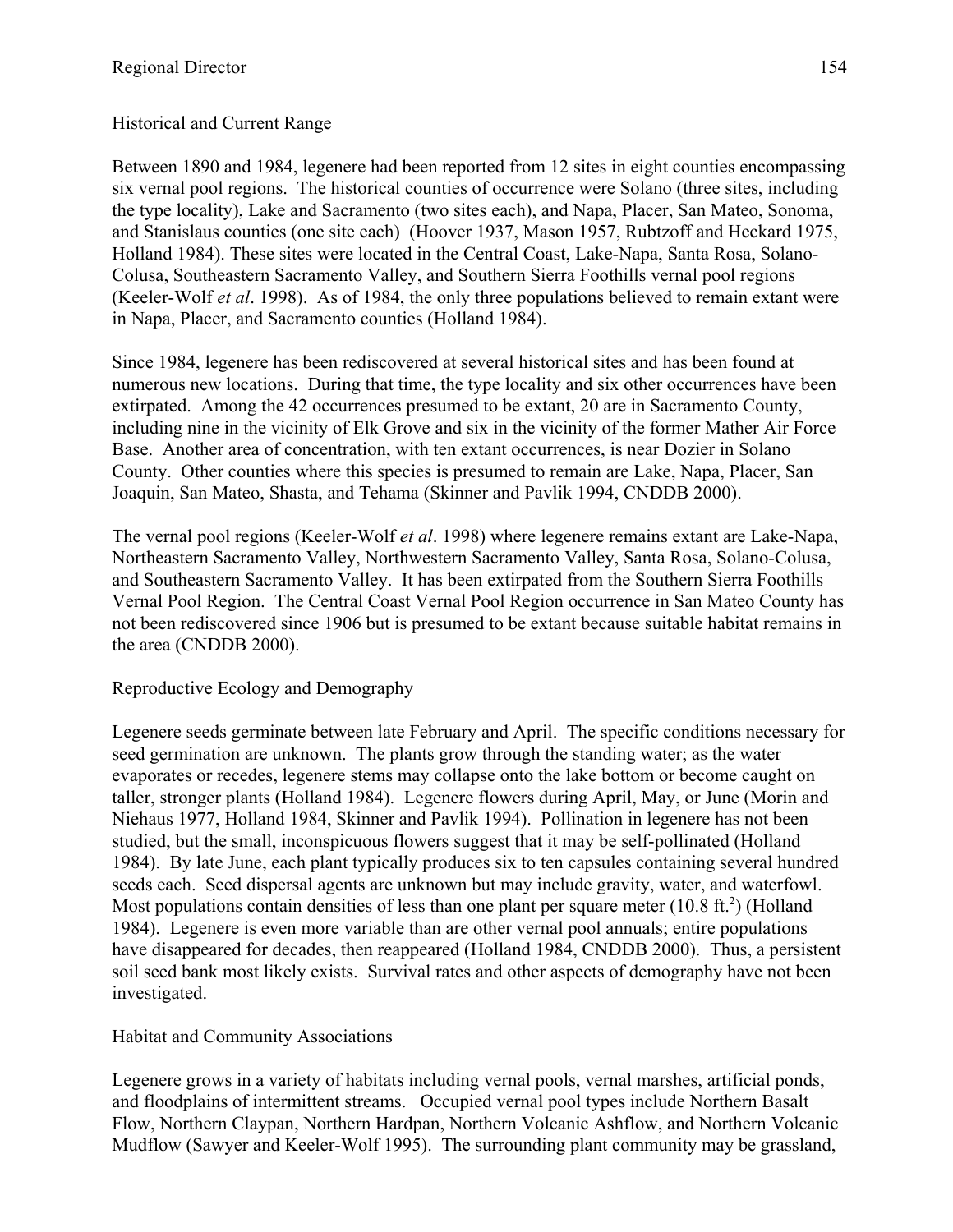open woodland, or hardwood forest containing oaks (*Quercus* spp.) or California buckeye (*Aesculus californica*). At one site, legenere grows in both a vernal pool and the adjacent grassland (CNDDB 2000). The vernal pools and lakes supporting legenere vary in size from approximately 4 m<sup>2</sup> (43 ft.<sup>2</sup>) to 41 hectares (100 acres) (Holland 1984, CNDDB 2000). When it occurs in large pools and vernal lakes, legenere grows only in the shallower areas (less than 20 cm [8 in.] deep) (Holland 1984). Substrates in occupied areas may have been deposited by streams or volcanic flows. Soils underlying the pools themselves typically are shallow, acidic clays with few stones (Holland 1984). Legenere has been reported from elevations ranging from 3 m (10 ft.) in Solano County to 884 m (2,900 ft.) in Lake County (CNDDB 2000).

Legenere occurs most often with smooth goldfields and pale spikerush, and to a lesser extent with Boggs Lake hedge-hyssop and dwarf downingia (CNDDB 2000 and unprocessed data).

Reasons for Decline and Threats to Survival

Of the four occurrences of legenere known to be extirpated, two were destroyed by conversion to agriculture, one by changes in hydrology, and one by urban development (Holland 1984, CNDDB 2000). Several sites where the species still occurs have been degraded by discing or other agricultural practices, inappropriate livestock grazing, dirt biking, and trash dumping (CNDDB 2000). The San Mateo County site has been subjected to logging and hydrological changes; legenere has not been observed there in over 90 years (Holland 1984). Legenere occurred at Boggs Lake in the 1950's but has not been seen there since (Rubtzoff and Heckard 1975, Holland 1984, CNDDB 2000), even though suitable habitat remains.

Approximately one-third of the extant occurrences of legenere are in areas slated for commercial or residential development (Holland 1984, CNDDB 2000). In fact, some of the populations extant in 1983 already may have been destroyed by development, but they have not been visited since that time. More than one-third of populations are subject to livestock grazing (CNDDB 2000), but few appear to be declining. Holland (1984) indicated that "light" grazing during the winter and early spring did not seem to be detrimental to legenere. Competition from lippia (*Lippia* spp.) is a threat at one Solano County site (CNDDB 2000).

Status with Respect to Recovery

Holland (1984) conducted a status survey of legenere in 1983 with funding from the County of Sacramento, R.C. Fuller Associates, and The Nature Conservancy. He confirmed that several historical populations no longer persisted. New populations of this species were discovered during pre-project surveys and during searches by The Nature Conservancy volunteers (Holland 1984, CNDDB 2000).

Sixteen occurrences of legenere are (or were) on nature preserves or publicly-owned lands. Five occurrences are known currently from the Jepson Prairie Preserve in Solano County, two from the nearby Calhoun Cut Ecological Reserve, and two from the Dales Lake Ecological Reserve. Legenere was known from Boggs Lake before the preserve was established, but it has not been rediscovered in that area for over 40 years (Holland 1984). Two occurrences, at Hog Lake and on the Stillwater Plains, are on property administered by the U.S. Bureau of Land Management. Sacramento County owns land supporting three occurrences of legenere; one is at a wastewater treatment plant, and the other two are in county parks. Finally, one occurrence is on land owned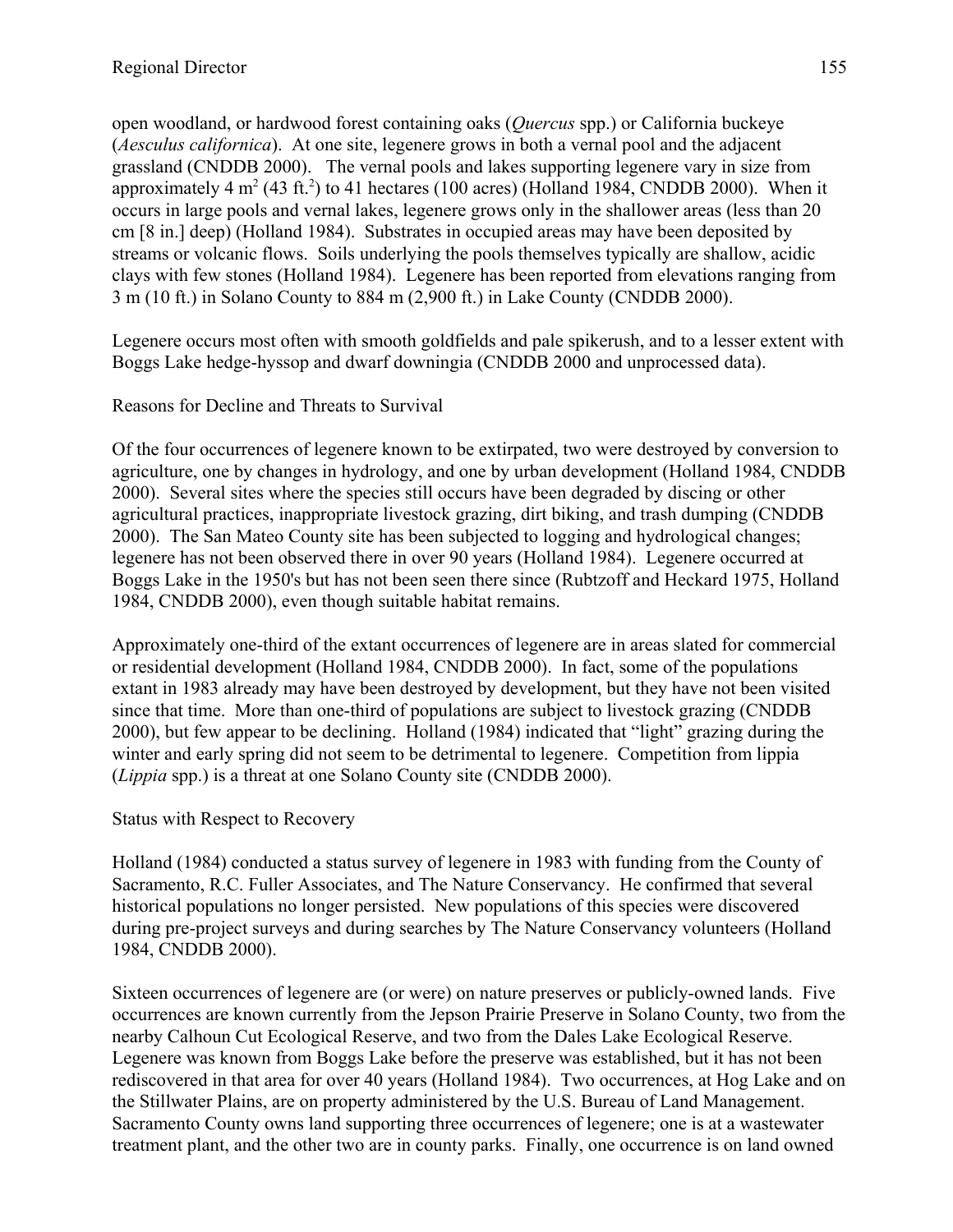by the Sacramento Municipal Utility District (CNDDB 2000). However, mere occurrence on public land is not a guarantee of protection. Only the preserves and the U.S. Bureau of Land Management occurrences are managed to promote the continued existence of legenere and other rare species. As of 1991, one Sacramento County developer had plans to preserve several pools containing legenere when he developed the property (CNDDB 2000).

## Status within the Action Area and Environmental Baseline

A review of CNDDB (2002) revealed that legenere had been reported 57 times in California. Legenere has not been recorded from Sutter County or the Basin. However, it has been reported 20 times from Sacramento County. The closest reported Legenere occurrence to the Basin is approximately two miles away.

The Natomas Basin supports limited amounts of potential Legenere habitat. Potential legenere habitat of approximately 21.3 acres occurs in the vernal pools on the east side of the Basin, in 886 acres of grasslands primarily north of Del Paso Road. This estimate of vernal pool acreage is based upon assessments of the amount of vernal pool habitat in grasslands in Sacramento County and probably greatly overestimates the actual amount of vernal pool habitat in the Basin (K. Fuller, pers. comm.). Additional potential habitat occurs in 96 acres of other ponds and seasonally wet areas in the Basin. Once again, this estimate greatly overestimates the amount of potential vernal pool habitat in the Basin, as most of the ponds and seasonally wet areas do not have the hydrology sufficient to support legenere. No potential legenere habitat is located within 76 m (250 ft.) of any of MAP's proposed action activities.

## Boggs Lake Hedge-Hyssop

Boggs Lake hedge-hyssop has no federal listing status. It was listed as endangered in California in 1978 (CDFG 1991) and is a candidate for listing in Oregon (Skinner and Pavlik 1994). It was included in the first California Native Plant Society list of rare and endangered plants (Powell 1974) and is now on List 1B (Tibor 2001). The U.S. Forest Service formerly considered Boggs Lake hedge-hyssop to be "sensitive" but has reclassified it as a "special interest plant" because it is more abundant than previously thought (Corbin in litt. 2000). The U.S. Bureau of Land Management classifies Boggs Lake hedge-hyssop as a "special status" species (Corbin *et al*. 1994).

## **Description**

Boggs Lake hedge-hyssop is a an erect annual with hollow stems two to ten cm (0.8 to 3.9 in.) tall. The stems are mostly hairless, except for a few glandular hairs in the inflorescence. The leaves are opposite and have entire margins. Leaves near the base of the stem are 1 to 2 cm (0.4 to 0.8 in.) long and lance-shaped, but the leaves become shorter, wider, and blunt-tipped farther up on the stem. The 6 to 8 mm (0.23 to 0.31 in.) long flowers are borne singly in the upper leaf axils. Each corolla has two lips; the tube and upper lip are yellow, whereas the lower lip is white. However, the flowers appear yellow from a distance. The calyx is 4 to 6 mm (0.16 to 0.24 in.) long and has five sepals of differing lengths and shapes, giving rise to the specific epithet, heterosepala (meaning different sepals). The upper three sepals are united for approximately onethird of their length; the center sepal is longer than the others. The two lower sepals are separate and have notched tips, in contrast to the blunt tips of the upper sepals. The fruit of Boggs Lake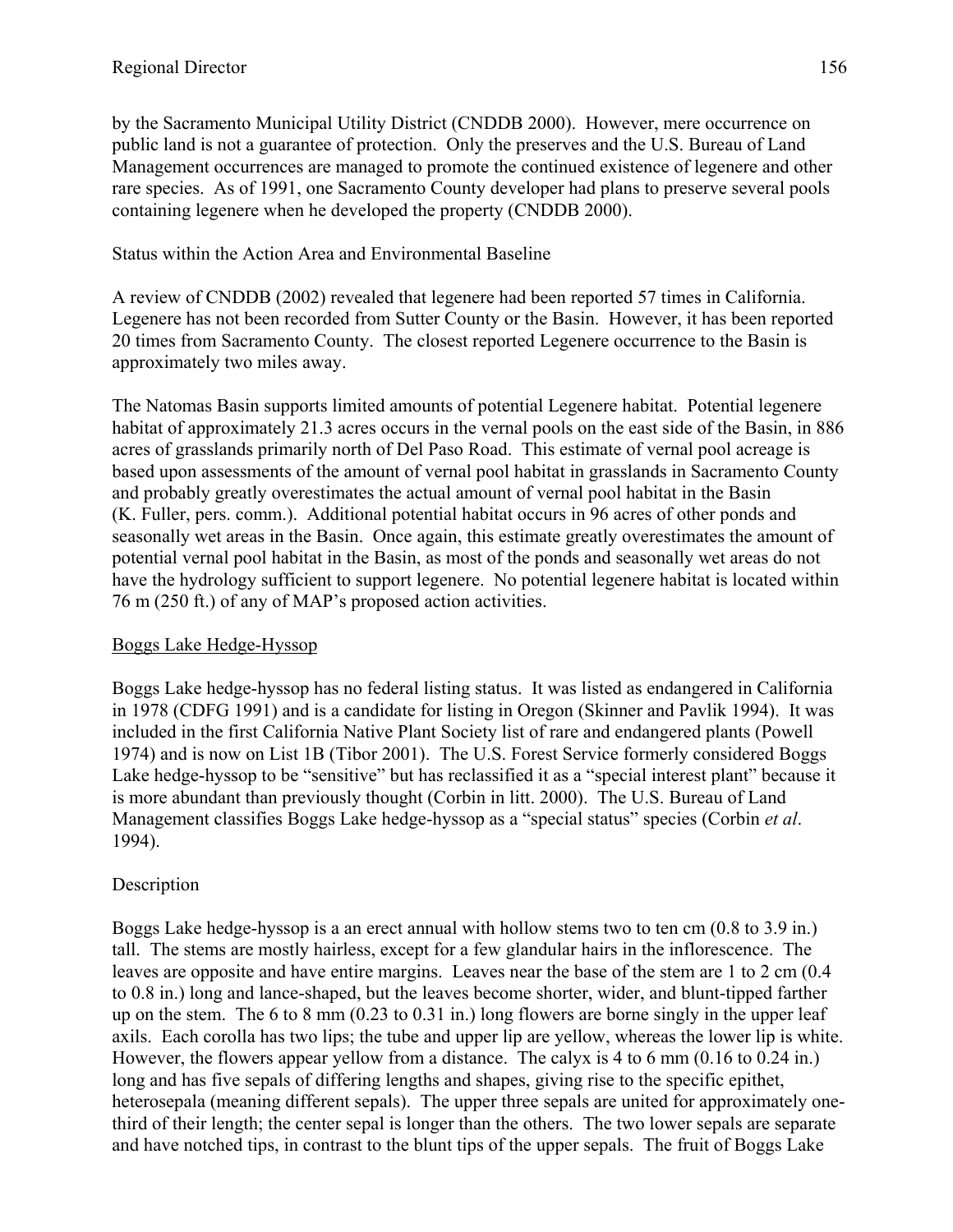hedge-hyssop is a small, dry, pear-shaped capsule that is approximately the same length as the calyx. The tiny seeds are oblong and have narrow lengthwise ridges (Mason and Bacigalupi 1954, Mason 1957, Wetherwax 1993).

Boggs Lake hedge-hyssop is most similar to bractless hedge-hyssop (*G. ebracteata*). However, in bractless hedge-hyssop, the sepals are longer, pointed, and are separate almost all the way to their bases; all five corolla lobes are white; and the seeds have both lengthwise and crosswise ridges. The other California species, common American hedge-hyssop (*G. neglecta*), has bracts below the calyx, purplish corolla lobes, and a corolla at least twice as long as the calyx (Mason 1957, Wetherwax 1993).

# Historical and Current Range

Boggs Lake hedge-hyssop was first collected in Lake County in 1923. The exact collection site is uncertain, but probably was Boggs Lake, where the species also was collected in 1929 and 1953 (Mason and Bacigalupi 1954). Another site was found in Madera County in 1961, then one in Sacramento County in 1977 (CNDDB 2000). During the 1980's, 20 additional occurrences were discovered in California, plus one in Lake County, Oregon (CDFG 1987). These additional California occurrences included nine in Shasta County; three each in Fresno, Placer, and Sacramento counties; and one each in Lake and Modoc counties (CNDDB 2000). Thus, the historical range included the Lake-Napa, Modoc Plateau, Southeastern Sacramento Valley, and Southern Sierra Foothills vernal pool regions (Keeler-Wolf *et al*. 1998).

Currently, Boggs Lake hedge-hyssop is known from 86 extant occurrences in California (CNDDB 2002) plus one in Oregon. Only one of the historical occurrences is believed to have been extirpated; it was in Sacramento County. In addition to the four vernal pool regions where it was known historically, Boggs Lake hedge-hyssop is now known from the Northeastern and Northwestern Sacramento Valley and the Solano-Colusa vernal pool regions (Keeler-Wolf *et al*. 1998). Additional counties of occurrence are Merced, San Joaquin, Solano, and Tehama (CNDDB 2000, Witham in litt. 2000).

Reproductive Ecology and Demography

Most of the life history information regarding Boggs Lake hedge-hyssop comes from an intensive study of the Oregon population by Kaye *et al*. (1990). California plants are morphologically similar to those in Oregon and grow in similar habitats; therefore, the life history of Boggs Lake hedge-hyssop is presumed to be similar in the two states.

The seeds of Boggs Lake hedge-hyssop most likely germinate in response to autumn or winter rains (Kaye *et al*. 1990, Corbin *et al*. 1994). By the time the water recedes the plants already are in bud or in flower; flowering can begin when as much as 5 cm (2.0 in.) of water remains (Kaye *et al*. 1990, Corbin *et al*. 1994). Throughout the range of the species flowers are open between April and August, with those at the highest elevations flowering later (Corbin *et al*. 1994). Each plant typically produces only one or two flowers (Kaye *et al*. 1990, Corbin *et al*. 1994), which mature into fruits within one to two weeks after flowering begins. The plants disappear quickly after seed-set (Corbin *et al*. 1994).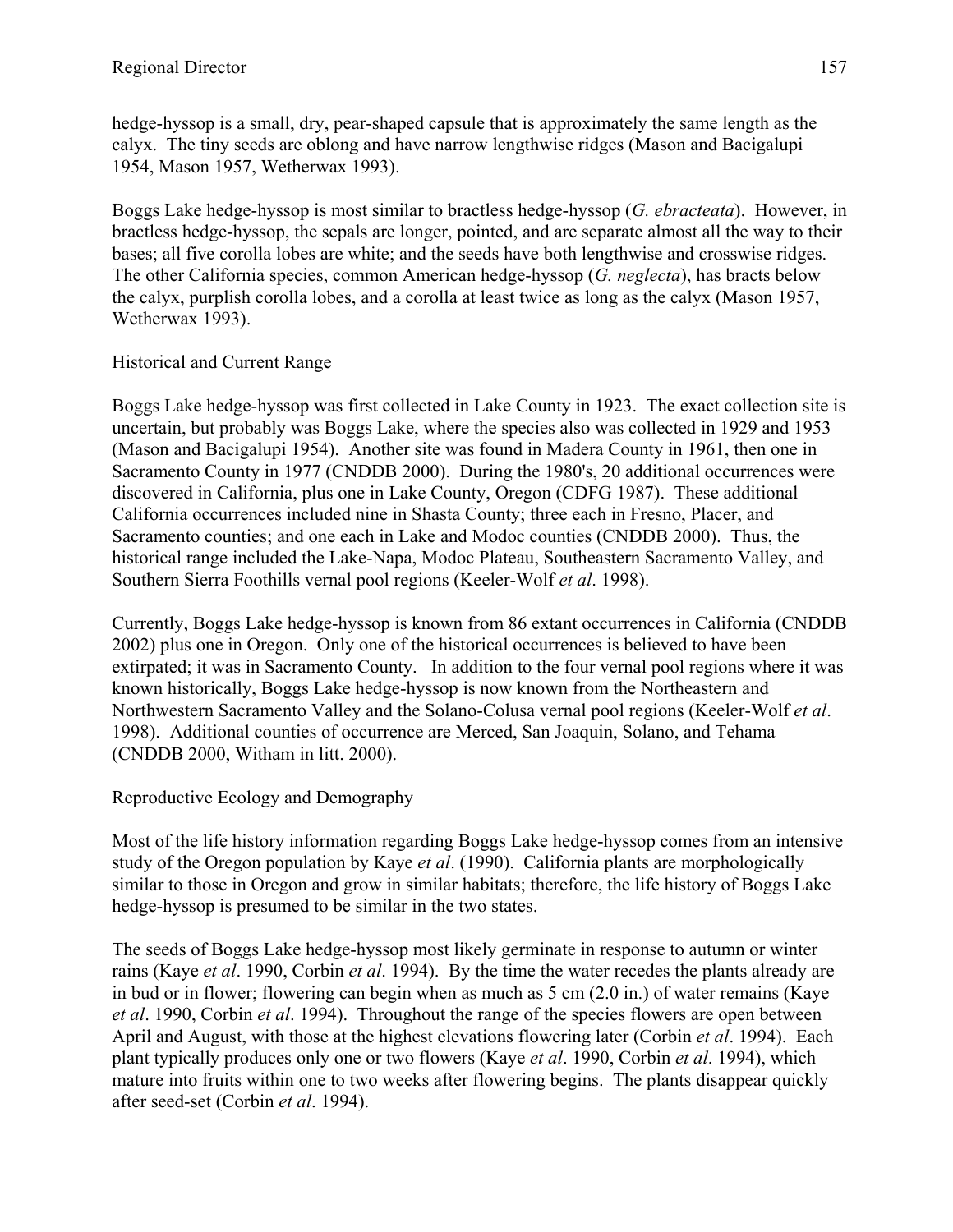Kaye *et al*. (1990) determined that Boggs Lake hedge-hyssop is self-compatible and does not require insects for pollination. During their one-season study in Oregon, plants set equal amounts of seed whether or not insects were excluded. Moreover, insects were not observed visiting the flowers in natural settings (Kaye *et al*. 1990). The Oregon population averaged approximately 150 seeds per fruit, but the number of fruits per plant was not reported. The fruits showed no insect damage (Kaye *et al*. 1990). Seed dispersal agents are not known, and seed longevity in the soil has not been tested. However, seeds in one population on the Lassen National Forest (Shasta County) apparently remained dormant for three years, which was the interval between observations of growing plants (Corbin *et al*. 1994).

California populations of Boggs Lake hedge-hyssop range in size from only a few individuals to over one million (CNDDB 2000). As observed with other vernal pool annuals, population numbers fluctuate greatly from year to year (Corbin *et al*. 1994). The Boggs Lake population declined from 1,000 individuals in 1981 to zero in 1989 and remained at zero (Serpa 1993, CNDDB 2000) until 1997, when five plants were found (R. Bittman personal communication). The plants were widely scattered at Boggs Lake historically, with individuals growing isolated from each other (Mason and Bacigalupi 1954). At the one Vina Plains occurrence, the density of Boggs Lake hedge-hyssop was 67.4 plants per square meter (6.3 per square foot) in 1995 (Alexander and Schlising 1997).

### Habitat and Community Associations

Boggs Lake hedge-hyssop occurs in vernal pools and in marshy areas on the margins of reservoirs and lakes, as well as in man-made habitats such as borrow pits and cattle ponds (Kaye *et al*. 1990, Corbin *et al*. 1994, CNDDB 2000). It has been found in several types of vernal pools, including Northern Basalt Flow, Northern Claypan, Northern Hardpan, Northern Volcanic Ashflow, and Northern Volcanic Mudflow (Sawyer and Keeler-Wolf 1995). Occupied wetlands are amongst annual grassland, oak woodland, juniper (*Juniperus* spp.) woodland, or conifer forest (CDFG 1987, Kaye *et al*. 1990, Corbin *et al*. 1994, CNDDB 2000).

Although Boggs Lake hedge-hyssop most often occurs on the margins of lakes and pools where water does not become too deep (Corbin *et al*. 1994), it also has been found in the beds of deeper vernal pools (CNDDB 2000). Clay is the most frequently encountered soil underlying occupied habitats, although loam and loamy sand also have been noted. Most sites are underlain by an impermeable layer (Corbin *et al*. 1994, CNDDB 2000). Kaye *et al.* (1990) noted that in juniper woodlands, Boggs Lake hedge-hyssop occurred on acidic soils with a pH of approximately 5. Some northern California sites are on slightly acidic soils, but soil pH has not been tested in other areas (Corbin *et al*. 1994). Known Boggs Lake hedge-hyssop sites in California range in elevation from 8 m (25 ft.) in Solano County to at least 1,576 m (5,170 ft.) in Modoc County (CNDDB 2000, Corbin in litt. 2000). A reported occurrence of Boggs Lake hedge-hyssop at North Emerson Lake Modoc County is at 2,400 m (7,900 ft.) in elevation (CNDDB 2000), but several species experts have revisited the site and found only bractless hedge-hyssop (Corbin in litt. 2000, Schoolcraft in litt. 2000). The elevation of the Lake County, Oregon, occurrence is 1,634 m (5340 ft.) (Kaye *et al*. 1990).

The most frequent associate of Boggs Lake hedge-hyssop is bractless hedge-hyssop (CNDDB 2000); the latter may form dense colonies containing only a few individuals of Boggs Lake hedge-hyssop (Mason and Bacigalupi 1954). Other typical associates, in order of frequency, are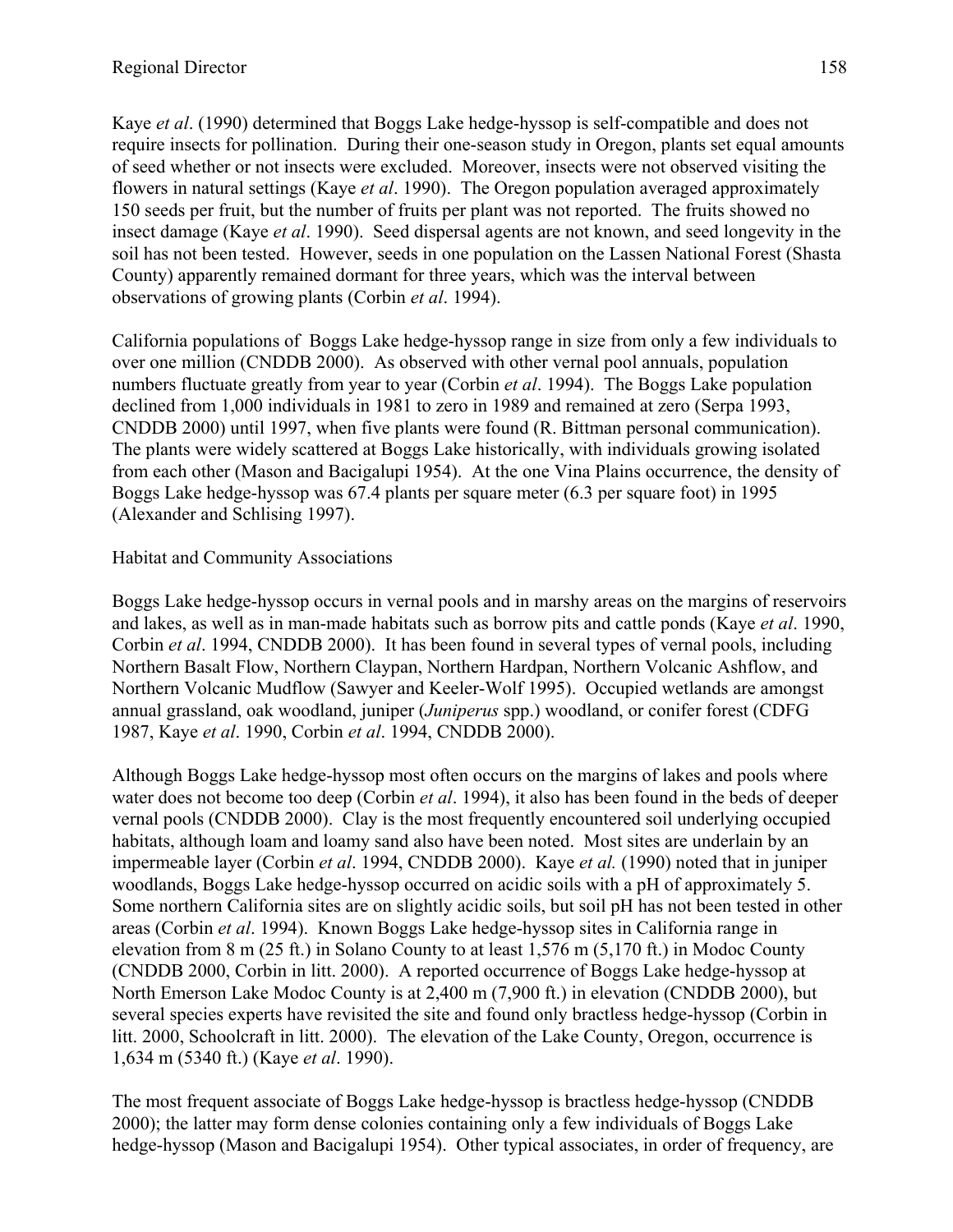vernal pool popcorn flower, two-horned downingia (*Downingia bicornuta*), slender Orcutt grass, and pale spikerush (CNDDB 2000, Corbin in litt. 2000).

Reasons for Decline and Threats to Survival

Habitat conversion for housing was responsible for the extirpation of one Boggs Lake hedgehyssop population in Sacramento County (CNDDB 2000). Cattle trampling destroyed many immature plants at the Oregon occurrence (Kaye *et al*. 1990). Four occurrences have been disturbed but not extirpated by hydrological alterations such as excavation and damming, and another three by surface disturbances such as discing and grading (CNDDB 2000).

Urban growth through residential development, shopping center construction, and landfill expansion threatens seven of the populations in Placer and Sacramento counties (CNDDB 2000). Competition from medusahead (*Taeniatherum caput-medusae*) potentially threatens the species at five sites on the Modoc Plateau (Corbin *et al*. 1994). Nine of the extant occurrences contain fewer than 100 individuals at their maximum, and several are undergoing rapid declines (CNDDB 2000). These populations are sufficiently small that they are in danger of extirpation from chance events (Menges 1991).

Livestock grazing may or may not pose a threat to the survival of Boggs Lake hedge-hyssop. Although 48 California occurrences are subject to grazing by cattle, sheep, horses, or feral pigs (Corbin *et al*. 1994, CNDDB 2000, Corbin in litt. 2000), only 6 of those were reported to have heavy grazing or severe trampling (CNDDB 2000). Trampling and herbivory can be detrimental if they occur before seed set or if use is concentrated in a small area. However, moderate grazing is believed to be a compatible use if it occurs after Boggs Lake hedge-hyssop sets seed (Mason and Bacigalupi 1954, CDFG 1987). Directed research is necessary to establish appropriate use levels and seasons. The 47 occurrences administered by the U.S. Forest Service and the U.S. Bureau of Land Management potentially are subject to disturbance or destruction from livestock grazing and trampling, activities associated with logging, assorted recreational uses, hydrological alterations, road construction, fire suppression, weed competition, and herbicide drift (Corbin *et al*. 1994, California Natural Diversity Data Base 2000). However, management guidelines proposed by the agencies (Corbin *et al*. 1994) would mitigate such disturbances.

## Status with Respect to Recovery

Twelve (14 percent) of the known occurrences of Boggs Lake hedge-hyssop are in nature reserves. Seven of those are on ecological reserves operated by CDFG, including four at Dales Lake in Tehama County, two at Thomes Creek in Tehama County, and one at Big Table Mountain in Fresno County. Nature reserves owned by private conservation organizations support another five occurrences, including two at Big Table Mountain Preserve in Fresno County (one of which is partially on federal land) and one each at Boggs Lake Preserve in Lake County, Vina Plains Preserve in Tehama County, and Jepson Prairie Preserve in Solano County. When The Nature Conservancy managed the Boggs Lake Preserve, they erected fences around colonies of Boggs Lake hedge-hyssop to keep out horses and deer (Serpa 1993). Volunteers conduct annual monitoring and searches for Boggs Lake hedge-hyssop and other rare plants at the Boggs Lake, Jepson Prairie, and Vina Plains preserves (Baldwin and Baldwin 1991, California Natural Diversity Data Base 2000).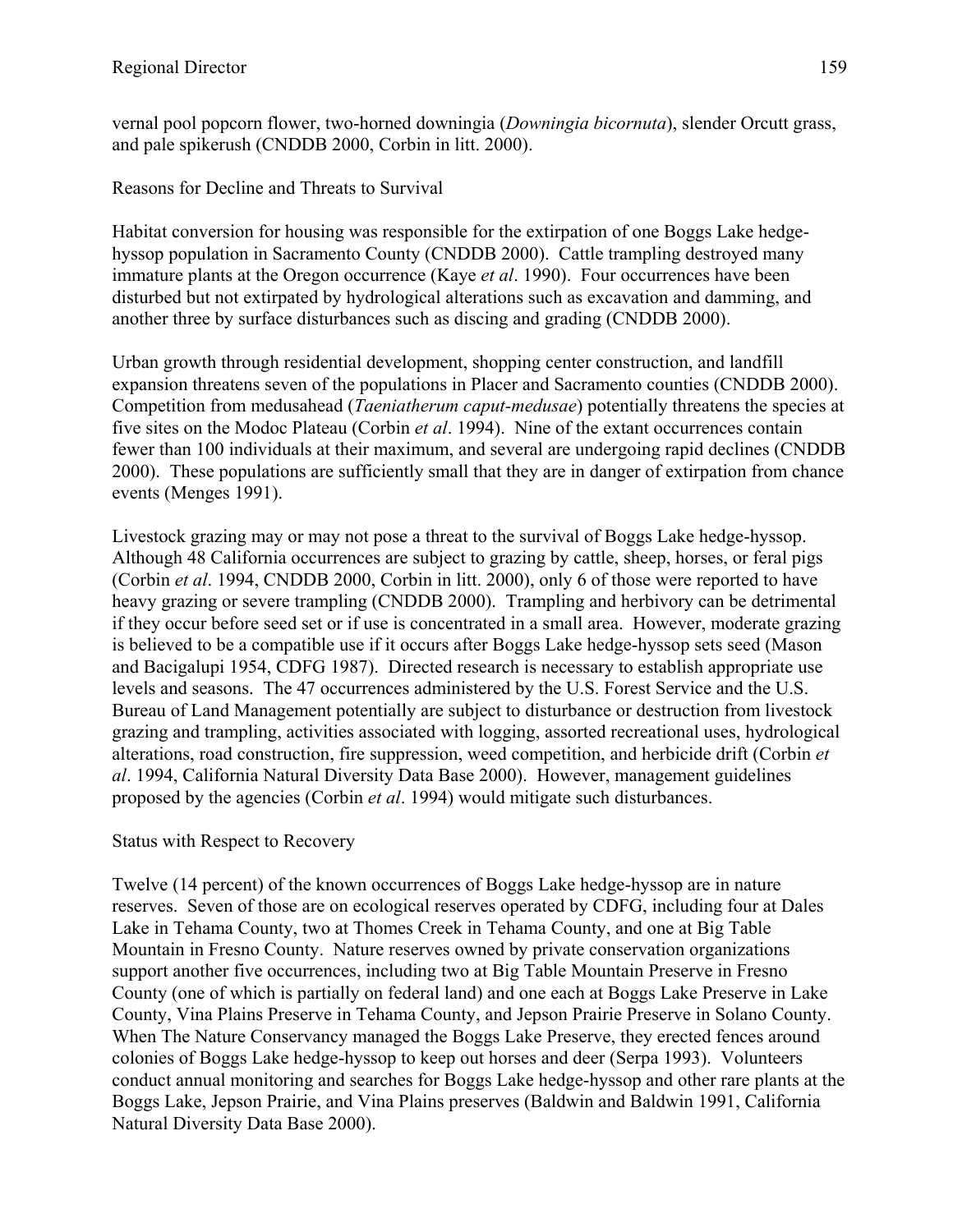Forty-seven (57 percent) of Boggs Lake hedge-hyssop occurrences are on federal land, which does not necessarily mean that they are protected from disturbance. Among the occurrences on federal land, 32 are on the Lassen and Modoc National Forests in Lassen, Modoc, and Shasta counties. Two of these are in areas with special designations, the Murken Botanical Special Interest Area and the South Warner Wilderness, where many uses are restricted (Corbin *et al*. 1994). Another 15 occurrences are at least partially on lands administered by the U.S. Bureau of Land Management in five different resource areas. These include six occurrences in Tehama County, five in Shasta County, two in Fresno County (one of which is partially on a private nature reserve), and one each in Lassen County, California, and Lake County, Oregon (Kaye *et al*. 1990, Corbin *et al*. 1994, California Natural Diversity Data Base 2000, Corbin in litt. 2000). Four of the occurrences on U.S. Bureau of Land Management property are in wilderness study areas (Corbin *et al*. 1994) and may be afforded additional protection if Congress designates those areas as official wilderness.

The U.S. Forest Service and the U.S. Bureau of Land Management developed a formal conservation strategy for Boggs Lake hedge-hyssop (Corbin *et al*. 1994) on lands they administer in northeastern California. Their goal was to protect 90 percent of the plants and sites from direct disturbance and hydrological alterations over a ten-year period. Additional conservation measures identified in the plan were comparisons of grazed and control areas, monitoring, surveys, and acquisition through land exchanges. However, due to funding priorities and the reclassification from "sensitive" status, intensive monitoring has been discontinued (Corbin in litt. 2000). The agencies have fenced several sites in northeastern California (Corbin *et al*. 1994, Corbin in litt. 2000) and in Fresno County (CDFG 1991, Franklin in litt. 1993) to prevent cattle from trampling Boggs Lake hedge-hyssop. Boggs Lake hedge-hyssop also may benefit from a grazing-management experiment being conducted at Big Table Mountain in Fresno County.

## Status within the Action Area and Environmental Baseline

A review of CNDDB (2002) revealed that Boggs Lake hedge-hyssop had been reported 86 times in California. Boggs Lake hedge-hyssop has not been recorded from Sutter County, Area or the Basin. However, it has been reported eleven times from Sacramento County. The closest reported Boggs Lake hedge-hyssop occurrence to the Basin is approximately three miles away. However, that occurrence is presumed extirpated; the site has been developed). The next closest reported occurrence is from Sacramento County, approximately 12 miles from the Basin.

The Natomas Basin supports limited amounts of potential Boggs Lake hedge-hyssop habitat. Potential Boggs Lake hedge-hyssop habitat of approximately 21.3 wetted acres occurs in the vernal pools on the east side of the Basin, in 886 acres of grasslands primarily north of Del Paso Road. This estimate of vernal pool acreage is based upon assessments of the amount of vernal pool habitat in grasslands in Sacramento County and probably greatly overestimates the actual amount of vernal pool habitat in the Basin (K. Fuller, pers. comm.). Additional potential habitat occurs in 96 acres of other ponds and seasonally wet areas in the Basin. Once again, this estimate greatly overestimates the amount of potential vernal pool habitat in the Basin, as most of the ponds and seasonally wet areas do not have the hydrology sufficient to support vernal pool plants. No potential Boggs Lake hedge-hyssop habitat is located within 76 m (250 ft.) of any of MAP's proposed action activities.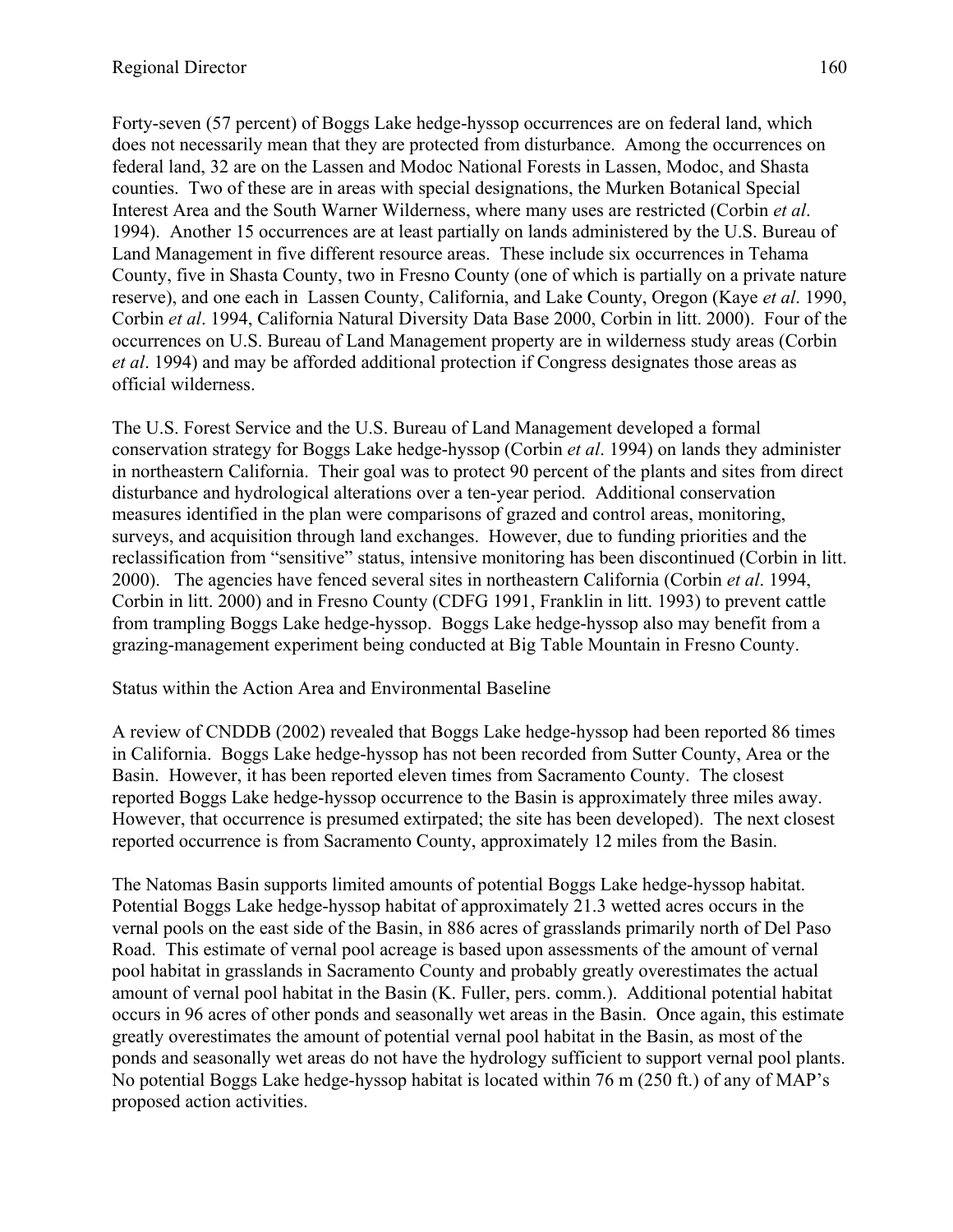## Sanford's Arrowhead

The Service considers Sanford's arrowhead a Species of Concern and the California Native Plant Society includes it on List 1B (Tibor 2001). The State has not designated the species any special status.

# Description, Reproductive Ecology

Sanford's arrowhead is a perennial herbaceous plant belonging to the water-plantain family (Alismataceae). It is one of five species of arrowhead and is endemic to California. Sanford's arrowhead plants are immersed aquatic plants that grow from underground tubers or heavy rhizomes. When mature, three-sided, erect, lance-shaped leaves develop to a height of 30.5 to 99 cm (12 to 39 in.) (Mason 1957). White flowers occur in several small whorls and appear from May through October (Tibor 2001). The lower flowers are female, occur in a group of three at a node and rarely have functional stamens. The upper flowers are usually male, recurved, and subtended by a triangular bract. Seedling establishment is rarely observed, as this species normally reproduces asexually from tubers.

Historic and Current Range, Habitat Types

Sanford's arrowhead was historically found throughout California, from Tehama and Shasta County in the north to Ventura and Orange County in the south. It is now extirpated from southern California and is rare throughout the rest of its range. Sanford's arrowhead is currently found from Shasta to Kern County (Tibor 2001).

Sanford's arrowhead occurs in slow, shallow assorted freshwater habitats, such as marshes and swamps in the Central Valley. Many populations have been lost to urban development and conversion to agriculture (Tibor 2001). No information regarding ecological niche requirements, genetics, pollinators, competition with other aquatic plants, or potential transplant site suitability criteria is available.

Reasons for Decline and Threats to Survival

Populations of Sanford's arrowhead are variously threatened by application of herbicides, competition from non-native plants, urban development, foot traffic and trampling, improper livestock grazing, surface water diversion and channel alteration, and illegal dumping (CNDDB 2001, Tibor 2001).

Environmental Baseline and Status within the Action Area

In 1980, a status review was conducted of the 36 historical sites in the Central Valley containing Sanford's arrowhead. Only five extant populations were found and 31 populations were determined to be extirpated due to habitat losses from urban development or agricultural practices. This review prompted future additional searches for the species. Currently, Sanford's arrowhead is known from 50 populations in Butte, Del Norte, Fresno, Kern, Madera, Merced, Sacramento, San Joaquin, and Tehama counties. The species is extirpated from Orange and Ventura counties. Sanford's arrowhead is known from two populations in San Joaquin County, one last seen in 1994 and the other last seen in 1940. The location of the population found in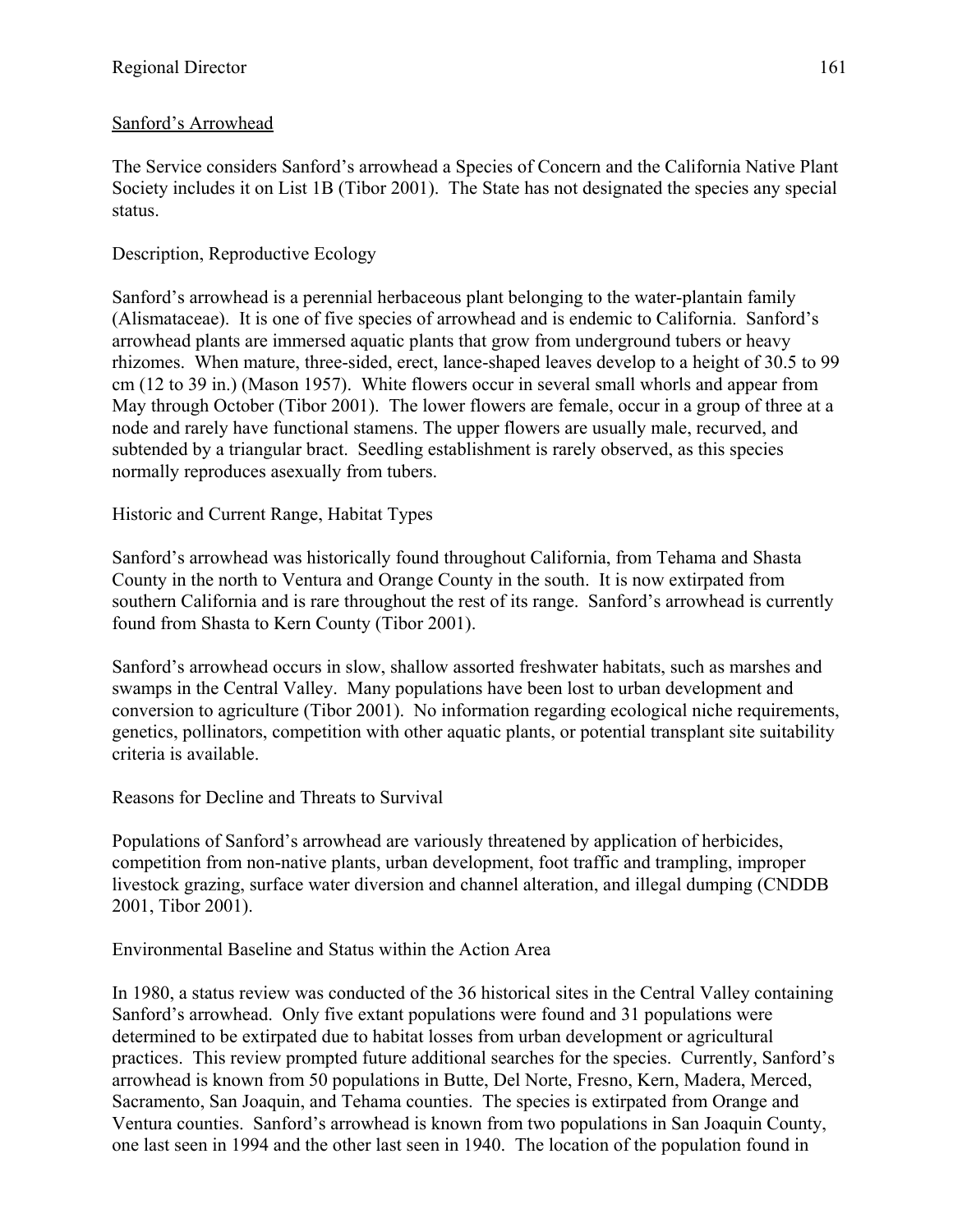1940 was revisited in 1980 but no plants were found. The single relocated population of Sanford's arrowhead covers an estimated area in excess of  $46.5 \text{ m}^2$  (500 ft.<sup>2</sup>) within a 5 acre-area of private land. Although occurring along the shoreline of an eroding island 1.5 m (5 ft.) above sea level, the extant population is considered to be in excellent condition and the condition of the other one is unknown. No status or trend information is available for any population of Sanford's arrowhead (CNDDB 2001).

A review of CNDDB (2002) revealed that Sanford's arrowhead had been reported 50 times in California. It has not been recorded from Sutter County or the Basin. However, it has been reported 27 times from Sacramento County; one record is less than one mile from the Basin. Several records are from along the American River within the City of Sacramento's City Limits.

Habitat classes identified in the EIR that may support Sanford's arrowhead in the Basin include ponds and seasonally wet areas (96 acres) and canals (1,778 acres)(Table 15). Of the total ponds and seasonally wet areas, seven acres are in the City's proposed Permit Area, four acres are in MAP's Permit Area, and ten acres are in Sutter's Permit Area. Of the total canals, 117 acres are in the City's proposed Permit Area, 72 acres are in MAP's Permit Area, and 215 acres are in Sutter's Permit Area.

## Delta Tule Pea

# Species description and life history

Delta tule pea is perennial herbaceous vine-like plant in the pea family (Fabaceae). Delta tule pea plants are entirely smooth (lacking hairs) and generally robust. Semi erect to prostrate stems arise from underground rootstocks. The stems have a flattened appearance due to the broad wings along the margins of the stems. Tangled masses of stems can grow as a group from 1.0-2.5 m (39-98 in.) tall. The compound leaves are composed of ten to 14 lance-like to semi-elliptical leaflets. Individual plants are difficult to distinguish from one another when growing in masses. Clusters of ten to 20 crimson to rose-purple flowers appear in May and June. Delta tule pea occupies slough edges and marsh lands and can form colonies on the slightly drier uplands sites, typically 0-2.7 m (0-9 ft.), adjacent to freshwater and brackish marshes. Little to no information is available regarding reproductive strategy, ecological niche requirements, salt tolerance, competitors, pollinators, genetics or why the species occurs as many small patches even though apparent suitable habitat is available for expansion.

## Reasons for decline

Agricultural land conversion, bank protection (rip-rap), improper livestock grazing, recreational uses, accelerated soils erosion, use of herbicides, and competition from non-natives variously threaten the species (CNDDB 2001).

## Distribution, Status Within the Action Area, and Environmental Baseline

Delta tule pea is known from numerous locations in freshwater and brackish marshes throughout much of the San Francisco Bay and upper delta. Although the total population and occupied habitat of Delta tule pea has been reduced historically by extensive diking and draining of wetlands, the species is known from 119 populations in Contra Costa, Napa, Sacramento, San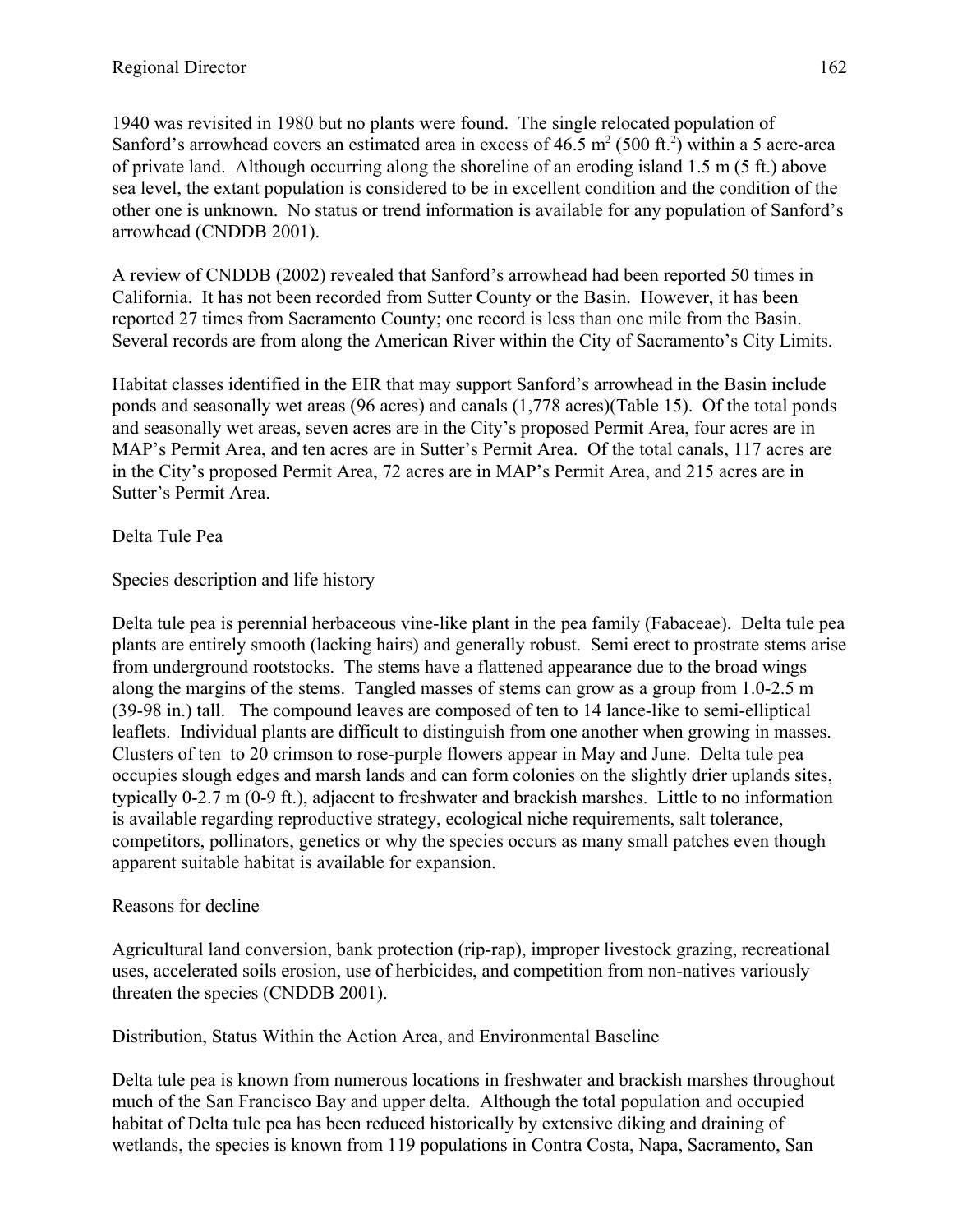Joaquin, and Solano counties (CNDDB 2002). Delta tule pea has also been reputed to occur in Alameda, Fresno, Marin, San Benito, San Mateo, Santa Clara, and Tulare counties. The material from these counties is not currently considered to be delta tule pea. The Service has no information of any populations from these seven counties. Over half of the known populations are in Solano County. Land ownership where populations of Delta tule pea occur are mostly unknown. CDFG owns four populations, California Department of Parks and Recreation owns two populations, the Department of Defense owns seven populations.

Delta tule pea is known from nine locations in southern Sacramento County (none north of Paintersville), all of them presumed to be extant (CNDDB 2002). The species is not known from Sutter County or the Basin. The closest occurrence to the Basin is in southern Sacramento County, approximately 20 miles south of the Basin. The species is not anticipated to be in the Basin (see effects analysis). However, if the species were found in the Basin, habitat classes identified in the EIR that may support the species in the Basin include ponds and seasonally wet areas (96 acres) and canals (1,778 acres)(Table 15). Of the total ponds and seasonally wet areas, seven acres are in the City's proposed Permit Area, four acres are in MAP's Permit Area, and ten acres are in Sutter's Permit Area. Of the total canals, 117 acres are in the City's proposed Permit Area, 72 acres are in MAP's Permit Area, and 215 acres are in Sutter's Permit Area.

Although CDFG, the California Department of Parks and Recreation, the Department of Defense, and the Service have populations of Delta tule pea under their ownerships and management, most populations occur on private lands and are unprotected. Little has been accomplished on the ground to promote the survival or enhance populations of Delta tule pea.

## **Effects of the Proposed Action**

The effects of the issuance of the proposed ITPs to the City, Sutter, and Conservancy are analyzed below. The effects of the issuance of an ITP to MAP were analyzed in the January 16, 2002, biological opinion for that project (Service File # 1-1-01-F-0302). However, because the development authorized by the MAP project is considered part of the total 17,500 acres considered in the NBHCP, development authorized by MAP is considered in this effects analysis. Some differences may exist between the acreage totals used in this biological opinion as compared to the MAP biological opinion. However, after completing the effects analysis, these acreage differences do not change any determinations regarding jeopardy to any of the proposed Covered Species.

The NBHCP proposes to investigate the possible intentional (re)introduction of several Covered Species (i.e., California tiger salamander, delta tule pea, Sanford's arrowhead, Bogg's Lake hedge-hyssop, Sacramento Orcutt grass, slender Orcutt grass, Colusa grass, legenere) that are not currently found in the proposed action's action area. Reintroduction, as defined in the NBHCP, is not the intentional introduction of Covered Species into the Basin from outside the Basin. Instead, it refers to the relocation of Covered Species from either: (1) one Conservancy reserve to another; or (2) from an urban development site to a Conservancy reserve. The effects analyses also consider potential colonization of the Basin by several species (i.e., Sanford's arrowhead, Bogg's Lake hedge-hyssop, Sacramento Orcutt grass, slender Orcutt grass, Colusa grass, legenere). In these cases, the Service believes that the species are in close enough proximity to the Basin for dispersal to the Basin to occur. The Service does not believe that either the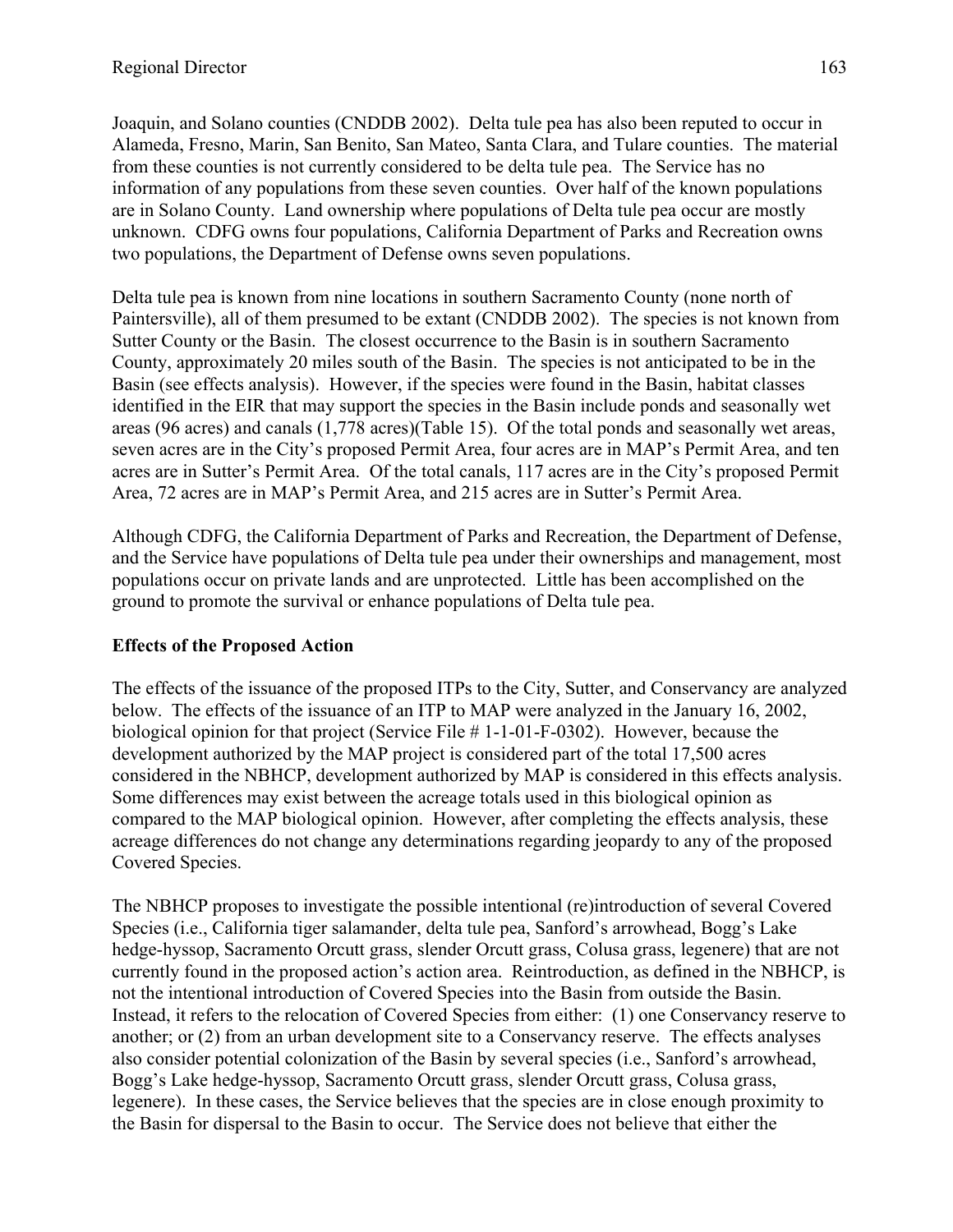California tiger salamander or the delta tule pea have the potential to occur in the Basin (discussed below).

## Direct and Indirect Effects

Direct effects are the immediate effects of the proposed project on the species or its habitat and include the effects of interrelated actions and interdependent actions. Interrelated actions are those actions that are part of a larger action and depend on the larger action for their justification. Interdependent actions are those actions that have no independent utility apart from the proposed action (50 CFR §402.02). Indirect effects are those effects that are caused by or will result from the proposed action and are later in time, but are still reasonably certain to occur (50 CFR §402.02).

Threatened Vernal Pool Fairy Shrimp, Endangered Vernal Pool Tadpole Shrimp, and Midvalley Fairy Shrimp

Issuance of the proposed ITPs to the City, Sutter, and Conservancy will likely have minimal adverse effects on covered vernal pool crustaceans. Suitable potential habitat exists in the Permit Areas and the vernal pool fairy shrimp and vernal pool tadpole shrimp have been identified in the Basin. The midvalley fairy shrimp has not been identified in the proposed action's action area. However, the species has been identified approximately 11 miles southeast of the Basin in Sacramento County (and consequently, likely close enough for dispersal by birds) and has only recently been recognized as being a distinct species. So, the midvalley fairy shrimp may either already exist in the action area or may reasonably occur during the life of the proposed Permits. Furthermore, the midvalley fairy shrimp appears to inhabit pools that would not stay inundated long enough to support other vernal pool crustaceans, which may make the small vernal pools characteristic of the eastern Natomas Basin more likely to support the species. When present in the proposed Permit Areas, vernal pool crustaceans will likely be taken through the destruction of their habitat by development activities.

As stated in the species descriptions, the applicants did not quantify the amount of suitable vernal pool crustacean habitat in the Basin. The Basin is not known to contain substantial numbers of vernal pools and is not considered to be essential to recovery of the shrimp species by the Service; the proposed action's action area is not included in the Service's proposed vernal pool critical habitat rule (67 FR 59884). The vernal pool fairy shrimp and vernal pool tadpole shrimp have only been identified once in the Basin. The midvalley fairy shrimp has not been identified there. Based upon estimates derived from data gathered in Sacramento County (see Environmental Baseline for details), the Basin's 886 acres of grasslands would contain at the most 21.3 acres of vernal pools. Additionally, some portion of the Basin's 96 acres of ponds and seasonally wet areas may be suitable for vernal pool crustaceans. However, this estimate greatly overestimates the actual amount of vernal pool habitat in the Basin because grasslands in the Basin have a lower density of vernal pools than surrounding areas of Sacramento County (see Environmental Baseline) and most of the ponds and seasonal wetlands do not have appropriate hydrology to support covered vernal pool species. Of the total 886 acres of grasslands in the Basin, 427 are in the City's Permit Area and 134 are in Sutter's Permit Area (Table 14). This equates to 10.2 and 3.26 acres of vernal pools in the City and Sutter's Permit Areas, respectively. Of the total 96 acres of ponds and seasonally wet areas in the Basin, seven are in the City's Permit Area, four are in the MAP Permit Area, and ten are in Sutter's Permit Area (Table 14). Most of the potential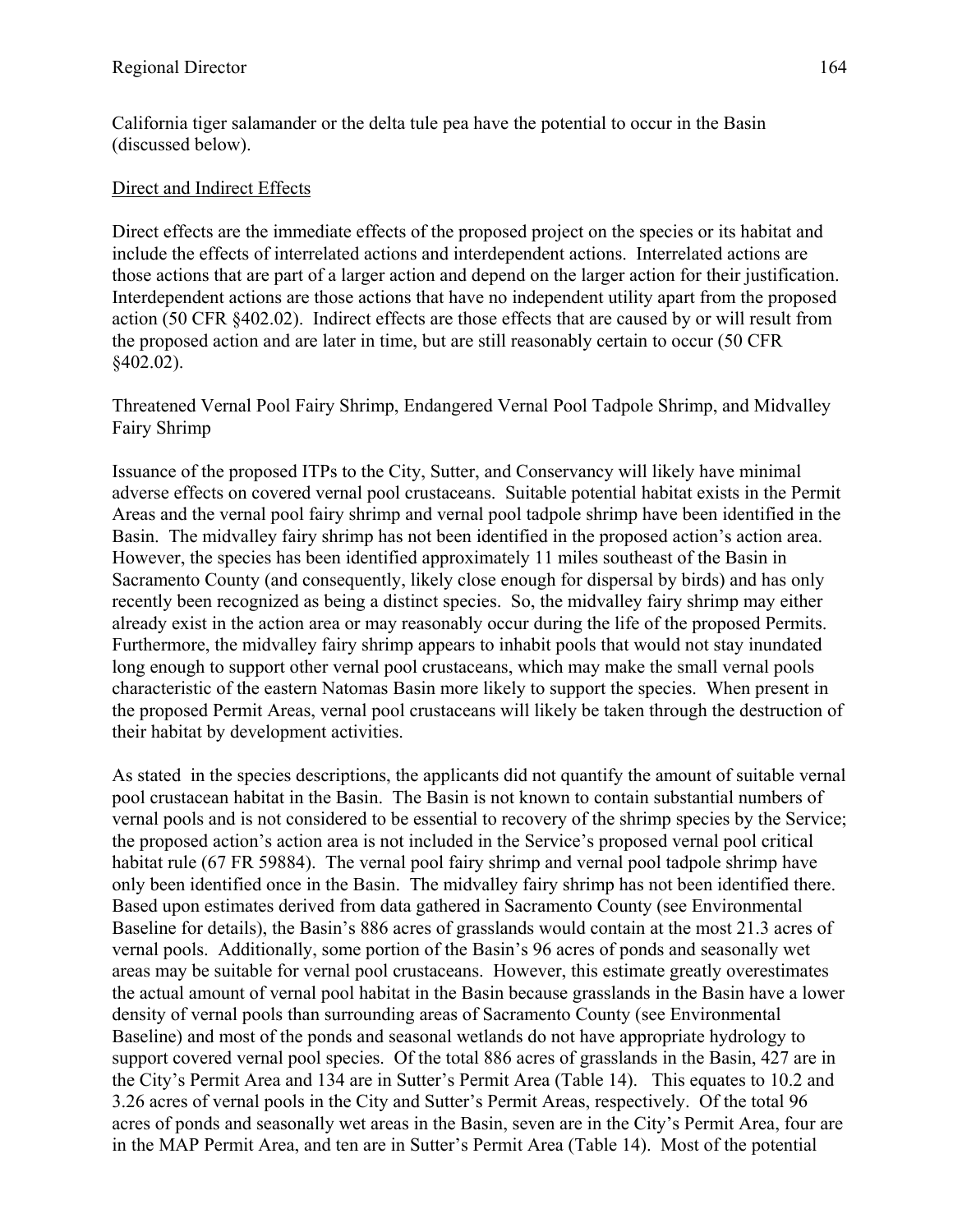habitat that will be lost is located in the eastern portion of the City's Permit Area. As stated above and in the species descriptions, ponds and seasonally wet area acreages almost certainly vastly overestimate the actual potential vernal pool crustacean acreage in the Basin, as most of the ponds and seasonally wet areas do not have the appropriate hydrology to support vernal poolassociated species. Ponds and seasonally wet areas located in the MAP Permit Area do not have the appropriate hydrology to support vernal pool crustaceans and no other potential habitat is located within 76 m (250 ft.) of any of MAP's proposed action activities (Service 2002).

Issuance of the proposed ITP to the Conservancy will likely have little effect on vernal pool crustaceans in the Natomas Basin. The majority of potential suitable habitat is located in the Land Use Agencies' Permit Areas and therefore, will not likely be acquired by the Conservancy. Any other potential suitable habitat in the Basin that the Conservancy may acquire would likely be considered potential foraging habitat for the Swainson's Hawk (because vernal pools are often found in upland areas such as grasslands) and therefore, most-likely not considered for conversion to other land uses such as managed marsh. The most likely forms of direct effects caused by the Conservancy would be management activities such as grazing and invasive plant control. However, if done properly, these activities should actually benefit vernal pool species.

The conservation measures proposed by the Permittees will minimize the effects of the proposed ITPs on vernal pool crustaceans. If potential vernal pool crustacean habitat is located within a proposed development site in the City's or Sutter's Permit Area, applicants will be required to survey for vernal pool crustaceans. If covered vernal pool crustaceans are observed, measures have been proposed to avoid, minimize and mitigate the impacts to the species. Applicants will be required to consult with the Service to determine how to best avoid and minimize the take of vernal pool crustaceans. Measures that will be applied as appropriate are: (1) preserving the occupied pool(s) and surrounding uplands on site; (2) temporary avoidance and relocation of resources; or (3) payment into a Service-approved conservation bank. Off-site mitigation lands require mitigation ratios different from those used for other Covered Species (i.e., 0.5:1 used for snake, hawk, etc...)(see Table 3). If the vernal pool tadpole shrimp is identified within a proposed development site, the Wildlife Agencies may require the developer to avoid and preserve the vernal pool resource. In these cases, the Conservancy would be tasked with managing the vernal pools. Management activities such as grazing and invasive plant control could likely affect vernal pool crustaceans. For example, disturbance to wetted vernal pools could affect water quality and therefore, any vernal pool crustaceans in the water. However, the SSMPs developed by the Conservancy would be designed to protect the species and their vernal pool habitat.

Indirect effects to Covered vernal pool crustaceans may occur if upland areas surrounding potential crustacean habitat is altered. For example, if the upland area adjacent to an occupied vernal pool is graded, the hydrology of the vernal pool could be changed, thereby affecting the crustaceans that inhabit it. However, given the limited extent of vernal pool habitat, the extremely limited documented occurrences of Covered vernal pool crustaceans in the permit areas and the take avoidance and minimization measures in the plan, the level of indirect impacts to the three vernal pool shrimp species will be low to non-existent.

Overall, the proposed action should have little effect on the vernal pool fairy shrimp, vernal pool tadpole shrimp, and midvalley fairy shrimp. The vernal pool fairy shrimp and vernal pool tadpole shrimp have only been identified once in the Basin and the midvalley fairy shrimp has not been identified there. There is very little suitable habitat and the Permittees have proposed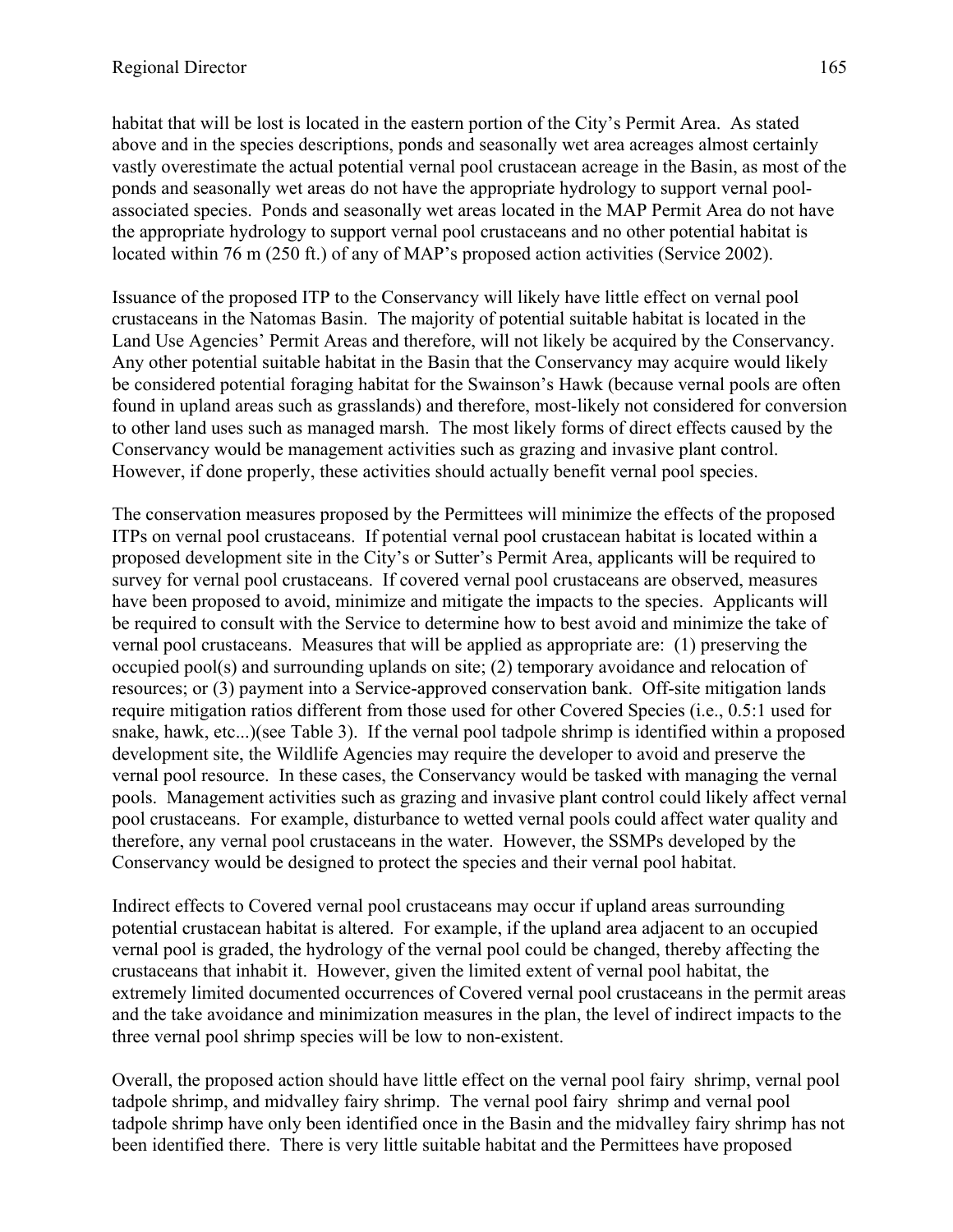suitable measures that minimize mitigate the impacts. The Natomas Basin represents a small portion of the range of these three species and does not contain habitat essential for the recovery of the species. Because the proposed action is unlikely to have much, if any, effect on the species locally, it is not anticipated to affect either the Southeastern Sacramento Valley Vernal Pool Region (as defined by Keller-Wolf *et al.* 1998) or the species as a whole.

## Threatened Giant Garter Snake

The giant garter snake is found throughout the proposed action's action area and suitable snake habitat exists in each of the proposed permit areas. Implementation of the proposed action will have direct effects on the snake throughout the project's action area by authorizing the City, Sutter, Conservancy, and MAPPOA<sup>4</sup> to participate in and authorize activities that directly result in the disturbance, wounding, and death of snakes throughout the Permit Areas and on the Conservancy's reserves. In addition, project-related activities will likely result in the take of the snake through the destruction of 8,512 acres of its habitat (Table 4). This is approximately onethird of the existing snake habitat in the Basin (total  $= 24,567$  acres) and much of the habitat that will be affected is likely important to the snake in the Basin because it is used for movement, foraging, or important activities. Examples of possible direct effects on the snake caused by the proposed action include: (1) injury and death of snakes as a result of being crushed or entombed during construction activities; (2) injury and death of snakes as a result of vehicles striking snakes while accessing construction sites; (3) displacement of snakes from their habitat to areas of less suitable habitat; and (4) loss of prey items on or downstream of the project sites due to silting, fill, or spill of oil or other contaminants. However, there are numerous conservation measures incorporated into the plan that will minimize the effects of the proposed action on the snake such as construction work windows, surveys, and dewatering requirements.

*Issuance of an ITP to the City of Sacramento.* Issuance of the proposed ITP to the City will result in the loss of 1,094 acres of potential snake habitat (7 acres of ponds and seasonally wet areas, 970 acres of rice, and 117 acres of canals). Some snake habitat in geographic Areas 2 and 3 (southwest and east, respectively) (Figure 5), as described by Brode and Hansen (1992), will be lost. The most important snake habitat in Area 2 to be affected is Fisherman's Lake. Numerous CNDDB (2002) records are known from Fisherman's Lake and the City's Permit Area abuts the eastern side of the lake. The Conservancy has already acquired reserves (i.e., Natomas Farms and Cummings tracts) on the western side of Fisherman's Lake. Additionally, an as yet to be determined buffer between development in the City's Permit Area along the eastern side of the lake and the lake will likely minimize some of the effects of development near the lake. This buffer will: (1) minimize human intrusion into the habitat; (2) help minimize the number of domestic animals that prey upon snakes; (3) reduce the effects of run-off from urban development; and (4) reduce the disturbance of snakes from surrounding development. However, since it appears that the buffer will be a multiple-use area (i.e., accessible by local residents for walking, etc.), the effectiveness of the buffer for the snake will be less than that if the area were

<sup>4</sup> Reminder: Activities associated with the MAP project were analyzed and authorized under the biological opinion (Service File no. 1-1-01-F-0302) for that project. However, because the development authorized by the MAP project is included in the total 17,500 acres considered in the NBHCP, development authorized by MAP is considered in this effects analysis. Therefore, although the effects of the MAP project are re-analyzed here, activities associated with MAP have already been authorized.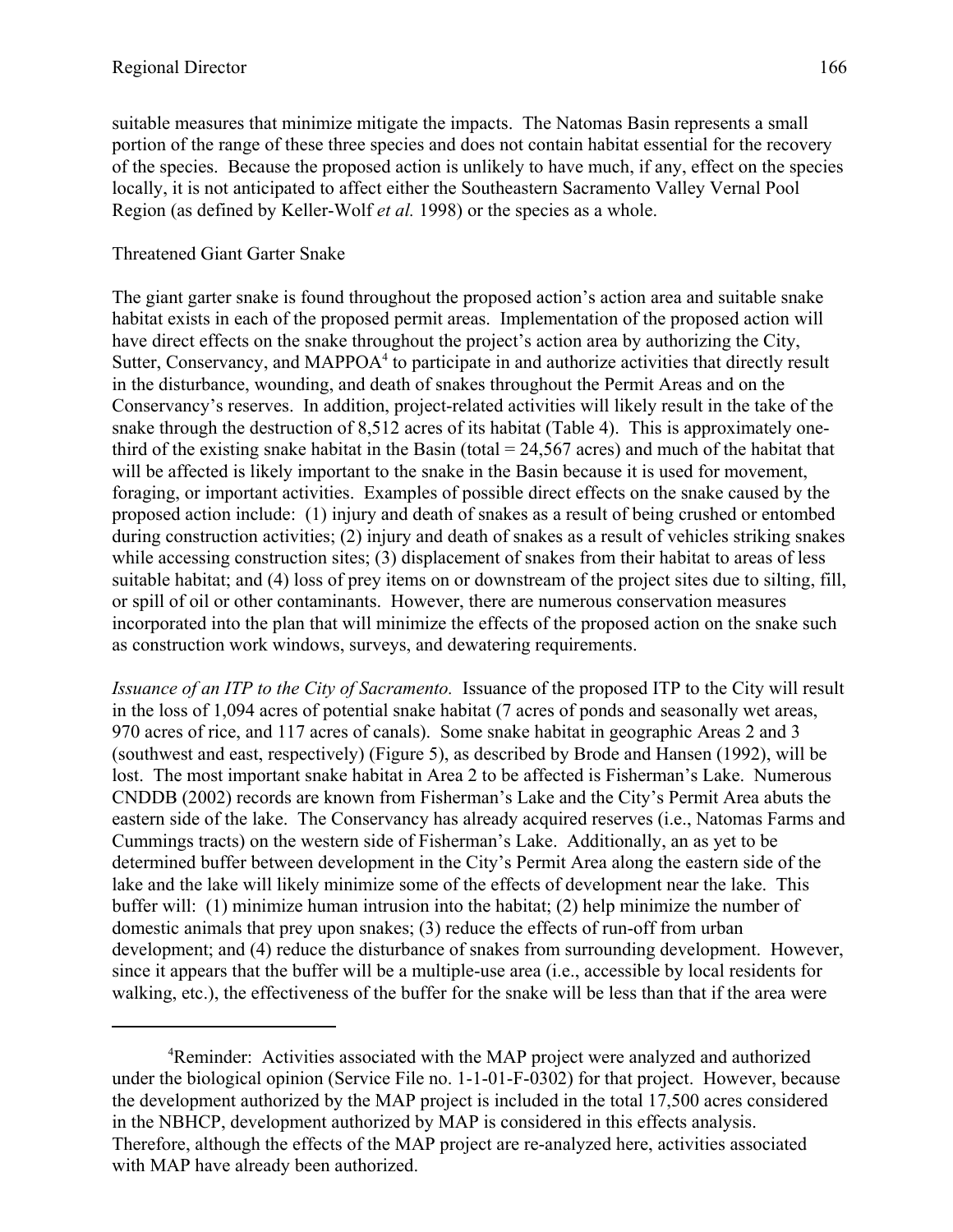isolated from all entry. By allowing the area to be accessed by the public, snakes will likely still be disturbed (although to a lesser extent) on an on-going basis. Although the buffer likely will provide some benefit, its ability to protect snakes will be limited because the area will not be solely managed for the benefit of snake or other Covered Species and the buffer may not include all of the snake's upland habitat. The majority of the City's effects on snake habitat in Area 3 occur in the northern portion of the City's Permit Area and will mostly result from the conversion of rice fields and their associated drainage/irrigation canals to development.

Development as a result of issuing the proposed ITP to the City will likely have little effect on the connectivity between Area 2 and Areas 1 and 3 (see Figure 5). With regard to movement between Areas 1 and 2 (northwest and southwest), although some delivery and drainage canals crossing under I-5 and SR-99/70 will likely be affected (especially east of Fisherman's Lake), other canals with the potential to provide movement corridors for the snake between the two geographic areas will remain after the issuance of the proposed ITP to the City. With regards to movement between geographic Areas 2 and 3 (southwest and east), it is unlikely that direct movement between these two geographic areas exists even today. The most probable movement corridor between Areas 2 and 3 would be the East Drainage Canal, which is surrounded by development. There is little or no upland buffer for the snake in this area and it is unlikely that the snake uses this canal as a movement corridor. Therefore, additional development along the East Drainage Canal will have little effect on the connectivity between Areas 2 and 3, as there is already considerable development along the canal that likely precludes its use by snakes. Other canals between geographic areas 2 and 3 probably provide for only very limited movement and dispersal between areas and may not represent a true movement corridor for the snake between geographic areas. It is unlikely that snakes would traverse through these types of culverts because of lack of suitable habitat within the culverts over several hundred feet or more. The culverts are extremely long, often do not have emergent vegetation near their entrances, and have little clearance (i.e., distance between the water's surface and the top of the culvert) during the snake's active season (May 1-October 1); the culverts lack the 2-3 foot clearance described by Brode and Hansen (1992) as typical for culverts that allow for snake passage. The use of larger culverts or free-standing bridges (best) that contain some of the minimum habitat characteristics of the snake (i.e., emergent vegetation up to the culvert entrances, burrows, prey) should provide improved passage opportunities for the snake.

*Issuance of an ITP to Sutter County.* Most of Sutter's proposed Permit Area is potential snake habitat and issuance of the ITP to Sutter will result in the loss of 5,802 acres of potential snake habitat (10 acres of ponds and seasonally wet areas, 5,577 acres of rice, and 215 acres of canals). As a result, development in Sutter's Permit Area will have a greater direct effect on the snake than development in the City's Permit Area. Some snake habitat in geographic Areas 1 and 3 (northwest and east, respectively) (see Figure 5), as described by Brode and Hansen (1992), will be lost. In Area 1, development will encompass portions of the North and East Drainage Canals and much of their extensive system of associated rice fields. In Area 3, development will occur in the northern portion of "Snake Alley," by encompassing the northern half of the North Main Canal and its system of associated rice fields and irrigation canals in the southeastern portion of the Permit Area. In addition, portions of the East Drainage Canal and the canal that parallels the east side of SR 99/70 between Elverta Road and the northern end of Snake Alley will also be lost. These areas were identified by Brode and Hansen (1992) as being important for the snake in the Basin. In addition, Wylie *et al.* (2002) described much of these areas as good snake habitat.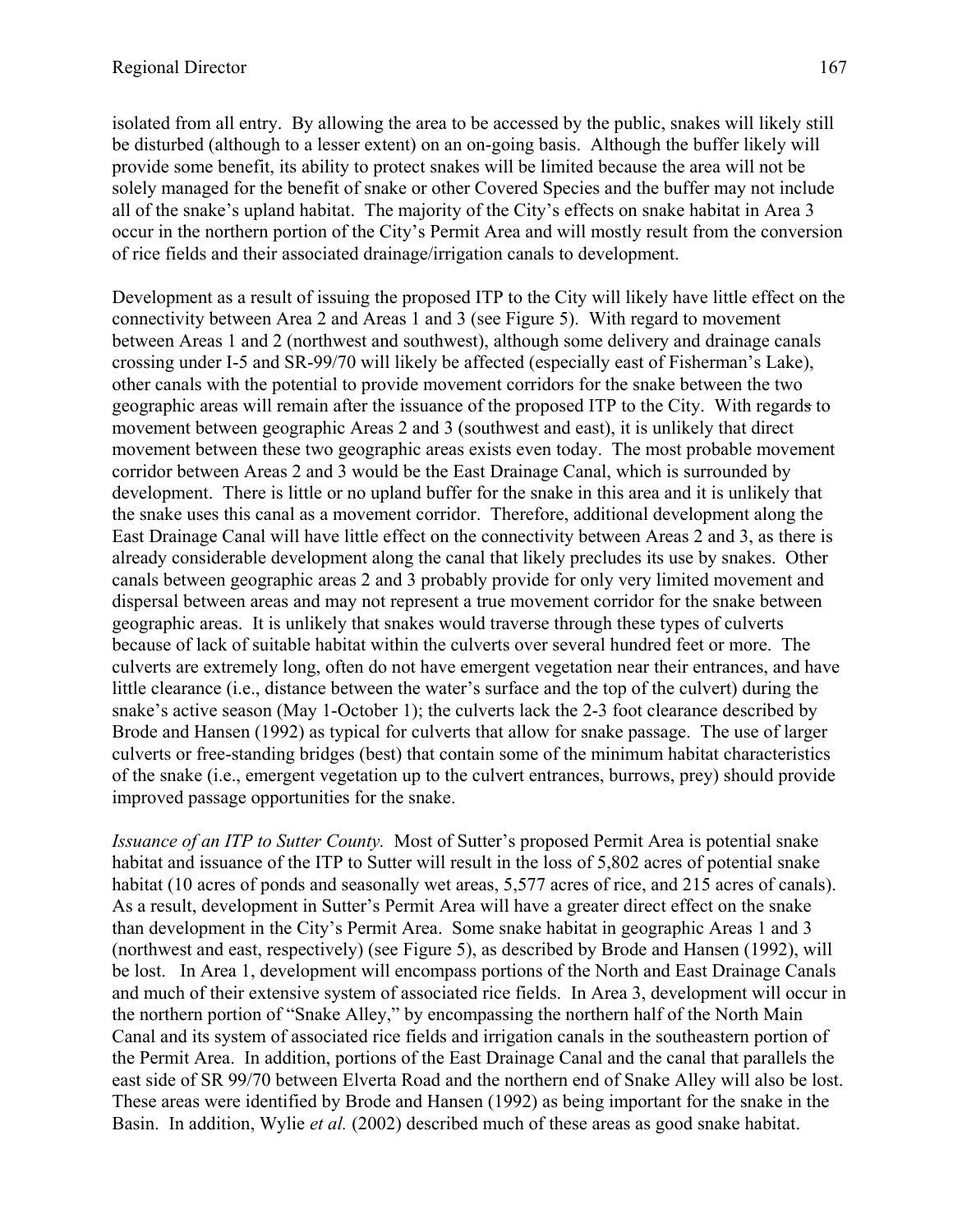Sutter County drainage improvements associated with the proposed South Sutter County Specific Plan include expanding two existing drainage channels outside of the proposed Permit Area; the Montna Drain and the Natomas East Drain (East Drainage Canal) (Figure 2 and 3). These drainage improvements are included in the proposed action and widening these canals will likely directly affect the snakes. Both of these canals were described by Wylie *et al.* (2002) as good snake habitat and snakes have been observed in close proximity to where activities will occur. Based upon observations of Hansen and Brode (1993), it will take at least 3-5 years for the canals to be inhabited by snakes, if ever, following the improvements. The Montna Drain and the Natomas East Drain parallel the North Main Canal (commonly referred to as "Snake Alley") to the east and west, respectively, but will not affect Snake Alley outside of Sutter's Permit Area, except where the East Drainage Canal crosses Snake Alley at Elverta Road. It is anticipated that the proposed Sutter County drainage improvements will convert approximately 16.5 acres of existing agricultural land (rice) to drainage channel. This acreage is included in Sutter's total permitted acreage.

Issuance of the proposed ITP to Sutter will have no direct effect on the movement of snakes between Area 2 and Areas 1 and 3 because Area 2 is located completely within Sacramento County and is removed from Sutter County (Figure 5). However, issuance of the ITP to Sutter will affect the movement of snakes within Area 1 and may affect the movement of snakes between Areas 1 and 3. The Sutter Permit Area divides the available snake habitat in Area 1 in half. Some canals in Sutter's Permit Area that are likely used by the snake for connectivity in Area 1 will be lost. However, other opportunities for movement (e.g., canals) will be available if the proposed ITP is issued. For example, suitable movement corridors will remain in the Swainson's Hawk Zone west of Sutter's Permit Area. Sutter has committed in the NBHCP that the County will not allow development in the Swainson's Hawk Zone. In addition, Sutter will provide protective measures for the snake, such as fencing along the East and North Drainage Canals in its Permit Area to help ensure that snakes are able to move through these canals.

Some of the movement opportunities for snakes between Areas 1 and 3 will likely be affected by the issuance of the proposed ITP to Sutter because some canals will be closed or otherwise made unavailable to snakes. However, issuance of the proposed ITP to Sutter will not prevent movement of snakes between the two geographic areas because some connectivity corridors will remain. Protective measures (e.g., fencing and gaited access) have been provided for the North and East Drainage Canals where they traverse through Sutter's Permit Area and additional connectivity corridors will remain south of Sutter's Permit Area, in northern Sacramento County.

*Issuance of an ITP to the Metro Air Park Property Owners Association*. The effects of the issuance of an ITP to MAP were analyzed in the January 16, 2002, biological opinion for that project (Service File # 1-1-01-F-0302). Issuance of the ITP to MAPPOA will result in the loss of 1,617 acres of potential snake habitat (4 acres of ponds and seasonally wet areas, 1,541 acres of former rice lands, and 72 acres of canals). Some snake habitat in Area 1 (Figure 5), as described by Brode and Hansen (1992), will be lost. Numerous CNDDB (2002) snake records are known from the canals within and adjacent to MAP. Wylie *et al.* (2002) identified good snake habitat on site. Although MAP development will affect the snake and its habitat, extensive areas of snake habitat will remain in Area 1 following implementation of the proposed action.

As stated in the January 16, 2002, biological opinion for the MAP project, issuance of the MAP ITP will not affect the connectivity between Areas 1 and 2. Although the potential for Lone Tree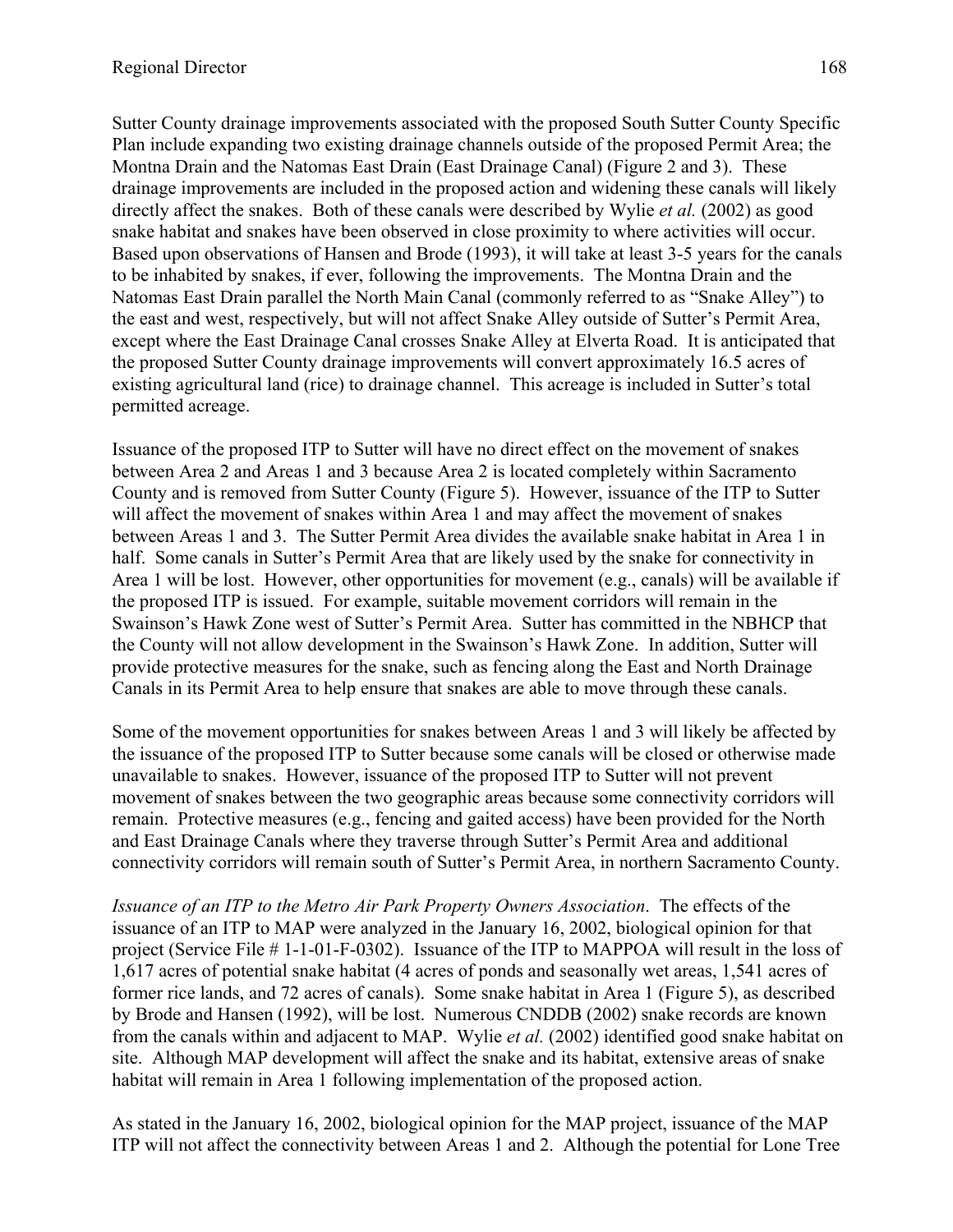Canal to fully function as snake habitat will be reduced, it will remain suitable for foraging and passage to upstream and downstream areas. MAPPOA will install a snake road deterrent on Lone Tree Road and is required to maintain at least 12 inches of water in the canal between April and October. The connection between the Lone Tree Canal and the southwestern zone presently exists as a culvert beneath Interstate 5. This passage is currently ineffective, and will not be improved or worsened as a result of the activities within MAP or by the Conservancy. A snakeexcluding fence will be constructed along Lone Tree Canal so that snake mortality in adjacent areas is not increased.

*Issuance of an ITP to the Natomas Basin Conservancy.* Issuance of an ITP to the Conservancy will result in both significant beneficial and only minor detrimental effects to the snake. Restoration, enhancement, maintenance, and farming activities that take place on Conservancy lands inhabited by snakes may directly result in the injury or death of snakes on those lands. As stated in the NBHCP, the Conservancy will be responsible for the preservation of 8,750 acres of land. Three quarters (6,562.5 acres) of the total acreage will be managed as either marsh (2,187.5) acres) or rice habitat (4,375 acres). All of the marsh and rice habitat is likely to be inhabited by snakes in the future. As there is very little existing marsh habitat in the project's action area, almost all of the marsh habitat managed by the Conservancy will be created through habitat enhancement and creation activities. Since most of the lands available for preservation are currently rice fields considered to be inhabited by snakes and the soils underlying rice fields are typically the best for managed marsh enhancement, habitat restoration and creation activities on these lands will likely result in injury and death of snakes. After habitat restoration and enhancement activities are completed, on-going maintenance activities will likely result in some injury to and death of snakes as a result of activities such as change/repair of water control structures and levee repairs. Management of Conservancy lands as rice fields will also likely result in the injury to and death of snakes. The remaining 2,187.5 acres of land that are not managed as marsh or rice fields will be managed as uplands. Although the uplands will be managed for the hawk and other upland-associated Covered Species, irrigation canals or ditches traversing the uplands and uplands within 61.0 m (200 ft.) of the aquatic resources could be inhabited by or used by snakes. Therefore, habitat restoration, enhancement, and maintenance activities in these upland areas could also result in the disturbance, harm, and death of these snakes.

The Conservancy plans to annually fallow 10 percent of its ricelands. Therefore, 10 percent (437.5 acres) of the total 4,375 acres of rice habitat will not be available to the snake each year. However, the actual loss of snake habitat due to rice field fallowing is likely to be much less than 400 acres per year because: (1) the extensive system of canals traversing the rice fields will still be available to the snake; and (2) the portions of fallowed rice fields within 61.0 m (200 ft.) of the snake's aquatic habitat will serve as upland habitat (although marginal) for the snake during the active season.

The adaptive management provisions of the NBHCP allow for the habitat management ratio to be increased from 25 percent marsh/ 50 percent rice/ 25 percent upland to up to 75 percent marsh/ 25 percent upland. If this occurs, then up to 6,562.5 acres of Conservancy lands may be restored, enhanced, and managed as marsh. However, since: (1) the ratio change is applied prospectively; (2) the Service has not issued a final recovery plan for the snake; and (3) the Conservancy has already acquired over 2,750 acres of land, the total amount of potential marsh habitat created would be much less than 6,562.5 acres.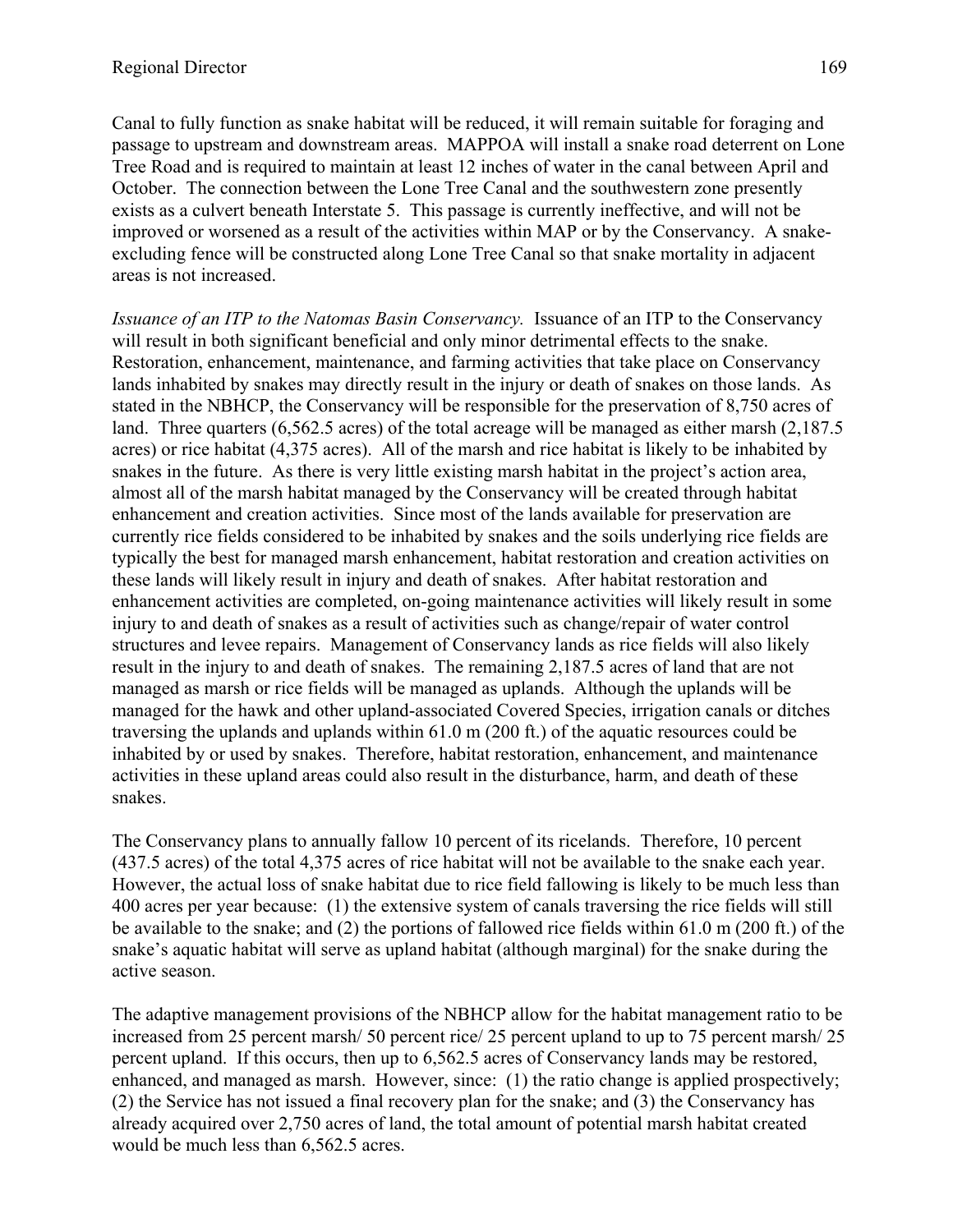*Effects of the Proposed Conservation Measures on the Snake*. The Land Use Agencies and the Conservancy have proposed a number of conservation measures that minimize the effects of the proposed action on the snake (see NBHCP, sections V.A.5. and V.B.4.). These measures are similar to those included in Appendix C of the Service's November 13, 1997, *Programmatic Formal Consultation for U.S. Army Corps of Engineers 404 Permitted Projects with Relatively Small Effects on the Giant Garter Snake within Butte, Colusa, Glenn, Fresno, Merced, Sacramento, San Joaquin, Solano, Stanislaus, Sutter and Yolo Counties, California* (Snake Programmatic Consultation). Examples of conservation measures include, but are not limited to: (1) construction windows (i.e., limiting construction to periods when snakes are least likely to be injured or killed); (2) dewatering; (3) snake surveys to minimize the potential that snakes are located on the project site when construction activities occur; and (4) environmental awareness training. These measures will all minimize direct effects to snakes. Additional conservation measures include provisions such as protecting the North and East Drainage Canals with fencing to ensure some connectivity remains between and within the system of habitat reserves.

The most important conservation measure proposed in the NBHCP is the development of a system of habitat reserves. Once complete, the Conservancy will have acquired/restored/ enhanced a minimum of 2,187.5 acres of marsh and 4,375 acres of rice habitat to be managed for the snake and other Covered Species in perpetuity. Managed marsh is at least equivalent and likely greater in habitat quality to the canals, ponds, and seasonally wet areas that will be destroyed as a result of issuing the ITPs to the Land Use Agencies. As such, a total of 2,187.5 acres of marsh will created and preserved for the 425 acres of canals, ponds, and seasonally wetted areas lost. This is equivalent to approximately five acres of habitat preserved for every acre habitat lost. Much of the uncertainty regrading the ability of created marsh habitat no longer exists. Data gathered by BRD on the Conservancy's reserves and at the Colusa National Wildlife Refuge demonstrate that snakes use created marsh habitat (Wylie and Martin 2002, Wylie *et al.* 2003). In fact, Wylie *et al.* (2003) stated that the enhanced areas at the Colusa Nation Wildlife Refuge are occupied by a healthy population of snakes. Managed marsh habitat, because it is interlaced with meandering channels, has lots of edge habitat. The snake often travels and hunts along these edges. They are also directly adjacent to upland habitat, where they can go to escape from predators. Snake rice habitat lost as a result of issuing the ITPs to the Land Use Agencies will be preserved at rate of approximately one acre for every two acres of rice lost. Additional benefits will be gained for the snake on Conservancy rice lands through the use of wildlifefriendly practices such as minimizing mowing on rice checks, berms, and other water control structures.

In order to mitigate for the loss of 1,094 acres of snake habitat resulting from the issuance of the proposed ITP to the City, the Conservancy will provide (with fees acquired by the City) 3018.8 acres of habitat for the snake. Of that, 1006.2 acres will be managed marsh and 2012.5 acres will be rice fields. However, as stated above, 10 percent of the total rice field habitat will be fallowed annually; therefore, the total acreage of rice field habitat is actually 1811.2 acres. In order to mitigate for the loss of 5,802 acres of snake habitat resulting from the issuance of the proposed ITP to Sutter, the Conservancy will provide (with fees acquired by Sutter) 2800.1 acres of snake habitat for the snake. Of that, 933.4 acres will be managed marsh and 1866.8 acres will be rice fields. However, as stated above, 10 percent of the total rice field habitat will be fallowed annually; therefore, the total acreage of rice field habitat is actually 1680.1 acres. In order to mitigate for the loss of 1,617 acres of snake habitat resulting from the issuance of the proposed ITP to MAPPOA, the Conservancy will provide (with fees acquired by MAPPOA) 743.6 acres of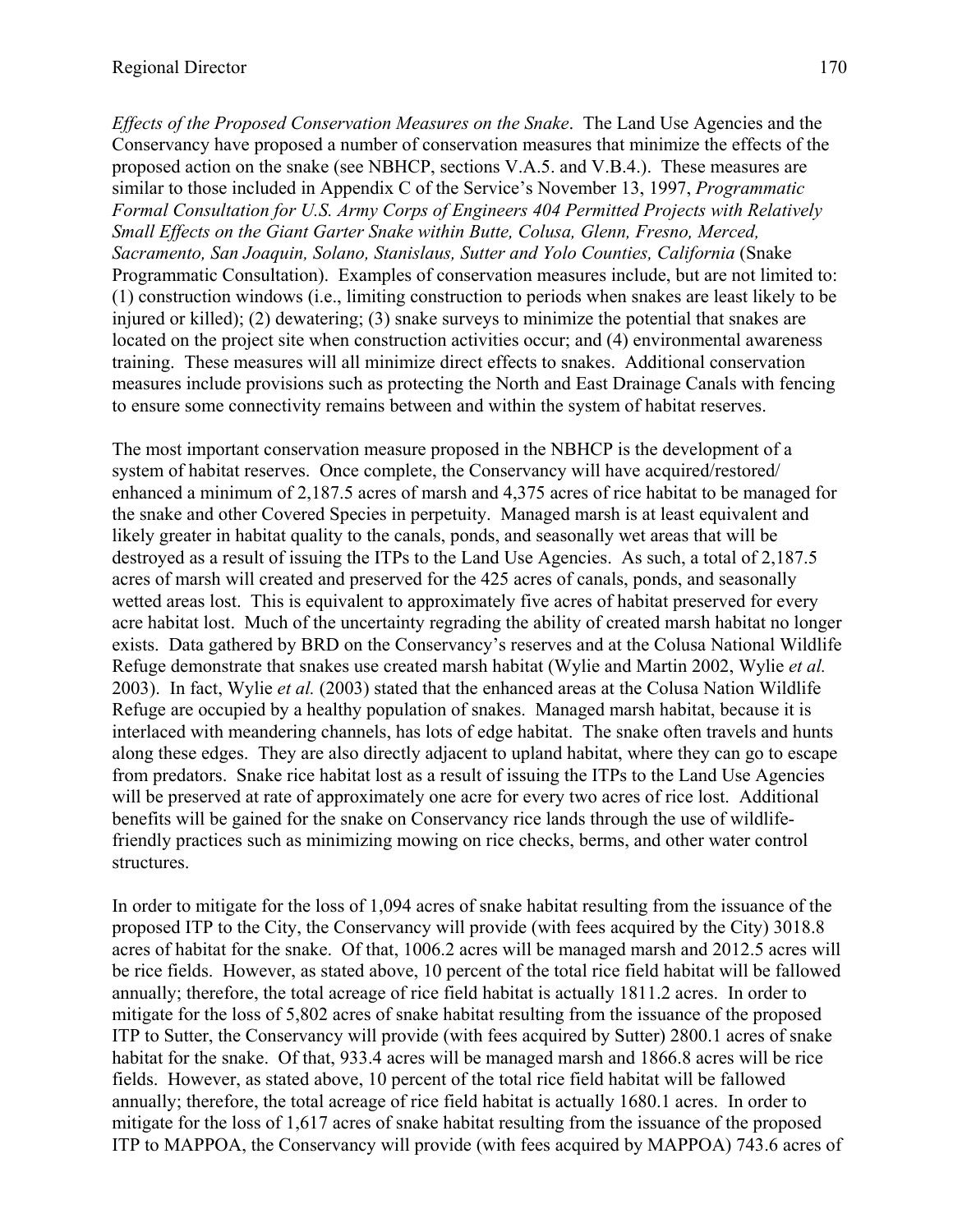snake habitat for the snake. Of that, 247.9 acres will be managed marsh and 743.6 acres will be rice fields. However, as stated above, 10 percent of the total rice field habitat will be fallowed annually; therefore, the total acreage of rice field habitat is actually 669.3 acres.

After implementation of the proposed action, the Conservancy will have acquired/restored/ enhanced a minimum of 2,187.5 acres of marsh and 4,375 acres of rice habitat to be managed for the snake and other Covered Species in perpetuity. Although this amount is less than that being impacted by the proposed action, the NBHCP adequately protects the snake because the effective mitigation ratio is greater than 0.5:1. Managed marsh habitat on the Conservancy's reserves is more valuable to the snake than the existing habitat in the Basin because: (1) the habitat will be protected in perpetuity; (2) the habitat is monitored and actively managed for the benefit of the snake and other Covered Species; (3) the habitat will not be subject to continuos disturbance caused by farming or canal maintenance activities; (4) the habitat will be available for the snake year-round whereas the Basin's rice habitat is only available during a portion of the year; (5) the habitat will not be periodically made unavailable to the snake as occurs with canal maintenance activities; and (6) the habitat will be relatively free of human intrusion. In short, managed marsh preserves will provide high-quality habitat that is not subject to most of the impacts that routinely adversely affect the snake and its existing habitat throughout the rest of the Basin. With regard to the Conservancy's rice reserves, Conservancy rice lands will be more advantageous for the snake because rice production practices will be more "snake-friendly." For example, the Conservancy will maintain rice checks, berms, and other water-control structures in as natural a state as practicable and maintain prey species (e.g., mosquito fish) in or near the rice fields. These rice fields will also be consistently available, regardless the market for water transfers, unlike non-Conservancy rice habitat in the Basin, which is available for water transfers.

*Summary/Discussion of Direct Effects on the Snake*. The proposed action is likely to directly affect the snake throughout much of the Basin. Some areas that have historically been known to be occupied by large numbers of snakes will be developed. In addition, some potential connectivity corridors between the Basin's three geographic areas will be compromised. However, after implementation of the proposed action, much of the potential snake habitat in the Basin will remain. Of over 24,000 acres of potential snake habitat in the Basin, over 16,000 acres will remain after implementation of the proposed action. These lands include areas in both Sutter and Sacramento County that are designated in land use plans as either agriculture or open space and are anticipated to be so in the future. Up to 6,500 acres of the remaining snake habitat in the Basin will be protected and enhanced as part of the Conservancy's system of reserves. Additionally, much of the habitat that has historically been and is currently known to be important for the snake will not be affected. For example, much of Snake Alley (the North Main Canal and its important surrounding matrix of irrigation/drainage canals and rice fields) will not be directly affected by the proposed action because it lies south of Sutter's proposed Permit Area in unincorporated Sacramento County. This area is designated as agricultural cropland and as discussed in the cumulative effects section (below), is not anticipated to change in the foreseeable future. Based upon the adopted land use plans for the area and the fact that much, if not all, of Snake Alley is located within the 100 year floodplain, Snake Alley is expected to remain in agricultural use and rice would be the most appropriate crop. Because rice farming is expected to persist, many of the irrigation canals are expected to persist. Because Based upon the historical literature (e.g., Brode and Hansen 1992), the observed density of snakes, and the amount, configuration, and quality of suitable snake habitat in the area (e.g., Wylie and Martin 2002; Wylie *et al.* 2002), Snake Alley appears to be important for the continuation of the snake in the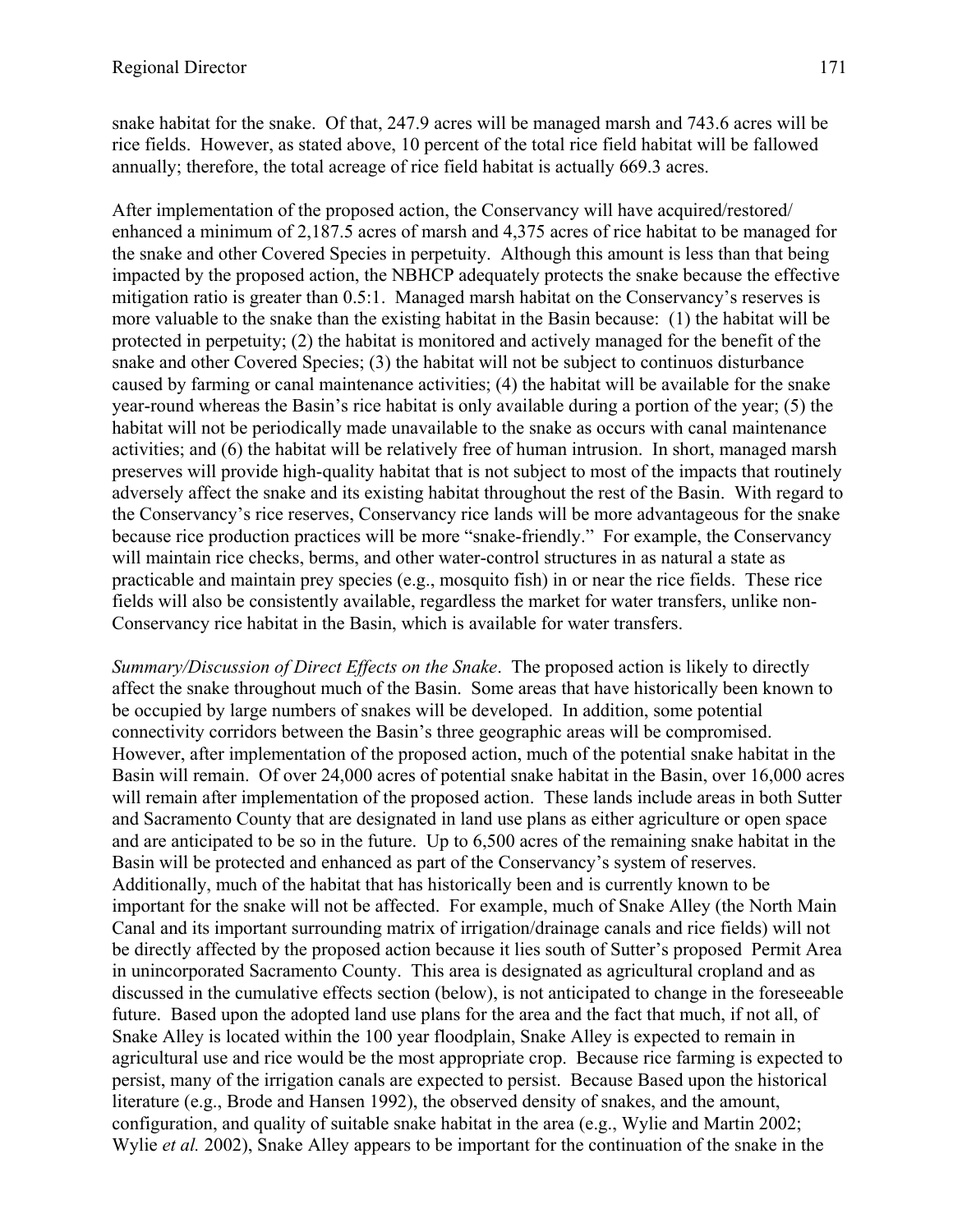Basin. In another example, portions of the North Drainage Canal in the western Basin will not be affected because they are outside of Sutter's proposed Permit Area. Although development will get as close, or closer, than 61.0 m (200 ft.) to it, Fisherman's Lake, an important snake habitat area in Area 2, will be mostly protected. The Conservancy has already purchased lands on Fisherman's Lake's west bank (Figure 6) and the east bank will be partially protected from development. Lands in the northwestern corner of the Basin support snakes, will not be developed, and have been targeted by the Conservancy for some mitigation land acquisitions. Lastly, lands in northern Sacramento County between Snake Alley and the North Drainage Canal will not be developed because it is unincorporated land in Sacramento County which is outside the urban services boundary. These lands will allow movement between Snake Alley to the western and northwestern portions of the Basin.

Implementation of the proposed action will likely have some negative effects on connectivity. For example, development will surround the North and East Drainage Canals and other canals connecting the three geographic Areas will be lost. However, connectivity corridors will remain for the snake. Canals are required for flood control in the Basin and agriculture (which requires irrigation water) is anticipated to continue through the life of the Permits. The Land Use Agencies, through their adopted general plans, community plans, and specific plans, will promote compact urban development within limited portions of the Natomas Basin. Under the NBHCP, the Land Use Agencies are required to ensure connectivity (see NBHCP, Section IV.C.1.d.) and the Plan includes measures to help maintain connectivity. The Conservancy will consolidate reserve acquisitions during the 50-year life of the permits in order to build larger blocks of habitat reserve lands. Reducing the number of blocks reduces the number of connections to be maintained. Specific measures identified in the NBHCP to ensure viability of the reserve system include: (1) relocating reserve components; (2) MOAs; (3) easements; and (4)s outright purchases of land, which would be designed to ensure connectivity for the snake between Conservancy reserves. The NBHCP does not include the closure of canals as a Covered Activity and the Water Agencies have not applied for ITPs at this time. Therefore, in the event of a proposed canal closure, the Water Agency (or project sponsor for canal closure) would be required to comply with the Act.

The NBHCP requires that an annual assessment of connectivity within and between reserves be conducted. If an annual assessment determines that connectivity has been lost, it then must be reestablished. Otherwise, the Conservancy could have its permit suspended or revoked. Because the Conservancy, as the plan operator, acts on behalf of the Land Use Agencies, the agencies could also have their Permits suspended or revoked if connectivity is lost. Therefore, it is in the City's and Sutter's best interest to ensure connectivity for the snake in the Basin. The Final EIS/EIR provides detailed discussion regarding connectivity in the Basin.

*Indirect Effects*. Implementation of the proposed action is likely to have several indirect effects on the snake. Snakes displaced as a result of development activities could: (1) encounter intraspecific and interspecific competition in their new habitats; (2) be more susceptible to predation in their new, unfamiliar habitats; and (3) experience lower survivorship as they hunt in unfamiliar habitat. Development adjacent to snake habitat could: (1) result in decreased water quality in the snake's aquatic habitat through the introduction of pesticides, herbicides, petroleum products, heavy metals, polynuclear aromatic hydrocarbons, and other organic compound and nutrients in run-off; (2) introduce new snake predators (i.e., cats) to the snake's habitat; (3)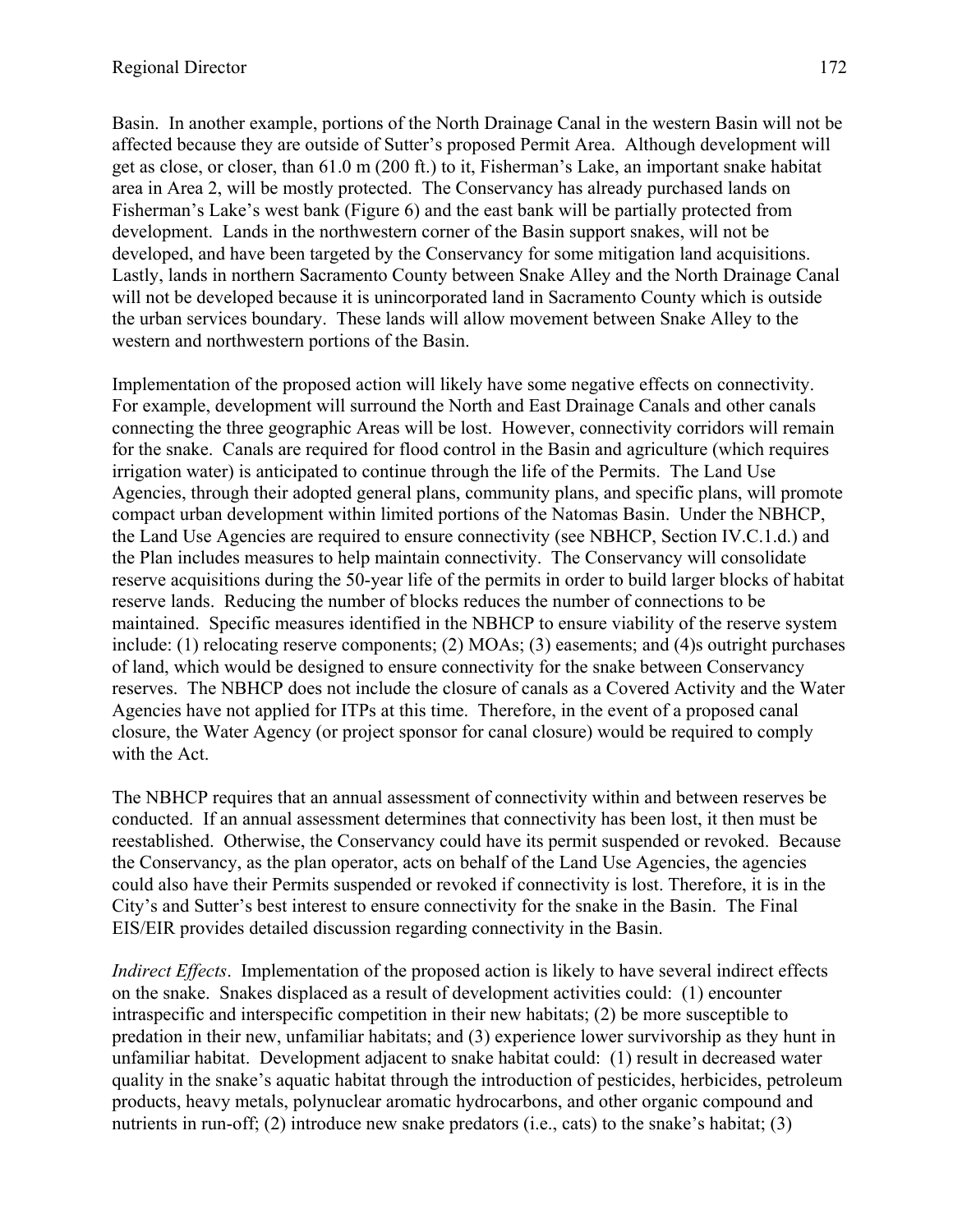disrupt snake activities and behavior through noise and other disturbances; and (4) disturb the snake by increasing the number of snake-human interactions.

Perhaps the most important indirect effect potentially caused by the proposed action is the availability of irrigation/drainage canals for the snake. However, Natomas Mutual is a longestablished privately held water company and as the Conservancy becomes a major land owner within the Basin, it will require substantial water deliveries that will assist Natomas Mutual with remaining an economically viable company. Additionally, substantial agricultural interests are anticipated to remain within the Natomas Basin throughout the life of the Permit(s). The NBHCP represents all reasonably foreseeable development in the Basin and except for some airport lands, adopted land use plans and policies designate the remaining areas of the Basin as either open space or agriculture. Natomas Mutual has provided irrigation water for over 80 years and there are no plans to discontinue service. As long as agricultural activities continue in the Basin, there will be a demand for Natomas Mutual's services. So, even if Natomas Mutual ceases to operate, there will likely be a demand for irrigation water, which would be met by some other provider. In addition to irrigation canals provided by Natomas Mutual, it is anticipated that drainage canals will remain throughout the life of the Permits. Figure 17 of the NBHCP identifies drainage channels within the Natomas Basin that are considered likely to be retained for flood control purposes for both existing agricultural uses and for Planned Development. Regardless of the type of uses within the Basin, whether agricultural or urban, major flood control channels are required to convey water through the Basin. These canals and their surrounding rice fields will continue to provide habitat and movement corridors for the snake.

Issuance of the proposed permits to the Permittees will provide the conditions necessary for the permanent maintenance of a stable, protected snake population in the Basin (and, consequently, for the continued viability of the snake in the Basin) for the following reasons: (1) the measures proposed by the City and Sutter, including pre-construction surveys and dewatering and fencing of important canals, will minimize the impacts to the snake; (2) the protection and enhancement/ restoration/creation 6,562.5 acres of higher quality managed marsh and rice reserves, and in particular, the creation of a minimum 2187.5 acres of managed marsh habitat in place of 425 acres of canals, ponds and other seasonally wetted areas that will be lost and that will result in an effective mitigation ratio of approximately 5 to 1 for this key snake habitat, will effectively mitigate the impacts resulting from the conversion of 8,512 acres (including MAP) of varying quality snake habitat to urban development; (3) essential connectivity among the Basin's three geographic areas will remain following project build-out; (4) after implementation of the proposed action, over 16,000 acres of snake habitat will remain, including many areas that are recognized as important to the viability of the snake in the Basin; and (5) the creation of year round, protected snake habitat that is specifically managed to benefit the snake will substantially reduce mortality sources such as farming activities (e.g., field preparation, harvest) and canal maintenance activities. The proposed action will not adversely affect snakes outside of the Natomas Basin. Therefore, because the proposed action will not affect the viability of the snake in the Basin or affect the snake outside the Basin, the viability of the American Basin population and the entire species will not be compromised.

Threatened Valley Elderberry Longhorn Beetle

Implementation of the proposed action will likely affect the beetle by authorizing the City, Sutter, Conservancy, and MAPPOA to participate in and authorize activities that result in direct effects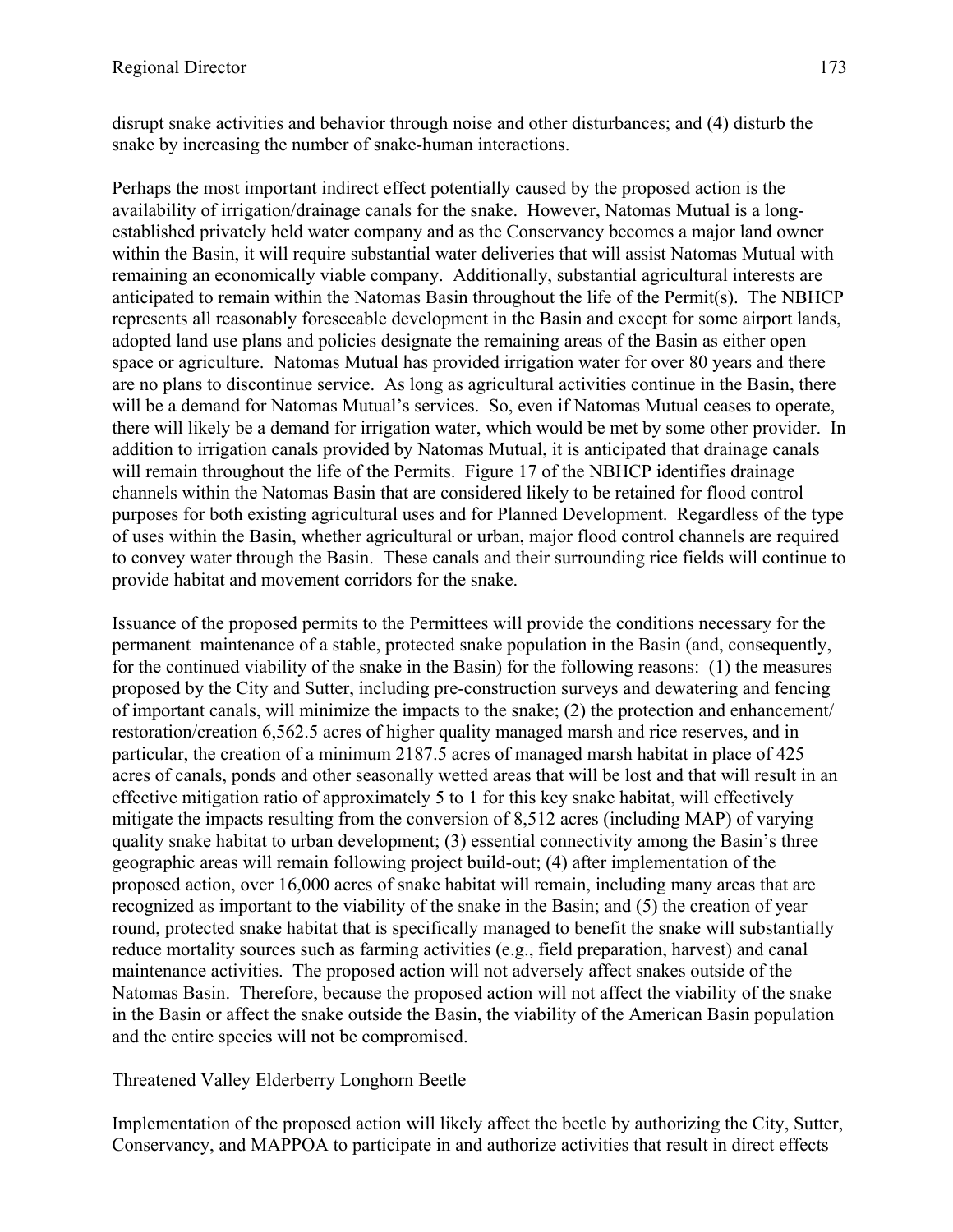to any beetles inhabiting the Permit Areas or on the Conservancy's reserves. Although the beetle has not been observed in the Basin, it has been observed in close proximity to the Basin (i.e., across the Sacramento River from the Basin). Suitable beetle habitat is known to occur in the Basin and the Permittees have requested incidental take authorization in case beetles or their habitat is found in the Permit Areas. Take could be in the form of injury, or death of beetles. For example, beetles could be adversely affected if the elderberry shrub they inhabit is relocated. This is the most likely form of direct effects and would presumably injure or kill some beetles. The January 16, 2002, biological opinion that evaluated the potential effects of the proposed Metro Air Park project (Service File # 1-1-01-F-0302) found that the proposed action would not directly affect the beetle, as no elderberry shrubs were located on-site. However, suitable beetle habitat could grow in the MAP project site by time development occurs and therefore, incidental take coverage for direct effects to the beetle was granted.

The Conservancy's management and restoration activities may have a minor adverse effect on the beetle. Management activities may include mechanical treatment and removal of non-native shrubs and limited excavation to establish new plants. The Conservancy will avoid impacts to elderberry shrubs to the maximum extent practicable. However, it is reasonable to expect that in some instances, the Conservancy will have to conduct activities that affect the elderberry shrubs, and as a consequence, the beetles that inhabit them. For example, a berm on which an elderberry shrub is located could need repair. There may also be potential direct effects associated with the need to relocate shrubs that become established outside of riparian restoration areas, such as along irrigation ditches. However, because of the small number of elderberry shrubs in the Basin and Conservancy's goal to minimize impacts to the species, direct effects of the Conservancy's management activities on the beetle should be minimal.

As stated in the Environmental Baseline for the species, the amount of potential beetle habitat in the proposed action's action area has not been quantified. However, beetle habitat is more likely to be located in some habitat classes than others. Within the Basin, the habitat classes most likely inhabited by the beetle include oak groves, riparian, and tree groves. Of the total 98 acres of oak groves in the Basin, eight acres (City = 6, MAP = 2) will be lost (Table 13). Of the total 124 acres of riparian habitat in the Basin, 24 acres (City = 24) will be impacted. However, much of the 24 acres of affected riparian areas are located on the east side of Fisherman's Lake and will not be developed. Therefore, 24 acres overstates the actual amount of riparian habitat that will be lost. Of the total 106 acres of tree groves in the Basin, 33 acres (City = 10, MAP = 23) will be lost. It must be emphasized that: (1) loss of oak groves and riparian habitat overstates the amount of potential beetle habitat lost; (2) elderberry shrubs are likely located in some additional isolated areas of the Basin; and (3) there are no documented occurrences of the beetle in the basin.

The conservation measures proposed by the Land Use Agencies and the Conservancy will effectively minimize and mitigate the potential effects of the proposed action on the beetle. The Permittees will conduct surveys for the beetle and its habitat. When possible, Permittees will avoid beetle habitat. When this is not possible, shrubs will be transplanted during their dormant season (to minimize any potential adverse effects on the shrub and consequently, the beetle) and replacement seedlings will be planted. Beetles have observed emerging from shrubs after they were transplanted to conservation areas (B. Cordone, pers. comm. to Craig Aubrey, 2003) and beetles have been observed emerging from replacement seedlings in conservation areas (G. Sutter, pers. comm. to Craig Aubrey, 2003). The Land Use Agencies and Conservancy have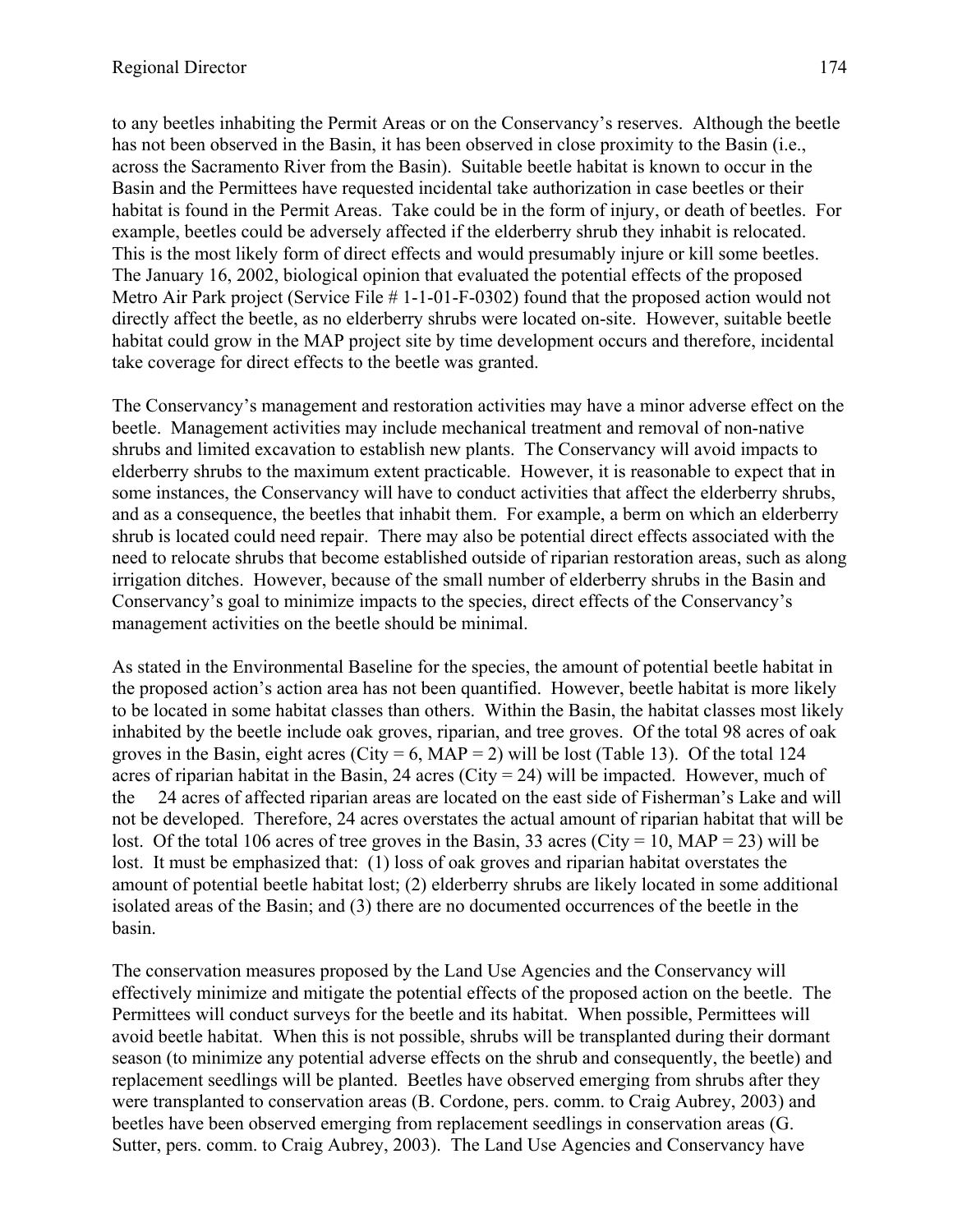agreed to adhere to the Service's Beetle Guidelines, or any updated Guidelines, as they are updated in the future. This provision will help ensure that the NBHCP's beetle conservation strategy is consistent with the Service's most current conservation strategy for the species.

Indirect effects of the proposed action on the beetle should be minimal. The most likely potential indirect effect is the removal of elderberry shrubs with stems less than one inch diameter at ground level. When development activities occur, these shrubs will not be considered suitable beetle habitat (because their stems are not yet large enough) and will therefore, not be protected. Left alone, they would presumably grow to become suitable beetle habitat. Construction activities would preclude these shrubs from becoming suitable habitat for the beetle.

Overall, the effects of the proposed action on the beetle should be minimal. There are few elderberry shrubs in the Basin, limited areas where elderberry shrubs would be likely to occur, and the beetle has never been observed in the Basin. Impacts to the beetle are unlikely to occur on either a frequent or large-scale basis. The Permittees have proposed measures that minimize and mitigate the impacts such as requiring land owners/developers to mitigate according to the Service's Beetle Guidelines. Therefore, the proposed action is minimized and unlikely to affect the survival of the beetle in the Basin. Furthermore, because of the proposed action's minimal effects on the beetle and the Basin represents only a small portion of the beetle's current range, the proposed action is not likely to affect the survival or recovery of the species overall.

Threatened Colusa Grass, Threatened Slender Orcutt Grass, Endangered Sacramento Orcutt Grass, Legenere, and Boggs Lake Hedge-Hyssop

Issuance of the proposed ITP's to the City, Sutter and the Conservancy may adversely affect Colusa grass, slender Orcutt grass, Sacramento Orcutt grass, legenere, and Boggs Lake hedgehyssop. The species have been reported from the vicinity of the proposed action's action area and potential habitat may occur in the proposed action's action area. However, none of these species has been observed in the Basin and the potential habitat is likely not suitable for three of the species: Colusa grass, slender Orcutt grass, and Sacramento Orcutt grass. The three species are known to occur inhabit large vernal pools that remain inundated for long periods of time. The Basin's vernal pools are typically small and do not remain inundated for long periods of time. In addition, because of the very limited amount of vernal pool resources in the proposed action's action area, the proposed action is likely to have very little, if any, effect on the five vernal pool species. MAPPOA did not request coverage for the Colusa grass, slender Orcutt grass, Sacramento Orcutt grass, legenere, or the Boggs Lake hedge-hyssop and it does not appear that suitable habitat for any of these species exists on the proposed MAP project site. Although four acres of ponds and seasonally wet areas exist on the proposed MAP project site, these wetlands do not appear to support vernal pool-associated species.

The most likely direct effect to Colusa grass, slender Orcutt grass, Sacramento Orcutt grass, legenere, and Boggs Lake hedge-hyssop resulting from the Land Use Agencies' activities would be direct mortality or destruction of the seed bank as a result of development, should any plants be found to exist in the permit areas, as a result of development. For example, construction equipment may kill plants by crushing them when it runs over them. Seeds could be destroyed or rendered unable to germinate when seasonal wetland areas they occupy are partially or wholly filled.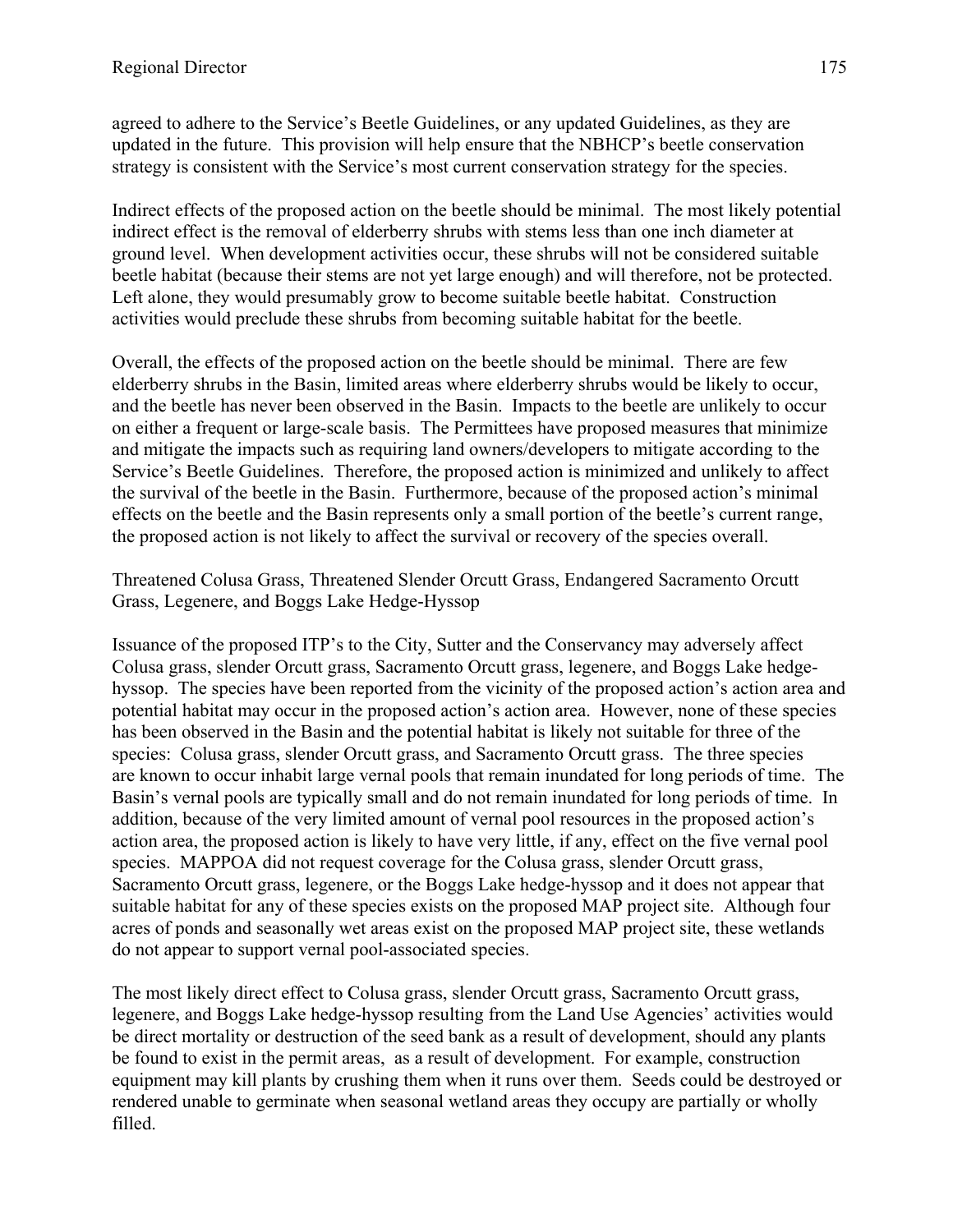As stated in the species descriptions, the actual amount of suitable vernal pool habitat in the Basin was not quantified. The Basin is not known to contain substantial numbers of vernal pools and is not considered essential to the species' recovery or included in the Service's proposed vernal pool critical habitat rule (67 **FR** 59884). Based upon estimates in southern Sacramento County, the Basin's 886 acres of grasslands would contain at the most 21.3 acres of vernal pools. Additionally, some portion of the Basin's 96 acres of ponds and seasonally wet areas may be suitable for vernal pool plants. However, this estimate greatly overestimates the actual amount of vernal pool habitat in the Basin because grasslands in the Basin have a lower density of vernal pools than surrounding areas of Sacramento County (see Environmental Baseline) and most of the ponds and seasonal wetlands do not have correct hydrology to support covered vernal pool species. Of the total 886 acres of grasslands in the Basin, 427 are in the City's Permit Area and 134 are in Sutter's Permit Area (Table 14). This equates to 10.2 and 3.26 acres of vernal pools in the City and Sutter's Permit Areas, respectively. Of the total 96 acres of ponds and seasonally wet areas in the Basin, seven are in the City's Permit Area, four are in the MAP Permit Area, and ten are in Sutter's Permit Area (Table 14). Most of the potential habitat that will be lost is located in the eastern portion of the City's Permit Area. As stated in the species descriptions, ponds and seasonally wet areas acreages almost certainly vastly overestimate the actual potential vernal pool acreage in the Basin, as most of the ponds and seasonally wet areas do not have the correct hydrology to support vernal pool-associated species. Ponds and seasonally wet areas located in the MAP Permit Area do not have the correct hydrology to support vernal pool plants and no other potential habitat is located within 76 m (250 ft.) of any of MAP's proposed action activities (Service 2002).

Issuance of the proposed ITP to the Conservancy may result in the loss of Colusa grass, slender Orcutt grass, Sacramento Orcutt grass, legenere, and Boggs Lake hedge-hyssop, should any of these species be found on reserve lands. Plants could be harmed or killed during reserve restoration or maintenance activities. For example, plants could be crushed by construction equipment creating habitat on the Conservancy's reserves or grazed by cattle used for invasive weed abatement. However, because the plants have not been observed in the Basin and there is very little, if any, suitable habitat in the Basin, the chance of the Conservancy impacting the species is very small.

Implementation of the proposed conservation measures will minimize the potential effects of the proposed action on the Colusa grass, slender Orcutt grass, Sacramento Orcutt grass, legenere, and Boggs Lake hedge-hyssop. The Land Use Agencies have proposed to require developers to survey, using a Service-approved protocol, for vernal pool plants in potential habitat. If vernal pool plants are identified, developers will be required to avoid impacts or mitigate for any effects on the plants. Possible strategies include: (1) on-site avoidance and preservation of the vernal pool resource; (2) payment into a Service-approved conservation bank; or (3) relocation of vernal pool resources (another potential direct effect related to development).

Indirect effects to Covered vernal pool plants may occur if upland areas surrounding potential vernal pool plant habitat are altered.For example, if the upland area adjacent to an occupied vernal pool is graded, the hydrology (i.e., depth, frequency and length of inundation, etc.) of the vernal pool could be changed, thereby affecting the plants that inhabit it. However, the Land Use Agencies have proposed conservation measures that either avoid or minimize indirect effects to vernal pool species. For example, if either Sacramento Orcutt grass, slender Orcutt grass, or Colusa grass are identified on-site, the Wildlife Agencies may require the landowner/developer to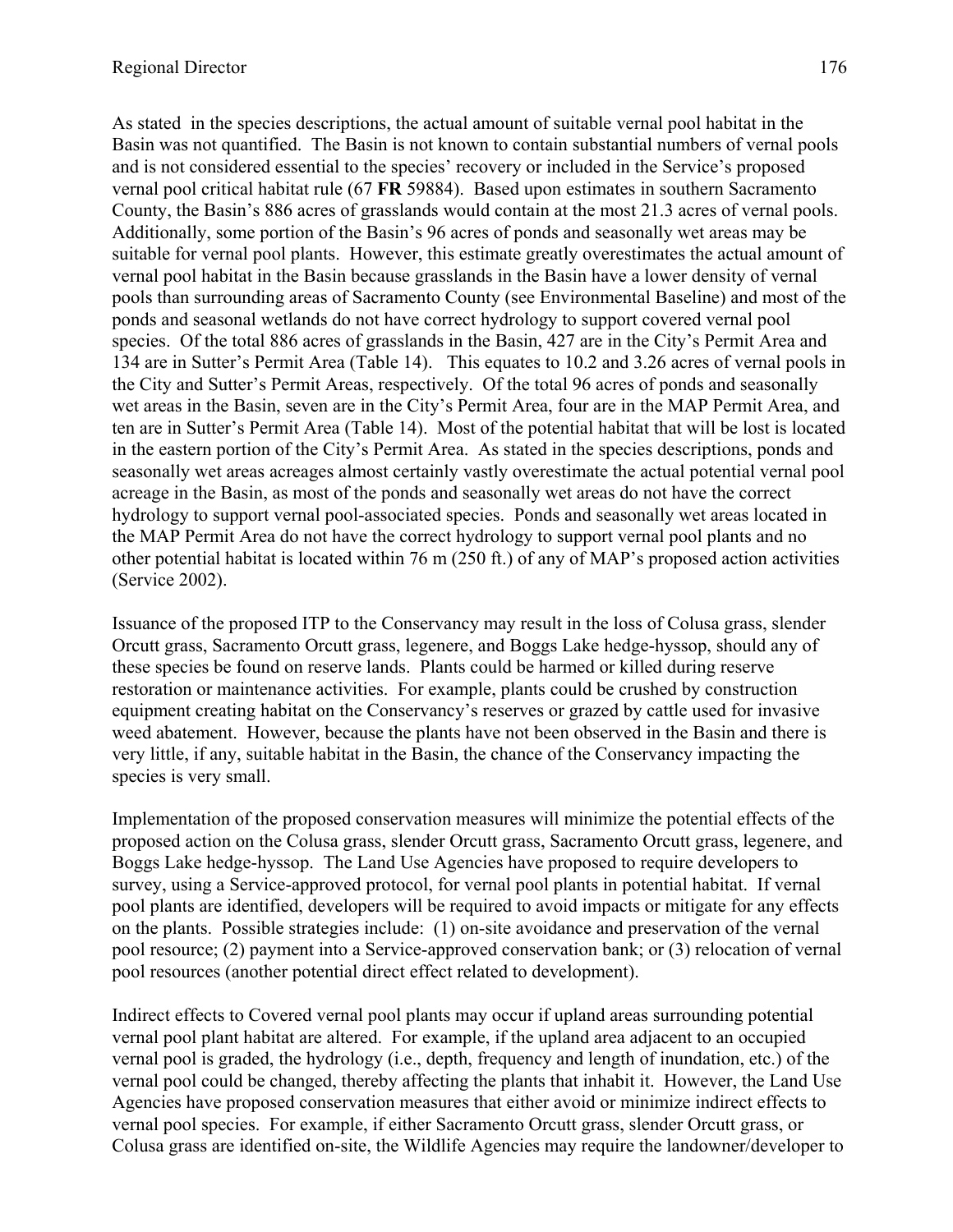preserve the vernal pool resource. In other cases, the landowner/developer will be required to mitigate for the effects according to the Service's current vernal pool guidelines.

Overall, the proposed action should have little to no effect on the Colusa grass, slender Orcutt grass, Sacramento Orcutt grass, legenere, and Boggs Lake hedge-hyssop. There is very little (if any) suitable habitat in the Basin and none of the species have been identified there. The plan contains avoidance, minimization, and mitigation measures to eliminate or offset any impacts to this species should any be discovered during pre-construction surveys required under the plan. The proposed action will not adversely affect the species outside the Basin. Therefore, the proposed action will not affect the viability of the Colusa grass, slender Orcutt grass, Sacramento Orcutt grass, legenere, and Boggs Lake hedge-hyssop in the vicinity of the Natomas Basin or as species.

## Swainson's Hawk

The Swainson's hawk is a common inhabitant of the Natomas Basin. In 2001, active hawk nests were located in the City's, MAPPOA's, and Conservancy's proposed permit areas. Although no nests were located in Sutter's proposed permit area, nests were located close (< 1 mile) from the permit area. The overwhelming majority of the Basin's hawk nests are in mature trees situated either on the banks of or near the Sacramento River. Suitable hawk foraging habitat exists throughout the Basin in each of the proposed permit areas and is well within the known foraging range of the hawk. Implementation of the proposed action will likely affect the hawk throughout the action area by authorizing the City, Sutter, Conservancy, and MAPPOA to participate in and authorize activities that result in adverse effects to hawks through loss of habitat within the Permit Areas and on the Conservancy's reserves. Hawks will be disturbed through the removal of their nest trees and foraging habitat.

## *Effects to Nesting Habitat*

The majority of the Basin's potential nesting habitat will not be directly affected by the issuance of the ITPs to the Permittees. Most known hawk nests and potential nest trees are located in unincorporated Sacramento County along the Sacramento River and outside of the proposed Permit Areas. Additional nest sites are located on lands within the City adjacent to the Sacramento River. These areas, which are located within the one mile-wide swath of land abutting the Sacramento River in the Basin known as the Swainson's hawk zone, constitute the core nesting habitat for the hawk within the Basin. With the exception of 252 acres previously approved for development by the City within the Swainson's hawk zone, ,the Permittees have committed to avoid development within this area. Following implementation of the proposed action, at least 263 of the Basin's total 328 acres (80.1 %) of potential nesting habitat will remain. However, it is likely that closer to 287 acres (87.5 %) of nesting habitat will remain, as the riparian habitat bordering Fisherman's Lake will not be removed.

Issuance of the proposed ITP to the City will likely result in effects on 40 acres of potential Swainson's nesting habitat (Table 5). Most of the potential nesting habitat is comprised of riparian areas (24 acres). Other nesting habitat types include oak groves (6 acres) and tree groves (10 acres). Much of the 24 acres of affected riparian areas is located on the east side of Fisherman's Lake and will not be developed. Although this habitat will not be destroyed, indirect effects are still likely (see below).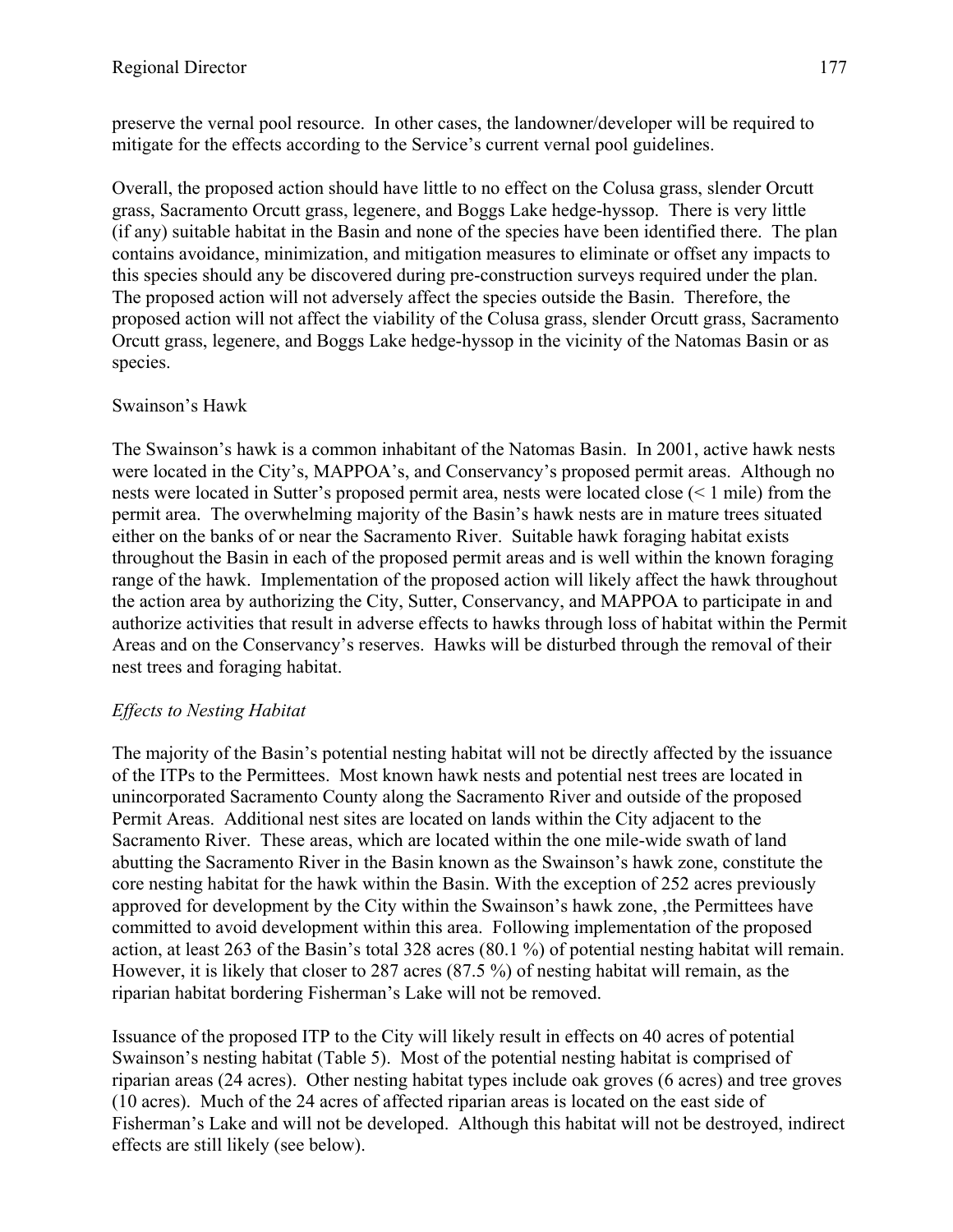According to Figure 13 of the NBHCP, six Swainson's hawk nest trees are located in the City's proposed Permit Area (excluding the nests adjacent to Fisherman's Lake). A seventh tree was removed in 1998. Four of the six nests were inactive in 2002 (Estep 2002). At least two of these are in areas that have already been developed. In addition to the six nests that are located in the City's proposed Permit Area, a single nest is located just west of the City's proposed Permit Area, north of El Camino and west of I-80 (Estep 2002). This nest was active in 2002 and will likely be indirectly affected (described below) by the issuance of the proposed ITP to the City. Hawks could be also be disturbed by construction noise or daily activities once the City's Permit Area is developed.

Issuance of the proposed ITP to Sutter will not result in the direct loss of any potential nesting habitat (Table 5). Additionally, there are no Swainson's nests in Sutter's proposed Permit Area.

The effects of issuing the proposed ITP to the MAPPOA were analyzed in the January 16, 2002, biological opinion for that project (Service File # 1-1-01-F-0302). Issuance of the ITP to MAPPOA has or will result loss of 25 acres of potential hawk nesting habitat (tree groves  $= 23$ ) acres, oak groves = 2 acres). A single hawk nest tree will be removed. This tree was active in 2001 (NBHCP 2002) and inactive in 2002 (Estep 2002). Another inactive nest is located on Powerline Road between the airport and MAP (Estep 2002). Sufficient information was not available to determine if the nest tree will be removed by the MAP project. However, at the very least, because of its proximity to MAP, hawks in the nest tree will likely be disturbed by construction activities or by daily activities once MAP is completed. A single active nest tree is also located directly south of the MAP Permit Area (Estep 2002) and will likely be directly affected by the issuance of the proposed ITP to MAPPOA. For example, hawks nesting in the tree could be disturbed by construction activities or disturbed as the site is used once it is developed. Hawks in nest trees in urban areas have been shown to have lower reproductive success than those in rural areas (England *et al.* 1995) (see indirect effects section below). To mitigate for the loss of the nest tree on the MAP site and other Swainson's hawk habitat, MAPPOA will secure 200 contiguous acres, in perpetuity, via fee title or conservation easement and turn the lands over to the Conservancy to manage for the benefit of Swainson's hawk nesting. The nest tree conservation lands will be secured entirely within the Natomas Basin in the Swainson's hawk one-mile zone along the Sacramento River, or in the eastern portion of the Natomas Basin, including, but not limited to, areas near the levees and Natomas East Main Drain. Acquisition will focus on sites that provide upland foraging habitat, have potential for additional acquisition of adjoining properties, and are surrounded by agricultural lands. The nest tree conservation lands will be planted with a minimum of fifteen trees. MAPPOA will provide funding sufficient for monitoring the success of replacement trees for a period of 3 years and plant additional replacement trees at the rate of one additional replacement tree for every replacement tree lost prior to the end of the 3 year monitoring period. Trees planted to replace trees lost, will be monitored for an additional 3 year period to ensure survival until the end of the monitoring period.

The NBHCP requires that the City and Sutter replace any nest trees directly impacted by the proposed action. Therefore, in order to mitigate for impacts to hawk nesting habitat (effects on four nest trees not located in existing development), the City has proposed to plant 60 trees (5 gallon size) at a ratio of 15:1 within 14 months of the issuance of the proposed Permit (see section V.A.5.b. of the NBHCP). Trees will be maintained, monitored, and as needed, replaced, in accordance with section V.A.5.b. of the NBHCP. Although the City has not yet provided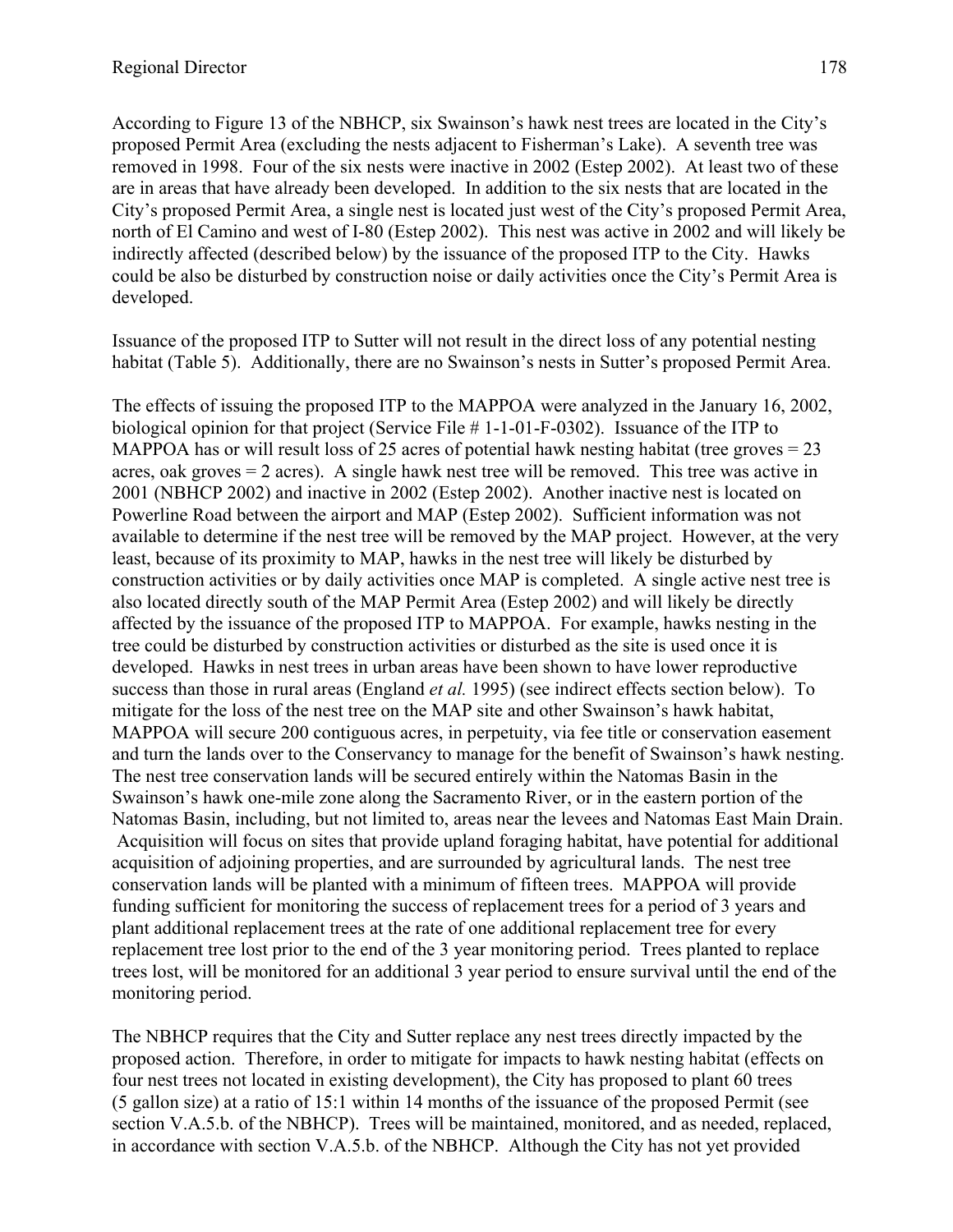funding for planting the 60 nest trees, the Conservancy has planted potential nesting habitat on its Betts, Kismat, and Sliva, Bennet South preserves. Additional plantings are planned for Bennet North and Lucich South in 2003. Sutter does not propose to plant additional nest trees if the proposed ITP is approved, as no nest trees will be affected within their proposed Permit Area.

The conservation measures that the Land Use Agencies have proposed will mitigate the proposed action's impacts to nest trees. Very few documented nest trees will be directly impacted by the proposed action and there appears to be a surplus of Swainson's nest trees in the Basin. According to Estep (2002), only 43 of the Basin's 70 nest territories were active in 2002.<sup>5</sup> The NBHCP and associated EIR/EIS also document the amount of potential nesting habitat lost. Although it appears that approximately 20 percent of the Basin's total 328 acres of potential nesting habitat will be lost, in actuality, this value is closer to 13 percent.

Based upon Estep (2002), even if all six nest trees located in the City's Permit Area become unsuitable following issuance of the proposed ITPs, sufficient nest trees will remain for the Basin's hawks. In addition, replacement nest trees are being planted at a ratio of 15:1 to replace the four nest trees to be impacted by new development. This indicates that sufficient nesting habitat will be available for the hawk both in the short- and long-term. In addition, the Conservancy is already conducting nest tree plantings in its reserve system. Loss of nesting habitat is not a concern of implementing the NBHCP.

# *Effects to Foraging Habitat*

5

In contrast to the small loss of Swainson's nesting habitat, issuance of the proposed ITPs will result in a larger loss of foraging habitat. Approximately 40 percent, or 9,188 acres, of the Basin's total 22,051 acres of potential foraging habitat will be lost as a result of issuing the proposed ITPs to the City, Sutter, and MAPPOA. However, while the amount of potential foraging habitat that will be lost is substantial, the location and quality of that existing habitat reduces the impacts of its loss on the hawk. Almost all of this habitat is considered moderatequality habitat and, importantly, is not available for foraging during the majority of the hawk's nesting season. As discussed in the April 2003, Technical Addendum, the amount of usable foraging habitat available to the hawk in the Basin varies considerably during the hawk's time in the Basin. While available foraging habitat is abundant in some periods such as late summer or early fall, much less habitat is available in April, May, and July. Swainson's hawks lay eggs in April; young fledge in July. Therefore, much less foraging habitat is available during the hawk's nesting period. Based upon the results of Estep (1989) and Bechard (1982), this lack of available foraging habitat during the nesting period likely leads to larger foraging ranges. The overwhelming majority of foraging habitat lost to urban development is also greater than one mile (the distance from nest to foraging considered by CDFG [1994] to be of most importance to the hawk) from the majority of the Basin's Swainson's nest trees. Studies have shown that reproductive success decreases as the distance required to forage from the nest increases (Woodbridge 1991, England *et al.* 1997). The effects of the loss of foraging habitat on the hawk are lessened because plentiful foraging habitat west of the Sacramento River is currently, and in

Estep's (2002) data included nest trees on both sides of the waterways [i.e., Sacramento River, American River, Natomas East Main Drainage Canal and Natomas Cross Canal] surrounding the Natomas Basin.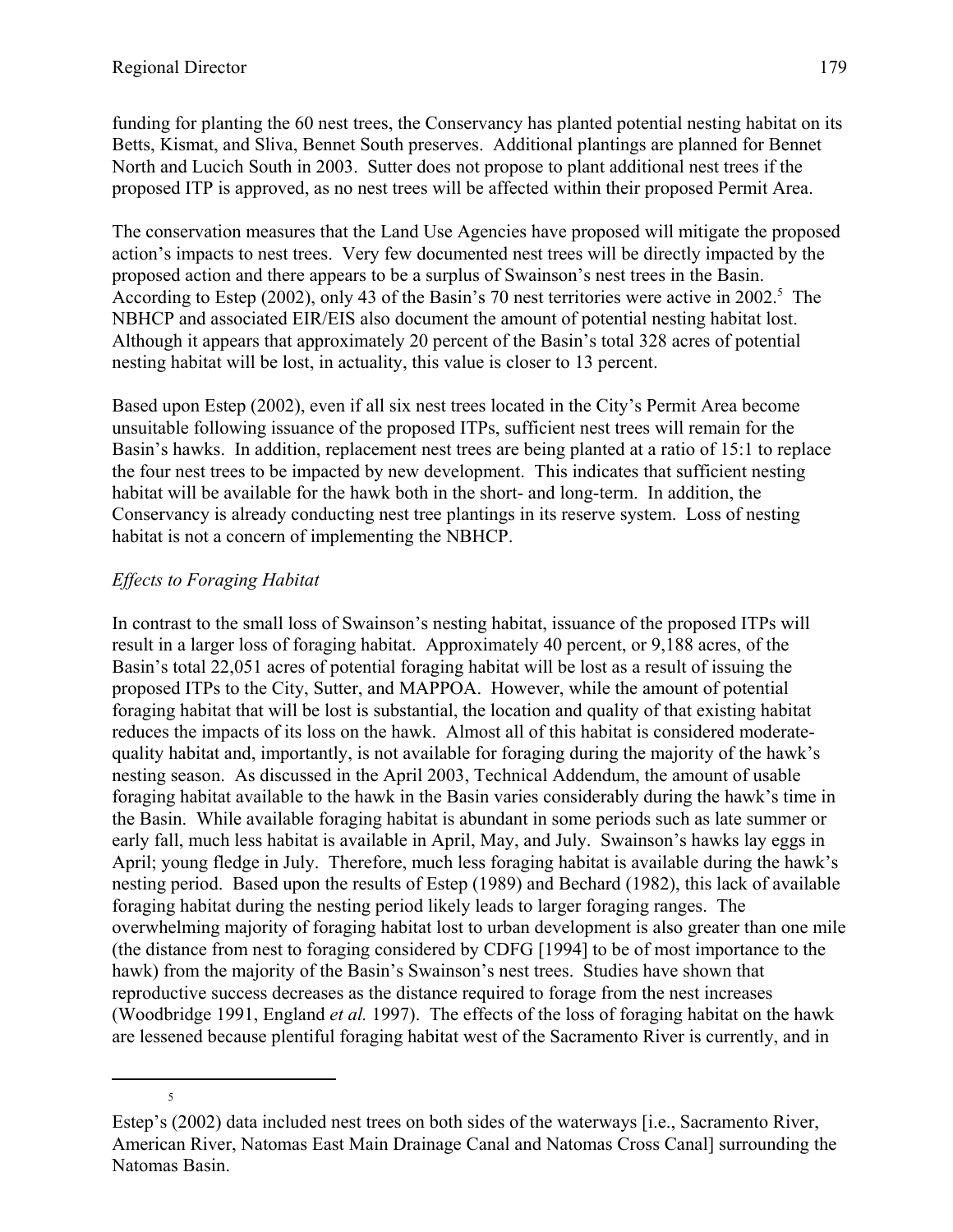the future will remain, available to and used by Swainsons' hawks nesting in the Basin (discussed below).

Issuance of the proposed ITP to the City will likely result in the loss of 6,925 acres (31.4 percent) of the Basin's total foraging habitat (Table 5). Of that total, 675 acres are considered high-quality habitat, 5,098 acres are considered moderate-quality habitat, and 1,152 acres are considered lowquality habitat. Issuance of the proposed ITP to Sutter will likely result in the loss of 1,860 acres (8.4 percent) of the Basin's total foraging habitat. Of that, eight acres are considered high-quality habitat and 1,852 acres are considered moderate-quality habitat. Issuance of the ITP to MAPPOA will likely result in the loss of 403 acres (1.8 percent) of the Basin's total foraging habitat. Of that 50 acres are considered high-quality habitat, 349 acres are considered moderate-quality habitat, and four acres are considered low-quality habitat. An additional 119 acres of potential foraging habitat will be affected by construction of off-site drainage, sewer, and roadway improvement related to the MAP project. In addition to reductions in potential Swainson's foraging habitat for the habitat types listed above, implementation of the proposed action will result in the loss of approximately 8,000 acres of rice. When fallowed or otherwise not flooded, rice fields provide potential marginal to moderate-quality foraging habitat for hawks. Therefore, issuance of the proposed ITPs to the Permittees will likely result in a further loss of rice foraging habitat.

## *Indirect Effects of Urban Development*

In addition to the direct effects posed by the proposed ITPs, implementation of the proposed action will indirectly affect the hawk. The most likely indirect effect is a potential decrease in reproductive performance associated with development in proximity to nest trees. In these instances, nest trees would not be removed, but nearby foraging habitat would be converted to non-appropriate Swainson's foraging habitat types. For example, three nest trees located along Fisherman's Lake will not be removed as a result of the proposed action. However, they will be located in close proximity (250 ft. or less along the eastern edge of the lake) to urban development. Swainson's nesting success in developed areas has been shown to be reduced in comparison to rural areas (England *et al*. 1995). In another example, seven Swainson's hawk nest trees (3 active) are currently either located in or directly adjacent to existing development. Issuance of the proposed ITP will allow further development near these nest trees, thereby decreasing the amount of available foraging habitat nearby. The increased energy required to forage over greater distances could lead to a decrease in reproductive performance, as described in England *et al.* (1995). For the same reasons discussed above, Swainson's hawks using two nest trees adjacent to MAP will likely have reduced reproductive success in comparison to hawks nesting in rural areas.

## *Effect of Issuing the Proposed ITP to the Conservancy*

Issuance of the proposed ITP to the Conservancy will have negligible negative effects on the hawk. Nesting and foraging hawks could be disturbed as a result of the Conservancy's reserve restoration and management activities. However, these effects are temporary, and should be minimal since the Conservancy will manage the mitigation lands for the benefit of the Covered Species. Perhaps the largest potential negative effect of the Conservancy's activities on the hawk could be the destruction of hawk foraging habitat during the construction of wetland reserves. However, this is unlikely, given the fact that lands suitable for wetland restoration will most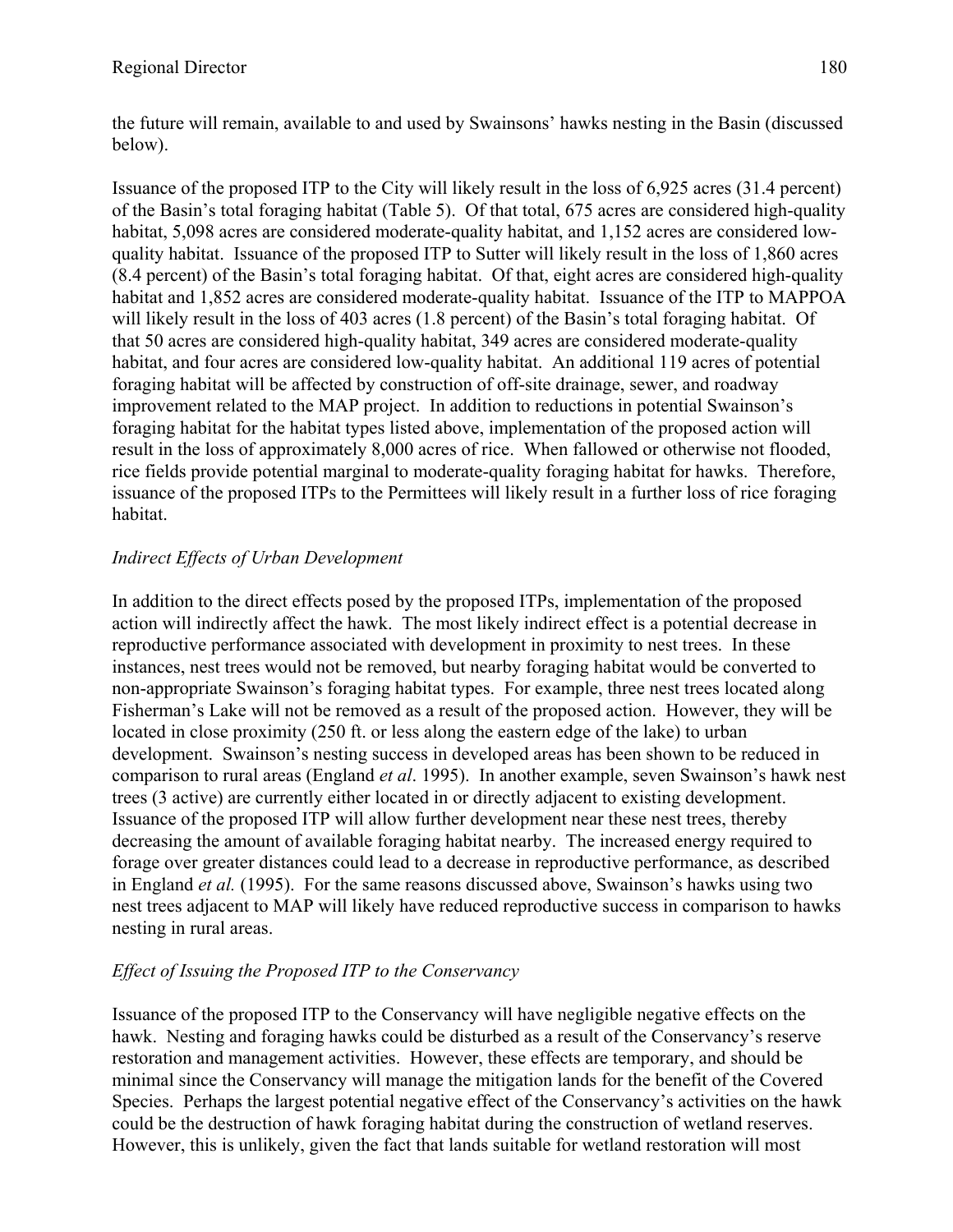likely be either rice or existing wetlands. The creation of wetlands from rice may remove some marginal hawk foraging habitat, but of the potential foraging habitat types affected in the Basin, rice is least beneficial to the hawk (Estep 1989). The upland component of the managed marsh reserves will continue to provide suitable foraging and nesting habitat for the hawk.

The main positive benefit of the issuance of the proposed ITP to the Conservancy will be the development of the Conservancy's reserve system. After implementation of the proposed action, 2,187.5 acres of high-quality upland foraging habitat will be created and/or preserved and protected in perpetuity for the hawk. As described in the NBHCP, the upland foraging habitat will be managed for the hawk and will include both nesting and foraging habitat. Proposed acquisition criteria will help ensure that these upland areas are in close proximity to nesting hawks.

In addition to the Conservancy's upland reserves, the hawk will benefit somewhat from the Conservancy's managed marsh reserves and rice habitat. Rice fields will provide foraging habitat after they have been drained and before they are filled. The Conservancy will also fallow ten percent of its rice fields annually, which will provide up to 437.5 acres of fallow rice habitat in any given year. Managed marsh reserves contain between 20 and 30 percent uplands, which will provide between 437.5 and 656.25 acres of additional upland habitat. Rice fields and managed marsh uplands will likely be less beneficial for the hawk than habitats in upland reserves because upland reserves will be managed to maximize the amount of available hawk prey.

In order to mitigate for its effects to 6,925 acres of mostly moderate-quality foraging habitat, the City will provide 1,509.3 acres of potential foraging habitat. Of that, 1006.2 acres will be highquality foraging habitat on the Conservancy's upland reserves; 201.2 acres will be moderatequality habitat provided in the form of fallowed rice habitat on the Conservancy's rice lands; and up to 301.9 acres of moderate-quality uplands will be provided in the upland component of the managed marsh reserves. In order to mitigate for its effects to 1,860 acres of Swainson's mostly moderate-quality foraging habitat, Sutter will provide up to 1400.1 acres of foraging habitat. Of that, 933.4 acres will be potential high-quality foraging habitat on the Conservancy's upland reserves; 186.7 acres will be provided in the form of moderate-quality fallowed rice habitat on the Conservancy's rice lands; and up to 280.0 acres of moderate-quality uplands will be provided in the upland component of the managed marsh reserves. In order to mitigate for its effects to 502 acres (403 acres from project footprint and 199 acres from off-site improvements) of mostly moderate-quality Swainson's foraging habitat, MAPPOA will provide up to 371.9 acres of potential foraging habitat. Of that, 247.9 acres will be high-quality foraging habitat on the Conservancy's upland reserves; 49.6 acres will be provided in the form of moderate-quality fallowed rice habitat on the Conservancy's rice lands; and up to 74.4 acres of moderate-quality uplands will be provided in the upland component of the managed marsh reserves. An additional 200 acres of high-quality foraging habitat will be provided by MAPPOA to mitigate for the loss of a Swainson's hawk nest tree and surrounding foraging habitat.

When the potential effects of the proposed action on potential foraging habitat and proposed mitigation are considered together, the proposed action may cause a net decrease of between 7,000.5 and 9,188 acres of potential foraging habitat in the Basin. The exact amount will be determined by the existing use of upland reserves at the time of acquisition. For example, if a reserve is acquired that already provides suitable habitat for the hawk, no new habitat is created. If, on the other hand, a reserve is acquired that does not provide habitat for the hawk and is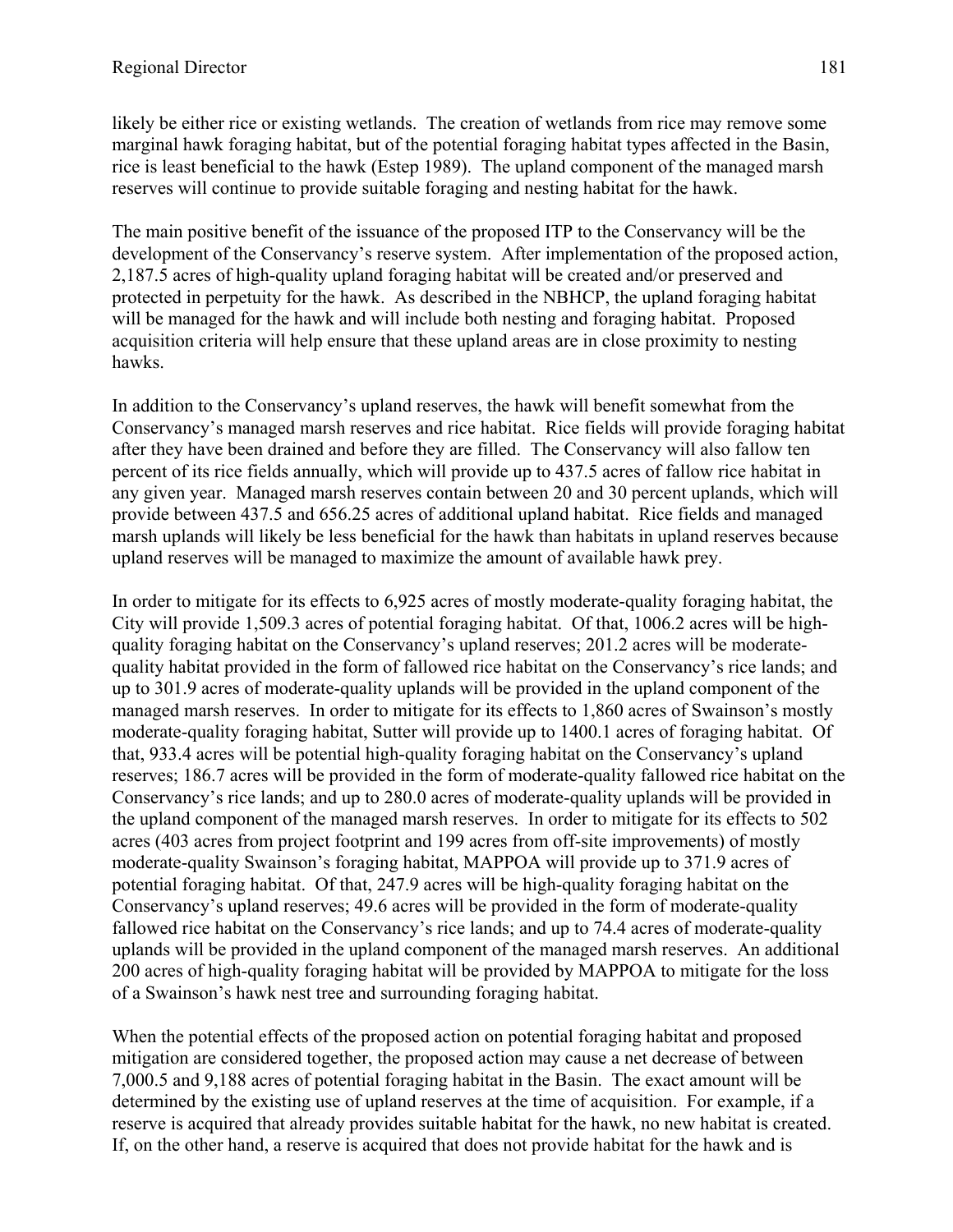restored/managed so that it provides habitat for the hawk, then new habitat is created. Therefore, if only existing upland habitat is preserved, the net loss will be 9,188 acres. In contrast, if all preserved upland habitat is created following acquisition by the Conservancy, there will be a net decrease of 7,000.5 acres of foraging habitat.

Benefits obtained through the creation of the Conservancy's upland reserves are actually greater than those described in the preceding paragraph. The majority of the Basin's existing Swainson's foraging habitat (e.g., sugar beets, tomatoes, melons, etc.) is moderate in quality and is not available throughout the hawk's nesting season. In contrast, the Conservancy's upland reserves will be high-quality habitat that is available throughout the time hawks are in the Natomas area. Because of the priorities established for the acquisition of upland reserves, there will be an increase in the amount of high-quality foraging habitat in the vicinity of the majority of the Basin's hawk nesting territories which will be available to the hawks during the nesting season, which should result in a decrease in the distance required for hawks to forage and a potential increase in reproductive success.

Even though there will be a net loss of available foraging habitat in the basin, the Conservancy's reserve system will have several advantages over existing foraging opportunities in the Basin. These include: (1) the Conservancy's uplands will be managed for the hawk and other upland species in perpetuity; (2) priorities for acquiring upland reserves will help ensure that managed uplands are in close proximity to the majority of the Basin's nests thus increasing the amount of foraging habitat in close proximity to nests during the critical nesting season; (3) upland reserves and the upland component of managed marsh reserves will provide opportunities for the establishment of new nest trees; (4) the upland component of managed marsh reserves will provide additional moderate-quality potential foraging habitat in perpetuity; (5) Conservancy rice fields will provide additional moderate-quality potential foraging habitat in perpetuity; (6) the amount of high-quality hawk foraging habitat will increase; (7) foraging habitat will be made available for Swainson's hawks throughout their time in the Basin; and (8) no development will occur in the one-mile wide Swainson's Hawk Zone, except for a small amount of acreage previously authorized for development in the City's proposed Permit Area. These factors will help avoid, minimize, and mitigate the effects of the proposed action on the hawk's nesting and foraging habitat.

## *Effect of the Proposed Conservation Measures*

Implementation of the proposed conservation measures (see Sections V.A.1-3 and V.A.5.b of the NBHCP) will minimize the potential adverse effects of the proposed action on the hawk. Except for lands approved for urban development in the North Natomas Community Plan in 1994, the City and Sutter will not approve development permits within the one-mile-wide Swainson's Hawk Zone, which is adjacent to the Sacramento River. MAP is not located within the Swainson's Hawk Zone. If the City or Sutter seek to expand development into the Swainson's Hawk Zone beyond that described above, granting of such coverage would require an amendment to the NBHCP and ITPs, which would be subject to review and approval by the Service and the CDFG in accordance with all applicable statutory and regulatory requirements. Approval of any Urban Development within the Swainson's Hawk Zone beyond that described above would constitute a significant departure from the Plan's OCP and would trigger a new effects analysis, potential amendments and/or revisions to the Plan and Permits, a separate conservation strategy and issuance of ITPs to the permittee for that additional urban development, and/or possible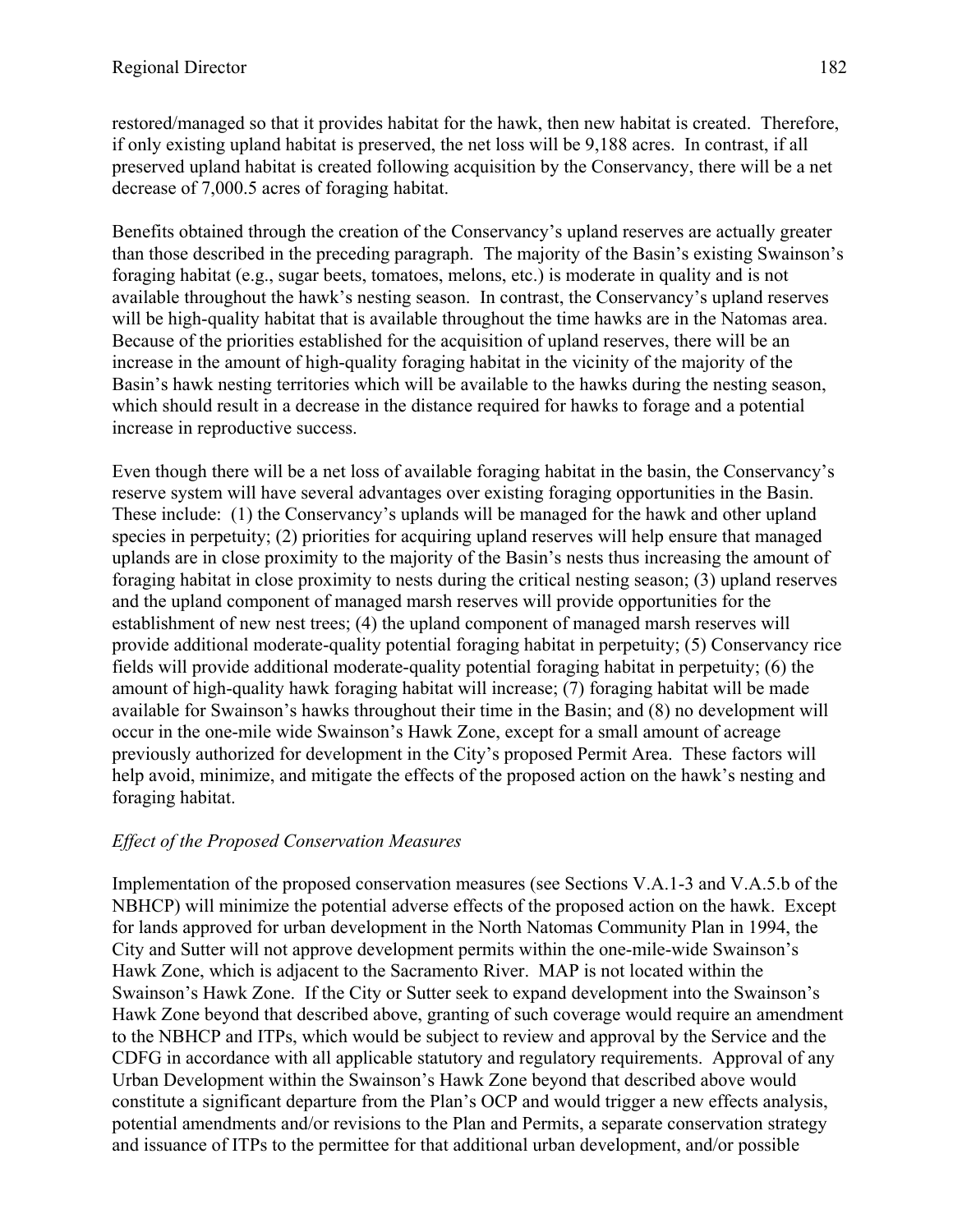suspension or revocation of the City's and/or Sutter's Permits. Neither the City nor Sutter control lands in the Swainson's Hawk Zone within the unincorporated portion of Sacramento County. However, on December 10, 2002, the City and Sacramento County entered in to the "Joint Vision," a Memorandum of Understanding, in which they acknowledged no future growth may occur in the Basin without first analyzing the impacts to protected species (see Cumulative Effects section below). Therefore, the City, Sutter, and Sacramento County have acknowledged that no additional development may occur in the Swainson's Hawk Zone without environmental review.

In addition to not developing in the Swainson's Hawk Zone, additional measures will minimize and mitigate the potential effects of the proposed action on the hawk. Potential disturbance of active nests will be minimized through the use of pre-construction surveys, avoidance buffers (until the young have fledged), timing restrictions, and monitoring (see Section V.D.5.b of the NBHCP). These measures will ensure that disturbance of active nesting hawks is minimized. The loss of nest trees will be minimized by preserving large trees wherever possible and avoiding construction activities near active nests. In addition, the Land Use Agencies will mitigate the loss of nest trees in its proposed Permit Area by replacing lost trees at a rate of 15:1. The City will plant 60 replacement trees within 14 months of issuance of the proposed ITPs. By planting these trees up front and selecting trees that are likely to become suitable for the hawk relatively quickly (accomplished through species selection, management, and size at planting), the City will minimize the potential temporal effects of removing nest trees.

Implementation of the proposed conservation measures by the Conservancy will also help minimize the effects of the proposed action on the hawk. The Conservancy's measures include: (1) minimizing disturbance of active nests; (2) minimizing the number of nest trees lost; (3) mitigating loss of nest trees; (4) maximizing the foraging potential of upland reserves; and (5) maximizing the amount of available nesting habitat in the Basin. In addition, criteria established for the acquisition of upland reserves will help maximize their potential benefit to the hawk. All of these benefits will have the effect of making the mitigation lands more valuable to the hawk than if the lands were simply preserved.

## *Discussion*

Following implementation of the proposed action, between 13,000 and 15,000 acres of potential Swainson's foraging habitat (including high-quality mitigation lands) will remain in the Basin. Most of the foraging habitat remaining after implementation of the proposed action will be moderate-quality habitat, but as shown in Table 5, most of the Basin's existing potential foraging habitat is moderate-quality habitat. Both the City and Sutter have committed to not developing lands in the Swainson's Hawk Zone (without conducting additional analyses and obtaining appropriate permits) if the proposed ITPs are approved. Because of its proximity to the majority of the Basin's hawk nests, this area is critical for the area's hawks. This is also where much of the high-quality foraging habitat that is expected to produce prey throughout the hawk's nesting season will be created on the Conservancy's upland reserves because the upland reserve acquisition criteria have been established so that much of the upland reserves are acquired in the Swainson's Hawk Zone. In addition to the continuing availability of foraging lands in the Basin, large expanses of foraging habitat are available in Yolo County on the west side of the Sacramento River. In fact, according to the Technical Addendum, Yolo County supports more than 200,000 acres of non-rice agricultural crops, 40,000 acres of which are planted in alfalfa.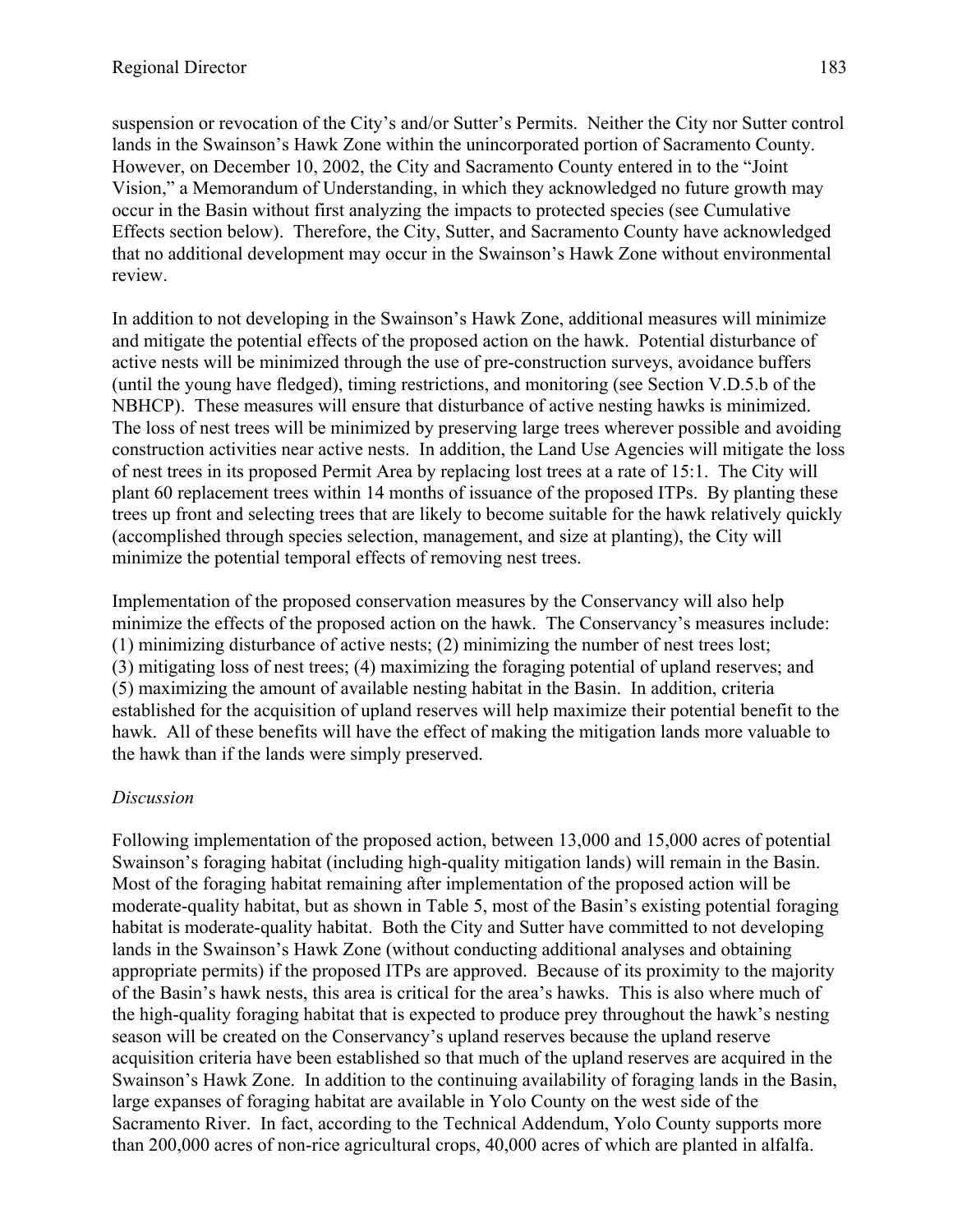Much of Yolo County's available foraging habitat is within the Swainson's flight distance. Much of this habitat is located in the Yolo and Sutter bypasses and because the bypasses are flood control structures that are subject to annual flooding and the State Reclamation Board's floodway restrictions, is very likely to never be developed. It is very likely that hawks nesting in or adjacent to the Basin currently forage in Yolo County. Even with the loss of potential foraging habitat that will result from implementation of the proposed action, a large amount of foraging habitat will remain available to support the Basin's hawks.

The proposed action is not likely to affect the viability of the hawk in the Basin, Central Valley, or as a species. Overall, the proposed action is likely to result in a shift in the timing and quality of Swainson's foraging habitat and an increase in the amount of suitable nest trees. Although approximately 9,000 acres (including MAP) of mostly moderate-quality foraging habitat will be lost, approximately 13,000 acres of mostly moderate-quality foraging habitat will not be affected. Almost all of the lost habitat will be outside the 1-mile Swainson's Hawk Zone and therefore, more than one mile away from the majority of the Basin's nest trees. In addition, a total of 2,387.5 acres (including extra 200 acres for MAP) of high-quality foraging habitat will be enhanced/ managed for the benefit of the hawk. This habitat will help offset the effects of the proposed action on Swainson's foraging by providing a consistent source of abundant prey for hawks, including times of the year (e.g., nesting season) when foraging habitat is limited in the Basin and much of it will be in close proximity to the majority of the Basin's nest trees. Additional Swainson's foraging opportunities will be gained from the 10 percent of the Conservancy's rice reserves that will be fallowed annually (437.5 acres) and the 20-30 percent of managed marsh reserve habitat that will be comprised of upland habitat (437.5-656.2 acres). Tens of thousands of acres of foraging habitat are also available just across the Sacramento River in Yolo County; which will not be developed in the foreseeable future. Very few Swainson's nest trees will be affected by the proposed action and almost 40 percent of the available hawk nest territories are not being used (Estep 2002). This surplus of nest territories will minimize the temporal loss of those nest trees that are directly affected. Nest trees that are affected will also be replaced at a ratio of 15:1. This, in conjunction with other tree plantings on the Conservancy's reserves, will result in a substantial increase in the number of nest trees in the Basin. Because of the avoidance, minimization and mitigation measures proposed by the applicants, and the habitat conditions within and outside the Basin after implementation of the proposed action, the proposed action should not result in the significant injury or death of hawks that nest and forage in the Basin. The primary impact of the proposed action will be a net loss of potential Swainson's hawk foraging habitat; however, because of the varying quality of that habitat and its limited availability to the species during the nesting season, this loss will not result in significant adverse effects to the hawks in the basin. Substantial amounts of foraging habitat will remain in the basin as well as abundant foraging habitat in nearby Yolo County, and the proposed action will result in the addition of high-quality foraging habitat managed specifically to benefit the hawk (i.e., located in close proximity to nest trees, managed to produce mots of hawk prey, available throughout the hawk's time in the Basin, etc.). The environmental baseline combined with the conservation measures provided under the plan should continue to support a viable Natomas Basin Swainson's hawk population. Because significant adverse effects to the species are not anticipated locally, the Service does not anticipate adverse effects to either the Central Valley population or the species as a whole.

Aleutian Canada Goose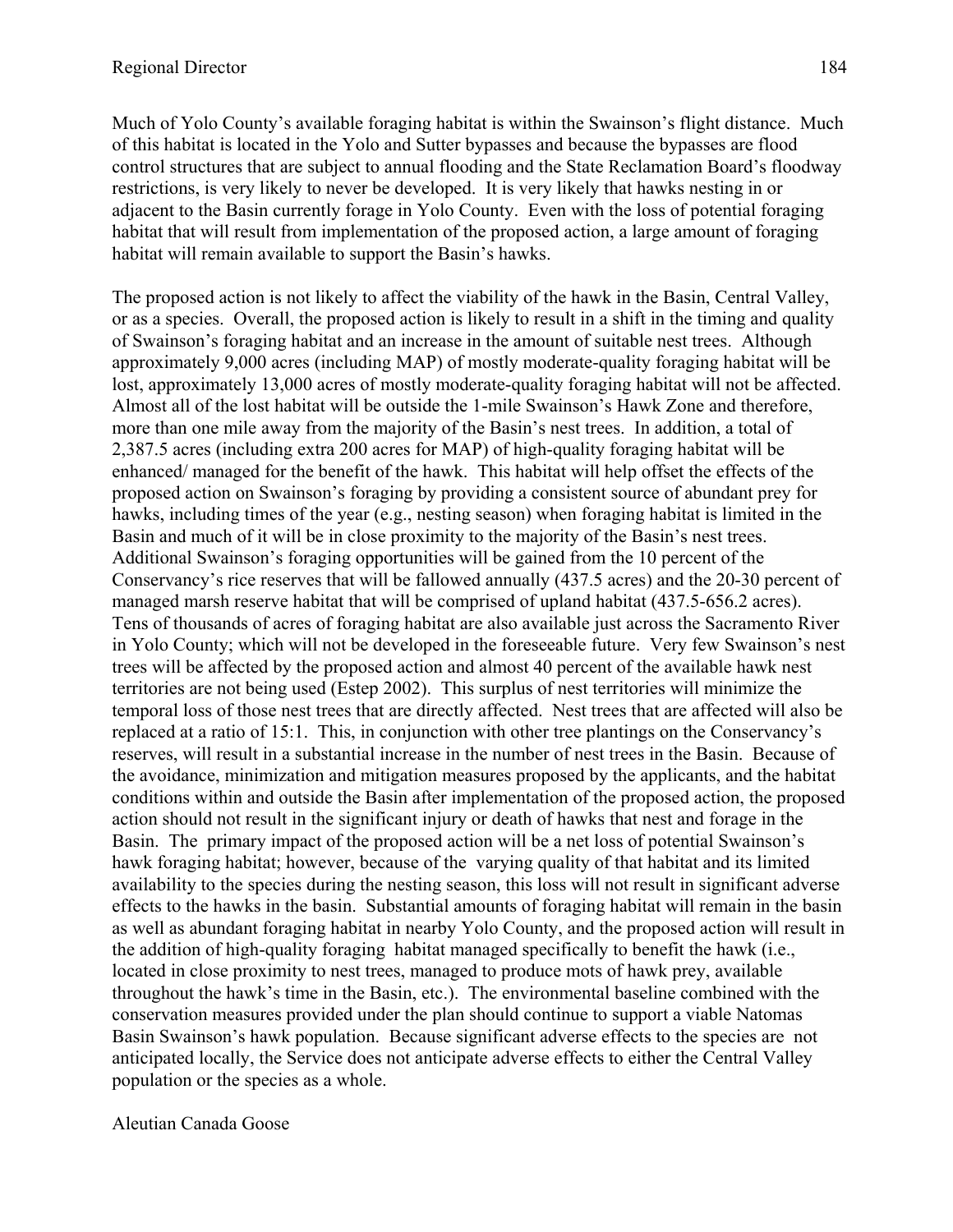Implementation of the proposed action will likely affect the goose throughout the action area by authorizing the City, Sutter, Conservancy, and MAPPOA to participate in and authorize activities that directly result in the disturbance of geese throughout the Permit Areas and on the Conservancy's reserves. The goose is known to occasionally occur in the Basin during the winter and suitable goose foraging habitat will be altered/destroyed by each of the Permittees. Loud noises produced by construction activities on or adjacent to the goose's habitat in the winter will likely disturb geese.

In addition to disturbing the goose, implementation of the proposed action may result in minimal impacts to the goose through the destruction of 14,751 acres of potential winter habitat (Table 6). Although the total number of acres of goose habitat that will be lost is greater than that for species such as the snake, the goose is not constrained by such factors as connectivity and is only an occasional visitor to the Basin. Issuance of the ITP to the City will result in the loss of 4,663 acres of non-rice crops, 23 acres of pasture, and 970 acres of rice habitat. Issuance of the ITP to Sutter will result in the loss of 1,529 acres of non-rice crops, 101 acres of pasture, and 5,577 acres of rice habitat. The effects of the issuance of an ITP to MAP were analyzed in the January 16, 2002, biological opinion for that project (Service File # 1-1-01-F-0302). Issuance of the ITP to MAPPOA will result in the loss of 325 acres of non-rice crops, 22 acres of pasture, and 1,541 acres of rice habitat.

Issuance of an ITP to the Conservancy will have both beneficial and deleterious effects on the goose. Construction activities conducted in the goose's wintering habitat (e.g., non-rice crops) when the goose is in the Basin may disturb geese. The construction of up to 2,187.5 acres of managed marsh will further decrease the amount of available foraging habitat for the goose. However, the managed marsh may be used as loafing or roosting habitat. Hunting is being considered on Conservancy reserves and may also directly affect the goose. Geese may be injured or killed by hunting activities. However, hunting is not a covered activity and this should only happen rarely. Given the goose's limited use of the Basin, the fact that the species ranges from southern Oregon through the San Joaquin Valley, and the healthy increasing population, hunting's effects on the goose in the Basin should be negligible.

Implementation of the proposed goose conservation measures will minimize impacts to the goose. Most importantly, the establishment of the Conservancy's system of reserves will help provide a stable system of winter habitat for the goose. All of the Conservancy's 8,750 acres of rice reserves and 2,187.5 acres of upland reserves will serve as potential habitat for the species and uplands within the managed marsh reserves may be used as loafing or roosting habitat. In order to mitigate the loss of the 5,656 acres of goose habitat resulting from the issuance of the proposed ITP to the City, 2012.5 acres of rice habitat and 1006.2 acres of uplands will be preserved and managed in perpetuity. In order to mitigate the loss of the 7,207 acres of goose habitat resulting from the issuance of the proposed ITP to Sutter, 1866.8 acres of rice habitat and 933.4 acres of uplands will be preserved and managed in perpetuity. In order to mitigate the loss of the 1,888 acres of goose habitat resulting from the issuance of the proposed ITP to the MAPPOA, 495.8 acres of rice habitat and 247.9 acres of uplands will be preserved and managed in perpetuity. Additional potential foraging and loafing acreage will be gained through the development of the 2,187.5 acres of managed marsh reserves.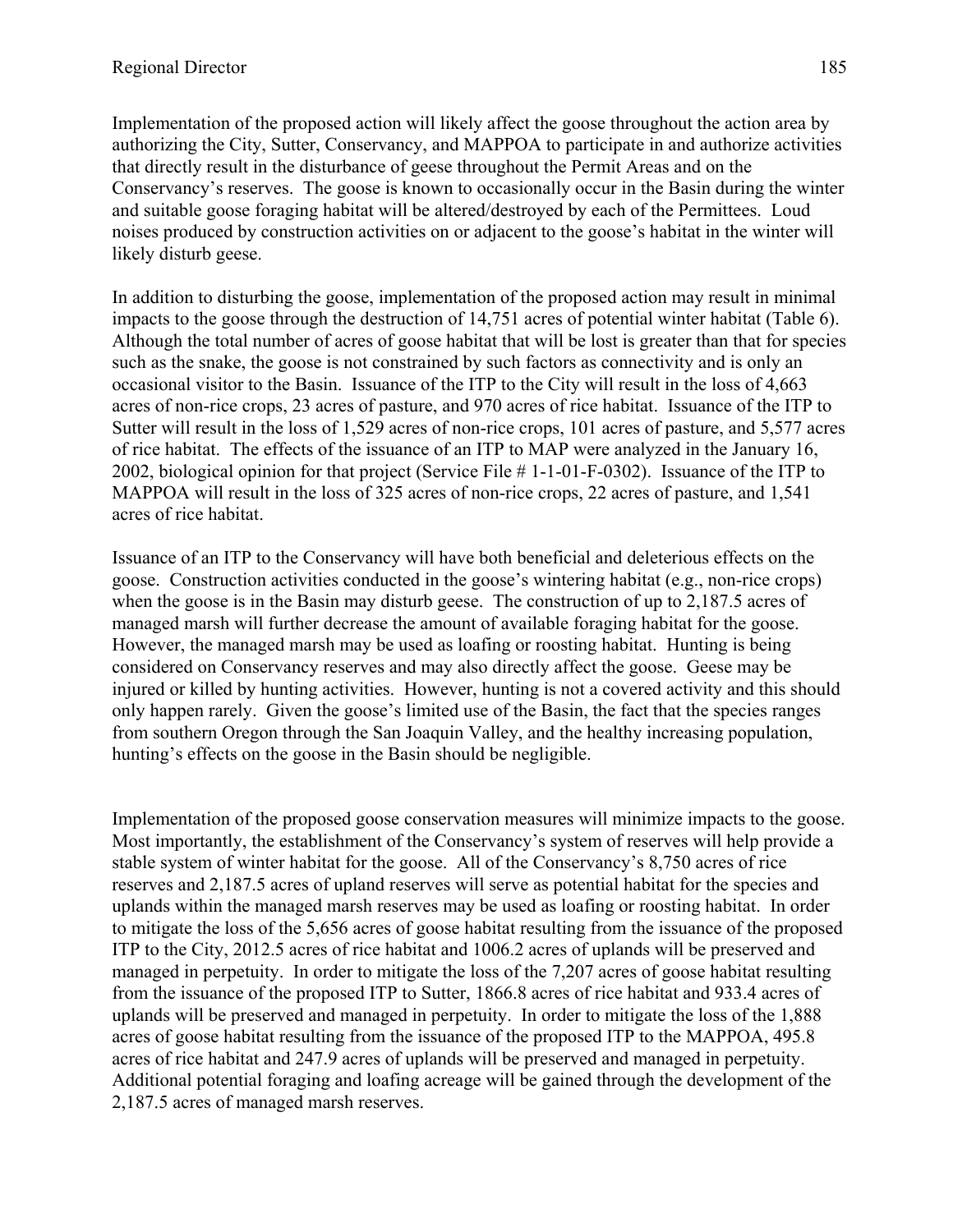In addition to the Conservancy's reserves, disturbance effects of the proposed action on geese in rice fields will be minimized by the use of the May 1-October 1 snake construction window. Because of the work window, no geese should be in rice fields when construction activities occur.

Overall, the effects of the proposed action on the goose should be minimal. Considering the goose's limited use of the Basin, the very small amount of the goose's total wintering range occupied by the Basin, the overall health of the subspecies, and the abundant habitat throughout the Central Valley, the loss of habitat resulting from the proposed action is practically inconsequential to the goose. This subspecies most often winters in other areas of the Sacramento Valley, including the Sacramento, Colusa, Butte Sink, and Sutter National Wildlife Refuges and the agricultural fields that surround them. Outside of the Natomas Basin, there are hundreds of thousands of acres (just considering rice fields) of potential winter foraging habitat for the goose. Furthermore, the amount of foraging habitat does not appear to be a factor limiting the number of geese in the Basin and the Conservancy's reserve system will increase the amount of available loafing and roosting habitat. Based upon the baseline habitat of the goose, its use of the Basin, the health of goose populations, and benefits acquired from the Conservancy's reserve system, the amount of development planned in Natomas will not affect the viability of the goose in the Basin, Central Valley, or species as a whole.

## Burrowing Owl

Implementation of the proposed action will likely affect the owl by authorizing the City, Sutter, Conservancy, and MAPPOA to participate in and authorize activities that result in direct effects to owls throughout the Permit Areas and on the Conservancy's reserves. The owl is known to occur in the proposed action's action area, nesting owls have been observed in each of the proposed permit areas, and suitable habitat will be altered/destroyed by each of the Permittees. Take could be in the form of disturbance, injury or death of owls. Examples of possible owl take include, but are not limited to: (1) owls could be disturbed by noise produced by construction activities or humans working within the owl's habitat; (2) owls could be killed if burrows are destroyed while inhabited by owls; (3) owls could be displaced if their burrows are destroyed while they are not in them; and (4) development conducted in foraging habitat adjacent to an owl's burrow could cause the owl to venture further for food or move to another burrow.

Approximately 700 acres of potential burrowing owl foraging habitat (alfalfa, grassland, pasture) (Table 7) and 64.5 (35.4 percent) of the total 246.8 miles of canals in the Basin will be lost as a result of the proposed action. Berms, banks, and levees bordering the canals are often used by ground squirrels and therefore, offer burrows for the owl. Some canals not lost as a result of development will also become unsuitable for the owl because they will be surrounded by development and therefore, no longer in proximity to suitable foraging habitat. On the other hand, some of the canals are surrounded by rice habitat (not suitable foraging habitat) and are therefore probably less likely to be inhabited by owls.

Issuance of the proposed ITP to the City will result in the development of 427 acres of grassland and 23 acres of pasture, which constitute suitable owl foraging habitat (Table 7). In addition, at least 19.3 miles of canals whose banks may be inhabited by ground squirrels (whose burrows are often used by owls) will be lost. Issuance of the proposed ITP to Sutter will result in the development of 134 acres of grassland and 101 acres of pasture, which constitute suitable owl foraging habitat. In addition, approximately 33.6 miles of canals whose banks may be inhabited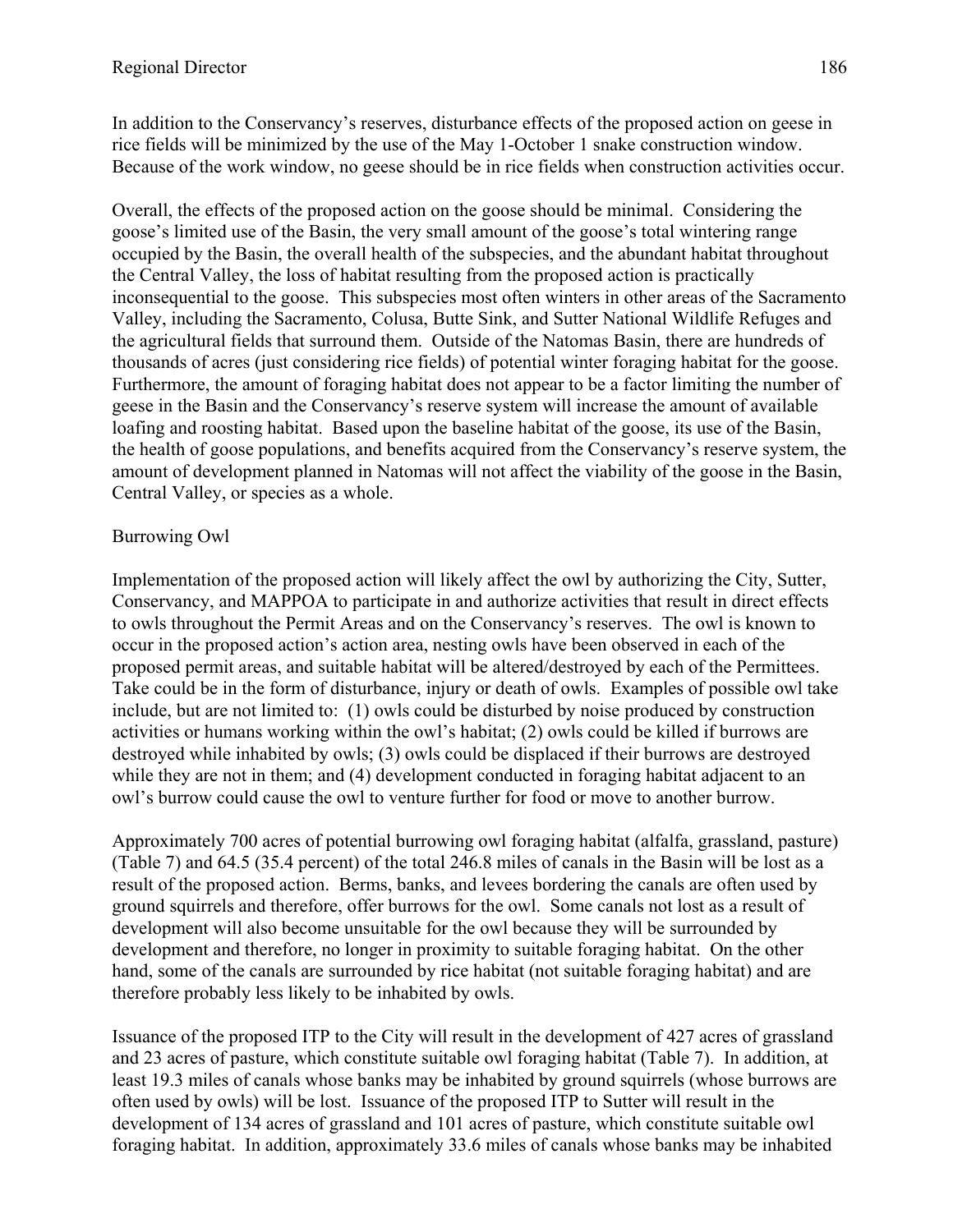by ground squirrels will be lost. The effects of issuance of the ITP for the MAP project were analyzed in the January 16, 2002, biological opinion for that project. Issuance of the proposed ITP to the MAPPOA will result in the development of 22 acres of pasture, which constitute suitable owl foraging habitat. In addition, 11.6 miles of canals whose banks may be inhabited by ground squirrels will be developed.

Upon implementation of the proposed action, the Conservancy will create/restore and protect in perpetuity 8,750 acres of habitat preserves. Of that, approximately 2,187.5 acres will would be maintained as upland habitat and would be potential foraging habitat for the burrowing owl. However, the burrowing owl exhibits strong site fidelity and may not readily find newly created suitable habitat. Additional habitats made available to the owl as a result of implementing the Conservancy's reserve system include upland foraging habitat within the managed marsh component of the reserve system and irrigation/drainage canals on reserve lands. Approximately 20-30 percent (437.5-656.2 acres) of the total 2,187.5 acres of managed marsh reserves will be managed as dryland pasture or grasslands. In addition, those irrigation/drainage canals located on Conservancy lands not operated by Natomas Mutual or RD 1000 will be managed in a more ground squirrel-friendly manner, which should provide more burrows for the owl. Contiguity of marsh upland reserves will be important to help maintain larger groups of burrowing owls. In 1999, the Conservancy acquired the Betts-Kismat-Silva property, which is "probably home to the largest concentration of burrowing owls in the Natomas Basin" (Wildlands 2000). The Conservancy has also acquired the Ayala tract, which is inhabited by owls. These two reserves represent the only known owl occurrences within the Basin that are outside of the proposed Permit Areas.

In order to mitigate the loss of 450 acres of potential owl foraging habitat resulting from the issuance of the proposed ITP to the City, 1006.2 acres of potential upland foraging habitat will be created on the Conservancy's upland reserves. In addition, between 201.2 and 301.9 acres of potential upland foraging habitat will be created on the Conservancy's managed marsh reserves. In order to mitigate the loss of 235 acres of potential owl foraging habitat resulting from the issuance of the proposed ITP to Sutter, 933.4 acres of potential upland foraging habitat will be created on the Conservancy's upland reserves. In addition, between 186.7 and 280.0 acres of potential upland foraging habitat will be created on the Conservancy's managed marsh reserves. In order to mitigate the loss of 22 acres of potential owl foraging habitat resulting from the issuance of the proposed ITP to the MAPPOA, 247.9 acres of potential upland foraging habitat will be created on the Conservancy's upland reserves. In addition, between 49.6 and 74.4 acres of potential upland foraging habitat will be created on the Conservancy's managed marsh reserves.

As described in the effects analysis for the giant garter snake, a decrease or change in demand for irrigation water may lead to a change or decrease in the number of canals in the Basin. Canals removed from use may no longer support mammals such as the ground squirrels, whose burrows are used by owls in the Basin. Additionally, if canals are modified or moved, the burrows in the banks of the existing canals may be destroyed.

Implementation of the proposed conservation measures will avoid, minimize, and mitigate the effects of the proposed action on the owl. The Land Use agencies will not permit owls to be disturbed during the nesting season and owl relocation efforts will be made during the rest of the year. Studies are currently being conducted to evaluate the effectiveness of passive owl relocations (D. Gifford, pers. comm.). Relocation efforts in Canada and California have been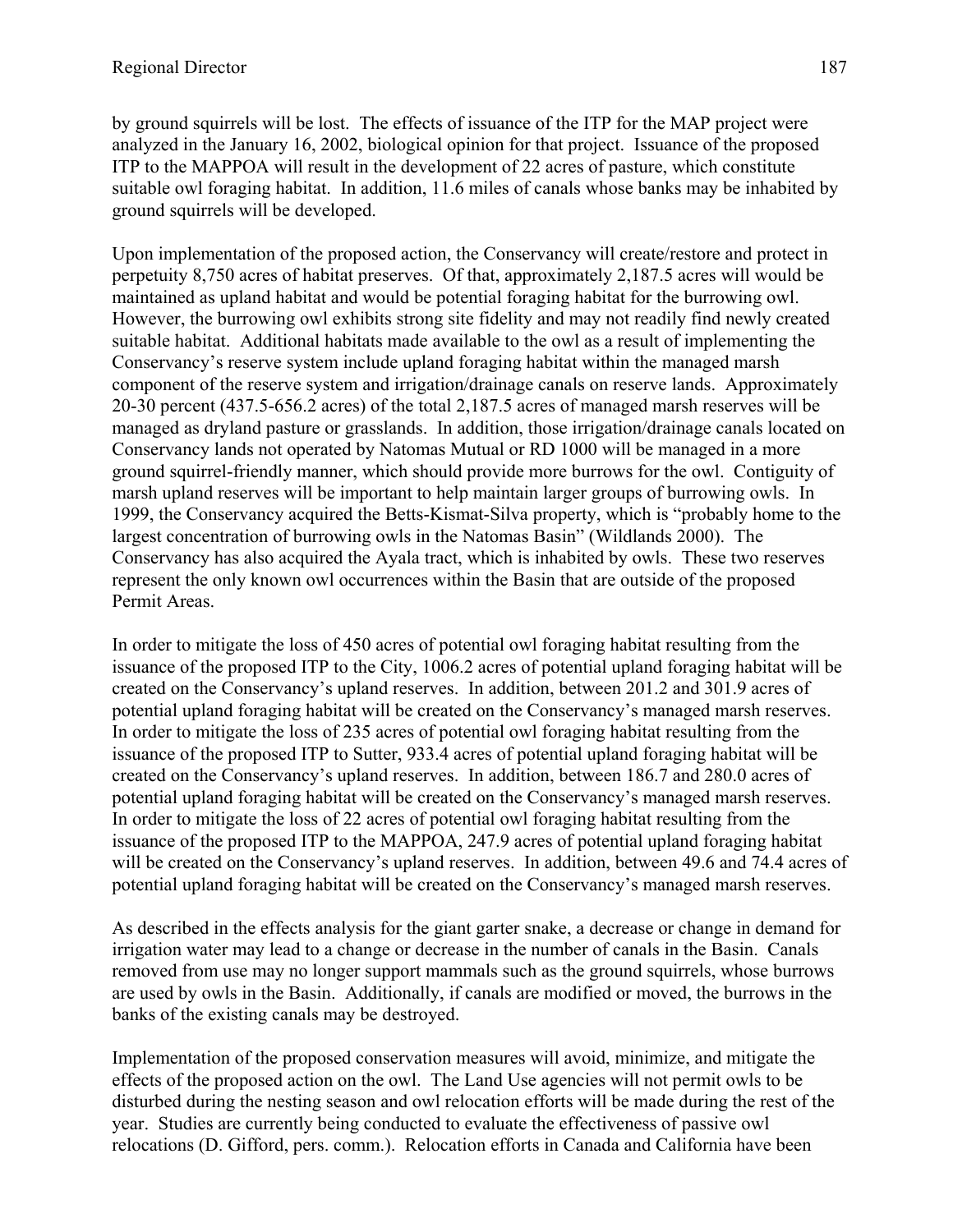somewhat successful (Haug *et al.* 1993) and management efforts using artificial nets boxes in burrows in Sacramento County have led to habitual use by burrowing owls (SRCSD 2002). Conservation measures employed by the Conservancy will also minimize the effects of the proposed action on the owl.

The NBHCP's acquisition strategy and the SSMPs it develops for each of the reserves will reflect the needs of the owl and should provide effective measures to offset impacts to the owl resulting from development in the Permit areas. The Conservancy will consider the habitat and management requirements of burrowing owls when developing management plans for the upland reserves and upland components of managed marsh reserves.

Although burrowing owls will be impacted by the proposed action, proposed action activities will not affect the viability of the subspecies. Although owls in the Basin will be impacted, the Permittees have proposed conservation measures that mitigate the impacts. For example, relocation will be used to move owls from areas to be developed to Conservancy reserves. Once on the Conservancy's reserves, the owls will benefit from the stability of high-quality foraging and burrow habitat. The Conservancy's proposed conservation measures include measures to provide burrow and foraging habitat for the owl as well as minimize impacts to burrowing animals such as ground squirrels (whose burrows are used by the owl). In contrast, much of the Basin's existing potential habitat is subject to frequent disturbance that lessens its value to the species. The conservation measures provided under the plan should provide for the continued viability of the owl in the basin. In addition, because the Natomas Basin represents a very small portion of both the subspecies' and Central Valley population's population and range, and any negative impacts to the owl resulting from the proposed action will not compromise the viability of the Central Valley population, the subspecies, or the species as a whole.

### Loggerhead Shrike

Implementation of the proposed action will likely affect the loggerhead shrike throughout the proposed project's action area by authorizing the City, Sutter, Conservancy, and MAPPOA to participate in and authorize activities that may result in the disturbance, injury or death of shrikes throughout the Permit Areas and on the Conservancy's reserves. The shrike is a non-migratory resident of the Natomas Basin, is known to breed in the Basin, and is observed regularly throughout Natomas Basin (Thomas Reid Associates 2000). Suitable shrike habitat will be altered/destroyed by each of the Permittees. In addition to disturbance, take of shrikes will likely occur in other forms. For example, shrike mortalities could occur as a result of increased vehicular traffic.

Habitat conversion will likely be the greatest effect to the shrike as a result of the proposed action. Land converted from compatible to incompatible habitat types will likely result in the displacement of birds, decreased nesting and foraging habitat and increased competition. Based on the habitat and land use analysis, potential shrike habitat would decline by about 9,000 acres. However, most of the potential habitat that would be lost would be nonrice crops which provide relatively poor habitat for loggerhead shrike because the shrike feeds predominantly on insects and intensive management of agricultural lands strives to reduce insect pests. Further, insecticides are used to control insect pests, and insecticide use is believed to contribute to the decline of loggerhead shrike populations (Kaufman, 1996).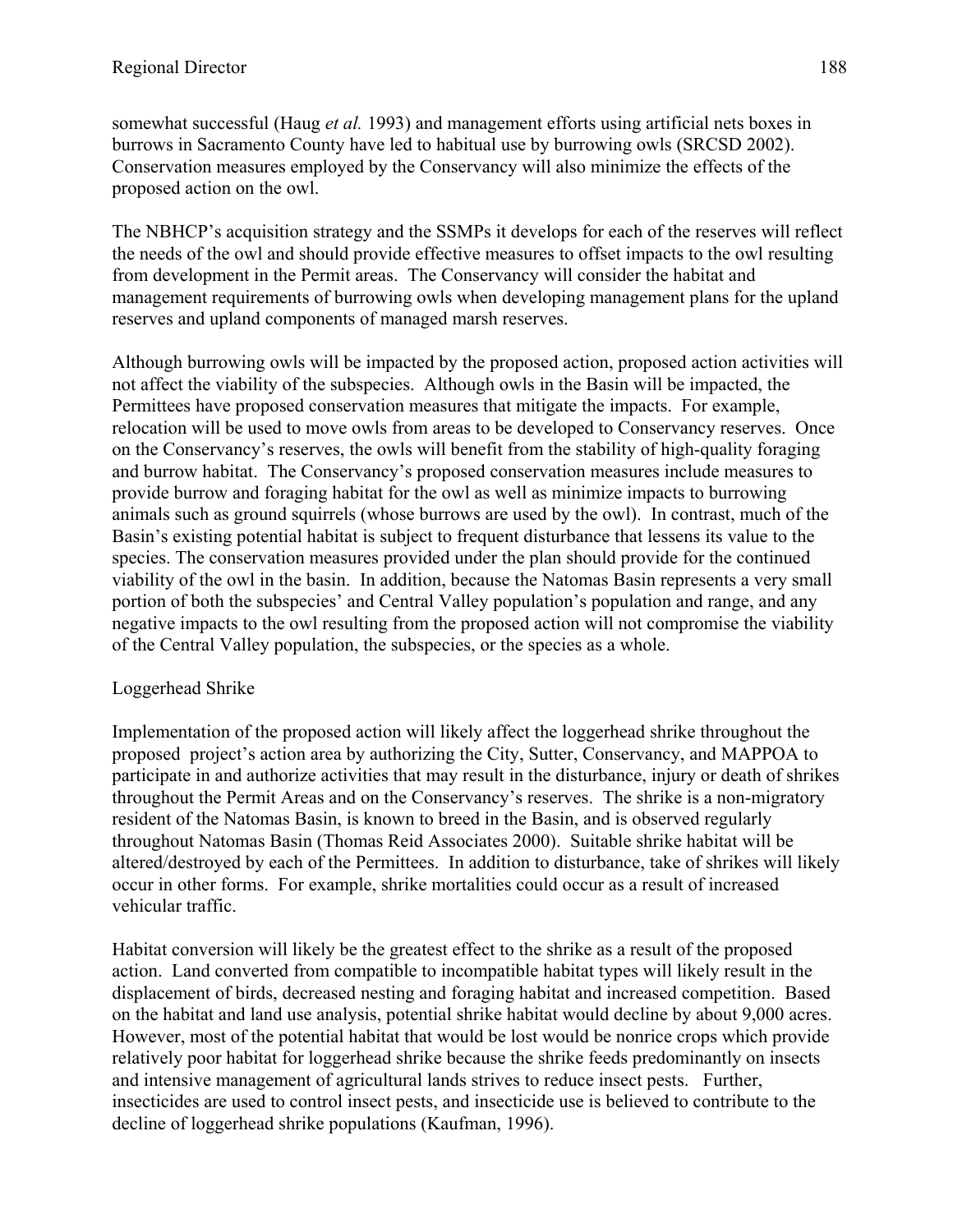Issuance of the proposed ITP to the City will result in the loss of 427 acres of grassland habitat, 4,663 acres of non-rice crop habitat, six acres of oak groves, 13 acres of orchards, 23 acres of pasture, seven acres of ponds and seasonally wet areas, 24 acres of riparian habitat, 1,137 acres of ruderal areas, 46 acres of rural residential, ten acres of tree groves, and 117 acres of canals (Table 8). Issuance of the proposed ITP to Sutter will result in the loss of 134 acres of grassland habitat, 1,539 acres of non-rice crop habitat, 101 acres of pasture, 10 acres of ponds and seasonally wet areas, 88 acres of ruderal areas, and 215 acres of canals. The effects of issuance of the ITP for the MAP project were analyzed in the January 16, 2002, biological opinion for that project. Issuance of the proposed ITP to the MAPPOA will result in the development of 325 acres of non-rice crop habitat, two acres of oak groves, 22 acres of pasture, four acres of ponds and seasonally wet areas, six acres of ruderal areas, ten acres of rural residential, 23 acres of tree groves, and 72 acres of canals.

Issuance of the proposed ITP to the Conservancy will have both beneficial and deleterious effects on the shrike. Potential negative effects include, but are not limited to: (1) construction activities conducted in or near the shrikes's foraging habitat may disturb shrikes; and (2) conversion of habitat on Conservancy reserves may inadvertently make that habitat less suitable for shrike nesting or foraging. However, since the Conservancy must consider the needs of all Covered Species when designing SSMPs, adverse effects should be minimal. Once completed, the Conservancy's habitat reserves will provide 2,187.5 acres of high-quality upland habitat for the shrike in perpetuity. This habitat will be more stable in quality and location and may encourage the establishment and long-term persistence of a breeding population in the Natomas Basin. Specifically to attract and maintain loggerhead shrikes, the Conservancy will encourage development and maintenance of perching and nesting sites on habitat reserves. Riparian habitat and some of the managed marsh on the reserves may provide additional nesting opportunities and foraging perch sites.

In order to mitigate the loss of potential shrike foraging habitat resulting from the issuance of the proposed ITP to the City, 1006.2 acres of potential foraging habitat will be created on the Conservancy's upland reserves. In order to mitigate the loss of potential shrike foraging habitat resulting from the issuance of the proposed ITP to Sutter, 933.4 acres of potential upland foraging habitat will be created on the Conservancy's upland reserves. In order to mitigate the loss of potential shrike foraging habitat resulting from the issuance of the proposed ITP to the MAPPOA, 247.9 acres of potential upland foraging habitat will be created on the Conservancy's upland reserves.

Implementation of the proposed conservation measures will minimize the adverse effects of the proposed action on the shrike. Active shrike nests will be avoided by at least 30.5 m (100 ft.), thereby decreasing disturbance of nesting shrikes. The use of pre-construction surveys should also minimize the take of shrikes.

Loss of canal habitat (see snake discussion) and predation are two potential indirect effects of the proposed action. Development authorized as a result of this HCP could result in the future loss of irrigation/drainage canals in the Basin. As stated in the species description, suitable shrike nesting habitat may grow along canals. Cats are known to prey upon the San Clemente Loggerhead Shrike. Indirect effects of predation will be minimized by acquiring preserves no closer than

800 feet from development.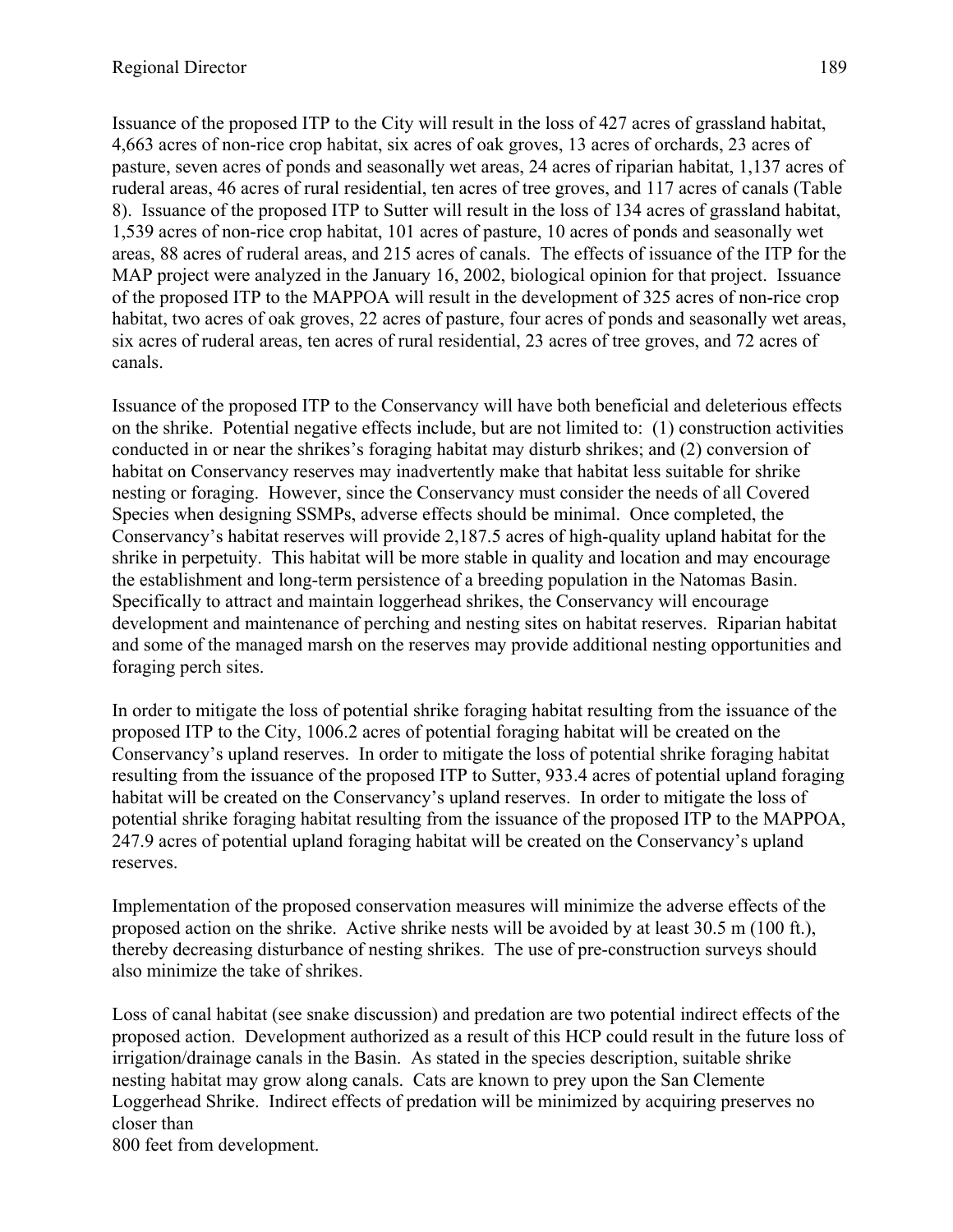Issuance of the proposed ITPs to the Permittees is not likely affect the viability of the shrike in the Basin, Central Valley, or as a species. After implementation of the proposed action, over 14,000 acres of shrike foraging habitat will remain in the Basin and additional nesting and perching opportunities will be available. Continued use of the Basin by the shrike is very likely. The species is not considered to be subject to any identifiable threat in the State and populations in the western United States appear to be stable. Shrikes are common throughout lowland California and the Natomas Basin represents a very small fraction of the species' range.

## Tricolored Blackbird

Implementation of the proposed action will likely affect the tricolored blackbird throughout the project's action area by authorizing the City, Sutter, Conservancy, and MAPPOA to participate in and authorize activities that directly result in the disturbance of blackbirds throughout the Permit Areas and on the Conservancy's reserves. Tricolor nesting colonies occur in the Basin and suitable tricolor habitat (especially foraging habitat) will be altered/destroyed by each of the Permittees. Displacement of tricolors will also result from loss of potential nesting and foraging habitat.

A total of 449 acres of potential nesting habitat (404 acres of canals, 21 acres of ponds and seasonally wet areas, and 24 acres of riparian) would be converted to urban development as a result of implementing the proposed action (Table 9). However, the actual acreage of nesting habitat lost may be lower than this because: (1) most of the 24 acres of riparian habitat lost is actually located within the buffer area adjacent to Fisherman's Lake (it is not known whether the limited buffer provided at the Lake will fully protect the tricolor); and (2) much of the canal acreage is open water and therefore, not nesting habitat. Nesting habitat would likely be limited to the vegetated margins of the canals. Implementation of the proposed action would result in the loss of 15,311 acres of potential tricolor foraging habitat (non-rice crops = 6,517 acres, grassland  $= 560$  acres, pasture  $= 147$  acres, and rice  $= 8,087$  acres)(Table 9).

Issuance of the proposed ITP to the City would result in the loss of approximately 148 acres of potential tricolor nesting habitat (ponds and seasonally wet areas  $= 7$  acres, riparian  $= 24$  acres, canals  $= 117$  acres) and 6,083 acres of potential tricolor foraging habitat (non-rice crops  $= 4,663$ acres, grassland = 427 acres, pasture = 23 acres, and rice = 970 acres) (Table 9). Issuance of the proposed ITP to Sutter would result in the loss of 225 acres of potential nesting habitat (ponds and seasonally wet areas  $= 10$  acres and canals  $= 215$  acres) and 7,341 acres of potential foraging habitat (non-rice crops = 1,529 acres, grassland = 134 acres, pasture = 101 acres, and rice = 5,577 acres). The effects of issuance of the ITP for the MAP project were analyzed in the January 16, 2002, biological opinion for that project. Issuance of the proposed ITP to the MAPPOA would result in the loss of 76 acres of potential nesting habitat (ponds and seasonally wet areas  $= 4$  acres, canals  $= 72$  acres) and 1,888 acres of potential foraging habitat (non-rice crops =  $325$  acres, pasture =  $22$  acres, and rice =  $1,541$  acres).

Issuance of the proposed ITP to the Conservancy will have both beneficial and deleterious effects on the tricolor. Potential adverse effects include, but are not limited to: construction activities conducted in or near the tricolor's foraging and nesting habitat may disturb tricolors. However, overall, the beneficial effects of issuing the ITP to the Conservancy will far out-weigh the deleterious effects.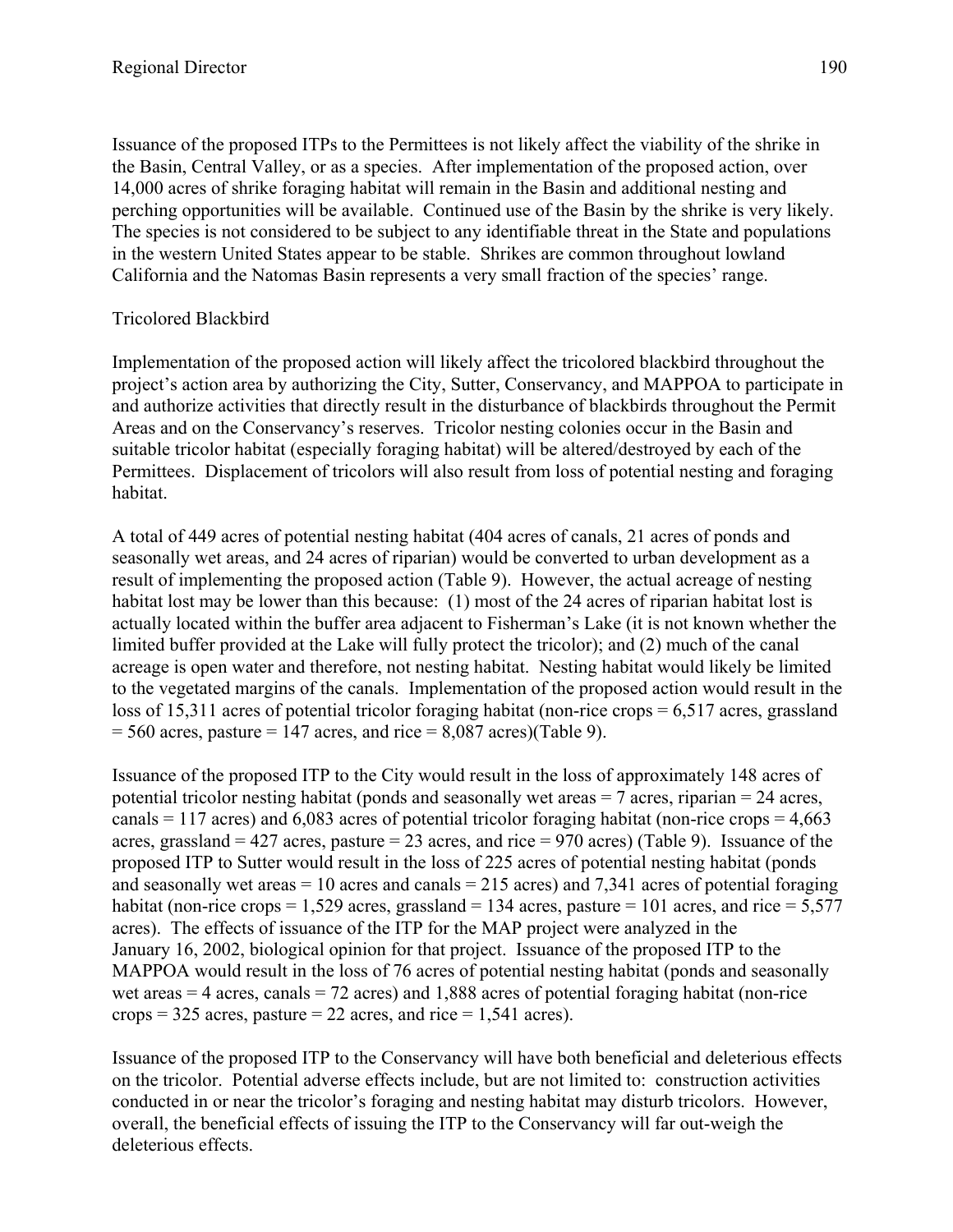Once completed, the Conservancy's habitat reserves will provide up to 8,750 acres of habitat for the tricolor in perpetuity. Potential nesting habitat will be created in the 2,187.5 acres of managed marsh. With the limited amount of marsh habitat currently available in the Basin, this is a substantial increase the amount of potential nesting habitat available to the Basin's tricolors. Potential foraging habitat will also be created on the Conservancy's 4,375 acres of rice and 2,187.5 acres of upland reserves. The NBHCP's requirement that the Conservancy consolidate reserves will help ensure that abundant potential foraging habitat is in close proximity to nesting habitat. According to DeHaven (2003, pers. comm, with Craig Aubrey), suitable insect prey bases in close proximity to breeding substrates is important for the tricolor.

In order to mitigate the loss of potential tricolor foraging habitat resulting from the issuance of the proposed ITP to the City, 3018.8 acres of potential foraging habitat (rice and uplands) will be created/managed on the Conservancy's upland and rice reserves. In order to mitigate the loss of tricolor nesting habitat resulting from the issuance of the proposed ITP to the City, 1006.25 acres of potential nesting habitat will be created on the Conservancy's managed marsh reserves. In order to mitigate the loss of potential tricolor foraging habitat resulting from the issuance of the proposed ITP to Sutter, 2,800.1 acres of potential foraging habitat (rice and uplands) will be created on the Conservancy's upland and rice reserves. In order to mitigate the loss of potential tricolor nesting habitat resulting from the issuance of the proposed ITP to the City, 933.4 acres of potential nesting habitat will be created on the Conservancy's managed marsh reserves. In order to mitigate the loss of potential tricolor foraging habitat resulting from the issuance of the proposed ITP to the MAPPOA, 743.7 acres of potential foraging habitat (rice and uplands) will be created on the Conservancy's upland and rice reserves. In order to mitigate the loss of tricolor nesting habitat resulting from the issuance of the proposed ITP to the MAPPOA, 247.9 acres of potential nesting habitat will be created on the Conservancy's managed marsh reserves.

Implementation of the proposed conservation measures will minimize the adverse effects of the proposed action on the tricolor. The Land Use Agencies and Conservancy will avoid active tricolor nests by at least 152 m (500 ft.), thereby decreasing disturbance of nesting tricolors and preventing the destruction of active nests. The use of pre-construction surveys should also minimize the take of tricolors. The Conservancy has also proposed to avoid, to the maximum extent possible, foraging habitat in the vicinity of currently or historically active nests, which may help increase survivorship of young. Lastly, the tricolor should indirectly benefit from conservation measures proposed or the snake such as: (1) timing restrictions; (2) dewatering requirements; and (3) vegetation control management because these measures should minimize the disturbance of tricolors.

Potential indirect effects of the proposed action is the loss of canal habitat (see snake discussion) and predation by feral or domestic animals. Development authorized as a result of this HCP could result in the future loss of irrigation/drainage canals in the Basin, which may result in additional losses of potential nesting habitat. Indirect effects of predation will be minimized by acquiring preserves no closer than 800 feet from development.

Overall, the tricolor should benefit from the Plan. Construction of the Conservancy's managed marsh reserves will increase tricolor nesting habitat in proximity to foraging habitat, which is currently limited in the Basin and the Central Valley as a whole. Even though over 15,000 acres of foraging habitat will be converted to urban uses as a result of issuing the ITPs, over 25,000 acres of foraging habitat will remain after issuance of the proposed ITPs. This remaining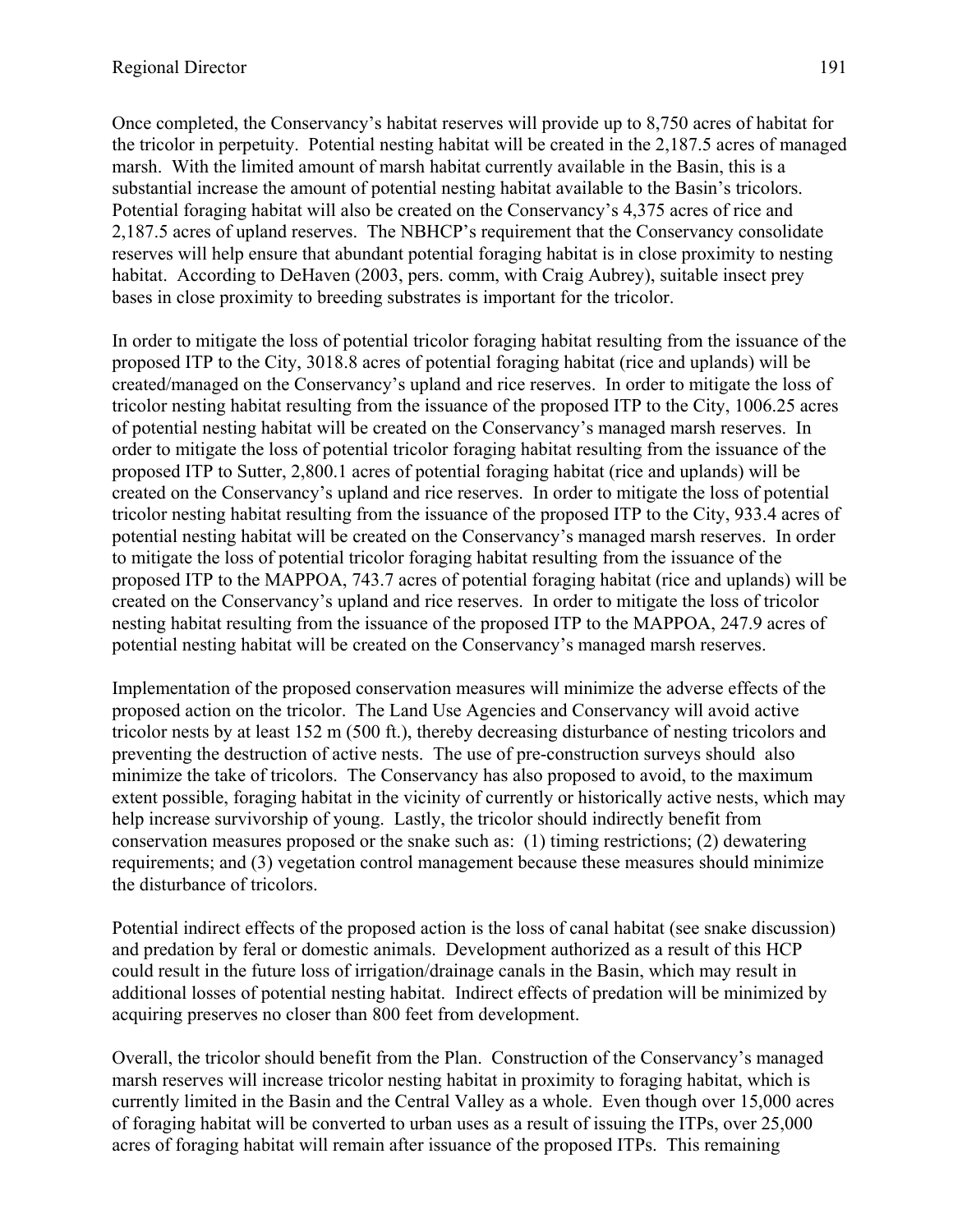foraging habitat, coupled with the created high-quality nesting habitat should increase the value of the Basin to the tricolor. As stated earlier, tricolor numbers have declined in Sacramento County. An increase in nesting habitat and numbers of tricolor in the Basin could result in a small boost (given the species' range and population size) to the species overall.

## White-Faced Ibis

Implementation of the proposed action will likely affect the white-faced ibis throughout much of the proposed action's action area by authorizing the City, Sutter, Conservancy, and MAPPOA to participate in and authorize activities that directly result in the disturbance of wintering ibis throughout the Permit Areas and on the Conservancy's reserves. Although the ibis does not nest in the Basin (there is a lack of potential nesting habitat), the species does winter and forage there and suitable foraging habitat will be altered/destroyed by each of the Permittees.

The greatest source of potential take associated with the implementation of the proposed action is the loss of approximately one-third (8,512 acres) of the available potential foraging and wintering habitat in the Basin, the overwhelming majority of which is comprised of rice. Of the total ibis habitat lost in the Basin, 95 percent (8,087 acres) is rice, 0.25 percent (21 acres) is ponds and seasonally wet areas, and 4.75 percent (404 acres) is canals (Table 10).

Issuance of the proposed ITP to the City will result in the loss of 1,097 acres of potential ibis habitat (Table 10). Of that, 970 acres will be rice, seven acres will be ponds and seasonally wet areas, and 117 acres will be canals. Issuance of the proposed ITP to Sutter will result in the loss of 5,802 acres of potential ibis habitat. Of that, 5,577 acres will be rice, ten acres will be ponds and seasonally wet areas, and 215 acres will be canals. The effects of issuance of the ITP for the MAP project were analyzed in the January 16, 2002, biological opinion for that project. Issuance of the proposed ITP to the MAPPOA will result in the loss of 1,617 acres of potential ibis habitat. Of that, 1,541 acres will be rice, four acres will be ponds and seasonally wet areas, and 72 acres will be canals.

Issuance of the ITP to the Conservancy will have both negative and positive direct effects on the ibis. Examples of possible negative effects on the ibis include, but are not limited to: (1) disturbance as a result of construction and maintenance activities on Conservancy reserves; and (2) the loss of rice foraging habitat due to conversions to other habitat types. However, the Conservancy's overall effects on the ibis will be almost overwhelmingly positive. Rice production practices on Conservancy lands should prove to be more "ibis friendly" and more importantly, the development of the managed marsh component of the reserve system should provide nesting and roosting opportunities for the ibis, which are currently limited in the Central Valley and virtually non-existent in the Natomas Basin. The potential benefit of the managed marsh as nesting and roosting habitat should increase through time, as the reserve system increases in size and individual reserves are consolidated.

In order to mitigate the loss of potential ibis foraging habitat (alfalfa, ponds and seasonally wet areas, rice canals) resulting from the issuance of the proposed ITP to the City, 2012.5 acres of potential rice foraging habitat (rice and uplands) will be managed by the Conservancy in perpetuity. In addition, 1006.2 acres of potential foraging, nesting, and roosting habitat will be created on the Conservancy's managed marsh reserves. In order to mitigate the loss of potential ibis foraging habitat (alfalfa, ponds and seasonally wet areas, rice canals) resulting from the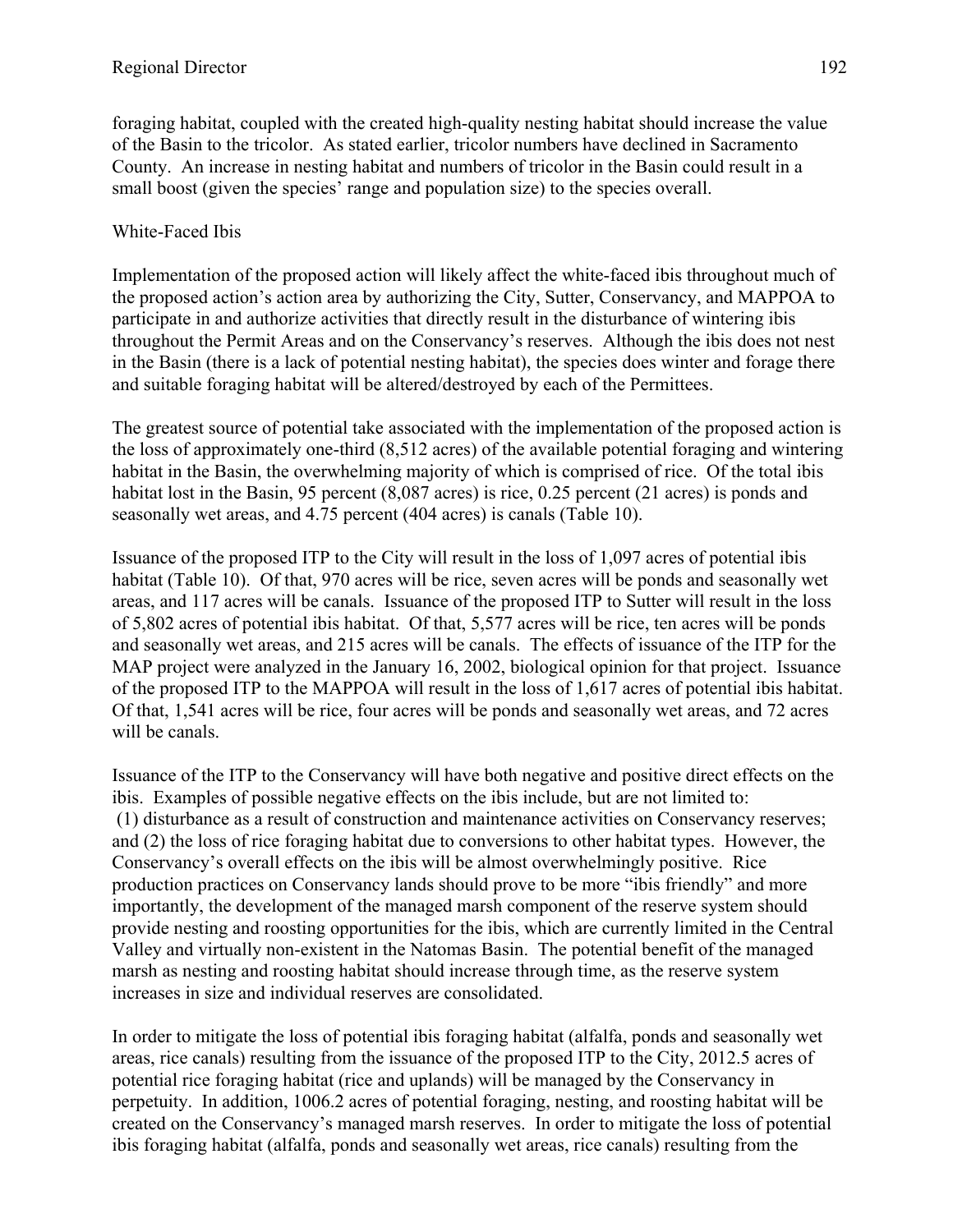issuance of the proposed ITP to Sutter, 1866.8 acres of potential rice foraging habitat (rice and uplands) will be managed by the Conservancy in perpetuity. In addition, 933.4 acres of potential foraging, nesting, and roosting habitat will be created on the Conservancy's managed marsh reserves. In order to mitigate the loss of potential ibis foraging habitat (alfalfa, ponds and seasonally wet areas, rice canals) resulting from the issuance of the proposed ITP to the MAPPOA, 495.8 acres of potential rice foraging habitat (rice and uplands) will be managed by the Conservancy in perpetuity. In addition, 247.9 acres of potential foraging, nesting, and roosting habitat will be created on the Conservancy's managed marsh reserves.

Implementation of the proposed conservation measures by the Permittees should minimize the effects of the proposed action on the ibis. Avoidance of developed areas by at least 244 m (800 ft.) by the Conservancy's reserves will help minimize exposure of ibis to developmentrelated effects. Measures included for the avoidance of active ibis nests should benefit the ibis, if and when ibis use lands in the Basin for nesting. Lastly, the ibis should benefit from conservation measures proposed for the snake. For example, limiting construction activities in snake habitat to the snake's active season will limit the destruction of ibis wintering habitat to times when the majority of ibis are not in the Basin.

Potential indirect effects of the proposed action include predation and the additional closure of canals. Development authorized as a result of this HCP could result in the future loss of irrigation/drainage canals in the Basin (see snake discussion), which may result in additional losses of potential nesting habitat. Indirect effects of predation will be minimized by acquiring preserves no closer than 800 feet from development.

Issuance of the proposed ITPs to the Permittees should benefit the ibis. Although about 1/3 of the ibis' foraging habitat in the Basin will be converted to urban uses, over 16,000 acres of ibis foraging habitat will remain after implementation of the proposed action. More importantly, the Conservancy's system of managed marsh reserves will provide potential nesting habitat for the ibis. Ibis nesting habitat is limited throughout the Central Valley; foraging habitat is not. The species is precluded from nesting in the Basin because no nesting habitat occurs there. Therefore, although there will be an overall decrease of foraging habitat in the Basin, the species should benefit because of the opportunities created for the breeding portion of its life cycle.

# Bank Swallow

Implementation of the proposed action will likely affect the bank swallow throughout the project's action area by authorizing the City, Sutter, Conservancy, and MAPPOA to participate in and authorize activities that directly result in the disturbance of swallows throughout the Permit Areas and on the Conservancy's reserves. Although the swallow does not nest in the Basin, the species does nest nearby and could forage in the Basin. Potential foraging habitat will be altered/ destroyed by each of the Permittees. In addition to disturbance, once completed, implementation of the proposed action will result in the conversion of approximately 15,760 acres of potential swallow foraging habitat.

Issuance of the proposed ITP to the City will result in the loss of 6,231 acres of potential swallow foraging habitat. Effected habitat types include: grassland (427 acres), nonrice crops (4,663 acres), pasture (23 acres), ponds and seasonally wet areas (7 acres), rice (970 acres), riparian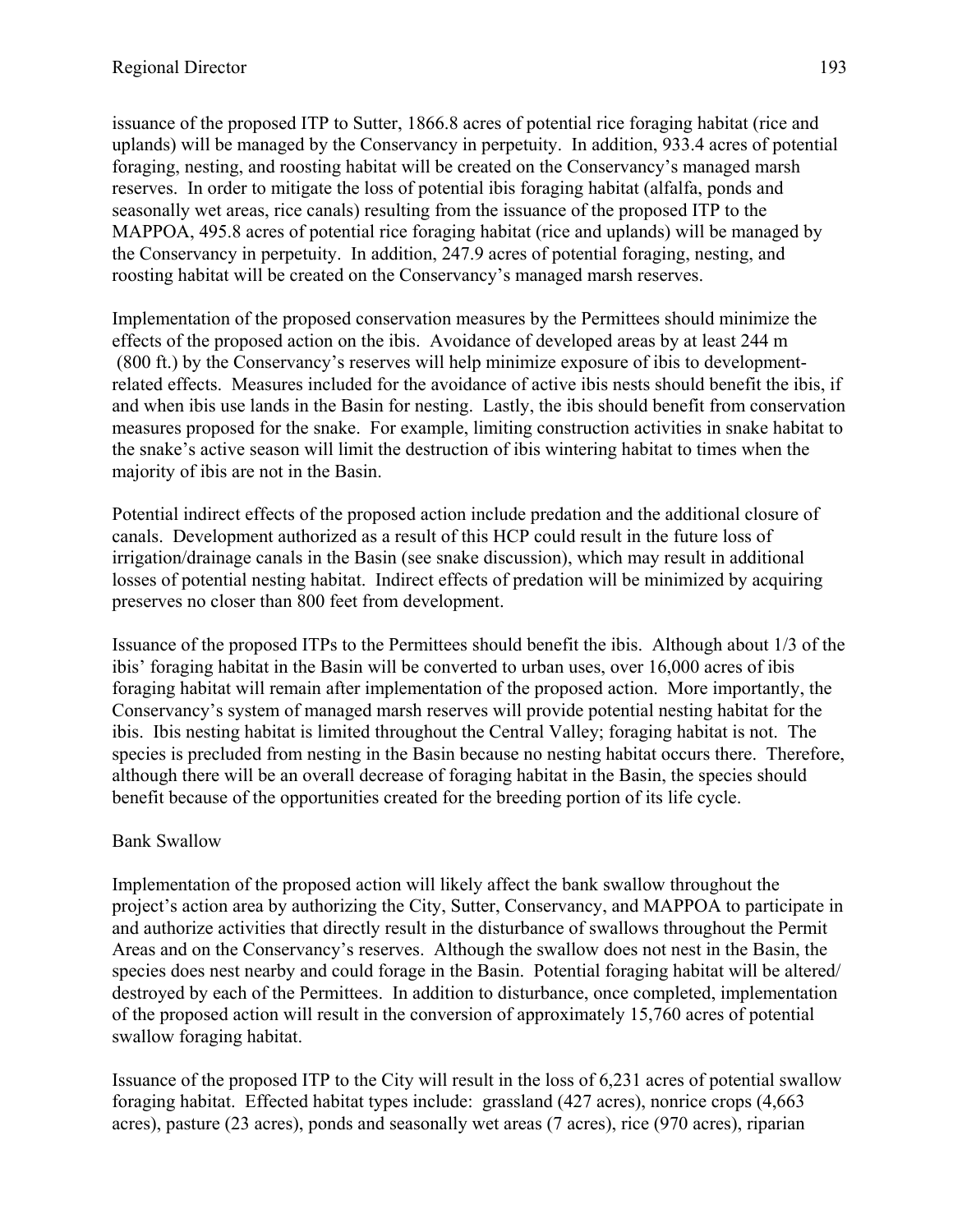(24 acres), and canals (117 acres) (Table 11). Issuance of the proposed ITP to Sutter will result in the loss of 7,566 acres of potential swallow foraging habitat. Effected habitat types include: grassland (134 acres), nonrice crops (1,529 acres), pasture (101 acres), ponds and seasonally wet areas (10 acres), rice (5,577 acres), and canals (215 acres). The effects of issuance of the ITP for the MAP project were analyzed in the January 16, 2002, biological opinion for that project. Issuance of the proposed ITP to the MAPPOA will result in the loss of 1,964 acres of potential swallow foraging habitat. Effected habitat types include: nonrice crops (325 acres), pasture (22 acres), ponds and seasonally wet areas (4 acres), rice (1,541 acres), and canals (72 acres).

Issuance of the proposed ITP to the Conservancy would have both positive and negative effects on the swallow. Swallows could be disturbed by construction or management activities on Conservancy reserves. Additionally, swallow foraging habitat may be temporarily disturbed or converted to other types during the implementation of SSMP's. Although some negative effects would likely occur to the swallow as a result of issuance of the proposed ITP to the Conservancy, the overall effects of issuing the ITP to the Conservancy would be overwhelmingly positive. Construction of the Conservancy's reserves would ensure a permanent source of swallow foraging habitat in the Basin. In addition, the diversity of habitat types on the Conservancy's reserves would help provide varying prey types at different times of year.

All of the Conservancy's rice, managed marsh, and upland reserves will provide potential foraging habitat for the swallow. In order to mitigate the loss of potential swallow foraging habitat resulting from the issuance of the proposed ITP to the City, 4025 acres of potential foraging habitat will be created on the Conservancy's managed marsh, rice, and upland reserves. In order to mitigate the loss of potential swallow foraging habitat resulting from the issuance of the proposed ITP to Sutter, 3733.5 acres of potential foraging habitat will be created on the Conservancy's managed marsh, rice, and upland reserves. In order to mitigate the loss of potential swallow foraging habitat resulting from the issuance of the proposed ITP to MAPPOA, 991.5 acres of potential foraging habitat will be created on the Conservancy's managed marsh, rice, and upland reserves.

If swallows begin to nest in the Basin (unlikely, given the absence of suitable nesting habitat), implementation of the proposed conservation measures by the Permittees will help minimize direct effects to the bank swallow. In addition, the Conservancy is proposing to use CDFG's swallow recovery plan, which should assist the Conservancy's efforts to manage the species on its lands.

Potential indirect effects of the proposed action include predation and the additional closure of canals (see snake discussion). Development authorized as a result of this HCP could result in the future loss of irrigation/drainage canals in the Basin, which may result in additional losses of potential nesting habitat. Indirect effects of predation will be minimized by acquiring preserves no closer than 800 feet from development.

Overall, the impacts of issuance of the proposed ITPs to the Permittees should be negligible. Although the vast majority of California's bank swallows are found on the Sacramento River, most nesting colonies are found upstream of the confluence of the Sacramento and Feather Rivers (Garrison *et al.* 1987, Laymon *et al.* 1988) and there is little potential nesting habitat (i.e., vertical banks) in the vicinity of the Natomas Basin (R. DeHaven, pers. comm., to Craig Aubrey, 2003). Much of the river bank in the vicinity of Sacramento and the Natomas Basin is covered in riprap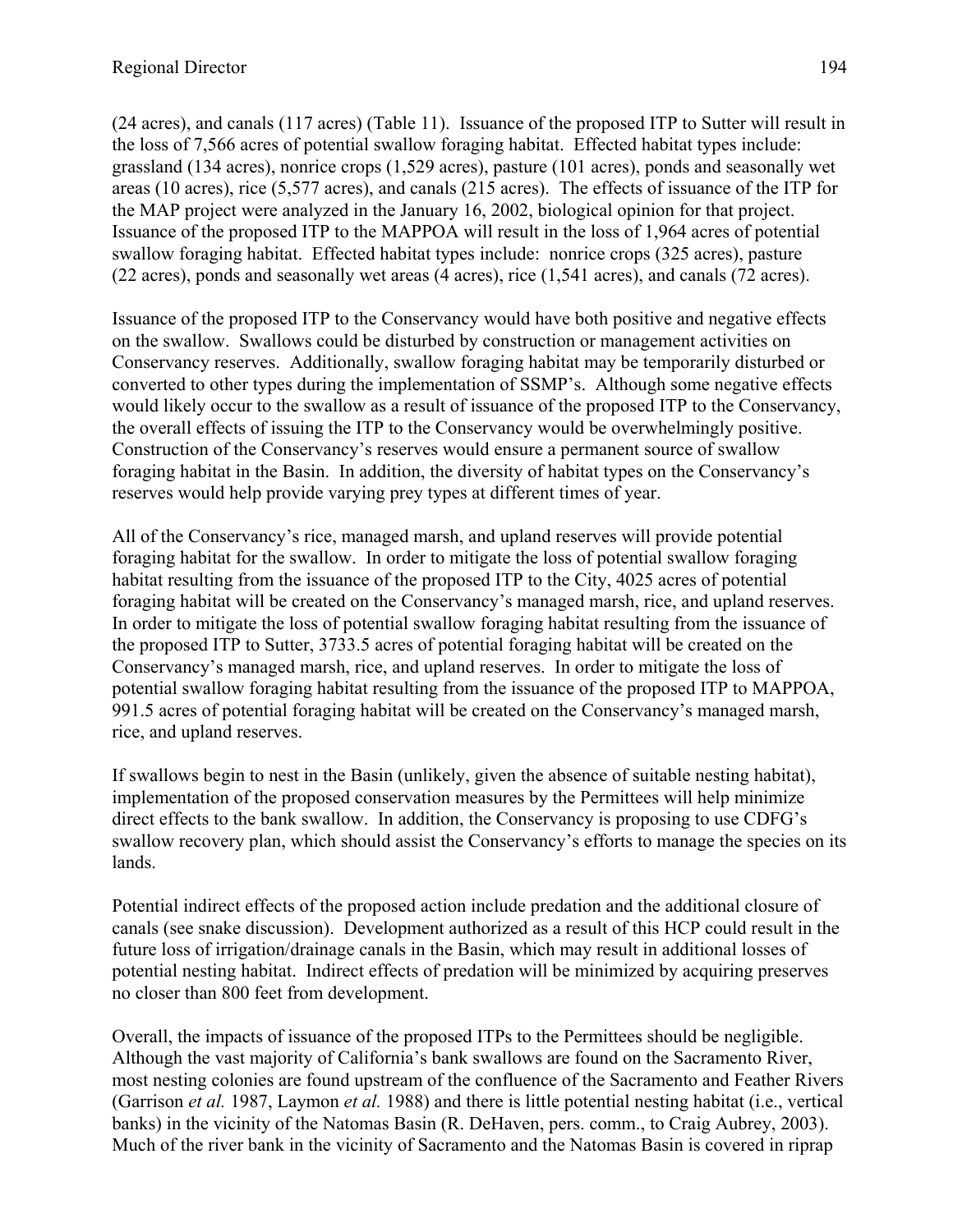or otherwise is not suitable for bank swallow nesting habitat. Although about one-third of the Basin's potential foraging habitat will be converted to urban uses, over 27,000 acres (not considering the Conservancy's reserves) will remain after implementation of the proposed action. Development is precluded from the Swainson's Hawk Zone, which is the portion of the Basin closest to the Sacramento River (where swallow nesting colonies would occur). This is especially important during the breeding season, when swallows forage in close proximity to their nests. Because of the upland reserve acquisition criteria, much of the lands in close proximity to the river will be protected in perpetuity after implementation of the proposed action.

### Northwestern Pond Turtle

Implementation of the proposed action will likely affect the turtle throughout the proposed action's action area by authorizing the City, Sutter, Conservancy, and MAPPOA to participate in and authorize activities that directly result in the death, harm, or injury of turtles throughout the Permit Areas and on the Conservancy's reserves. The turtle is known to occur throughout the Basin and each of the Permittees will destroy potential turtle habitat within their Permit Areas. Take of turtles is likely to result from each of the Permittees actions and the greatest potential source of direct effects is the loss of approximately 8,500 acres of potential turtle aquatic and upland habitat (ponds and seasonally wet areas  $= 21$  acres, rice  $= 8.087$  acres, riparian  $= 24$  acres, canals = 404 acres)(Table 12). Additionally, turtles could be disturbed, injured, or killed by construction activities. For example, grading activities could crush turtles or their nests. The construction of new roads could present a barrier to turtle movements.

Issuance of the proposed ITP to the City will result in the loss of 1,118 acres of potential turtle habitat. Of that, 970 acres will be rice, seven acres will be ponds and seasonally wet areas, 24 acres will be riparian, and 117 acres will be canals. Issuance of the proposed ITP to Sutter will result in the loss of 5,802 acres of potential turtle habitat. Of that, 5,577 acres will be rice, ten acres will be ponds and seasonally wet areas, and 215 acres will be canals. The effects of issuance of the ITP for the MAP project were analyzed in the January 16, 2002, biological opinion for that project. Issuance of the proposed ITP to the MAPPOA will result in the loss of 1,617 acres of potential turtle habitat. Of that, 1,541 acres will be rice, four acres will be ponds and seasonally wet areas, and 72 acres will be canals. Based solely upon the fact that more rice habitat is in Sutter's Permit Area than any of the other permit areas, issuance of the proposed ITP to Sutter will result in the majority of the direct effects to the turtle.

In order to mitigate the loss of potential turtle habitat resulting from the issuance of the proposed ITP to the City, 1006.25 acres of potential foraging/nesting/basking/overwintering habitat will be created/managed on the Conservancy's managed marsh reserves. In addition, 2012.5 acres of rice foraging habitat will be preserved/managed in perpetuity. In order to mitigate the loss of potential turtle habitat resulting from the issuance of the proposed ITP to Sutter, 933.4 acres of potential foraging/nesting/basking habitat will be created/managed on the Conservancy's managed marsh reserves. In addition, 1866.8 acres of rice foraging habitat will be preserved/managed in perpetuity. In order to mitigate the loss of potential turtle habitat resulting from the issuance of the proposed ITP to the MAPPOA, 247.9 acres of potential foraging/nesting/basking habitat will be created/managed on the Conservancy's managed marsh reserves. In addition, 495.8 acres of rice foraging habitat will be preserved/managed in perpetuity. Conservancy upland reserves in proximity (less than 2 km) to turtle aquatic habitat may provide additional nesting and overwintering opportunities for the turtle.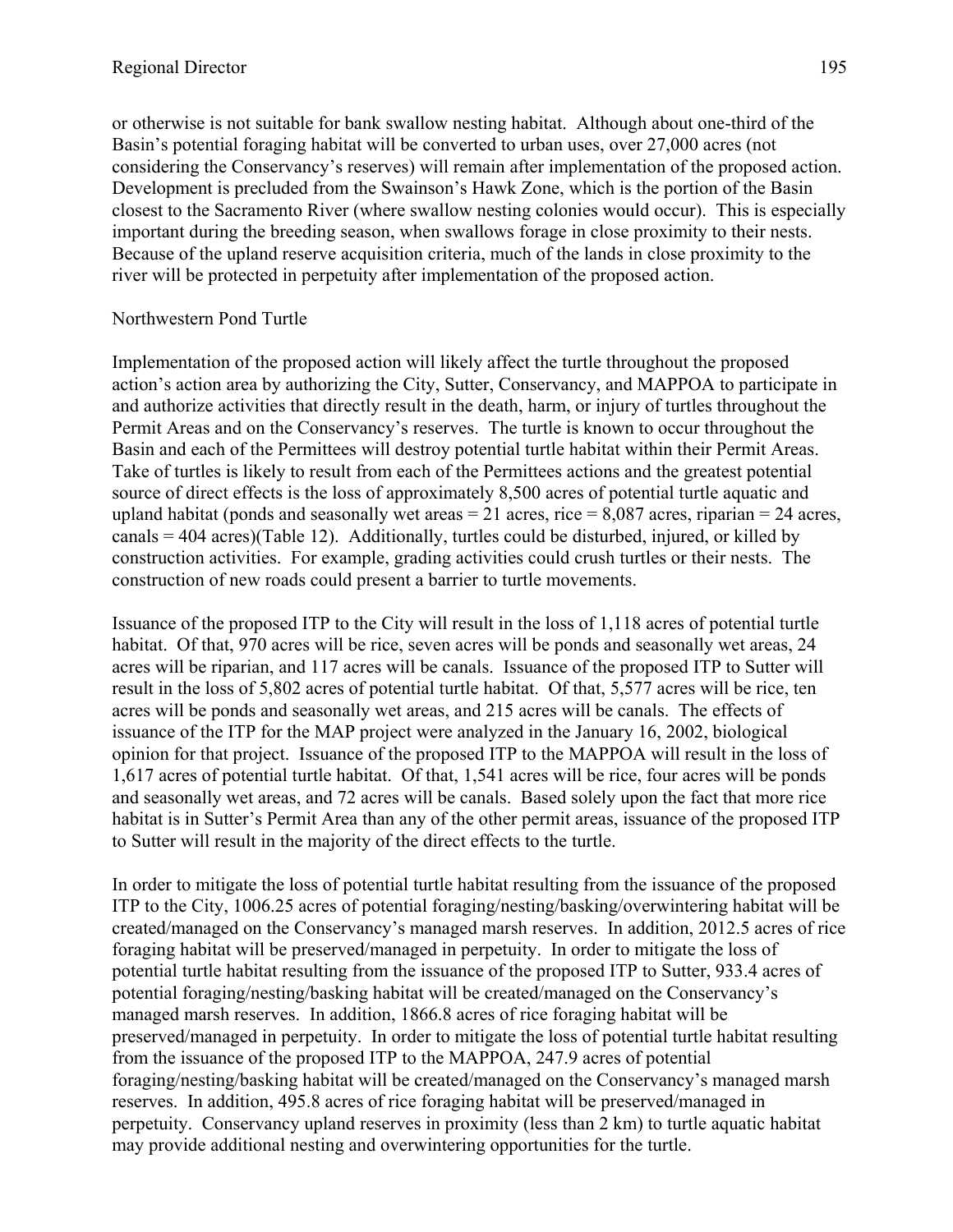Issuance of the ITP to the Conservancy will have both negative and positive direct effects on the turtle. Examples of possible negative effects on the turtle include, but are not limited to disturbance by construction activities on Conservancy reserves or the loss of rice habitat due to conversions to other habitat types. However, the Conservancy's overall effects on the turtle will be almost overwhelmingly positive. Rice production practices on Conservancy lands should prove to be more "turtle friendly" and more importantly, the development of the managed marsh component of the reserve system should provide foraging, nesting, overwintering, and basking opportunities for the turtle. Most importantly, habitat reserves will provide upland habitat opportunities for the turtle. Upland habitat is currently limited for the turtle in the Basin and most of that which currently exists is regularly disturbed.

The turtle will likely benefit from conservation measures proposed by the Permittees for the snake. For example, dewatering of habitat prior to construction should encourage turtles to seek suitable aquatic habitat elsewhere. Limiting construction activities in suitable snake habitat to between May 1 and October 1 should help minimize turtle mortalities, since they often overwinter underground in a manner similar to the snake. Avoidance of Fisherman's Lake by at least 61 m (200 ft.) will help protect much of the turtle's aquatic and upland habitat there. The NBHCP's connectivity assurances will also help preserve connectivity for the turtle throughout the Basin.

Predation by domestic and feral animals, increased vehicular strikes, and the additional closure of canals (see snake discussion) are three potential indirect effects of the proposed action. Under the Proposed Action, habitat reserves would be located at least 244 m (800 ft.) from urban areas and areas designated for urban development (unless a smaller distance is approved by CDFG and the Service on a case-by-case basis) and a buffer at least 9 m (30 ft.) wide established within the reserve between marsh habitat and roadways. By locating habitat reserves away from urban areas, the potential for death or injury to turtles from vehicle strikes and predation should be reduced, although not eliminated.

Overall, the proposed action is likely to benefit the turtle. Most of the potential habitat that will be lost as a result of the proposed action is rice. Its value to the turtle is questionable because there is little associated upland habitat for basking, nesting, and other upland-associated activities. In contrast, the Conservancy's system of managed marsh reserves will provide both suitable aquatic and upland habitat. Additionally, the Conservancy's upland reserves may provide potential turtle nesting and overwintering habitat. Therefore, the proposed action should increase the viability of the turtle in the Basin. As stated earlier, the Basin currently supports limited numbers of turtles. Because of the wide range of both the subspecies and species, the limited number of turtles in the Basin, and the limited amount of good-quality turtle habitat in the Basin, the Natomas Basin is probably not essential to the turtle's recovery.

### Western Spadefoot Toad

Issuance of the proposed ITP's to the City, Sutter, and the Conservancy may result in limited direct effects to the western spadefoot toad. Although the toad has not been observed in the proposed action's action area, it has been observed approximately six miles from the Basin and suitable toad habitat may exist in the Basin (including the City's and Sutter's Permit Areas).

Development activities proposed by the Land Use agencies may result in the disturbance, injury, or deaths of toads. Toads could be injured or killed by construction activities when they are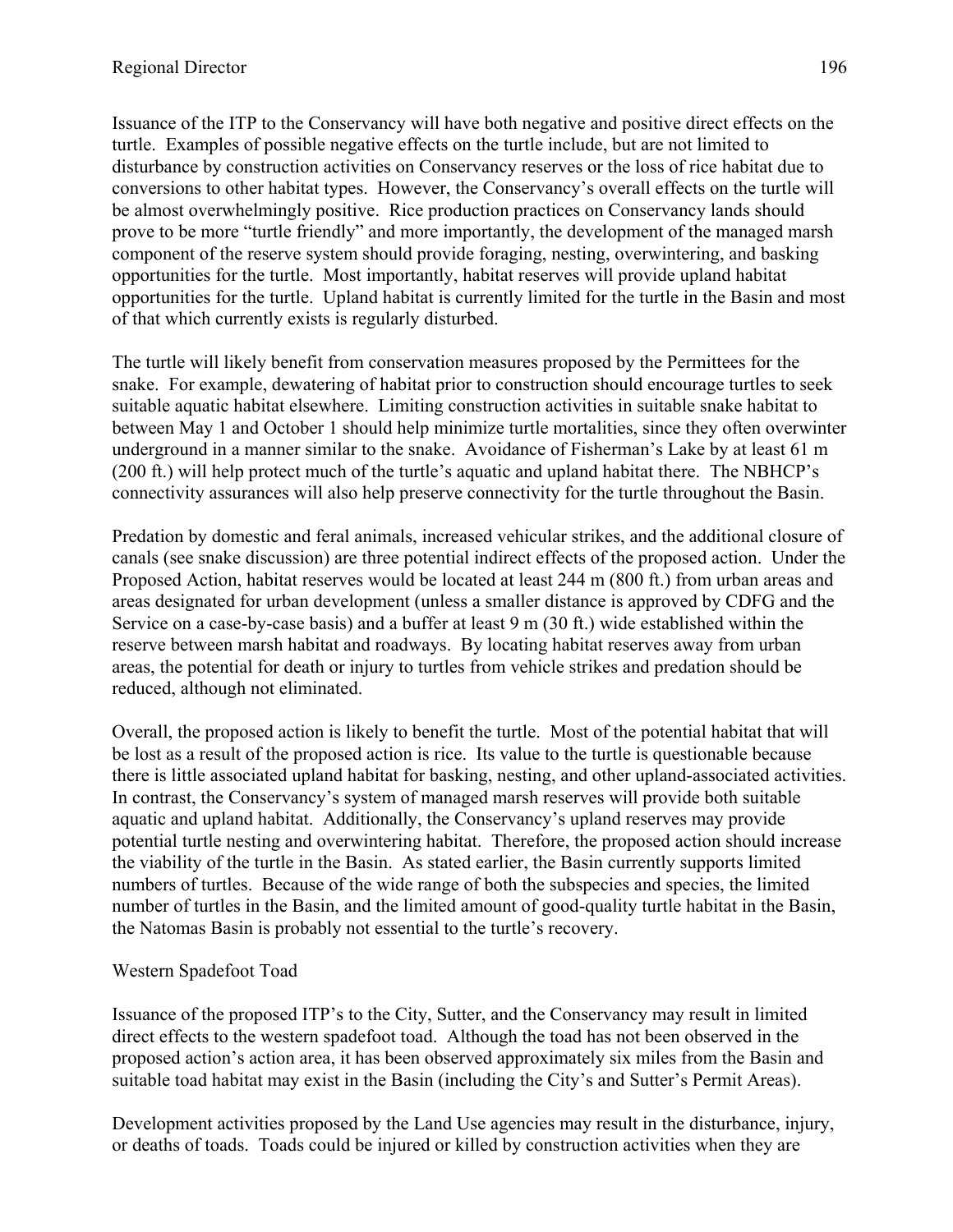crushed by construction equipment in their aquatic and upland habitats. Low frequency noises caused by heavy earth moving equipment could cause toads to come out of dormancy and emerge at inappropriate times. This disturbance could then indirectly result in the harm or death of toads. For example, vibrations could cause toads to emerge from their burrows during the summer months, thereby making them more susceptible to dessication.

As stated in the species descriptions, the amount of suitable toad habitat in the Basin was not quantified. The Basin is not known to contain substantial numbers of vernal pools and is not considered essential to recovery; the proposed action's action area is not included in the Service's proposed vernal pool critical habitat rule (67 FR 59884). The toad has not been identified in the Basin. Based upon estimates derived from data gathered in Sacramento County (see Environmental Baseline for details), the Basin's 886 acres of grasslands would contain at the most 21.3 acres of vernal pools. Additionally, some portion of the Basin's 96 acres of ponds and seasonally wet areas may be suitable for the toad. However, this estimate greatly overestimates the actual amount of vernal pool habitat in the Basin because grasslands in the Basin have a lower density of vernal pools than surrounding areas of Sacramento County (see Environmental Baseline) and most of the ponds and seasonal wetlands do not have correct hydrology to support covered vernal pool species. Of the total 886 acres of grasslands in the Basin, 427 are in the City's Permit Area and 134 are in Sutter's Permit Area (Table 14). This equates to 10.2 and 3.26 acres of vernal pools in the City and Sutter's Permit Areas, respectively. Of the total 96 acres of ponds and seasonally wet areas in the Basin, seven are in the City's Permit Area, four are in the MAP Permit Area, and ten are in Sutter's Permit Area (Table 14). Most of the potential habitat that will be lost is located in the eastern portion of the City's Permit Area. As stated in the species description, ponds and seasonally wet areas acreages almost certainly vastly overestimate the actual potential toad in the Basin, as most of the ponds and seasonally wet areas do not have the correct hydrology to support vernal pool-associated species. Ponds and seasonally wet areas located in the MAP Permit Area do not have the correct hydrology to support the toad and no other potential habitat is located within 76 m (250 ft.) of any of MAP's proposed action activities (Service 2002).

Issuance of the proposed ITP to the Conservancy may have some minimal detrimental effects on the toad on Conservancy reserve lands, if the toad ever occurs in the Basin and Conservancy reserve lands. Toads could be disturbed, harmed, or killed during construction and maintenance activities on Conservancy lands, especially managed marsh reserves and surrounding grasslands. Toads could be crushed in their burrows by heavy equipment, disturbed by heavy equipment, disturbed by people performing vegetation management, etc. The Conservancy's managed marsh reserves will likely provide some potential habitat for the toad. However, the species appears to be more successful in seasonally inundated environments such as vernal pools. Managed marsh reserves will likely not have large amounts of wetlands seasonally flooded in the winter; therefore, the toad will not benefit greatly from the reserves. However, the Conservancy has proposed to periodically consult with toad experts and investigate the possibility of creating potential toad habitat on its reserves.

The Land Use Agencies did not propose take avoidance and minimization measures specific to the toad because of the low likelihood of the species to occur in the Basin. However, they will require toad surveys. If toads are found, the Land Use Agencies will require the developers to consult with the Wildlife Agencies on how to avoid and minimize take. In addition, the toad may benefit from conservation measures proposed for other vernal pool Covered Species. For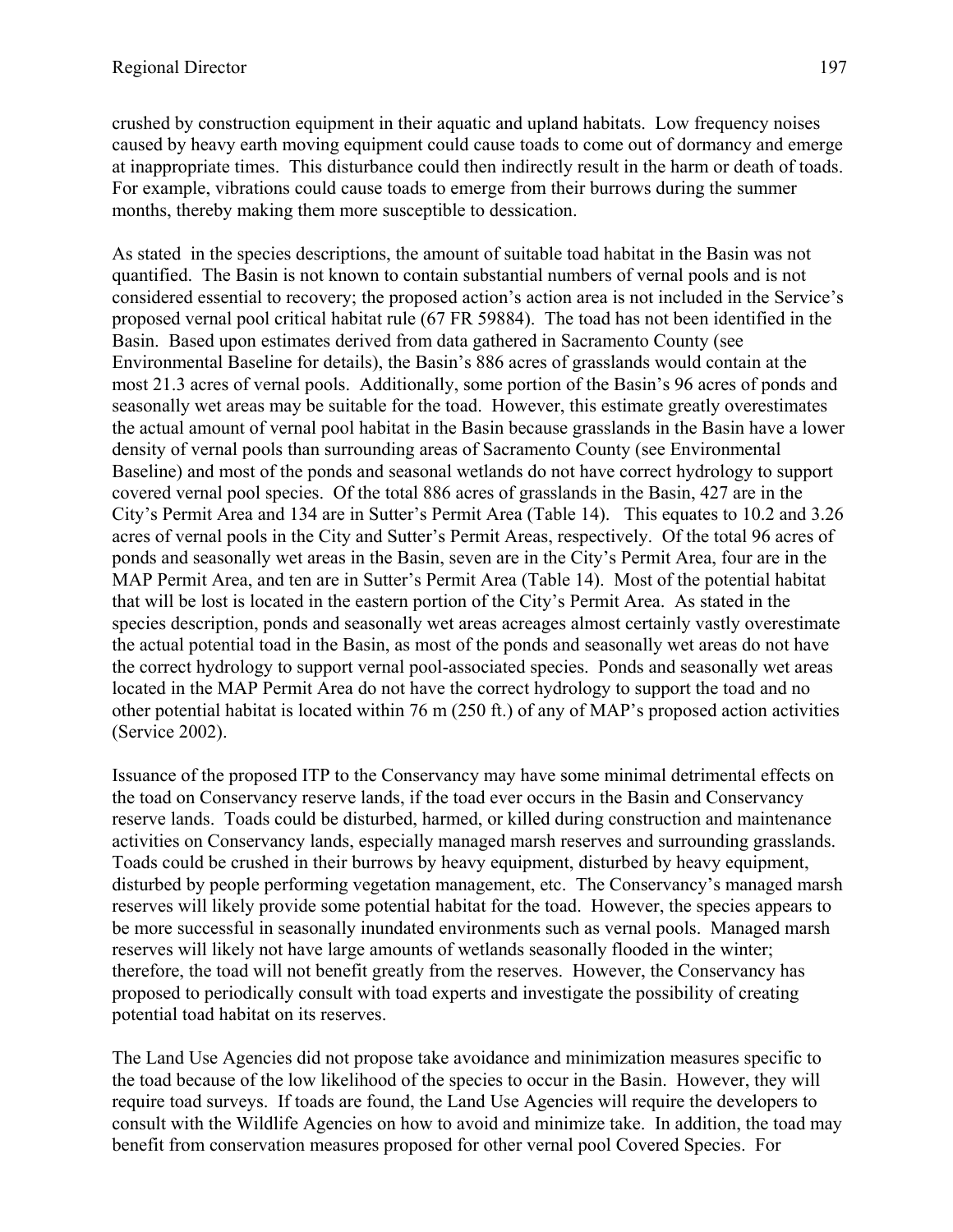example, if vernal pool crustaceans are identified, developers will be required to minimize their impacts according to current Service guidelines. Therefore, the toad may indirectly benefit from conservation measures proposed for the crustaceans. If toads are found in the Basin, the Conservancy will be required to provide suitable habitat for them on its reserves. Therefore, any take of toads is both minimized and mitigated.

Two potential indirect effects of the proposed action include predation and vehicular strikes. For example, the number of toads killed or injured by automobiles will likely increase as automobile traffic increases in the Basin. Vehicle mortalities has been identified as a source of toad mortalities. Under the Proposed Action, habitat reserves would be located at least 244 m (800 ft.) from urban areas and areas designated for urban development (unless a smaller distance is approved by CDFG and the Service on a case-by-case basis) and a buffer at least 9.1 m (30 ft.) wide established within the reserve between marsh habitat and roadways. By locating habitat reserves away from urban areas, the potential for death or injury to toads (if toads eventually inhabit the Basin) from vehicle strikes and predation should be reduced, although not eliminated.

Overall, the proposed action is likely to have little to no adverse effects on the toad. The toad has not been observed in the Basin and is very unlikely to occur there (K. Fuller, pers. comm. to C. Aubrey, 2003). In addition, very little suitable toad habitat exists in the Basin. In the remote event toads are discovered in the Basin, the Permittees would implement measures to minimize and mitigate the take. For example, a breeding pond could be avoided altogether or not filled until after the pond had dried and toads no longer inhabited it. Therefore, the proposed action will not impact the species as a whole.

## California Tiger Salamander

The closest known occurrence of California tiger salamander is 11 miles from the proposed action's action area. There is a limited amount of potential habitat in the proposed action's action area and it seems likely that the Service would know if salamanders occurred there. The species is readily identifiable when its breeding ponds are surveyed and the species' presence in an area is often discovered when individuals are struck by cars while migrating to the breeding ponds. The Service is also unaware of any likely natural dispersal mechanism that would cause the salamander to occur in the proposed action's action area in the future. Therefore, issuance of the proposed ITPs to the City, Sutter, and Conservancy is not likely to result in any effects to the salamander.

In the very unlikely event salamanders are discovered in the future, the Permittees have proposed conservation measures to minimize and mitigate the impacts. For example, if a developer discovers salamanders on their property, they must consult with the Service to determine how to avoid and minimize impacts to the species. The Conservancy would then be required to provide salamander-conducive habitat in its reserves.

## Sanford's Arrowhead

Issuance of the proposed ITP to the City, MAPPOA, Sutter and the Conservancy may adversely affect Sanford's arrowhead. Although the species has not been identified in the proposed action's action area, it is known to occur less than one mile from the Basin and suitable habitat exists in the proposed action's action area. The most likely potential source of direct effects to Sanford's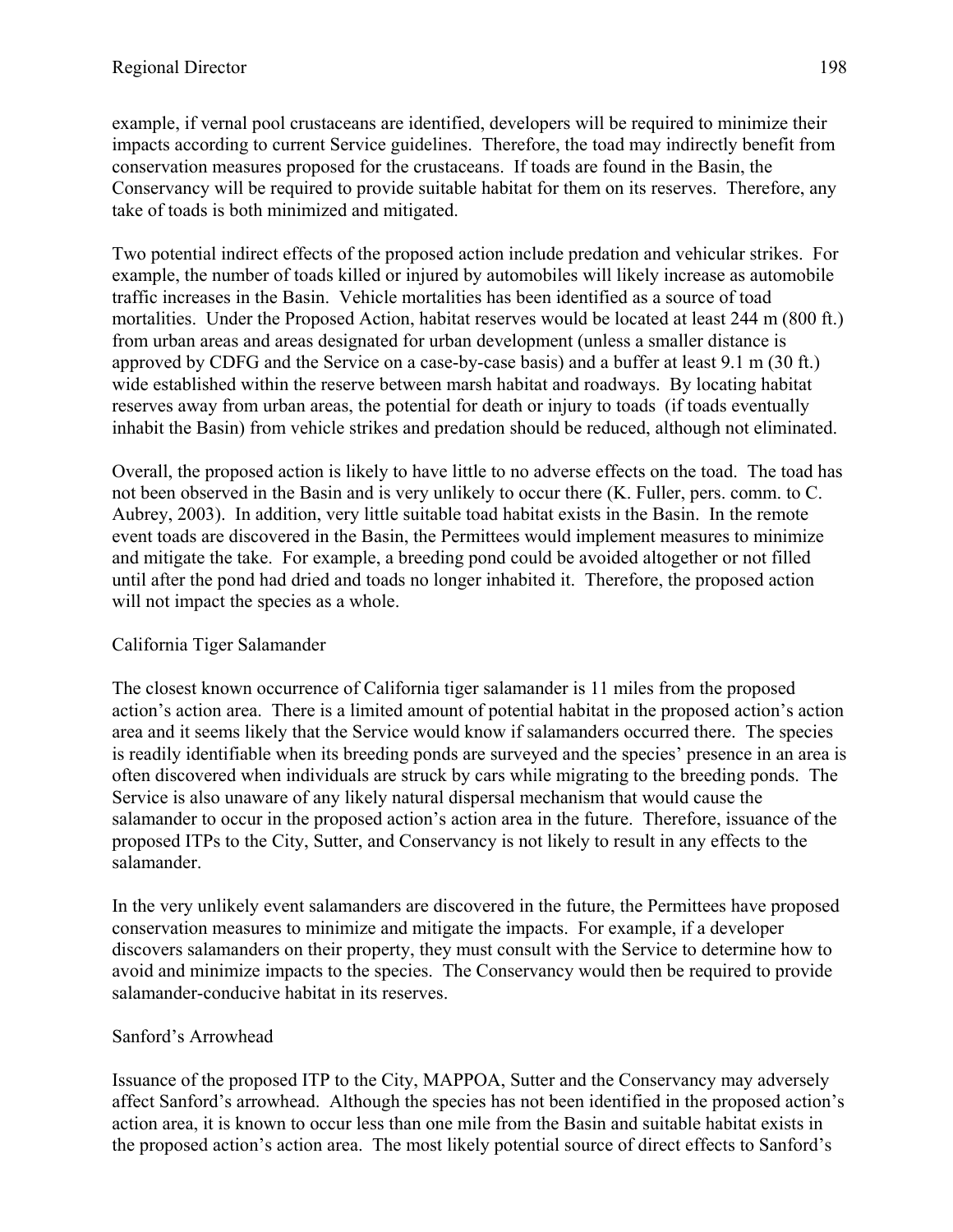arrowhead is the death of plants during activities that alter the habitat of Sanford's arrowhead. For example, if a canal inhabited by the species is filled, plants inhabiting the canal could be crushed or otherwise destroyed by construction equipment. Additionally, the plants could be adversely affected if the canal is filled so that habitat is destroyed or sufficient water is no longer provided to the plants.

Issuance of the proposed ITP to the City is likely to destroy 124 acres of potential Sanford's arrowhead habitat (Table 14). Of this, seven acres are ponds and seasonally wet areas and 117 acres are canals. Issuance of the proposed ITP to Sutter is likely to destroy 225 acres of potential Sanford's arrowhead habitat. Of this, ten acres are ponds and seasonally wet areas and 215 acres are canals. The effects of issuance of the ITP for the MAP project were analyzed in the January 16, 2002, biological opinion for that project. Issuance of the proposed ITP to the MAPPOA is likely to destroy 76 acres of potential Sanford's arrowhead habitat. Of this, four acres are ponds and seasonally wet areas and 72 acres are canals. Although canals are considered potential habitat, water diversions and channel alteration have been listed as a threat to Sanford's arrowhead (CNDDB 2001, Tibor 2001).

Issuance of the proposed ITP to the Conservancy is likely to have both detrimental and beneficial effects on Sanford's arrowhead. Plants could be destroyed during the construction and management of reserves. For example, tractors working in an enhancement area could crush plants. The main potential beneficial effect is the construction of the Conservancy's system of managed marsh reserves. The overall effect of these reserves will likely be to improve habitat conditions for Sanford's arrowhead in the Basin. Reserves acquired as mitigation for development resulting from issuance of the ITPs (both together and separately) to the Land Use Agencies will provide a greater amount of potential habitat than currently exists in the Basin. As a result of destroying 124 acres of potential Sanford's arrowhead habitat in the City's Permit Area, the Conservancy (using mitigation fees) will develop 1006.2 acres of managed marsh habitat. As a result of destroying 225 acres of potential Sanford's arrowhead habitat in Sutter's Permit Area, the Conservancy (using mitigation fees) will develop 933.4 acres of managed marsh habitat. As a result of destroying 76 acres of potential Sanford's arrowhead habitat in MAPPOA's Permit Area, the Conservancy (using mitigation fees) will develop 247.9 acres of managed marsh habitat. In addition to the large increase in potential habitat, the habitat on managed marsh reserves is superior because it will not be subject to the relatively intense management practices that occur in the Basin's drainage and irrigation canals.

In addition to acquiring fees for the development of managed marsh reserves, the Land Use Agencies have proposed to minimize the effects of the proposed action on Sanford's arrowhead by conducting pre-development surveys and relocating any potentially affected plants (another potential direct effect related to development). The Conservancy will monitor any populations identified on Conservancy reserves and manage for their conservation.

The most likely potential indirect effect of the proposed action is the closing or reduced usage of drainage and irrigation canals in response to development. This potential effect is addresses in the snake's indirect effects section.

Overall, issuance of the proposed ITPs to the Permittees should have little to no adverse effects on the Sanford's arrowhead. The species has not been observed in the Basin. However, if the species later colonizes the Basin, it is likely to benefit from the proposed action because the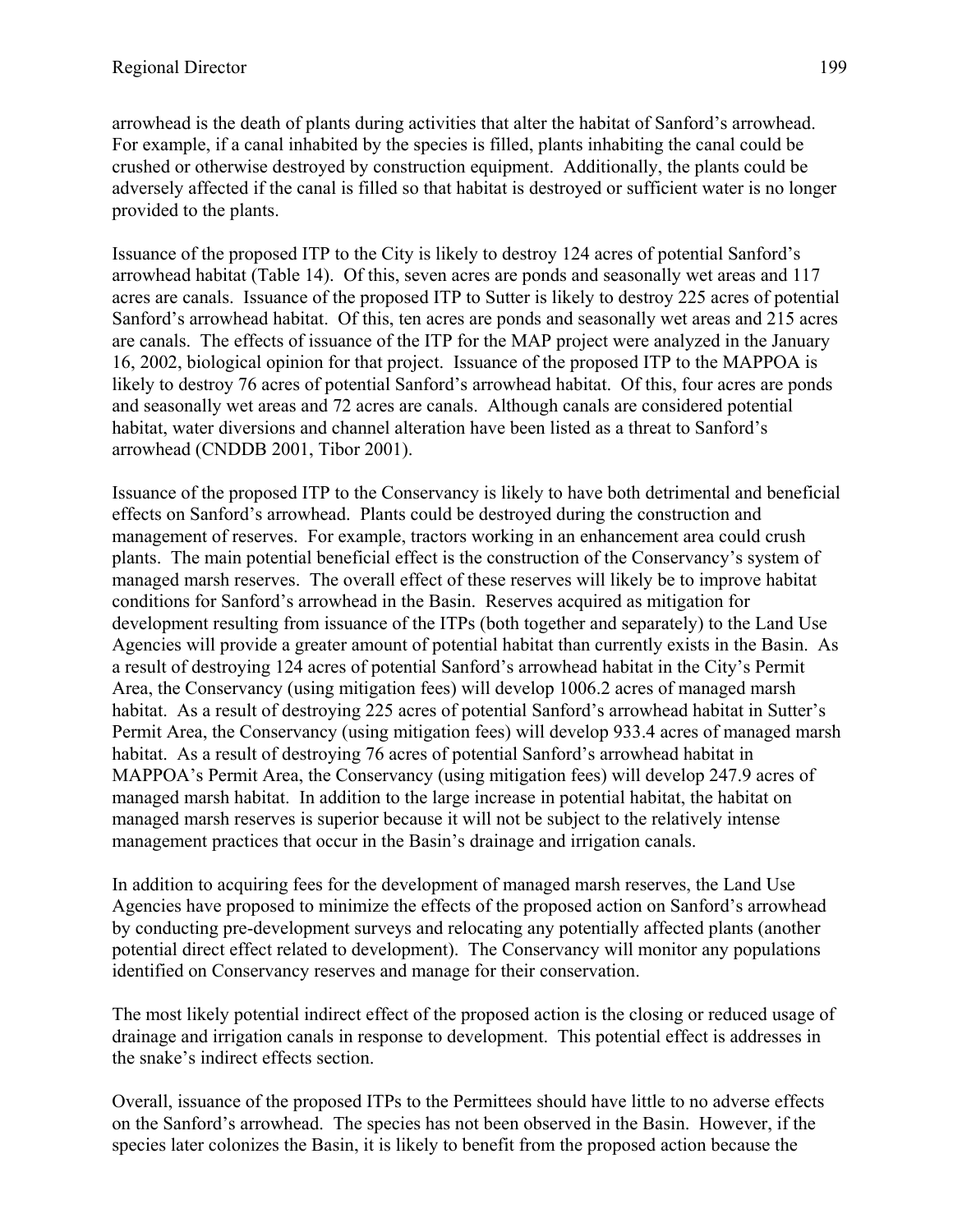project will result in a net increase of suitable habitat. In the event the species is identified in an area to be developed, the plan allows for their transplantation prior to disturbance. The Conservancy's managed marsh reserves will provide high-quality habitat for the species that is not subject to the adverse impacts of practices such as devegetating irrigation and drainage canals. Because the proposed action is likely to have little adverse effects on Sanford's arrowhead locally, particularly as the species is not known to occur in the basin, and the range of the species is far greater than the immediate project area, the proposed action is not expected to adversely affect the species as a whole.

## Delta Tule Pea

Delta tule pea is not known to occur within 20 miles of the action area and the Service does not believe that it is likely that the species will naturally occur in the action area during the future. The Service also does not anticipate any indirect effects to the species in the Basin or in general. Therefore, issuance of the proposed ITPs to the City, Sutter, and MAPPOA is not likely to result in adverse effects to the delta tule pea. In the very unlikely event the delta tule pea does eventually colonize the Basin, the Land Use Agencies have proposed to allow plants to be transplanted from development sites to minimize impacts to the affected individuals. The Conservancy's managed marsh reserves will provide high-quality habitat for the species that is not prone to management practices such as devegetating canals.

## Cumulative Effects

Cumulative effects are the effects of future State or private activities, not involving Federal activities, that are reasonably certain to occur within the action area of the Federal Action under review (50 C.F.R. 402.02).

The NBHCP anticipates that a total of 17,500 acres of development will occur in the Basin during the 50-year life of the ITPs. This is based upon the extent, amount, and location of future development outlined in the City's, Sutter's, and Sacramento County's adopted Land Use Plans as well as the level of development contemplated in adopted community plans and specific plans. Section 3.1.4 of the Final NBHCP EIR/EIS discusses a number of development projects including, but not limited to, Alleghany Properties, Northern Territories/Brookfield Land Company, expansion of the Sacramento International Airport, and a private university proposal, that are outside of the development analyzed in the NBHCP and could potentially occur in the Basin in the future. However none of these potential development projects is reasonably certain to occur in the action area of the plan. These areas are not planned for urban development under adopted land use plans; (2) these areas are located outside of the City's Sphere of Influence, the City of Sacramento city limits and Sacramento County's Urban Services Boundary; (3) no urban services (such as sewage) are available to serve development; and (4) other significant legal and planning hurdles must be overcome before development could proceed. In addition, neither the City, Sutter, nor Sacramento County are considering proposed amendments to their general plans that would result in additional urban development in the Natomas Basin. Therefore, none of the projects are either "reasonably certain to occur" within the action area of the plan. Detailed discussion can be found in Section 3.1.4 of the Final NBHCP EIR/EIS.

In addition, any activities in the Natomas Basin that result in take of listed animal species would require either: (1) a Section 10 permit, a federal action, which in turn will trigger formal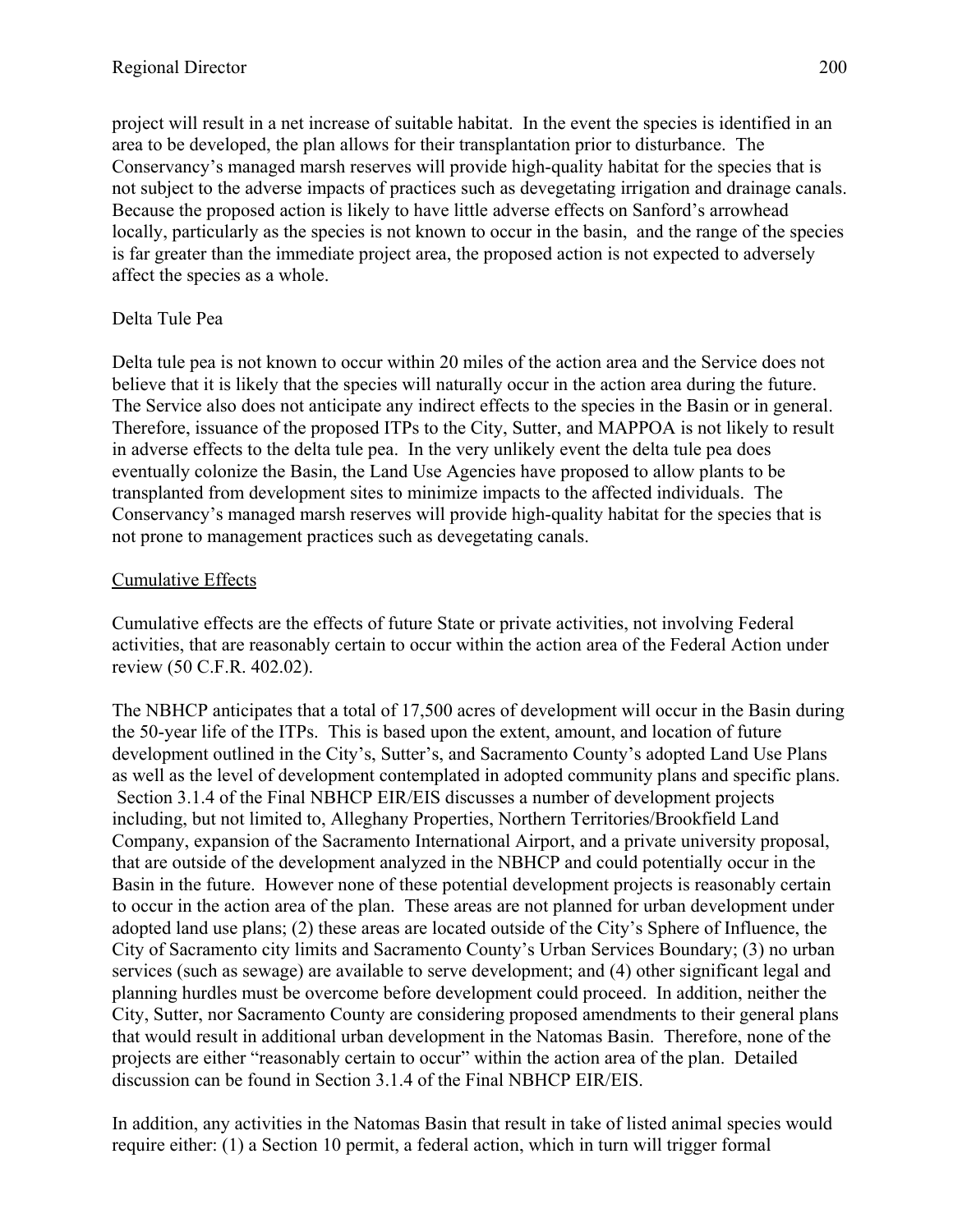consultation under Section 7 with the Service; or (2) a Section consultation with the service if a federal action is involved. The giant garter snake is known to occur in many of the areas identified above, so that incidental take authorization under Section 7 or Section 10 would likely be required before projects in these areas could legally proceed. Therefore, these activities would not be considered cumulative effects.

Both the City and Sutter have agreed to restrict development in the Basin to that outlined in the NBHCP (17,500 acres [including MAP]). If either the City or Sutter does decide to pursue additional development, they agree that prior to approval of any related rezoning or prezoning, such future urban development shall trigger a reevaluation of the Plan and ITPs, a new effects analysis, potential amendments and/or revisions to the Plan and ITPs, a separate conservation strategy and issuance of ITPs to the City and/or Sutter for that additional development. Failure to meet these requirements, could trigger suspension or revocation of their ITP(s).

Threatened Vernal Pool Fairy Shrimp, Endangered Vernal Pool Tadpole Shrimp, Threatened Colusa Grass, Threatened Slender Orcutt Grass, Endangered Sacramento Orcutt Grass, Midvalley Fairy Shrimp, Western Spadefoot Toad, California Tiger Salamander, Legenere, and Boggs Lake Hedge-Hyssop

Changes in land use practices could adversely affect Covered vernal pool species. For example, if an area used for grazing contains vernal pools, conversion of that area to row crops, vineyards, or orchards could result in the destruction of those vernal pools and the organisms that inhabit them. However, considering that most of the species have not been observed in the action area and that the amount of potential habitat in the Basin is very limited, this cumulative effect is likely to have little to no effect on the species by itself, or when added to the proposed action. If a listed vernal pool animal species occurs in the vernal pools, federal action would be required to authorize incidental take, so that these effects would not be considered cumulative to the current action.

### Threatened Giant Garter Snake

Because the snake inhabits wetlands and adjacent uplands in highly modified portions of the proposed action's action area, the Service anticipates that a wide range of activities will affect the species. An undetermined number of future land use conversions and routine agricultural practices (including those by RD 1000 and Natomas Mutual) may convert or otherwise alter habitat or disturb, kill, or injure snakes. Ongoing agricultural activities also affect the giant garter snake and other Covered Species, and are largely not subject to an obvious bosection 7 consultation. Some agriculture, such as rice farming, can provide valuable seasonal foraging and upland habitat for Covered Species. Although rice fields and agricultural waterways can provide habitat for the snake and other Covered Species, agricultural activities such as waterway maintenance, weed abatement, rodent control, and discharge of contaminants into wetlands and waterways can degrade habitat and increase the risk of mortality (Service 1999). Maintenance of agricultural waterways can also eliminate or prevent establishment of snake habitat, eliminate food resources, and can fragment existing habitat and prevent dispersal of giant garter snakes and wetland-dependent species (Service 1999). In addition, crop rotation within the Natomas Basin causes shifts in habitat availability, quantity, quality, and affects the presence of giant garter snakes. Although these agricultural practices can result in take of the snake, the snake has persisted despite these activities for decades and therefore, its baseline is probably not being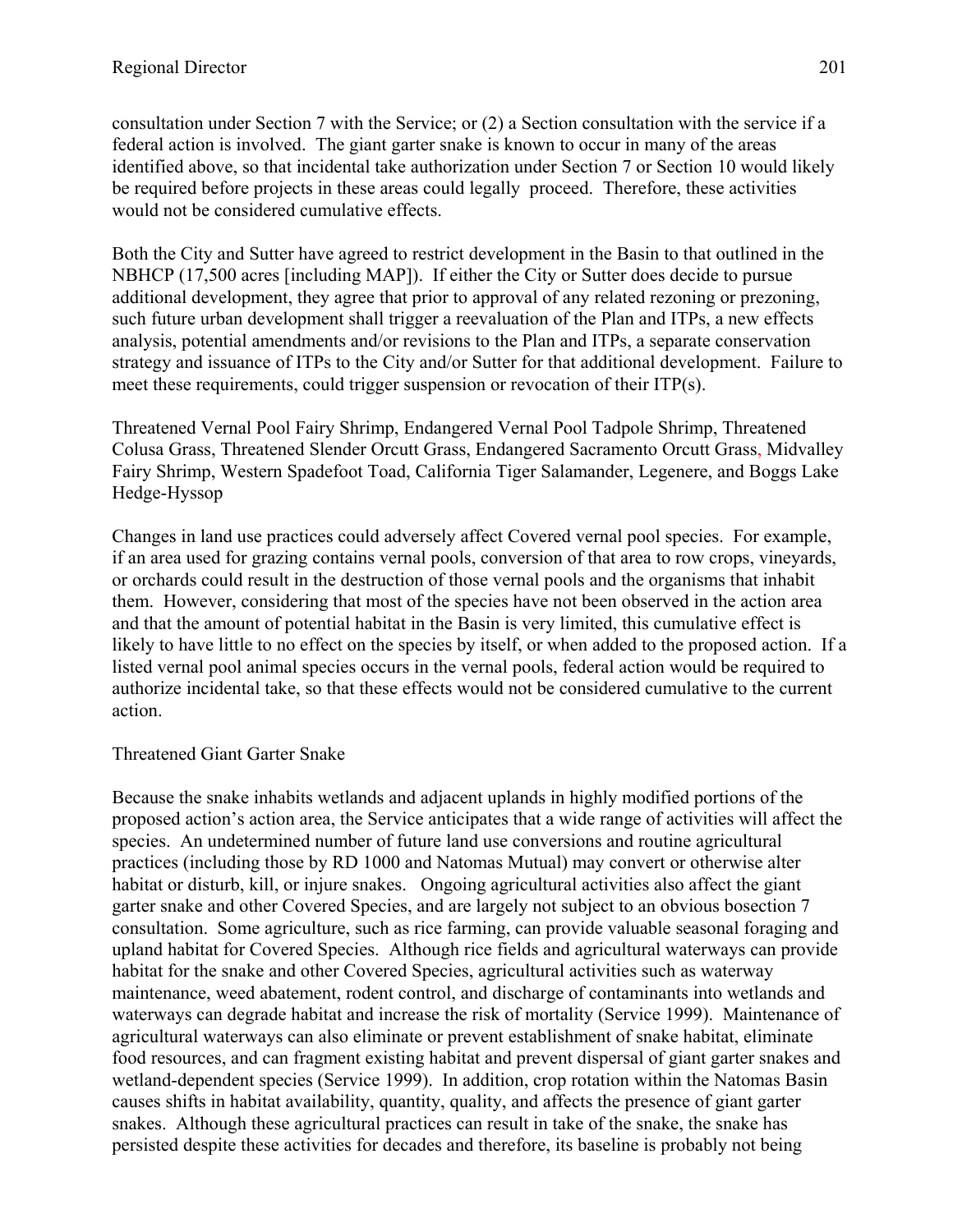further depressed by these activities. In addition, in the event take resulted from these activities, it would violate the Act unless authorized through an incidental take statement or an incidental take permit, both of which would trigger Section 7 consultation.

Other cumulative effects include: (1) fluctuations in acres of aquatic habitat due to water management or acres of ricelands in production; (2) diversion of water; (3) levee repairs; (4) riprapping or lining of canals and stream banks; (5) dredging, clearing, and spraying to remove vegetation from irrigation canals; (6) discing, mowing, clearing and spraying vegetation adjacent to canals and streams; (7) use of burrow fumigants on levees and other potential upland refugia; (8) contaminated runoff from agriculture and urbanization; and (9) use of herbicides and pesticides in ricelands and other agricultural lands that provide snake habitat, or which are adjacent to and/or drain into snake habitat. As with the agricultural activities discussed in the preceding paragraph, the snake has persisted despite these activities for decades and therefore, its baseline is probably not being further depressed by these activities.

Non-agricultural flood control and maintenance activities which can result in snake mortality and degradation of habitat include levee construction, stream channelization, and the riprapping of streams and canals (Service 1999); most of these activities would require permits from the U.S. Army Corps of Engineers and trigger a section 7 consultation with the Service. The interior drainage channels within the Natomas Basin are subject to fewer impacts than banks along riverine systems, but plans exist for a possible relocation of a reach of the Natomas East Main Drainage Canal. Similar to flood control and maintenance activities, these activities would likely not be considered cumulative effects because they would require a Section 404 Clean Water Act Permit and therefore, would require section 7 formal consultation if they were likely to adversely affect the snake.

## Threatened Valley Elderberry Longhorn Beetle

No potential cumulative effects within the proposed action's action area are anticipated because habitat for this species is limited in the basin, the species is not known to occur in the basin and additional growth beyond planned development covered by the NBHCP not reasonably certain to occur within the action area.

## Swainson's Hawk

Infection of hawks by West Nile virus could potentially occur within the Central Valley population of Swainson's hawks (M. Bradbury, pers. comm. to Craig Aubrey, 2002). However, the Service is not aware of Swainson's hawks being infected by the disease in California, although the species has been observed carrying the virus (Centers for Disease Control and Prevention, 2002). Infection of hawks from this disease is not reasonably certain to occur within the action area of the plan and is not considered a cumulative effect. In addition, according to Bradbury (2002, pers. comm. to Craig Aubrey), the more individuals there are, the more likely there will be enough immune individuals to allow the population to recover and the larger the area they cover, the less chance any individual will come into contact with the disease. The proposed action should have no affect on the ability of the hawk to either avoid or recover from the virus. The proposed action is not anticipated to reduce the number of hawks and the amount of habitat being converted is very small in comparison to the total amount of habitat in the vicinity of the proposed action.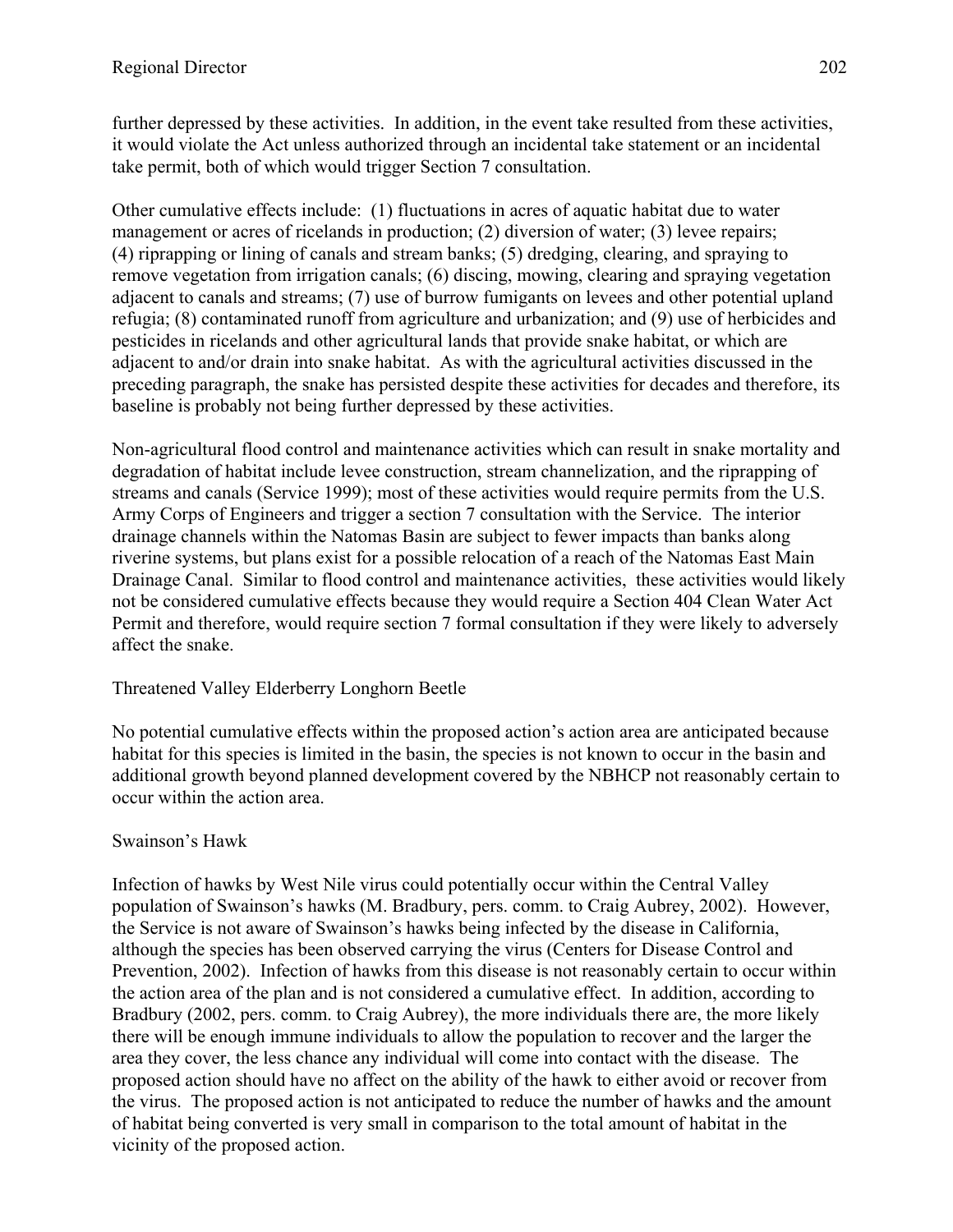Regional Director 203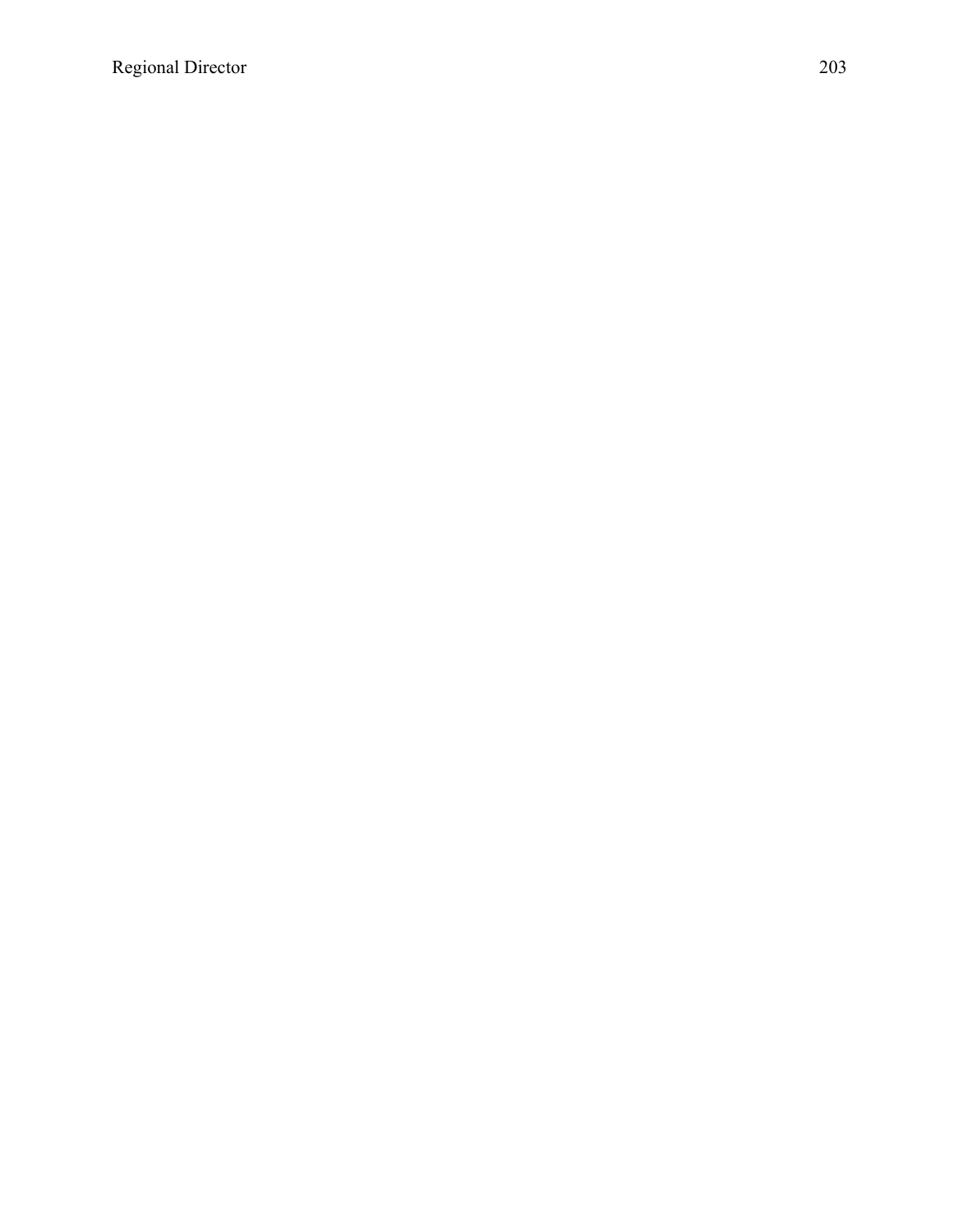# Aleutian Canada Goose

A potential cumulative effect of the proposed action specific to the goose is the use of herbicides and pesticides in ricelands and other agricultural lands that provide goose foraging habitat. However, as discussed in the analysis of direct and indirect effects, the goose is only an occasional visitor to the Basin and the Basin represents only a small portion of the goose's winter range in California. Therefore, such use should have little effect on the goose, by itself or when added to the effects of the proposed action.

# Burrowing Owl

Potential cumulative effects of the proposed action specific to the owl are: (1) the use of herbicides and pesticides in agricultural lands that provide owl foraging and nesting habitat; and (2) use of rodenticides in lands that provide owl burrowing habitat. However, neither of these activities is likely to reduce the viability of the owl in the Basin or as a whole, either alone or when added to the effects of the proposed action. The burrowing owl has persisted in the basin despite the use of herbicides, pesticides, and rodenticides for decades in the Basin, and the use of these substances is not expected to increase in the future.

# Loggerhead Shrike

A potential cumulative effect of the proposed action specific to the shrike is use of herbicides and pesticides in agricultural lands that provide shrike foraging habitat. Herbicides and pesticides have been used for decades in the Basin; their use is not anticipated to increase or to affect the viability of the shrike in the Basin or as a species. The species is not considered to be subject to any identifiable threat in the State and populations in the western United States appear to be stable. Shrikes are common throughout lowland California and the Natomas Basin represents a very small fraction of the species' range. There for, such use is should have little effect on the shrike, by itself, or when added to the effects of the proposed action.

# Tricolored Blackbird

A potential cumulative effects of the proposed action specific to the tricolor is the use of herbicides and pesticides in agricultural lands that provide tricolor nesting and foraging habitat. Because of the similarity of habitat requirements with the snake, many of the cumulative effects described for the snake such as agricultural activities will also affect the tricolor. As with the snake, these cumulative effects should not affect the viability of the tricolor in the Basin or as a species, by itself or when added to the effects of the plan. Herbicides and pesticides have been used for decades in the Basin; their use is not anticipated to increase.

## White-Faced Ibis

A potential cumulative effect of the proposed action specific to the ibis is the use of herbicides and pesticides in agricultural lands that provide ibis wintering and foraging habitat. In addition, because of the similarity of habitat requirements with the snake, many of the cumulative effects described for the snake will also affect the ibis. Although agricultural pesticide use is a concern, ibis appear to be performing well in Central Valley rice fields, and rice fields represent the majority of available ibis habitat in the Basin. These cumulative effects, by themselves, or when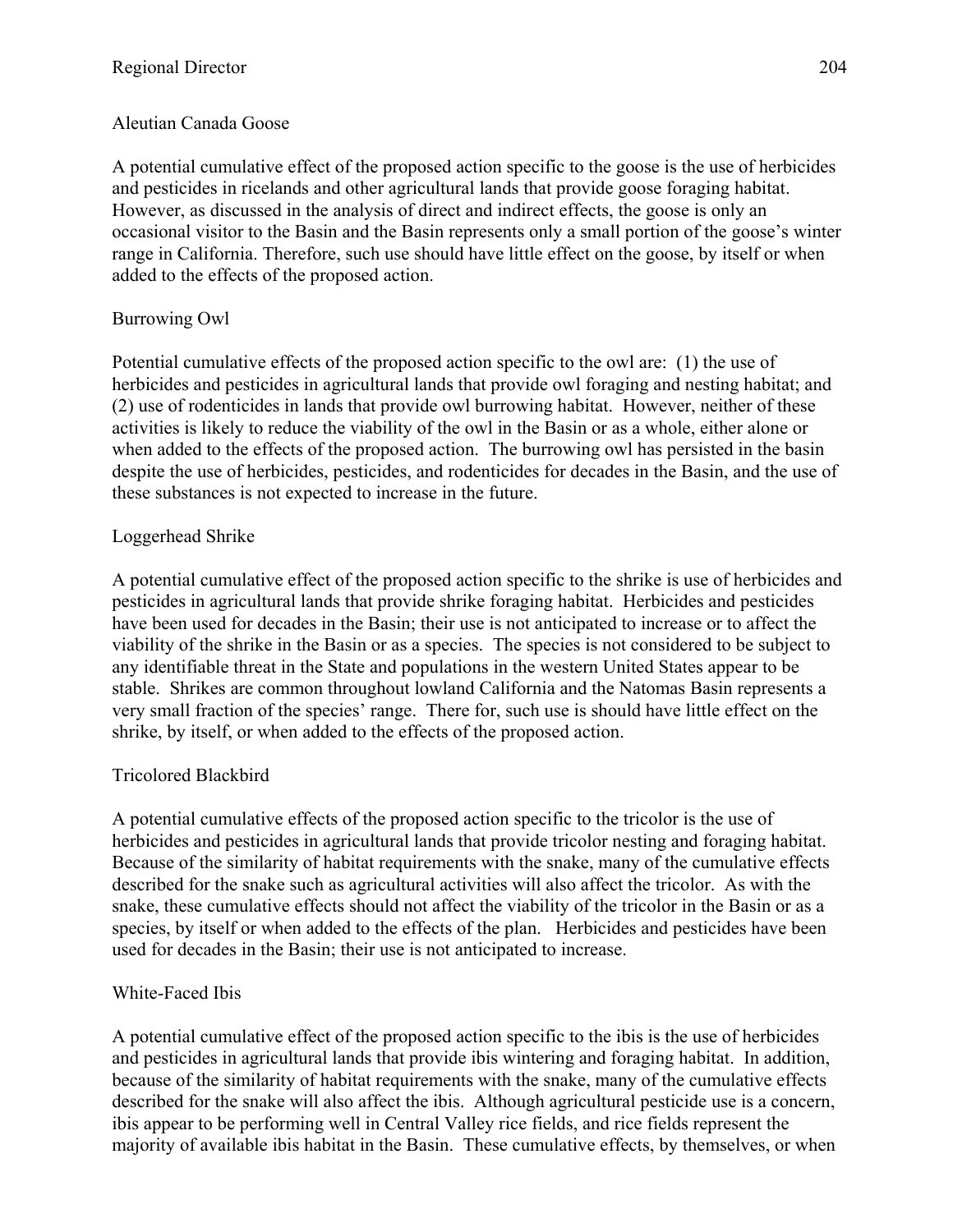added to the effects of the proposed action, are not expected to reduce the viability of the ibis in the Basin or as a species.

# Bank Swallow

A potential cumulative effects of the proposed action specific to the bank swallow the is use of herbicides and pesticides in agricultural lands that provide swallow foraging habitat. Herbicides and pesticides have been used for decades in the Basin; their use is not anticipated to increase. Furthermore, the swallow is only an occasional visitor to the Basin. Therefore, the cumulative effects of such use on the bank swallow are not, by themselves, or when added to the effects of the proposed action, expected to affect the viability of the swallow in the Basin or as a species.

# Northwestern Pond Turtle

A potential cumulative effects of the proposed action specific to the turtle is the use of herbicides and pesticides in agricultural lands that provide turtle foraging habitat. In addition, because of the similarity of habitat requirements with the snake, many of the cumulative effects described for the snake such as canal maintenance will also affect the turtle. The turtle has probably persisted despite the use of herbicides and pesticides in the Basin for decades; their use is not anticipated to increase. The Basin currently provides limited habitat for the turtle and the species ranges from Washington to Mexico. The subspecies ranges from Washington to just south of the project area. Therefore, these cumulative effects, by themselves, or when added to the effects of the proposed action, are not expected to affect the viability of the turtle in the Basin or as a species.

## Sanford's Arrowhead

One potential cumulative effect of the proposed action on Sanford's arrowhead is water transfers. In 2003, a number of northern California water districts (including Natomas Mutual) sold water to water districts in southern California. According to news accounts (e.g., Hacking 2003) southern California water districts are currently negotiating for long-term water transfer contracts. If entered into, these contracts could result in a decrease in the amount or suitability of potential Sanford's arrowhead habitat because less water would be available in the proposed action's action area for the species. However, since the basin area provides little potential habitat for this species and the the species has not been observed in the proposed action's action area, future water transfers, by water districts in the basin, either by themselves or when added to the proposed action, are not likely to affect the viability of the Sanford's arrowhead in the Basin or as a species.

# Delta Tule Pea

Because the species has neither been observed in nor is expected to occur in the proposed action's action area, no cumulative effects are anticipated.

# **Conclusion**

# Federally-Listed, Proposed and Delisted Species

After reviewing the current status of the endangered vernal pool tadpole shrimp, threatened giant garter snake, threatened valley elderberry longhorn beetle, threatened vernal pool fairy shrimp,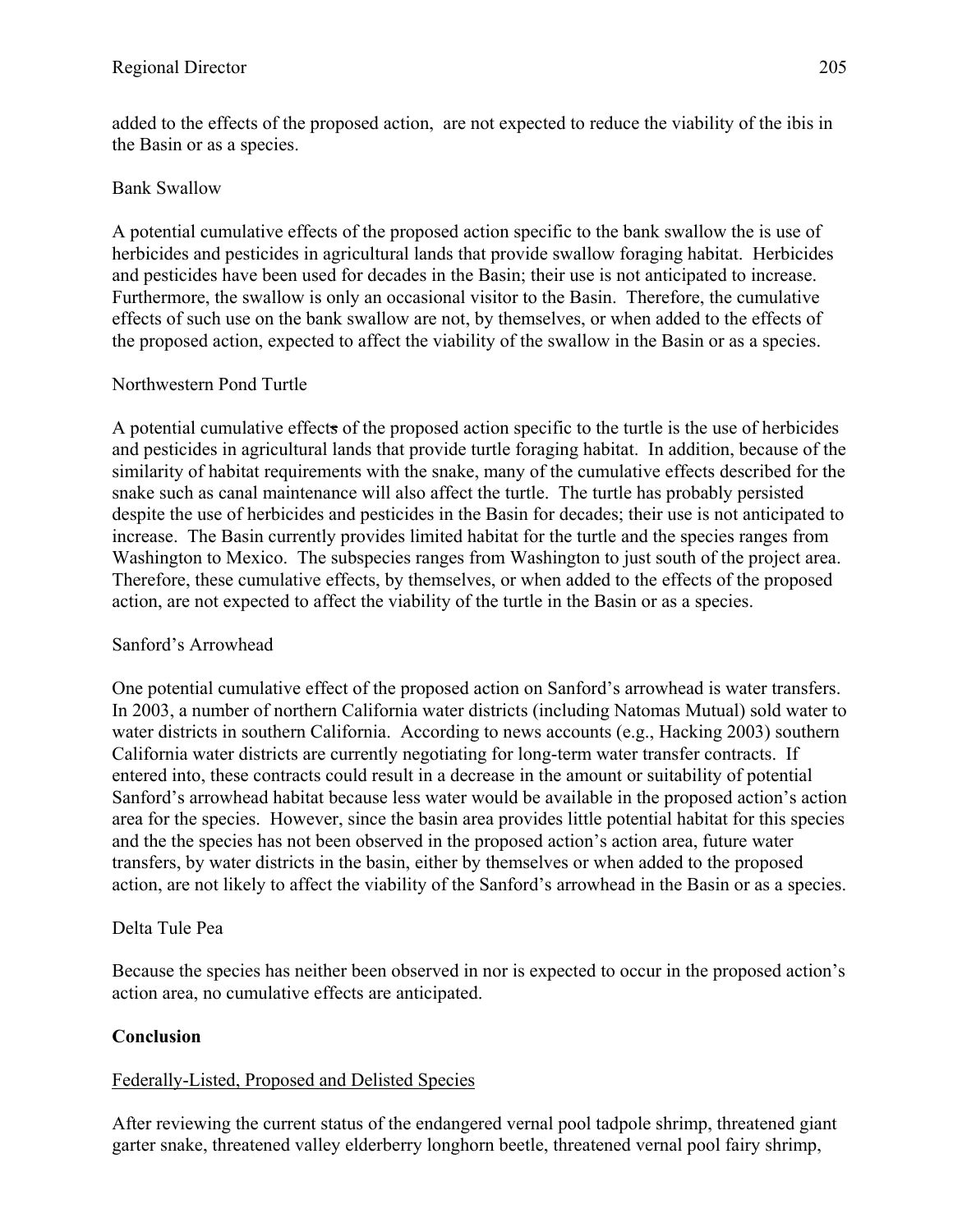endangered Sacramento Orcutt grass, threatened Colusa grass, threatened slender Orcutt grass, proposed California tiger salamander, and delisted Aleutian Canada goose, the environmental baselines for the action area, and the effects of the proposed action, including all measures proposed to avoid, minimize, and mitigate adverse effects and the cumulative effects, it is the Service's biological opinion that the issuance of incidental take permits to the City, Sutter, MAPPOA, and Conservancy pursuant to section  $10(a)(1)(B)$  of the Act is not likely to jeopardize the continued existence of the vernal pool tadpole shrimp, giant garter snake, valley elderberry longhorn beetle, vernal pool fairy shrimp, Sacramento Orcutt grass, Colusa grass, slender Orcutt grass, California tiger salamander, and Aleutian Canada goose for the reasons stated in the "Effects of the Proposed Action" section of this opinion. Critical habitat has not been designated for the giant garter snake, therefore none will be affected. Critical habitat for the valley elderberry longhorn beetle exists to the south/southeast of the project area, but will not be affected. Proposed critical habitat for the listed vernal pool Covered Species (vernal pool tadpole shrimp, vernal pool fairy shrimp, Colusa grass, Sacramento Orcutt grass, and slender Orcutt grass) does not include the proposed action's action area; therefore, none will be affected. As stated earlier, the effects of the issuance of an ITP to MAP were previously analyzed in the January 16, 2002, biological opinion for that project (Service File # 1-1-01-F-0302) and the Service issued an ITP to MAPPOA on February 21, 2002 (TE036473-0). The MAP biological opinion is incorporated by this reference into this opinion.

#### Other Covered Species - Not Federally-Listed as Threatened or Endangered

After reviewing the current status of the unlisted Swainson's hawk, white-faced ibis, bank swallow, tricolored blackbird, northwestern pond turtle, loggerhead shrike, burrowing owl, western spadefoot toad, midvalley fairy shrimp, Boggs Lake hedge-hyssop, legenere, Sanford's arrowhead, and delta tule pea, the environmental baseline for the action area, the effects of the proposed action and the cumulative effects, it is the Service's opinion that should any of these species be listed in the future, issuing incidental take permits that include these species as covered species and that authorize the incidental take of the currently unlisted animal covered species should they become listed during the term of the permits, is not likely to jeopardize the continued existence of the Covered Species. Summaries of the components of the proposed NBHCP that were particularly instrumental in supporting the Service's conclusion with regard to currently unlisted Covered Species are provided in the effects section of this opinion. As stated earlier, the effects of the issuance of an ITP to MAP were previously analyzed in the January 16, 2002, biological opinion for that project (Service File # 1-1-01-F-0302) and the Service issued an ITP to MAPPOA on February 21, 2002 (TE036473-0). The MAP biological opinion is incorporated by this reference into this opinion.

#### **Incidental Take Statement**

Section 9(a)(1) of the Act and Federal regulation pursuant to section 4(d) of the Act prohibit the take of endangered and threatened animal species, respectively, without special exemption. Take is defined as to harass, harm, pursue, hunt, shoot, wound, kill, trap, capture or collect, or to attempt to engage in any such conduct. Harm is further defined by the Service to include significant habitat modification or degradation that results in death or injury to listed species by significantly impairing essential behavioral patterns, including breeding, feeding, or sheltering. Harass is defined by the Service as intentional or negligent actions that create the likelihood of injury to listed species to such an extent as to significantly disrupt normal behavior patterns which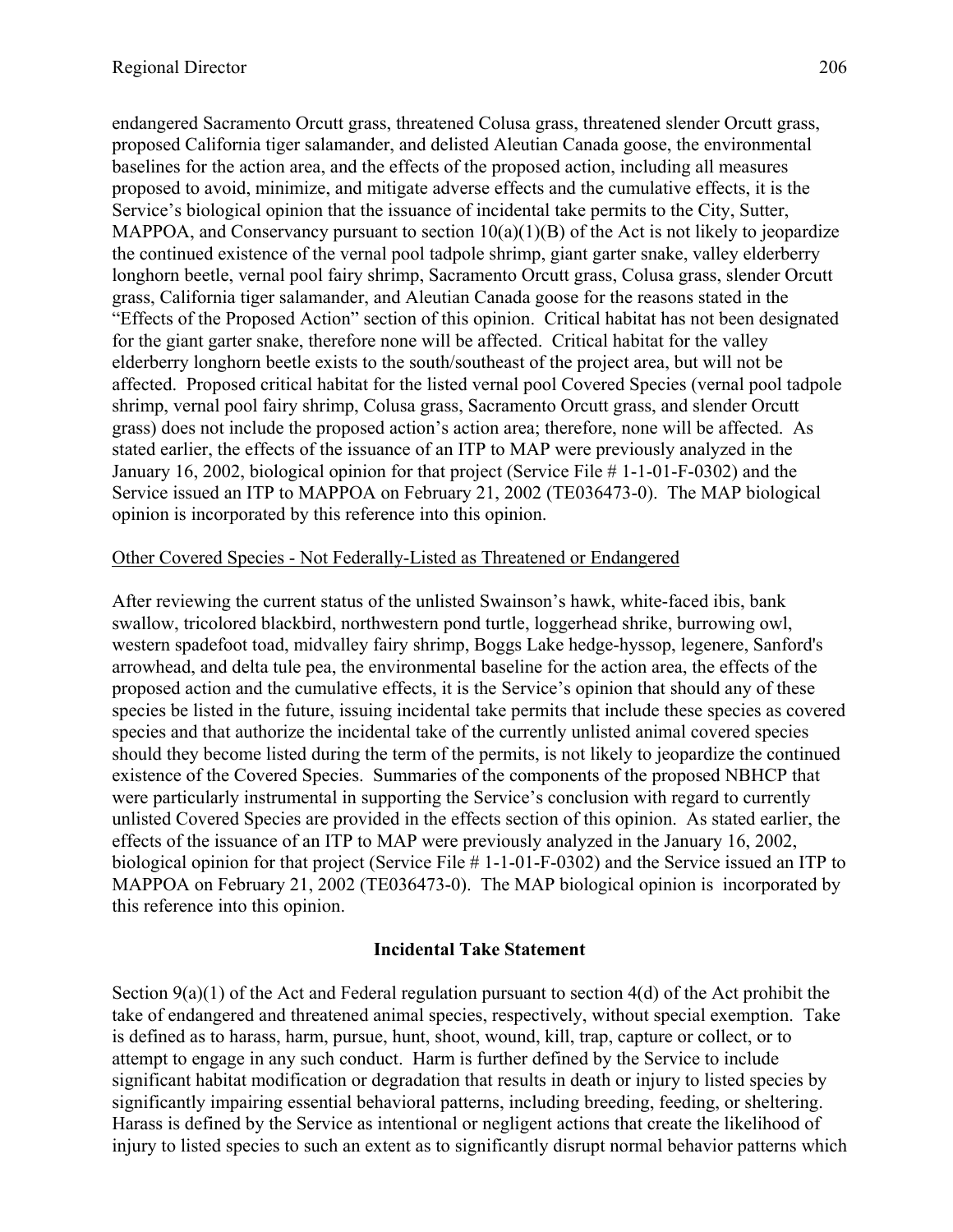include, but are not limited to, breeding feeding or sheltering. Incidental take is defined as take that is incidental to, and not the purpose of, the carrying out of an otherwise lawful activity. Under the terms of section  $7(b)(4)$  and section  $7(o)(2)$ , taking that is incidental to and not intended as part of the agency action is not considered to be prohibited taking under the Act provided that such taking is in compliance with the terms and conditions of this Incidental Take Statement. Sections 7(b)(4) and 7(o)(2) of the Act do not apply to listed plant species.

Ten of the fifteen covered animal species addressed in this biological opinion are neither proposed for listing nor currently listed. As such, there is no take prohibitions under the Act for these animal species at the time of writing. The Incidental Take Statement for the unlisted animal Covered Species and the Permit shall become effective as to each currently unlisted Covered animal Species if and when it becomes are listed under the Act during the terms of the permits.

The proposed NBHCP and its associated documents clearly identify anticipated impacts to affected species likely to result from the proposed taking and the measures that are necessary and appropriate to minimize those impacts. All conservation measures described in the proposed HCP, together with terms and conditions described in the associated IA and any section 10(a)(1)(B) permit or permits issued with respect to the proposed HCP, are hereby incorporated by reference as reasonable and prudent measures and terms and conditions within this Incidental Take Statement pursuant to 50 CFR 402.14(i). Such terms and conditions are non-discretionary and must be undertaken for the exemptions under section  $10(a)(1)(B)$  and section  $7(o)(2)$  to apply. If the Permittees fail to adhere to these terms and conditions, protective coverage of the section  $10(a)(1)(B)$  permit and section  $7(0)(2)$  may lapse. The amount or extent of incidental take anticipated under the proposed NBHCP, associated reporting requirements, and provisions for disposition of dead or injured animals are described in the NBHCP and its accompanying section  $10(a)(1)(B)$  permits.

The proposed action's action area is known to be occupied or visited by ten of the Covered animal Species. Although the valley elderberry longhorn beetle, bank swallow, midvalley fairy shrimp, western spadefoot toad, and California tiger salamander are not known from the action area, all but the California tiger salamander have potential to be observed there in the future. The amount of take (killing, harming, harassing, wounding) of most animal species, described below, is anticipated to be low, due to the effectiveness of the take avoidance and minimization measures. Many of the species are highly mobile and/or only frequent the Natomas Basin during the winter and are expected to avoid direct effects. Indirect effects are best interpreted as the extent of habitat lost or degraded by the covered activity.

The section 10 (a) incidental take permit would also constitute a Special Purpose permit under 50 CFR 21.27 for the take of any Covered animal Species which may be listed as threatened or endangered under the Endangered Species Act during the permit term and which are also protected by the MBTA, in the amount and/or number and subject to the terms and conditions specified in the 10(a) permit. The MBTA special purpose permit would become effective upon the listing of the species under the ESA. Any such take shall not be in violation of the MBTA of 1918, as amended (16 U.S.C. 703-712). The Special Purpose permit shall be valid for a period of three years from the effective date, provided the section 10(a) permit remains in effect for such period. The Special Purpose permit shall be renewed, provided the permittees remain in compliance with the terms of the 10(a) permit and the Implementation Agreement. Each such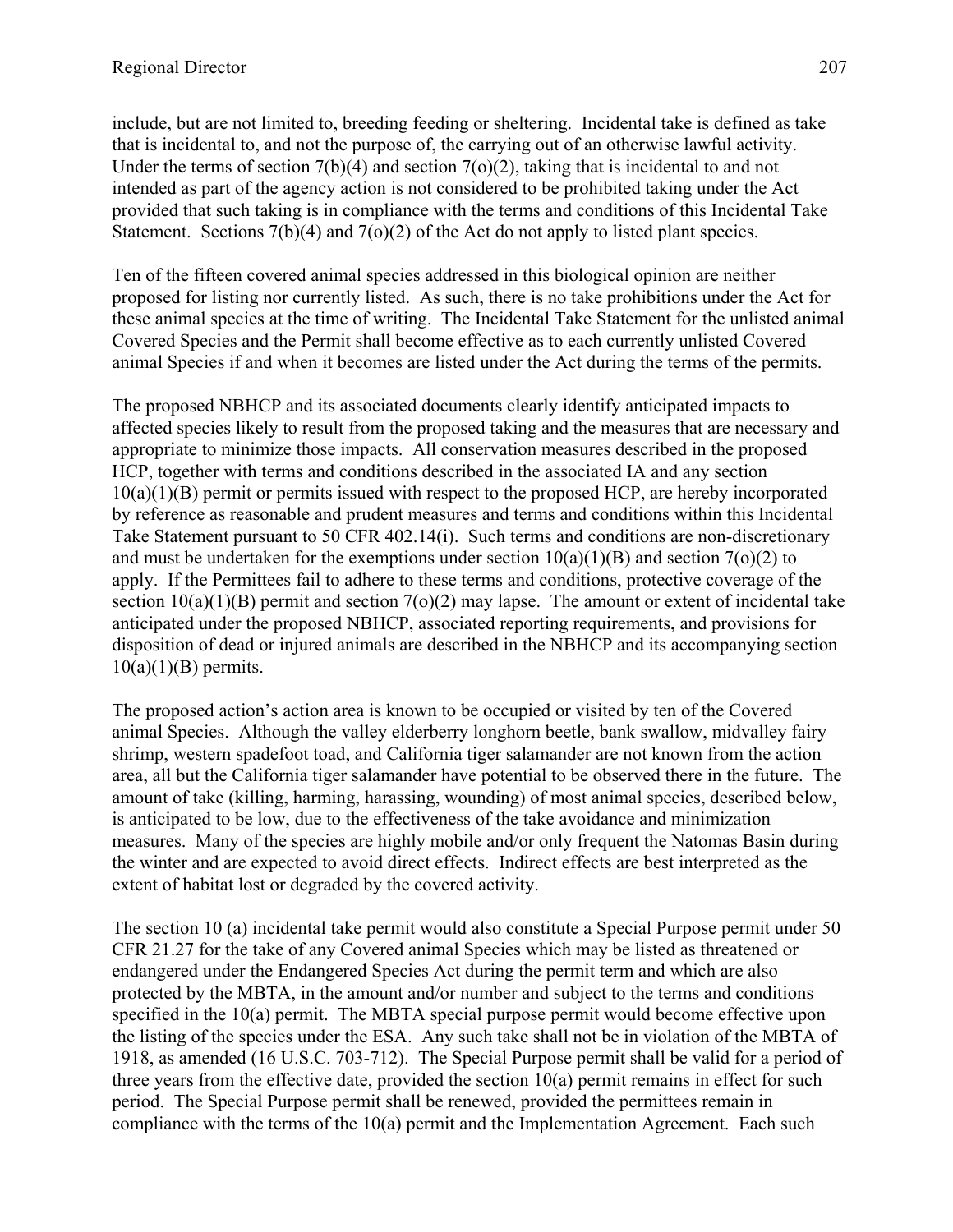renewal shall be valid for the maximum period of time allowed by 50 CFR 21.27 or its successor at the time of renewal.

Incidental take associated with the MAP project was authorized in the  $10(a)(1)(B)$  permit for that project. Therefore, incidental take related to that project and mitigation reserve lands acquired as a result of that project are not included in this Incidental Take Statement.

The measures described below are non-discretionary, and must be undertaken by the Service so that they become binding conditions of any grant or permit issued to the City, Sutter, and Conservancy, as appropriate, for the exemption in section  $7<sub>O</sub>(2)$  to apply. The Service has a continuing duty to regulate the activity covered by this Incidental Take Statement. If the Service (1) fails to assume and implement the terms and conditions or (2) fails to adhere to the terms and conditions of the Incidental Take Statement through enforceable terms that are added to the permit or grant document, the protective coverage of section 7(o)(2) may lapse. In order to monitor the impact of incidental take, the Service must track the progress of the action and its impact on the species as specified in the Incidental Take Statement. [50 CFR  $\S 402.14(i)(3)$ ]

# **Amount or Extent of Take**

The City and Sutter propose to permanently convert a maximum of 15,517 acres in accordance with the requirements, guidelines, measures, and processes described in the NBHCP and NBHCP IA. Additionally, if all of the 15,517 acres are developed, at least 7,758.5 acres of reserve lands are expected to be established under the NBHCP; take incidental to management of reserves is expected. The disturbance and conversion of land is expected to result in incidental take of the Covered Species. Incidental take that will result from the City's, Sutter's, and the Conservancy's habitat conversion and acquisition, restoration, and management of reserve lands will be authorized through the section  $10(a)(1)(B)$  permit for the NBHCP. Take will be in the form of disturbance, harm, and kill. It is expected that individuals of the Covered Species will or may be taken during development as well as other activities addressed above and in the NBHCP.

The Service expects that incidental take of various Covered Species will be difficult to detect or quantify for the following reasons: (1) the aquatic nature of certain of the organisms and their relatively small body size make the finding of a dead specimen unlikely; (2) the secretive nature of certain of the species makes detection or quantification difficult; (3) species abundance may be masked by seasonal fluctuations in numbers or other causes; (4) species occur in habitats that make them difficult to detect; (5) the species use of the habitat is intermittent. Therefore, the Service estimates that take of covered animal species associated with loss of up to 15,517 acres of Covered Species habitat will be affected as a result of issuing the proposed ITPs to the City and Sutter.

The Service expects that incidental take of various Covered Species on the Conservancy's reserves will be difficult to detect or quantify for the following reasons: (1) the aquatic nature of certain of the organisms and their relatively small body size make the finding of a dead specimen unlikely; (2) the secretive nature of certain of the species makes detection or quantification difficult; (3) species abundance may be masked by seasonal fluctuations in numbers or other causes; (4) species occur in habitats that make them difficult to detect; (5) the species use of the habitat is intermittent. Due to the difficulty in quantifying the number of Covered Species that will be taken as a result of the proposed management actions (described in SSMPs and effects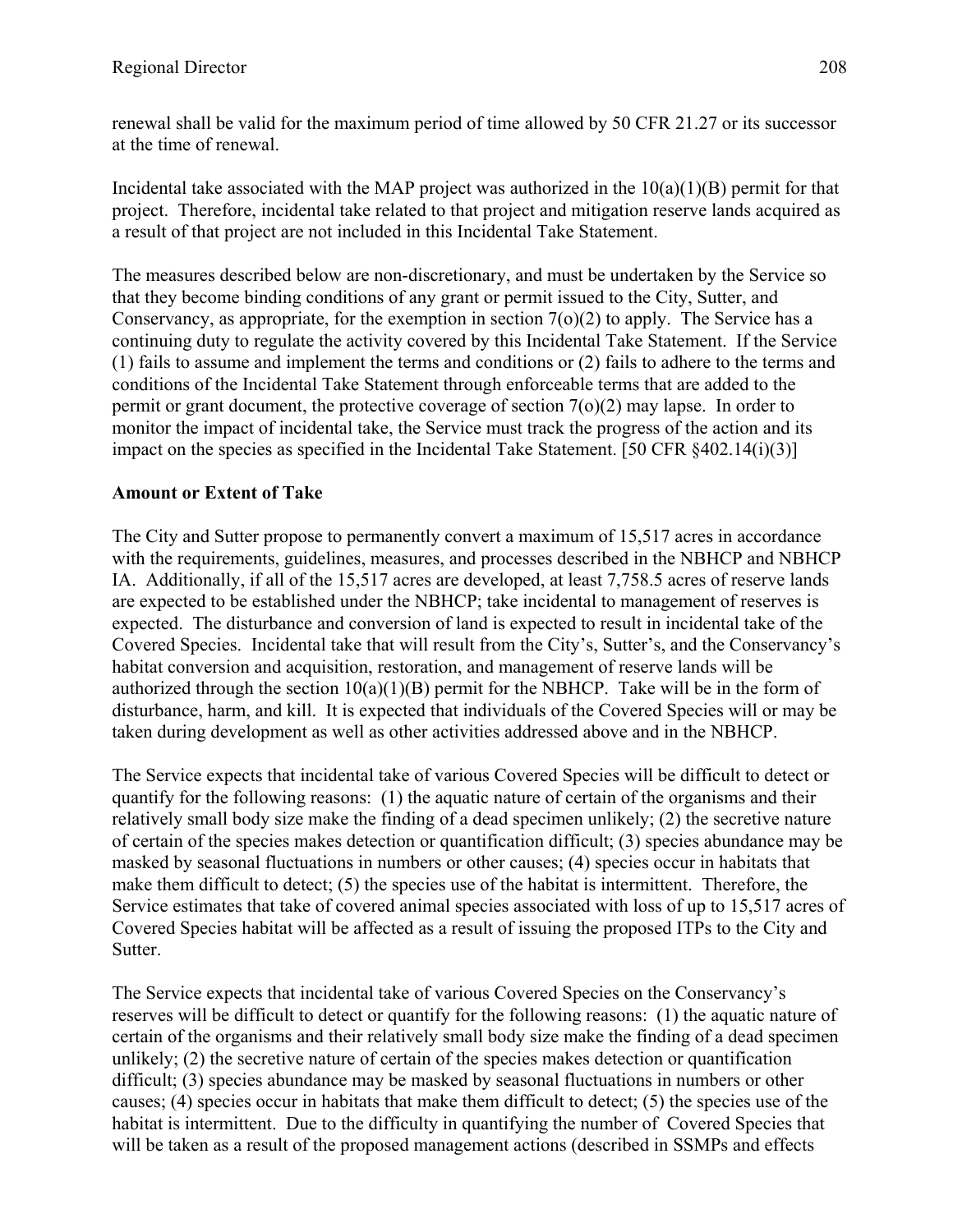section), the Service is quantifying take incidental to the project as the number of acres of habitat that could be affected for the Covered Species as a result of the action. Therefore, the Service estimates that take of covered animal species associated with restoration/enhancement/perpetual management of up to 7,758.5 acres of Covered Species habitat (excluding mitigation lands for MAP) will be affected as a result of issuing the proposed ITP to the Conservancy.

## Listed and Proposed Species

## *Threatened Vernal Pool Fairy Shrimp and Endangered Vernal Pool Tadpole Shrimp*

The Service anticipates that an undetermined number of vernal pool fairy shrimp and vernal pool tadpole shrimp could be taken over a 50-year period as a result of this proposed action. Vernal pool crustaceans could be killed, harmed, or disturbed during construction activities, implementation of the proposed conservation measures, or management on the Conservancy's reserves. We estimate that the City will incidentally take up to all vernal pool tadpole shrimp and vernal pool fairy shrimp via the disturbance associated with construction activities on 10.2 acres of vernal pools and up to 7 acres of ponds and seasonally wet areas within the City's Permit Area and in association with off-site infrastructure improvements. We estimate that Sutter will incidentally take up to all vernal pool tadpole shrimp and vernal pool fairy shrimp via the disturbance associated with construction activities on 3.3 acres of vernal pools and up to 10 acres of ponds and seasonally wet areas within Sutter's Permit Area and in association with off-site infrastructure improvements. We estimate that the Conservancy will incidentally take up to all vernal pool tadpole shrimp and vernal pool fairy shrimp via the disturbance associated with management activities on up to 0.9 acres per year of vernal pool habitat within the Conservancy's Permit Area. These estimates vastly overstates the actual amount of take likely to occur because it assumes: (1) that all ponds and seasonally wet areas are suitable vernal pool habitat; (2) that the applicants always fill pools; (3) that the applicants always mitigate according to the programmatic ratios; (4) that the Conservancy will disturb one percent of its pools per year to the point of taking all vernal pool fairy shrimp and vernal pool tadpole shrimp inhabiting them; and (5) that all of the Conservancy's pools are occupied by the vernal pool fairy shrimp and/or vernal pool tadpole shrimp. The number of vernal pool crustaceans affected by implementation of the proposed action should be very small, as the amount of potential vernal pool crustacean habitat is very limited throughout the proposed project's action area. No proposed critical habitat will be affected, as none is located in the proposed project's action area.

### *Threatened Giant Garter Snake*

The Service anticipates that an undetermined number of giant garter snakes could be taken over a 50-year period as a result of this proposed action. Take associated with initial construction activities will be in the form of harm, disturbance, and injury or death. We estimate that the City will incidentally take two (2) giant garter snakes via mortality and ten (10) giant garter snakes via the disturbance associated with construction activities on 1,094 acres of snake habitat within the City's Permit Area and in association with off-site infrastructure improvements. Snake take values are based upon data gathered at Colusa National Wildlife Refuge (Service 1999). We estimate that Sutter will incidentally take thirteen (13) giant garter snakes via mortality and fiftyone (51) giant garter snakes via the associated with construction activities on 5,802 acres of snake habitat within Sutter's Permit Area and in association with off-site infrastructure improvements.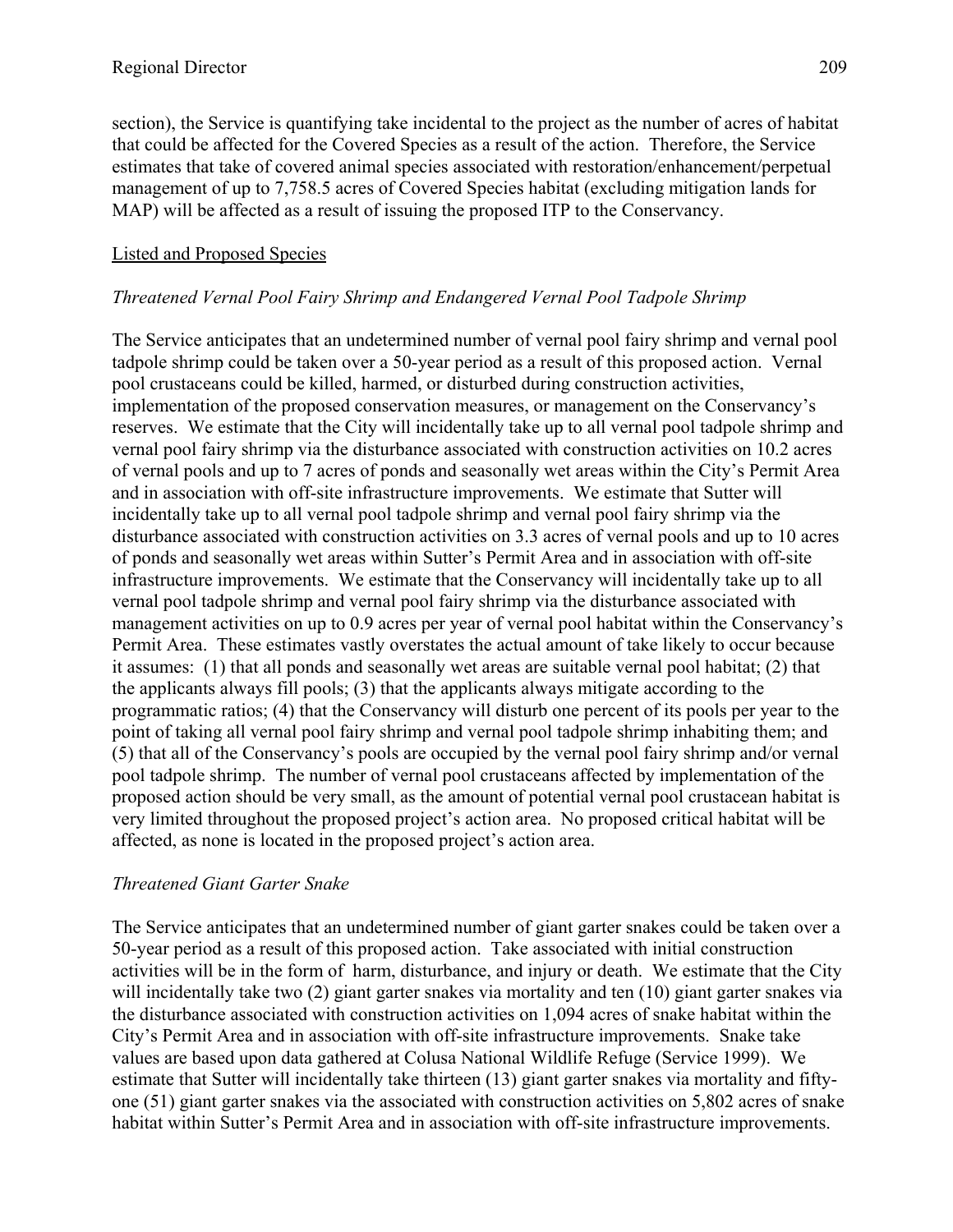Sutter's development activities will kill no more than two (2) snakes per year. Snake take values are based upon data gathered at Colusa National Wildlife Refuge (Service 1999).

Giant garter snakes are likely to inhabit certain lands acquired for reserves and will thus be subject to harm and disturbance from restoration/enhancement/management activities. While minimization measures will be implemented, it is possible that giant garter snakes will be found within reserve lands during these activities. We estimate that the Conservancy will incidentally take three (3) giant garter snakes via mortality and eighteen (18) giant garter snakes via the disturbance associated with construction activities on the Conservancy's 1,939.7 acres of managed marsh reserves. The Conservancy's managed marsh construction activities will kill no more than two (2) snakes per year. We estimate that the Conservancy will incidentally take twenty-one (21) giant garter snakes per year via the disturbance associated with perpetual management activities on the Conservancy's 1,939.7 acres of managed marsh reserves. In addition, we estimate that the Conservancy will incidentally take (primarily in the form of disturbance) forty-one (41) giant garter snakes via the disturbance associated with activities on the Conservancy's 3879.3 acres of rice reserves.

Snake take values are based upon data gathered at Colusa National Wildlife Refuge (Service 1999). Colusa National Wildlife Refuge was chosen as a reference point because at the time the data were gathered, Colusa likely had snake habitat most similar to that of the Basin, when compared to Gilsizer Slough and Badger Creek. The Service would expect that, given the extensive marsh habitats at Gilsizer and Badger Creek, snake densities observed there would be greater than those expected in the Basin and therefore, they would not be good indicators of the density of snakes in the Basin. Although some snake populations have been estimated for the Basin, these populations are based upon linear estimates (i.e., snakes/unit length) and are therefore, not appropriate for estimating the number of snakes affected by the proposed project, which is expressed in the amount of habitat lost in acres (i.e., snakes/unit area).

## *Threatened Valley Elderberry Longhorn Beetle*

The Service anticipates that an undetermined number of beetles could be taken over a 50-year period as a result of this proposed action. Take could be in the form of disturbance, harm, or death. The applicants did not conduct surveys for the beetle in the proposed Permit Areas. However, the amount of potential beetle habitat affected is expected to be very limited, as the Basin is not known for large stands of elderberry shrubs. We estimate that the City will incidentally take up to all valley elderberry longhorn beetles via the disturbance associated with elderberry shrub relocation activities on 6 acres of oak groves, 24 acres of riparian area, and 10 acres of tree groves in the City's Permit Area and in association with off-site infrastructure improvements. We estimate that Sutter will not take any beetles, as no potential habitat is expected to be in Sutter's proposed Permit Area. It is anticipated that some beetles inhabiting elderberry shrubs in riparian restoration areas of reserve lands could be subject to some direct and indirect effects from reserve management activities. Therefore, we estimate that the Conservancy will incidentally take up to all valley elderberry longhorn beetles inhabiting 25 elderberry shrubs per year via the disturbance associated with management activities on 1,939.7 acres of managed marsh in the Conservancy's Permit Area. This amount of take is based upon the amount of potential elderberry shrub habitat that will be lost, the average density of elderberry plant plantings outlined in the Beetle Guidelines (5 elderberry shrubs per 1800 square feet), an assumption that one elderberry shrub is located on each acre of potential beetle habitat to be lost,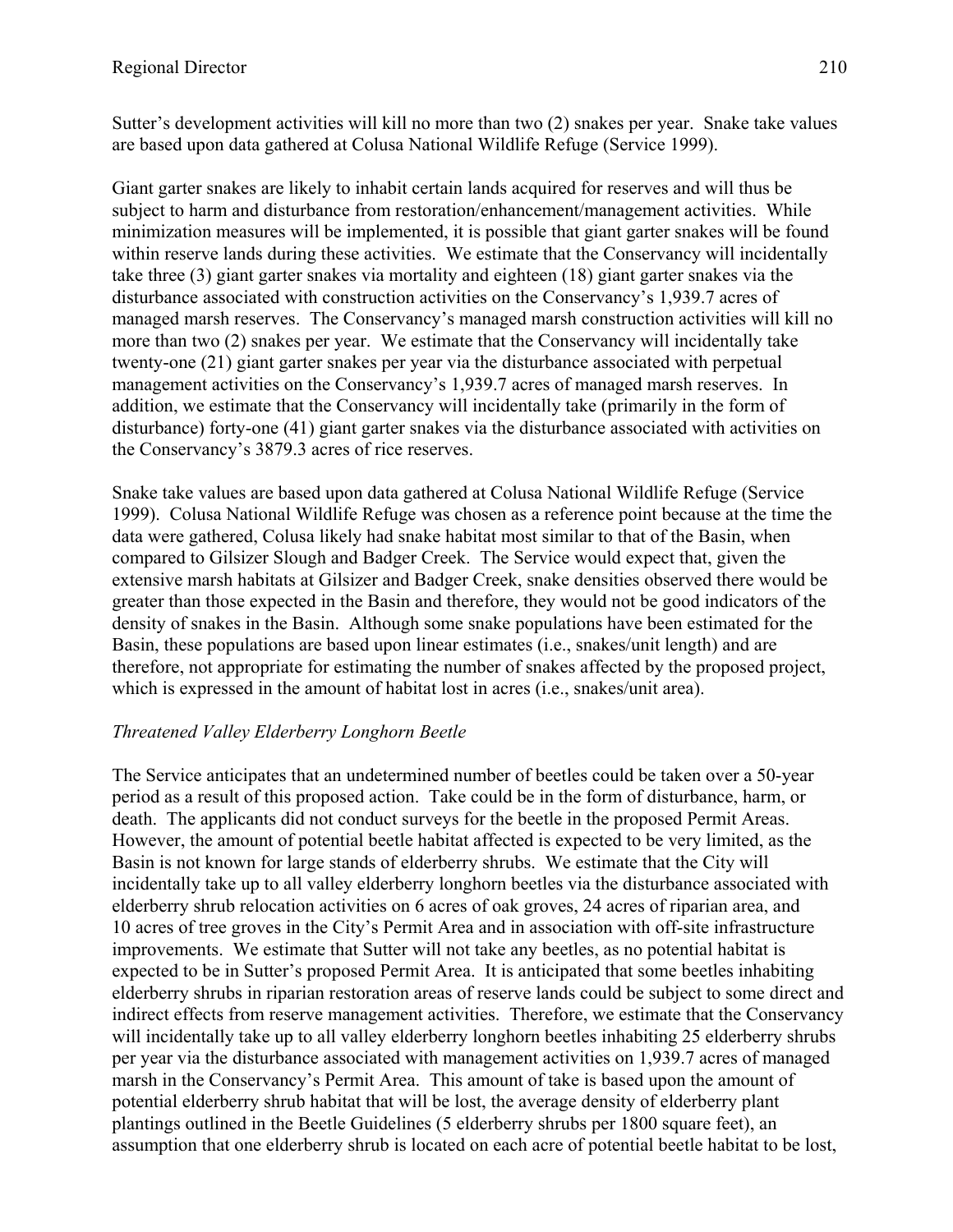and an assumption that ten percent of the Conservancy's elderberry shrubs will be affected per year. It greatly overestimates the actual amount of take likely to occur, as the Conservancy should not be conducting a significant amount of activity that will affect the beetle and not all elderberry shrubs, if any, will be occupied by the beetle. No critical habitat will be affected, as none is located in the proposed project's action area.

## *California Tiger Salamander*

No salamanders are known or expected to occur within the proposed project's action area; therefore, no incidental take is expected from the issuance of the proposed ITP's to the City and Sutter.

### Unlisted Species

### *Swainson's Hawk*

The Service anticipates that an undetermined number of Swainson's hawks could be taken over a 50-year period as a result of this proposed action. Take associated with initial construction activities and the Conservancy's management activities (including monitoring) will be in the form of harm or disturbance. Loss of prey species and foraging habitat and disturbances to nesting and foraging hawks from construction are anticipated forms of take. Due to the difficulty in quantifying the number of hawks that will be taken as a result of the proposed action, the Service is quantifying take incidental to the project as the number of acres of potential nesting and foraging habitat that will be impacted due to direct or indirect effects as a result of the action. Therefore, the Service estimates that 8,785 acres of potential hawk foraging habitat will become unsuitable as a result of the proposed action. Issuance of the proposed ITP to the City is likely to result in 6,925 acres of potential foraging habitat and 40 acres of nesting habitat becoming unsuitable for the hawk. Issuance of the proposed ITP to Sutter is likely to result in 1,860 acres of potential foraging habitat becoming unsuitable for the hawk. Estimates of foraging and nesting habitat lost overestimate the actual take associated with the action. As stated in the "Effects of the Proposed Action" section, most of the potential nesting habitat lost (24 acres) will not actually be developed because it is in the Fisherman's Lake buffer area. Loss of potential nesting and foraging habitat is not expected to result in injury or mortality of hawks because hawks can both forage and nest in other habitat that is available in and around the Basin. Also, Swainson's nest trees will not be removed while young are still in the nest. Issuance of the proposed ITP to the Conservancy is likely to result in the conversion/restoration/ enhancement of up to 1,939.7 acres of potential hawk habitat when the Conservancy's upland reserves are created. Conservancy management practices will also potentially disturb hawks on 2,909.5 acres of managed marsh uplands, upland, and fallowed rice reserves.

## *Aleutian Canada Goose*

The Service anticipates that an undetermined number of Aleutian Canada geese could be taken over a 50-year period as a result of this proposed action. Due to the difficulty in quantifying the number of geese that will be taken as a result of the proposed action, the Service is quantifying take incidental to the project as the number of acres of potential foraging habitat that will become unsuitable due to direct or indirect effects as a result of the action. Therefore, the Service estimates that 12,863 acres of potential goose foraging habitat will become unsuitable as a result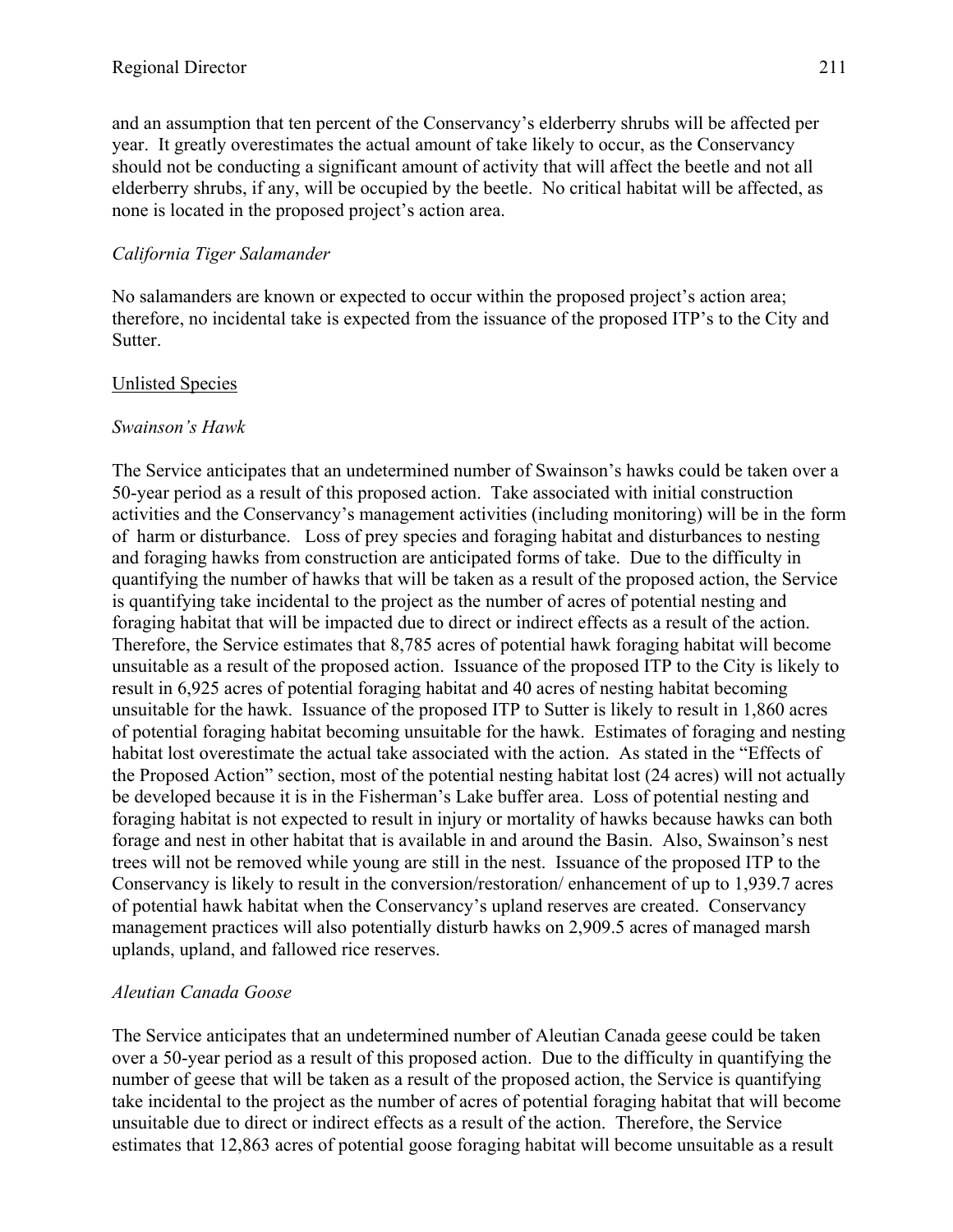of the proposed action. Issuance of the proposed ITP to the City is likely to result in 5,656 acres of potential foraging habitat becoming unsuitable for the goose. Issuance of the proposed ITP to the Sutter is likely to result in 7,207 acres of potential foraging habitat becoming unsuitable for the goose. Estimating take in terms of foraging habitat lost overestimates the actual take, as geese will very likely forage in other areas available in the Basin and will not incur any significant disruption of their normal behavioral patterns. And, the goose is only a transient visitor to the Basin. Loss of its foraging habitat in the Basin should have very little impact on the goose. Issuance of the proposed ITP to the Conservancy is likely to result in the conversion of up to 1,939.6 acres of potential goose habitat when the Conservancy's managed marsh reserves are created. Conservancy management practices will also potentially distrub geese on 7,758.5 acres of managed marsh, upland, and rice reserves.

## *Burrowing Owl*

The Service anticipates that an undetermined number of owls could be taken over a 50-year period as a result of this proposed action. Take will likely occur in the form of harm, disturbance and mortality. Due to the difficulty in quantifying the number of owls that will be taken as a result of the proposed action, the Service is quantifying take incidental to the project as the number of acres of potential foraging and nesting habitat that will become unsuitable due to direct or indirect effects as a result of the action. Therefore, the Service estimates that 685 acres of potential foraging habitat and 235.2 miles of canals will become unsuitable as a result of the proposed action. Issuance of the proposed ITP to the City is likely to result in 450 acres of potential foraging habitat and 19.3 miles of canals becoming unsuitable for the owl. Issuance of the proposed ITP to the Sutter is likely to result in 235 acres of potential foraging habitat and 33.6 miles of canals becoming unsuitable for the goose. Estimating take in terms of foraging habitat lost overestimates the actual take, as burrowing owls will likely forage in other areas available in the Basin, especially when that foraging habitat is not located near any burrowing owl burrows, and will not incur any significant disruption of their normal behavioral patterns. Issuance of the proposed ITP to the Conservancy is likely to result in the conversion of undetermined amount of potential foraging habitat when the Conservancy's managed marsh reserves are created. Conservancy management practices will also potentially disturb owls on 5,818.9 acres of managed marsh and upland reserves.

## *Loggerhead Shrike*

The Service anticipates that an undetermined number of shrikes could be taken over a 50-year period as a result of this proposed action. Take will likely occur in the form of mortality, harm, and disturbance. Due to the difficulty in quantifying the number of shrikes that will be taken as a result of the proposed action, the Service is quantifying take incidental to the project as the number of acres of potential habitat that will become unsuitable due to direct or indirect effects as a result of the action. Therefore, the Service estimates that 8,550 acres of potential shrike habitat will become unsuitable as a result of the proposed action. Issuance of the proposed ITP to the City is likely to result in 6,473 acres of potential habitat becoming unsuitable for the shrike. Issuance of the proposed ITP to the Sutter is likely to result in 2,077 acres of potential habitat becoming unsuitable for the shrike. Estimating take in terms of foraging habitat lost overestimates the actual take, as the shrike will very likely forage in other areas available in the Basin and will not incur any significant disruption of its normal behavioral patterns. Issuance of the proposed ITP to the Conservancy is likely to result in the conversion of undetermined amount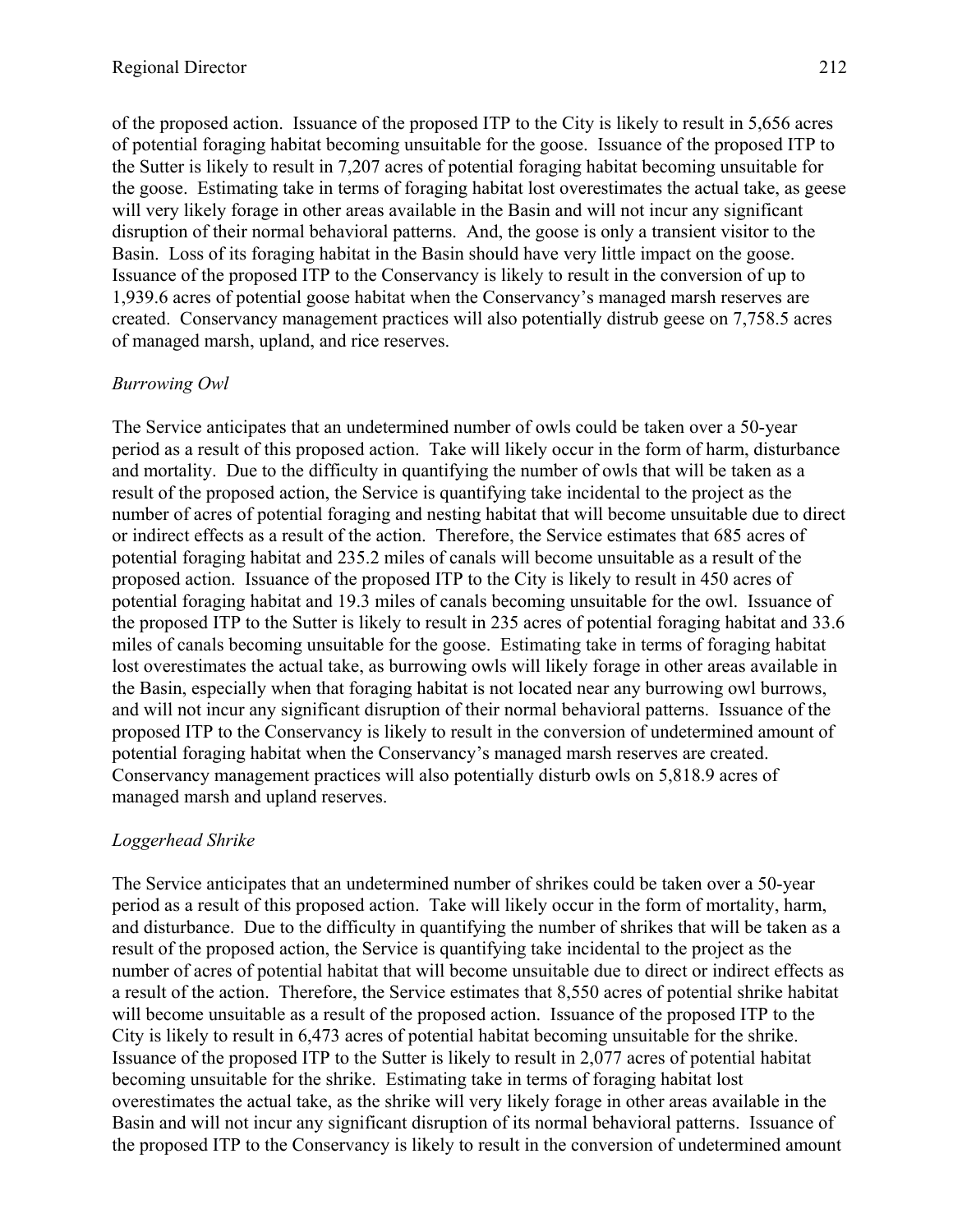of potential shrike habitat when the Conservancy's managed marsh and upland reserves are created. Conservancy management practices will also potentially disturb shrikes on 3,879.25 acres of managed marsh and upland reserves.

## *Tricolored Blackbird*

The Service anticipates that an undetermined number of tricolored blackbirds could be taken over a 50-year period as a result of this proposed action. Take will likely occur in the form of harm and disturbance. Due to the difficulty in quantifying the number of tricolors that will be taken as a result of the proposed action, the Service is quantifying take incidental to the project as the number of acres of potential habitat that will become unsuitable due to direct or indirect effects as a result of the action. Therefore, the Service estimates that 373 acres of potential nesting habitat and 13,341 acres of potential foraging habitat will become unsuitable as a result of the proposed action. Issuance of the proposed ITP to the City is likely to result in148 acres of potential nesting habitat and 6,083 acres of potential foraging habitat becoming unsuitable for the tricolor. Issuance of the proposed ITP to the Sutter is likely to result in 225 acres of potential nesting habitat and 7,341 acres of potential foraging habitat becoming unsuitable for the tricolor. Estimating take in terms of foraging habitat lost overestimates the actual take, as the tricolor will very likely forage in other areas available in the Basin, especially when the foraging habitat is not near any tricolor nesting colonies, and will not incur any significant disruption of its normal behavioral patterns. Issuance of the proposed ITP to the Conservancy is likely to result in the conversion of undetermined amount of potential tricolor habitat when the Conservancy's managed marsh and upland reserves are created. Conservancy management practices will also potentially disturb tricolors on up to 7,758.5 acres of managed marsh upland, and rice reserves.

## *White-Faced Ibis*

The Service anticipates that an undetermined number of white faced ibis could be taken over a 50-year period as a result of this proposed action. Take expected to be in the form of disturbance or harm, through loss of aquatic foraging habitat, primarily rice fields, canals and ditches. Due to the difficulty in quantifying the number of ibis that will be taken as a result of the proposed action, the Service is quantifying take incidental to the project as the number of acres of potential habitat that will become unsuitable due to direct or indirect effects as a result of the action. Therefore, the Service estimates that 6,899 acres of potential ibis habitat will become unsuitable as a result of the proposed action. Issuance of the proposed ITP to the City is likely to result in 1,097 acres of potential habitat becoming unsuitable for the ibis. Issuance of the proposed ITP to the Sutter is likely to result in 5,802 acres of potential habitat becoming unsuitable for the ibis. Estimating take in terms of foraging habitat lost overestimates the actual take, as the ibis will very likely forage in other areas available in the Basin and will not incur any significant disruption of its normal behavioral patterns. Issuance of the proposed ITP to the Conservancy is likely to result in the conversion of undetermined amount of potential ibis habitat when the Conservancy's managed marsh and upland reserves are created. Conservancy management practices will also potentially disturb ibis on 7,758.5 acres of managed marsh, upland, and rice reserves.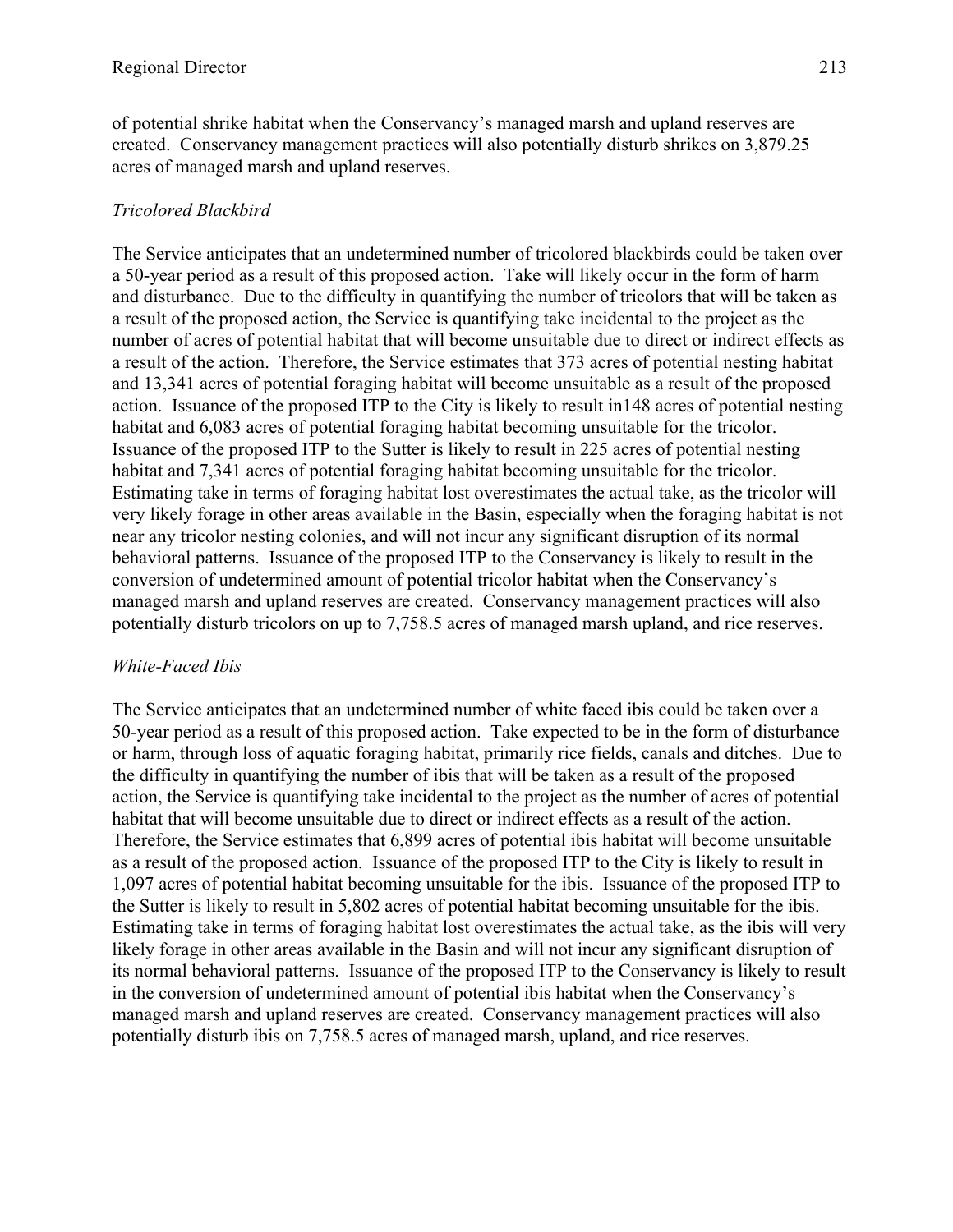## *Bank Swallow*

The Service anticipates that an undetermined number of bank swallows could be taken over a 50-year period as a result of this proposed action. Take expected to be in the form of harm or disturbance through loss of rarely-used foraging habitat. Due to the difficulty in quantifying the number of swallows that will be taken as a result of the proposed action, the Service is quantifying take incidental to the project as the number of acres of potential habitat that will become unsuitable due to direct or indirect effects as a result of the action. Therefore, the Service estimates that 13,797 acres of potential foraging habitat will become unsuitable as a result of the proposed action. Issuance of the proposed ITP to the City is likely to result in 6,231 acres of potential foraging habitat becoming unsuitable for the swallow. Issuance of the proposed ITP to the Sutter is likely to result in 7,566 acres of potential foraging habitat becoming unsuitable for the swallow. Estimating take in terms of foraging habitat lost overestimates the actual take, as the bank swallow will very likely forage in other areas available in the Basin and will not incur any significant disruption of its normal behavioral patterns. In addition, there is there is very little potential nesting habitat near the Natomas Basin and therefore, the number of swallows that forage in the Basin should be small. Issuance of the proposed ITP to the Conservancy is likely to result in the conversion of undetermined amount of potential swallow foraging habitat when the Conservancy's managed marsh and upland reserves are created. Conservancy management practices will also potentially disturb shrikes on 7,758.5 acres of managed marsh, upland, and rice reserves.

## *Northwestern Pond Turtle*

The Service anticipates that an undetermined number of pond turtles could be taken over a 50-year period as a result of this proposed action. Take expected to be in the form of harm, disturbance and killing, through construction-related loss of habitat and management of the Conservancy's reserves. Due to the difficulty in quantifying the number of turtles that will be taken as a result of the proposed action, the Service is quantifying take incidental to the project as the number of acres of potential habitat that will become unsuitable due to direct or indirect effects as a result of the action. Therefore, the Service estimates that 6,920 acres of potential turtle habitat will become unsuitable as a result of the proposed action. Issuance of the proposed ITP to the City is likely to result in 1,118 acres of potential habitat becoming unsuitable for the turtle. Issuance of the proposed ITP to the Sutter is likely to result in 5,802 acres of potential habitat becoming unsuitable for the turtle. Estimating take in terms of habitat lost overestimates the actual take, as much of the Basin's available turtle habitat is rice and as stated in the "Effects of the Proposed Action," has limited value to the turtle. Issuance of the proposed ITP to the Conservancy is likely to result in the conversion of undetermined amount of potential shrike habitat when the Conservancy's managed marsh and upland reserves are created. Conservancy management practices will also potentially disturb turtles on 7,758.5 acres of managed marsh and rice reserves.

## *Western Spadefoot Toad and Midvalley Fairy Shrimp*

The Service anticipates that an undetermined number of toads and midvalley fairy shrimp could be taken over a 50-year period as a result of this proposed action. Toads and midvalley fairy shrimp could be killed, harmed, or disturbed during construction activities, implementation of the proposed conservation measures, or management on the Conservancy's reserves. The number of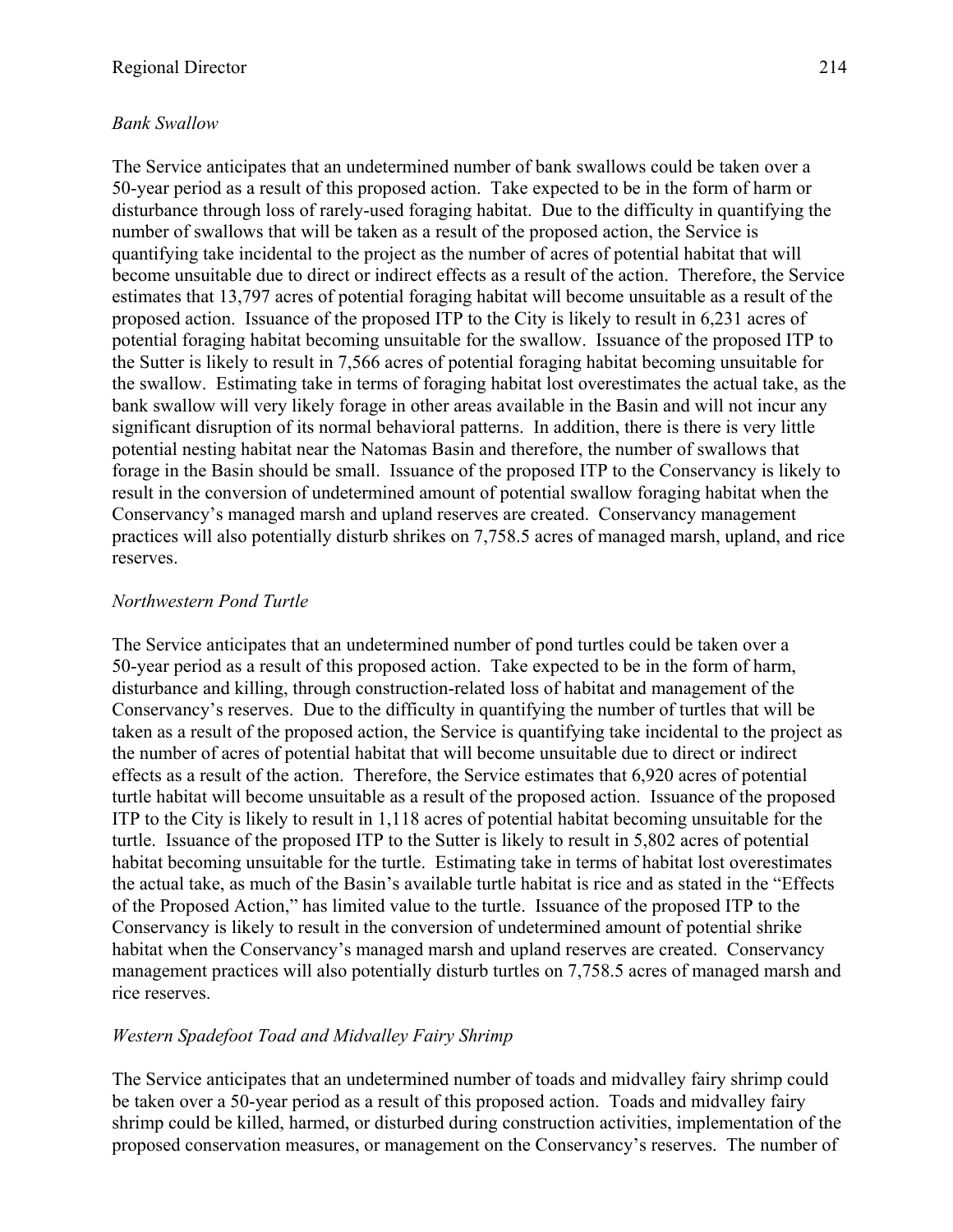toads and midvalley fairy shrimp affected by implementation of the proposed action should be very small, as the amount of potential suitable habitat is very limited throughout the proposed project's action area. We estimate that the City will incidentally take up to all western spadefoot toads and midvalley fairy shrimp via the disturbance associated with construction activities on 10.2 acres of vernal pools and up to seven acres of ponds and seasonally wet areas within the City's Permit Area and in association with off-site infrastructure improvements. We estimate that Sutter will incidentally take up to all western spadefoot toads and midvalley fairy shrimp via the disturbance associated with construction activities on 3.3 acres of vernal pools and up to 10 acres of ponds and seasonally wet areas within Sutter's Permit Area and in association with off-site infrastructure improvements. We estimate that the Conservancy will incidentally take up to all western spadefoot toads and midvalley fairy shrimp via the disturbance associated with management activities on up to 0.9 acres per year of vernal pool habitat within the Conservancy's Permit Area. This estimate vastly overstates the amount of actual take likely to occur because it assumes: (1) that all ponds and seasonally wet areas are suitable vernal pool habitat; (2) that the applicants always fill pools; (3) that the applicants always mitigate according to the programmatic ratios; (4) that the Conservancy will disturb one percent of its pools per year to the point of taking all western spadefoot toads and midvalley fairy shrimp inhabiting them; and (5) that all of the Conservancy's pools are occupied by the western spadefoot toads and/or midvalley fairy shrimp. The number of midvalley fairy shrimp and western spadefoot toads affected by implementation of the proposed action should be very small, as the amount of potential vernal pool habitat is very limited throughout the proposed project's action area and neither one of the species has ever been observed in the Basin.

## **Effect of the Take**

### Listed and Proposed Species

For the reasons stated in the analyses of the proposed project's effects, the Service determined that the level of incidental take specified in the effects of the action and this Incidental Take Statement is not likely to result in jeopardy to the endangered vernal pool tadpole shrimp, threatened giant garter snake, threatened valley elderberry longhorn beetle, threatened vernal pool fairy shrimp, or proposed California tiger salamander. The Service has also determined that the proposed action will not destroy or adversely modify either valley elderberry longhorn beetle critical habitat or proposed vernal pool fairy shrimp and vernal pool tadpole shrimp critical habitat.

### Unlisted Species

For the reasons stated in the analyses of the proposed project's effects, the Service determined that the level of incidental take specified in the effects of the action and this Incidental Take Statement is not likely to result in jeopardy to the following unlisted Covered Species should they become listed: Swainson's hawk, white faced ibis, bank swallow, tricolored blackbird, northwestern pond turtle, loggerhead shrike, burrowing owl, western spadefoot toad, and midvalley fairy shrimp. The Service has determined that the specified level of incidental take is not likely to result in jeopardy to the Aleutian Canada goose, should it become re-listed.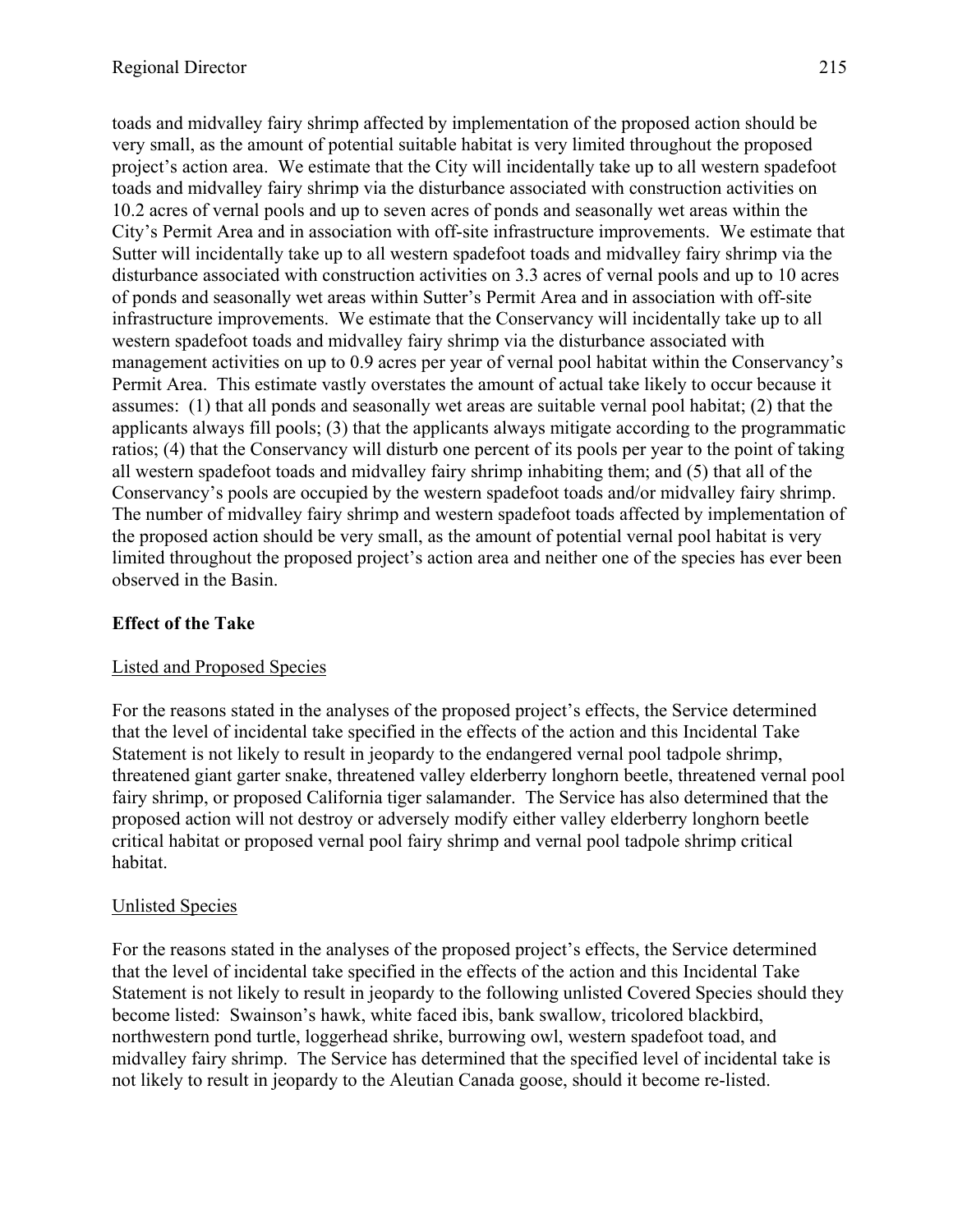# **Reasonable and Prudent Measures and Terms and Conditions**

The NBHCP and accompanying agreements identify anticipated adverse effects to all Covered Species likely to result from the proposed actions, and the specific measures and levels of species and habitat protection that are necessary and appropriate to minimize those adverse effects. All of the conservation and management measures in the NBHCP and accompanying agreements, together with the terms and conditions identified in the associated Implementing Agreement, are hereby incorporated by reference as reasonable and prudent measures, and terms and conditions for this incidental take statement pursuant to 50 CFR 402.14(I). Such terms and conditions are non-discretionary and must be undertaken for the exemptions under section  $10(a)(1)(B)$  and section 7(o)(2) of the Act to apply. If the Applicants fail to adhere to these terms and conditions, the protection of the Permit, and section  $7(0)(2)$ , may lapse. The amount or extent of the incidental take anticipated under the NBHCP, associated reporting requirements, and provisions for disposing of dead or injured animals, are as described in the Permit.

Further, the following terms and conditions apply to the Service after issuance of the Permit:

- 1. The Service shall provide technical assistance to the Applicants throughout the term of the Permit.
- 2. The Service shall, at all time of listing of any of the currently unlisted Covered Species, reinitiate consultation on the proposed actions in accordance with 50 C.F.R. 402.16.
- 3. The Service shall ensure that any section 7 consultation with other Federal agencies regarding development activities covered by the permits are consistent with the conservation goals and objectives of the NBHCP, and that any such activities reviewed under section 7 and the Act shall provide levels of listed species protection consistent with the protection afforded under the NBHCP.

## **Reporting Requirements**

The Conservancy shall provide the Wildlife Agencies with an Implementation Annual Report by May 1 of each calendar year the NBHCP is in effect. The Implementation Annual Report shall include all of the information identified in Chapter VI of the NBHCP, including the results of the Compliance Monitoring implemented by City, Sutter and the Conservancy and the Biological Effectiveness Monitoring implemented by the Conservancy during the prior calendar year, and provide an accounting of all mitigation fees collected, all urban development permits issued, and all mitigation lands acquired.

The City and Sutter shall each implement the annual report requirements described at Chapter VI of the NBHCP. In addition, at any other time during the Permit terms, City and Sutter, at the request of the Service or CDFG, shall provide within thirty (30) days, to the Wildlife Agencies additional information relevant to implementation of the NBHCP reasonably available to the City and Sutter.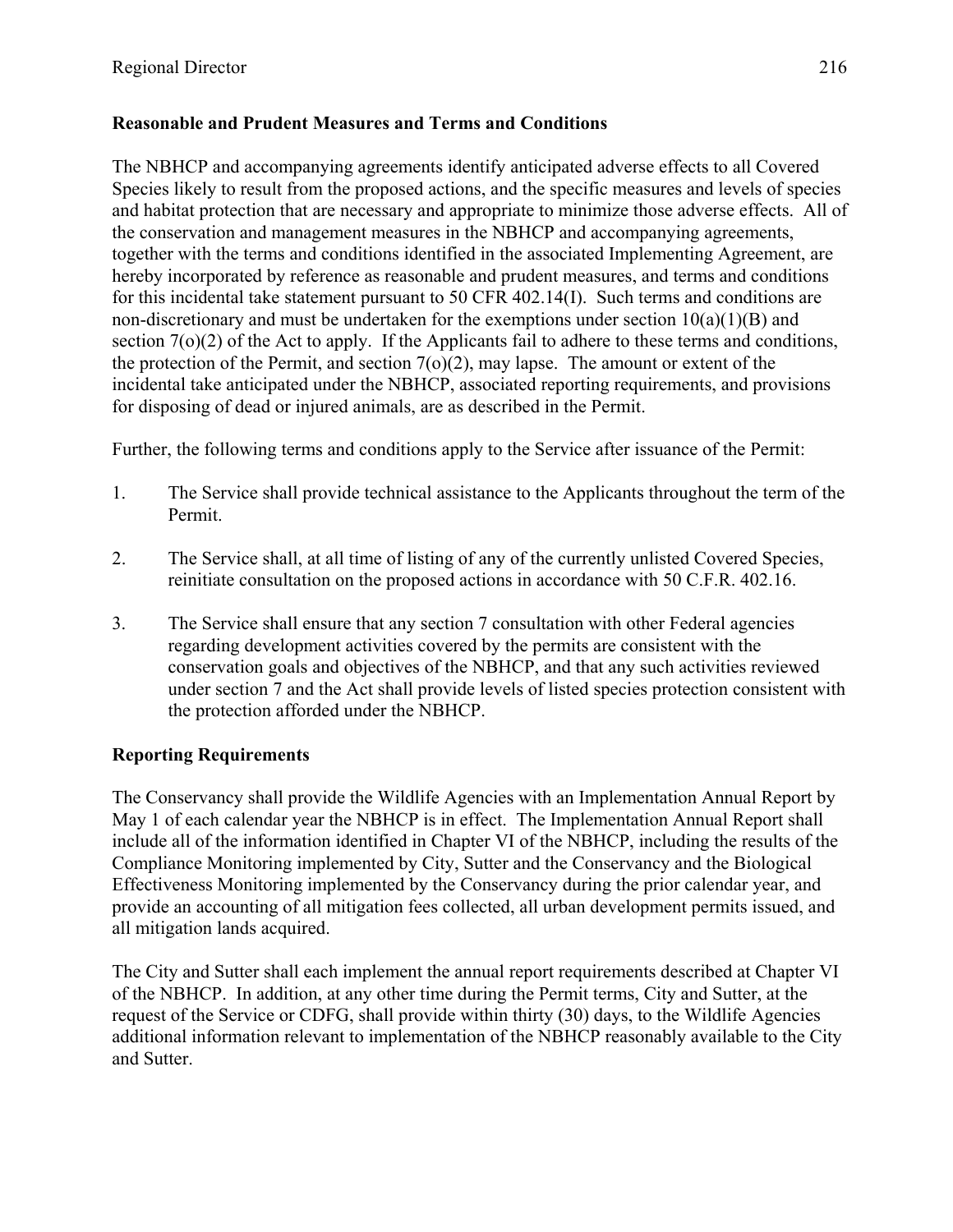# **CONSERVATION RECOMMENDATIONS**

Section  $7(a)(1)$  of the Act directs Federal agencies to utilize their authorities to further the purposes of the Act by carrying out conservation programs for the benefit of endangered and threatened species. Conservation recommendations are discretionary agency activities to minimize or avoid adverse effects of a proposed action on listed species or critical habitat, to help implement recovery plans, or to develop information. The Service has the following conservation recommendations:

- 1. Pursue available funding sources to enhance and enlarge the habitat preservation program of the MAPHCP and the NBHCP. Priority areas for acquisition should have known giant garter snake presence. In addition, known giant garter snake corridors should be acquired to enhance population exchange.
- 2. Investigate methods whereby phased agricultural practices can be employed on upland parcels such that maximum net benefits are achieved for Swainson's hawks, burrowing owls, loggerhead shrikes, tricolored blackbirds, and bank swallows.

# **Reinitiation-closing statement**

This concludes formal consultation and conference on the issuance of a Permit to implement the NBHCP. As provided in 50 CFR §402.16, reinitiation of formal consultation is required where discretionary Federal agency involvement or control over the action has been maintained (or is authorized by law) and if: (1) the amount or extent of incidental take is exceeded; (2) new information reveals that the agency action may affect listed species or critical habitat in a manner or to an extent not considered in this opinion; (3) the agency action is subsequently modified in a manner that causes an effect to listed species or critical habitat that was not considered in this opinion; or (4) a new species is listed or critical habitat designated that may be affected by the action. In instances where the amount or extent of incidental take is exceeded, any operations causing such take must cease pending reinitiation.

The Incidental Take Statement provided in this conference opinion for unlisted Covered Species does not become effective until the unlisted Covered Species is listed and the conference opinion is adopted as the biological opinion issued through formal consultation. If you have any questions regarding this consultation, please contact Wayne S. White, Field Office Supervisor, at (916) 414-6600.

Enclosures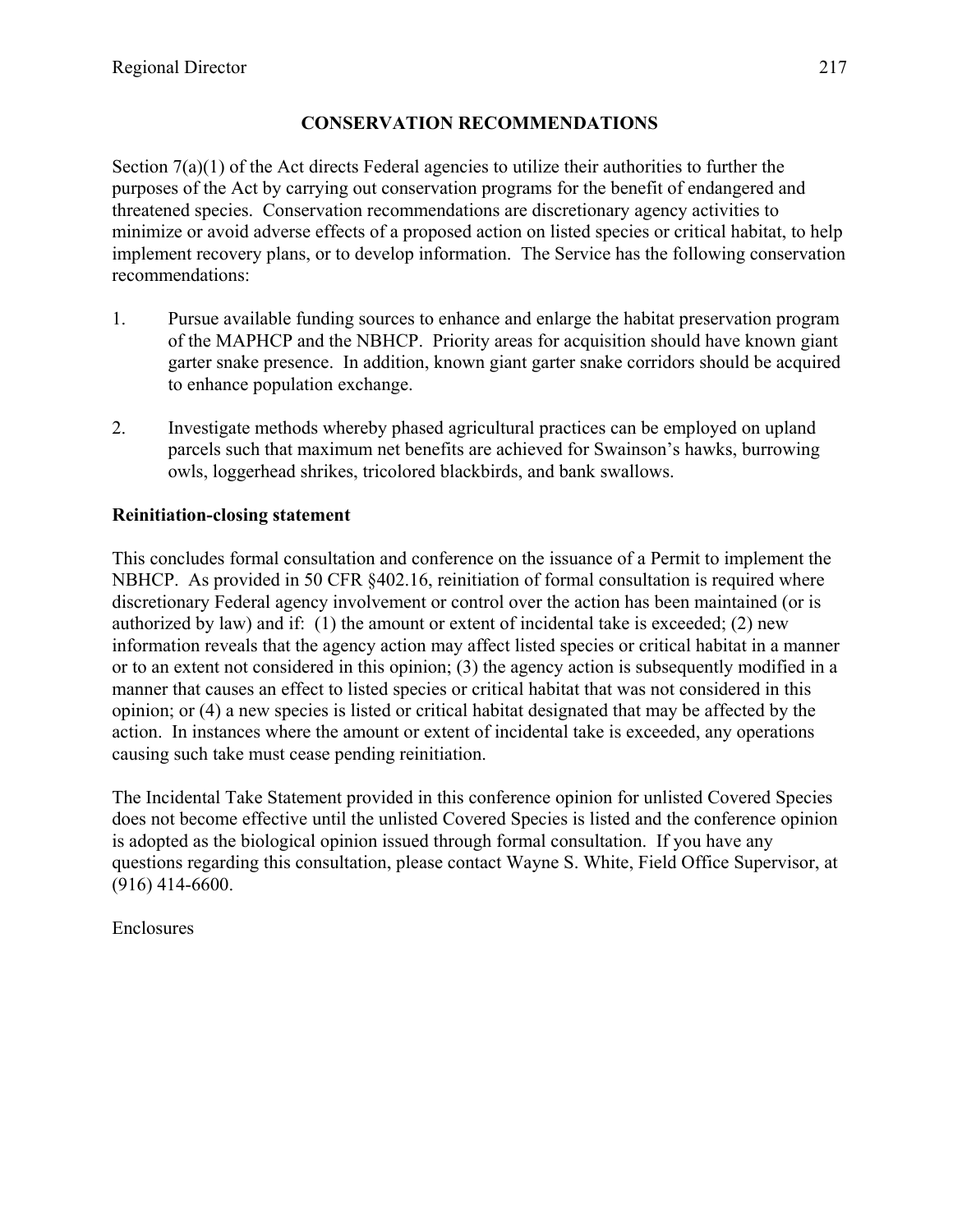### **Literature Cited**

- Abrams, L. and R. S. Ferris. 1960. Illustrated flora of the Pacific states: Washington, Oregon, and California. Vol. IV. Bignoniaceae to Compositae: bignonias to sunflowers. Stanford, California: Stanford University Press. 732 p.
- Ahl, J. S. B. 1991. Factors affecting contributions of the tadpole shrimp, *Lepidurus packardi*, to its oversummering egg reserves. Hydrobiologia 212:137-143.
- Alexander, D. G. and R. A. Schlising. 1997. Vernal pool ecology and vernal pool landscape management as illustrated by rare macroinvertebrates and vascular plants at Vina Plains Preserve, Tehama County, California. Redding, California: Unpublished report to the California Department of Fish and Game. 139 p.
- American Ornithologist Union. 1998. Check-List of North American Birds. 7th ed. Washington D.C.: American Ornithologist Union. 829 p.
- Anderson, J. D. 1968. Comparison of the food habits of *Ambystoma macrodactylum sigillatum*, *Ambystoma macrodactylum croceum*, and *Ambystoma tigrinum californiense*. Herpetologica 24(4):273-284.
- Anderson, P. R. 1968. The reproductive and developmental history of the California tiger salamander [MSc thesis]. Fresno, California: Fresno State College. 82 p.
- Anderson, W. C. and R. E. Dunzan. 1978. DDE residues and eggshell thinning in loggerhead shrikes. Wilson Bull. 90:215-220.
- Asbrik, S. 1976. Studies in the Breeding Biology of the Sand Martin *Riparia riparia* (L.)(Aves) in Artifical Nest Sites. Vidensk, Dansk, Naturh. Foren. 139:147-177.
- Austin, C. and H. B. Shaffer. 1992. Short-, medium-, and long-term repeatability of locomotor performance in the tiger salamander, *Ambystoma californiense*. Functional Ecology 6:145-153.
- Babcock, K. W. 1995. Home Range and Habitat Use of Breeding Swainson's Hawks in the Sacramento Valley of California. J. Raptor Res. 29(3) 193-197.
- Baldwin, P. and S. Baldwin. 1989a. Annual monitoring of rare plants at The Nature Conservancy's Boggs Lake Preserve for 1988. San Francisco, California: Unpublished report to The Nature Conservancy. 22 p.
- Baldwin, P. and S. Baldwin. 1989b. Annual monitoring of rare plants at The Nature Conservancy's Boggs Lake Preserve for 1989. San Francisco, California: Unpublished report to The Nature Conservancy.
- Baldwin, P. and S. Baldwin. 1991. Report on annual monitoring of rare plants at The Nature Conservancy's Boggs Lake Preserve for 1991. San Francisco, California: Unpublished report to The Nature Conservancy. 19 p.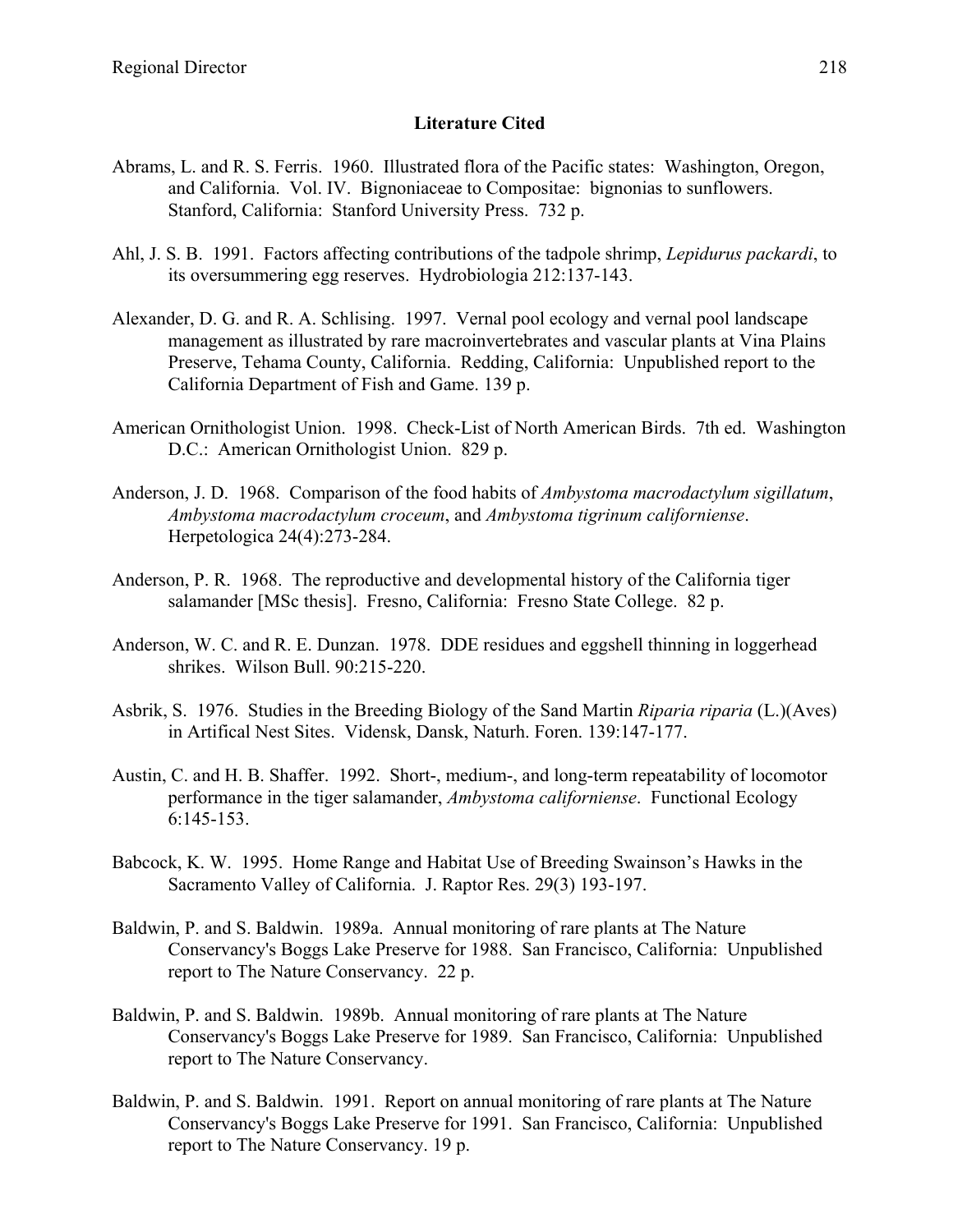- Barlow, J. C., E. E. Klaas, and J. L. Leny. 1963. Sunning of bank swallow and cliff swallow. Condor 65:483-440.
- Barr, C. B. 1991. The distribution, habitat, and status of the valley elderberry longhorn beetle *Desmocerus californicus dimorphus* Fisher (Insecta: Coleoptera: Cerambycidae). Sacramento, California: U. S. Fish and Wildlife Service. 134 p.
- Barry, S. J. and H. B. Shaffer. 1994. The status of the California tiger salamander (*Ambystoma californiense*) at Lagunita: A 50-year update. Journal of Herpetology 28(2):159-164.
- Bechard, M. J. 1982. Effect of vegetative cover on foraging site selection by Swainson's hawk. Condor 84:153-159.
- Beedy, E. C. and W. J. Hamilton III. 1997. Tricolored blackbird status update and management guidelines. (Jones & Stokes Associates, Inc. 97-099). Sacramento, California: Prepared for U. S. Fish and Wildlife Service, Portland, Oregon and California Department of Fish and Game, Sacramento, California.
- Beedy, E. C. and W. J. Hamilton III. 1999. Tricolored blackbird (*Agelaius tricolor*). In: A. Poole and F. Gill, eds. The Birds of North America. No. 423. Philadelphia, Pennsylvania: The birds of North America. p. 1-24.
- Beedy, E. C. and A. Hayworth. 1992. Tricolored blackbird nesting failures in the Central Valley of California: general trends of isolated phenomena? In: D. F. Williams, S. Byrne, and T. A. Rado, eds. Endangered and Sensitive Species of the San Joaquin Valley, California. Sacramento, California: California Energy Commission. p. 33-46.
- Beedy, E. C., S. D. Sanders, and D. Bloom. 1991. Breeding status, distribution, and habitat associations of the tricolored blackbird (Agelaius tricolor) 1850-1989. (Jones & Stokes Associates, Inc. 88-187) Sacramento, California. Sacramento, California: Prepared for U. S. Fish and Wildlife Service.
- Belk, D. 1977. Zoography of the Arizona fairy shrimps (Crustacea: Anostraca). Journal of the Arizona Academy of Sciences 12:70-78.
- Belk, D. and M. Fugate. 2000. Two new *Branchinecta* (Crustacea: Anostraca) from the southwestern United States. The Southwestern Naturalist 45:111-117.
- Belknap, H. W. 1957. Observations on the white-faced ibis, *Plegadis chihi*, in Louisiana [Msc thesis. Baton Rouge, Louisiana: Louisiana State University, 89 p.
- Behnke, R. J. and R. F. Raleigh. 1978. Grazing and the riparian zone: Impacts and management perspectives. In: R. R. Johnson and J. F. McCormick,eds. Strategies for Protection and Management of Floodplain Wetlands and Other Riparian Ecosystems. Washington, D.C.: United States Department of Agriculture Forest Service General Technical Report WO-12. 410 p.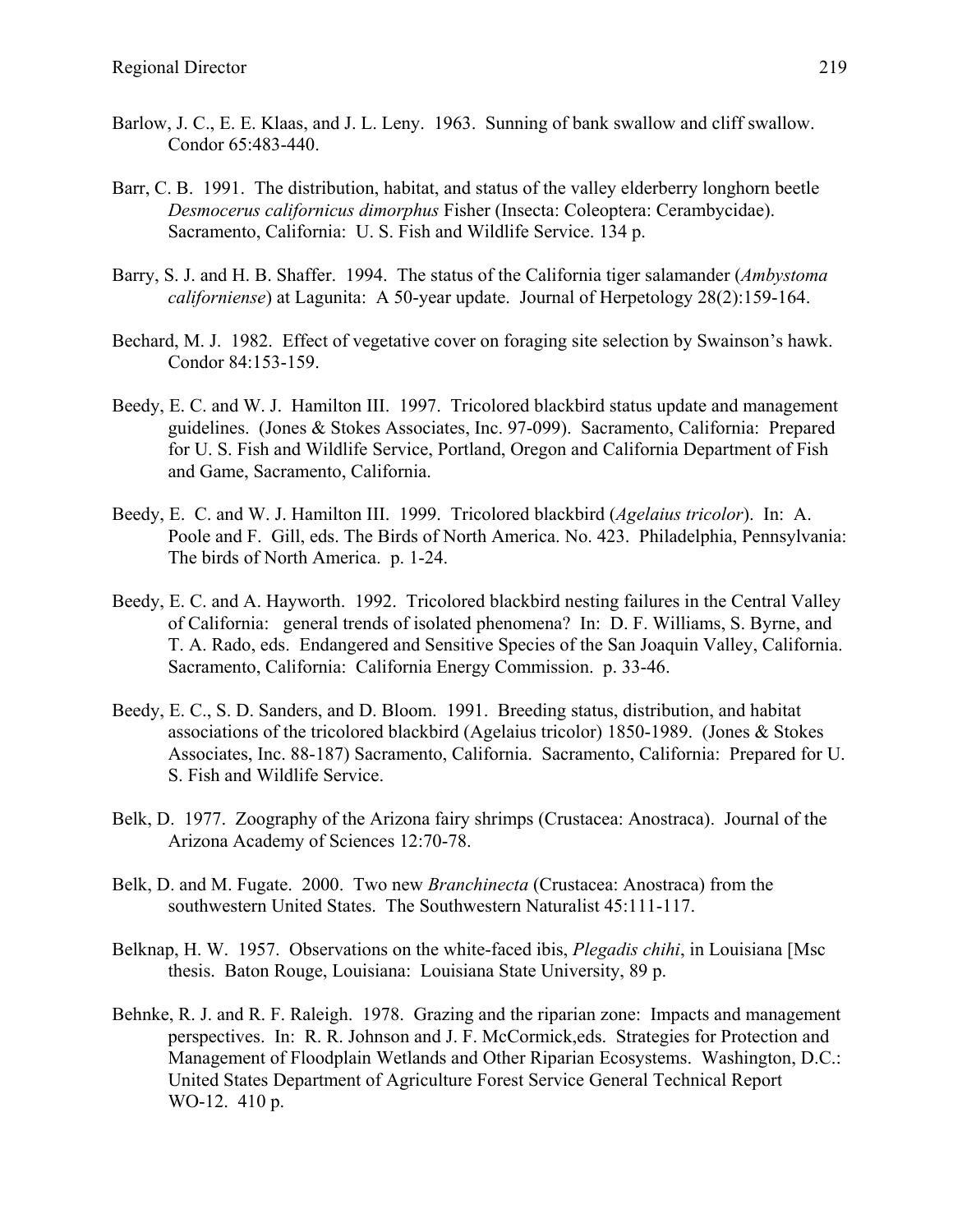- Benedict, R. A., P. W. Freeman, and H. H. Genoways. 1996. Prairie legacies mammals. In: F. B. Samson and F. L. Knopf, eds. Prairie conservation: preserving North America's most endangered ecosystem. Covelo, California: Island Press. p. 149-167.
- Bent, A. C. 1950. Life Histories of North America wagtails, shrikes, vireos, and their allies. United States National Museum. Bull. 197. 411 p.
- Beyer, L. K. 1938. Nest Life of the Bank Swallow. Wilson Bull. 50:122-137.
- Bloom, P.H. 1980. The Status of the Swainson's Hawk in California. (Project W-54-R-12, Job Final Report.) California Department of Fish and Game, Nongame Wildlife Investigations. Sacramento, California.
- Booser, J. and A. Sprunt. 1980. A literature review and annotated bibliography of the Great Basin/Rocky Mountain population of the white-faced ibis. Portland Oregon: Report prepared by Natl. Audubon Soc. for U. S. Fish and Wildlife Service. 134 p.
- Bray, M. P. and D. A. Klebenow. 1988. Feeding ecology of white-faced ibises in a Great Basin Valley, USA. Colonial Waterbirds 11:24-31.
- Brode, J. and G. Hansen. 1992. Status and future management of the giant garter snake (*Thamnophis gigas*) within the southern American Basin, Sacramento and Sutter counties, California. Rancho Cordova, California: California Department of Fish and Game, Inland Fisheries Division. 26 p.
- Brooks, B. L. and S. A. Temple. 1990. Habitat Availability and Suitability for the Loggerhead Shrike in the upper Midwest. The American Midland Naturalist 123(1):75-83.
- Brown, H. A. 1966. Temperature adaptation and evolutionary divergence in allopatric populations of the spadefoot toad, *Scaphiopus hammondii* [dissertation]. Riverside, California: University of California. 118 p.
- Brown, H. A. 1967. Embryonic temperature adaptations and genetic compatibility of two allopatric populations of the spadefoot toad, *Scaphiopus hammondii*. Evolution 21(4):742-761.
- Brown, R. R. 1940. History of Kings County. Hanford, California: A. R. Cawston. 385 p.
- Broyles, P. 1987. A flora of the Vina Plains Preserve, Tehama County, California. Madroño 34:209-227.
- Brusca, G. and R. Brusca. 1992. Invertebrates. Sunderland, Massachusetts: Sinauer Associates, Inc. 922 p.
- Bull, J. 1985. Birds of New York State. Ithaca, New York: Cornell University Press. 703 p.
- Burgess, R. C., Jr. 1950. Development of spade-foot toad larvae under laboratory conditions. Copeia 1950(1):49-51.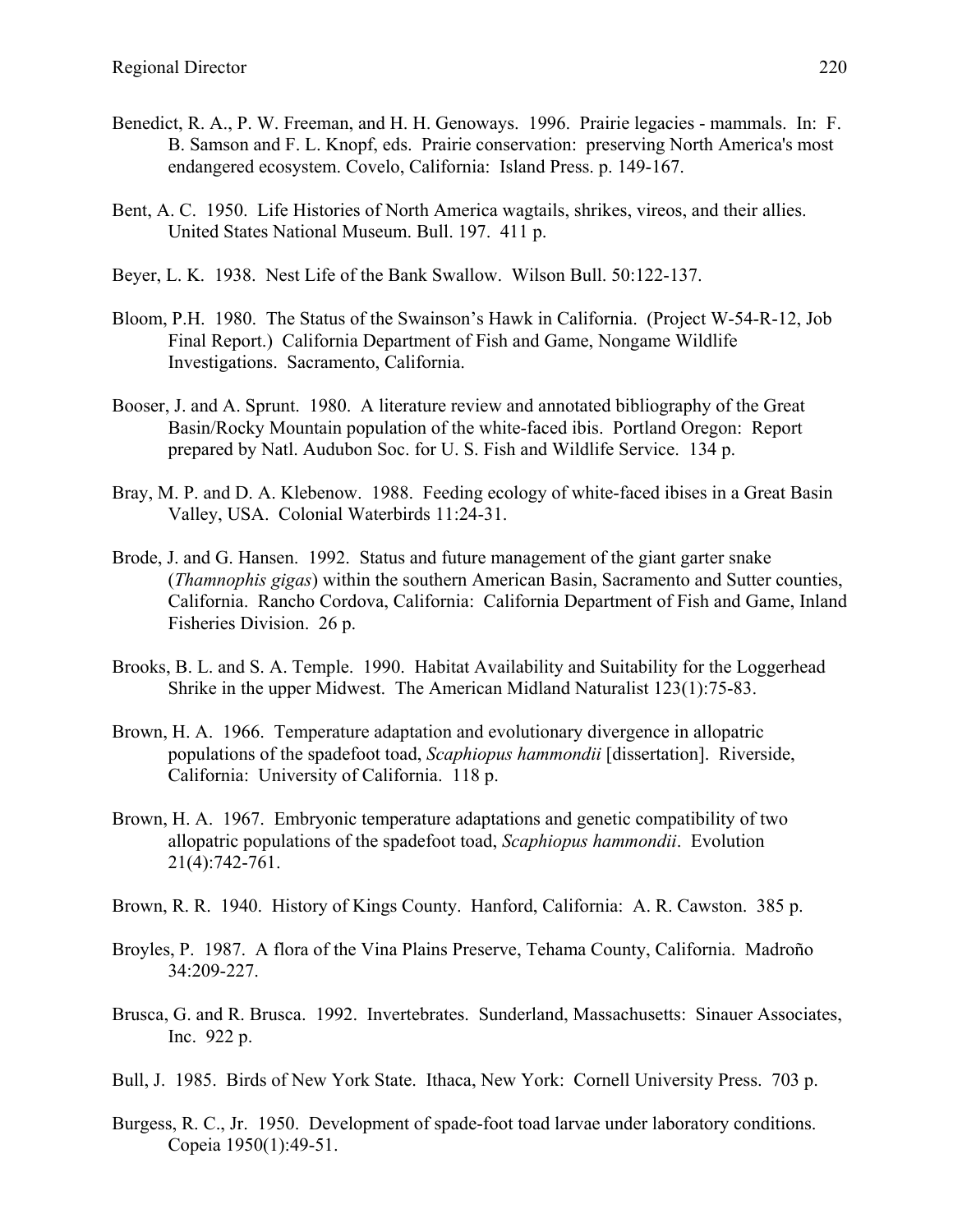- Bury, R. B. 1972. Habits and home range of the Pacific pond turtle, *Clemmys marmorata*, in a stream community [dissertation]. Berkeley, California: University of California. 205 p.
	- \_\_\_\_\_1986. Feeding ecology of the turtle, *Clemmys marmorata*. Journal of Herpetology 20(4):515-521.

Busbee, E. L. 1977. The effects of dieldrin on the behavior of young loggerhead shrikes. Auk 94:28-35.

- Cade, T. J. and C. P. Woods. 1997. Changes in distribution and abundance of the loggerhead shrike. Conservation Biology 11(1):21-31.
- Cadman, M. D. 1985. Status report on the loggerhead shrike (*Lanius ludovicianus*) in Canada. Edmonton, Alberta: Committee on the Status of Endangered Wildlife in Canada. 95 p.
- California Department of Fish and Game. 1987. California native plant status report: *Gratiola heterosepala*. Sacramento, California: California Department of Fish and Game Endangered Plant Project, California Natural Diversity Data Base, and California Native Plant Society. 4 p.
- 1988. Five year Status Report: Swainson's Hawk. Nongame Bird and Mammal Section. Sacramento, California.
- 1991. Annual report on the status of California state listed threatened and endangered animals and plants. Sacramento, California. 192 p.
- \_\_\_\_\_1992. 1991 Annual report on the status of California State-listed threatened and endangered animals and plants. Sacramento, California.
- \_\_\_\_\_1994. Staff report regarding mitigation for impacts to Swainson's hawk (*Buteo swainsoni*) in the Central Valley of California. Sacramento, California. 14 p.
- \_\_\_\_\_1995. Staff Report on Burrowing Owl Mitigation. Sacramento, California. 8 p.

- California Natural Diversity Database (CNDDB). 2000. Natural Heritage Division, California Department of Fish and Game. State of California.
	- 2001. Natural Heritage Division, California Department of Fish and Game. State of California.
	- 2002. Natural Heritage Division, California Department of Fish and Game. State of California.
- Capen, D. E. 1976. The impact of pesticides on the white-faced ibis [dissertation]. Logan, Utah: Utah State University.

\_\_\_\_\_1998. Special animal list. California Natural Heritage Division. 66 p.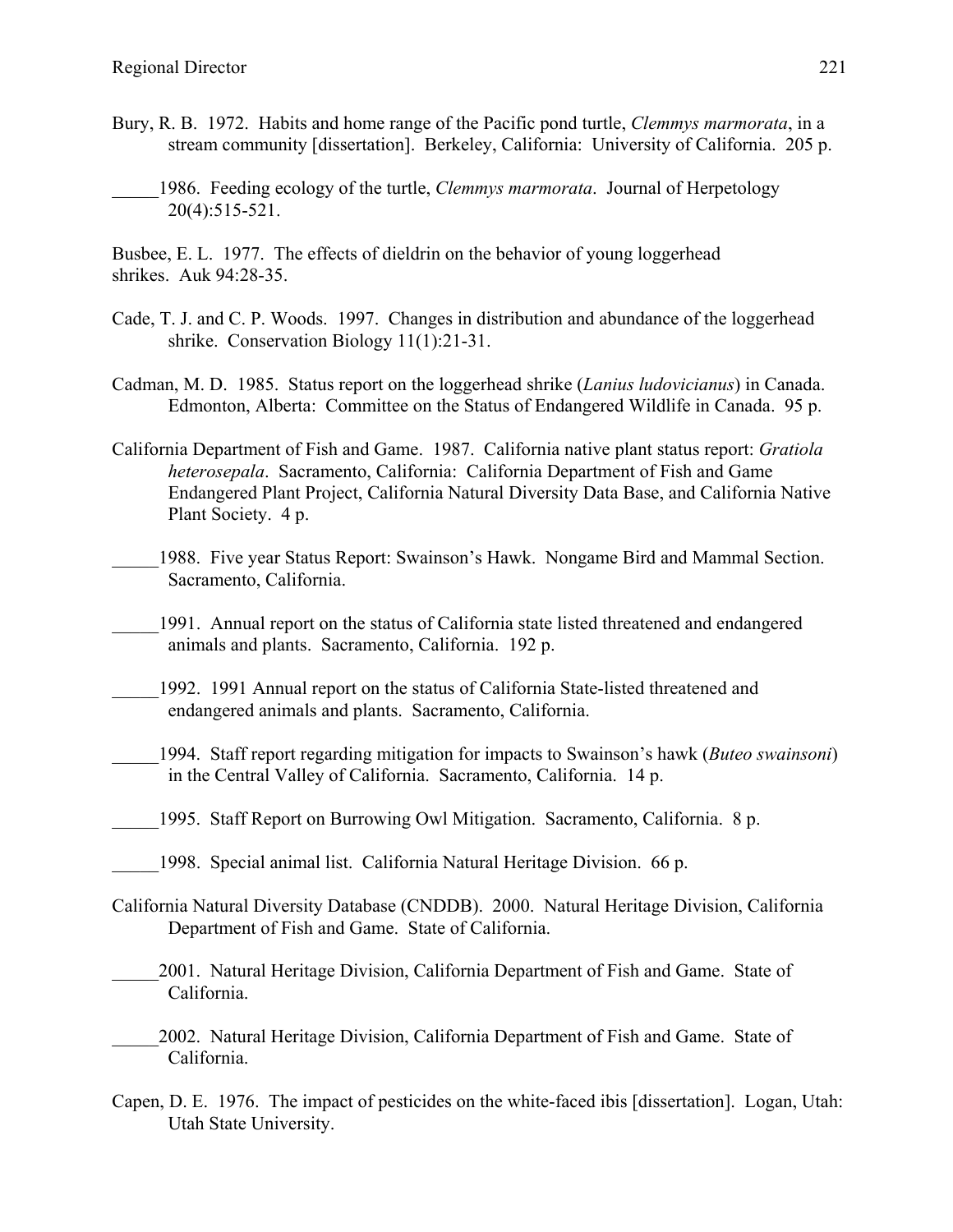- Carr, A. 1952. Handbook of turtles: The turtles of the United States, Canada and Baja California. Cornell University Press, Ithaca, New York, 128 p.
- Centers for Disease Control and Prevention [web application]. 2002. Vertebrate Ecology: West Nile Virus. Fort Collins, Colorado: Centers for Disease Control and Prevention. Available: http://www.cdc.gov/ncidod/dvbid/westnile/birdspecies.htm. Accessed: May 8, 2003.
- City of Sacramento, Department of Planning and Development, Environmental Services Section. 1996a. Negative Declaration for the Natomas Basin Habitat Conservation Plan (NBHCP). June.
- City of Sacramento, Sutter County, Natomas Basin Conservancy, Reclamation District No. 1000, and Natomas Mutual Water Company (NBHCP). 2003. Final Natomas Basin Habitat Conservation Plan. Sacramento, California: Prepared for the U. S. Fish and Wildlife Service and CDFG. April.
- Clark, G. M., T. J. Roscoe, M. J. van Ess, and N. Wymer. 1998. Management considerations for small vernal pool preserves - the Phoenix vernal pools. In: C.W. Witham, E.T. Bauder, D. Belk, W.R. Ferren, Jr., and R. Ornduff, eds. Ecology, conservation, and management of vernal pool ecosystems - proceedings from a 1996 conference. Sacramento, California: California Native Plant Society. p. 250-254.
- Clevenger, A. P., M. McIvor, D. McIvor, B. Chruszcz, K. Gunson. 2001. Tiger salamander, *Ambystoma tigrinum*, movements and mortality on the Trans-Canada Highway in southwestern Alberta. Canadian Field Naturalist 115:199-204.
- Cogswell, H. L. 1977. Water birds of California. Berkeley, California: University of California Press. 399 p.
- Cook, L. 1996. Nesting adaptations of tricolored blackbirds (*Agelaius tricolor*) [MSc thesis]. Davis, California: University of California.
- Collinge, S. K., M. Holyoak, C. B. Barr, and J. T. Marty. 2001. Riparian habitat fragmentation and population persistence of the threatened valley elderberry longhorn beetle in central California. Biological Conservation 100:103-113.
- Corbin, B. and G. Schoolcraft. 1989. *Orcuttia tenuis* species management guide. Unpublished report to Lassen National Forest and Susanville District Bureau of Land Management (BLM). 31 p.
- Corbin, B., G. Schoolcraft, A. Sanger, and J. Molter. 1994. *Gratiola heterosepala* conservation strategy. Unpublished report to Lassen National Forest, Modoc National Forest, Alturas Resource Area BLM, and Redding Resource Area BLM. 68 p.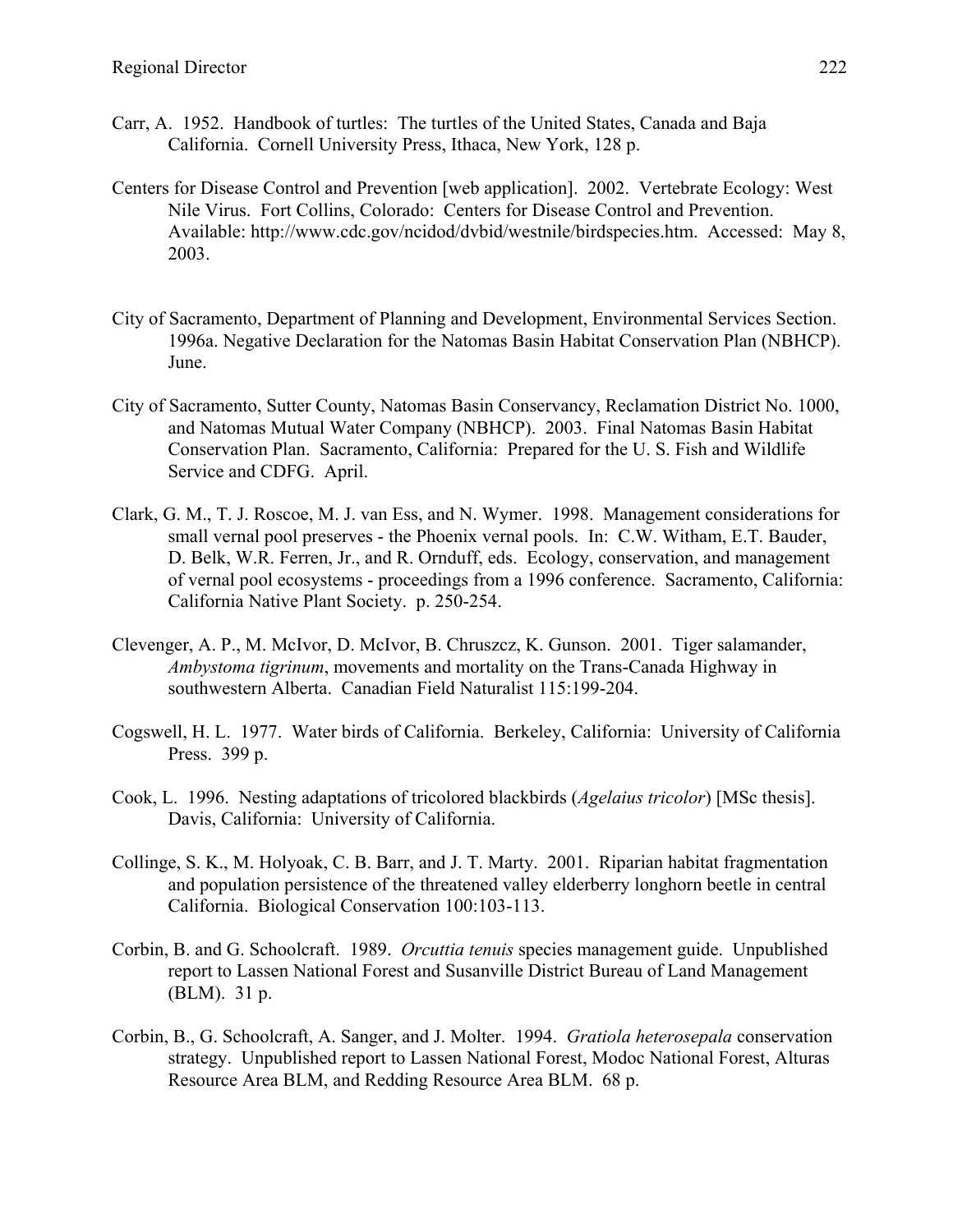- Cornely, J. E., S. P. Thompson, C. J. Henny, and C. D. Littlefield. 1994. Nests and eggs of colonial birds nesting in Malheur Lake, Oregon, with notes on DDE. Northwest Naturalist 74:41-48.
- Cramp, S. D., J. Brooks, E. Dunn, R. Gillnor, J. Hill-Craggs, et al. 1988. The Birds of the Western Palcarcte. Volume 5: Tryant Flycatchers to Thrushes. Oxford, United Kingdom: Oxford University Press.
- Crampton, B. 1959. The grass genera *Orcuttia* and *Neostapfia*: a study in habitat and morphological specialization. Madroño 15:97-110.
- Crampton, B. 1976. Rare grasses in a vanishing habitat. Fremontia 4(3):22-23.
- Crase, F. T., and R. W. DeHaven. 1977. Food of nestling tricolored blackbirds. Condor 79:265-269.
- Crase, F. T., and R. W. DeHaven. 1978. Food selection by five sympatric California blackbird species. California Fish and Game 64:255-267.
- Csuti, B., A. S. Kimerling, T. A. O'Neil, M. M. Shaughnessy, E. P. Gaines, and M. M. P. Huso. 1997. Atlas of Oregon Wildlife. Corvallis, Oregon: Oregon State University Press.
- Dahl, T. E. 1990. Wetlands losses in the United States 1780s to 1980s. Washington, D. C.: U. S. Fish and Wildlife Service.
- Davy, J. B. 1898. *Stapfia*, a new genus of Meliceae, and other noteworthy grasses. Erythea 6(11):109-113.
- Dechant, J. A., M. F. Dinkins, D. H. Johnson, L. D. Igl, C. M. Goldade, and B. R. Euliss. 2001. Effects of Management Practices on Grassland Birds: Swainson's Hawk. Northern Prairie Wildlife Research Center, Jamestown, North Dakota.
- DeHaven, R. W. 1975. Plumages of the tricolored blackbird. Western Bird Bander 50:59-61.
- DeHaven, R. W. 2000a. Breeding tricolored blackbirds in the Central Valley, California: a quarter-century perspective. Sacramento, California: Unpublished Report to the U. S. Fish and Wildlife Service. 22 p.
- DeHaven, R. W. 2000b. Strategy for exit from the dilemma of tricolored blackbirds nesting in dairy silage fields in the San Joaquin Valley, California. Sacramento, California: White paper and briefing statement to the U. S. Fish and Wildlife Service. 2 p.
- DeHaven, R. W., F. T. Crase, and P. P. Woronecki. 1975a. Breeding status of the tricolored blackbird, 1969-1972. California Fish and Game 61:166-180.
- DeHaven, R. W., F. T. Crase, and P. P. Woronecki. 1975b. Movements of tricolored blackbirds banded in the Central Valley of California, 1965-1972. Bird-Banding 46:220-229.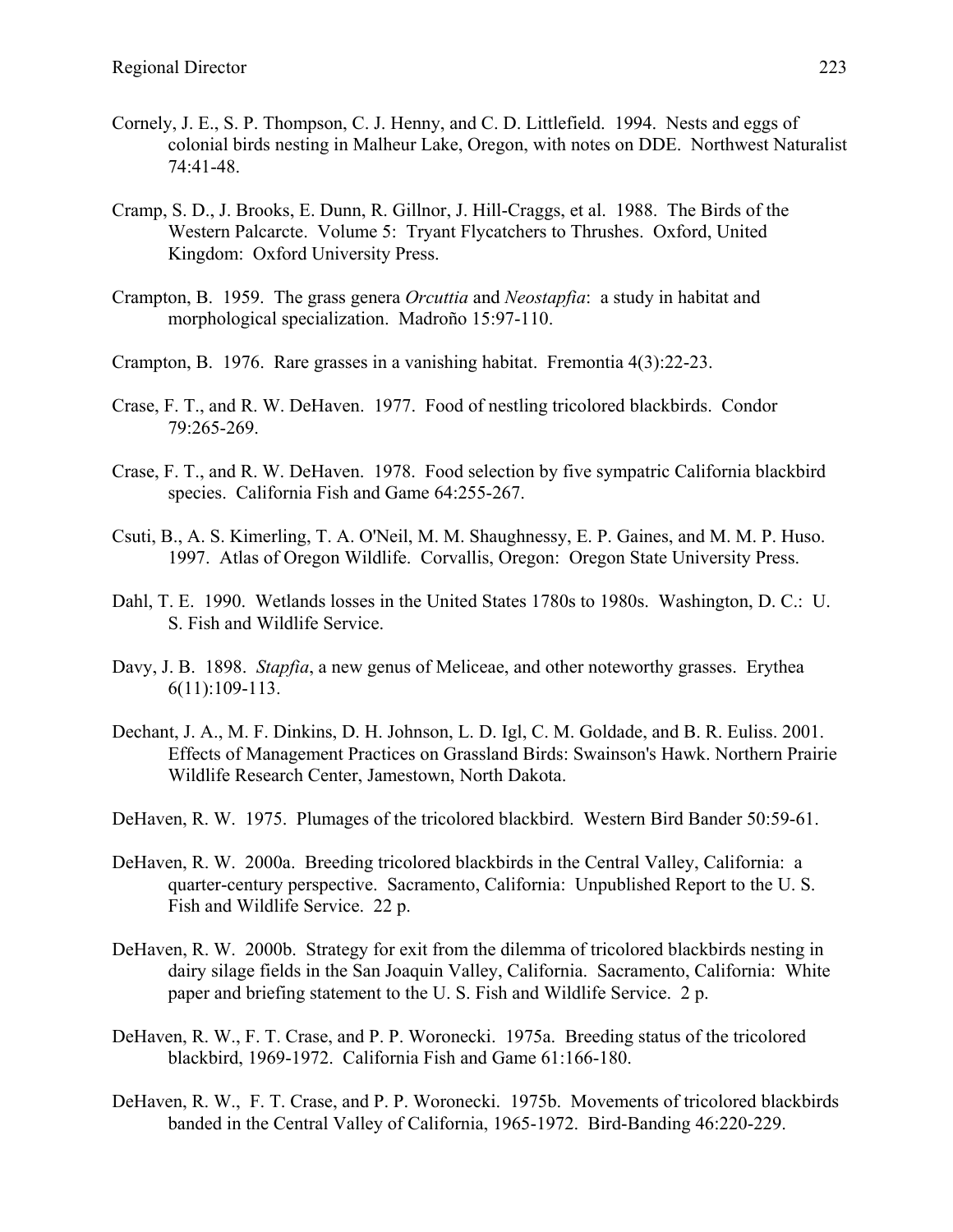- DeHaven, R. W. and J. A. Neff. 1973. Recoveries and returns of tricolored blackbirds, 1941-1964. Western Bird Bander 48:10-11.
- DeSante, D. F., Ruhlen, E. D., Adamany, S. L., Burton, K. M., and S. Amin. 1997. A census of burrowing owls in 1991. J. Raptor Res. Report 9:38-48.
- Dileanis, P. D. and S. Sorenson. 1992. Reconnaissance investigation of water quality, bottom sediment, and biota associated with irrigation drainage in the Sacramento National Wildlife Refuge Complex, California, 1988-89. Sacramento, California: U. S. Geological Survey, Water-Resources Investigations Report 92-4036.
- Dileanis, P., S. E. Schwartzbach, J. Bennett, and others. 1996. Detailed study of water quality, bottom sediment, and biota associated with irrigation drainage in the Klamath Basin, California and Oregon, 1990-1992. Sacramento, California: U.S. Geological Survey Water-Resources Investigations Report 95-4232.
- Dimmitt, M. A. and R. Ruibal. 1980. Environmental correlates of emergence in spadefoot toads (*Scaphiopus*). Journal of Herpetology 14(1):21-29.
- Donald, D. B. 1983. Erratic occurrence of anostracans in a temporary pond: colonization and extinction or adaptation to variations in annual weather? Canadian Journal of Zoology 61:1492-1498.
- Downton, W. J. S. 1975. The occurrence of  $C_4$  photosynthesis among plants. Photosynthetica 9:96-105.
- Driver, E. A. 1981. Caloric value of pond invertebrates eaten by ducks. Freshwater Biology 11:579-581.
- Earnst, S. L., L. Neel, G. L. Ivey, and T. Zimmerman. 1998. White-faced ibis in the Great Basin area: a population trend summary, 1985-1997. Office of Migratory Birds, Region 1: U. S. Fish and Wildlife Service (in preparation).
- EIP Associates. 1999. UC Merced/UC community planning area 1999 special-status plant survey report. Sacramento, California: Unpublished report to the University of California and Merced County. 66 p.
- Ellis, J. H. 1982. The thermal nest environment and parental behavior of harrowing birds, the bank swallow. Condor 84:441–443.
- Eng, L. L., D. Belk and C. H. Eriksen. 1990. Californian Anostraca: distribution, habitat, and status. Journal of Crustacean Biology 10:247-277.
- Eriksen, C. H. and D. Belk. 1999. Fairy shrimps of California's puddles, pools, and playas. 196 p.
- Ernst, C. H., J. E. Lovich, and R. W. Barbour. 1994. Turtles of the United States and Canada. Washington, D.C.: Smithsonian Institution Press. p. 234-239.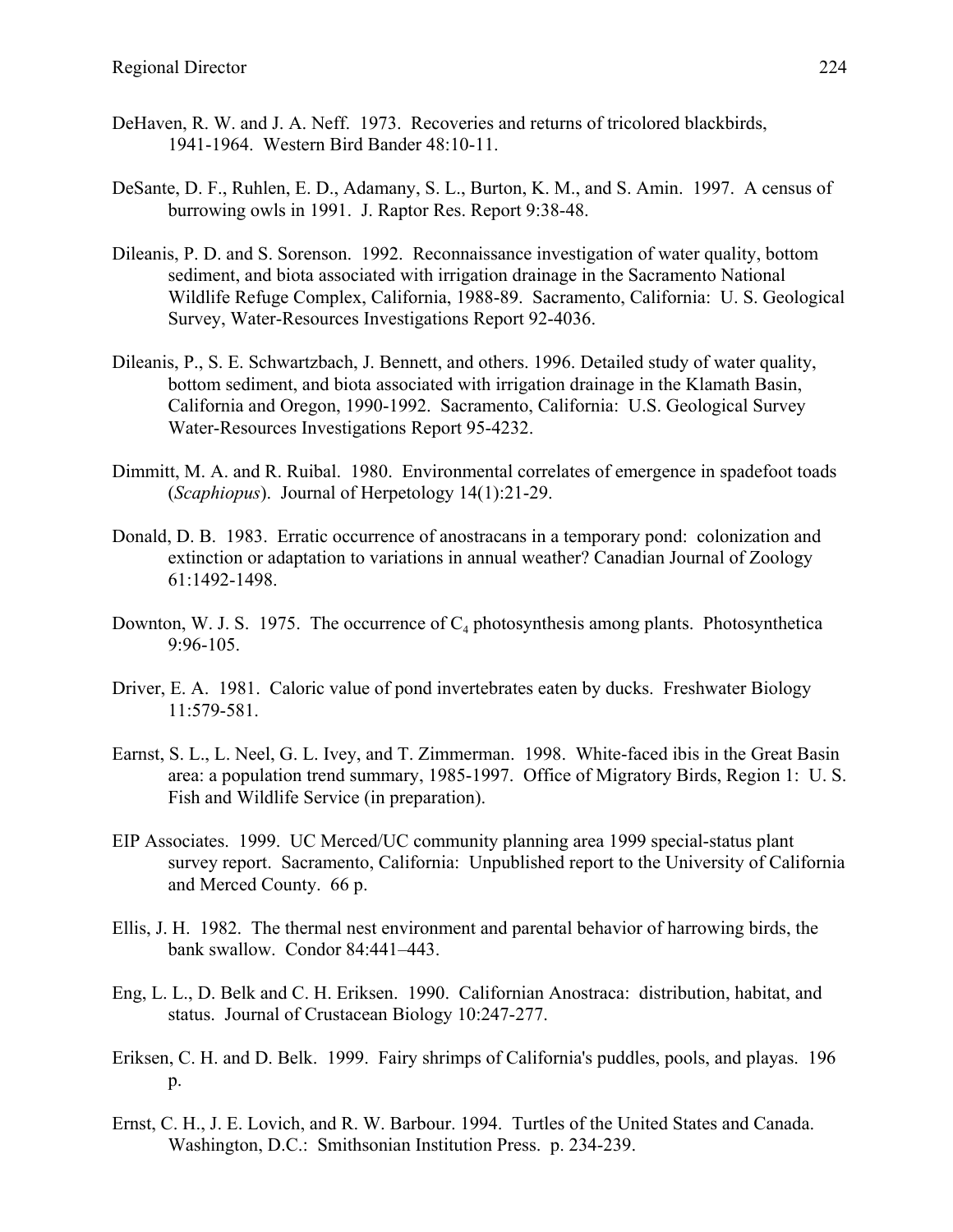Elliot, W. W. 1883. History of Tulare County, California. San Francisco, California.

- England, A. S., M. J. Bechard, and C. S. Houston. 1997. Swainson's Hawk (*Buteo swainsoni*). In: the Birds of North America, No. 265 (A. Poole and F. Gill, eds. The Academy of Natural Sciences, Philadelphia, PA, and The American Ornithologists' Union, Washington, D.C.
- England, A.S., J.A. Estep, and W.R. Holt. 1995. Nest-Site Selection and Reproductive Performance of Urban-Nesting Swainson's Hawks in the Central Valley of California. J. Raptor Res. 29(3): 179-186.
- Estep, J.A. 1984. Diurnal Raptor Eyrie Monitoring Program (Project W-65-R-1, Job No. II-2.0.) California Department of Fish and Game, Nongame Wildlife Investigations. Sacramento, California.
- 1989. Biology, Movements, and Habitat Relationships of the Swainson's Hawk in the Central Valley of California, 1986-87. Calif. Dep. Fish and Game, Nongame Bird and Mammal Sec. Rep.
	- \_\_\_\_\_2002. Nesting Swainson's hawks (*Buteo swansoni*) in the Natomas Basin Habitat Conservation Plan Area - 2002 Annual survey results. Sacramento, California: Prepared for the Natomas Basin Conservancy. 39 pp. + appendixes.
- \_\_\_\_\_ and S. Teresa. 1992. Regional Conservation Planning for the Swainson's Hawk (*Buteo swainsoni*) in the Central Valley of California. In: Wildlife 2001: Populations, pages 775- 789, D. R. McCullough and R. H. Barrett, editors. Elsevier applied Science, New York.
- Evenden, F.G., Jr. 1948. Distribution of the turtles of western Oregon. Herpetologica 4:201-204.
- Feaver, P. E. 1971. Breeding pool selection and larval mortality of three California amphibians: *Ambystoma tigrinum californiense* Gray, *Hyla regilla* Baird and Girard and *Scaphiopus hammondi hammondi* Girard [MSc thesis]. Fresno California: Fresno State College. 58 p.
- Fisher, R. N., and H. B. Shaffer. 1996. The decline of amphibians in California's Great Central Valley. Conservation Biology 10(5):1387-1397.
- Fitch, H. S. 1941. Geographic variation in garter snakes of the genus *Thamnophis sirtalis* in the Pacific coast region of North America. American Midland Naturalist 26:570-592.
- Fraser, J. D. and D. R. Luukkonen. 1986. The loggered shrike. In: R.L. De Silvestro, ed. Audubon Wildlife Report-1986. New York, New York: National Audubon Society. p. 933-941.
- Frayer, W. E., D. D. Peters, and H. R. Pywell. 1989. Wetlands of the California Central Valley: Status and trends. Portland, Oregon: U. S. Fish and Wildlife Service.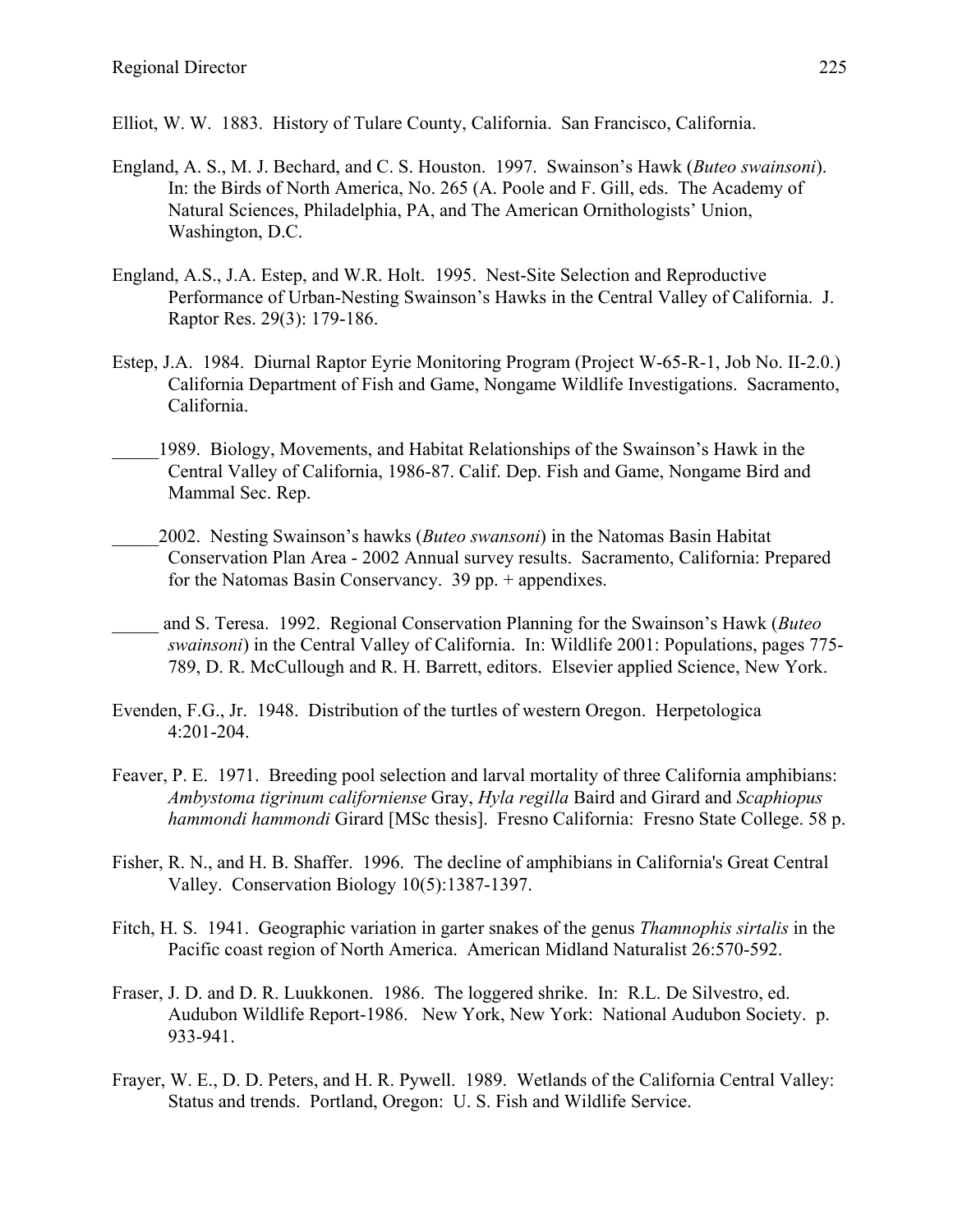- Freer, V. M. 1977. Colony Structure and Function in Bank Swallow, *Riparia riparia* L. [dissertation]. Binghamton, New York: State University of New York.
- Freer, V. M. 1979. Factors Affecting Site Tenacity in New York Bank Swallows. Bird-Banding 50:349-357.
- Fugate, M. L. 1992. Speciation in the fairy shrimp genus *Branchinecta* (Crustacea: Anostraca) from North America [dissertation]. Riverside, California: University of California.
- Gallagher, S. P. 1996. Seasonal occurrence and habitat characteristics of some vernal pool Branchiopoda in northern California, U.S.A. Journal of Crustacean Biology 16(2):323-329.
- Garrison, B. A., J. M. Humprey, and S. A. Laymon. 1987. Bank swallow distribution and nesting ecology on the Sacramento River, California. West. Birds 18:71-76.
- Gilliom, R. J. 1999. Pesticides in the nation's water resources. Washington D.C.: U. S. Geological Survey. Water Environment Federation Briefing Series Presentation. Capitol Building. March 19, 1999.
- Gilpin, M. E. and M. E. Soule. 1986. Minimum viable populations: processes of species extinction. In: M. E. Soule, ed. Conservation biology: the science of scarcity and diversity. Sunderland, Massachusetts: Sinauer Associates, Inc. p. 19-34.
- Goodman, D. 1987a. The demography of chance extinction. In: M. E. Soule, ed. Viable populations for conservation. Cambridge, Great Britain: Cambridge University Press. p. 11-34.
- Goodman, D. 1987b. How do any species persist? Lessons for conservation biology. Conservation Biology 1:59-62.
- Griggs, F. T. 1977a. Rare plant status report: *Orcuttia californica* Vasey var. *inaequalis* (Hoover) Hoover. Sacramento, California: California Native Plant Society. 3 p.
- Griggs, F. T. 1977b. Rare plant status report: *Orcuttia greenei* Vasey. Sacramento, California: California Native Plant Society. 4 p.
- Griggs, F. T. 1977c. Rare plant status report: *Orcuttia mucronata* Crampton. Sacramento, California: California Native Plant Society. 3 p.
- Griggs, F. T. 1980. Population studies in the genus *Orcuttia* (Poaceae) [dissertation]. Davis, California: University of California. 98 p.
- Griggs, F. T. 1981. Life histories of vernal pool annual grasses. Fremontia 9(1):14-17.
- Griggs, F. T., and S. K. Jain. 1983. Conservation of vernal pool plants in California. II. Population biology of a rare and unique grass genus *Orcuttia*. Biological Conservation 27:171-193.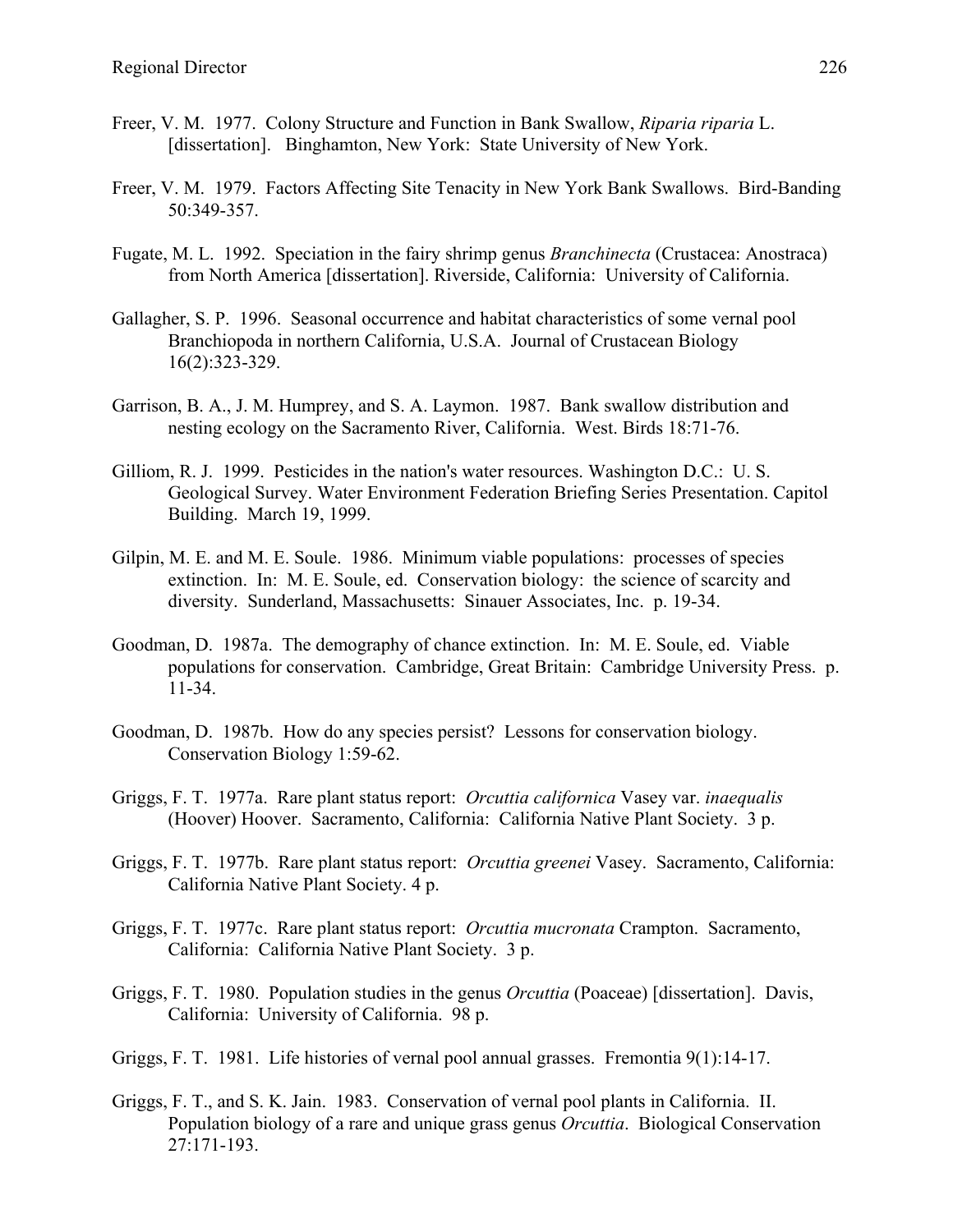- Grinnell, J. and A. H. Miller. 1944. The Distribution of the Birds of California. Pacific Coast Avifauna No. 27.
- Gross, A. D. 1942. Bank Swallow. In: A. C. Bert, ed. Histories of North America flycatchers, larks, swallows, and their allies. U.S. National Museum. Bull. 179:400-424.
- Hacking, H. [web application]. 2003. Longer-term water sales are being considered. Chico, California: Chico Enterprise record. Available: http://www.chicoer.com/articles/2003/03/16/news/news2.txt. Accessed: March 19, 2003.
- Hamilton, W. J. III. 1998. Tricolored blackbird itinerant breeding in California. Condor 79:218-226.
- Hamilton, W. J. III, L. Cook, and R. Grey. 1995. Tricolored blackbird project 1994. Portland, Oregon: Unpublished report prepared for U. S. Fish and Wildlife Service.
- Hamilton, B., L. Cook, and K. Hunting. 1999. Tricolored blackbird 1999 status report. Davis California: Department of Environmental Science and Policy, University of California. Prepared for California Department of Fish and Game, Sacramento, California.
- Hamilton, W. J. III. 2000. Tricolored blackbird 2000 survey and population analysis. Portland, Oregon: Unpublished report prepared for U. S. Fish and Wildlife Service.
- Hancock, J. A., J. A. Kushlan, and M. P. Kahl. 1992. Storks, ibises, and spoonbills of the world. London, United Kingdom: Academic Press.
- Hansen, E. 2002. Year 2001 investigations of the giant garter snake (*Thamnophis gigas*) in the greater American Basin: Sutter County, California. Sacramento, California: Prepared for the Sacramento Area Flood Control Agency. 18 p. + appendixes + figs.
- Hansen, R. W. 1980. Western aquatic garter snakes in central California: an ecological and evolutionary perspective [Ma thesis]. Fresno, California: California State University. 78 p.
- Hansen, R. W. and R. L. Tremper. 1993. Amphibians and reptiles of central California. California Natural History Guides. Berkeley, California: University of California Press.
- Hansen, G. E. 1988. Review of the status of the giant garter snake (*Thamnophis couchi gigas*) and its supporting habitat during 1986-1987. Final report for California Department of Fish and Game Contract C-2060. Unpublished. 31 p.
- Hansen, G. E. and J. M. Brode. 1980. Status of the giant garter snake *Thamnophis couchi gigas* (Fitch). Rancho Cordova, California: California Department of Fish and Game, Inland Fisheries Endangered Species Program Special Publication 80-5. 14 p.
- Hansen, G. E. and J. M. Brode. 1993. Results of relocating canal habitat of the giant garter snake (*Thamnophis gigas*) during widening of State Route 99/70 in Sacramento and Sutter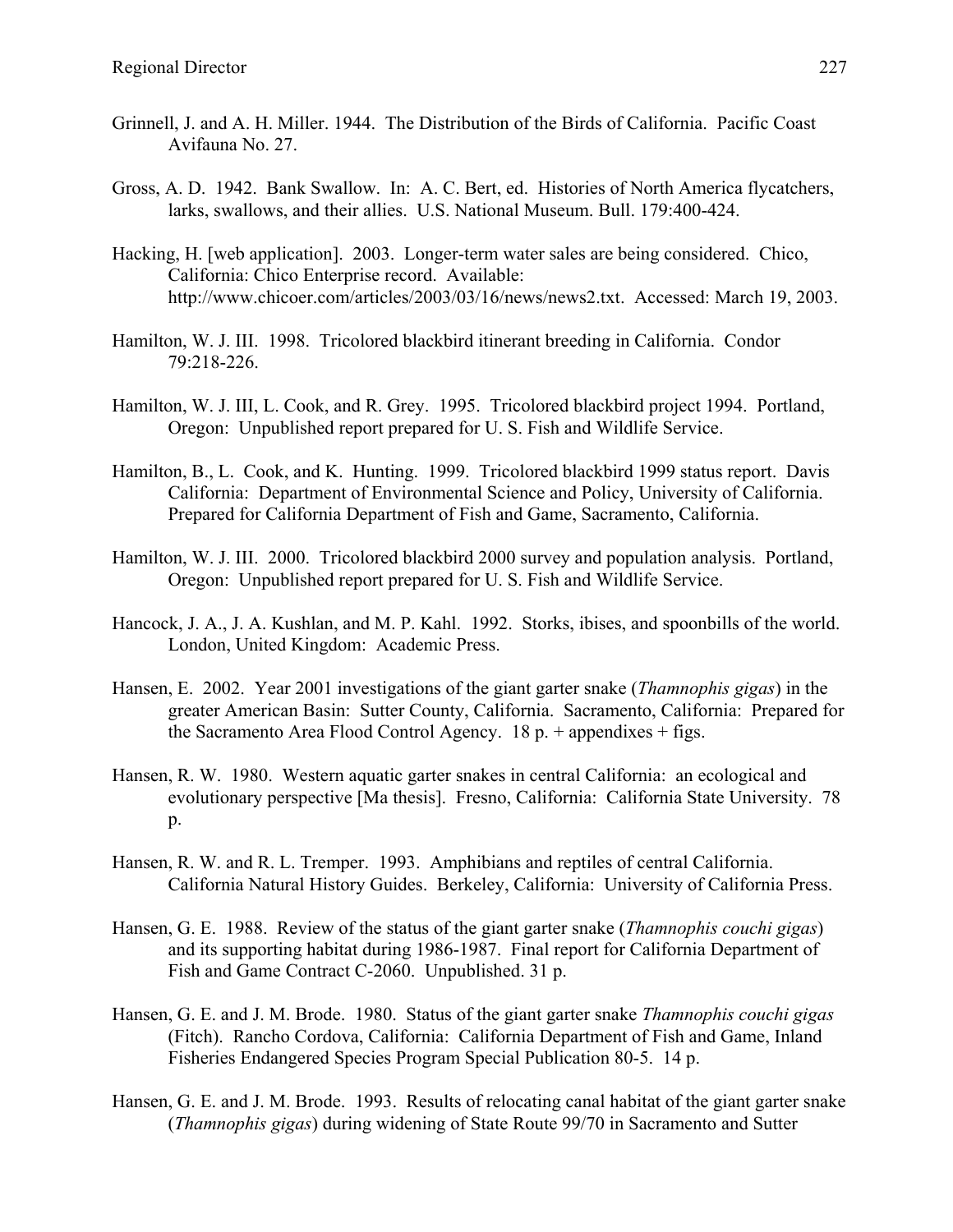counties, California. Final Report for Caltrans Interagency Agreement 03E325 (FG7550)(FY87/88-91-92). Unpublished. 36p.

- Hansen, R. W. and G. E. Hansen. 1990. *Thamnophis gigas* (giant garter snake) reproduction. Herpetological Review 21(4):93-94.
- Harrison, C. 1984. A field guide to the nests, eggs, and nestlings of North America birds. Brattleloro, Vermont: Stephen Greene Press.
- Haug, E. A., B. A. Millsap, and M. S. Martell. 1993. Burrowing owl. A. Poole and F. Gill, eds. The Birds of North America. No. 61. Philadelphia, Pennsylvania: The Academy of Natural Sciences of Philadelphia. 20 p.
- Haug, E. A. and L. W. Oliphant. 1990. Movements, activity patterns, and habitat use of burrowing owls in Saskatchewan. J. Wildl. Manage. 54(1):27-35.
- Hay, O. P. 1908. The fossil turtles of North America. Washington, D.C.: Carnegie Institute of Washington.
- Hayes, M. P. and J. Warner. 1985. *Rana catesbeiana* (bullfrog) food. Herp Review 16(4):109.
- Hayes, M. P., and M. R. Jennings. 1986. Decline of ranid frog species in western North America: are bullfrogs (*Rana catesbeiana*) responsible?. Journal of Herpetology 20:490-509.
- Helm, B. P. 1998. Biogeography of eight large branchiopods endemic to California. In: C. W. Witham, E. T. Bauder, D. Belk, W. R. Ferren, Jr., and R. Ornduff, eds. Ecology, conservation, and management of vernal pool ecosystems. Sacramento, California: California Native Plant Society. p. 124-139.
- Helm, B. P. and W. Fields. 1998. Aquatic macro-invertebrate assemblages occurring in selected vernal pools on the Agate Desert and nearby sites in Jackson County, Oregon. Portland, Oregon: Oregon Natural Heritage Program.
- Henny, C. J., and G. B. Herron. 1989. DDE, selenium, mercury, and white-faced ibis reproduction at Carson Lake, Nevada. Journal of Wildlife Management 53:1032-1045.
- Henny, C. J., L. J. Blus, and G. S. Hulse. 1985. Trends and effects of organochlorine residues on Oregon and Nevada wading birds, 1979-1983. Colonial Waterbirds 8:117-128.
- Hilty, S. L. and W. L. Brown. 1986. A Guide to the birds of Colombia. Princeton, New Jersey: Princeton University Press. 836 p.
- Hitchcock, A. S. 1934. New species, and changes in nomenclature of grasses of the United States. American Journal of Botany 21:127-139.
- Hitchcock, A. S. and A. Chase. 1971. Manual of the grasses of the United States. Volume I. New York, New York: Dover Publications, Inc. 569 p.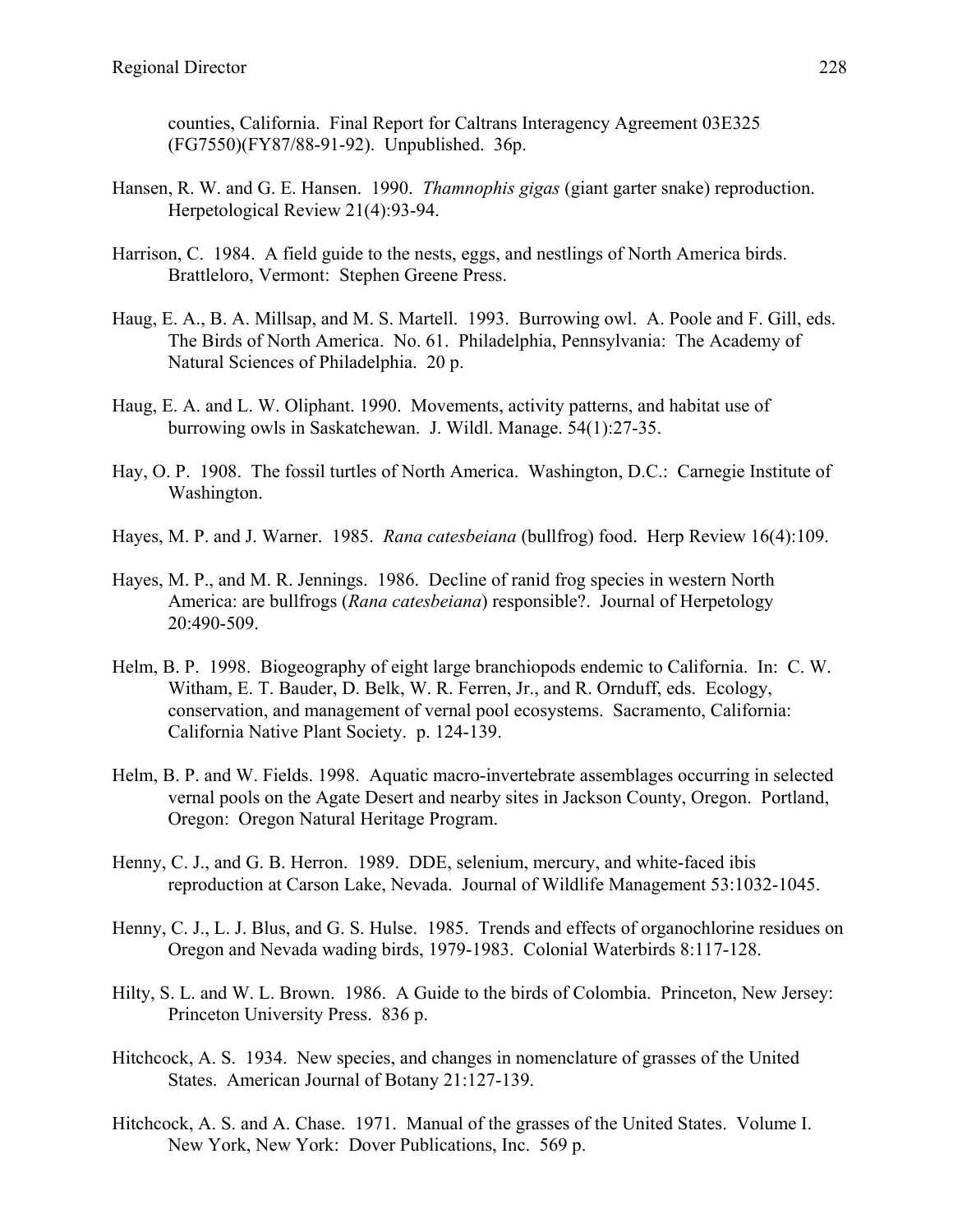- Hjertaas, D. G. 1984. Colony Site Selection in bank swallow [MSc thesis]. Saskatoon, Saskatchewan: University of Saskatchewan.
- Hobson, K. A. and S. G. Sealy. 1987. Forging, scavenging, and other behavior of swallow on the ground. Wilson Bull. 99:111-116.
- Holland, D. C. 1985. An ecological and quantitative study of the western pond turtle (*Clemmys marmorata*) in San Luis Obispo County, California [MSc thesis]. Fresno, California: California State University Fresno. 181 p.
- \_\_\_\_\_1991. A synopsis of the ecology and status of the western pond turtle (*Clemmys marmorata*) in 1991. Report prepared for the U. S. Fish and Wildlife Service, National Ecology Research Center. 146 p.
- \_\_\_\_\_1992. A synopsis of the distribution and current status of the western pond turtle (*Clemmys marmorata*) in Oregon. Report prepared for Oregon Department of Fish and Wildlife. 41 p. + tables and figures.
- \_\_\_\_\_1994. The western pond turtle: habitat and history. Portland, Oregon: Bonneville Power Administration. DOE/BP #62137-1.
- Holland, D. C., M. P. Hayes, and E. McMillan. 1990. Late summer movement and mass mortality in the California tiger salamander (*Ambyostoma californiense*). Southwestern Naturalist 35:217-220.
- Holland, R. F. 1978. The geographic and edaphic distribution of vernal pools in the Great Central Valley, California. California Native Plant Society, Special Publication 4:1-12.
- Holland, R. F. 1984. Endangerment status of *Legenere limosa* (Greene) McVaugh in California. Orangevale, California. Unpublished report. 46 p.
- Holland, R.F. 1987. What constitutes a good year for an annual plant? Two examples from the Orcuttieae. In: T.S. Elias, ed. Conservation and management of rare and endangered plants. Sacramento, California: California Native Plant Society. p. 329-333.
- Holland, R. F. 1998. Great Valley vernal pool distribution, photorevised 1996. In: C. W. Witham, E. T. Bauder, D. Belk, W. R. Ferren Jr. and R. Ornduff, eds. Ecology, conservation, and management of vernal pool ecosystems--Proceedings from a 1996 conference. Sacramento, California: California Native Plant Society. p.71-75.
- Holland, R. F. and S. Jain. 1978. Vernal pools. In: M. E. Barbour and J. Major, eds. Terrestrial vegetation of California. New York, New York: John Wiley and Sons. p. 515-533.
- Holland, R. F. and S. Jain. 1988. Vernal pools. In: M. E. Barbour and J. Major, eds. Terrestrial vegetation of California, new expanded edition. Sacramento, California: California Native Plant Society, Special Publication Number 9. p. 515-533.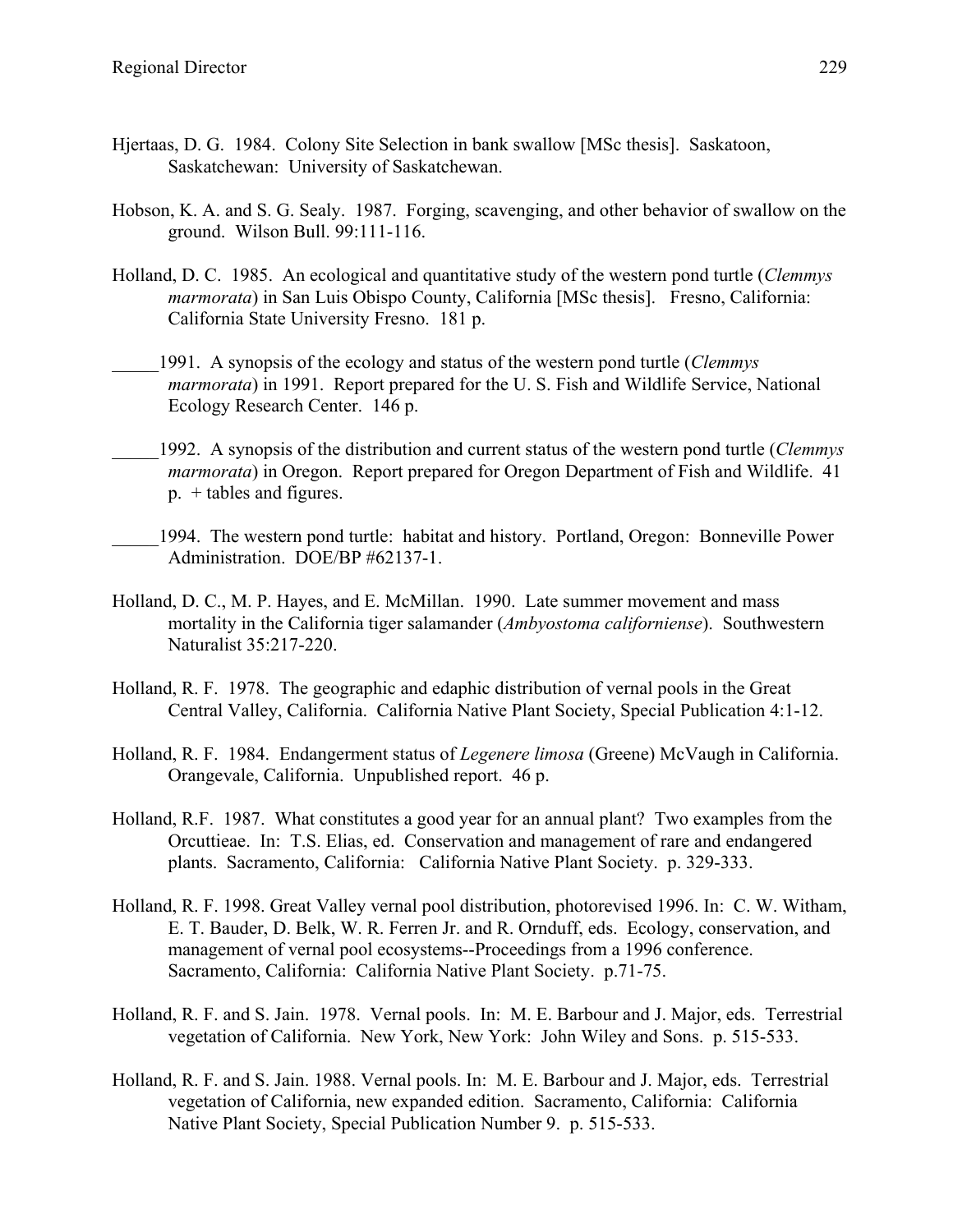- Holway, D. A. 1995. Distribution of the Argentine ant (*Linepithema humile*) in Northern California. Conservation Biology 9:1634-1637.
- Hoover, R. F. 1936b. Notes on California grasses. Madroño 3:227-230.
- Hoover, R. F. 1937. Endemism in the flora of the Great Valley of California [dissertation]. Berkeley, California: University of California. 76 p.
- Hoover, R. F. 1940. Observations on Californian plants I. Leaflets of Western Botany 2:273-274.
- Humphrey, J. M. and B. A. Garrison. 1987. The status of bank swallow populations on the Sacramento River - 1986. California Department of Fish and Game, Wildlife Management Division Administration 87-1.
- Hunter, S. A., D. Brauning, R. E. Chambers, and A. L. Kennell. 1995. Status of the loggerhead shrike in Pennsylvania. In: Yosef and F. E. Lohrer, eds. Shrike (Laniidae) of the World: Biology and Conservation. Proceedings of the Western Foundation of Vertebrate Zoology  $6(1)$ :78-80.
- Huxel, G. R. 2000. The effect of the Argentine ant on the threatened valley elderberry longhorn beetle. Biological Invasions 2:81-84.
- Huxel, G. R., Collinge, S. K. Modeling viability of the valley longhorn beetle: the influence of habitat loss, fragmentation and restoration. Ecological investigations (in review).
- Ingraham, M., G. P. Nabhan, and S. Buchmann. 1996. Impending Pollination Crisis Threatens Biodiversity and Agriculture. Tropinet 7:1.
- Ivey, G. L. and D. J. Severson. 1984. White-faced ibis nesting in the southern San Joaquin Valley of California. Condor 86:492-493.
- Ivey, G. L., M. A. Stern, and C. Carey. 1988. An increasing white-faced ibis population in Oregon. Western Birds 19:105-108.
- Jain, S. K. 1978. Local dispersal of *Limnanthes* nutlets: an experiment with artificial vernal pools. Canadian Journal of Botany 56:1995-1997.
- Jennings, M. R. 1987. Annotated check list of the amphibians and reptiles of California, second revised edition. Southwestern Herpetologists Society, Special Publication 3:1-48.
- Jennings, M.R. 1988. Natural history and decline of native ranids in California. *In* Proceedings of the conference on California Herpetoloty (H. F. DeLisle, P. R. Brown, B. Kaufman, and B. M. McGurty, eds.) p. 61-72, Southwestern Herpetologists Society.
- Jennings, M. R. and M. P. Hayes. 1994. Amphibian and reptiles species of special concern in California. California Department of Fish and Game Final Report.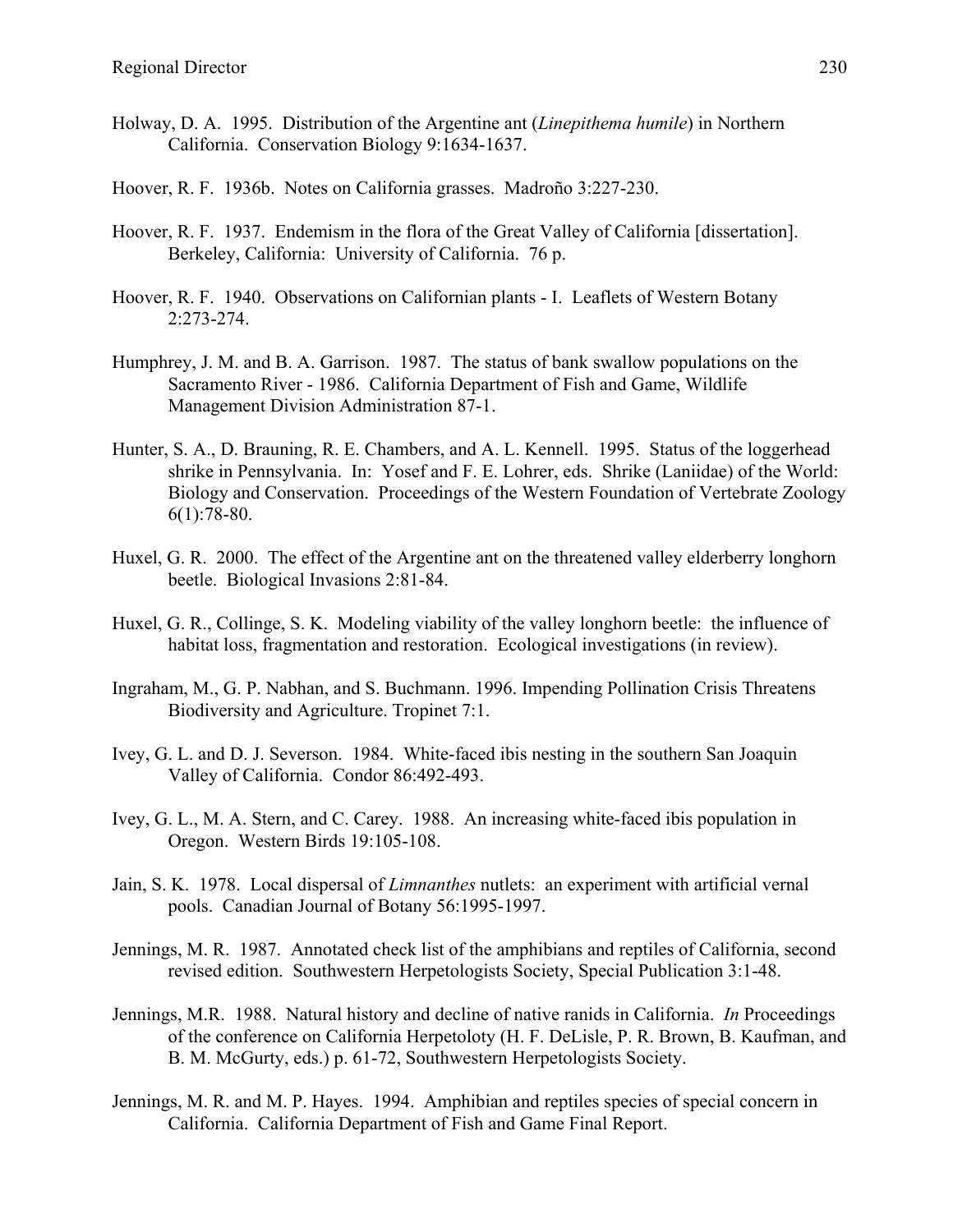Jennings, M. R. 1998. California Natural Diversity Data Base field notes. Unpublished data.

- Jennings, M. R., and M. P. Hayes. 1994. Amphibian and reptile species of special concern in California. California Department of Fish and Game.
- Kaneko, K. D. 1972. Nesting of the white-faced ibis (*Plegadis chihi* ) on Utah Lake [MSc thesis]. Provo, Utah: Brigham Young University. ? p.
- Katibah, E. F., K. J. Dummer, and N. Nedeff. 1981. Evaluation of the riparian vegetation resource in the Great Central Valley of California using remote sensing techniques. Technical Papers of the American Society of Photogammetry. ASP-ACSM Fall Tech Mtg., San Francisco, Sept. 9-11 and Honolulu Sept 14-16, 1981. p. 234-246.
- Katibah, E. F. 1984. A Brief History of Riparian Forests in the Central Valley of California. In: Warner, R. E. And K. M. Hendrix, eds. California riparian systems: ecology, conservation, and productive management. Berkeley, California: University of California Press. p. 23-29.
- Katibah, E. F., K. J. Dummer, and N. Nedeff. 1984. Current condition of riparian resources in the Central Valley of California. In: Warner, R. E. and K. M. Hendrix, eds. California riparian systems: ecology, conservation, and productive management. Berkeley, California: University of California Press. p. 314-321.
- Kaufman, K. 1996. Lives of North American Birds. Boston, Massachusetts: Haughton Mifflin Co. 675 p.
- Kauffman, J. B. and W. C. Krueger. 1984. Livestock impacts on riparian ecosystems and streamside management implications - a review. Journal of Range Management 37(5):430-438.
- Kauffman, J. B., W.C. Krueger, and M. Vavra. 1983. Impacts of cattle on streambanks in northeastern Oregon. Journal of Range Management 36(6):683-685.
- Kaye, T., W. Messinger, S. Massey, and R. Meinke. 1990. *Gratiola heterosepala*: inventory and breeding system evaluation. Lakeview, Oregon: Unpublished report to the U.S. Bureau of Land Management. 22 p.
- Keeler-Wolf, T., D. R. Elam, K. Lewis, and S.A. Flint. 1998. California vernal pool assessment preliminary report. California Department of Fish and Game, Sacramento, California.
- Keeley, J. E. 1998.  $C_4$  photosynthetic modifications in the evolutionary transition from land to water in aquatic grasses. Oecologia 116:85-97.
- Kelchlin, E. P. 1997. Habitat selection and reproductive success of white-faced ibis in the Carson River Basin, Nevada. Final Progress Report for the 1996 Season, Louisiana State University, School of Forestry, Wildlife and Fisheries, Baton Rouge, Louisiana.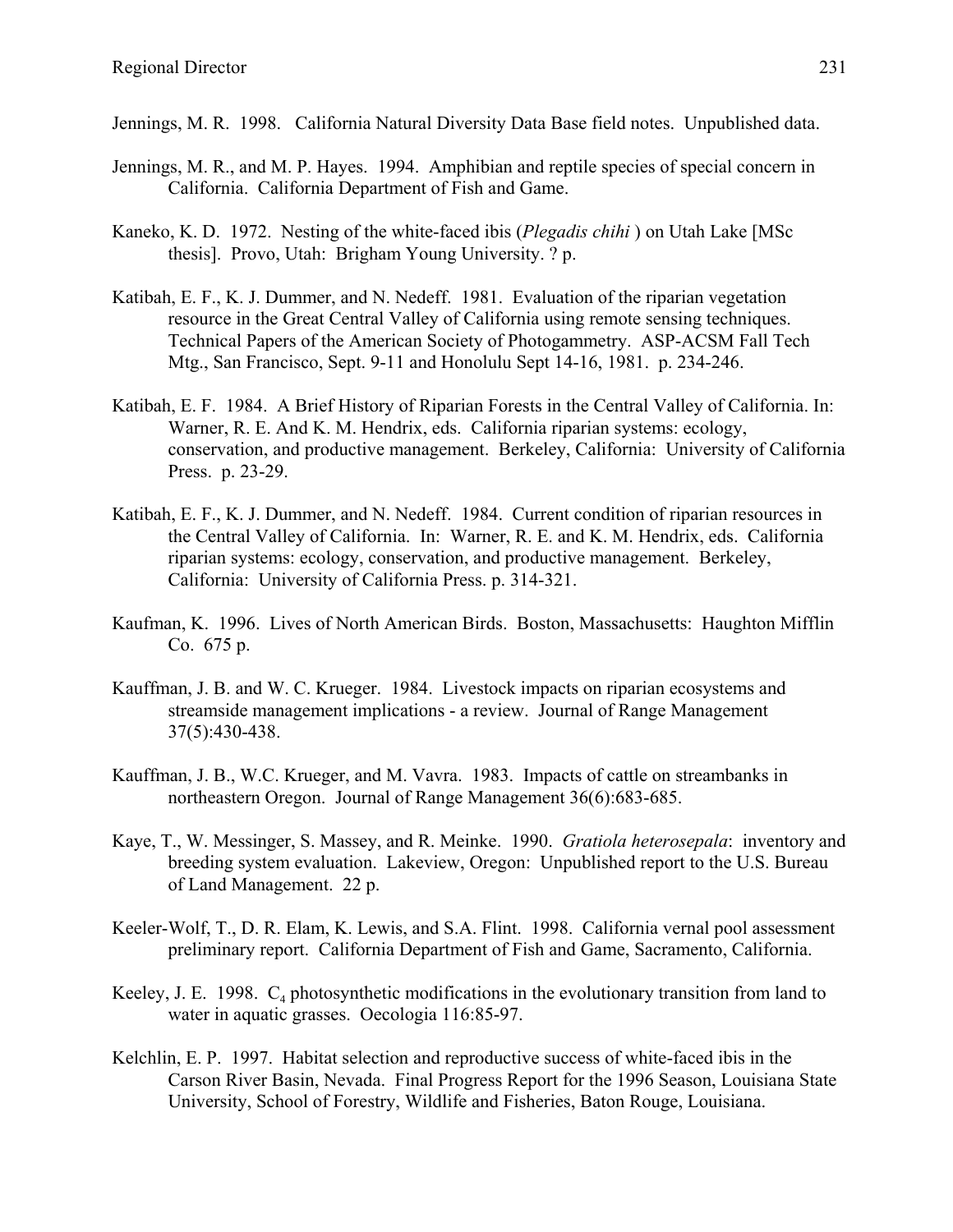- Keller, C. E., S. A. Keller, and T. C. Keller. 1986. Indiana birds and their haunts. Bloomington, Indiana: Indiana University Press. 206 p.
- King, K. A., D. L. Meeker, and D. M. Swineford. 1980. White-faced ibis populations and pollutants in Texas, 1969-1976. Southwestern Naturalist 25:225-240.
- Kotter, B. L. 1970. An ecological natural history of the white-faced ibis (*Plegadis chihi*) in northern Utah [MSc Thesis]. Salt Lake City, Utah: University of Utah. 125 p.
- Krapu, G. L. 1974. Foods of breeding pintails in North Dakota. Journal of Wild. Manag. 38(3):408-417.
- Kuhnen, K. 1985. On pair formation in sand martin, *Riparia riparia*. J. Ornithal 126:1-3.
- Laymon, S.A., B.A. Garrison, and J.M. Humphrey. 1988. Historic and current status of the bank swallow in California, 1987. Calif. Dep. of Fish and Game, Wildl. Manage. Div., Admin. Rep. No. 88-2. 35pp. + append.

Launer, A. and C. Fee. 1996. Biological Research on California Tiger Salamander at Stanford University. Annual Report, August 8, 1996.

- Lethaby, N. 1996. Identification of tree, northern rough-winged and bank swallow. Birding 28:111-116.
- Lockington, W. N. 1879. Notes on some reptiles and batrachia of the Pacific coast. The American Naturalist 13(12):780-784.
- Loredo, I. and D. van Vuren. 1996. Reproductive ecology of a population of the California tiger salamander. Copeia 1996(4):895-901.
- Loredo, I., D. Van Vuren and M. L. Morrison. 1996. Habitat use and migration behavior of the California tiger salamander. Journal of Herpetology 30(2):282-285.
- Lovich, J. and K. Meyer. 2002. The western pond turtle (*Clemmys marmorata*) in the Mojave River, California, USA: highly adapted survivor or tenuous relict? Journal of Zoology, London 256:537-545.
- Marlow, C. B. and T. M. Pogacnik. 1985. Time of grazing and cattle-induced damage to streambanks. In: R. R. Johnson, C. D. Ziebell, D. R. Patton, P. F. Folliott, and R. H. Hamre, tech. eds. Riparian Ecosystems and Their Management: Reconciling Conflicting Uses. First North American Riparian Conference. United States Department of Agriculture, National Forest Service, General Technical Report RM-120. p. 279-284.
- Marsh, R. L. 1979. Development of endotherny in nestling bank swallow (*Riparia riparia*). Physiol. Zool. 52:340-353.
- Mason, H. L. 1957. A flora of the marshes of California. Berkeley, California: University of California Press. 878 p.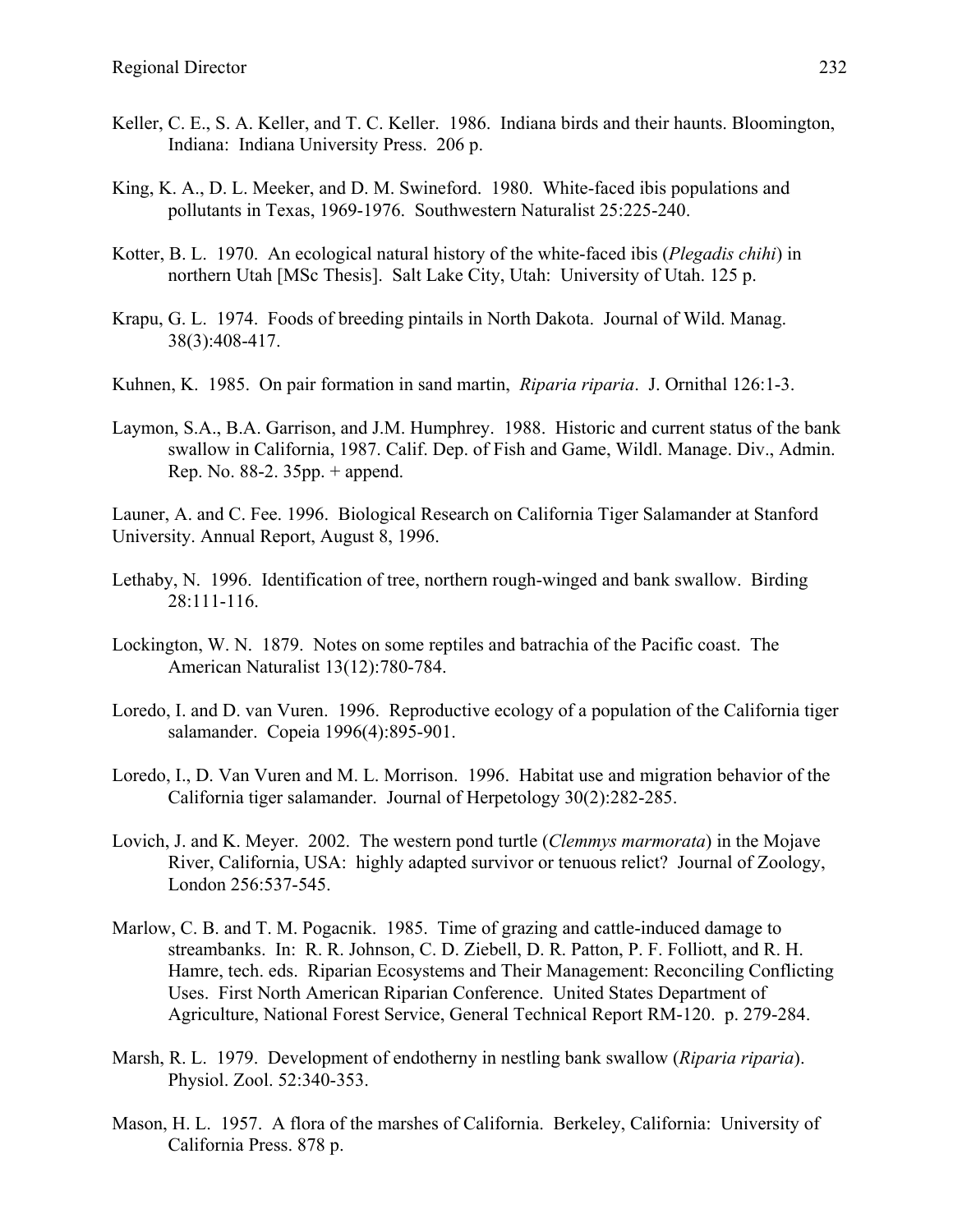- Mason, H. L. and R. Bacigalupi. 1954. A new *Gratiola* from Boggs Lake, Lake County, California. Madroño 12: 150-152.
- May and Associates. 2001. Biological Resource Mapping of the Natomas Basin. Sacramento, California: Prepared for City of Sacramento, NPDS Department.. August.
- McVaugh, R. 1943. Campanulaceae (Lobelioideae). North American Flora 32a:1-134.
- Mead, C. J. 1979. Colony fidelity and interchange in the sand martin. Bird Study 26:99-109.
- Mead, C. J. and J. D. Harrison. 1979. Sand martin movements within Britain and Ireland. Bird Study 26:73-86.
- Medeiros, J. L. 1976. The future of the Great Valley pools. Fremontia 4(3):24-27.
- Menges, E. S. 1991. The application of minimum viable population theory to plants. In: D. A. Falk and K. E. Holsinger, eds. Genetics and conservation of rare plants. New York, New York: Oxford University Press. p. 45-61.
- Meservey, W. R. and G. F. Kraus. 1976. Absence of "individual distance" in three swallow species. Auk 93:177-178.
- Miller, A. H. 1931. Systematic revision and natural history of the American shrike (Lanius). University of California Publishing in. Zool. 38:11-242.
- Miller, M. R., and G. D. Wylie. 1996. Preliminary estimate of rice present in strip-harvested fields in the Sacramento Valley, California. California Fish and Game 82:187-191.
- Milner, R. 1986. Status of the western pond turtle (*Clemmys marmorata*) in northwestern Washington, 1986. Unpublished report. Washington State Department of Fish and Game, Olympia, Washington.
- Morey, S. R. 1988. Western spadefoot *Scaphiopus hammondi*. In: D.C. Zeiner, W.F. Laudenslayer, Jr., and K.E. Mayer, eds. California's wildlife. Volume 1. Amphibians and reptiles. Sacramento, California: California Statewide Wildlife Habitat Relationships System, California Department of Fish and Game. p. 56-57.
- Morey, S. R. 1998. Pool duration influences age and body mass at metamorphosis in the western spadefoot toad: implications for vernal pool conservation. In: Witham, C. W., E. T. Bauder, D. Belk, W. R. Ferren Jr., and R. Ornduff, eds. Ecology, Conservation, and Management of Vernal Pool Ecosystems - Proceedings from a 1996 conference. Sacramento, California: California Native Plant Society. p. 86-91.
- Morey, S. R., and D. A. Guinn. 1992. Activity patterns, food habits, and changing abundance in a community of vernal pool amphibians. In: D. Williams, S. Byrne, and T. A. Rado, eds. Endangered and sensitive species of the San Joaquin Valley, California. Sacramento, California: California Energy Commission. p. 149-158.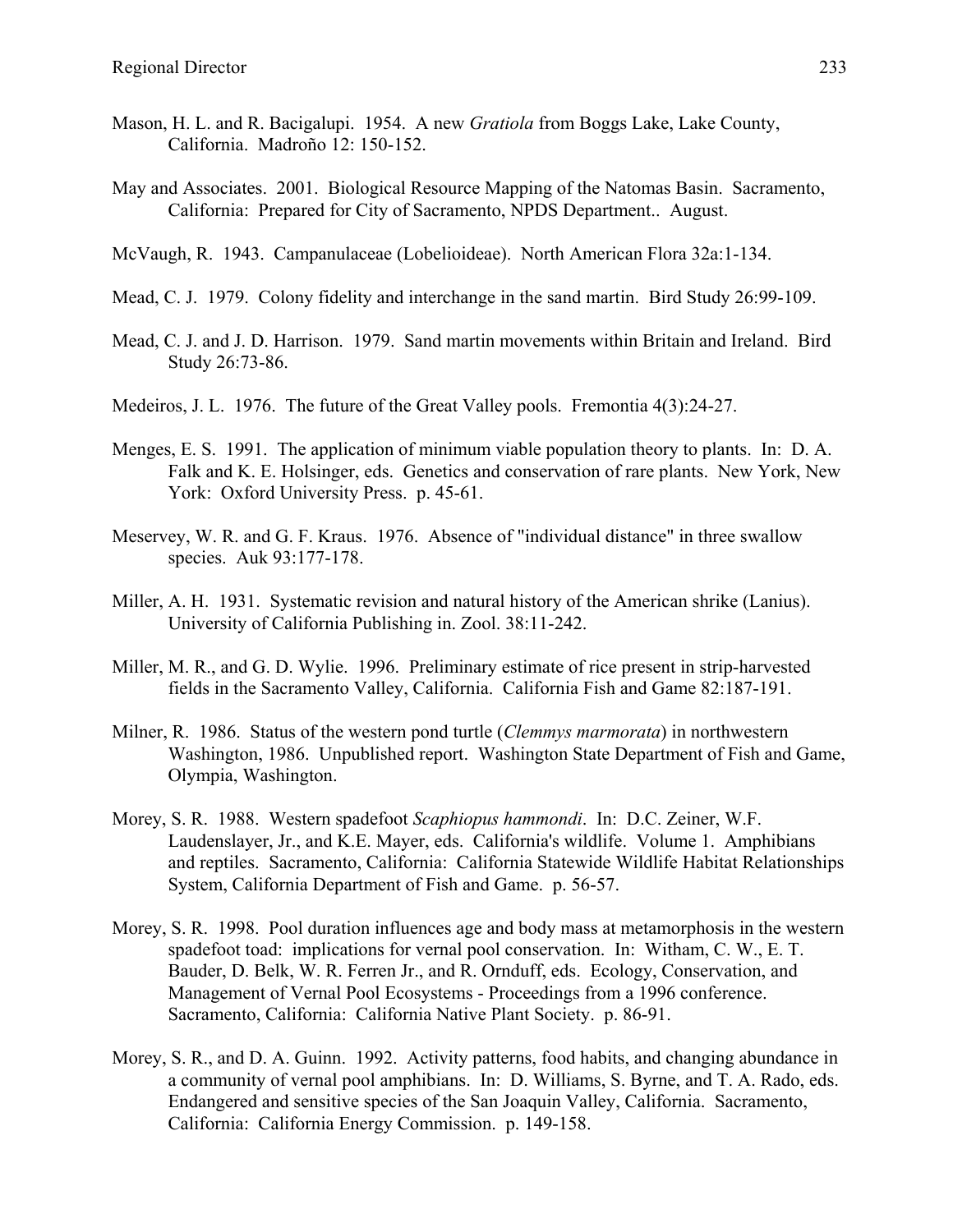- Morin, N. 1993. Campanulaceae. In: J.C. Hickman, ed. The Jepson manual: higher plants of California. Berkeley, California: University of California Press. p. 459-468.
- Morin, N. and T. Niehaus. 1977. Rare plant status report: *Legenere limosa* (Greene) McVaugh. Sacramento, California: California Native Plant Society. 3 p.
- Moyle, P. B. 1973. Effects of introduced bullfrogs, *Rana catesbeiana*, on the native frogs of the San Joaquin Valley, California. Copeia 1973(1):18-22.
- NatureServe: An online encyclopedia of life [web application]. 2000. Version 1.1 . Arlington, Virginia, USA: Association for Biodiversity Information. Available: http://www.natureserve.org/. (Accessed: December 24, 2000 ).
- Neff, J. A. 1937. Nesting distribution of the tri-colored red-wing in central California. Condor 39:61-81.
- Neff, J. A. 1942. Migration of the tricolored red-wing in Central California. Condor 44:45-53.
- Niehaus, T. and D. Fruchter. 1977. Rare plant status report: *Navarretia pauciflora* Mason. Sacramento, California: California Native Plant Society. 3 p.
- Nussbaum, R. A., E. D. Brodie, Jr., and R. C. Storm. 1983. Amphibians and reptiles of the Pacific Northwest. Moscow, Idaho: University Press of Idaho. 332 p.
- Oberholster, H. C. 1974. The bird life of Texas. Volume 2. University of Texas Press, Austin, Texas.
- Orians, G. H. 1961a. The ecology of blackbird (*Agelaius*) social systems. Ecological Monographs 31:282-312.
- Orians, G. H. 1961b. Social stimulation within blackbird colonies. Condor 63:330-337.
- Orians, G. H. 1963. Notes on fall-hatched tricolored blackbirds. Auk 80:552-553.
- Overtree, L. and G. Collings. 1997. Western pond turtles in the Kern Valley region. Kern River Research Center Fieldnotes 6(1):1-2.
- Palmer-Ball, B. L., Jr. 1996. The Kentucky Breeding Bird Atlas. Lexington, Kentucky: University of Kentucky Press. 327 p.
- Paton, P. W. C. and S. D. Fellows. 1994. Use of Great Salt Lake wetlands by swallows during migration. Utah Birds 10:49-57.
- Pavlik, B. M. 1994. Demographic monitoring and the recovery of endangered plants. In: M.L. Bowles and C.J. Whelan, eds. Restoration of endangered species: conceptual issues, planning and implementation. Cambridge, England: Cambridge University Press. p. 322-350.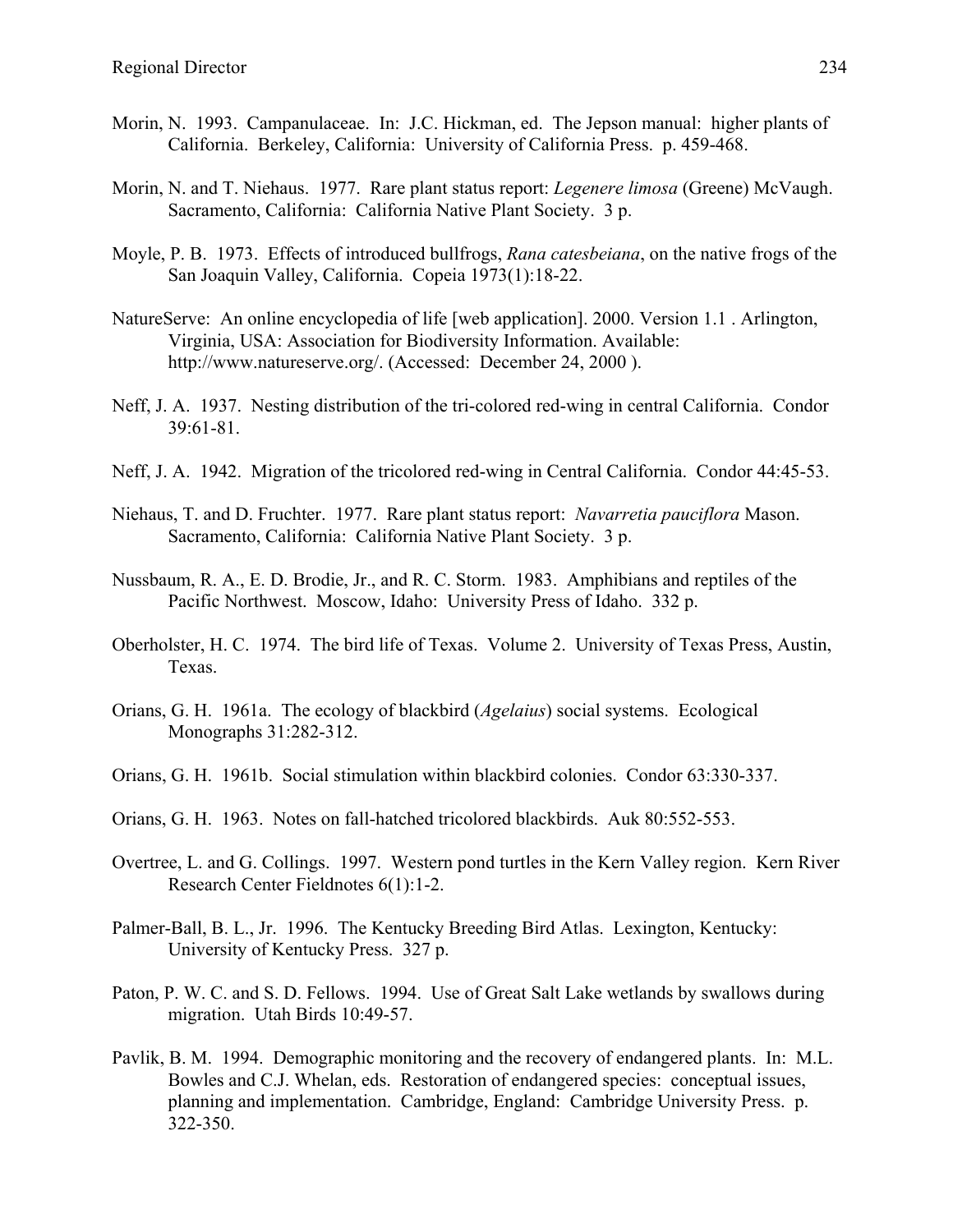- Payne, R. B. 1969. Breeding seasons and reproductive physiology of tricolored blackbirds and redwinged blackbirds. University of California Publications in Zool. 90:1-137.
- Pechmann, J. H. K., D. E. Scott, J. W. Gibbons, and R. D. Semlitsch. 1989. Influence of wetland hydroperiod on diversity and abundance of metamorphosing juvenile amphibians. Wetlands Ecology and Management 1(1):3-11.
- Pennak, R. W. 1989. Freshwater invertebrates of the United States, 3<sup>rd</sup> Edition. New York, New York: Wiley & Sons. 628 p.
- Persson, C. 1987. Age structure, sex ratios, and survival rates in a south Swedish sand martin (*Riparia riparia*) population: 1964 to 1984. J. Zool. Land. (B)1:639-670.
- Petersen, A. J. 1955. The breeding cycle in the bank swallow. Wilson Bull. 67:235-286.
- Petranka, J. W. 1998. Salamanders of the United States and Canada. Washington, D. C.: Smithsonian Institution Press. 576 p.
- Pfennig, D. W. 1992. Polyphenism in spadefoot toad tadpoles a locally adjusted evolutionary stable strategy. Evolution 46:1408-1420.
- Platts, W. S. 1981. Influence of forest and rangeland management on anadromous fish habitat in western North America - effects of livestock grazing. Portland, Oregon: U. S. Department of Agriculture, Forest Service, Pacific Northwest Forest and Range Experiment Station. General Technical Report PNW-124. 25 p.
- Powell, W. R. 1974. Inventory of rare and endangered vascular plants of California. Sacramento, California: California Native Plant Society. Special Publication No. 1. 56 p.
- Pyle, P. 1997. Identification guide to North American birds: Part I Calumbidae to Ploceidae. Balinas, California: Slate Creek Press.
- Rathbun, G. B., N. Siepel, and D. Holland. 1992. Nesting behavior and movements of western pond turtles, *Clemmys marmorata*. The Southwestern Naturalist 37(3):319-324.
- Rathbun, G. B., M. R. Jennings, T. G. Murphey, and N. R. Siepel. 1993. Status and ecology of sensitive aquatic vertebrates in the lower San Simeon and Pico Creeks, San Luis Obispo County, California. Springfield, Virginia: Final Report under Cooperative Agreement 14-16-0009-91-1909 between U. S. Fish and Wildlife Service and California Department of Parks and Recreation. Publ. No. PB93-230779, National Technical Information Service.  $Ix + 103 p$ .
- Rathbun, G. B., N. J. Scott, Jr. and T. G. Murphey. Terrestrial habitat use by pacific pond turtles in a Mediterranean climate. Southwestern Naturalist (in review).
- Reeder, J. R. 1965. The tribe Orcuttieae and the subtribes of the Pappophoreae (Gramineae). Madroño 18:18-28.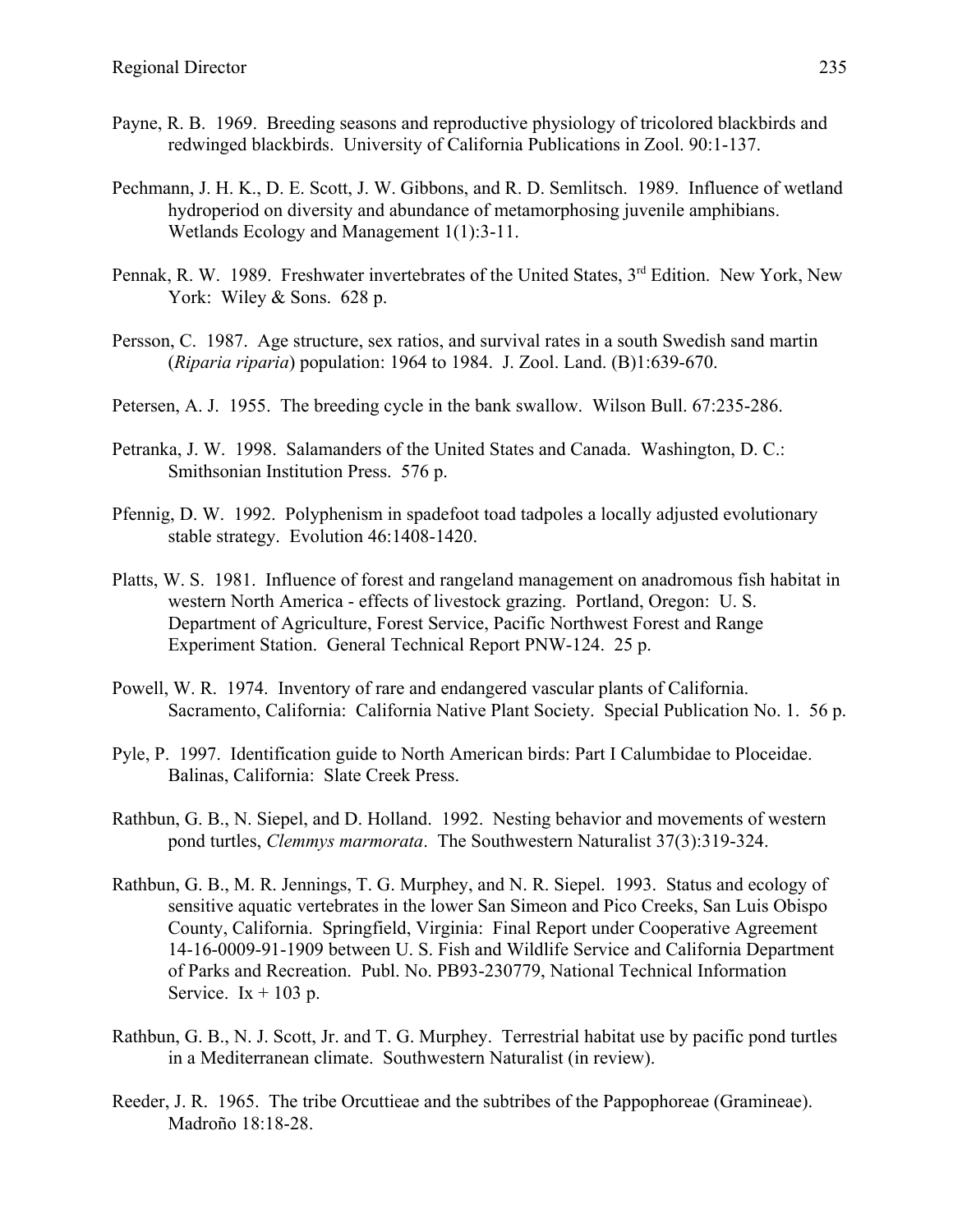- Reeder, J. R. 1982. Systematics of the tribe Orcuttieae (Gramineae) and the description of a new segregate genus, *Tuctoria*. American Journal of Botany 69:1082-1095.
- Reeder, J. R. 1993. *Orcuttia*. In: J. C. Hickman, ed. The Jepson manual: higher plants of California. Berkeley, California: University of California Press. p. 1276-1277.
- Reese, D. A. and H. H. Welsh, Jr. 1997. Use of terrestrial habitat by western pond turtles, *Clemmys marmorata*: implications for management. In: J. Van Abbema, ed. Proceedings: Conservation, Restoration, and Management of Tortoises and Turtles – An International Conference, July 1993. Purchase, New York: State University of New York, New York Turtle and Tortoise Society. p. 352-357.
- Reese, D. A. and H. H. Welsh, Jr. 1998. Habitat use by western pond turtles in the Trinity River, California. Journal of Wildlife Management 62(3):842-853.
- Remsen, J.V. 1978. Bird species of special concern in California. Sacramento, California: California Department of Fish and Game.
- Reh, W. and A. Seitz. 1990. The influence of land use on the genetic structure of populations of the common frog *Rana temporaria*. Biological Conservation 54:239-249.
- Rosenberg, D., Gervais, J., Ober, H., and D. DeSante. 1998. An adaptive management plan for the burrowing owl population at Naval Air Station Lemoore, Lemoore, California. San Bruno, California: Prepared for U. S. Navy, Engineering Field Activity West. 51 p.
- Rossman, D. A. and G. R. Stewart. 1987. Taxonomic reevaluation of *Thamnophis couchi*. Occasional Papers of the Museum of Zoology, Louisiana State University, No. 63. 23 p.
- Rubtzoff, P., and L. R. Heckard. 1975. New distributional records for California flowering plants of aquatic and moist habitats. Wasmann Journal of Biology 33:89-106.
- Ruibal, R., L. Tevis, Jr., and V. Roig. 1969. The terrestrial ecology of the spadefoot toad *Scaphiopus hammondii*. Copeia 1969:571-584.
- Ryder, R. A. 1967. Distribution, migration and mortality of the white-faced ibis (*Plegadis chihi*) in North America. Bird-Banding 38:257-277.
- Ryder, R. R. and D. E. Manry. 1994. White-faced ibis. In: A. Poole and F. Gill, eds. The birds of North America, Volume 130. Philadelphia, Pennsylvania: The Acad. of Natural Sciences, Washington D.C., The American Ornithologist's Union.
- Sacramento Regional County Sanitation District. 2002. Case Study: Burrowing Owls. Sacramento, California: Sacramento Regional County Sanitation District. Available: http://www.srcsd.com/casebur.html. Accessed: December 6, 2002).
- Sawyer, J. O. and T. Keeler-Wolf. 1995. A manual of California vegetation. Sacramento, California: California Native Plant Society. 471 p.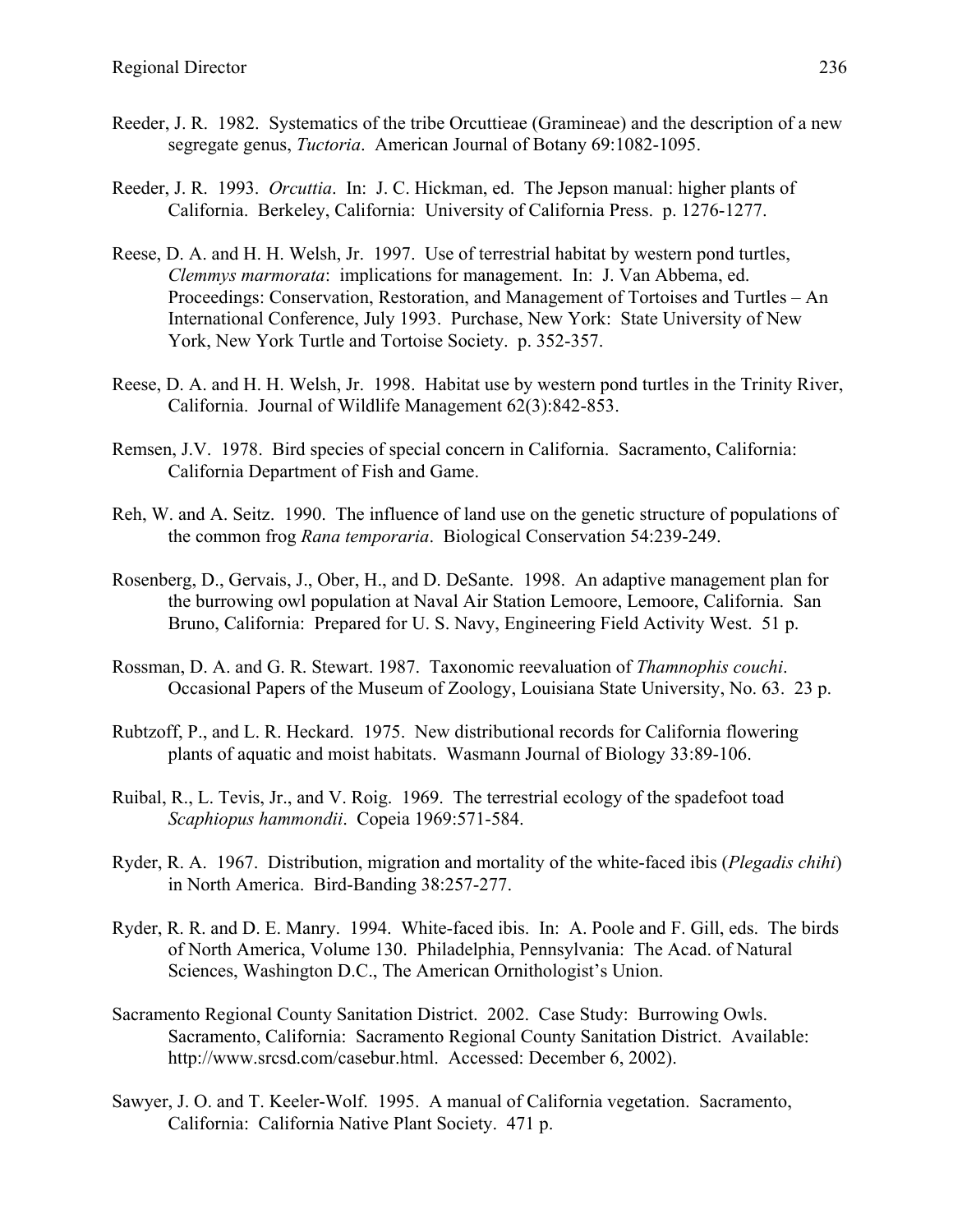- Schloriff, R. W. 1992. Recovery Plan: Bank Swallow (*Riparia riparia*) California Department of Fish and Game.
- Schlorff, R., and P. Bloom 1984. Importance of Riparian Systems to Nesting Swainson's Hawks in the Central Valley of California. Pages 612-18 in R. E. Warner and K. M. Hendrix (eds.), California riparian systems: Ecology, conservation, and productive management. University of California Press. Berkeley, California.
- Scott, D. E. 1994. The effect of larval density on adult demographic traits in *Ambystoma opacum*. Ecology 75:1383-1396.
- Seeliger, M. L. 1945. Variation in the Pacific mud turtle. Copeia 1945(3):150-159.
- Semlitsch, R. D., D. E. Scott, and J. H. K. Pechmann. 1988. Time and size at metamorphosis related to adult fitness in *Ambystoma talpoideum*. Ecology 69:184-192.
- Serpa, L. 1993. Monitoring report [*Gratiola heterosepala* at Boggs Lake Preserve], 1992. Pages 67-69.
- Setmire, J. G., R. A. Schroeder, J. N. Densmore, S. L. Goodbred, D. Audet, and W. R. Radke. 1993. Detailed study of water quality, bottom sediment, and biota associated with irrigation drainage in the Salton Sea area, California, 1988-90. Sacramento, California: U. S. Geological Survey, Water-Resources Investigation Report, 93-4014.
- Seymour, R.S. 1973. Energy metabolism of dormant spadefoot toads (*Scaphiopus*). Copeia 1973:435-445.
- Seymour, R., and M. Westphal. 1994. Final Report Status and habitat correlates of California tiger salamanders in the eastern San Joaquin Valley: results of the 1994 survey. Sacramento California: Report prepared by the Coyote Creek Riparian Station for the U. S. Fish and Wildlife Service. 33 p.
- Shaffer, H. B., R. N. Fisher, and S. E. Stanley. 1993. Status Report: The California Tiger Salamander (*Ambystoma californiense*). Sacramento, California: Final report for the California Department of Fish and Game.
- Sharp, C. S. 1902. Nesting of Swainson's hawk. Condor 4:116-118.
- Sheffield, S.R. 1997. Current status, distribution, and conservation of the burrowing owl (*Speotyto cunicularia*) in Midwestern and Western North America. In: J.R. Duncan, D.H. Johnson, and T.H. Niccolls, eds. Biology and conservation of owls of the Northern Hemisphere. St. Paul, Minnesota. U. S. D. A. Forest Service, General Technical Report NC-190. North Central Forest Experiment Station. p. 399-407.
- Shoemaker, V. H., L. McClanahan, Jr., and R. Ruibal. 1969. Seasonal changes in body fluids in a field population of spadefoot toads. Copeia 1969:585-591.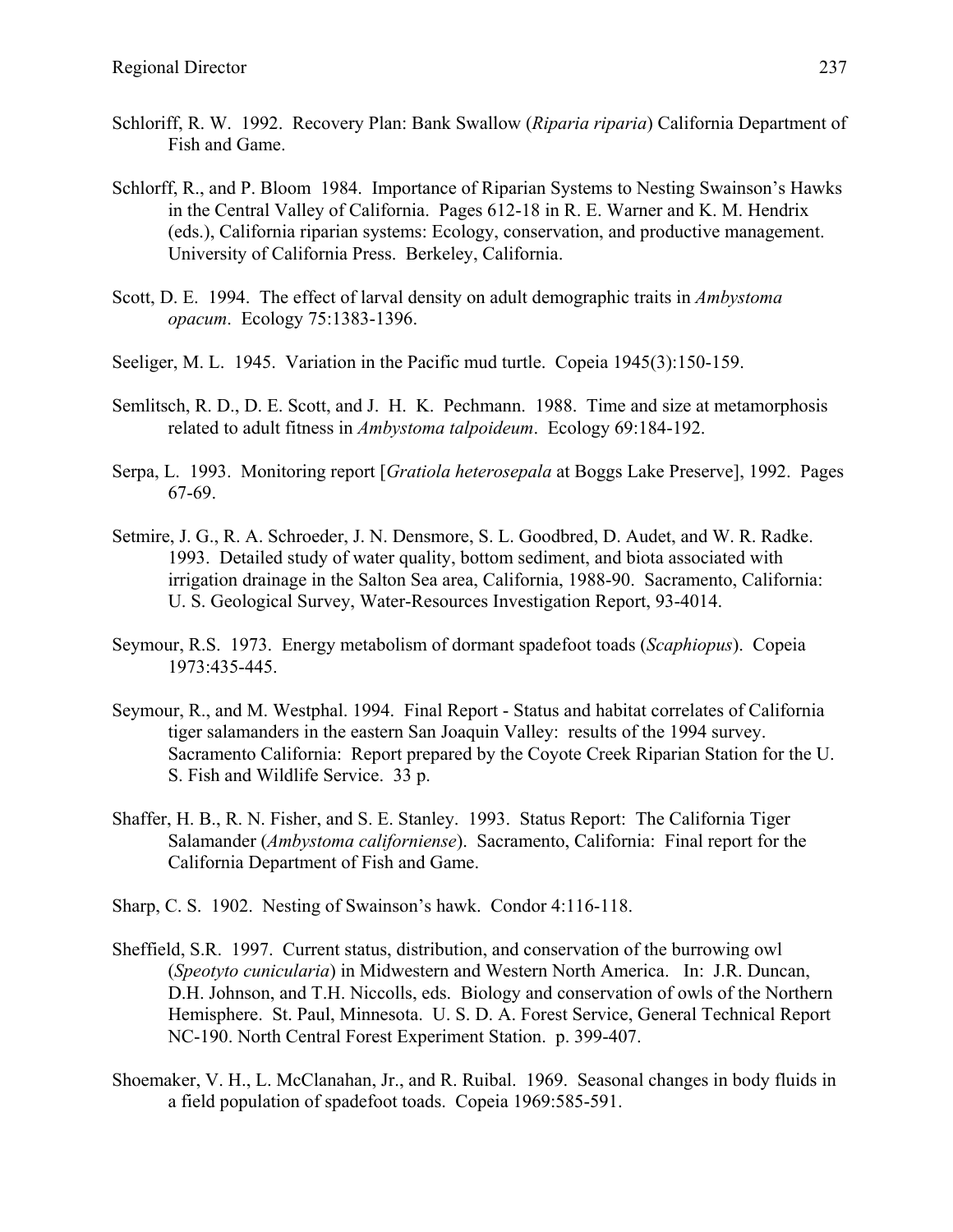- Shuford, W. D. and C. M. Hickey. 1996. A review of the status of the white-faced ibis in winter in California. Western Birds 27:169-196.
- Sibley, C. G. and J. E. Ahlquist. 1990. Phylogeny and classification of birds. New Haven, Connecticut: Yale University Press.
- Sibley, D. 2000. The North American bird guide. East Sussex, United Kingdom: Pica Press. 544 p.
- Sieder, O. 1980. Casual and functional aspects of brood distrubution in sand martin (*Riparia riparia* L.). Z. Tierpsychal 52:19-56.
- Simovich, M., R. Brusca, and J. King. 1992. Invertebrate survey 1991-1993 PGT-PGE/Bechtel pipeline expansion project. San Diego, California: University of San Diego.
- Skinner, M. W. and B. M. Pavlik. 1994. Inventory of rare and endangered vascular plants of California. Fifth edition. Sacramento, California: California Native Plant Society. Special Publication No. 1. 338 p.
- Skorupa, J. P., R. L. Hothem, and R. W. DeHaven. 1980. Foods of breeding tricolored blackbirds in agricultural areas of Merced County, California. Condor 82:465-467.
- Small, A. 1994. California Birds: Their Status and Distrubution. Vislia, California: Ibis Publishing Co.
- Smith, J. P., Jr. 1977. Vascular plant families. Eureka, California: Mad River Press. 320 p.
- Smith, H. M. 1895. Notes on the reconnaissance of the fisheries of the Pacific Coast of the United States in 1884. Bulletin of United States Fish Commission 14:223-288.
- Stebbins, R. C. 1951. A field guide to western reptiles and amphibians. Boston, Massachusetts: Houghton Mifflin Company.
- Stebbins, R. C. 1985. A field guide to western reptiles and amphibians. Second Edition, revised. Boston, Massachusetts: Houghton Mifflin Company. 336 p.
- Steele, B. B. 1984. Effects of pesticides on reproductive success of white-faced ibis in Utah, 1979. Colonial Waterbirds 7:80-87.
- Stone, R. D., W. B. Davilla, D. W. Taylor, G. L. Clifton, and J. C. Stebbins. 1988. Status survey of the grass tribe Orcuttieae and *Chamaesyce hooveri* (Euphorbiaceae) in the Central Valley of California. 2 volumes. Sacramento, California: U. S. Fish and Wildlife Service Technical Report. 124 p.
- Stoner, D. 1936. Homing Instinct in the Bank Swallow. Bird-Banding 12:104-109.
- Storer, T. I. 1925. A synopsis of the amphibia of California. University of California Publications in Zoology 27:1-1-342.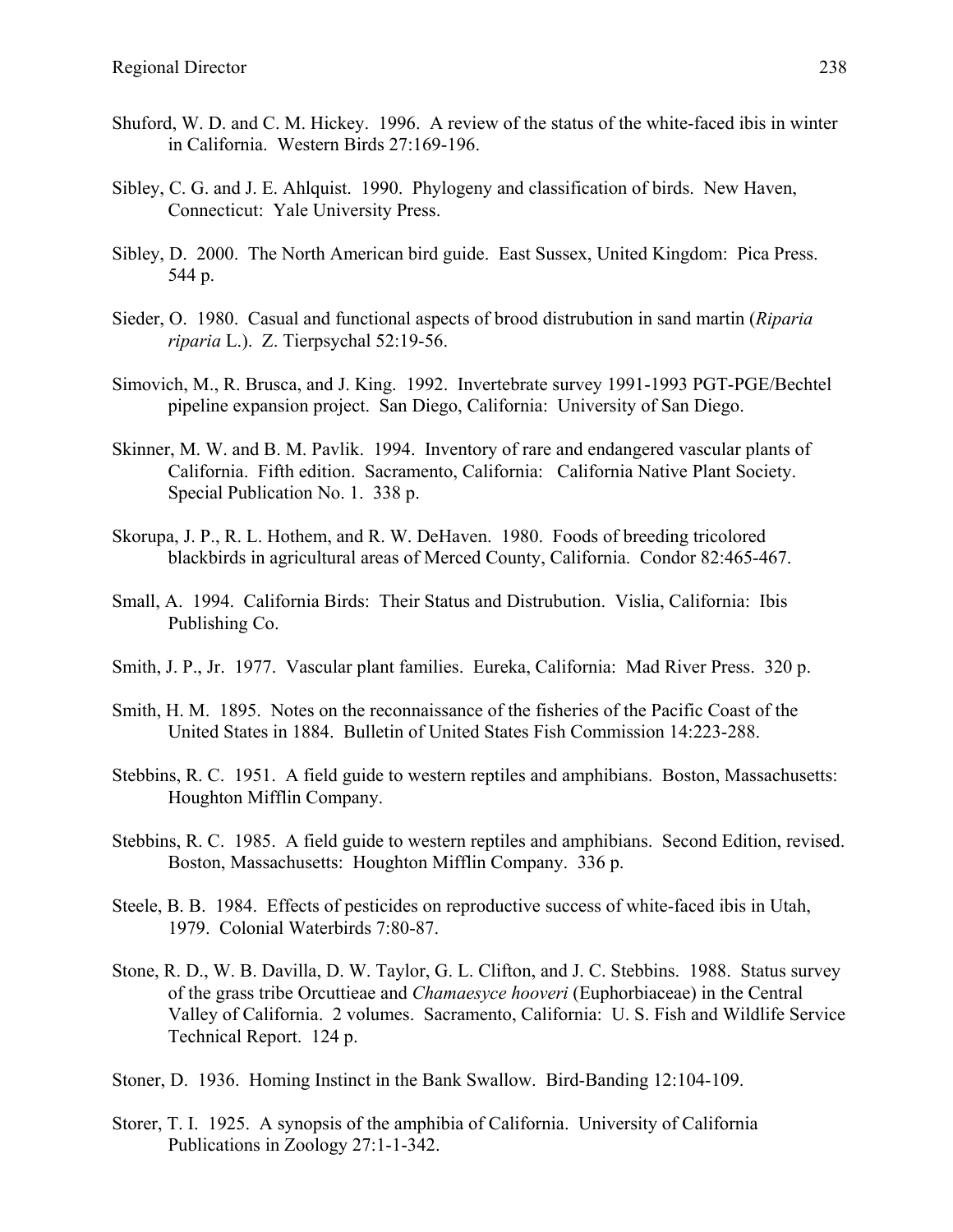- Storer, T.I. 1930. Notes on the range and life-history of the Pacific fresh-water turtle, *Clemmys marmorata*. University of California Publications in Zoology 32(5):429-441.
	- \_\_\_\_\_1937. Further notes on the turtles of the north Pacific coast of North America. Copeia 1937:250-252.
- Storm, R. M. and W. P. Leonard. 1995. Reptiles of Washington and Oregon. Seattle, Washington: Seattle Audubon Society - The Trailside Series. 176 p.
- Swanson, G. A. 1974. Feeding Ecology of the blue-winged teals. Journal of Wild. Manag. 38(3):396-407.
- Swainson's Hawk Technical Advisory Committee (SHTAC). Nesting Swainson's Hawks in the Natomas Basin Habitat Conservation Plan Area 2000 Annual Survey Results. Sacramento, California.
	- \_\_\_\_\_2001. Nesting Swainson's Hawks (*Buteo swainsoni*) in the Natomas Basin Habitat Conservation Plan Area. 2001 Annual Survey Results. Sacramento, California: Prepared for the Natomas Basin Conservancy.
- Taft, M. R., D. M. Mauser, and T. W. Arnold. 1995. Ecology of breeding white-faced ibis on Lower Klamath National Wildlife Refuge, California. Progress Report, U. S. Fish and Wildlife Service, Klamath Basin National Wildlife Refuge, Tule Lake, California.
- Taylor, D. M., C. H. Trost, and B. Jamison. 1989. The biology of the white-faced ibis in Idaho. Western Birds 20:125-133.
- Temple, S. A. 1995. Shrike research and conservation. In: Yosef and F. E. Lohrer, eds. Shrike (Laniidae) of the World: Biology and Conservation. Proceedings of the Western Foundation of Vertebrate Zoology 6(1):1-343.
- Thomas Reid Associates. 2000. Draft habitat conservation plan for the Metro Air Park project in the Natomas Basin, Sacramento County, California. Palo Alto, California: Thomas Reid Associates.
- Thompson, K. 1961. Riparian forests of the Sacramento Valley, California. Annals of the Association of American Geographers 51:294-315.
- Tibor, D. P. 2001. California Native Plant Society's Inventory of Rare and Endangered Plants of California, 6th edition. Sacramento, California: California Native Plant Society. 388 p.
- Trenham, P. 1998a. Radiotracking information. Davis, California: University of California.
- Trenham, P. 1998b. Demography, migration, and metapopulation structure of pond breeding salamanders [dissertation]. Davis, California: University of California.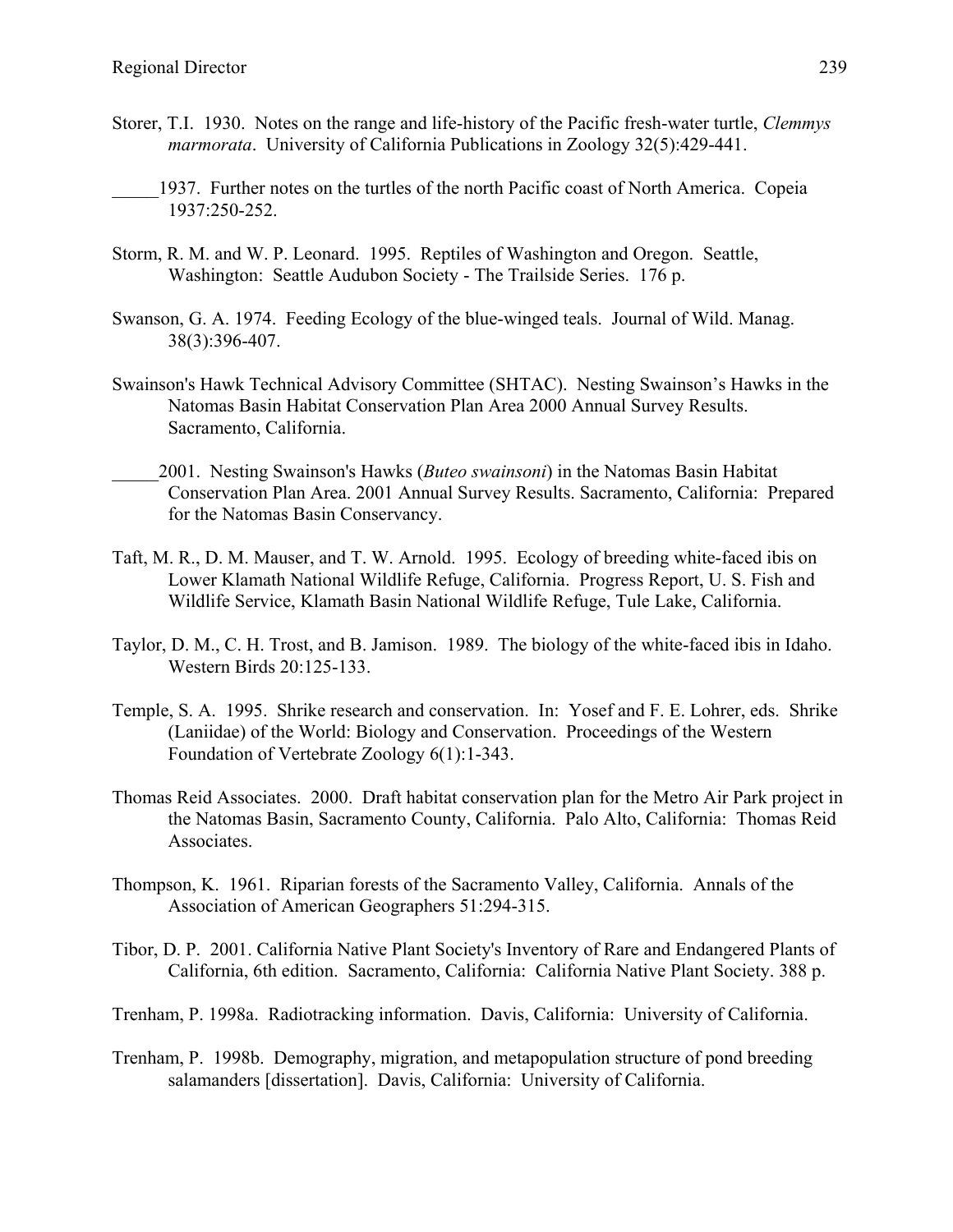- Trenham, P. C., H. B. Shaffer, W. D. Koening and M. R. Stromberg. 2000. Life history and demographic variation in the California tiger salamander (*Ambystoma californiense*). Copeia 2000(2):365-377.
- Turner, A. K. 1980. The use of time and energy by aerial-feeding birds [dissertation]. Stirling, Scotland: University of Stirling.
- Turner, A. K. and D. M. Bryant. 1979. Growth of nestling sand martins. Bird Study 26:117-122.
- Turner, A. K. and C. Rose. 1989. Swallows and martins: an identification guide and handbook. Boston. Massachusetts: Houghton Miffin Co. 258 p.
- Twitty, V. C. 1941. Data on the life history of *Ambystoma tigrinum californiense* Gray. Copeia  $1941(1):1-4.$
- U. S. Army Corps of Engineers. 1997. Species Profile: loggerhead shrike (*Lanius hidoicians*) on Military Installations in Southeastern United States.
- U.S. Fish and Wildlife Service (Service). 1984. Valley elderberry longhorn beetle recovery plan. Portland, Oregon. 62 p.
- 1985. Delta green ground beetle and Solano grass recovery plan. Portland, Oregon: U.S. Fish and Wildlife Service. 68 p.
- \_\_\_\_\_1991a. Aleutian Canada goose recovery plan. Anchorage, Alaska: U. S. Fish and Wildlife Service.
- 1991b. Endangered and threatened wildlife and plants; animal candidate review for listing as endangered or threatened, proposed rule. Federal Register 56(225):58804-58836.
- 1993a. Endangered and threatened wildlife and plants; determination of threatened status for the giant garter snake. Federal Register 58:54053-54066.
	- \_\_\_\_\_1993b. Endangered and threatened wildlife and plants; petition finding on the western pond turtle. Federal Register 58(153):42717-42718.
- \_\_\_\_\_1994a. Endangered and threatened wildlife and plants; determination of endangered status for the conservancy fairy shrimp, longhorn fairy shrimp, and the vernal pool tadpole shrimp; and threatened status for the vernal pool fairy shrimp. Federal Register 59(180):48136-48152.
- 1994b. Endangered and threatened wildlife and plants; animal candidate review for listing as endangered or threatened species; proposed rule. Federal Register 59(219):58982-59028.
	- \_\_\_\_\_1995. Migratory nongame birds of management concern in the United States: the 1995 list. Washington, D. C.: Prepared by the Office of Migratory Bird Management.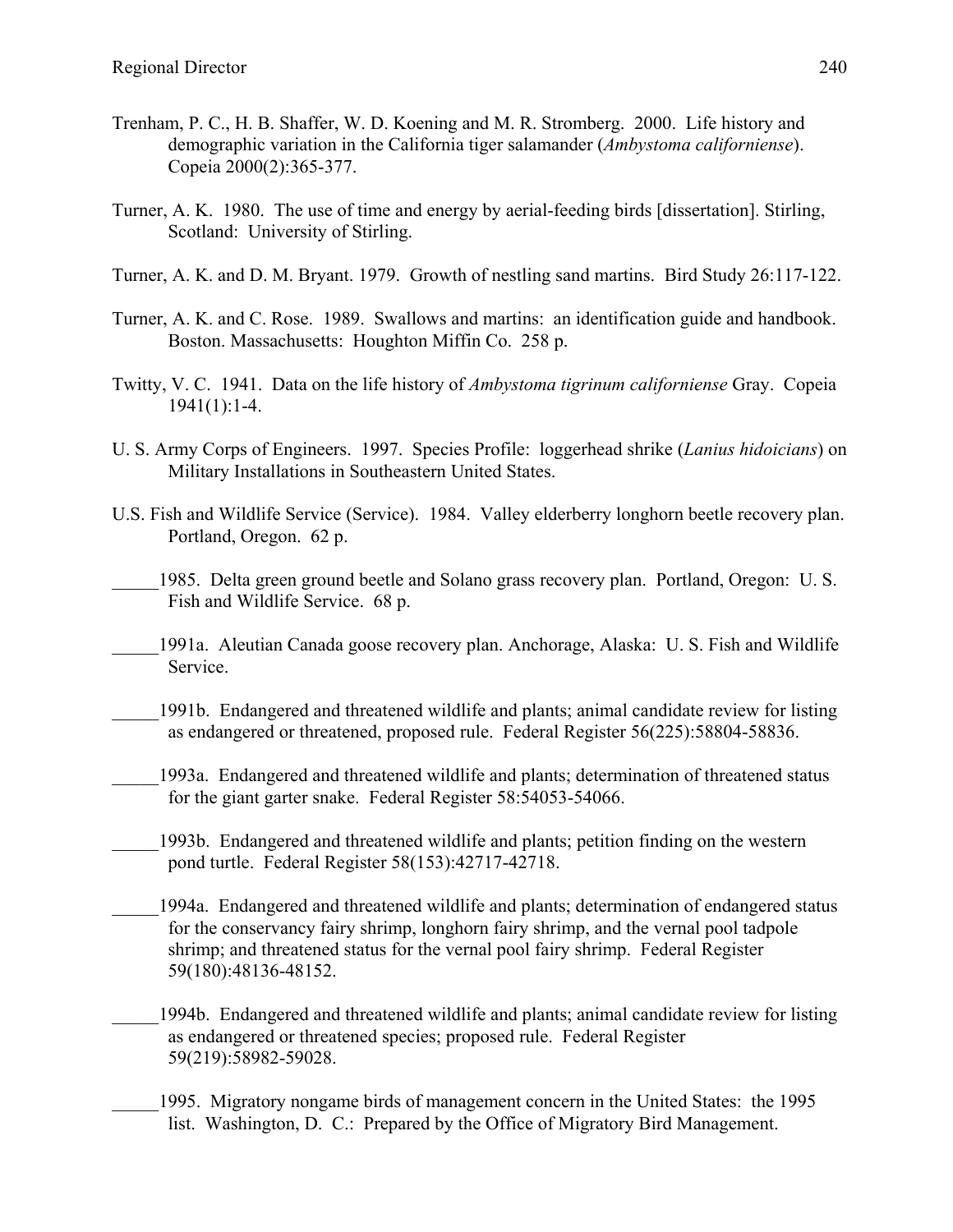- 1997a. Environmental Assessment for the issuance of an incidental take permit under Section 10(a)(1)(B) of the Endangered Species Act for the Natomas Basin Habitat Conservation Plan. Sacramento, California. June.
- 1997b. Endangered and threatened wildlife and plants; determination of endangered status for three plants and threatened status for five plants from vernal pools in the Central Valley of California. Federal Register 62:14338-14352.
- 1998. Recovery plan for upland species of the San Joaquin Valley, California. Portland, Oregon: Region 1. 319 p.
- \_\_\_\_\_1999. Draft Giant Garter Snake Recovery Plan. Portland, Oregon.
- \_\_\_\_\_2000. Programmatic formal consultation and conference opinion (file: 1-1-00-F-184) on the CALFED Bay-Delta program. Prepared August 28, 2000, by the Sacramento Field Office, U. S. Fish and Wildlife Service.
- \_\_\_\_\_2001. Final environmental impact statement for the Metro Air Park Habitat Conservation Plan. Sacramento, California. July.
- \_\_\_\_\_(NBHCP EIR). 2003. Natomas Basin Habitat Conservation Plan Final Environmental Impact Report/Environmental Impact Statement. Sacramento, California. April.
- Voeks, R. and S. English. 1981. White-faced ibis (*Plegadis chihi*) population and distribution in the western United States: 1979-1980. Portland, Oregon: U. S. Fish and Wildlife Service.
- Ward, P. S. 1987. Distribution of the introduced Argentine ant (*Iridomyrmex humilis*), natural habitats of the lower Sacramento Valley and its effects on the indigenous ant fauna. Hilgardia 55:1-16.
- Warnock, R. 1997. Is habitat fragmentation a factor in the decline of the burrowing owl in Saskatchewan?. Blue Jay 55:222-228.
- Warnock, R. and P. C. James. 1996. Effects of habitat fragmentation on burrowing owls (*Speotyto cunicularia*) in Saskatchewan. In: W. D. Williams and J. F. Dormaar, eds. Proceedings of the fourth prairie conservation and endangered species workshop, Natural History Occasional Paper 23. Edmonton, Alberta: Provincial Museum of Alberta. p. 318.
- Washington Dept. of Fish and Wildlife. 2000. Endangered western pond turtles to be released at new Columbia Gorge site. Olympia, Washington: News release by Washington Dept. of Fish and Wildlife. August, 9.
- Weintraub, J. D. 1979. Selection of daytime retreats by recently metamorphosed *Scaphiopus multiplicatus*. Journal of Herpetology 14(1):83-84.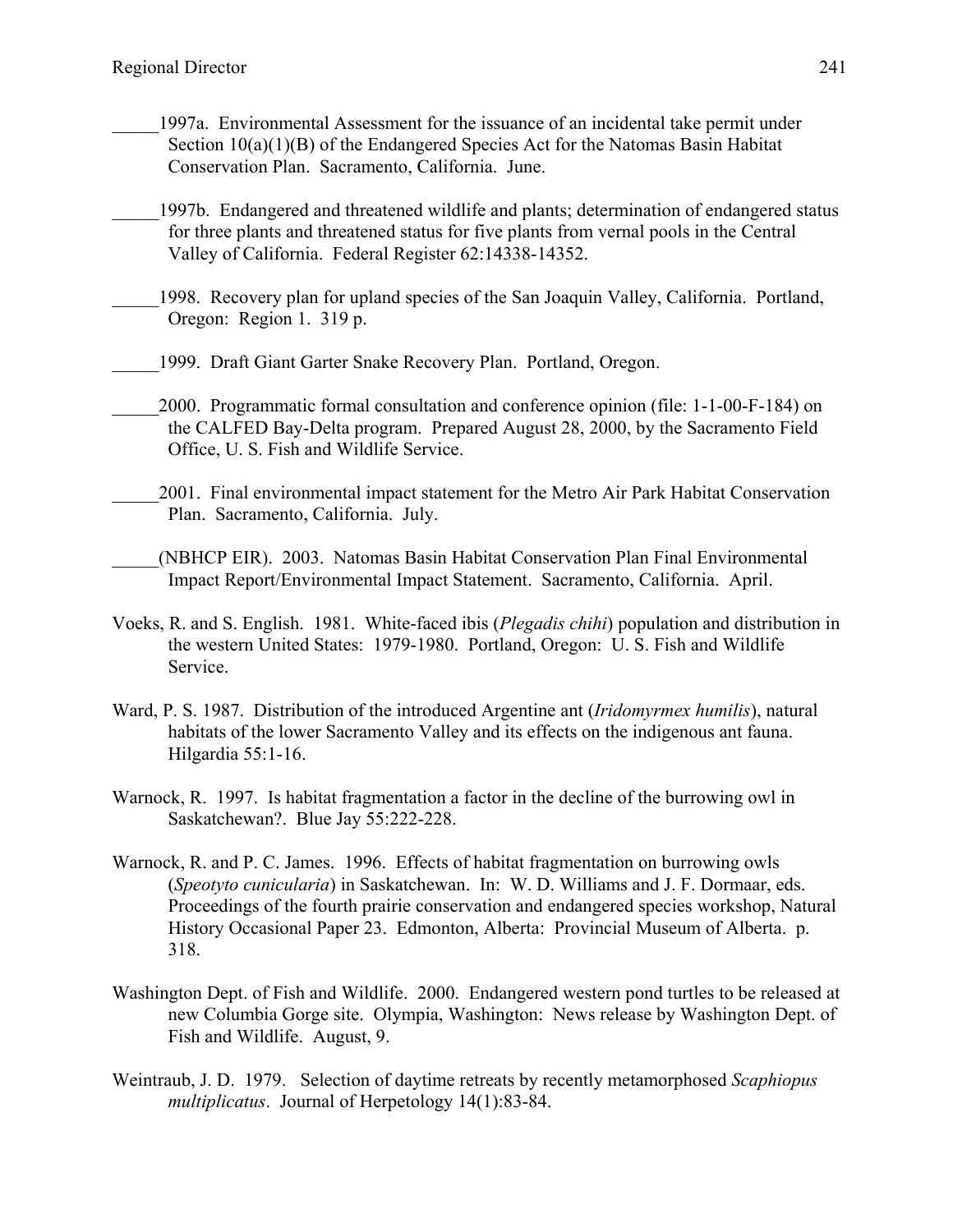- Wetherwax, M. 1993. *Gratiola*. In: J. C. Hickman, ed. The Jepson manual: higher plants of California. Berkeley, California: University of California Press. p. 1032-1033.
- Wilbur, H. M. and J. P. Collins. 1973. Ecological aspects of amphibian metamorphosis. Science(n.s.) 182(4119):1305-1314.
- Wildlands. 2000. Site-specific management plans for the Natomas Basin
- Conservancy's mitigation lands, Sacramento and Sutter Counties, California. Citrus Heights, California: Prepared for The Natomas Basin Conservancy, Sacramento, California. July.
- Windsor, D. and S. T. Emlen. 1975. Predator-prey interactions of adult and prefledgling bank swallows and American kestrels. Condor 77:359-361.
- Winegar, H. H. 1977. Camp Creek channel fencing Plant, wildlife, soil, and water response. Rangeman's Journal 4(1):10-12.
- Witham, C. W.; E. T. Bauder; D. Belk; W. R. Ferren, Jr.; and R. Ornduff. 1998. Ecology, conservation, and management of vernal pool ecosystems - proceedings from a 1996 conference. Sacramento, California: California Native Plant Society. 285 p.
- Woodbridge, B. 1991. Habitat selection by nesting Swainson''s hawk: a hierarchical approach. M.S. Thesis, Oregon State University, Corvallis, Oregon. 80 pp.
- Wylie, G. 1999. Giant garter snake project 1998 progress report. Dixon, California: Unpublished report, U. S. Geological Survey. (USGS), Biological Resources Division, Dixon Field Station.
- Wylie, G. D. and M. Cassaza. 2002. Investigations of the giant garter snakes in the Natomas Basin: 1998-1999. Dixon, California: Unpublished report, USGS, Biological Resources Division, Dixon Field Station.
- Wylie, G. D. and L. Martin. 2002. Investigations of giant garter snakes in the Natomas Basin: 2002 field season. Dixon, California: Unpublished report, USGS, Biological Resources Division, Dixon Field Station.
- Wylie, G. D., M. Cassaza, and N. M. Carpenter. 2000a. Monitoring Giant Garter Snakes at the Colusa National Wildlife Refuge: 2000 Progress Report. Dixon, California: USGS, Biological Resources Division, Dixon Field Station.
- Wylie, G. D., M. Cassaza, L. Martin, and Hansen, E. 2000b. Investigations of the giant garter snakes in the Natomas Basin: 2000 Field Season. Dixon, California: Unpublished report, USGS, Biological Resources Division, Dixon Field Station.
- Wylie, G. D., M. Cassaza, and N. M. Carpenter. 2002. Monitoring giant garter snakes at the Colusa National Wildlife Refuge: 2001 Progress Report. Dixon, California: USGS, Biological Resources Division, Dixon Field Station.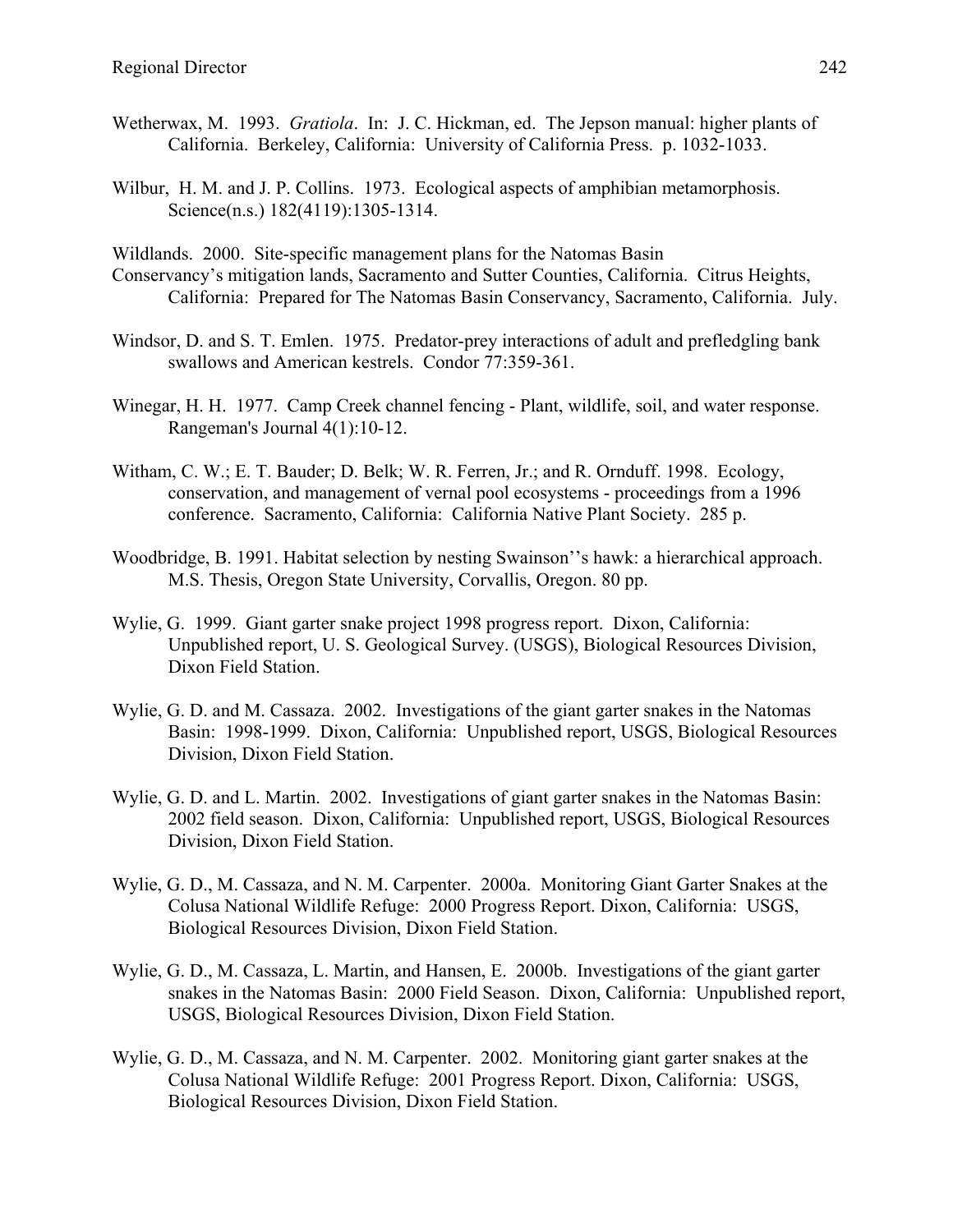- Wylie, G. D., M. Cassaza, L. Martin and N. M. Carpenter. 2003. Monitoring giant garter snakes at the Colusa National Wildlife Refuge: 2002 Progress Report. Dixon, California: USGS, Biological Resources Division, Dixon Field Station.
- Wylie, G. D., M. Cassaza, and J. K. Daugherty. 1997. 1996 Progress report for the giant garter snake study. Dixon, California: Preliminary report, USGS, Biological Resources Division, Dixon Field Station.
- Yosef, R. 1996. Loggerhead shrike (*Lanius ludovicianus*). In: A. Poole and F. Gill, eds. The Birds of North America, Number 231. Philadelphia, Pennsylvania: The Academy of Natural Science. 28 p.
- Zarn, M. 1974. Burrowing owl: *Speotyto cunicularia hypugaea*. Habitat management series for unique or endangered species, Report No. 11. Technical note. Denver, Colorado: Bureau of Land Management Denver Service Center.
- Zeiner, D. C., W. Laudenslayer, and K. Mayer. 1988. Tiger salamander *Ambystoma tigrinum*. California 's Wildlife, Volume 1: Amphibians and Reptiles. The Resources Agency, California Department of Fish and Game. p. 2-3.

#### **Personal Communications**

- Allen, J. 1998. Kern National Wildlife Refuge, Delano, California.
- Beedy, E. 1998. Jones and Stokes Associates, Inc., Sacramento, California.
- Bradbury, M. 2002. California Department of Water Resources, Sacramento, California.
- Cook, D. 2002. Sonoma State University, Rohnert Park, California.
- Cordone, B. 2003. SFWO. Sacramento, California.
- Estep, J. 2002. Jones and Stokes Associates, Inc., Sacramento, California.
- Fuller, K. 1997. U. S. Fish and Wildlife Service, Sacramento, California.
- Gifford, D. 2002. CDFG, Rancho Cordova, California.
- Johnson, B. 2002. California Department of Fish and Game, Sacramento, California.
- Kelchlin, E. 1998. Ornithologist, Baton Rouge, Louisiana.
- Meredith, R. 2003. Padre Associates, Sacramento, California.
- Nagano, C. 2002. U. S. Fish and Wildlife Service, Sacramento, California.
- Roberts, J. 2002. The Natomas Basin Conservancy, Sacramento, California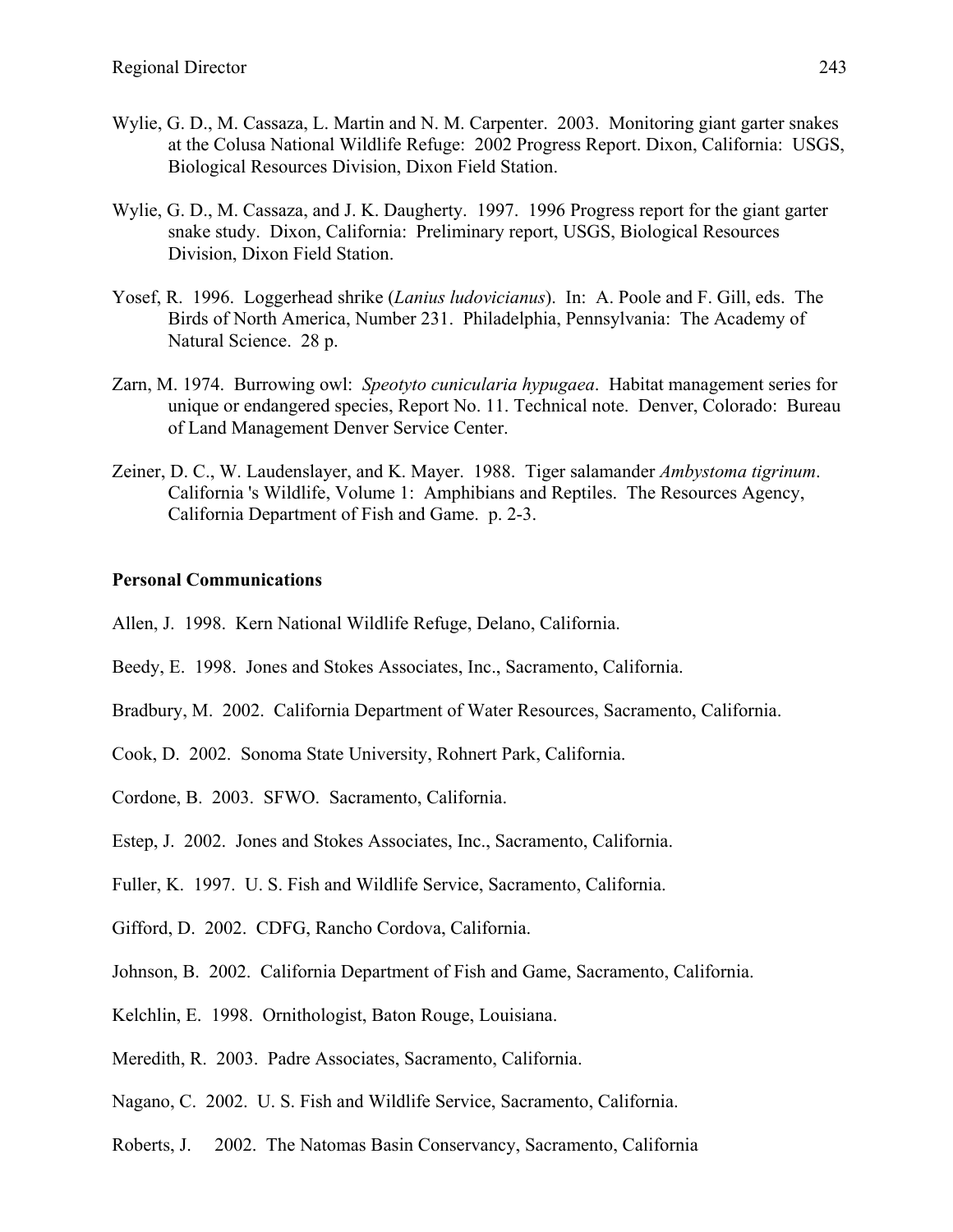Sutter, G. 2003. Wildlands, Inc., Sacramento, California.

Woolington, D. 1997. San Luis National Wildlife Refuge Complex, Los Banos, California.

### *In Litt.* **References**

- City of Sacramento. 2003a. Letter to Wayne White (SFWO Field Office Supervisor) presenting the City's 2002 Annual Report of Urban Development. Sacramento, California. February 20, 2003. 2 pp + appendixes.
- City of Sacramento. 2003b. Letter to Cay Goude (SFWO Field Office Supervisor) notifying the Service that the City was prepared to begin its Independent Mid-Point Review. Sacramento, California. June 19, 2003. 2 pp.
- Cochrane, S. A. 1995a. Recovery workshop summary: Sacramento Orcutt grass (*Orcuttia viscida*) and slender Orcutt grass (*Orcuttia tenuis*) in Sacramento County. Letter of 2 June 1995 to workshop participants. 10 p.
- Cochrane, S. A. 1995b. Summary of 2/7/95 Recovery workshop information and 1995 field survey information on the extant occurrences of slender Orcutt grass (*Orcuttia tenuis*) in Sacramento County and all extant occurrences of Sacramento Orcutt grass (*Orcuttia viscida*). Letter of 22 November 1995 to workshop participants. 4 p.
- Corbin, B. 1999. List sent to Ken Fuller, U. S. Fish and Wildlife Service, Sacramento, California. 1 p.
- Corbin, B. 2000. Letter to Ellen Cypher, Endangered Species Recovery Program, Bakersfield, California.  $3 p + 4 p$ . attachments.
- Franklin, A. 1993. California native species field survey form for *Castilleja campestris succulenta*. Submitted to CNDDB, Sacramento, California. 3 p.
- Fuller, K. 2000. Electronic mail to Ellen Cypher, Endangered Species Recovery Program, Bakersfield, California.  $1 p. + 5 p.$  attachments.
- Holland, R. F. 1986. Memorandum of 8 July 1986 to Bill Bailey, Scott Clemons, and Susan Cochrane, California Department of Fish and Game, Sacramento, California. 2 p.
- Morey, S. 1996. Letter of 27 November 1996 to workshop participants, California Department of Fish and Game, Sacramento, California. 3 p.
- Schoolcraft, G. D. 2000. Letter to Ellen Cypher, Endangered Species Recovery Program, Bakersfield, California. 2 p.
- Silveira, J. 2000. Letter to Ellen Cypher, Endangered Species Recovery Program, Bakersfield, California. 1 p.  $+35$  p. attachments.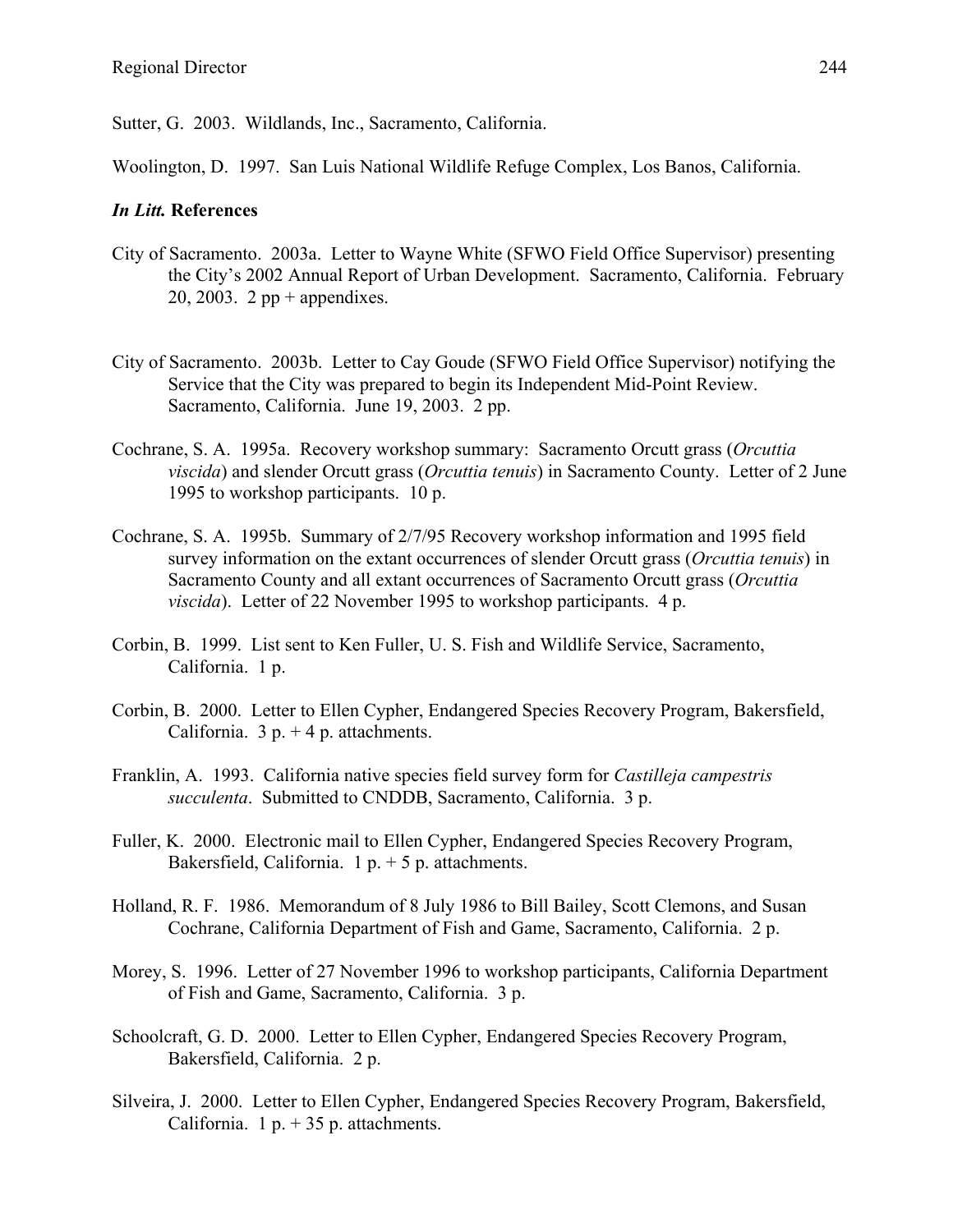Stebbins, R. C. 1989. Declaration of R. C. Stebbins in support of petition of writ of mandate. Sierra Club and Richard Pontuis v. Gilroy City Council, Shappell Industries et al. Santa Clara County Superior Court. March 16, 1989. 11 p. plus exhibits.

Witham, C. W. 1992. Letter to Greg Elliot, Cosumnes River Preserve, Galt, California. 4 p.

Witham, C. W. 2000. Letter to Ellen Cypher, Endangered Species Recovery Program, Bakersfield, California.  $1 p. + 18 p.$  attachments.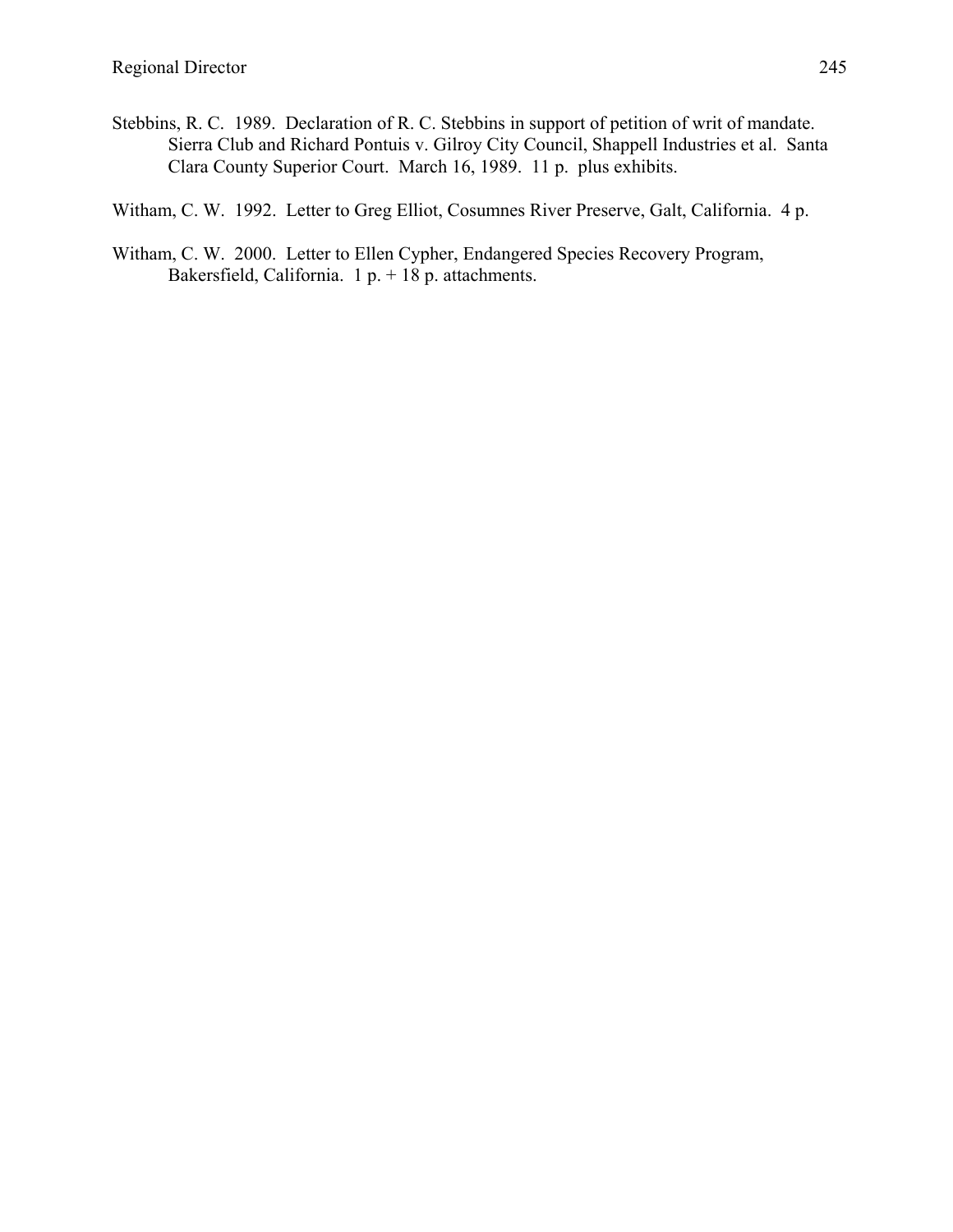Table 1. Species proposed for coverage (Covered Species) in the Natomas Basin Habitat Conservation Plan ( $\vec{E}$  = endangered,  $\vec{T}$  = threatened,  $\vec{P}$  = Proposed,  $\vec{D}$  = delisted,  $\vec{SC}$  = species of concern,  $R = \text{rare}, \overrightarrow{SSC} = \text{species of special concern}.$ 

| <b>Species</b>                    | Federal<br><b>Status</b> | <b>State</b><br><b>Status</b> |
|-----------------------------------|--------------------------|-------------------------------|
| Aleutian Canada goose             | D                        |                               |
| <b>Bank</b> swallow               |                          | T                             |
| Burrowing owl                     |                          | <b>SSC</b>                    |
| Loggerhead shrike                 | <b>SC</b>                | <b>SSC</b>                    |
| Swainson's hawk                   |                          | T                             |
| Tricolored blackbird              | <b>SC</b>                | <b>SSC</b>                    |
| White-faced ibis                  | <b>SC</b>                | <b>SSC</b>                    |
| Giant garter snake                | T                        | T                             |
| Northwestern pond turtle          | <b>SC</b>                | <b>SSC</b>                    |
| California tiger salamander       | $\mathbf{P}$             | <b>SSC</b>                    |
| Western spadefoot toad            | <b>SC</b>                | <b>SSC</b>                    |
| Valley elderberry longhorn beetle | T                        |                               |
| Midvalley fairy shrimp            | <b>SC</b>                |                               |
| Vernal pool fairy shrimp          | T                        |                               |
| Vernal pool tadpole shrimp        | E                        |                               |
| Boggs Lake hedge-hyssop           |                          | E                             |
| Colusa Grass                      | T                        |                               |
| Delta tule pea                    | <b>SC</b>                |                               |
| Legenere                          | <b>SC</b>                |                               |
| Sacramento Orcutt grass           | E                        | E                             |
| Sanford's arrowhead               | <b>SC</b>                |                               |
| Slender Orcutt grass              | T                        | E                             |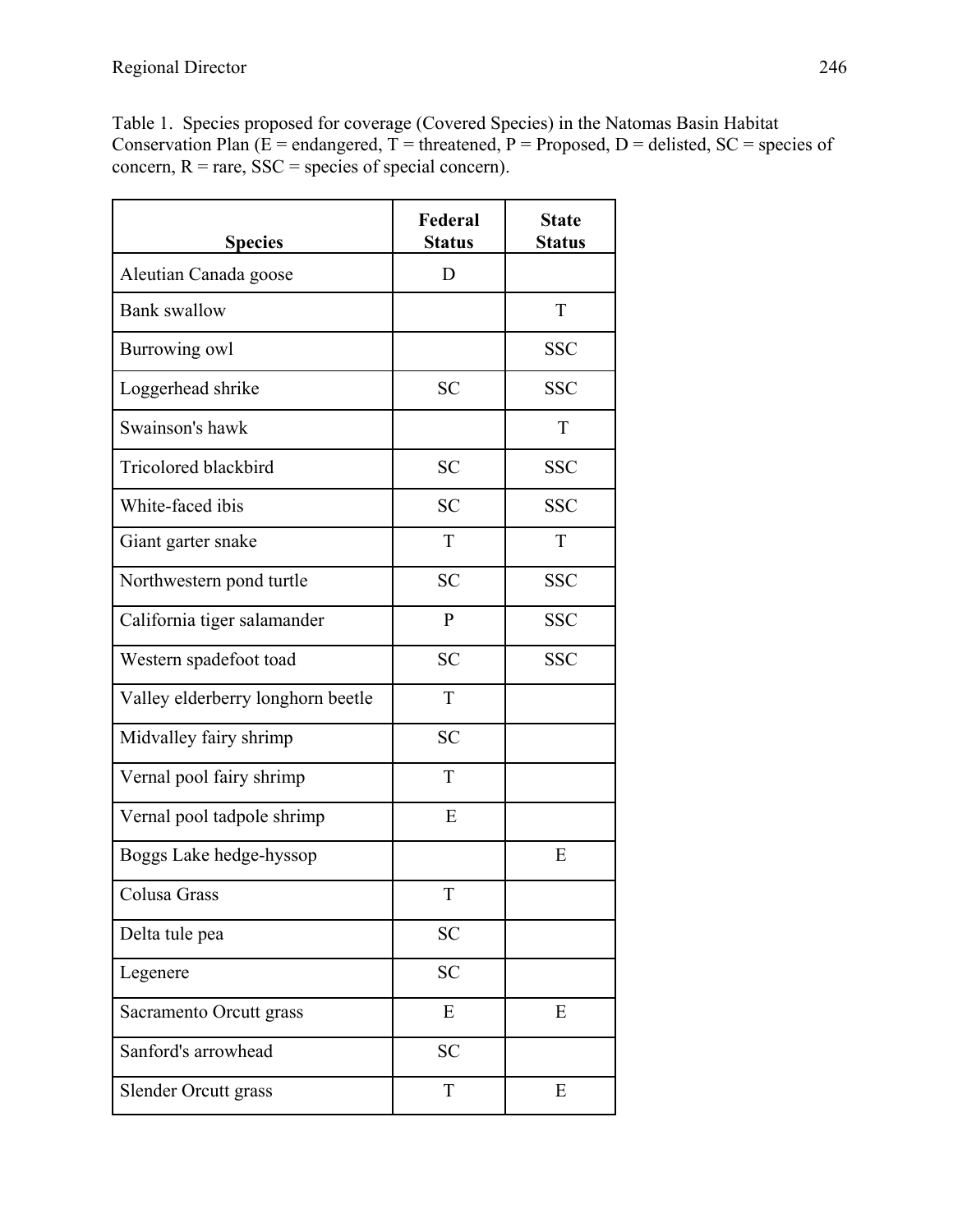| Permittee             | <b>Planned</b><br>Development | <b>Reserve Total</b><br>to be Created<br>at 0.5 to 1.0 | 50 percent<br><b>Rice</b><br><b>Reserves</b> | 25 percent<br><b>Managed</b><br><b>Marsh</b><br><b>Reserves</b> | 25<br>percent<br><b>Upland</b><br><b>Reserves</b> |
|-----------------------|-------------------------------|--------------------------------------------------------|----------------------------------------------|-----------------------------------------------------------------|---------------------------------------------------|
| City of<br>Sacramento | 8,050                         | 4,025.0                                                | 2,012.5                                      | 1,006.3                                                         | 1,006.3                                           |
| <b>Sutter County</b>  | 7,467                         | 3,733.5                                                | 1,866.8                                      | 933.4                                                           | 933.4                                             |
| Metro Air<br>Park     | 1,983                         | 991.5                                                  | 495.8                                        | 247.9                                                           | 247.9                                             |
| <b>TOTAL</b>          | 17,500                        | 8,750.0                                                | 4,375.0                                      | 2,187.5                                                         | 2,187.5                                           |

Table 2. Habitat reserve types to be created based upon Planned Development in the Natomas Basin Habitat Conservation Plan.

Table 3. Ratios used to calculate amount of habitat to be acquired to compensate for vernal pool resources.

|              | <b>Bank</b> | <b>Non-Bank</b>         |
|--------------|-------------|-------------------------|
| Preservation | 2:1         | 3:1                     |
| Creation     | 1:1         | $\gamma$ .<br>$\sim$ .1 |

Table 4. Anticipated change in the amount of potential giant garter snake habitat (acres) in the Natomas Basin as a result of implementing the Natomas Basin Habitat Conservation Plan. Acreage values were obtained from the Draft NBHCP EIR/EIS.

| Habitat<br><b>Class</b>            | <b>Baseline</b> | City of<br><b>Sacramento</b> | Metro Air<br>Park | <b>Sutter</b><br>County | <b>Total</b><br>Change | After<br>Implememntation |
|------------------------------------|-----------------|------------------------------|-------------------|-------------------------|------------------------|--------------------------|
| Ponds /<br>seasonally<br>wet areas | 96              | $-7$                         | -4                | $-10$                   | $-21$                  | 75                       |
| Rice                               | 22,693          | $-970$                       | $-1,541$          | $-5,577$                | $-8,087$               | 14,606                   |
| Canals                             | 1,778           | $-117$                       | $-72$             | $-215$                  | $-404$                 | 1,374                    |
| <b>TOTAL</b>                       | 24,567          | $-1,094$                     | $-1,617$          | $-5,802$                | $-8,512$               | 16,055                   |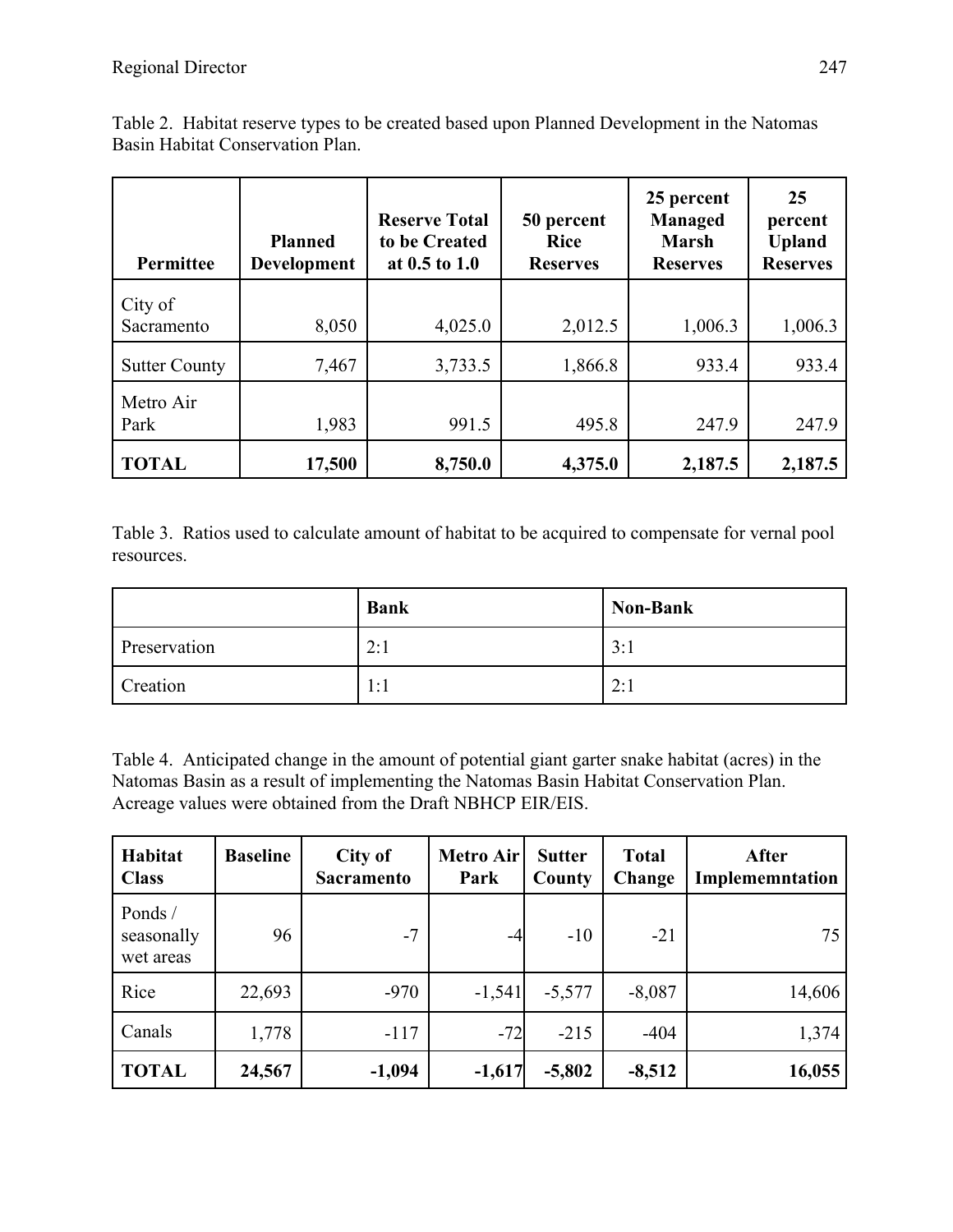Table 5. Anticipated change in the amount of potential Swainson's hawk habitat (acres) in the Natomas Basin as a result of implementing the Natomas Basin Habitat Conservation Plan (a = nesting habitat,  $b =$  foraging habitat). Acreage values for nesting habitat were obtained from the Draft NBHCP EIR/EIS. Acreage values for the foraging habitat were obtained from the *Addendum to the NBHCP EIR/EIS Technical Memorandum* (see Appendix K of the NBHCP), which includes an updated analysis of Swainson's hawk foraging habitat.

| (a)                     |                 |                              |                                 |                         |                        |                                   |
|-------------------------|-----------------|------------------------------|---------------------------------|-------------------------|------------------------|-----------------------------------|
| Habitat<br><b>Class</b> | <b>Baseline</b> | City of<br><b>Sacramento</b> | <b>Metro</b><br><b>Air Park</b> | <b>Sutter</b><br>County | <b>Total</b><br>Change | <b>Future</b><br><b>Condition</b> |
| Riparian                | 124             | $-24$                        |                                 | $\boldsymbol{0}$        | $-24$                  | 100                               |
| Oak groves              | 98              | -6                           | $-2$                            | $\theta$                | -8                     | 89                                |
| Tree groves             | 106             | $-10$                        | $-23$                           | $\overline{0}$          | $-33$                  | 73                                |
| <b>TOTAL</b>            | 328             | $-40$                        | $-25$                           | $\boldsymbol{0}$        | $-65$                  | 263                               |

(b) **Habitat Quality Baseline City of Sacramento Metro Air Park Sutter County Total Change Future Condition** High | 1,835 | -675 | -50 | -8 | -733 | 1102 Moderate 15,666 -5,098 -349 -1,852 -7,299 8,367 Low |  $4,550$   $-1,152$   $-4$  0  $-1,156$  3,394 TOTAL | 22,051 | -6,925 | -403 | -1,860 | -9,188 | 12,863

Table 6. Anticipated change in the amount of potential Aleutian Canada goose habitat (acres) in the Natomas Basin as a result of implementing the Natomas Basin Habitat Conservation Plan. Acreage values were obtained from the Draft NBHCP EIR/EIS.

| Habitat<br><b>Class</b>         | <b>Baseline</b> | City of<br><b>Sacramento</b> | <b>Metro</b><br><b>Air Park</b> | <b>Sutter</b><br>County | <b>Total</b><br>Change | <b>Future</b><br><b>Condition</b> |
|---------------------------------|-----------------|------------------------------|---------------------------------|-------------------------|------------------------|-----------------------------------|
| Non-rice<br>crops               | 16,686          | $-4,663$                     | $-325$                          | $-1,529$                | $-6,517$               | 10,169                            |
| Pasture                         | 674             | $-23$                        | $-22$                           | $-101$                  | $-147$                 | 527                               |
| Rice<br>(roosting/<br>foraging) | 22,693          | $-970$                       | $-1,541$                        | $-5,577$                | $-8,087$               | 14,606                            |
| <b>TOTAL</b>                    | 40,053          | $-5,656$                     | $-1,888$                        | $-7,207$                | $-14,751$              | 25,302                            |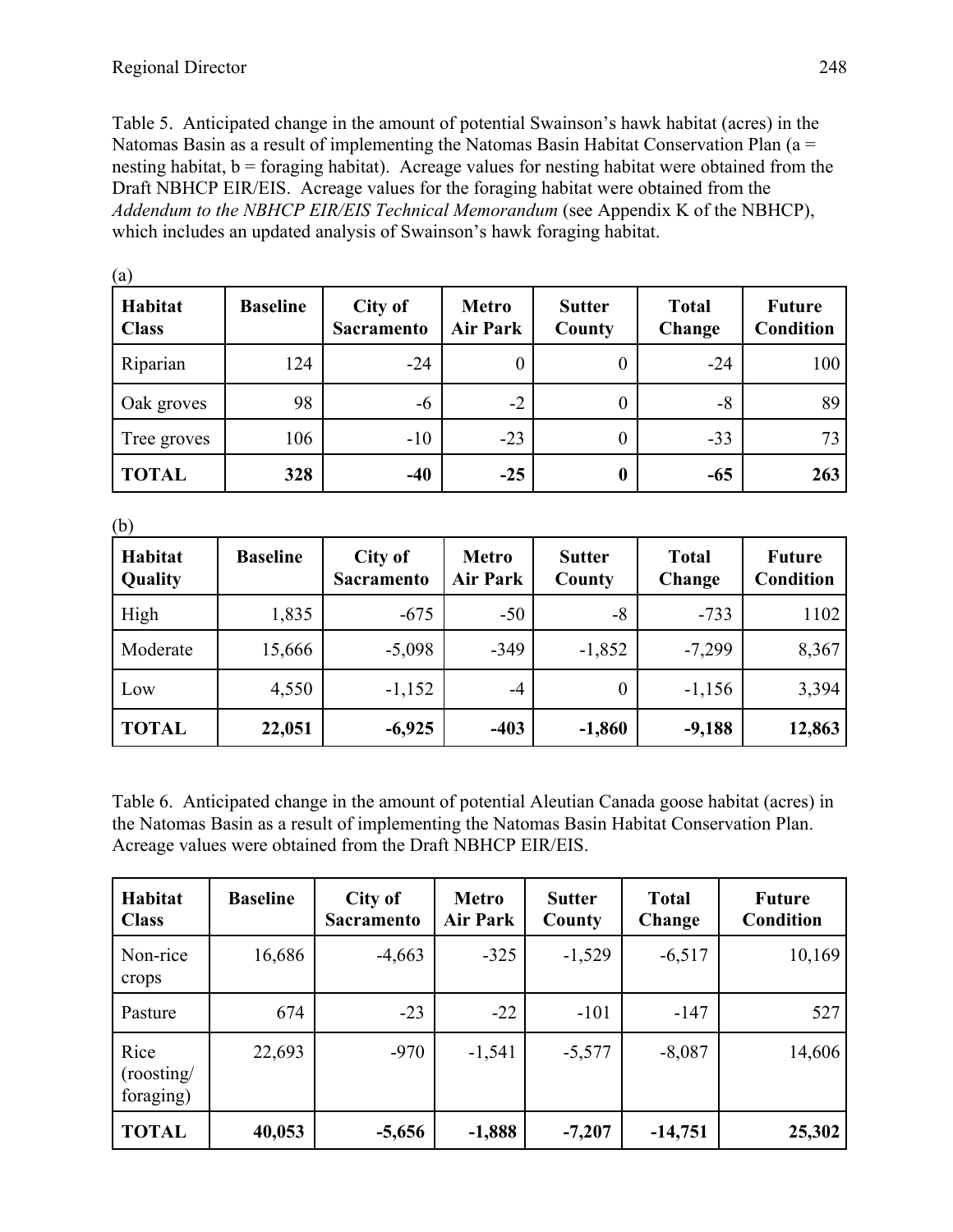|                                                                                        | Table 7. Anticipated change in the amount of potential burrowing owl habitat (acres) in the |                                                            |  |  |  |  |  |  |  |
|----------------------------------------------------------------------------------------|---------------------------------------------------------------------------------------------|------------------------------------------------------------|--|--|--|--|--|--|--|
| Natomas Basin as a result of implementing the Natomas Basin Habitat Conservation Plan. |                                                                                             |                                                            |  |  |  |  |  |  |  |
|                                                                                        |                                                                                             | Acreage values were obtained from the Draft NBHCP EIR/EIS. |  |  |  |  |  |  |  |
|                                                                                        |                                                                                             |                                                            |  |  |  |  |  |  |  |
|                                                                                        |                                                                                             |                                                            |  |  |  |  |  |  |  |

| Habitat<br><b>Class</b> | <b>Baseline</b> | City of<br><b>Sacramento</b> | <b>Metro</b><br><b>Air Park</b> | <b>Sutter</b><br>County | <b>Total</b><br>Change | <b>Future</b><br>Condition |
|-------------------------|-----------------|------------------------------|---------------------------------|-------------------------|------------------------|----------------------------|
| Alfalfa                 | 371             |                              |                                 |                         |                        | 371                        |
| Grassland               | 886             | $-427$                       | 0                               | $-134$                  | $-560$                 | 325                        |
| Pasture                 | 674             | $-23$                        | $-22$                           | $-101$                  | $-147$                 | 527                        |
| <b>TOTAL</b>            | 1,931           | $-450$                       | $-22$                           | $-235$                  | $-707$                 | 1,223                      |

Table 8. Anticipated change in the amount of potential loggerhead shrike habitat (acres) in the Natomas Basin as a result of implementing the Natomas Basin Habitat Conservation Plan. Acreage values were obtained from the Draft NBHCP EIR/EIS.

| <b>Habitat</b><br><b>Class</b>       | <b>Baseline</b> | City of<br><b>Sacramento</b> | <b>Metro</b><br><b>Air Park</b> | <b>Sutter</b><br>County | <b>Total</b><br>Change | <b>Future</b><br><b>Condition</b> |
|--------------------------------------|-----------------|------------------------------|---------------------------------|-------------------------|------------------------|-----------------------------------|
| Alfalfa                              | 371             | $\boldsymbol{0}$             | $\theta$                        | $\overline{0}$          | $\overline{0}$         | 371                               |
| Grassland                            | 886             | $-427$                       | $\boldsymbol{0}$                | $-134$                  | $-560$                 | 325                               |
| Non-rice<br>crops                    | 16,686          | $-4,663$                     | $-325$                          | $-1,529$                | $-6,517$               | 10,169                            |
| Oak groves                           | 98              | $-6$                         | $-2$                            | $\boldsymbol{0}$        | $-8$                   | 89                                |
| Orchard                              | 182             | $-13$                        | $\mathbf{0}$                    | $\overline{0}$          | $-13$                  | 169                               |
| Pasture                              | 674             | $-23$                        | $-22$                           | $-101$                  | $-147$                 | 527                               |
| Ponds and<br>seasonally<br>wet areas | 96              | $-7$                         | $-4$                            | $-10$                   | $-21$                  | 75                                |
| Riparian                             | 124             | $-24$                        | $\theta$                        | $\theta$                | $-24$                  | 100                               |
| Ruderal                              | 1,970           | $-1,137$                     | $-6$                            | $-88$                   | $-1,231$               | 739                               |
| Rural                                | 377             | $-46$                        | $-10$                           | $\theta$                | $-56$                  | 321                               |
| Tree groves                          | 106             | $-10$                        | $-23$                           | $\mathbf{0}$            | $-33$                  | 73                                |
| Canals (all)                         | 1,778           | $-117$                       | $-72$                           | $-215$                  | $-404$                 | 1,374                             |
| <b>TOTAL</b>                         | 23,348          | $-6,473$                     | $-464$                          | $-2,077$                | $-9,014$               | 14,332                            |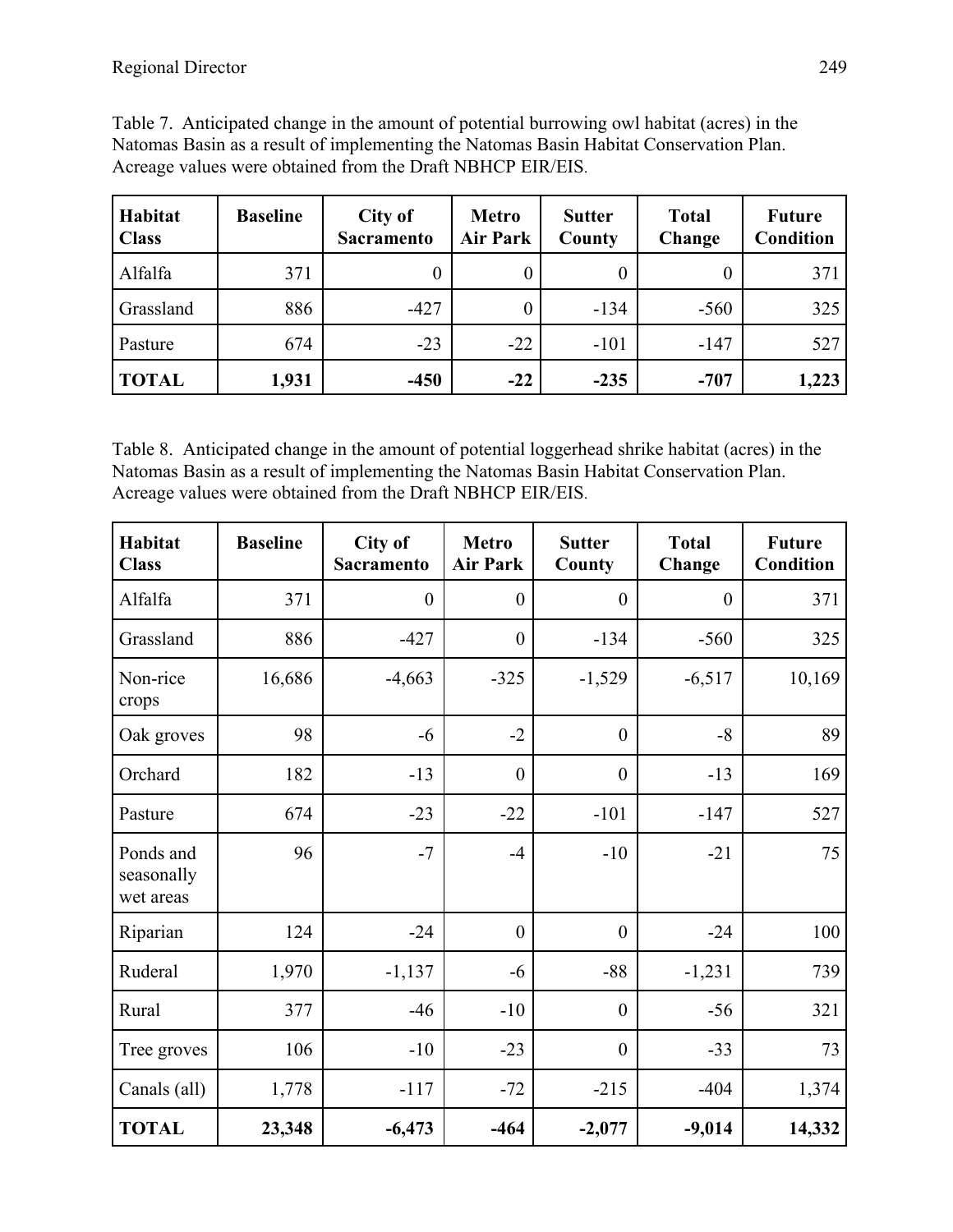Table 9. Anticipated change in the amount of potential Tricolored blackbird habitat (acres) in the Natomas Basin as a result of implementing the Natomas Basin Habitat Conservation Plan (a = nesting habitat,  $b =$  foraging habitat). Acreage values were obtained from the Draft NBHCP EIR/EIS.

| (a)                                  |                 |                              |                                 |                         |                        |                                   |
|--------------------------------------|-----------------|------------------------------|---------------------------------|-------------------------|------------------------|-----------------------------------|
| Habitat<br><b>Class</b>              | <b>Baseline</b> | City of<br><b>Sacramento</b> | <b>Metro</b><br><b>Air Park</b> | <b>Sutter</b><br>County | <b>Total</b><br>Change | <b>Future</b><br><b>Condition</b> |
| Ponds and<br>seasonally<br>wet areas | 96              | $-7$                         | -4                              | $-10$                   | $-21$                  | 75                                |
| Riparian                             | 124             | $-24$                        | $\theta$                        | 0                       | $-24$                  | 100                               |
| Canals (all)                         | 1,778           | $-117$                       | $-72$                           | $-215$                  | $-404$                 | 1,374                             |
| <b>TOTAL</b>                         | 1,998           | $-148$                       | $-76$                           | $-225$                  | $-449$                 | 1,549                             |

(b)

| $\mathbf{v}$<br>Habitat<br><b>Class</b> | <b>Baseline</b> | City of<br><b>Sacramento</b> | <b>Metro</b><br><b>Air Park</b> | <b>Sutter</b><br>County | <b>Total</b><br>Change | <b>Future</b><br><b>Condition</b> |
|-----------------------------------------|-----------------|------------------------------|---------------------------------|-------------------------|------------------------|-----------------------------------|
| Alfalfa                                 | 371             | $\boldsymbol{0}$             | $\theta$                        | $\theta$                | $\overline{0}$         | 371                               |
| Non-rice<br>crops                       | 16,686          | $-4,663$                     | $-325$                          | $-1,529$                | $-6,517$               | 10,169                            |
| Grassland                               | 886             | $-427$                       | $\theta$                        | $-134$                  | $-560$                 | 325                               |
| Pasture                                 | 674             | $-23$                        | $-22$                           | $-101$                  | $-147$                 | 527                               |
| Rice                                    | 22,693          | $-970$                       | $-1,541$                        | $-5,577$                | $-8,087$               | 14,606                            |
| <b>TOTAL</b>                            | 41,310          | $-6,083$                     | $-1,888$                        | $-7,341$                | $-15,311$              | 25,998                            |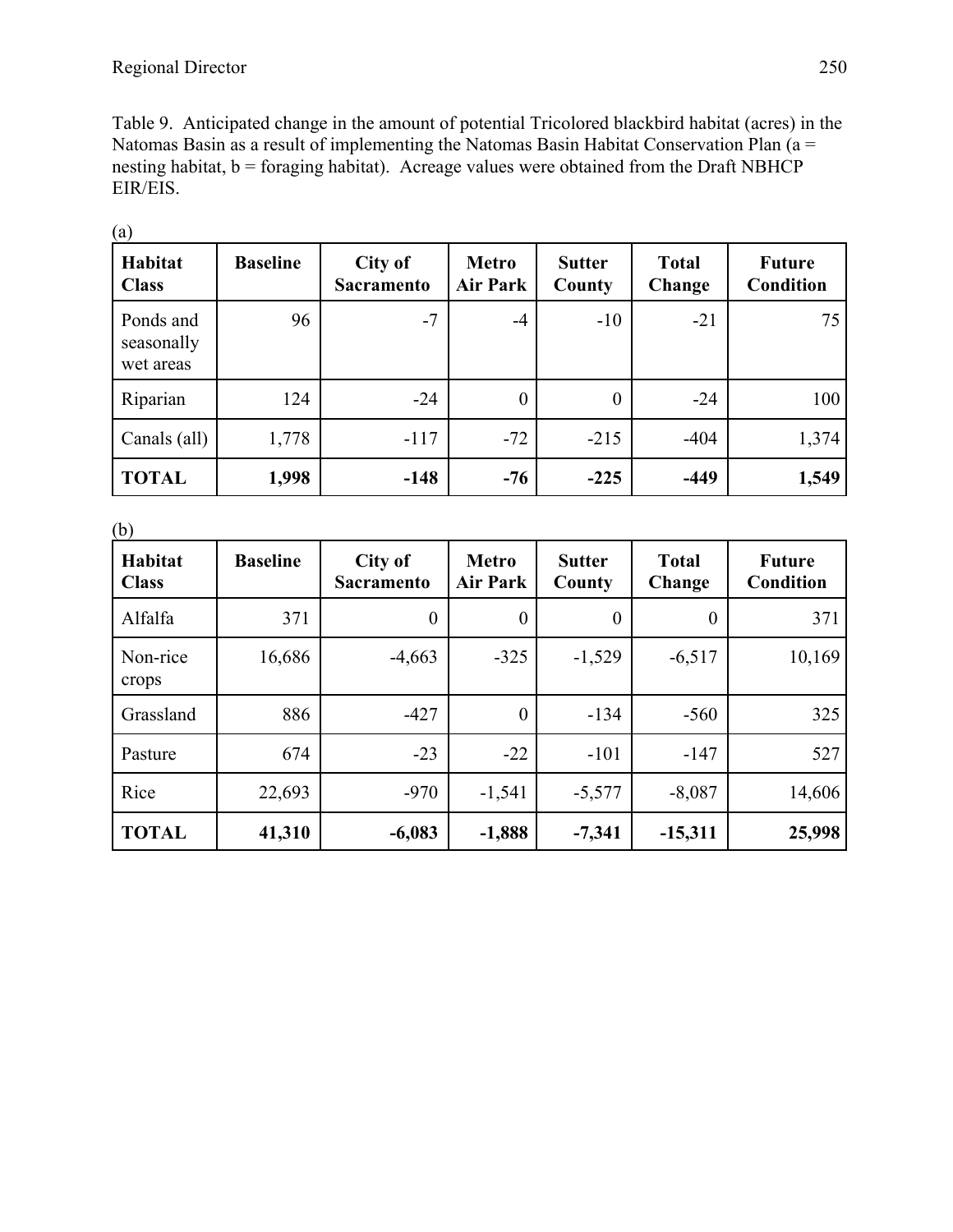| Habitat<br><b>Class</b>              | <b>Baseline</b> | City of<br><b>Sacramento</b> | <b>Metro</b><br><b>Air Park</b> | <b>Sutter</b><br>County | <b>Total</b><br>Change | <b>Future</b><br><b>Condition</b> |
|--------------------------------------|-----------------|------------------------------|---------------------------------|-------------------------|------------------------|-----------------------------------|
| Alfalfa                              | 371             | $\theta$                     | $\theta$                        | $\boldsymbol{0}$        | $\boldsymbol{0}$       | 371                               |
| Ponds and<br>seasonally<br>wet areas | 96              | $-7$                         | -4                              | $-10$                   | $-21$                  | 75                                |
| Rice                                 | 22,693          | $-970$                       | $-1,541$                        | $-5,577$                | $-8,087$               | 14,606                            |
| Canals (all)                         | 1,778           | $-117$                       | $-72$                           | $-215$                  | $-404$                 | 1,374                             |
| <b>TOTAL</b>                         | 24,938          | $-1,097$                     | $-1,617$                        | $-5,802$                | $-8,512$               | 16,426                            |

Table 10. Anticipated change in the amount of potential white-faced ibis habitat (acres) in the Natomas Basin as a result of implementing the Natomas Basin Habitat Conservation Plan. Acreage values were obtained from the Draft NBHCP EIR/EIS.

Table 11. Anticipated change in the amount of potential bank swallow habitat (acres) in the Natomas Basin as a result of implementing the Natomas Basin Habitat Conservation Plan. Acreage values were obtained from the Draft NBHCP EIR/EIS.

| <b>Habitat</b><br><b>Class</b>       | <b>Baseline</b> | City of<br><b>Sacramento</b> | <b>Metro Air</b><br>Park | <b>Sutter</b><br>County | <b>Total</b><br>Change | <b>Future</b><br>Condition |
|--------------------------------------|-----------------|------------------------------|--------------------------|-------------------------|------------------------|----------------------------|
| Alfalfa                              | 371             | $\overline{0}$               | $\overline{0}$           | $\theta$                | $\overline{0}$         | 371                        |
| Grassland                            | 886             | $-427$                       | $\theta$                 | $-134$                  | $-560$                 | 325                        |
| Non-rice<br>crops                    | 16,686          | $-4,663$                     | $-325$                   | $-1,529$                | $-6,517$               | 10,169                     |
| Pasture                              | 674             | $-23$                        | $-22$                    | $-101$                  | $-147$                 | 527                        |
| Ponds and<br>seasonally<br>wet areas | 96              | $-7$                         | $-4$                     | $-10$                   | $-21$                  | 75                         |
| Rice                                 | 22,693          | $-970$                       | $-1,541$                 | $-5,577$                | $-8,087$               | 14,606                     |
| Riparian                             | 124             | $-24$                        | $\overline{0}$           | $\theta$                | $-24$                  | 100                        |
| Canals (all)                         | 1,778           | $-117$                       | $-72$                    | $-215$                  | $-404$                 | 1,374                      |
| <b>TOTAL</b>                         | 43,308          | $-6,231$                     | $-1,964$                 | $-7,566$                | $-15,760$              | 27,547                     |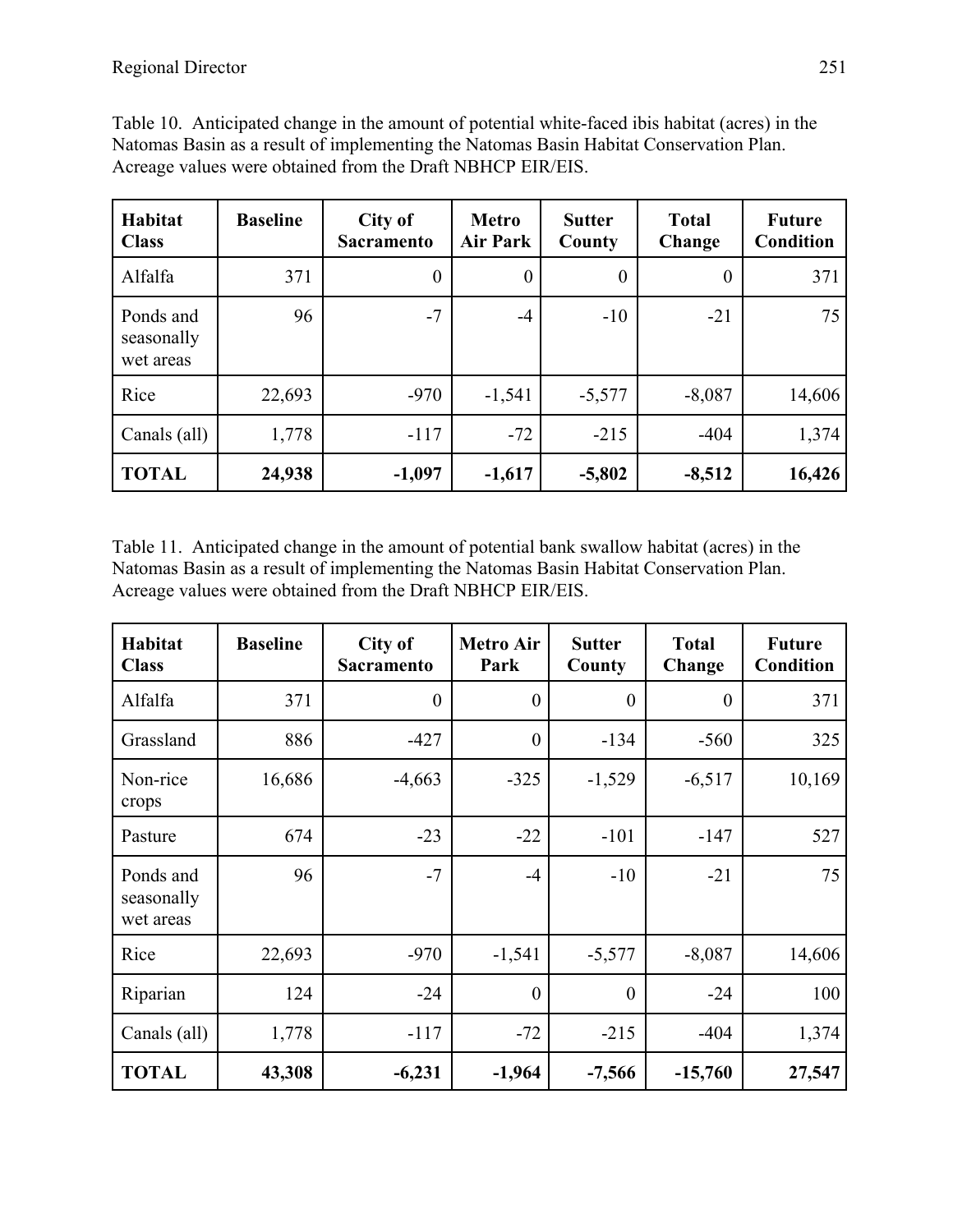| Table 12. Anticipated change in the amount of potential northwestern pond turtle habitat (acres) |
|--------------------------------------------------------------------------------------------------|
| in the Natomas Basin as a result of implementing the Natomas Basin Habitat Conservation Plan.    |
| Acreage values were obtained from the Draft NBHCP EIR/EIS.                                       |

| Habitat<br><b>Class</b>              | <b>Baseline</b> | City of<br><b>Sacramento</b> | <b>Metro</b><br><b>Air Park</b> | <b>Sutter</b><br>County | <b>Total</b><br>Change | <b>Future</b><br>Condition |
|--------------------------------------|-----------------|------------------------------|---------------------------------|-------------------------|------------------------|----------------------------|
| Ponds and<br>seasonally<br>wet areas | 96              | $-7$                         | $-4$                            | $-10$                   | $-21$                  | 75                         |
| Rice                                 | 22,693          | $-970$                       | $-1,541$                        | $-5,577$                | $-8,087$               | 14,606                     |
| Riparian                             | 124             | $-24$                        | $\theta$                        | $\overline{0}$          | $-24$                  | 100                        |
| Canals (all)                         | 1,769           | $-117$                       | $-72$                           | $-215$                  | $-404$                 | 494                        |
| <b>TOTAL</b>                         | 24,691          | $-1,118$                     | $-1,617$                        | $-5,802$                | $-8,536$               | 16,155                     |

Table 13. Anticipated change in the amount of habitat (acres) most likely to support habitat of the valley elderberry longhorn beetle (elderberry shrubs [*Sambucus* spp.] with stems greater than one inch diamter) in the Natomas Basin as a result of implementing the Natomas Basin Habitat Conservation Plan. Acreage values are based upon data available in the Draft NBHCP EIR/EIS.

| Habitat<br><b>Class</b> | <b>Baseline</b> | City of<br><b>Sacramento</b> | <b>Metro</b><br><b>Air Park</b> | <b>Sutter</b><br>County | <b>Total</b><br>Change | <b>Future</b><br><b>Condition</b> |
|-------------------------|-----------------|------------------------------|---------------------------------|-------------------------|------------------------|-----------------------------------|
| Oak groves              | 98              | -6                           | $-2$                            | U                       | $-8$                   | 89                                |
| Riparian                | 124             | $-24$                        |                                 | U                       | $-24$                  | 100                               |
| Tree groves             | 106             | $-10$                        | $-23$                           | 0                       | $-33$                  | 73                                |
| <b>TOTAL</b>            | 328             | $-40$                        | $-25$                           | $-0$                    | $-65$                  | 262                               |